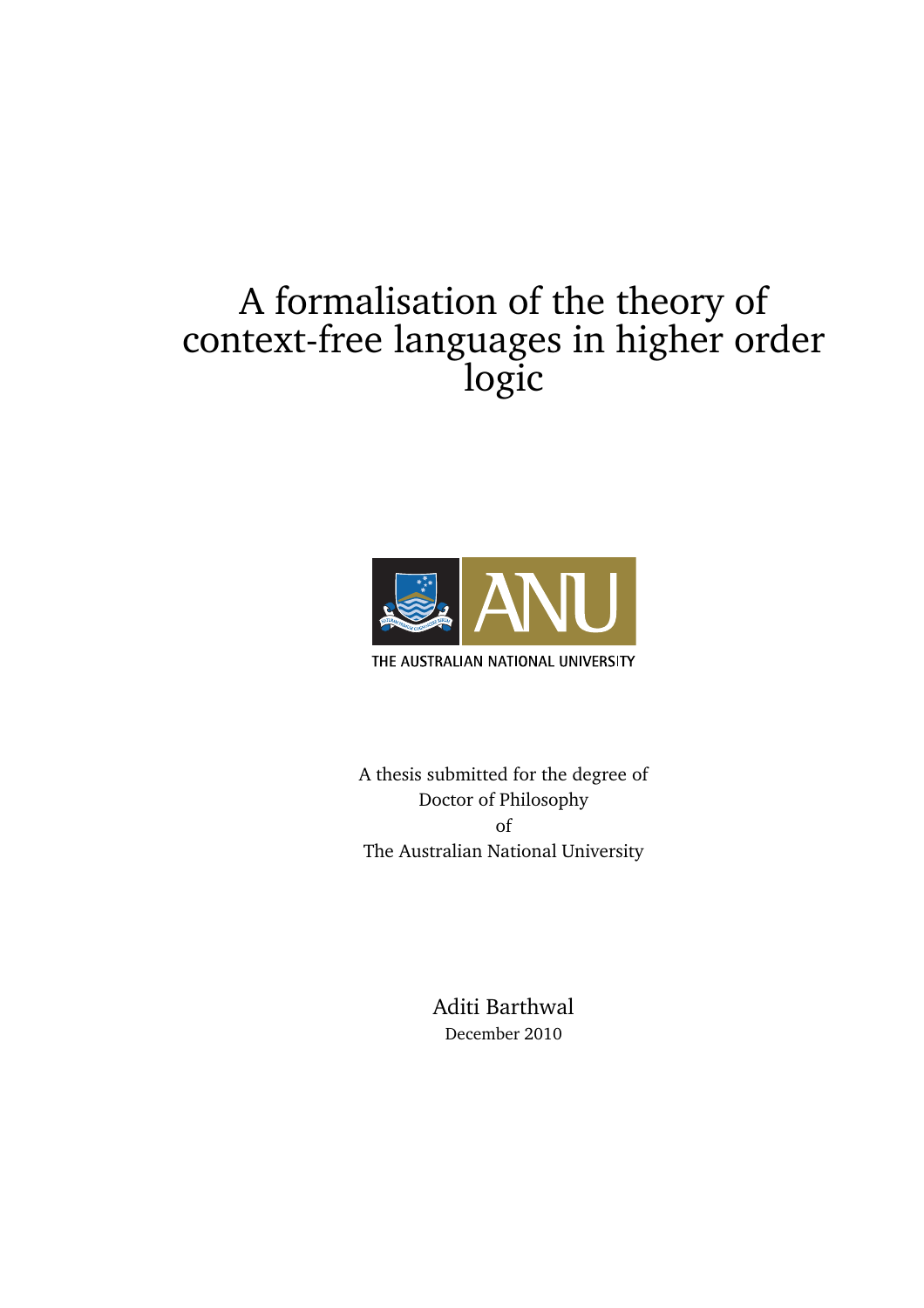c Aditi Barthwal 2010

This document was produced using  $\text{Tr} \text{X}$  ,  $\text{E}\text{Tr} \text{X}$  and  $\text{B} \text{I}\text{B} \text{Tr} \text{X}$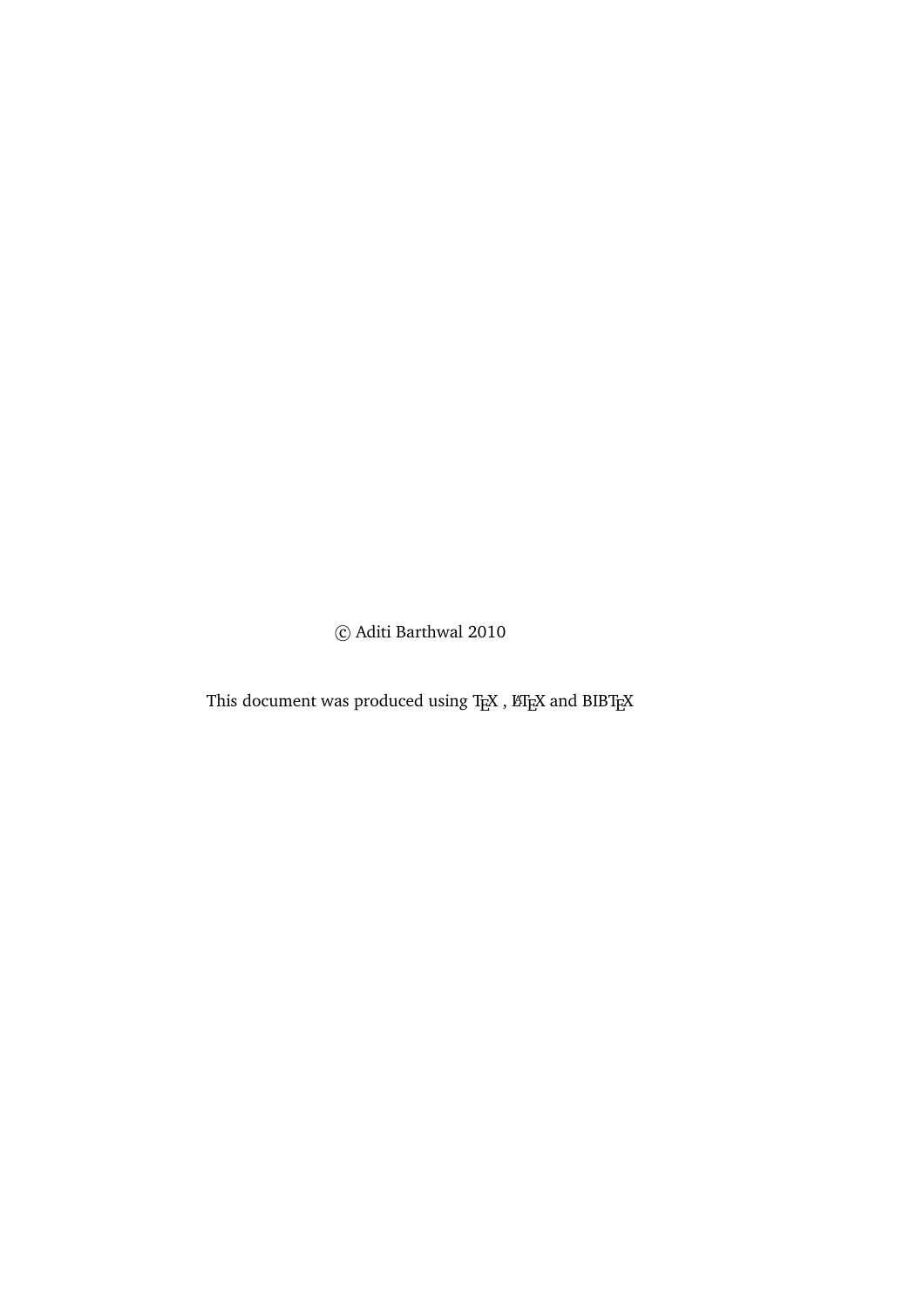I declare that the work in this thesis is entirely my own and that to the best of my knowledge it does not contain any materials previously published or written by another person except where otherwise indicated.

> Aditi Barthwal 16 December 2010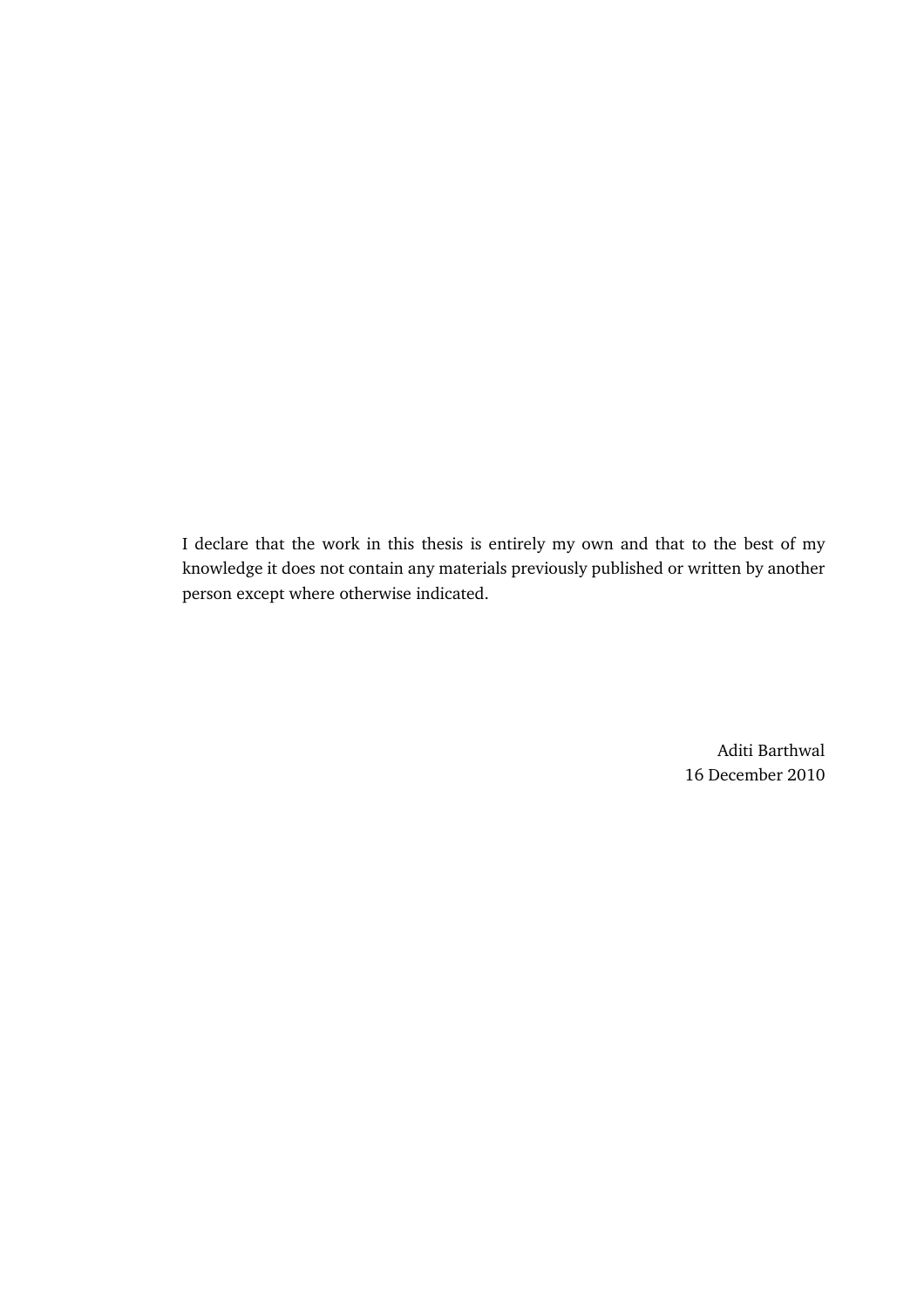**To Daryel**, the Keeper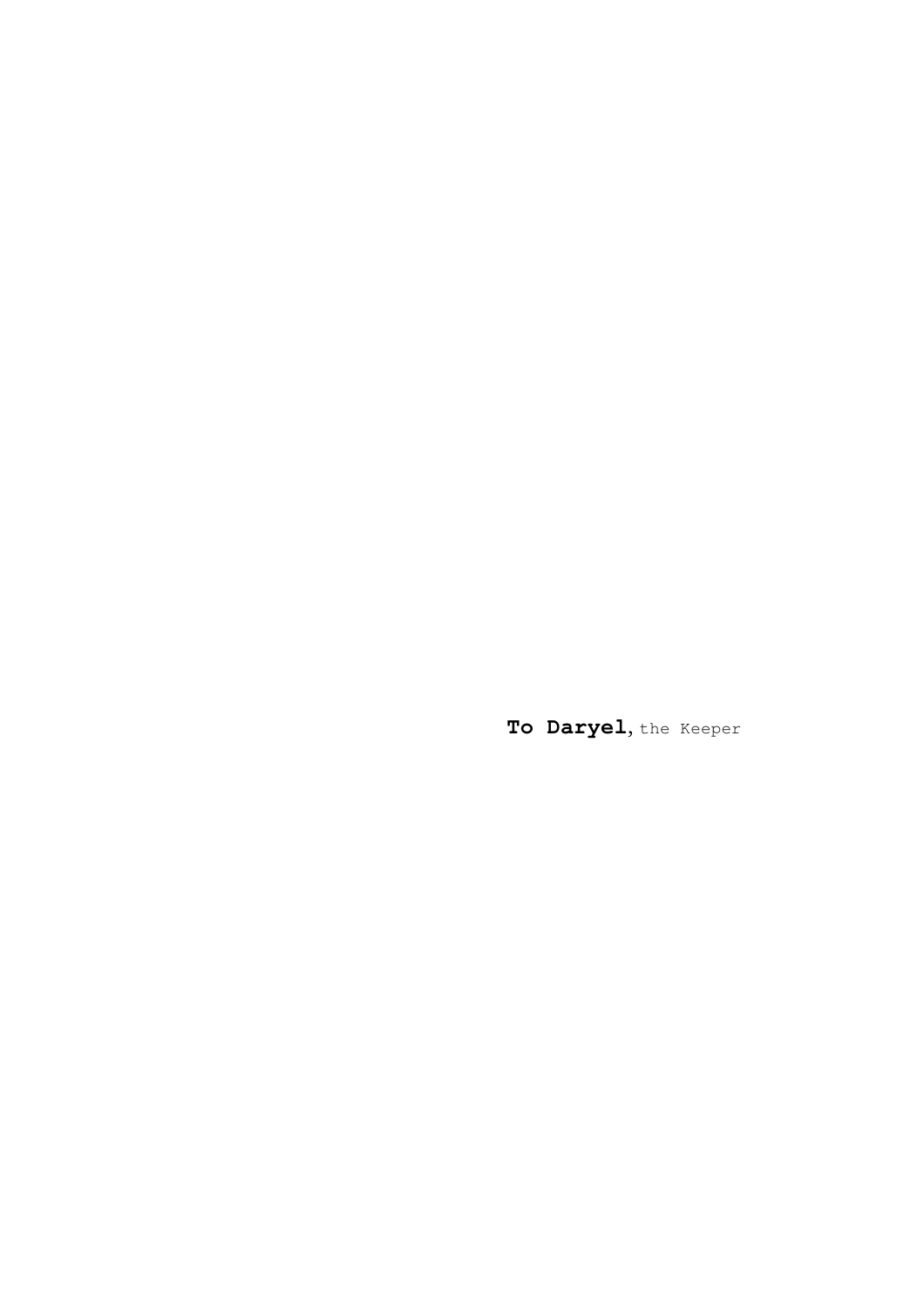# **Acknowledgements**

#### **The Little Person and the Quest for the PhD**

Starring Me as *Little Person (LP)* Dr Michael Norrish in a double role as *Michael, Master of HOL* and *One of The Proof Readers* Dr Daryel Akerlind as *Keeper* Ms Katie Helen Sullivan as *Rani* Srinivas as *TEXi* My Mac as *MacDino* S H Arkie as *Sharkie* Fishy as Himself Once upon a time, in a faraway land, LP lost herself, most likely the part that was the mind. (The quest for *P*ermanent *H*ead *D*amage is not to be taken lightly. It wrings you dry, it tears you apart...and that is just the beginning...or so they say...) They told her,

*close to divine'*. And so LP left on a quest for the PhD, the most elusive. She was small, and the road was long. With forests to brave and mountains to scale, she wanted someone to show her the way. LP met Michael, and he said *'I will help you. I will take you under my wing. I will teach you to hold the Sword of Reason and*

*'go, search for this elixir. It is hard to find but when you have drunk of it, you shall be*

*to slay the Proof monster'.* And so began the journey, long and hard... The Little Person walked through the jungle and slayed the monsters but they were

many. Michael, the Master of HOL, looked after the HOL universe. He would tell Little Person secrets of the dark Goal. He gave her Meeting, not once but many a times. But as the sun set every day, Michael had to go back, back to Where He Came From.

MacDino whirred, hot it got. But no matter what LP tried, in the sun-less night, the Doubt monster would creep closer and closer. LP ran and ran, and finally found the Keeper, the Keeper of Night and Day. The Keeper said, *'tell me, tell me where you want to go. I cannot step on to the Path, it is yours to tread, but I will help you find the Way'.*

#### *'I do not have Understanding'*, said LP.

Keeper, *'You can find it, but you have to pay. The cost is heavy, but Steady, that is the Key'.* LP too eager as always, *'I will find a way to pay, tell me how...' 'Many an Hour, Night and Day*', Keeper replied.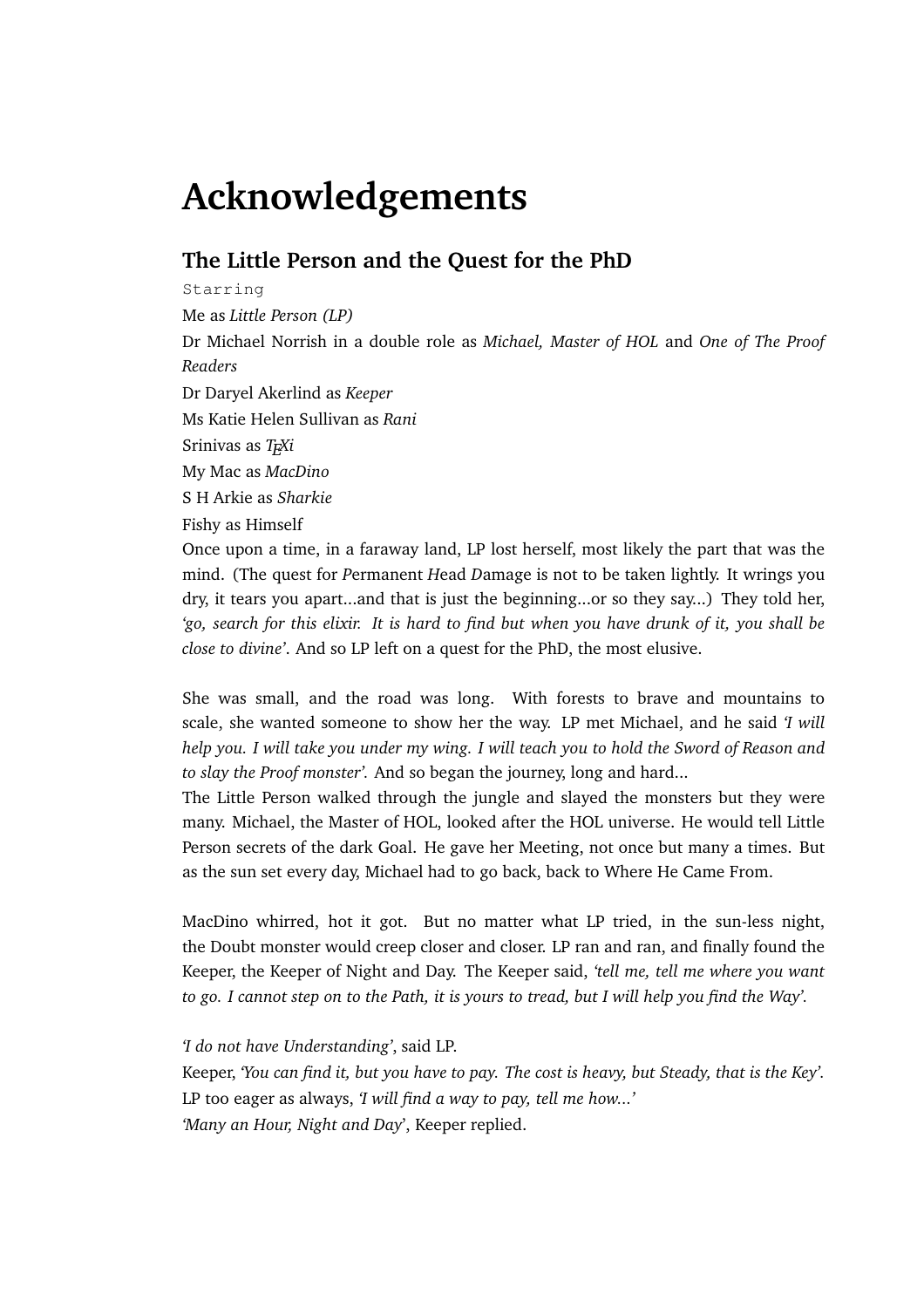And so the deal was sealed. Into the dark night, she worked. The bright days passed, Gloom descended. Keeper was tired and LP wanted a friend. She wanted to chase the monsters away and lo behold Rani came running her way. Every time when the monster Hard knocked on the door, They put on the Belt, laced their Shoes, drank Energy and off they went together to kill Doubt and No-Result. And guess who they found romping around, it was Bling! And everyone knows Bling always travels with Work! And everyone knows, when you meet Work, the mountain where PhD is hidden is not far away. When LP and Rani were tired after their romps, TEXi would would feed them. The food was always Hot and Wholesome and so they would begin the next Long Run with a singing belly.

But Work is quiet, it is a solitary traveller, so can be boring company. LP and Rani wanted to find a Fun friend. Work was too busy so LP and Rani always looked out whenever they stopped to take a breath. They looked in the Pool, at the Wall, even in the TV but good things take time.

And one day it happened. It is not everyday, that one finds Sharkie. An elusive creature, to say the least, Sharkie only travels with Fishy, his constant regenerating companion, always with a good supply of OMEGA 3 on his hand. They are held by a Thread, but one that can never be broken. Once again, as everyone knows, Sharkie can light up Day and Night. His pizazz (more likely the jaws) have driven many a monsters away especially Grumpy.

And so the quest got better and better... and some even said it was Fun. Before one knew Draft ate Doubt and No-Result was trodden over by Paper and his friends. The peak loomed close. TEXi swept away Problem that plagued MacDino. The way was clear. As the end drew near, there were no more monsters to fear. MacDino was hot, CPU spinned. The three Wise Men waited. The Little Person quivered with excitement (and a lot of Coffee)...

*Michael*, without you this thesis would never have existed. *Daryel*, for upkeep, maintenance and your unending belief in me.

*Katie*, without you I would not be the crazy, happy, 'blingy' person that I am.

*Srinivas*, for friendship, food and tech support.

*Sharkie and Fishy*, without you there would be no Fun.

*The Proof Readers*, Michael, Daryel, Jeremy, Clem and Malcolm for vanquishing Errors.

*The Financers*, The ANU and NICTA.

*MacDino*, muchas gracias for not blowing up!

EPILOGUE: And everyone existed normally ever after...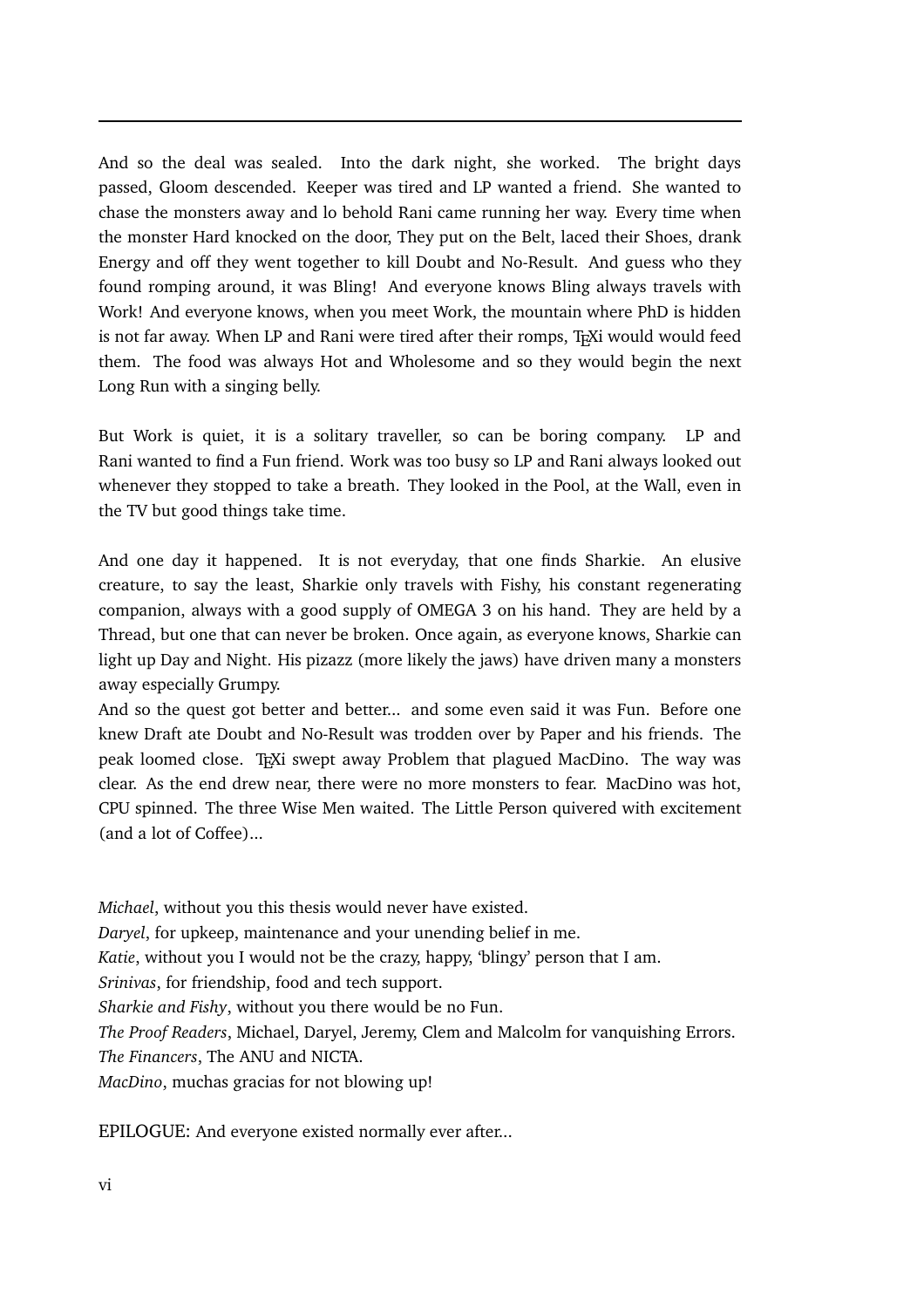# **Abstract**

We present a formalisation of the theory of context-free languages using the HOL4 theorem prover. The formalisation of this theory is not only interesting in its own right, but also gives insight into the kind of manipulations required to port a pen-and-paper proof to a theorem prover. The mechanisation proves to be an ideal case study of how intuitive textbook proofs can blow up in size and complexity, and how details from the textbook can change during formalisation.

The mechanised theory provides the groundwork for our subsequent results about SLR parser generation. The theorems, even though well-established in the field, are interesting for the way they have to be "reproven" in a theorem prover. Proofs must be recast to be concrete enough for the prover: patching deductive gaps which are relatively easily grasped in a text proof, but beyond the automatic capabilities of contemporary tools. The library of proofs, techniques and notations developed here provides a basis from which further work on verified language theory can proceed at a quickened pace.

We have mechanised classical results involving context-free grammars and pushdown automata. These include but are not limited to the equivalence between those two formalisms, the normalisation of CFGs, and the pumping lemma for proving a language is *not* context-free. As an application of this theory, we describe the verification of SLR parsing. Among the various properties proven about the parser we show, in particular, *soundness*: if the parser results in a parse tree on a given input, then the parse tree is valid with respect to the grammar, and the leaves of the parse tree match the input; and *completeness*: if the input belongs in the language of the grammar then the parser constructs the correct parse tree for the input with respect to the grammar. In addition, we develop a version of the algorithm that is executable by automatic translation from HOL to SML. This alternative version of the algorithm requires some interesting termination proofs.

We conclude with a discussion of the issues we faced while mechanising pen-and-paper proofs. Carefully written formal proofs are regarded as rigorous for the audience they target. But when such proofs are implemented in a theorem prover, the level of detail required increases dramatically. We provide a discussion and a broad categorisation of the causes that give rise to this.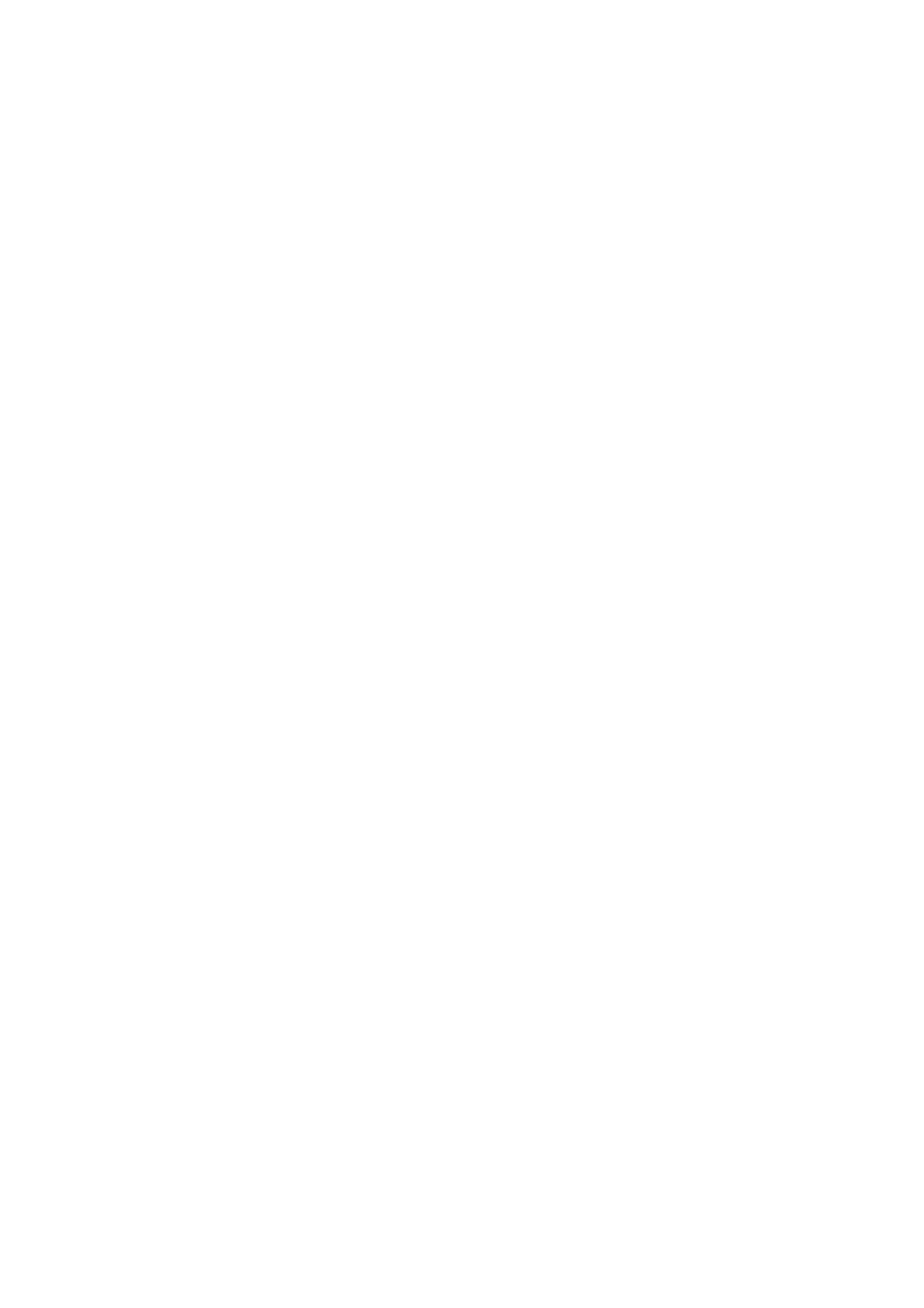# **Contents**

|              | <b>Acknowledgements</b><br>$\mathbf v$ |                                                                                               |  |  |
|--------------|----------------------------------------|-----------------------------------------------------------------------------------------------|--|--|
|              | <b>Abstract</b><br>vii                 |                                                                                               |  |  |
|              | <b>Publications</b>                    | XV                                                                                            |  |  |
| 1.           |                                        | <b>Introduction</b><br>$\mathbf 1$                                                            |  |  |
|              | 1.1                                    | $\mathbf{1}$                                                                                  |  |  |
|              | 1.2                                    | 6                                                                                             |  |  |
|              | 1.3                                    | 8                                                                                             |  |  |
|              | 1.4                                    | Extending the story $\dots \dots \dots \dots \dots \dots \dots \dots \dots \dots \dots$<br>12 |  |  |
| $\mathbf{2}$ |                                        | 15<br><b>Context-Free Grammars</b>                                                            |  |  |
|              | 2.1                                    | 17                                                                                            |  |  |
|              | 2.2                                    | 19                                                                                            |  |  |
|              | 2.3                                    | 22                                                                                            |  |  |
|              | 2.4                                    | 23                                                                                            |  |  |
|              | 2.5                                    | 24                                                                                            |  |  |
|              | 2.6                                    | 29                                                                                            |  |  |
|              | 2.7                                    | 43                                                                                            |  |  |
| 3            |                                        | 47<br><b>Pushdown Automata</b>                                                                |  |  |
|              | 3.1                                    | 48                                                                                            |  |  |
|              | 3.2                                    | Equivalence of acceptance by final state and empty stack $\dots \dots \dots$<br>50            |  |  |
|              | 3.3                                    | Equivalence of acceptance by PDAs and CFGs<br>54                                              |  |  |
|              | 3.4                                    | 65                                                                                            |  |  |
| 4            |                                        | <b>Properties of Context-Free Languages</b><br>67                                             |  |  |
|              | 4.1                                    | 68                                                                                            |  |  |
|              |                                        | 71                                                                                            |  |  |
|              | 4.3                                    | 78                                                                                            |  |  |
|              |                                        | 90                                                                                            |  |  |
| 5            |                                        | <b>SLR Parsing</b><br>93                                                                      |  |  |
|              | 5.1                                    | 95                                                                                            |  |  |
|              | 5.2                                    | 98                                                                                            |  |  |
|              | 5.3                                    | 99                                                                                            |  |  |
|              | 5.4                                    | 107                                                                                           |  |  |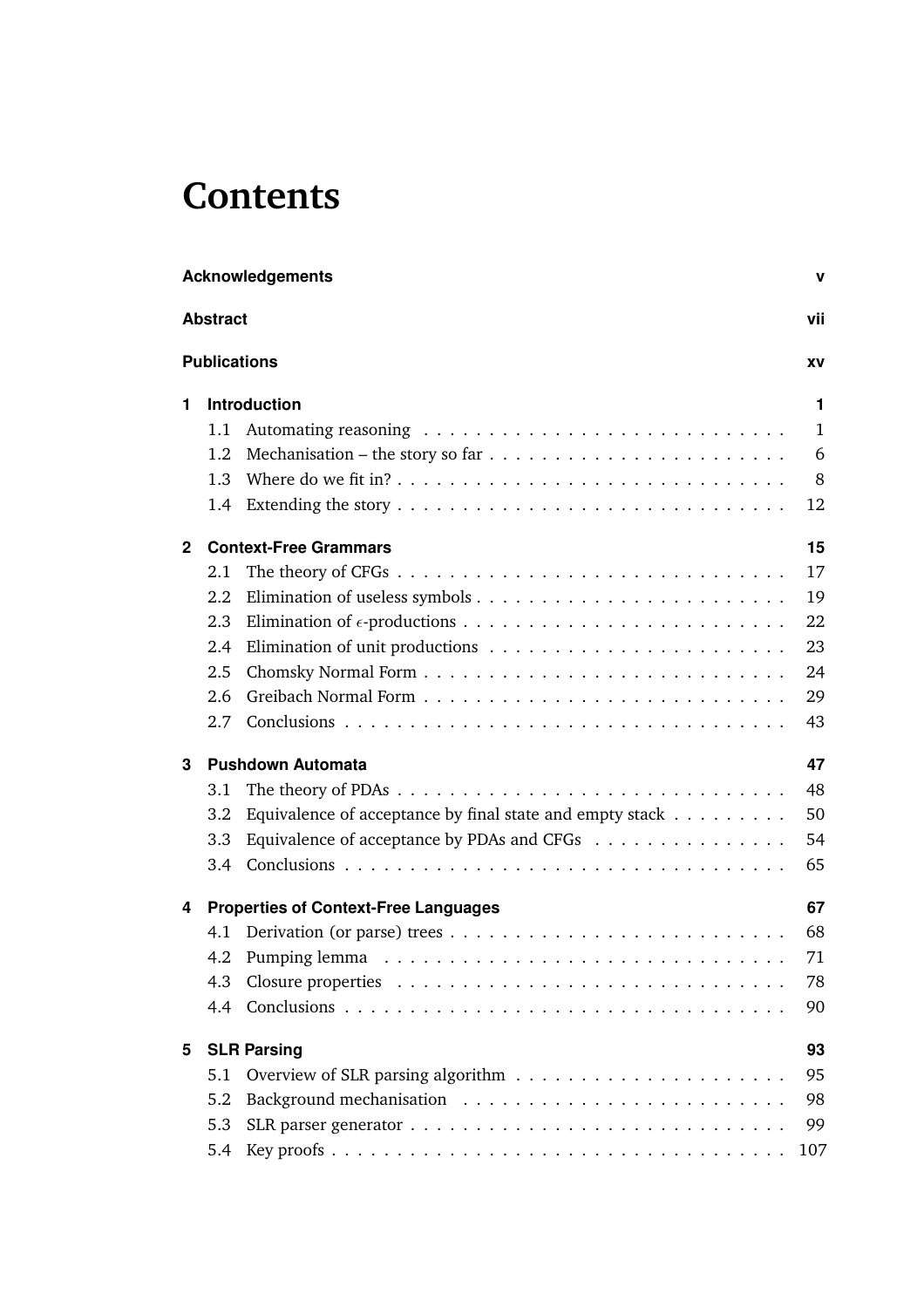#### **Contents**

|                | $5.5^{\circ}$ |                                                                                      |     |
|----------------|---------------|--------------------------------------------------------------------------------------|-----|
|                | 5.6           |                                                                                      |     |
| 6              |               | <b>Issues in Automation</b>                                                          | 117 |
|                |               | 6.1 The cost of comprehension: executability vs. readability $\dots \dots \dots$ 119 |     |
|                | 6.2           |                                                                                      |     |
|                | 6.3           |                                                                                      |     |
|                | 6.4           |                                                                                      |     |
|                | 6.5           |                                                                                      |     |
|                | 6.6           |                                                                                      |     |
|                |               |                                                                                      |     |
| $\overline{7}$ |               | <b>Conclusions</b>                                                                   | 145 |
|                |               |                                                                                      |     |
|                |               | <b>Bibliography</b>                                                                  | 151 |
|                | <b>Index</b>  |                                                                                      | 159 |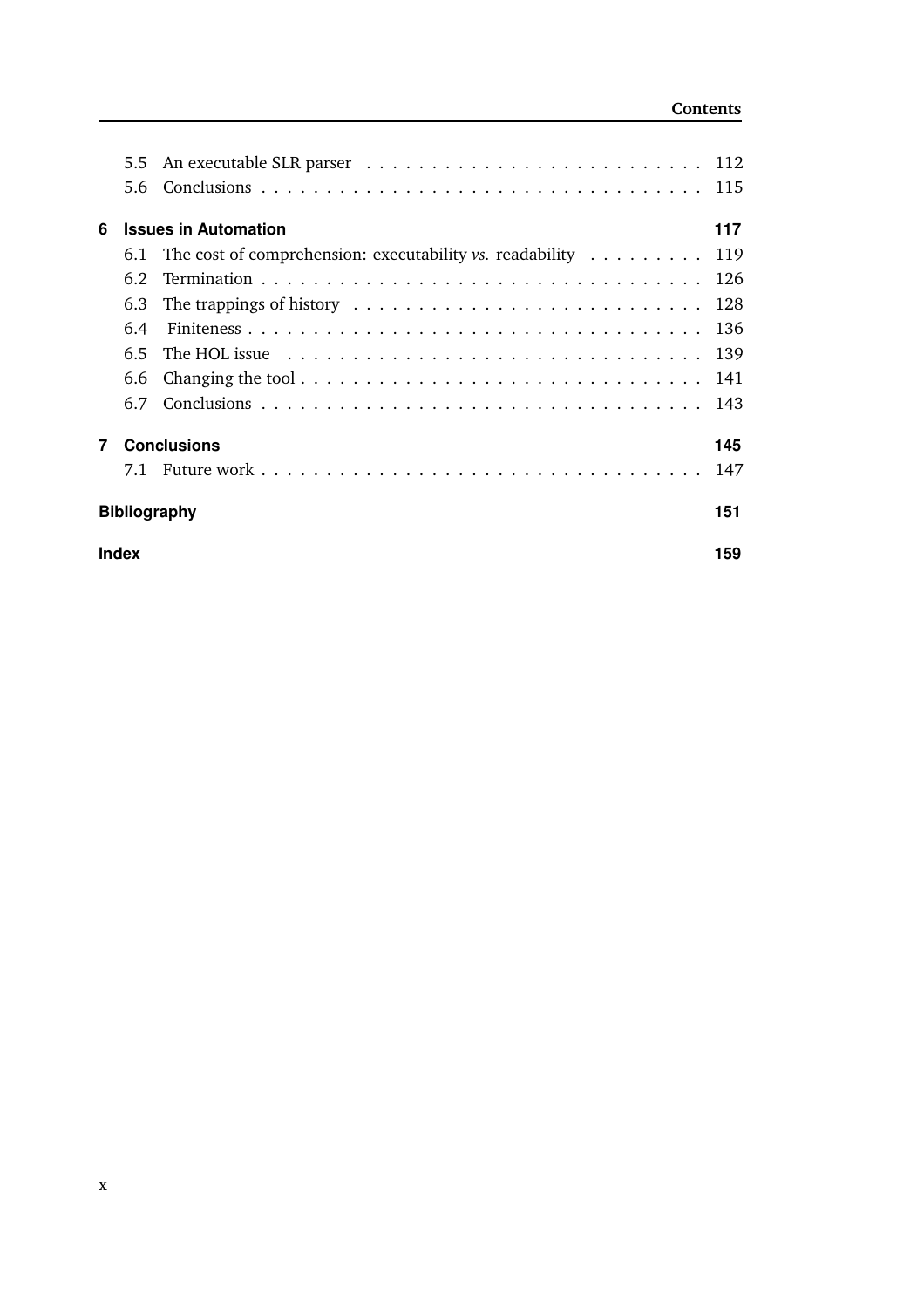# **List of Figures**

| 2.1<br>$2.2\phantom{0}$ | A left recursive derivation $A \to Aa_1 \to Aa_2a_1 \to \cdots \to A_n \dots a_2a_1 \to$<br>$ba_n \dots a_2 a_1$ can be transformed into a right recursive derivation $A \rightarrow$<br>$bB \rightarrow ba_n \rightarrow \cdots \rightarrow ba_n \dots a_2 \rightarrow ba_n \dots a_2 a_1$ . Here the RHS <i>b</i> does not<br>We can split dl into $dl_1$ , $dl_2$ and $dl_3$ such that $dl_1$ has no A-expansions,<br>$dl_2$ consists of only A-expansions and $dl_3$ breaks the sequence of<br>A-expansions so that the very first element in $dl_3$ is not a result of<br>an A-expansion. The dashed lines are elements in the derivation list<br>showing the leftmost nonterminals $(L_1 \dots L_n, A, M_1)$ . $L_n \rightarrow Ay$ is the<br>first A-expansion in dl and $A \rightarrow pM_1z$ (p is a word), breaks the sequence | 32<br>34 |
|-------------------------|------------------------------------------------------------------------------------------------------------------------------------------------------------------------------------------------------------------------------------------------------------------------------------------------------------------------------------------------------------------------------------------------------------------------------------------------------------------------------------------------------------------------------------------------------------------------------------------------------------------------------------------------------------------------------------------------------------------------------------------------------------------------------------------------------------------------------------------|----------|
| 4.1                     | Tree representation of property $l$ ast ExpProp. The outermost tree $t$ has<br>the two nested subtrees $(t_1$ and $t_0$ ) with the same node B. Here the<br>subtree $t_1$ may possibly be the same tree $t$ . $t_0$ is a proper subtree of $t_1$ .                                                                                                                                                                                                                                                                                                                                                                                                                                                                                                                                                                                       |          |
|                         | symRepProp does not hold of any proper subtree of $t_1$ .                                                                                                                                                                                                                                                                                                                                                                                                                                                                                                                                                                                                                                                                                                                                                                                | 74       |
| 4.2                     | Tree showing the witnesses for the existential quantifiers in the pumping                                                                                                                                                                                                                                                                                                                                                                                                                                                                                                                                                                                                                                                                                                                                                                | 76       |
|                         | 4.3 Given grammar G with start symbol S and derivation $S \Rightarrow^* a_1 a_2 \dots a_n$ ,<br>terminals $a_1, a_2, \ldots, a_n$ are substituted by words from grammars<br>$G_{a_1}, G_{a_1}, \ldots, G_{a_n}$ .                                                                                                                                                                                                                                                                                                                                                                                                                                                                                                                                                                                                                        | 84       |
|                         |                                                                                                                                                                                                                                                                                                                                                                                                                                                                                                                                                                                                                                                                                                                                                                                                                                          |          |
| 5.1                     | DFA for example grammar $G$ . Rectangles represent states where reduc-                                                                                                                                                                                                                                                                                                                                                                                                                                                                                                                                                                                                                                                                                                                                                                   |          |
|                         | tion occurs.<br>Parse of input 11\$ using the DFA described earlier.                                                                                                                                                                                                                                                                                                                                                                                                                                                                                                                                                                                                                                                                                                                                                                     | 98       |
| 5.2                     |                                                                                                                                                                                                                                                                                                                                                                                                                                                                                                                                                                                                                                                                                                                                                                                                                                          | 98       |
| 5.3                     | The structure of the SLR parser-construction process. $\dots \dots \dots \dots$                                                                                                                                                                                                                                                                                                                                                                                                                                                                                                                                                                                                                                                                                                                                                          | 101      |
| 6.1                     | Individual derivation streams for string $A_1A_2A_3\cdots A_n$ deriving $z_1z_2z_3\cdots z_n$ 129                                                                                                                                                                                                                                                                                                                                                                                                                                                                                                                                                                                                                                                                                                                                        |          |
| 6.2                     |                                                                                                                                                                                                                                                                                                                                                                                                                                                                                                                                                                                                                                                                                                                                                                                                                                          | 130      |
| 6.3                     | Tree representation of property symRepProp. Horizontal lines are                                                                                                                                                                                                                                                                                                                                                                                                                                                                                                                                                                                                                                                                                                                                                                         |          |
|                         | sentential forms. Variables $p$ , $s_0$ and $s_1$ correspond to a partition of the                                                                                                                                                                                                                                                                                                                                                                                                                                                                                                                                                                                                                                                                                                                                                       |          |
|                         |                                                                                                                                                                                                                                                                                                                                                                                                                                                                                                                                                                                                                                                                                                                                                                                                                                          | 130      |
| 6.4                     | Tree representation of properties lastExpProp and ntProp. We                                                                                                                                                                                                                                                                                                                                                                                                                                                                                                                                                                                                                                                                                                                                                                             |          |
|                         | assume that there are no further occurrences of $B$ in the triangle                                                                                                                                                                                                                                                                                                                                                                                                                                                                                                                                                                                                                                                                                                                                                                      |          |
|                         | below the second B. $p$ , $r1$ , $r2$ correspond to splitting the derivation                                                                                                                                                                                                                                                                                                                                                                                                                                                                                                                                                                                                                                                                                                                                                             |          |
|                         | corresponding to the definition of ntProp.                                                                                                                                                                                                                                                                                                                                                                                                                                                                                                                                                                                                                                                                                                                                                                                               | 132      |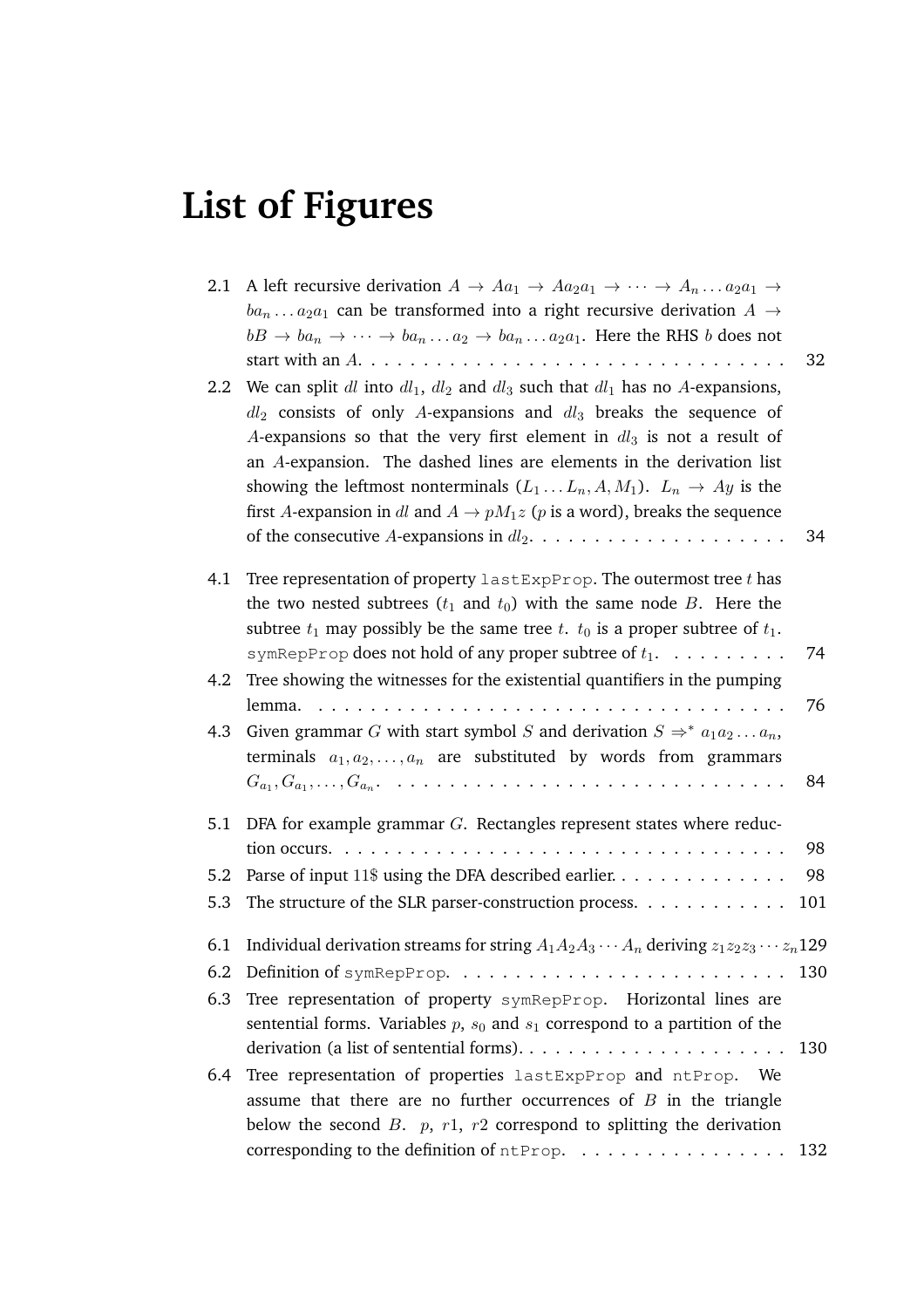| 6.5 Tree showing the witnesses for the existential quantifiers in the pumping |  |
|-------------------------------------------------------------------------------|--|
|                                                                               |  |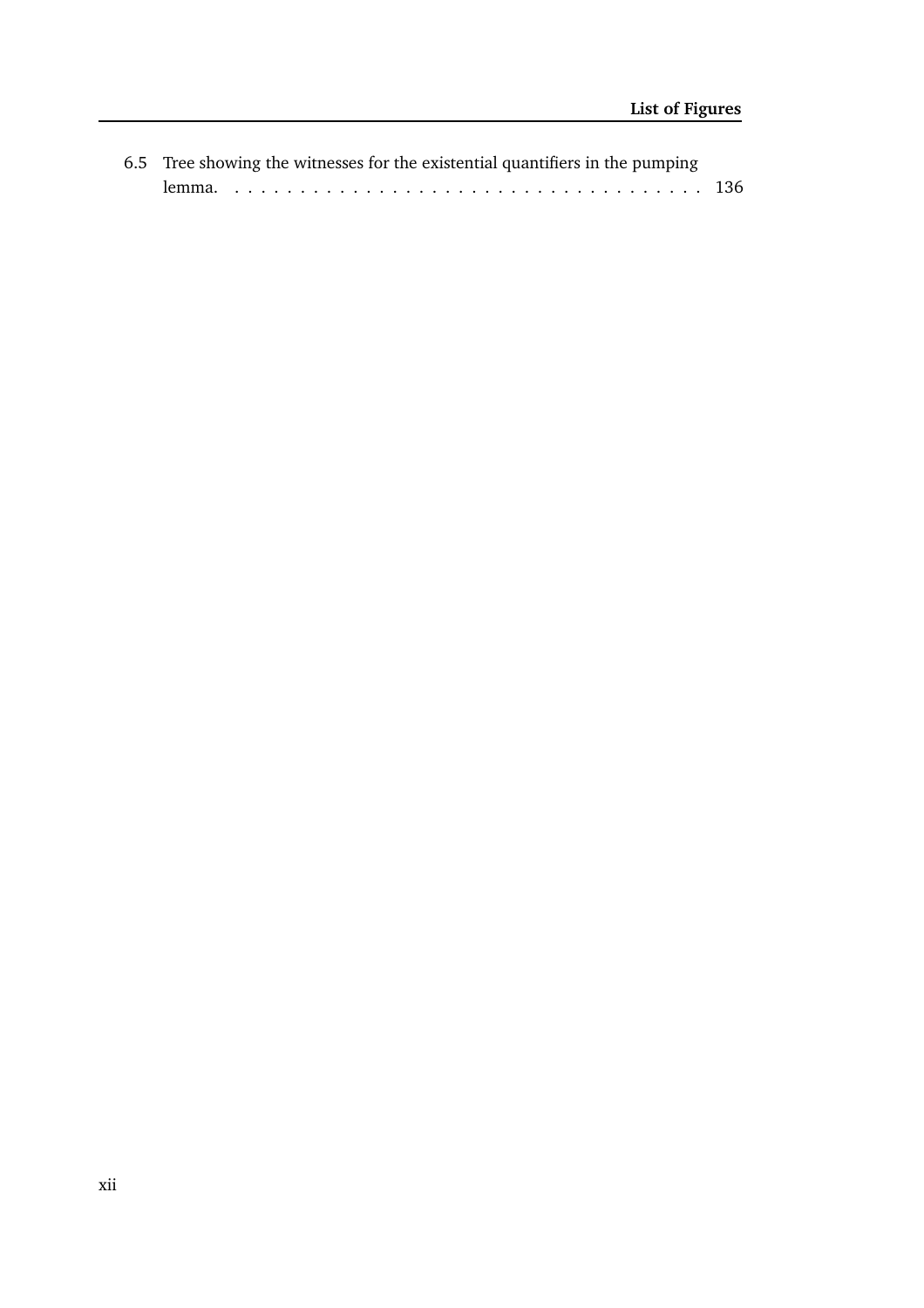# **List of Tables**

| 2.1 Summary of the mechanisation effort for simplification of CFGs 45   |  |
|-------------------------------------------------------------------------|--|
| 3.1 Summary of the mechanisation effort for PDAs 66                     |  |
| 4.1 Summary of the mechanisation effort for properties of CFLs 91       |  |
| 5.1 Summary of the mechanisation effort for SLR parser generator 116    |  |
| 6.1 Summary of the mechanisation effort for pumping lemma 136           |  |
| 6.2 Comparison of the mechanisation effort between HOL and Isabelle 141 |  |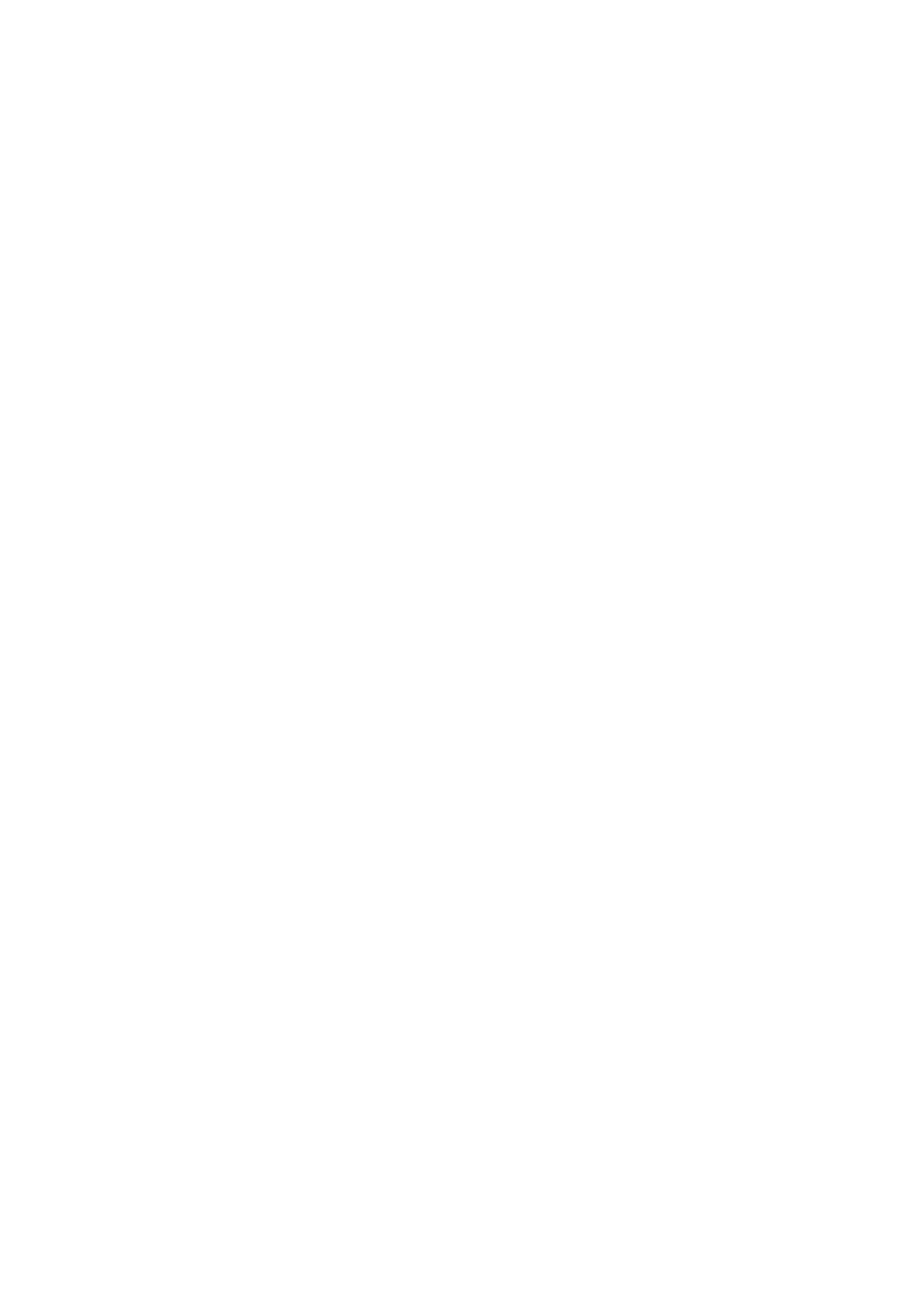# **Publications**

Parts of this thesis have been published as the papers listed below, Chapter 2, Chapter 3 and Chapter 5, respectively.

- ⋄ Aditi Barthwal and Michael Norrish. A Formalisation of the Normal Forms of Context-Free Grammars in HOL4. In Anuj Dawar and Helmut Veith, editors, *Computer Science Logic, 24th International Workshop, CSL 2010, 19th Annual Conference of the EACSL, Brno, Czech Republic, August 23 to 27, 2010. Proceedings, volume 6247 of Lecture Notes in Computer Science*, pages 95−109. Springer, August 2010.
- $\diamond$  Aditi Barthwal and Michael Norrish. Mechanisation of PDA and Grammar Equivalence for Context-Free Languages. In Anuj Dawar and Ruy J. G. B. de Queiroz, editors, *Logic, Language, Information and Computation, 17th International Workshop, WoLLIC 2010, volume 6188 of Lecture Notes in Computer Science*, pages 125−135, 2010.
- ⋄ Aditi Barthwal and Michael Norrish. Verified, Executable Parsing. In Giuseppe Castagna, editor, *Programming Languages and Systems: 18th European Symposium on Programming, volume 5502 of Lecture Notes in Computer Science*, pages 160−174. Springer, March 2009.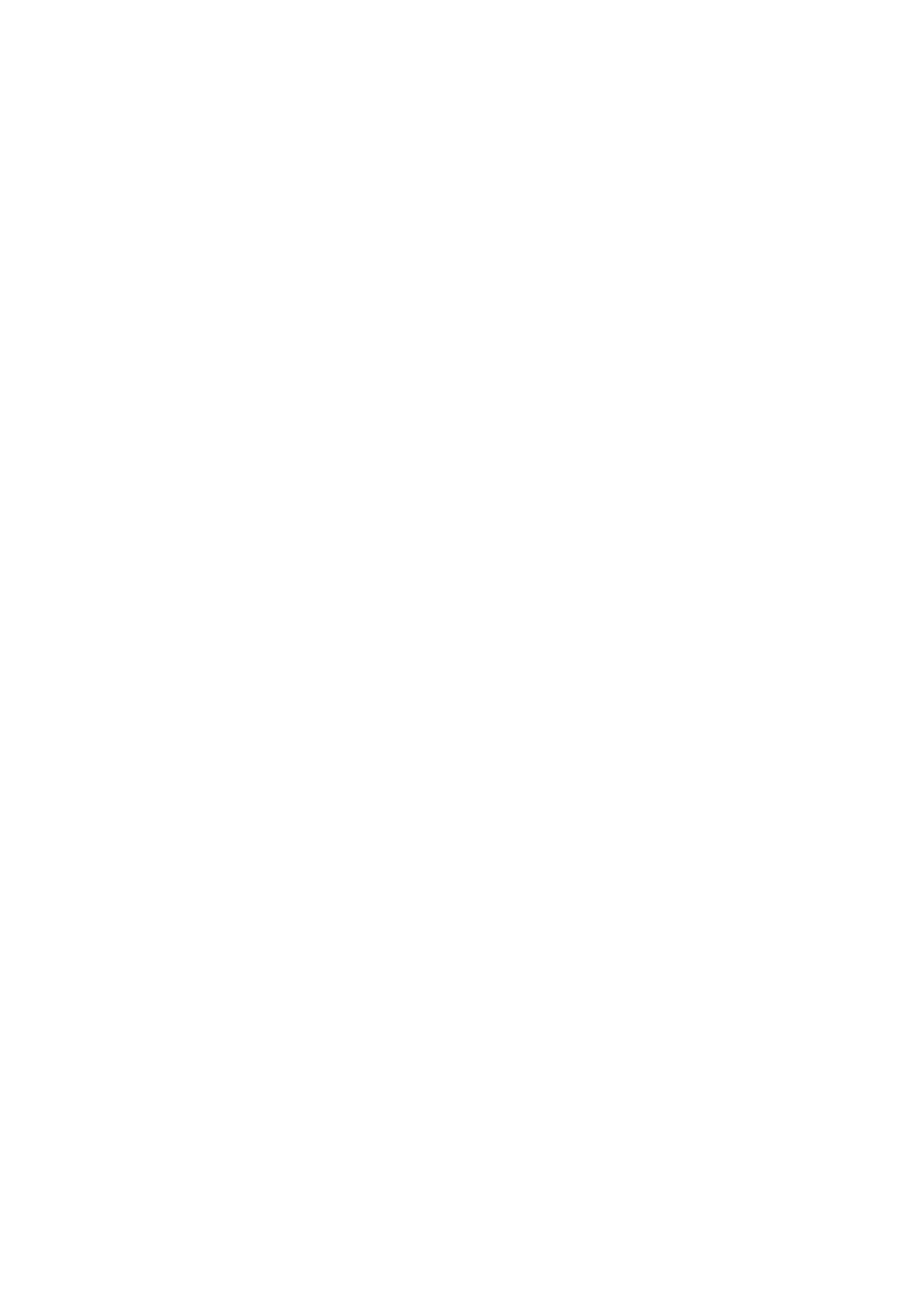## **Chapter**

**1**

# **Introduction**

'To Start Press Any Key'. Where's the ANY key?

Homer Simpson

#### **Contents**

#### **1.1 Automating reasoning**

The pinnacle of the technological revolution that was heralded by programmable machines is long considered to be the ability to replicate human thinking. The idea of intelligent machines caught our imagination and inspired a flood of science fiction. But in reality, the effort to reach such a level is still ongoing. The pursuit of this idea gave birth to the field of Artificial Intelligence.

Mathematical reasoning is a particular form of human thinking. It is characterised by its attempt to achieve extreme precision wherein all steps in the process are a series of logical deductions based on a set of axioms. This makes it potentially well-suited to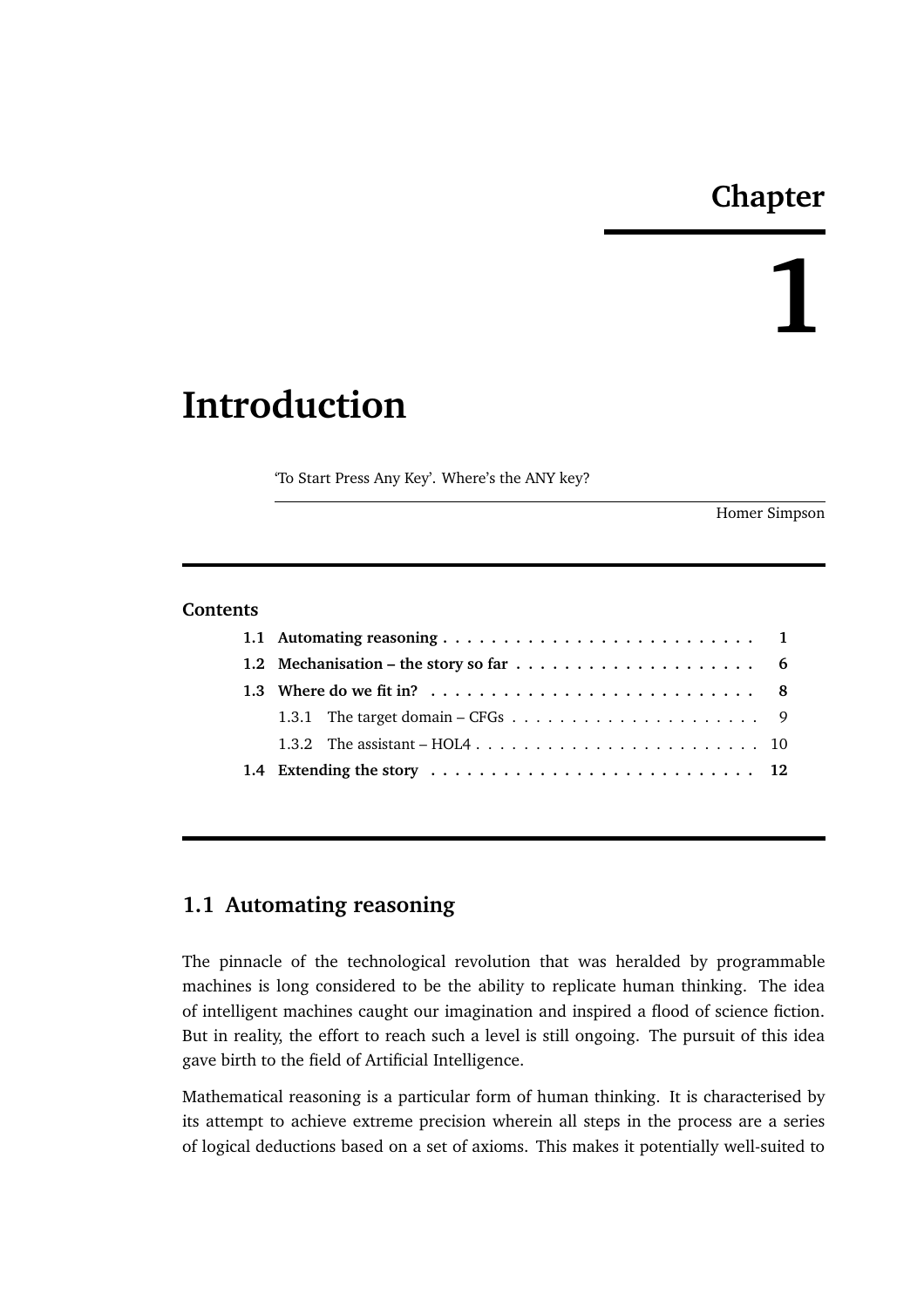automation. As early as the 1960s (Gabbay et al. [23]), computer programs were being developed to perform mathematical reasoning. Such programs went beyond numerical calculations and juggling of data. They made logical deductions, linked concepts and joined results to generate valid statements.

The field of automated reasoning grew out of these early efforts. It seeks to automate the inference-based process as practised in mathematics and formal logic. As we will see later on, the mechanisation of logical abstraction has its own set of problems.

**Automated reasoning systems** We are interested in a particular sub-field of automated reasoning: Interactive Theorem Proving (ITP). Systems that are used to prove mathematical theorems are referred to as automated reasoning systems systems. Such mathematical/logical software allows the discovery of a proof and the checking a given proof. This can be done using computation, automatic proofs or interactive proofs. For computation, one provides definitions and questions to get a solution. Some examples of this are Mathematica and Maple. For automatic proofs, definitions are supplemented by axioms and statements, and the prover certifies the statements based on the given axioms. Example of such provers are Otter and Vampire. Such provers are called *automatic* provers. They search a large space in order to make logical deductions. For interactive proofs, the prover is called a *proof assistant* or an *interactive prover*. The proof assistant requires an element of interaction with the user before it certifies a proof as correct or otherwise. Proof assistants tend to be less specialised than automatic provers since they can harness the knowledge of the user and thereby span a larger body of applications. Note that most of the actual theorem provers are not pure in terms of their classification in the above mentioned categories.

The central theme of automated reasoning systems is *Proof checking*. This is the validation of proofs using either automatic or interactive provers. The difference between the two is the extent of interaction required between the automated prover and the human developer. One scenario is where the prover takes a set of criteria from the user and comes up with a solution on its own as is the case in model checking. The second scenario is where the proof system acts as an assistant to the human user. In this case the deductive reasoning for proving a goal can be done by a human directing the overall proof development by using a theorem prover. Under this interactive strategy the human is responsible for formalising the intuitive ideas while the prover provides a checking mechanism for developing a sound proof (Krauss [41]). A plethora of such interactive theorem provers exist to act as artificial mathematical assistants. They use numerous theorem proving techniques such as natural deduction, term rewriting and mathematical induction (Wiedijk [77]). These techniques are based on using various logic formalisms. Some of the commonly used interactive theorem provers are HOL, Isabelle, Coq, Mizar. In 'The Seventeen Provers of the World' [77],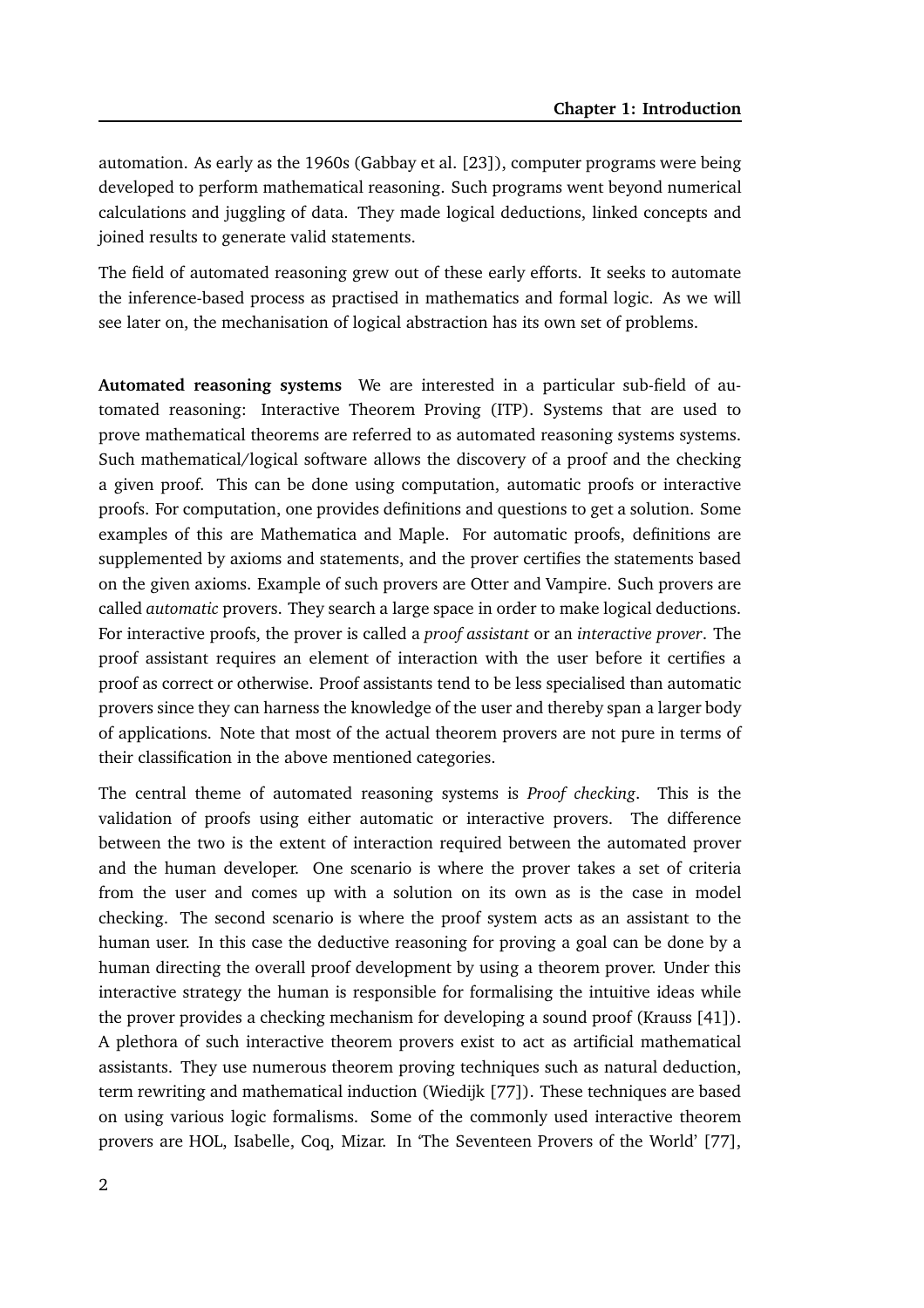#### **1.1 Automating reasoning**

Wiedijk compares the styles of different proof assistants for formalising mathematics. This is done based on the mechanisation of Pythagoras' proof of the irrationality of √ 2. Various other comparisons have been done between other provers such as PVS and Isabelle/HOL (Griffioen and Huisman [29]), Coq and HOL (Zammit [82]) and Mizar and Isar (Wenzel and Wiedijk [75]).

**What makes a good theorem prover?** On a very broad level two characteristics may sum up what is offered by a theorem prover. The first one is the basic implementation. A theorem prover should be *sound*, *i.e.* it should not allow invalid theorems to be proved. It should also provide an adequate type system to allow the proofs one needs to verify. The expressiveness of the type system can have an impact on how easily the user can state what needs to be proved. Note that ACL2 ([1]) which is widely used for software and hardware verification does not have a static type system. A strong type system is not necessarily a requirement for a good theorem prover. What is necessary for a system is the flexibility or ability to deal with different types of values such as integers, floats, etc, be it in the form of static typing or otherwise.

The second characteristic is the usability of the theorem prover. This consists of the underlying capabilities of the system and the user-end facilities. The underlying capabilities refer to the library of theories and the extent to which the prover allows importing and exporting theories from other systems. The user-end facilities refer to the user-interface. This is particularly relevant for interactive theorem provers. If the prover is going to be a helpful assistant then it should make the task of translating proofs easier. This depends on the language of the prover, how easy it is to learn and how close it is to the mathematical language. For example, the Isabelle proof system provides an interface that is closer to how proofs are expressed in natural language compared to a system such as HOL. What a theorem prover designer considers to be a good system is not always the same as the users of the system (Kadoda [39]). Aitken *et al.* [2] provided an empirical study of user interaction with the HOL theorem prover using intermediate users and advanced users of HOL. According to Kadoda *et al.* a poor quality user interface was found to be one of the main obstacles to theorem provers being used more widely.

Along with an expressive language it should also be relatively easy to guide the prover towards the goal and in the case where one's argument is not accepted, the point of failure should be easy to locate.

**What are theorem provers good for?** Automated reasoning has been used to solve a multitude of problems in formal logic, mathematics, and software and hardware verification, especially for digital artifacts such as chips. Logical formalism is well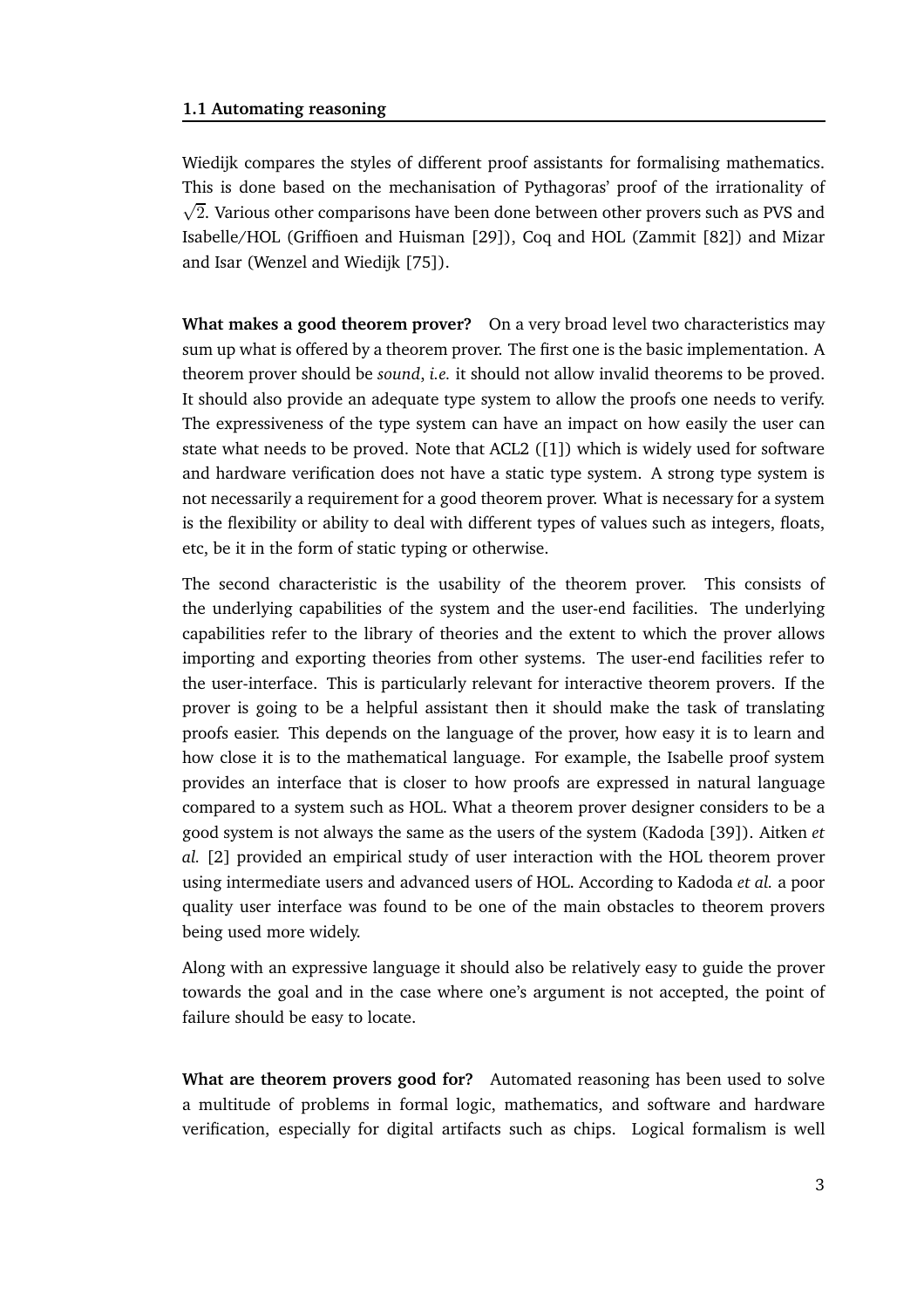suited for representing various models and through this automated reasoning is increasingly being harnessed to solve problems in fields ranging from natural language processing to bio-informatics. In cryptography, the application of formal methods has moved towards application of the formal theory to realistic protocols for increased security (Meadows [46]). Since its inception, the number and the complexity of problems that a theorem prover can handle has seen a significant increase. Complex hardware problems, software and requirements modeling, mathematical analysis are just a handful of the many fields that have adopted formalisation [79].

There are three overlapping applications for which proof systems are used. First, proof of safety critical or expensive systems; with both designs and software alike one needs to be able to predict behaviour of computer systems on which human life and security depend. The systems to be verified can themselves come with a formal proof which can then be verified by a theorem prover or a *certifying compiler* consisting of a compiler and a certifier. Such a software mechanism is referred to as *Proof-Carrying Code* whereby the host system can certify a program supplied by an untrusted source (Necula [50]). It was originally described by Necula and Lee in 1996.

Second, certification of pen and paper proofs. Mistakes in proofs are not rare, especially as the size and complexity of the proof increases. Despite immense efforts, occasionally mathematicians or logicians find mistakes in published proofs. What would help is a more objective process of validating a proof. In MacKenzie's [43] words, "Mechanized proofs, they reasoned, would be easier, more dependable, and less subject to human wishful thinking than proofs conducted using the traditional mathematicians tools of pencil and paper".

More recently the third area where theorem provers can be a handy assistant has emerged: teaching. Blanc *et al.* have used the Coqweb environment to explore how proof assistants can help teachers to explain the concept of a proof and how to search for one [9]. Coqweb [17] provides a language that is close to standard mathematical language. It also provides an interface for solving exercises using Coq. Proofs are essentially performed by clicking. Such web-based approaches that rope in automated proof techniques are being used to teach subjects like discrete mathematics and logic at the undergraduate level. Coq has also been used by Benjamin Pierce to teach courses at University of Pennsylvania [60]. Going beyond teaching theorem proving as a course in its own right, he has used it as a framework to teach programming language foundations [59].

**So how good are the theorem provers with reasoning?** Mechanising a proof involves a lot of time and effort, both for training in the use of the system (a one-off cost) and setting up the system to 'know' about the required theory. Before attacking the proofs, one has to set up the background theory inside the prover. The next step is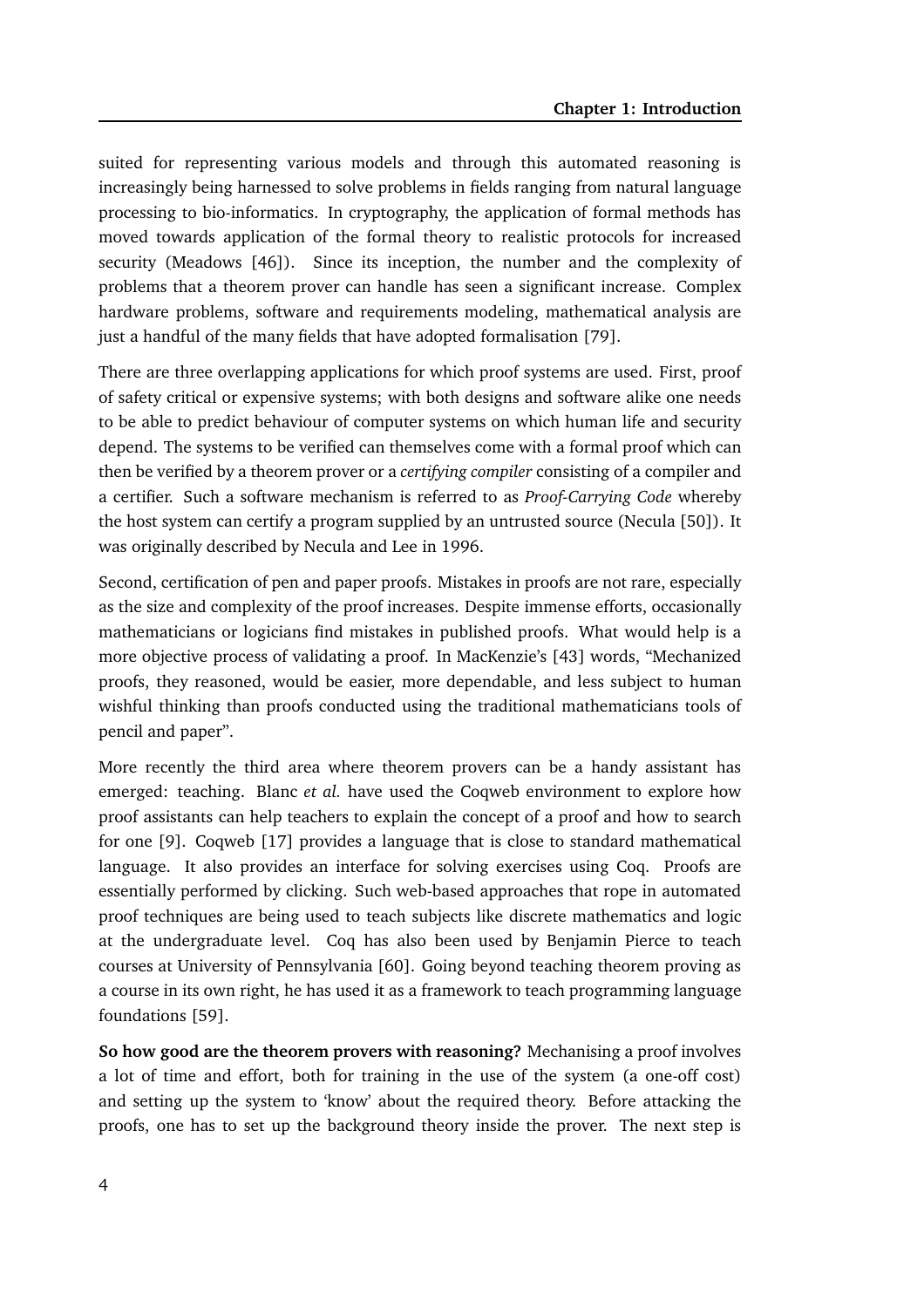proving the theorem, which involves informing the prover about how to establish the validity of the theorem. This step generally requires establishing numerous lemmas and sub-theorems before the final theorem can be proven. A prover is almost never able to prove a theorem independently. Working with a prover amounts to basically "reproving" a theorem since the extent of the details required to convince such a tool of an argument is substantial. The prover usually requires a lot of human guidance and ingenuity to validate the final goal. A non-trivial theorem can take several years. For example, Thomas Hales is anticipating twenty years to certify his proof of the Kepler Conjecture [77], first presented in 1998. The 'Flyspeck' project 'Formal proof of kepler' is to convince the referees of the Annals of Mathematics of the correctness of his proof.

In addition, formalisation of a theory does not necessarily entail that the said theory is correct (with respect to its specification). When results are proven in the context of a particular formalisation, they are proven based on the definitions in question. Errors in encoding large and complicated definitions are easy to make. For example, the assumptions for a theorem may actually imply falsity, thereby making it possible to prove anything. Thus, checking whether the underlying definitions are consistent is an essential task.

Similarly, the soundness of the prover is crucial to developing correct formalisms. This is easier to deal with since over time unsoundness will become obvious when working with the theorem prover. One can also take a more formal approach for establishing soundness as outlined by Harrison in [33] wherein he explains self-verification of the kernel of HOL Light prover.

To sum it up, formalisation is hard, time consuming and like pen-and-paper proofs it is not foolproof. In light of the above issues, the key question is *why bother with formalisation?*

*First*, formalisation is a very interesting experience in its own right. Some fields definitely are inherently more suited to automation than others. In spite of the intensive nature of the mechanisation process, large bodies of work including a lot of complex theories have been formalised in various proof systems. Some of these include basic mathematics by Harrison [31], number theory by Avigad [3], basic category theory by O'Keefe [54], Newton's Principia Mathematics by Fleuriot *et al.* [21], prime number theorem formalised by Avigad [4] and [20] and the Church-Rosser theorem by Shankar [68]. The rapid development in proof checking has resulted in automated proofs of these theorems which have been for a long time beyond the reach of such technology.

The formalisation process can lead to a better understanding of the proof structure and the reasoning and can contribute to 'classical' mathematics by revealing unknown or overlooked aspects of the proof construction as was the case with John Harrison's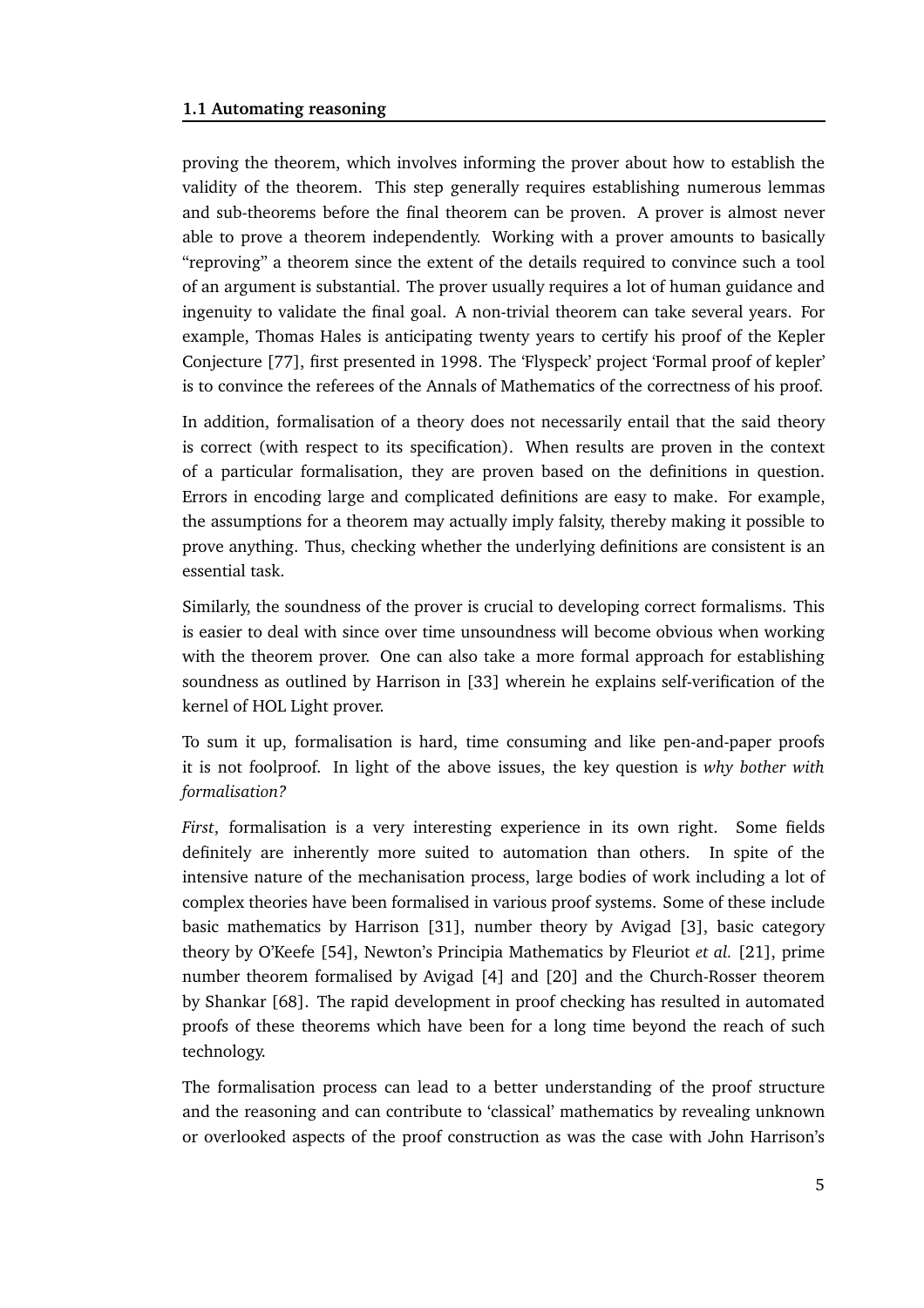thesis [32]. In his thesis, Harrison provides a detailed comparison of different reals constructions, which at that time had not been attempted. His analysis of the transcendental functions was also a novel development. Because formal proofs are so difficult, more care must be taken in stating and proving a goal so that the proof is detailed and complete. One also tends to get into the habit of identifying commonalities which can be reused elsewhere [31]. The extra confidence gained from constant feedback about the correctness of the intermediate steps during the proof development is highly valuable.

*Second*, some problems are just too computationally intensive to be feasible without the aid of a crunching machine, be it numbers or possibilities. Robbin's problem, first posed by Herbert Robbins in the 1930s, was proved by EQP in 1996, a theorem prover for equational logic [44]. Computer proofs have aided progress on problems that otherwise might have remained unsolved such as the proof of XCB, the last shortest single axiom for the equivalent calculus, by Wos *et al.* [80]. They used the automated reasoning tool Otter for the proof of XCB.

*Last but not the least*, a theorem prover can act as a proof certifier by validating techniques and results. Proof checking by hand, especially of a non-trivial theorem, is a long and arduous process. The subjectivity involved also makes it prone to flaws as is constantly seen from proofs being refuted even after they have been published. Once proven using a sound proof checker, the assurance of the proof's validity is nearly complete. Nearly, because the premises of the proof can still be incorrect. But now we have reduced the problem of checking the whole proof to a much smaller problem of just making sure that the definitions (and premises) are correct. Wim H. Hesselink, one of the many who crossed the bridge from mathematics to automated mathematics, sums up the proof development using theorem provers quite nicely: that in a way computer verification of mathematical theories is just a "strengthening of the social process of acceptance of the result with its accompanying proof by the mathematical community" [34].

#### **1.2 Mechanisation – the story so far**

Formal verification has expanded its ambitions to include mechanising individual proofs of complex theorems as well as massive projects aiming to cover all of mathematics. Computer verification of (mathematical) proofs started in the Netherlands in 1967 with the Automath project of N.G. de Bruijn (Nederpelt [51]). The project aimed at designing a language for expressing mathematics in a way that would allow a computer to verify its correctness. The system developed was tested by treating a full text book, Landau's book 'Grundlagen der Analyse'. The verification was done by L.S. van Benthem as part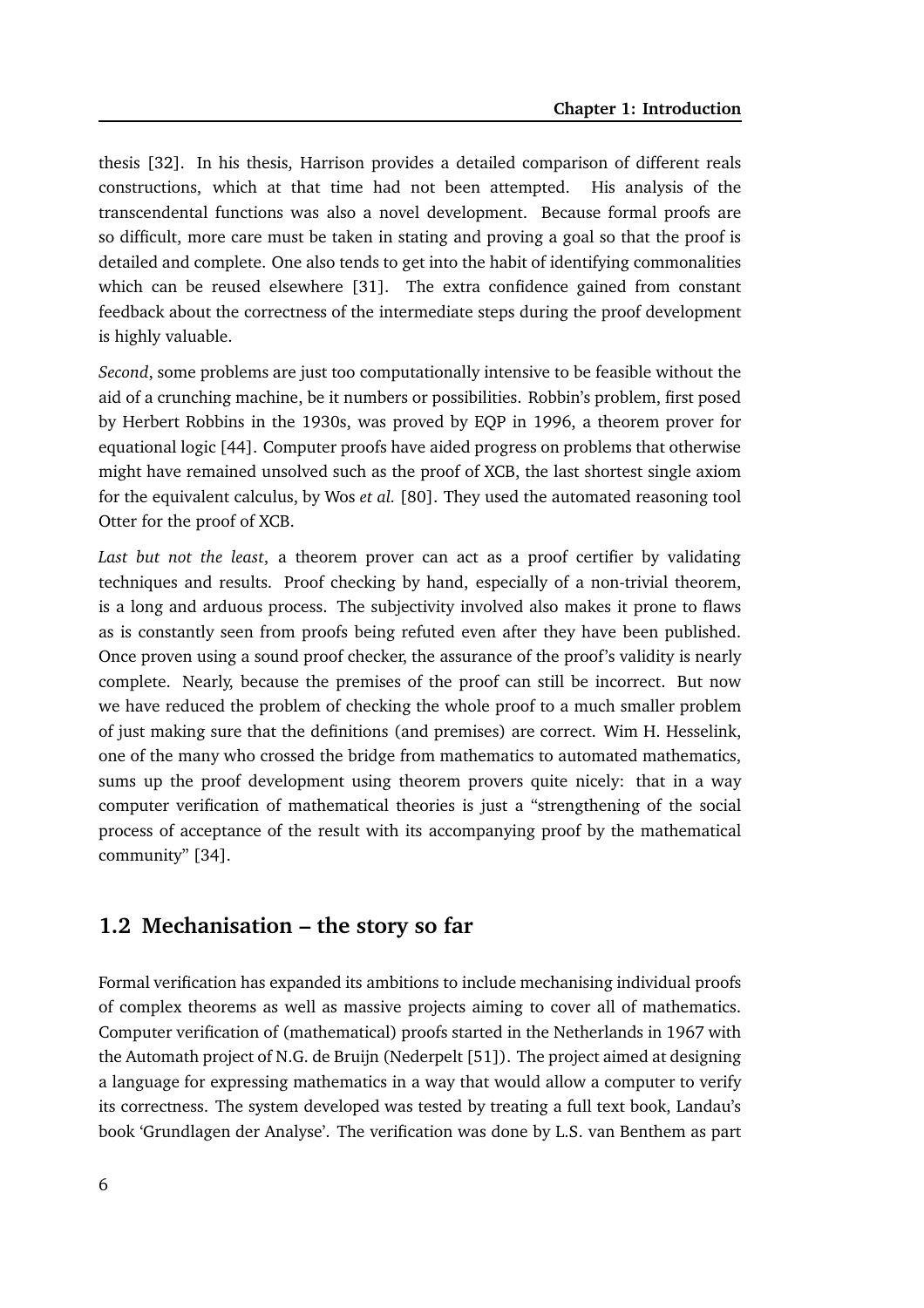of his doctoral thesis [74].

In 1973, the Mizar project started with the aim of formalizing and verifying all mathematics (Rudnicki [67]). The Mizar project has formalised a large part of undergraduate mathematics. Along similar lines, the idea of the QED project was put forth in 1994. As stated in the *QED manifesto*, the goal is to build a system that represents mathematical knowledge and techniques [64] by using mechanical methods to check proofs for correctness. Unfortunately, the project has not taken off since its inception. Wiedijk, in [78], discusses the reasons why the QED project has stalled in light of existing proof systems.

The most recent of these attempts is the 'vdash' project started by Cameron Freer [62]. vdash is a wiki of formally verified mathematics. According to Freer, it is one approach towards a *maths commons*, a site with all mathematics in one place in a common language which can be edited by anyone. The main components are a computer proof assistant, a library of proofs and a web interface. The idea is to have something akin to Wikipedia where all submissions are verified using a theorem prover before they are accepted. The initial version is to consist of a distributed revision control system such as Monotone or Git, a wiki interface initially seeded by content from IsarMathLib with a simple script by which the proof assistant Isabelle approves new contributions. The core spirit of these projects, aimed at developing software to support development of mechanised proofs by having a proof database, is close to our own philosophy behind the mechanisation of background theories that provide a platform for bigger developments.

While projects such as the ones mentioned above were aiming to formalise mathematics gradually from the basics up, some individuals undertook the mechanisation of complicated individual theorems. Theorems such as Kantorovitch's theorem, which gives sufficient conditions for convergence of Newton's method, has been verified in the Coq proof assistant by Pasca [55]. With their applicability in a wide range of fields, theorem provers have matured considerably. Théry [73] has formalised Huffman's algorithm using the Coq proof assistant. Huffman's algorithm is a procedure for constructing a binary tree with minimum weighted path length. His proof sketch does not follow the usual text treatment. On the other hand, Blanchette's [11] formalisation of the same (in Isabelle/HOL) follows the treatment in standard algorithm textbooks.

Various attempts have been made to formalise the theory of formal languages in a proof assistant. In the field of language theory, Nipkow [52] provided a verified, executable lexical analyzer generator. Courant and Filliâtre have formalised some of the theory of regular and context-free languages in Coq [18]. The formalisation includes results such as that all context-free languages can be recognised by some pushdown automata and the union of two context-free languages is also context-free. Rival *et al.* [65] formalised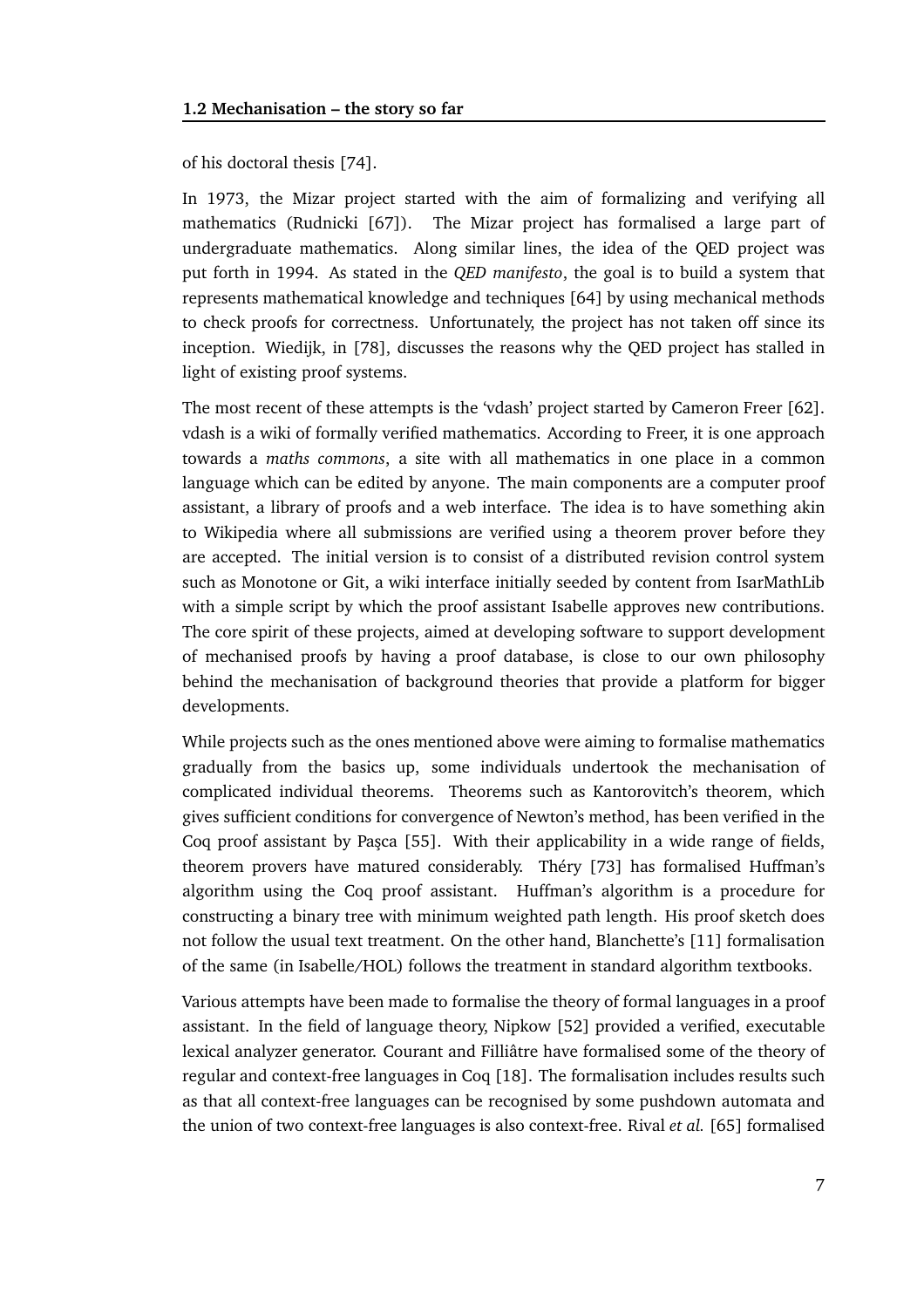tree automata in Coq.

Closer to our own work, Minamide [48] has verified three decision procedures on context-free grammars in the context of analyzing XML documents. These procedures include inclusion between a context-free language and a regular language, well-formedness and validity of the XML documents. The formalisation is also used to generate executable code which is incorporated into an existing program analyser. They do not tackle any proofs for normalisation of CFGs.

Our work on the theory of CFGs naturally led us to tackle an application of such a mechanisation, a verified SLR parser generator. CFGs form the basis of compiler theory. The parsing phase of compiler generation heavily relies on the properties of context-free grammars.

In the area of verifying a compiler, most of the verification work starts past the parsing stage. The compiler phases can be roughly divided into front-end (lexing, parsing, etc. leading up to the creation of the abstract syntax tree) and the back-end (control and data flow analysis, register allocation, code emission, assembler, linker).

Leroy has done substantial work on verifying the C compiler but the verified stages do not including either lexing or parsing. In *Formal Verification of a C Compiler Front-end*, Leroy *et al.* [12] discusses the translation of a subset of the C language into Cminor intermediate language. Carrying on from that, the *Formal Certification of a Compiler Back-end* [42] by Leroy discusses the formal certification of a compiler from Cminor to PowerPC assembly code using Coq. In another report, *Compiler Verification for C0* [71], Strecker presents the correctness proof of a substantial fragment of C0 to DLX compiler. Here, C0 is a type-safe fragment of C. His work was carried out in Isabelle [56].

#### **1.3 Where do we fit in?**

Most of the formalisation in the area of language theory and compiler construction has been application oriented. This has left a niche to fill in the area of language theory: exploring the formalisation of widely known standard text proofs. This thesis makes a contribution towards theorem provers being used as a validation tool for textual proofs. This is not to say that the applications are left untouched. The verification of applications itself requires a theoretical framework to exist. In this thesis we provide such a framework for context-free grammars and explore the key issues of such a development. As an application, we present a verified SLR parser generator for CFGs. We have used the presentation in Hopcroft and Ullman [36], a standard textbook. This text is a starting point for any language theory course. The proofs are well known and well understood. Thus, it provides an ideal platform for exploring the various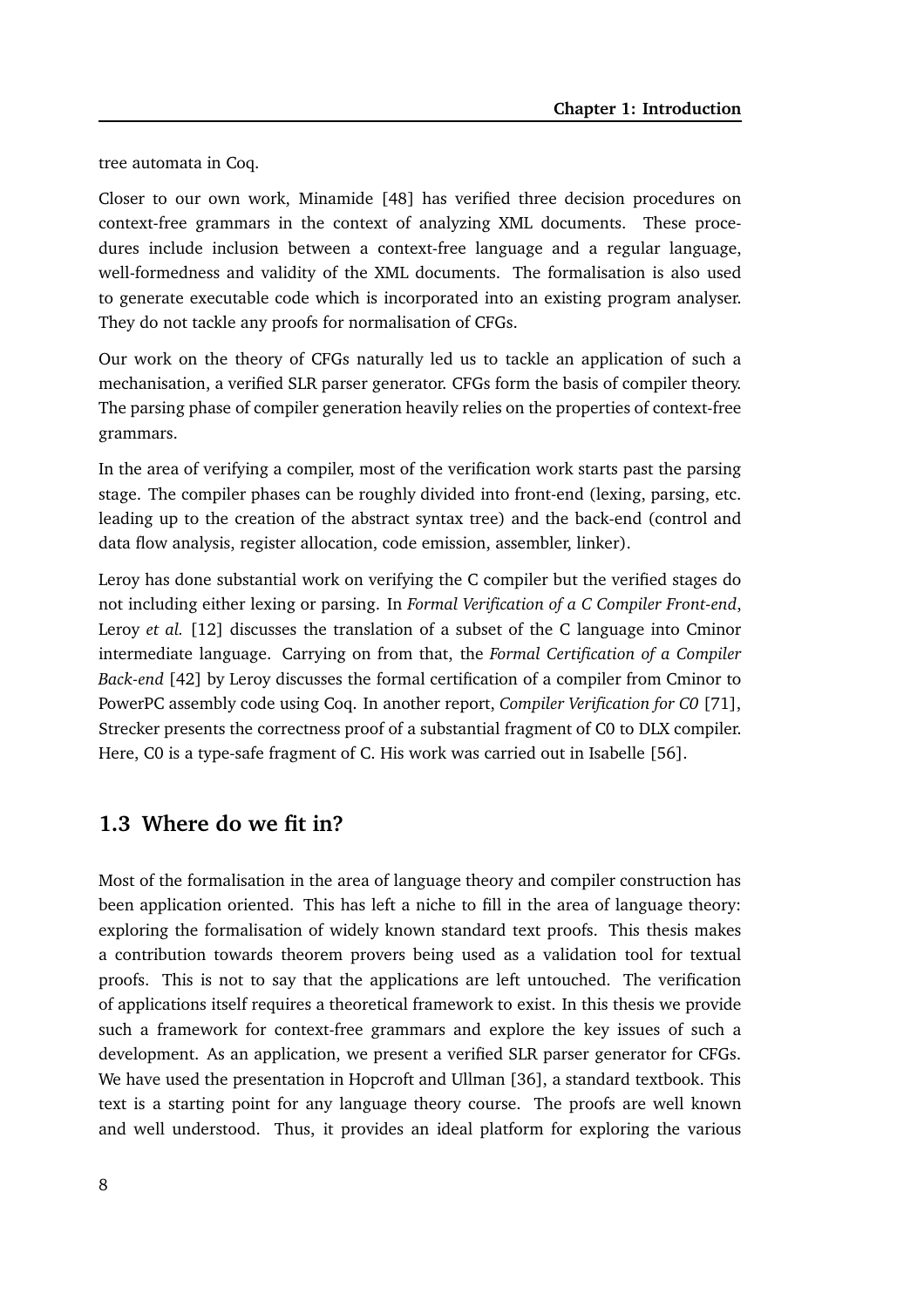difficulties of translating widely known and at times simple proofs in a theorem prover. Hoproft and Ullman is a very old textbook. It first appeared in 1979. Almost all later texts are recapitulations especially with respect to the theory on which this thesis is based. In some cases, for example in the second edition, the detailed proofs of Chomsky and Greibach normal forms were omitted. They are only cursorily mentioned in the second edition as compared to the first one where the treatment is a bit more in-depth. Thus, using a more recent edition would not have had any impact on our work. Obviously, other undergraduate texts cover similar material but we found the treatment in Hopcroft and Ullman to be the most suitable for our purpose.

Throughout this thesis we use formalisation and mechanisation interchangeably to refer to the work that has been verified (and possibly implemented as well) using a proof assistant or a theorem prover.

#### **1.3.1 The target domain – CFGs**

Context-free grammars provide a nice way of expressing the recursive syntax common to programming languages. The earliest use of the use of recursive syntax dates back to somewhere between  $4^{th}$  to  $6^{th}$  century BC to Pãṇini (Ingerman [37]). He described how sentences in Classical Sanskrit can be built up from smaller clauses recursively. CFGs in their basic form have been found to be too restrictive to model natural languages apart from a few specific forms such as Venpa which is a form of Classical Tamil poetry. But they turned out perfect for use in the area of programming languages (Rozenberg and Salomaa [66]), which are a very constrained form of natural language. The use of block structure for describing programming languages started with Algol whose syntax is partially described using context-free grammar. CFGs as we know them now are attributed to Noam Chomsky. The three models for language description were published by Chomsky in 1956 [14]. Now CFGs are a standard feature of programming language descriptions.

The practical applications of CFGs are well known in the area of language representation, formalising the notion of parsing and in string-processing applications. They have had a huge impact on both defining such languages and the construction of compilers for them. With added extensions, CFGs have been able to move beyond this small niche. For example, stochastic context-free grammars (SCFGs) allow addition of a probability factor to each of the productions in the grammar. Thus, some derivations are more likely for a particular grammar. SCFGs are used in the area of natural language parsing to model the frequency of how the different linguistic blocks combine together in a sentence. They have also been used to predict the secondary structure of RNA (*R*ibo*n*ucleic *a*cid). Another form of CFGs is the multiple context-free grammar (MCFG) which is a specialisation of generalised context-free grammars (GCFGs) introduced by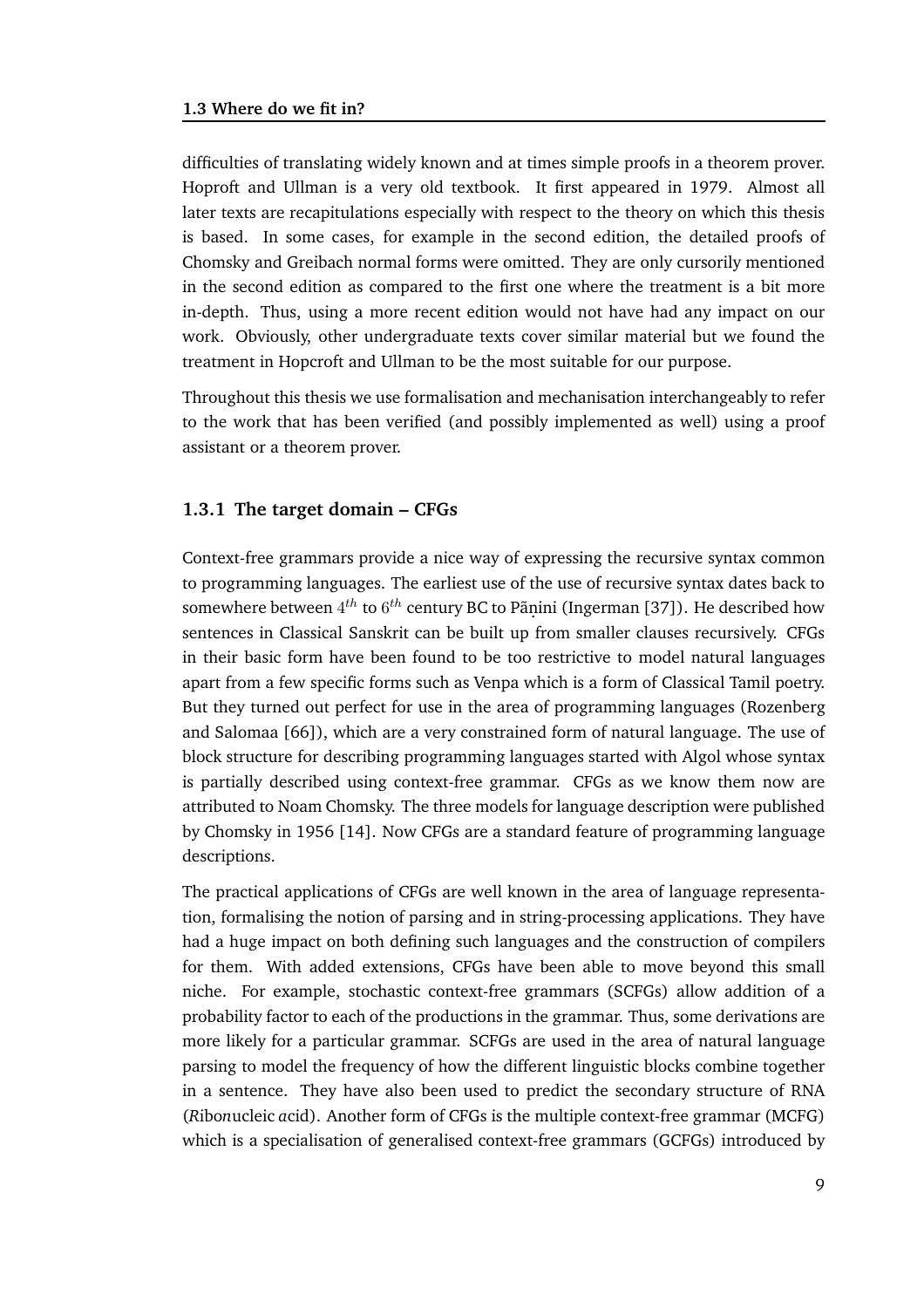Pollard in 1984 [61]. MCFGs were introduced in 1987 (T. Kasami, H. Seki and M. Fujii [72]). Using MCFGs it is possible to handle discontinuous constituents in language structures such as "respectively". Pullum *et al.* in [63] have analysed the correspondence between natural languages and context-free languages.

Phanindra, *et al.* [27] have presented a fast multiple pattern matching algorithm using CFGs to represent the queries for the strings to be searched. The resulting output are strings that match both the text data and the given context-free grammar. The CFG is first transformed into Greibach Normal Form before being used for pattern matching the strings. With its capacity to retrieve multiple patterns at the same time, the algorithm can be used in varied fields such as bio-informatics and information retrieval. The simple and clear specification of CFGs also comes in handy to reduce the complexities in modeling requirements [27], for example during the software development life cycle.

Close to our own work is the use of CFGs in the Isabelle theorem prover. Isabelle implements different logics such as HOL, LCF, ZF, Modal, etc. The syntax of each logic is presented using a CFG (Paulson [57]).

#### **1.3.2 The assistant – HOL4**

This work was done in the HOL4 theorem prover. HOL stands for *H*iger *O*rder *L*ogic. It is the name of the logic as well as the name of the theorem proving system. We have used the abbreviation to refer to the system. Gordon provides a nice introduction to the HOL theorem proving environment in [24]. The most recent version of HOL, *i.e.* HOL4 has been described by Slind and Norrish in [70]. Throughout the thesis, the use of HOL stands for this particular version. HOL is an LCF-style proof assistant. It is also a family of proof assistants with members including Isabelle/HOL and HOL Light. The members share the same logic and architecture to some extent (Gordon [26]). Again, LCF refers to a theorem prover and also stands for *L*ogic for *C*omputable *F*unctions. Logic for computable functions is Milner's name for a first order logic of domain theory devised by Dana Scott. The terms in LCF are based on typed  $\lambda$ -calculus, and formulae are based on predicate calculus. The higher order logic à *la Church* employed by HOL allows one to quantify over predicates. New concepts are introduced by definitions, the so called *definitional style*. HOL has a small trusted kernel (on which the soundness depends). The deductive system of the HOL logic has eight rules of inference: assumption introduction, reflexivity, beta-conversion, substitution, abstraction, type instantiation, discharging an assumption and modus ponens. In addition there are also five axioms which are defined using logical constants. An important consequence of this is that it preserves the soundness of the whole environment. New theorems are accepted only if they are accompanied by a fixed set of inference rules. Users are free to add onto the system without compromising it. An exception to this rule is allowing external proof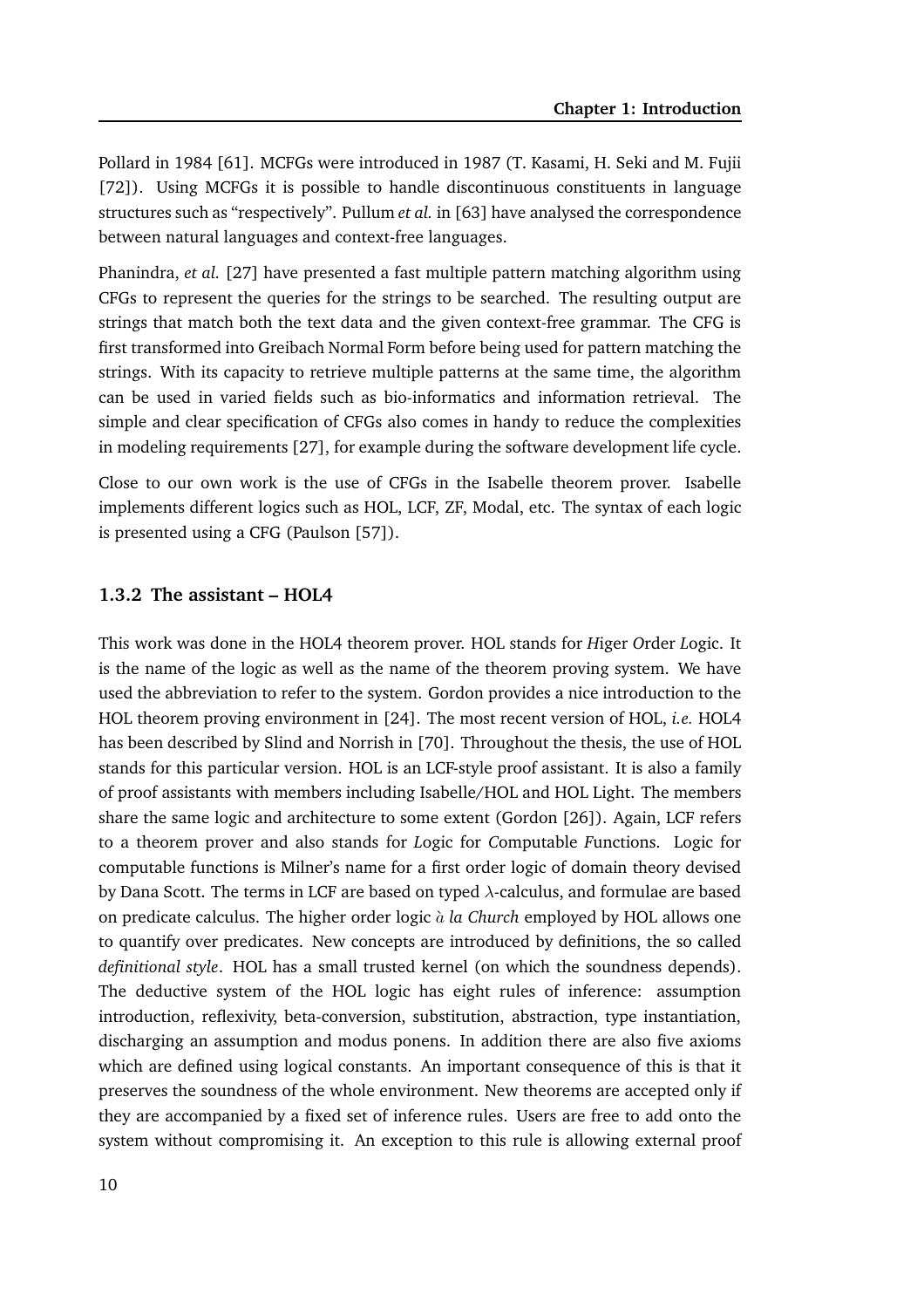tools to provide HOL theorems *without a proof*. In such cases, the theorems are tagged, which allows one to ascertain whether a proof is based on a HOL theorem or an external oracle (Gordon and Melham [24], Slind and Norrish [70]). HOL also provides various automated reasoners to help in proof search. External SAT tools can be used to verify propositional logic formulas. The proofs of such formulas are then translated back into HOL proofs. Similar procedures exist for arithmetic formulas. The most commonly used tool is the simplifier. It provides conditional and contextual ordered rewriting and can be extended with context-aware decision procedures.

**HOL notation** The presentation of proofs in HOL uses various shorthand notations. The inbuilt boolean operators in HOL are listed in Table 1.1.

|   | Not            |
|---|----------------|
|   | And            |
|   | Or             |
|   | For all        |
| 극 | There exists   |
|   | Implies        |
|   | If and only if |

**Table 1.1** – Boolean operators in HOL

Table 1.2 presents list, set and relation operators that have been commonly used throughout our work.

| $++$   | List append                  |
|--------|------------------------------|
|        | List cons                    |
| $\in$  | List/set membership          |
| ∉      | List/set non-membership      |
| $\ast$ | Reflexive transitive closure |
|        | Lambda abstraction           |

**Table 1.2** – Other commonly used operators in HOL

We have introduced several other operators to make the proof text more readable in HOL and as a short hand for our own definitions. The new operators resulting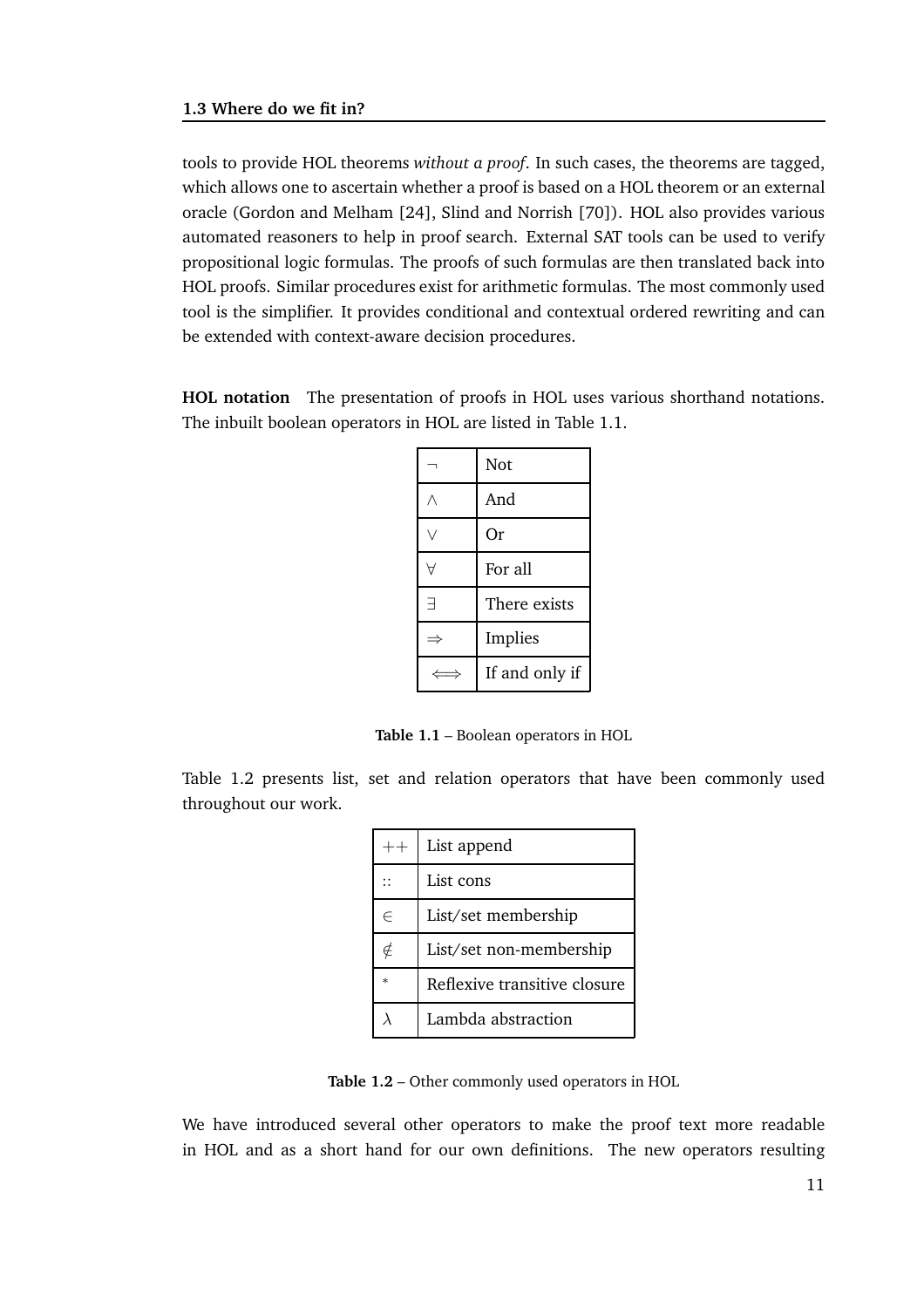from our formalisation process are introduced when the corresponding definitions are presented. The theorems presented in this thesis are directly pulled from the HOL sources compared to being typeset manually in  $\mathbb{F} F F X$ . As a result the premises of some theorems use conjunctions while those of others use implications. For example,  $A \wedge B \implies C$  versus  $A \implies B \implies C$ . This difference in expression of what are logically the same statement arises when using implications proves an easier form to prove in HOL. This is particularly relevant when applying existing induction principles.

We use the term *text* proof or *textual* proof to refer to a pen-and-paper proof. The text proofs are the result of multiple attempts at both establishing a proof and making it structurally clear and simple. The latter is usually done by abstracting away the details, *i.e.* not spelling out every little step. If one were to enumerate all the inferences, the proof would be too complicated and tedious to comprehend. As Julie Rehmeyer writes: "When Bertrand Russell and Alfred North Whitehead tried to do so for just the most elementary parts of mathematics, they produced a 2,500-page tome" [38]. The result was so difficult to understand that Russell admitted to a friend, "I imagine no human being will ever read through it".

On the contrary, the proofs done in a theorem prover have to give up on the desire for elegance (so dear to mathematicians) and explicitly tackle all the numerous details. This is the primary reason that the HOL proofs are so complicated and lengthy. To assist in understanding the overall formalisation process, when presenting the proofs we gloss over many of the details that make the proof work in a theorem prover. Even then the proofs require a significant effort to follow.

#### **1.4 Extending the story**

The main contribution of this thesis is the infrastructure: definitions and proofs relating to context-free grammars and pushdown automata. These well-established fields are traditionally ignored as a possible subject for mechanisation. In some sense the proofs are seen as *too* well-understood to justify the large effort formalisation requires. On the contrary, the formalisation of these theories is vital because they form the basis for further works such as compiler proofs. The importance of CFGs in their many forms goes beyond their use in compiler theory. They are increasingly being used in problems such as pattern matching and natural language processing.

The other area our work addresses is the goal of proof certification. In order for theorem provers to be used more extensively for guaranteeing proof correctness in various fields, we need to provide an extensive background of theories so that further automation efforts can start at a higher level of abstraction.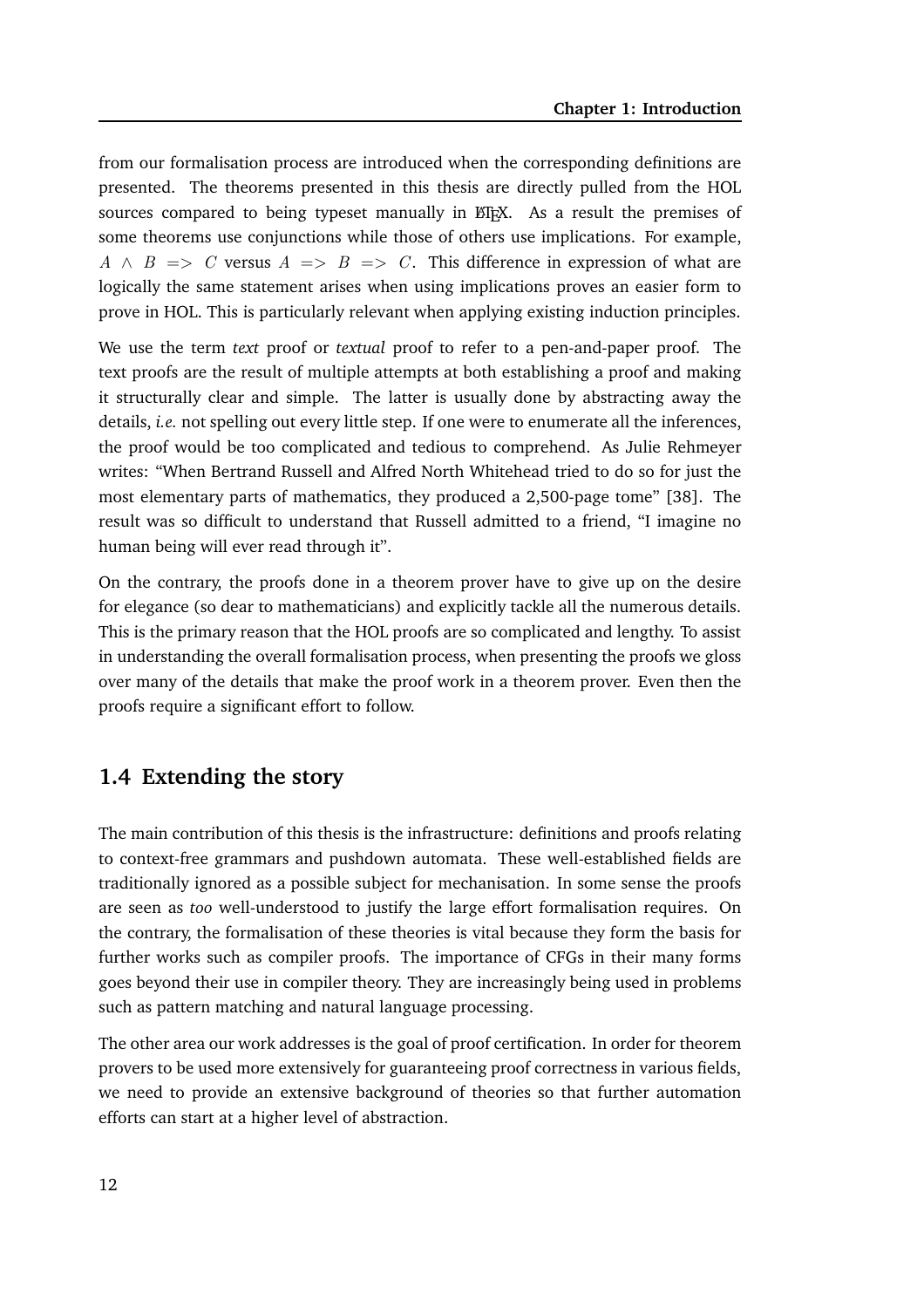As previously mentioned, Hopcroft and Ullman have been our primary text for formalisation. We have provided corresponding references within Hopcroft and Ullman (*H&U*) where applicable. From here on the thesis is organised into four themes: theory, application, concerns and conclusions. These cover mechanisation of the theory of CFGs and PDA, an application of this theory in the form of a parser generator, the various concerns that make the mechanisation both a long and a complex process and finally we conclude and present areas for improvement and extensions.

**Theory** Chapter 2 is based on Chapter 4 in *H&U* and covers the mechanisation of context-free grammars. In Chapter 3 we cover pushdown automata, the acceptors of CFGs. This corresponds to Chapter 5 in *H&U*. The properties of context-free languages are presented in Chapter 4. This is Chapter 6 in *H&U*. These include the pumping lemma and closure properties. The concrete contribution for each chapter are listed below.

#### **Context-free grammars (Chapter 2)**

- $\Diamond$  a formalisation of the theory of context-free grammars (Section 2.1) including the mechanised proofs for termination and correctness for
	- **–** simplification of CFGs (Sections 2.2 to 2.4);
	- **–** Chomsky Normal Form (Section 2.5) and
	- **–** Greibach Normal Form (Section 2.6).

#### **Pushdown automata (Chapter 3)**

- $\Diamond$  a formalisation of the theory of pushdown automata (Section 3.1) including the mechanised proofs for termination and correctness for
	- **–** language equivalence between the two criterion whereby a PDA recognises input (final state acceptance and empty stack) (Section 3.2) and
	- **–** language equivalence between CFGs and PDA (Section 3.3).

#### **Properties of context-free languages (Chapter 4)**

- $\Diamond$  Closure properties for Kleene star, substitution (subsuming homomorphism), inverse homomorphism, concatenation, union and intersection (Section 4.3)
- ⋄ Pumping lemma (Section 6.3.1)

**Application** As an application of the theory mechanised above, we provide an implementation of a verified SLR parser generator in Chapter 5.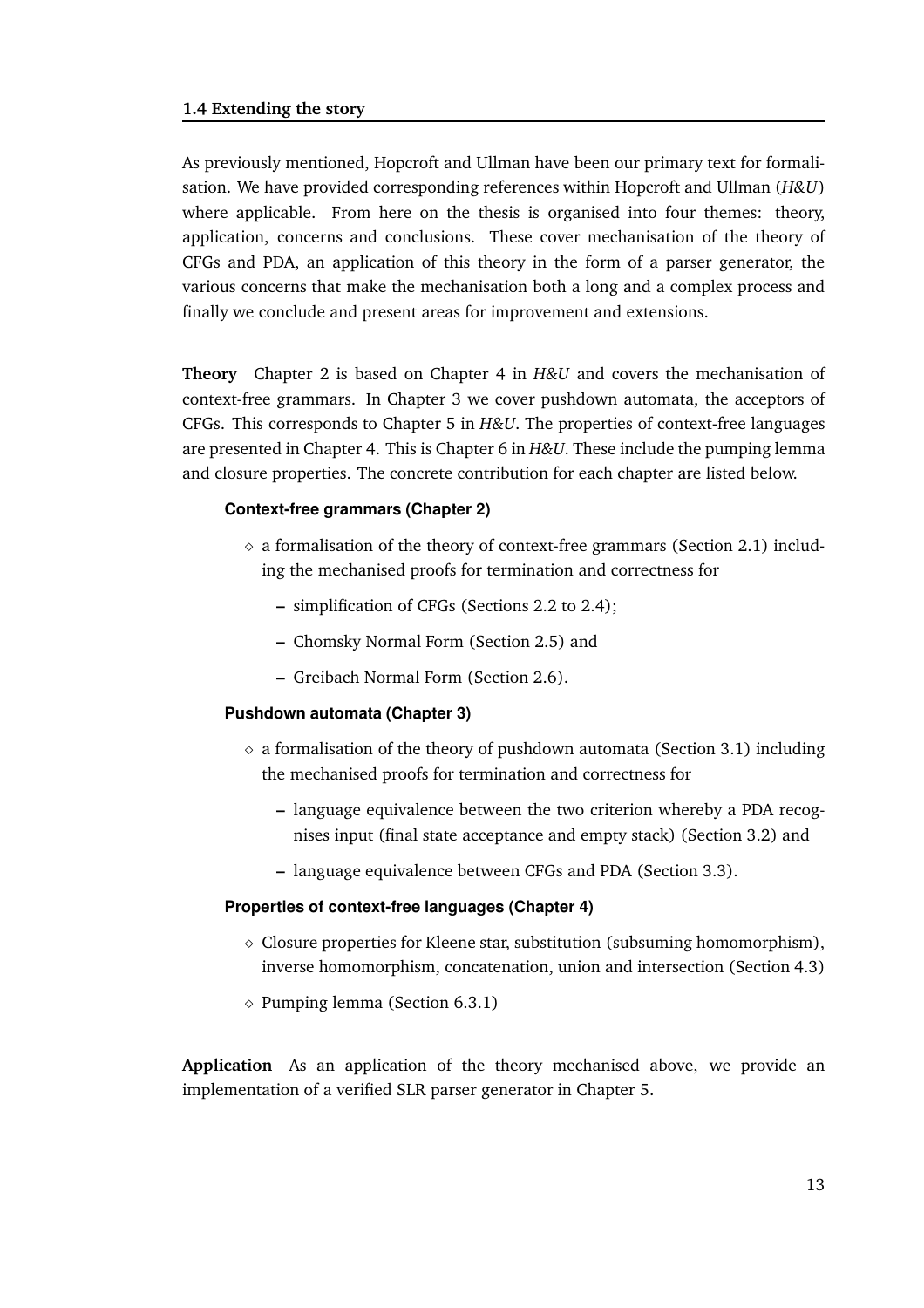**Concerns** We present the common underlying issues that recur throughout the mechanisation process. In Chapter 6 we present a broad categorisation of the problems we encountered during the mechanisation. We present a discussion of the ways in which well-known, "classic" proofs can require considerable "reworking" when fully mechanised. This reworking can result in considerable divergence from the original proofs in terms of both size and complexity. This discussion forms the central theme of the thesis. The divergence from text proofs is pointed out throughout the discussion of the mechanisation process and is discussed in depth in Chapter 6. These issues emphasise the need for extensive human input required during formalisation.

**Conclusions** As with most endeavours, there is always room for further work. We conclude by summarising our work and providing possible extensions based on our mechanisation. Our main impetus with this work was to investigate the difficulties of formalisation and verification. Thus executability has mostly been ignored and the executable parser generator is not optimised for runtime. This is presented in Chapter 7.

The HOL formalisations are introduced as we go along. The notations are presented at the outset in each of the chapters. But for a person familiar with the underlying theory, (if required) a quick reference to the notation should suffice to be able to read each chapter on its own. We use HOL's inbuilt typesetting for all the theorems, definitions and terms. Font Sans-serif is used to typeset ML level terms. HOL theorems and definitions are presented and numbered separately from their text counterparts. Where a definition is duplicated for easy access, we omit the numbering. At the end of relevant chapters, we have provided a summary of the lines of code (LOC), the number of definitions and the number of proofs. The lines of code include blank lines as well as comments. Some of our work has already published. In such cases, the summary numbers may be different from the published ones as the formalised code has been refactored since then.

To a person who is not from a theorem proving background, it may seem that the ratio of number of supporting lemmas to proofs is very high. This is typical of the automation process. The interesting bits are the theorems. The proofs themselves consist of HOL code which is hard to understand and usually obfuscates the bigger picture. At a highlevel, the proof of a theorem can be viewed as a composition of all the sub-theorems that are tied together to achieve the final result.

The majority of the background mechanisation has been been presented in Chapter 2, the basis of both the theories and mechanisation in the latter chapters. Chapter 6, on automation concerns, draws on material presented in earlier chapters but by no means is dependent on knowledge of the earlier material. All the assumptions and assertions in this thesis have been mechanised and the HOL4 sources for the work are available online at [35].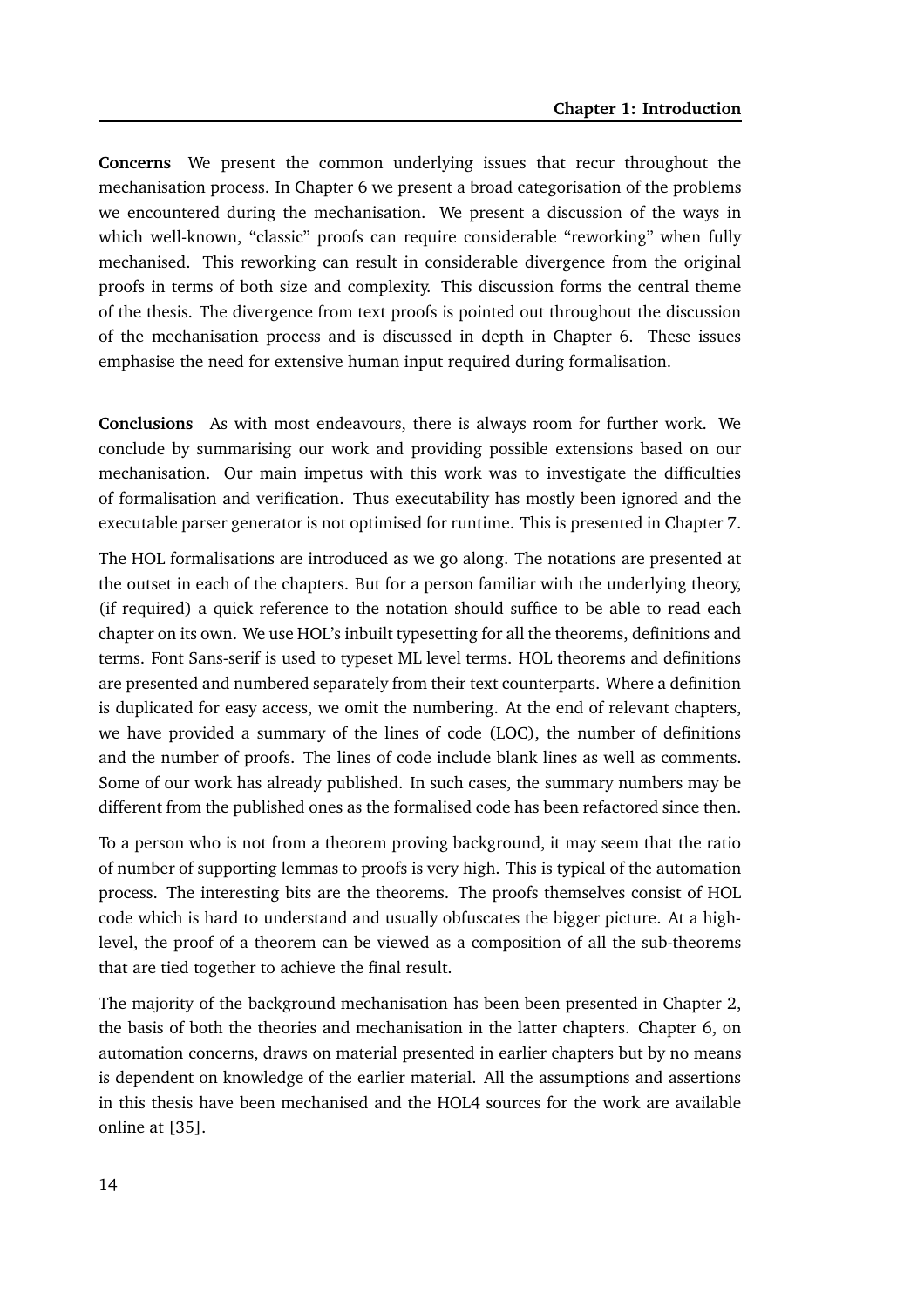## **Chapter**

# **2**

# **Context-Free Grammars**

Theorem proving and sanity; Oh, my! What a delicate balance

Victor Carreno

#### **Contents**

| 2.6.1 Eliminating the leftmost nonterminal $\ldots \ldots \ldots \ldots \ldots$ 31 |
|------------------------------------------------------------------------------------|
| 2.6.2 Replacing left recursion with right recursion 31                             |
|                                                                                    |
|                                                                                    |
|                                                                                    |

A context-free grammar (CFG) provides a concise mechanism for describing the methods by which phrases in languages are built from smaller blocks, capturing the "recursive structure" of sentences in a natural way.

The Chomsky and Greibach normal form results were first presented in 1965. The first was presented by Noam Chomsky [15] and the second by Sheila Greibach [28]. There is also another classical normal form called the Operator Normal Form (Miller [47]). In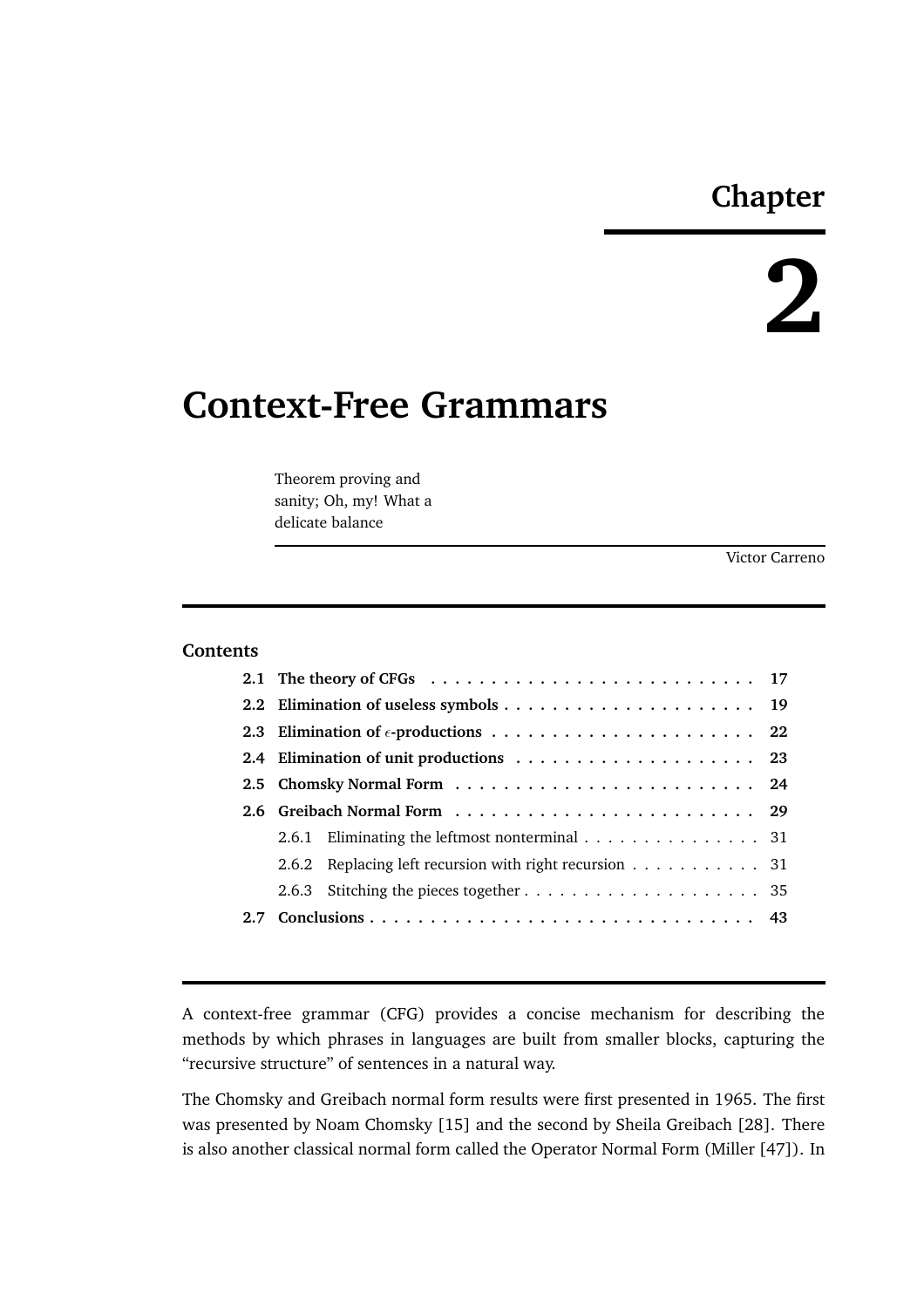Operator Normal Form, the right-hand side (RHS) of a rule cannot have two consecutive nonterminals.

Most of the applications of CFGs are based on the grammar being simplified in some manner. These are usually restrictions on the format of the productions in the grammar without affecting the language of the grammar.

Grammars can be *normalised*, resulting in rules that are constrained to be of a particular shape. These simpler, more regular, rules can help in subsequent proofs or algorithms. For example, using a grammar in Chomsky Normal Form (CNF), one can decide the membership of a string in polynomial time. Using a grammar in Greibach Normal Form (GNF), one can prove a parse tree for any string in the language will have depth equal to the length of the string.

In this chapter we discuss mechanisation of Chomsky Normal Form and Greibach Normal Form. In Section 2.1, we provide the background mechanisation for CFGs and introduce some of the notation that will be used in the remainder of the thesis. Parts of this chapter have been published in [7].

#### **Contributions**

- $\diamond$  The first mechanised proofs of termination and correctness for a methods that simplify a CFG without changing the language. These methods deal with removing useless symbols, removing  $\epsilon$ -productions and unit productions (Sections 2.2) to 2.4).
- $\diamond$  The first mechanised proofs of termination and correctness for a method that converts a CFG to Chomsky Normal Form (Section 2.5).
- ⋄ The first mechanised proofs of termination and correctness for a method that converts a CFG to Greibach Normal Form (Section 2.6).

Interestingly, though the proofs we mechanise here both expand dramatically from their length in Hopcroft and Ullman [36], the GNF proof expands a great deal more than the CNF proof.

We briefly present the results of the less interesting transformations corresponding to our first set of contributions. Except for the tediousness of rendering them in HOL and some interesting "finite-ness" proofs (covered in Chapter 6), the algorithm for such transformations in itself was straightforward to implement. Therefore we devote much of the discussion to CNF and GNF transformations.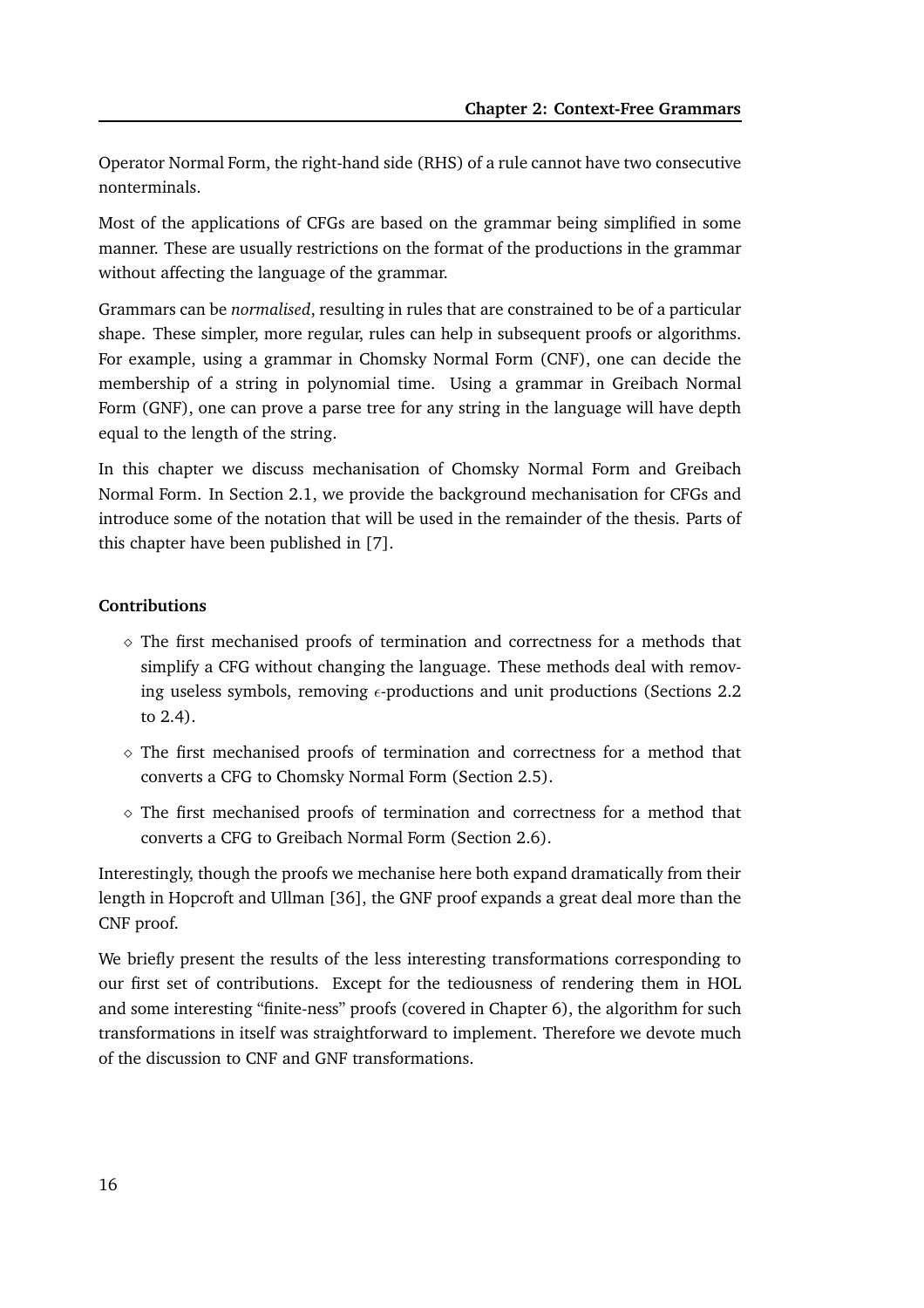#### **2.1 The theory of CFGs**

A CFG is denoted as  $G = (V, T, P, S)$ , where V is a finite set of variables or nonterminals, T is a finite set of terminals, P is a finite set of rules or productions of the form  $A \to \alpha$ where A is a variable and  $\alpha \in (V \cup T)^*$  and S is a special variable called the start symbol.

We say a string  $\alpha A\gamma$  *derives*  $\alpha\beta\gamma$  if there is production  $A \rightarrow \beta$  in G. The one step derive relation for grammar G is written as  $\Rightarrow_G$ . The subscript G may be omitted if it is clear which grammar is involved. The derivation of string  $\beta$  starting from string  $\alpha$  in zero or more steps is written as  $\alpha \Rightarrow^* \beta$ . Similarly, the derivation of string  $\beta$  starting from string  $\alpha$  in zero or more *i* steps is written as  $\alpha \Rightarrow^{i} \beta$ .

A string of terminals and variables  $\alpha$  is called a *sentential form* if  $S \Rightarrow^* \alpha$ . If  $\alpha$  contains only terminal symbols then it is referred to as a *word*. The *language* of a grammar is all the words that can be derived from the start symbol in zero or more steps. We refer to a string of terminals and variables as a *sentence* irrespective of where the derivation begins. In the context of strings being recognised by a grammar, an *input* is a string of terminals.

The implementation of the above infrastructure turns out be a swift and straightforward task in HOL.

A context-free grammar (CFG) is represented in HOL using the following type definitions:

```
('nts, 'ts) symbol = NTS of 'nts | TS of 'ts
('nts, 'ts) rule = rule of 'nts => ('nts, 'ts) symbol list
('nts, 'ts) grammar = G of ('nts, 'ts) rule list => 'nts
```
The type  $'$ nts is used for nonterminals and the type  $'$ ts is used for terminal symbols. The instantiation of the basic type variables for terminals and nonterminals may be the same. The constructors NTS and TS are used to turn types 'nts and 'ts into symbols thus allowing the distinction between a nonterminal symbol and a terminal symbol.

The => arrow indicates curried arguments to an algebraic type's constructor. Thus, the rule constructor is a curried function taking a value of type 'nts (the symbol at the head of the rule), a list of symbols (giving the rule's right-hand side), and returning an ('nts,'ts) rule. Thus, a rule pairs a value of type 'nts with a symbol list. Similarly, a grammar consists of a list of rules and a value giving the start symbol. It should be noted that there is no predicate of the form "is grammar" singling out the grammars from some larger set. Instead, any term having the ('nts, 'ts) grammar  $= G \circ f$  ('nts, 'ts) rule list  $\Rightarrow$  'nts represents a grammar.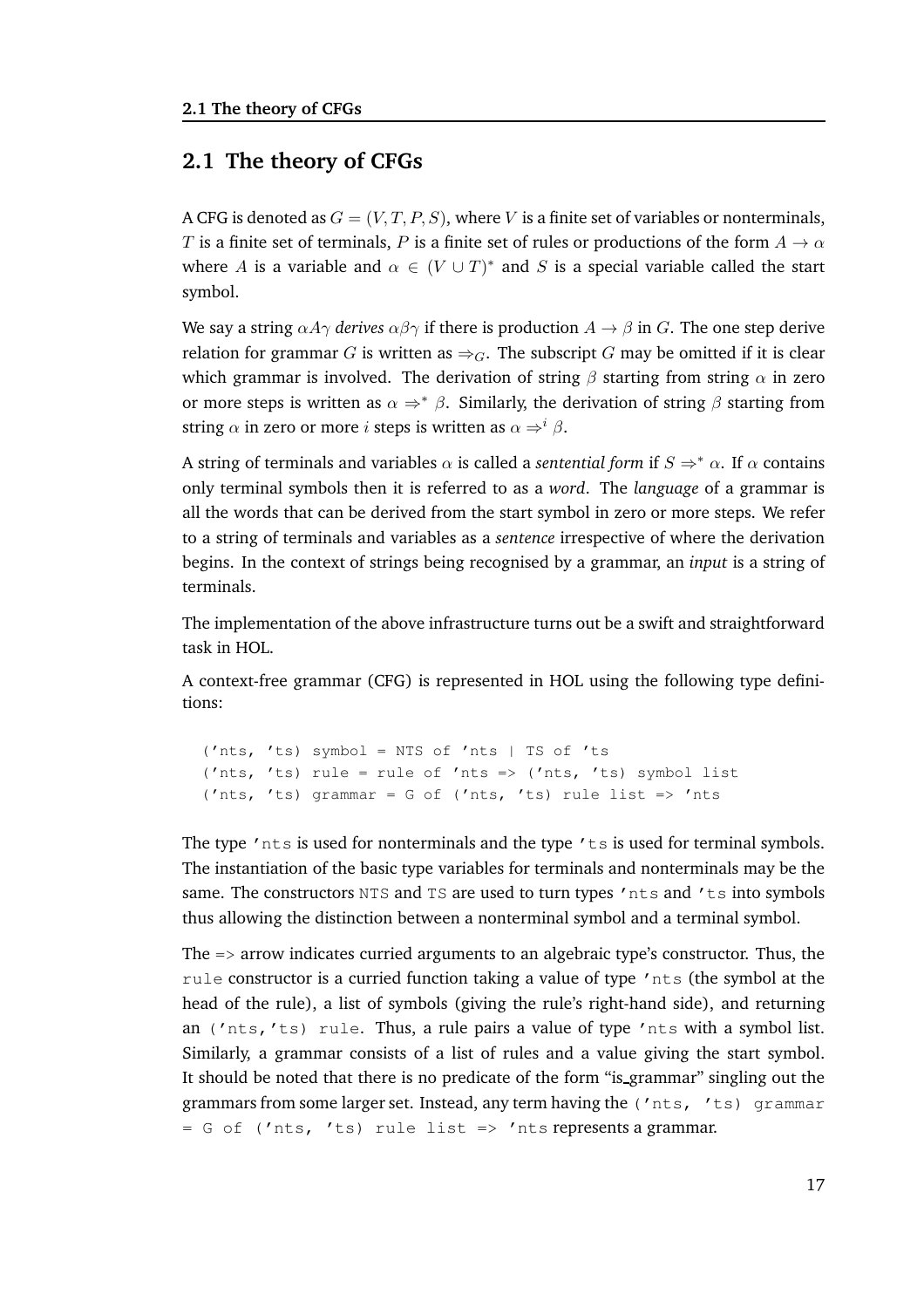**HOL Definition 2.1.1 (rules)**

rules (G  $p s$ ) =  $p$ 

Traditional presentations of grammars often include separate sets corresponding to the grammar's terminals and nonterminals. It's easy to derive these sets from the grammar's rules and start symbol, so we shall occasionally write a grammar  $G$  as a tuple  $(V, T, P, S)$ in the proofs to come. Here,  $V$  is the list of nonterminals or variables,  $T$  is the list of terminals,  $P$  is the list of productions and  $S$  is the start symbol.

**Definition** A list of symbols (or sentential form) s derives t in a single step if s is of the form  $\alpha A\gamma$ , t is of the form  $\alpha\beta\gamma$ , and if  $A \to \beta$  is one of the rules in the grammar. In HOL:

#### **HOL Definition 2.1.2 (derives)**

```
derives g lsl rsl \iff\exists s_1 \ s_2 \ \textit{rhs} \ \textit{lls}.s_1 ++ [NTS lhs] ++ s_2 = lsl \wedge s_1 ++ rhs ++ s_2 = rsl \wedgerule \textit{lns} rhs \in rules g
```
*(The infix ++ denotes list concatenation. The*  $\epsilon$  *denotes membership.)* 

We write (derives  $g)$   $*$   $sf_1$   $sf_2$  to indicate that  $sf_2$  is derived from  $sf_1$  in zero or more steps, also written  $sf_1 \Rightarrow * sf_2$  (where the grammar g is assumed). This is concretely represented using what we call derivation lists. If an arbitrary binary relation  $R$  holds on adjacent elements of  $\ell$  which has  $x$  as its first element and  $y$  as its last element, then this is written  $R \vdash \ell \prec x \rightarrow y$ . In the context of grammars, R relates sentential forms. Later we will use the same notation to relate derivations in a PDA. Using the concrete notation has simplified automating the proofs of many theorems.

We will also use the leftmost derivation relation (lderives) and the rightmost derivation relation (rderives) and their closures respectively. A leftmost derivation is obtained when at each step of the derivation it is the leftmost nonterminal that is expanded.

#### **HOL Definition 2.1.3 (lderives)**

lderives *q lsl*  $rsl \iff$  $\exists s_1 \ s_2 \ \textit{rhs} \ \textit{lls}.$  $s_1$  ++ [NTS  $lhs$ ] ++  $s_2$  =  $lsl$   $\wedge$  isWord  $s_1$   $\wedge$  $s_1$  ++  $rhs$  ++  $s_2$  =  $rsl$   $\land$  rule  $lhs$   $rhs$   $\in$  rules  $g$ 

*(Predicate* isWord *is true of a sentential form if it consists of only terminal symbols.)*

If the derivation is obtained by expanding the rightmost nonterminal at each stage of the derivation, then the derivation is referred to as a rightmost derivation.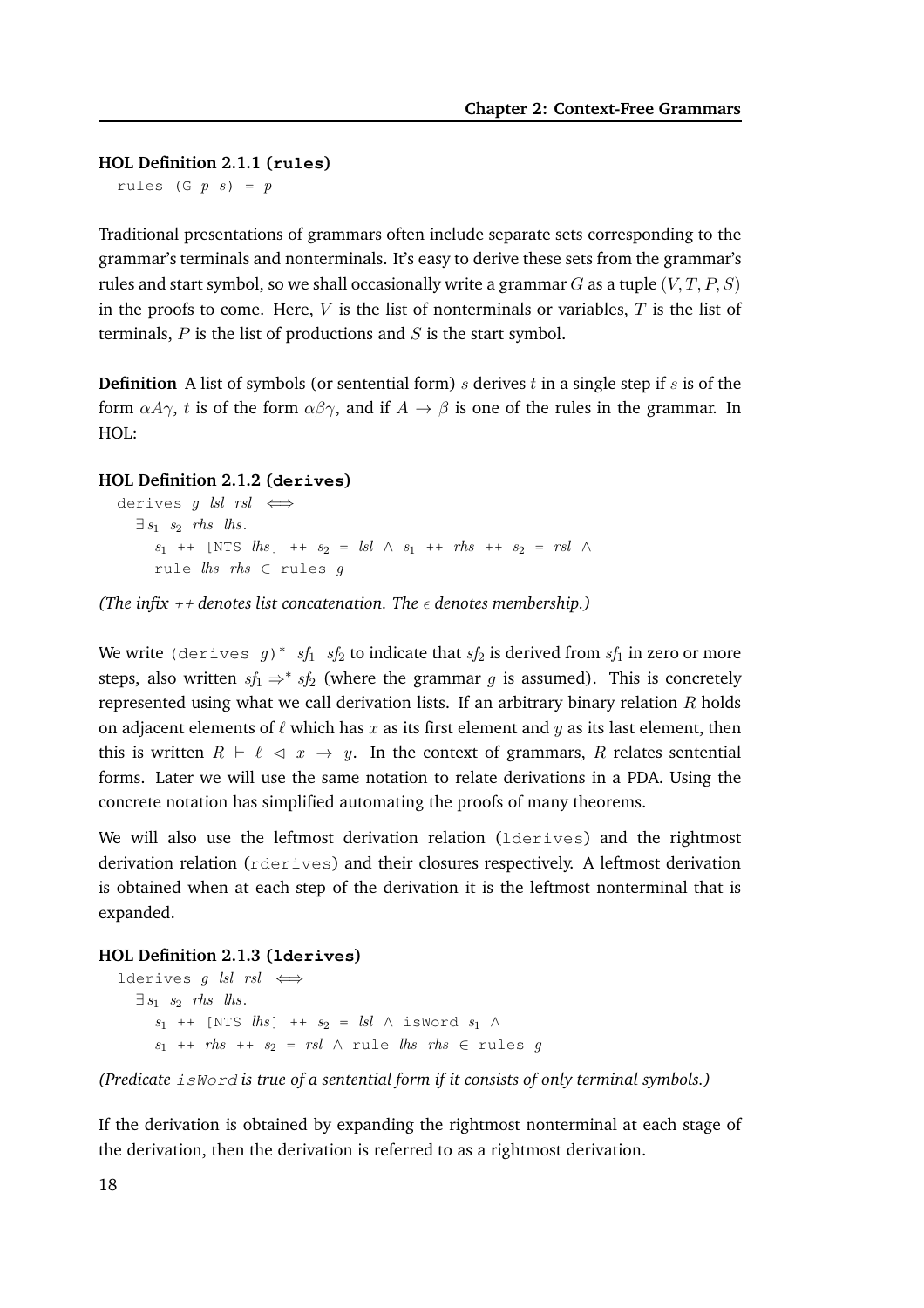#### **HOL Definition 2.1.4 (rderives)**

rderives g lsl rsl  $\iff$  $\exists s_1 \ s_2 \ \textit{rhs} \ \textit{lls}.$  $s_1$  ++ [NTS  $lhs$ ] ++  $s_2$  =  $\textit{lsl}$   $\wedge$  isWord  $s_2$   $\wedge$  $s_1$  ++ rhs ++  $s_2$  = rsl  $\land$  rule lhs rhs  $\in$  rules g

The language of a grammar consists of all the words (lists of only terminal symbols) that can be derived from the start symbol.

#### **HOL Definition 2.1.5 (**L**)**  $L$  g =  $\{tsl \mid (derives g)^* \text{ [NTS (startSym g)] }tsl \wedge isWord tsl\}$

The choice of the derivation relation (derives, lderives or rderives) does not affect the language of the grammar. Thus, we have:

#### **HOL Theorem 2.1.1**

 $L$   $g$  = llanguage  $g$ 

Function llanguage q returns words derived from the start symbol using only the leftmost derivation.

```
HOL Theorem 2.1.2
```
 $L$   $g$  = rlanguage  $g$ 

Function rlanguage q returns words derived from the start symbol using only the rightmost derivation.

#### **2.2 Elimination of useless symbols**

CFGs can be simplified by restricting the format of productions in the grammar without changing the language. Some such restrictions, which are shared by the normal forms we consider, are summarised below.

- $\diamond$  Removing symbols that do not generate a terminal string or are not reachable from the start symbol of the grammar (useless symbols);
- $\diamond$  Removing  $\epsilon$ -productions (as long as  $\epsilon$  is not in the language generated by the grammar);
- $\Diamond$  Removing unit productions, i.e. ones of the form  $A \rightarrow B$  where B is a nonterminal symbol.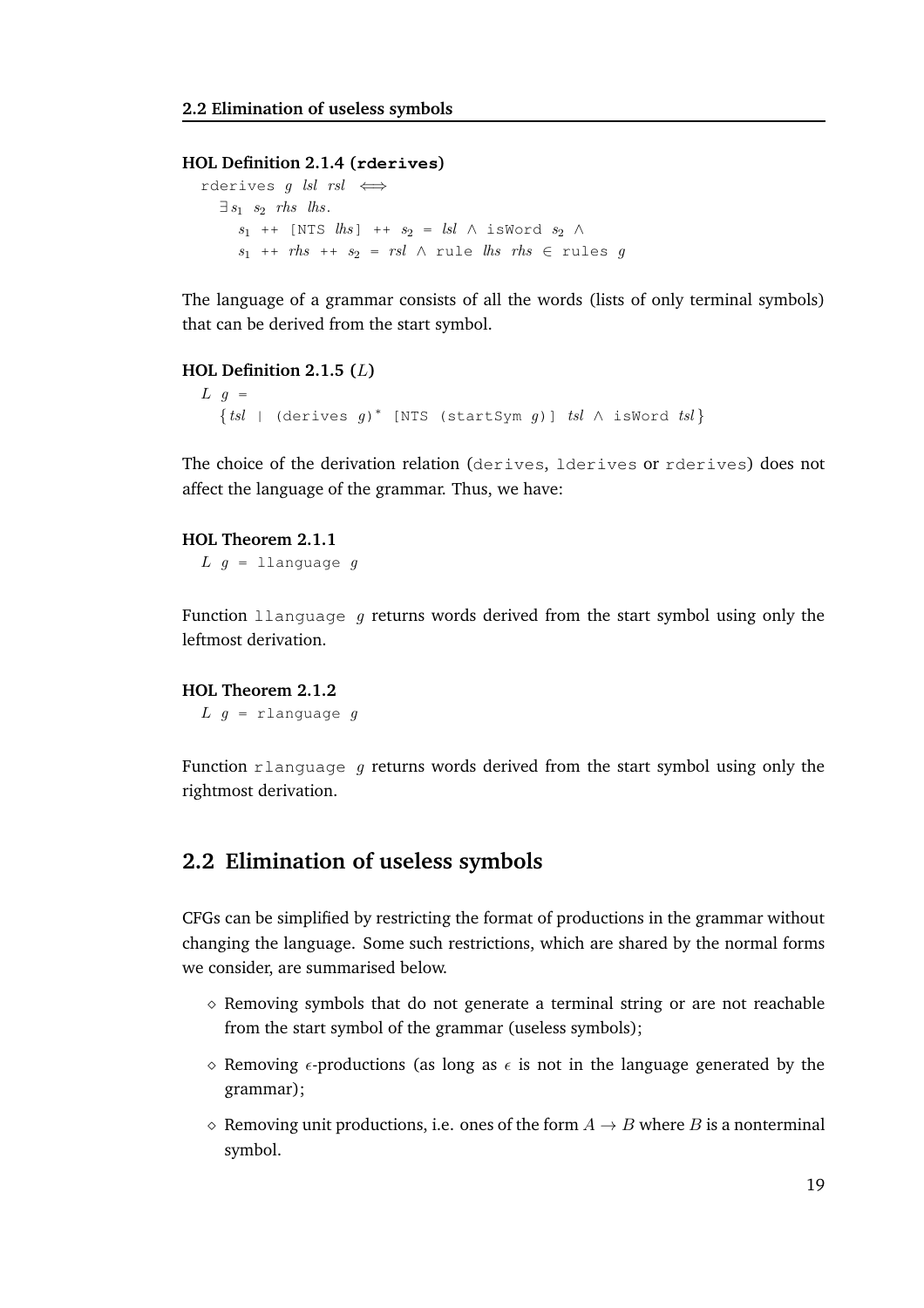$\epsilon$  represents the empty word in the language of a grammar. An  $\epsilon$ -production is one with an empty right-hand side.

The above transformations are formalised using relations in HOL. For each of the above, we describe a relation, say R. Relation R holds over the old grammar  $(q)$  and the new grammar  $(g')$  if and only if  $g'$  is obtained by restricting  $g$  in one of the above ways. We then go on to prove that if such a relation holds over  $g$  and  $g^\prime$  then their languages must be equivalent.

For a grammar,  $G = (V, T, P, S)$ , a symbol X is useful if there is a derivation  $S \Rightarrow^*$  $\alpha X\beta \Rightarrow^* w$  for some  $\alpha, \beta, w$ , where w is in  $T^*$ . There are two aspects to usefulness.

The first is that some terminal string must be derivable from  $X$ . Secondly,  $X$  must occur in some string derivable from S.

**Removal of non-generating nonterminals** We first prove that restricting a grammar G to satisfy the first condition results in a grammar G' such that  $L(G) = L(G')$ .

#### **HOL Theorem 2.2.1 (H&U Lemma 4.2)**

usefulnts  $g \, g' \Rightarrow L \, g = L \, g'$ 

The predicate usefulnts  $g \left| g' \right\rangle$  holds if and only if  $g'$  contains only those symbols from q that are used in derivation of a word belonging in the language of q. Instead of using a predicate over symbols in the grammar, we use a predicate over the rules in the grammar. This is to avoid scenarios where some symbol  $X$  may occur in sentential forms that contain a variable which does derive a terminal string. usefulntsRules only includes rules of the form  $A \to A_1 A_2 ... A_n$  where each of the symbols from  $A_1 ... A_n$ derive a terminal string.

#### **HOL Definition 2.2.1 (usefulnts)**

```
usefulntsRules q =\{rule \ l r \}rule \ell r \in rules g \wedge gaw g (NTS \ell) \wedge EVERY (gaw g) r}
usefulnts g \, g' \iffset (rules g') = usefulntsRules g \wedgestartSym g' = startSym g
```
*(Function* set l *returns the corresponding set for list* l*.)*

Predicate gaw q nt is true if the symbol nt derives some terminal string in grammar q, *i.e. g*enerates *a w*ord.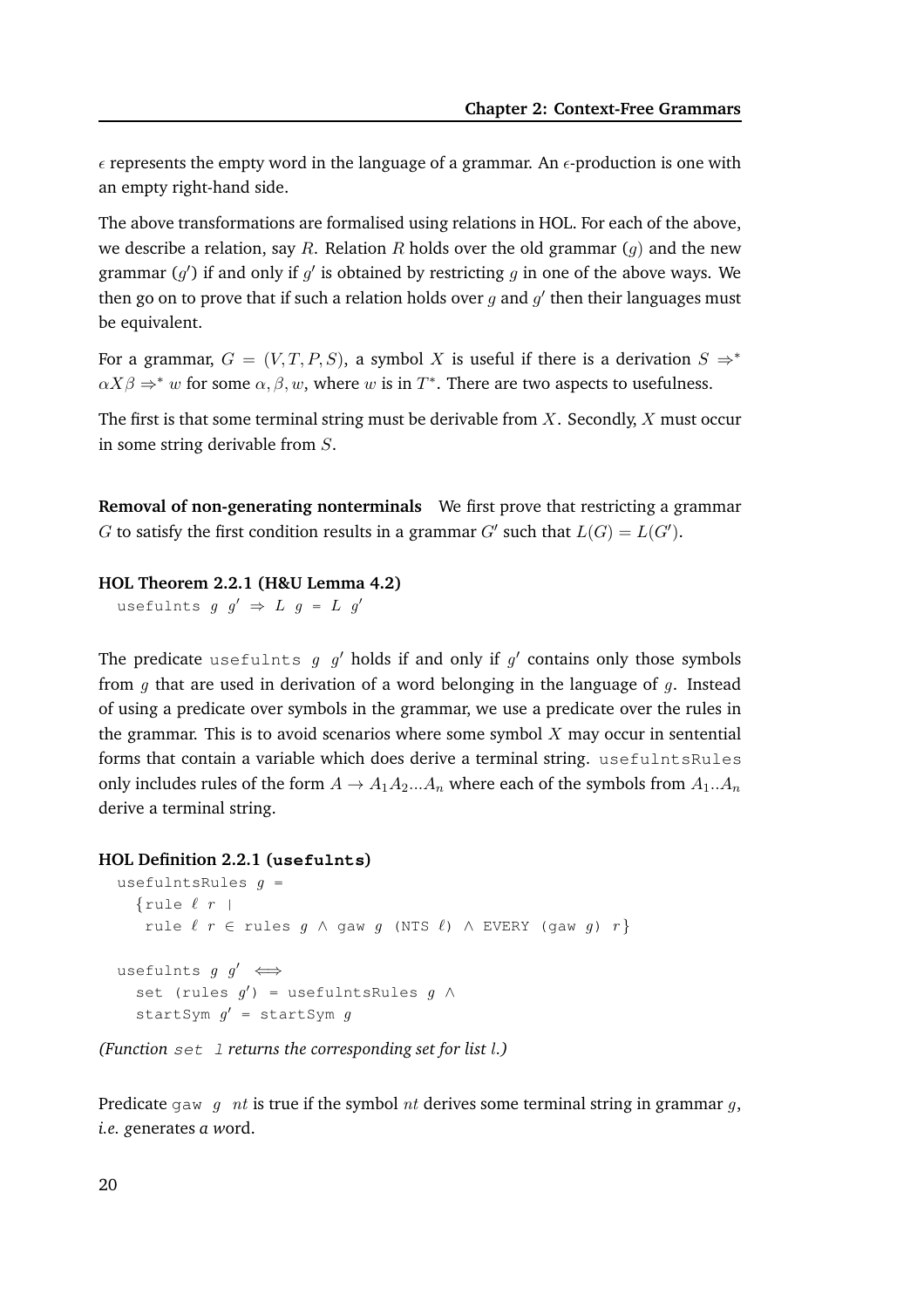#### **HOL Definition 2.2.2 (gaw)**

gaw  $g$   $nt \iff \exists w$ . (derives  $g)^*$  [ $nt$ ]  $w$   $\wedge$  isWord  $w$ 

An important thing to note here is the construction of the useful rules as a set rather than list. This choice is one of several constantly occurring issues in our mechanisation. As one can see, for this definition, set comprehension provides a neat way of expressing the concept. If lists are used instead, the resulting definition will lose its clarity and conciseness. In most cases, unless executability was of concern, we have stuck to using the clearer set comprehension notation.

**Removal of non-reachable symbols** For a symbol to occur as part of string that can be derived from the start symbol, it must be a part of the RHS of a production such that the nonterminal that forms the left-hand side (LHS) is derivable from the start symbol. Thus removing non-reachable symbols is just a matter of removing productions where the LHS nonterminal cannot be reached from the start symbol.

For this we define a function  $r \notin \mathcal{F}$  that gives back a grammar which only includes productions where the LHS of the production can be reached from the start symbol of the grammar.

#### **HOL Definition 2.2.3 (rgr)**

```
rgrRules g =\{rule \ l r \}rule \ell r ∈ rules g \wedge\exists a \ b. (derives g)<sup>*</sup> [NTS (startSym g)] (a ++ [NTS \ell] ++ b) }
rgr g g' \iffset (rules g') = rgrRules g \wedge startSym g' = startSym g
```
We then prove that removing productions that are not reachable from the start symbol of a grammar does not affect the language.

#### **HOL Theorem 2.2.2 (H&U Lemma 4.2)**

rgr  $g \circ g' \Rightarrow L \circ g = L \circ g'$ 

We can now chain Theorem 2.2.1 and Theorem 2.2.2 to achieve Theorem 2.2.3 that *removing non-generating and non-reachable symbols from a grammar does not affect the language generated by the grammar*.

**Theorem 2.2.1 (H&U Theorem 4.2)** *Every nonempty CFL is generated by a CFG with no useless symbols.*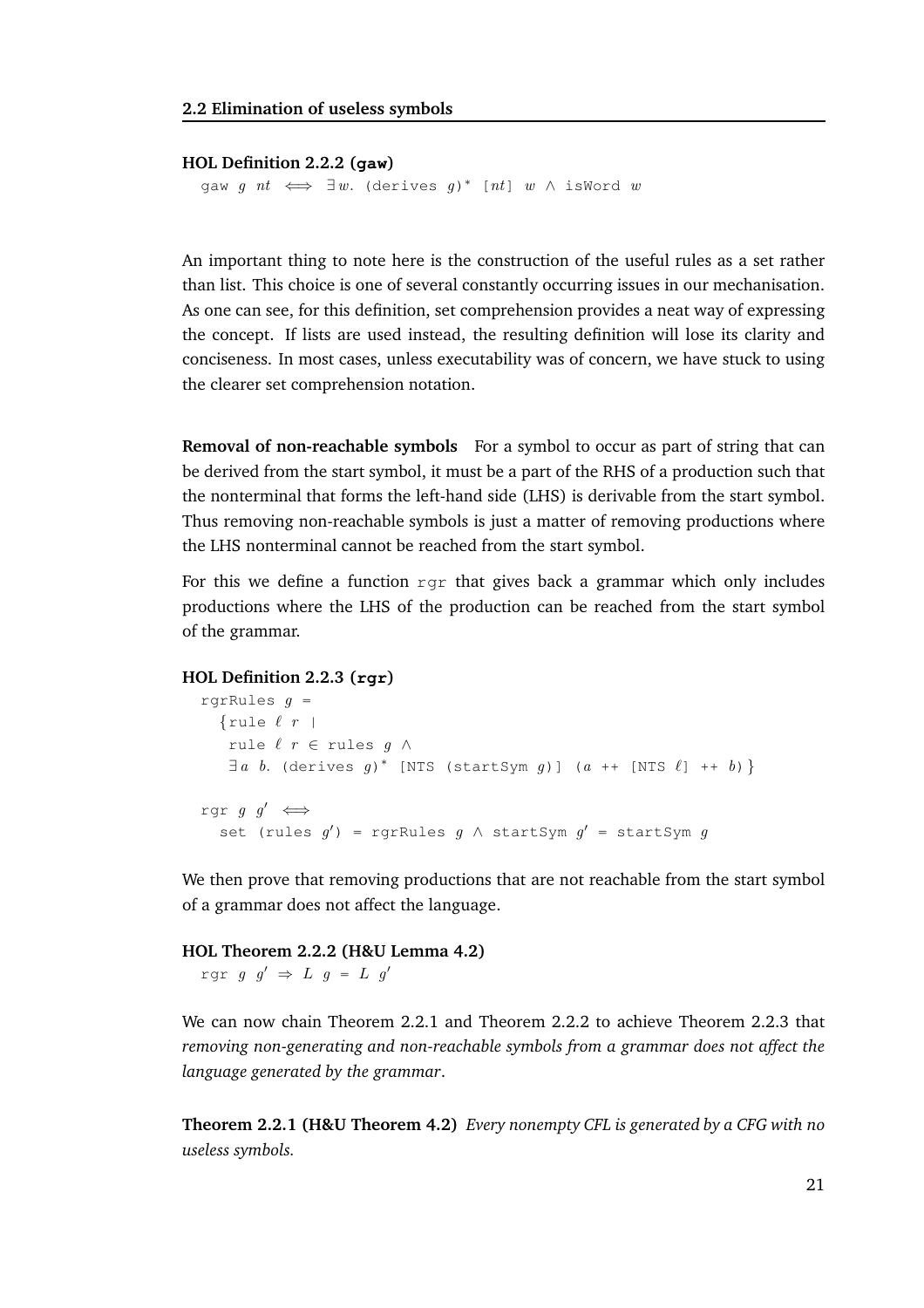This is reflected in the following HOL theorem.

**HOL Theorem 2.2.3**  $L$   $g \neq \emptyset \Rightarrow \exists g'$   $g''$ . rgr  $g$   $g'$   $\wedge$  usefulnts  $g'$   $g''$   $\wedge$   $L$   $g = L$   $g''$ 

# **2.3 Elimination of**  $\epsilon$ **-productions**

Productions of the form,  $A \rightarrow \epsilon$  are called  $\epsilon$ -productions. If  $\epsilon$  does not belong in the language of a grammar, then such productions can be eliminated without affecting the language of the grammar.

**Theorem 2.3.1 (H&U Theorem 4.3)** *If*  $L = L(G)$  *for some CFG*  $G = (V, T, P, S)$ *, then*  $L - \epsilon$  *is*  $L(G')$  for a CFG G' with no useless symbols or  $\epsilon$ -productions.

To do this, we determine for each variable A whether  $A \Rightarrow^* \epsilon$ . If so, we call A nullable. Each production of the form  $A \to X_1...X_n$  can be replaced by a production (munge) where the nullable  $X_i$ s have been stricken off (munge1).

#### **HOL Definition 2.3.1 (munge)**

```
munge1 g [] = [[]]
munge1 g (s::sl) =
  if nullable g [s] then
     MAP (CONS s) (mungel g sl) ++ mungel g slelse
     MAP (CONS s) (mungel g sl)
munge g p ={rule \ell r' | \exists r. rule \ell r \in p \land r' \in \mathbb{R} mungel g r \land r' \neq \lceil \frac{1}{r} \rceil
```
Relation  $\deg_{\Gamma} g_g$  holds if and only if grammar  $g'$  is derived from  $g$  such that  $g'$  does not have any  $\epsilon$ -productions.

#### **HOL Definition 2.3.2 (negr)**

```
negr g \, g' \iffset (rules g') = munge g (rules g) \wedgestartSym g' = startSym g
```
We can then prove in HOL, Theorem 2.3.1.

#### **HOL Theorem 2.3.1**

negr  $g \circ g' \Rightarrow [ \ ] \notin L \ g \Rightarrow L \ g = L \ g'$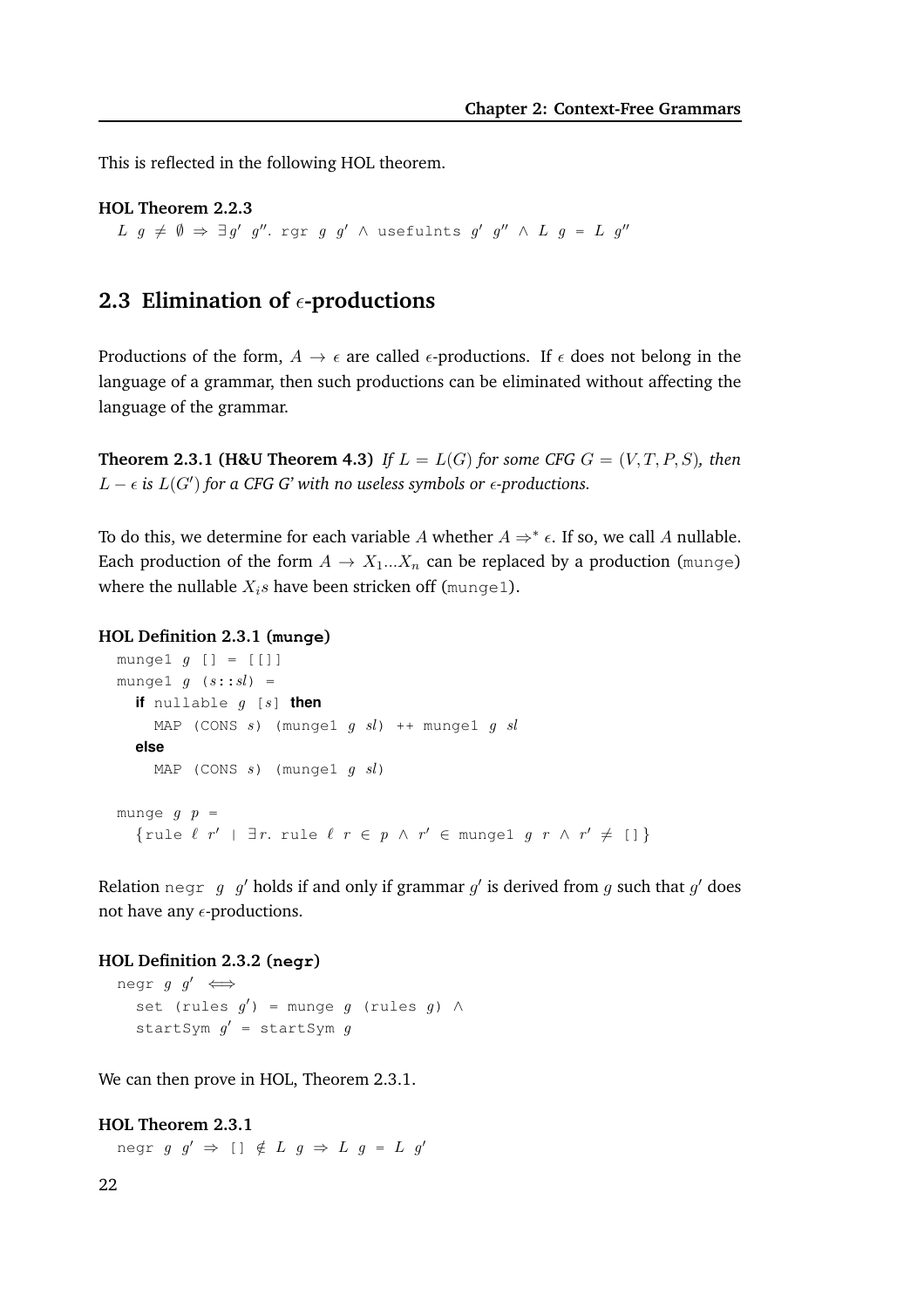# **2.4 Elimination of unit productions**

A unit production is a production of the form  $A \rightarrow B$  where both A and B are variables.

**Theorem 2.4.1 (H&U Theorem 4.4)** *Every CFL without* epsilon *is defined by a grammar with no useless symbols,*  $\epsilon$ *-productions, or unit productions.* 

In HOL this translates as,

#### **HOL Theorem 2.4.1**

```
[] \notin L g_0 \wedge rgr g_0 g_1 \wedge negr g_1 g_2 \wedge upgr g_2 g_3 \Rightarrow L g_0 = L g_3
```
We have a series of predicates which assert that the original grammar  $q_0$  is transformed to give  $g_3$  such that  $g_3$  has no useless symbols,  $\epsilon$ -productions and unit productions. The predicate rgr  $g_0$   $g_1$  ensures that  $g_1$  does not have any useless symbols, negr  $g_1$   $g_2$ ensures that  $q_2$  has no  $\epsilon$ -productions and upgr  $q_2$  g<sub>3</sub> ensures that that  $q_3$  has no unit productions.

The rules in the new grammar consists of all non-unit productions (nonUnitProds) from the old grammar and new rules that are constructed using newProds.

#### **HOL Definition 2.4.1 (upgr)**

```
upgr_rules g = nonUnitProds g \cup newProds g (nonUnitProds g)
upgr g \, g' \iffset (rules g') = upgr_rules g \wedge startSym g' = startSym g
```
If  $A \Rightarrow^* B$  (allDeps) and there exists some non-unit production  $B \to \alpha$  then construct the new non-unit production  $A \rightarrow \alpha$ . Note that  $\alpha$  is allowed to be a single terminal symbol or  $\epsilon$  here. This is the function newProds.

#### **HOL Definition 2.4.2 (newProds)**

```
newProds g p' ={rule a r |
   \exists b ru.
      rule b \rvert r \rvert \in p' \wedge(NTS a, NTS b) ∈ allDeps (G ru (startSym g)) ∧
      set ru = unitProds g}
```
Here, unit and non-unit productions are defined as,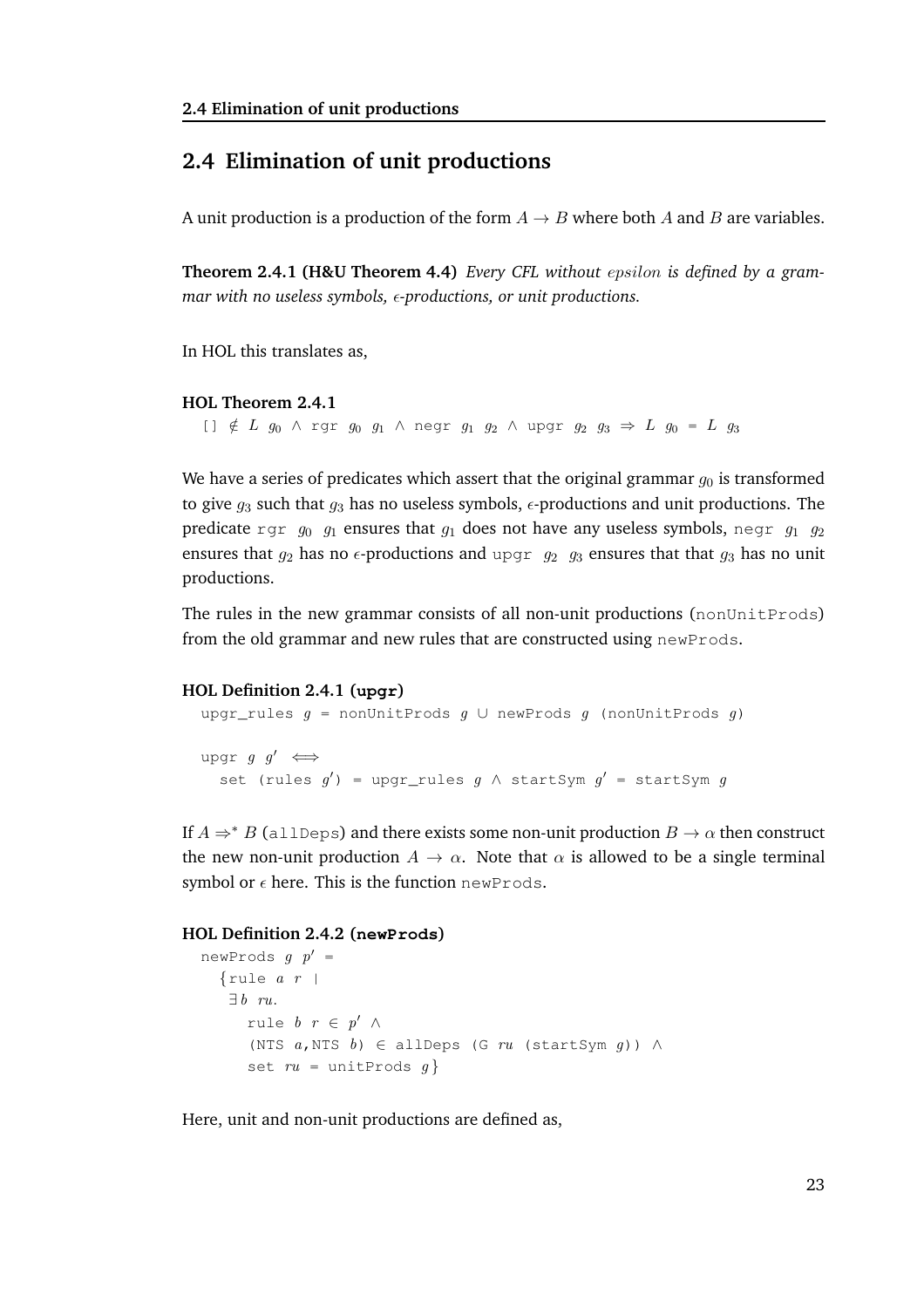```
HOL Definition 2.4.3 (unitProds)
```

```
unitProds g ={rule \ell r | \exists nt. r = [NTS nt] \land rule \ell r \in rules q}
```
#### **HOL Definition 2.4.4 (nonUnitProds)**

```
nonUnitProds q = set (rules q) DIFF unitProds q
```
The 'unit' dependencies or derivations, *i.e.* those of the form  $A \Rightarrow^* B$ , in the grammar are given by allDeps define below.

#### **HOL Definition 2.4.5 (allDeps)**

```
allDeps g =\{(a,b)(derives g)* [a] [b] \wedge a \in allSyms g \wedge b \in allSyms g}
```
*(Function* allSyms *returns all the symbols, terminals and nonterminals, for the input grammar* g*.)*

# **2.5 Chomsky Normal Form**

In this section we present a formalisation of Chomsky Normal Form, assuming the grammar has already gone through the previously described simplifications.

```
Theorem 2.5.1 (H&U Theorem 4.5) [Chomsky Normal Form] Any CFL without \epsilon can
be generated by a grammar in which all productions are of the form A \rightarrow BC or A \rightarrow a.
Here A, B, C are variables and a is a terminal.
```
Broadly, the algorithm is divided into two stages. In the first stage, all rules in the grammar are converted so that they are of the form  $A \to B_1 \dots B_n$  or  $A \to a$ . This is the *weak Chomsky Normal Form* (Rozenberg and Salomaa [66]).

In the second stage, they are transformed to be of the form  $A \rightarrow BC$ . Algorithm 1 shows the steps in the transformation. This process is the same as described in Hopcroft and Ullman. The two 'for' loops represent the two stages respectively. What we need to prove is that the grammar  $g'$ , result of this process, is in Chomsky Normal Form.

The way we proceed in HOL is as follows. First, we implement the two stages in HOL.

The Algorithm 1 shows the corresponding transformation relations in HOL. The boxes show the steps that form part of these two relations. The for-loops are replicated by taking the reflexive, transitive closure (RTC) of the relations.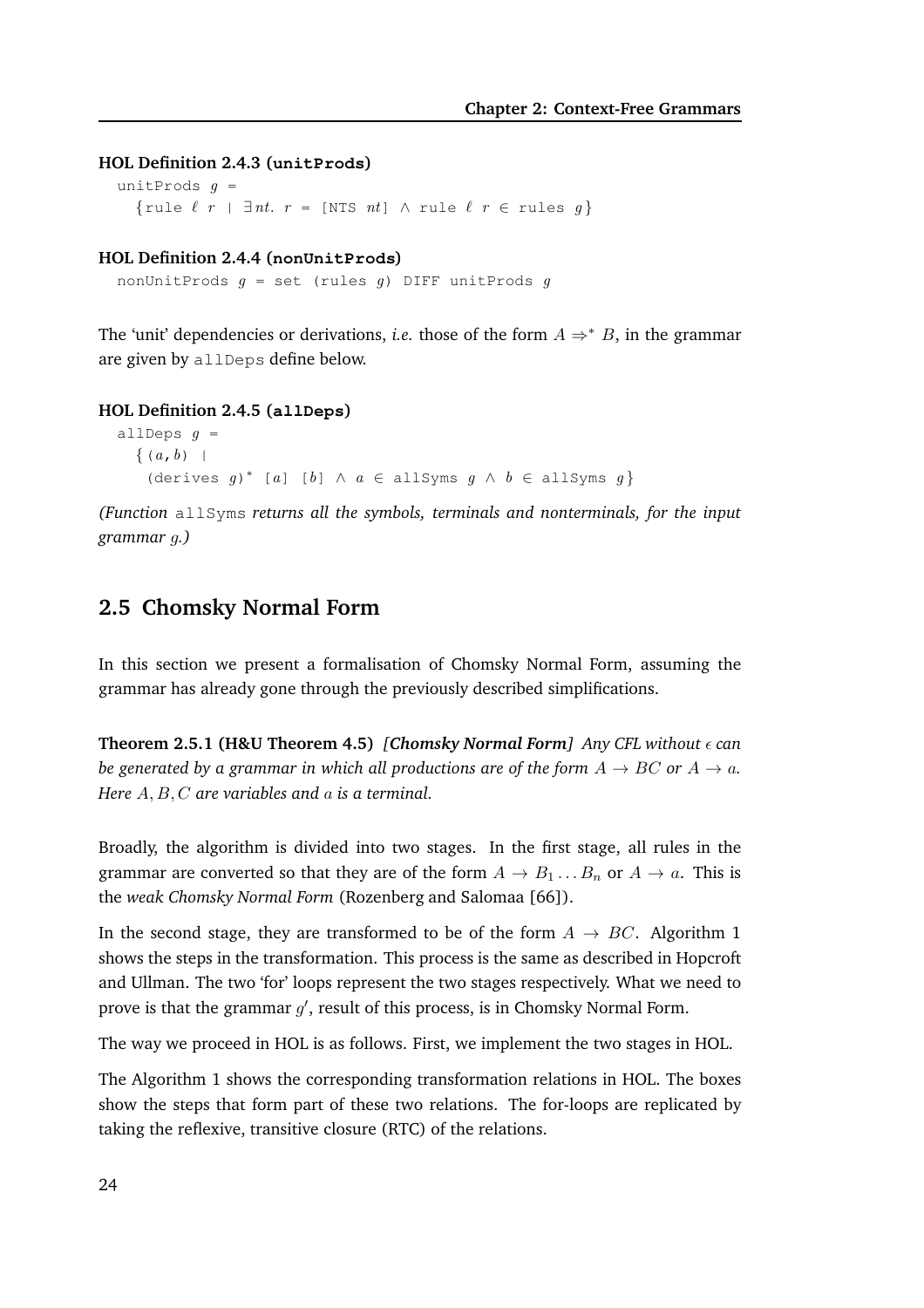



The next step is to ensure the transformations affect the grammar in the correct way. This is established by proving properties at different stages of the transformations. These are summarised in Algorithm 2.

**Proof** Let  $g_1 = (V, T, P, S)$  be a context-free grammar. We can assume P contains no useless symbols, unit productions or  $\epsilon$ -productions using the above simplifications. If a production has a single symbol on the right-hand side, that symbol must be a terminal. Thus, that production is already in an acceptable form. The remaining productions in  $q_1$  are converted into CNF in two steps.

The first step is called trans1Tmn1, wherein a terminal occurring on the right side of a production gets replaced by a nonterminal in the following manner. We replace the productions of the form  $l \rightarrow pts$  (p or s is nonempty and t is a terminal) with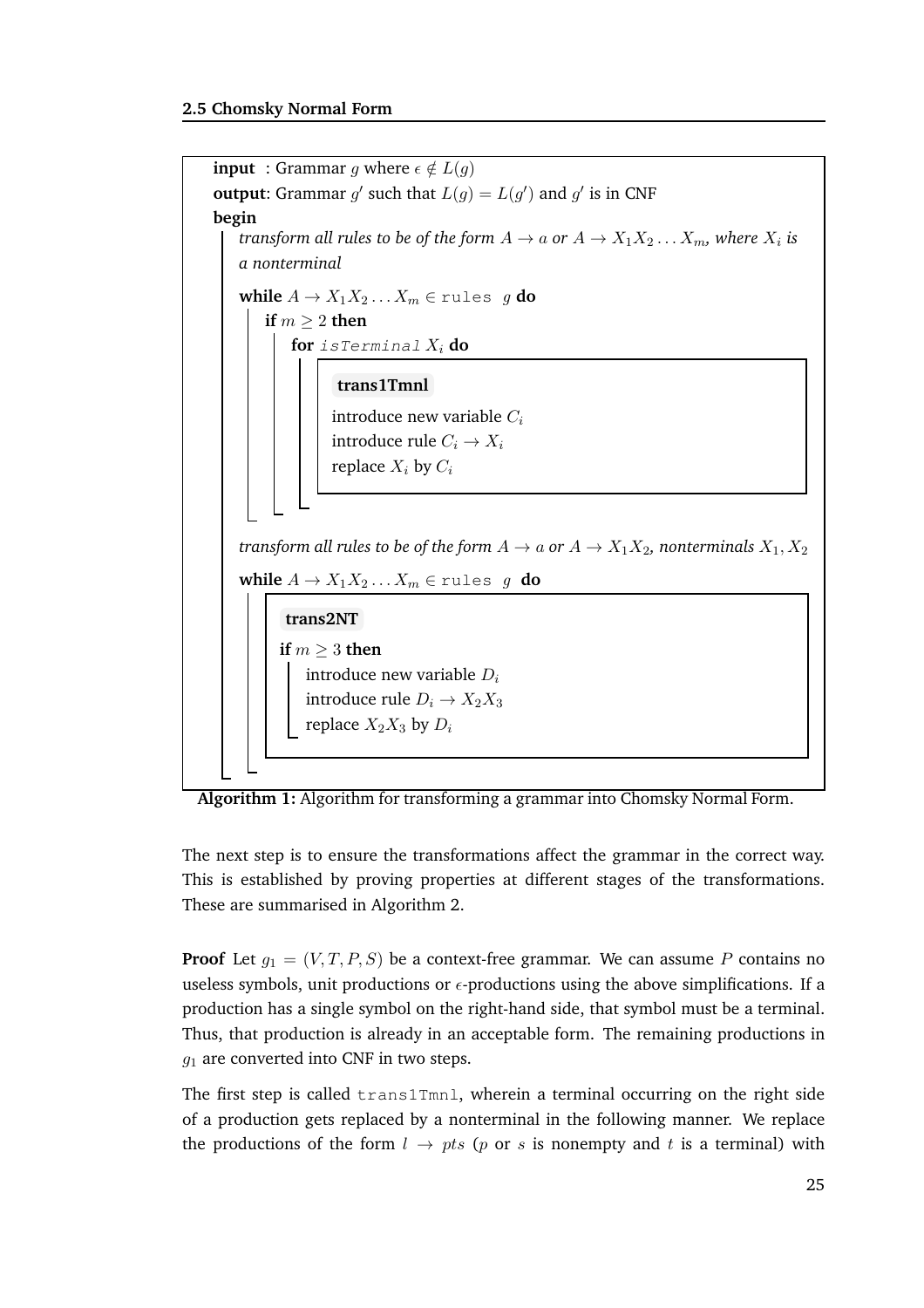productions  $A \rightarrow t$  and  $l \rightarrow pAs$ .

```
HOL Definition 2.5.1 (trans1Tmnl)
```

```
trans1Tmnl nt t g q' \iff\exists \ell \; r \; p \; s.rule \ell r \in rules q \wedge r = p + |t| + s \wedge(p \neq [ ] \vee s \neq [ ] ) \wedge isTmnlSym t \wedgeNTS nt \notin nonTerminals q \wedgerules g' =delete (rule \ell r) (rules q) ++
        [rule nt [t]; rule \ell (p ++ [NTS nt] ++ s)] \wedgestartSym g' = startSym g
```
*(Function* delete *removes an element from a list. The* ; *is used to separate elements in a list.)*

We prove that multiple applications of the above transformation preserve the language.

#### **HOL Theorem 2.5.1**

( $\lambda x$  y.  $\exists nt$  t. trans1Tmnl nt t x y)\* g g'  $\Rightarrow$  L g = L g'

We want to obtain a grammar  $g_2 = (V', T, P', S)$  which only contains productions of the form  $A \rightarrow a$ , where a is a terminal symbol or  $A \rightarrow A_1...A_n$  where  $A_i$ is a nonterminal symbol. We prove that such a  $g_2$  can be obtained by repeated applications of trans1Tmnl. The multiple applications are denoted by taking the reflexive transitive closure of trans1Tmnl.

**Idiosyncrasies of formalisation** Algorithm 2 shows the two steps and the properties that need to be established at each stage.

The process for transformation of a grammar into Chomsky Normal Form requires introducing new variables in to the grammar. In a text proof one would just express it by simply stating '*pick a symbol not in the grammar*'. Mechanisation is too rigorous for one to be able to use such a statement straight away. Instead, we have to show that the nonterminals in a grammar are finite and if the universal set for the type is infinite *then* we can pick a nonterminal that does not belong in the grammar. The first condition (Property 0 in Algorithm 2) follows from the fact the number of rules in a grammar are finite. Since the nonterminals are derived from the rules, the number of nonterminals must be finite as well. The second condition needs to be asserted as a premise for any theorems asserting that the transformation relation holds between two grammars (*e.g.* HOL Theorem 2.5.2).

We have chosen to model the transformations as relations rather than functions in HOL. Step 1 in Algorithm 2 corresponds to the first for-loop in Algorithm 1. Since relations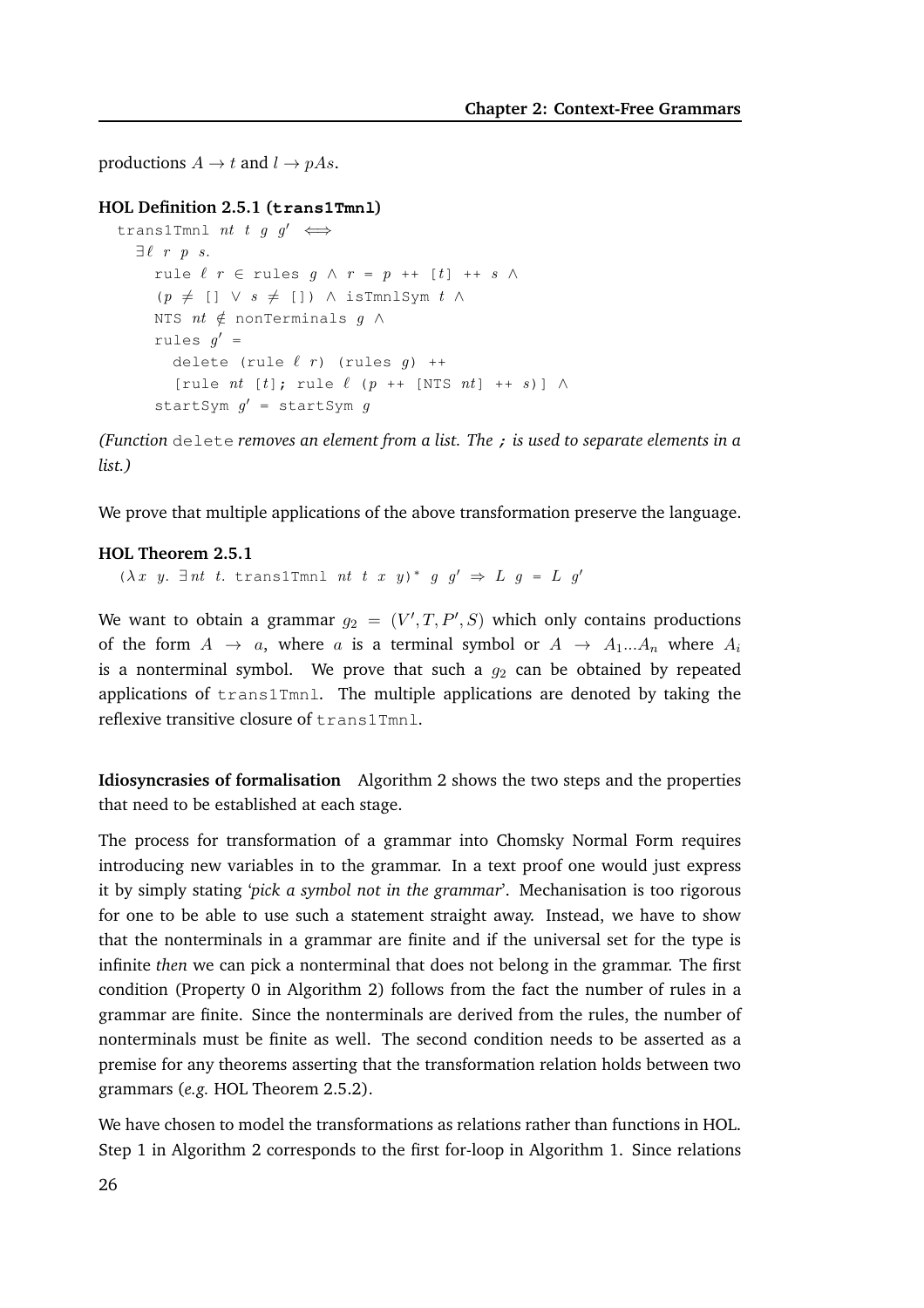are partial in HOL (compared to functions which are total), we need to show that zero or more applications of  $\text{trans1Tm1}$  will result in a grammar satisfying the properties 1.1 and 1.2. Hence the termination assertion in Step 1.

In addition, since we are interested in the grammar preserving certain properties, we also have to show that such multiple applications preserve the language (Property 1.1) and all the rules are of the form  $A \rightarrow B_1 \dots B_n$  and  $A \rightarrow a$  (Property 1.2).

We establish similarly properties for Step 2. Step 2 corresponds to second for-loop over the rules of a grammar. At the end of the two transformations and if the stated properties are preserved then we have established that grammar  $q$  can be transformed into  $g'$  such that  $g'$  is in CNF and the language for  $g$  and  $g'$  is the same.

Another set of tedious proofs corresponds to showing that the transformation for CNF do not affect the original assumptions we made about useless symbols, unit and  $\epsilon$ productions.

**input** : Grammar q where  $\epsilon \notin L(q)$ **output:** Grammar g' such that  $L(g) = L(g')$  and g' is in CNF *transform all rules to be of the form*  $A \rightarrow a$  *or*  $A \rightarrow X_1 X_2 \ldots X_m$ *, where*  $X_i$  *is a nonterminal* Property  $0$  FINITE (nonTerminals  $q$ ) **Step 1**  $\exists g_2$ . ( $\lambda x$  y.  $\exists nt$  t. trans1Tmnl nt t x y)\* g  $g_2$ Property 1.1  $L$   $g = L g_2$ Property 1.2 badTmnlsCount  $g_2 = 0$ *transform all rules to be of the form*  $A \rightarrow a$  *or*  $A \rightarrow X_1 X_2$ *, for nonterminals*  $X_1, X_2$ **Step 2**  $\exists g_3$ . ( $\lambda x$  y.  $\exists nt$  t. trans2NT nt nt<sub>1</sub> nt<sub>2</sub> x y)\*  $g_2$   $g_3$ Property 2.1  $L$   $g_2 = L$   $g_3$ Property 2.2 badTmnlsCount  $q_3 = 0$ Property 2.3 badNtmsCount  $q_3 = 0$ Property 2.4 isCnf  $q_3$ 

**Algorithm 2:** Steps for transforming a grammar into CNF in HOL and the key properties to be established at each stage.

**Coming back to the proof**, we now want to show termination corresponding to Step 1. For this, we define the constant badTmnlsCount, which counts the terminals in the RHSs of all productions which have more than one terminal symbol present in their RHS.

#### **HOL Definition 2.5.2 (badTmnlsCount)**

```
badTmnlsCount g = SUM (MAP ruleTmnls (rules g))
```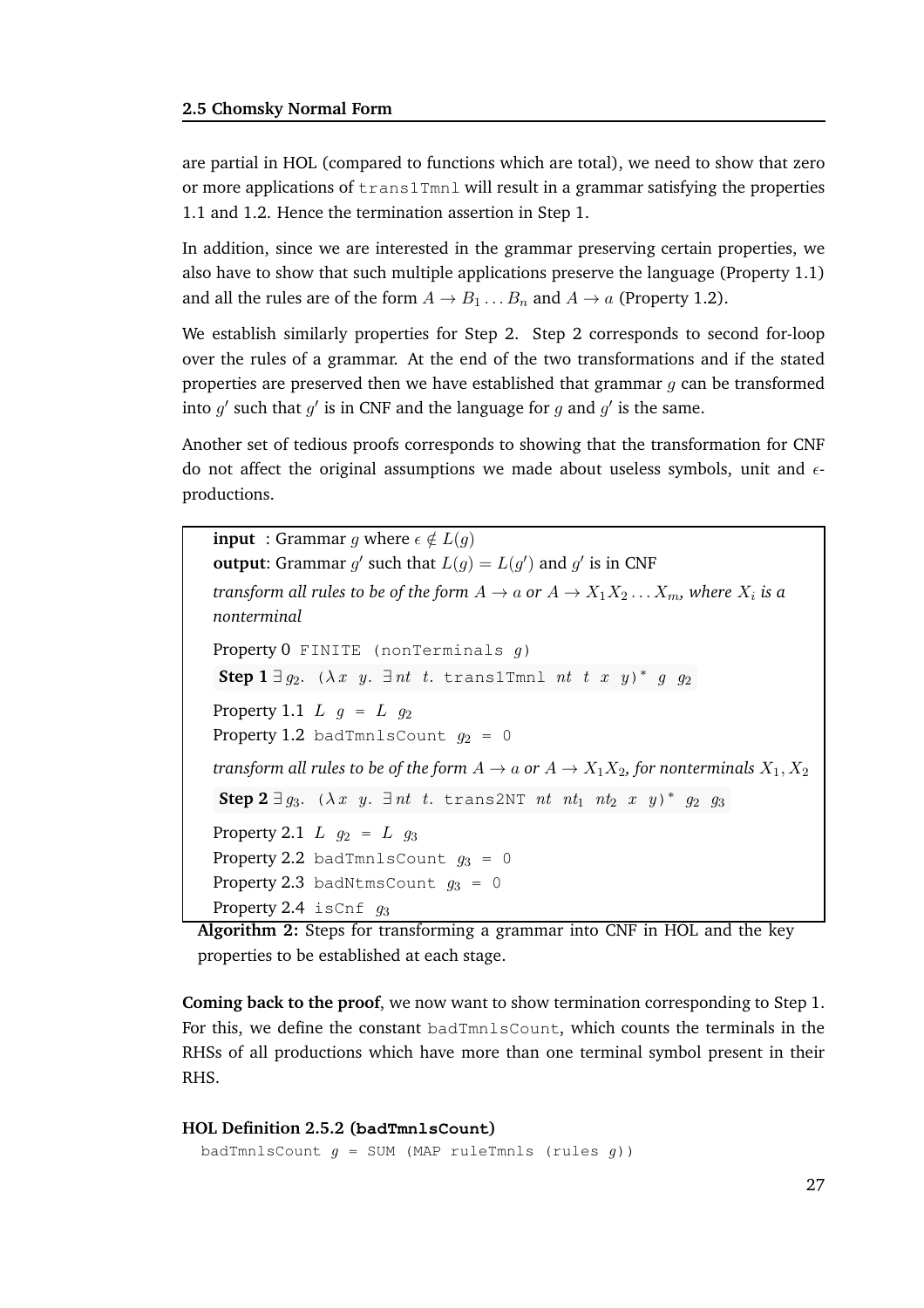*(*SUM *adds the count over all the productions,* MAP f ℓ *applies* f *to each element in* ℓ*.)*

The auxiliary ruleTmnls is characterised:

```
HOL Definition 2.5.3 (ruleTmnls)
  ruleTmnls (rule \ell r) =
    if |r| \leq 1 then 0 else | FILTER is TmnlSym r|
```
*(Notation* |r| *represents the size of r.)*

Each application of the process should decrease the number of ruleTmnls unless there are none to change (*i.e.* the grammar is already in the desired form). By induction on badTmnlsCount we prove that by a finite number of applications of trans1Tmnl we can get grammar  $g_2$ . This follows from the fact that the set of symbols in a grammar are finite.

#### **HOL Theorem 2.5.2**

```
INFINITE \mathcal{U}(:'nts) \Rightarrow\exists g'.(\lambda x \ y. \ \exists nt \ t. \ \text{trans1Tmm1} \ nt \ t \ x \ y)^* \ g \ g' \ \wedgebadTmnlsCount g' = 0
```
(Note the use of the assumption INFINITE  $\mathcal{U}$ (:'nts). Here  $\mathcal{U}$ (:'nts) represents the universal set for the type of nonterminals ( $nts$ ) in the grammar  $g$  and  $g'$ . As mentioned before, the transformation process involves introducing a new nonterminal symbol. To be able to pick a fresh symbol, the set of possible nonterminals has to be infinite.)

The above process gives us a simplified grammar  $q_2$  such that badTmnlsCount  $g_2 = 0$ . By HOL Theorem 2.5.1 we have that  $L(g_1) = L(g_2)$ . We now apply another transformation on  $g_2$  which gives us our final CNF. The final transformation is called  $trans2NT$  and works by replacing two adjacent nonterminals in the right-hand side of a rule by a single nonterminal symbol. Repeated application on  $g_2$  give us a grammar where all productions conform to the CNF criteria.

#### **HOL Definition 2.5.4 (trans2NT)**

```
trans2NT nt nt<sub>1</sub> nt<sub>2</sub> g g' \iff\exists \ell \; r \; p \; s.rule \ell r \in rules g \wedge r = p ++ [nt_1; nt_2] ++ s \wedge(p \neq [] \lor s \neq []) ∧ isNonTmnlSym nt_1 ∧ isNonTmnlSym nt_2 ∧
     NTS nt \notin nonTerminals q \wedgerules g' =delete (rule \ell r) (rules q) ++
        [rule nt [nt_1; nt_2]; rule \ell (p ++ [NTS nt] ++ s)] \wedgestartSym g' = startSym g
```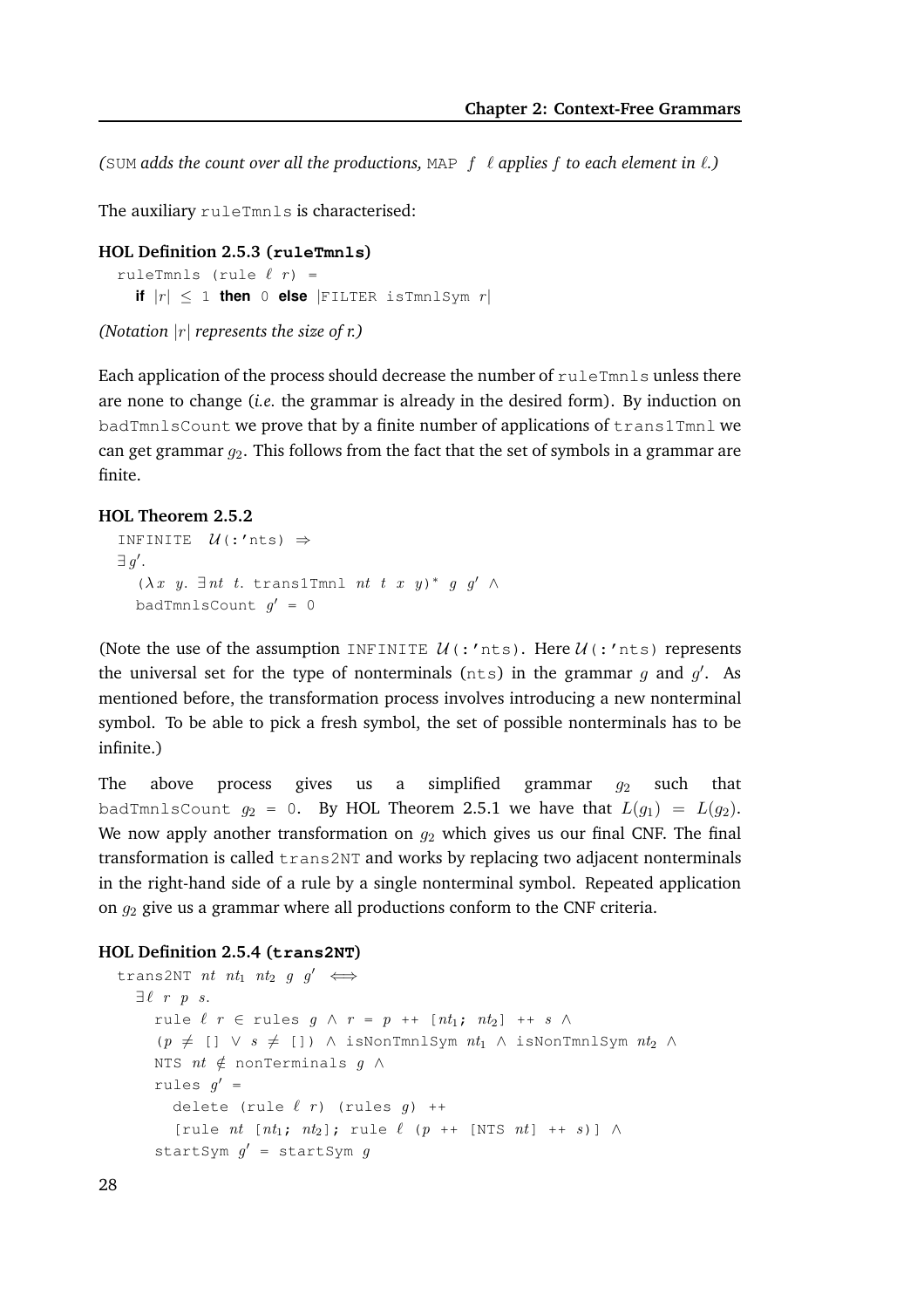We prove that the language remains the same after zero or more such transformations (Property 2.1 in Algorithm 2).

We follow a similar strategy as with  $t$  rans1Tmnl to show that applications of trans2NT will result in grammar  $(q_3)$  where all rules with nonterminals on the RHS have exactly two nonterminals, *i.e.* rules are of the form  $A \rightarrow A_1 A_2$  (Property 2.3 in Algorithm 2).

To wrap up the proof we show two results. First, that applications of  $\text{trans1Tmm}$ followed by applications of  $trans2NT$ , leaves the language of the grammar untouched, i.e.  $L(q_1) = L(q_3)$ . Second, that the transformation trans2NT does not introduce productions to change badTmnlsCount (Property 2.2 in Algorithm 2). We can then apply the two transformations to obtain our grammar in CNF (Property 2.4 in Algorithm 2) where all rules are of the form  $A \rightarrow a$  or  $A \rightarrow A_1A_2$ . This is in HOL asserted by the isCnf predicate.

#### **HOL Definition 2.5.5 (isCnf)**

```
isCnf g \iff\forall \ell \ r.rule \ell r \in rules g \Rightarrow|r| = 2 \triangle EVERY isNonTmnlSym r \vee |r| = 1 \triangle isWord r
```
*(Predicate* isNonTmnlSym *is true of a symbol if it is of the form* NTS s *for some string* s*.* EVERY *checks that every element of a list satisfies the given predicate.)*

The HOL theorem corresponding to Theorem 2.5.1 is:

#### **HOL Theorem 2.5.3**

INFINITE  $\mathcal{U}$  (:'nts)  $\wedge$  []  $\notin L$   $g \Rightarrow \exists g'.$  is Cnf  $g' \wedge L$   $g = L$   $g'$ 

# **2.6 Greibach Normal Form**

We now move on to Greibach Normal Form where all productions start with a terminal symbol, followed by zero or more variables.

If  $\epsilon$  does not belong in the language of a grammar then the grammar can be transformed into Greibach Normal Form. The existence of GNF for a grammar simplifies many proofs, such as the result that every context-free language can be accepted by a nondeterministic pushdown automata. Productions in GNF are of the form  $A \rightarrow a\alpha$ where a is a terminal symbol and  $\alpha$  is list (possibly empty) of nonterminals.

Formally,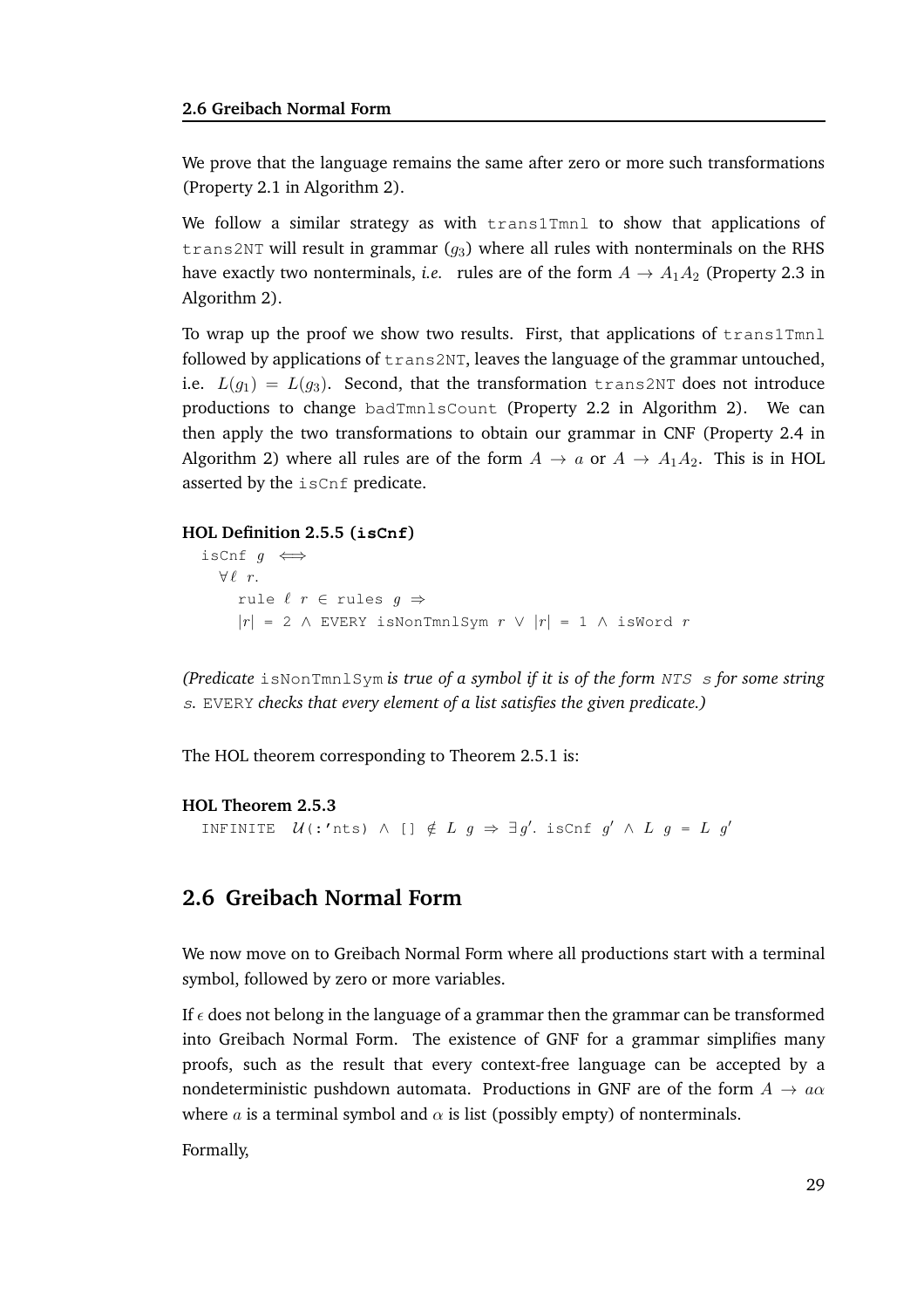**Theorem 2.6.1 (H&U Theorem 4.6)** *[Greibach Normal Form] Any CFL without*  $\epsilon$  *can be generated by a grammar in which all productions are of the form*  $A \rightarrow a\alpha$  *or*  $A \rightarrow a$ *. Here* A *is a variable,* α *is a (possibly empty) string of variables and* a *is a terminal.*

The various steps in the conversion to GNF are summarised below. We assume an implicit ordering on the nonterminals of the grammar.

- **Preprocessing** Remove useless symbols,  $\epsilon$  and unit productions from the grammar and convert it into Chomsky Normal Form.
- **Step 1** For each ordered nonterminal  $A_k$  do the following:
	- **Step 1.1** Return rules of the form such that if  $A_k \to A_j \alpha$  then  $j \geq k$ . This result is obtained using aProds lemma (Section 2.6.1).
	- **Step 1.2** Convert left recursive rules in the grammar to right recursive rules. This is based on left2Right lemma (Section 2.6.2).
- **Step 2** Eliminate the leftmost nonterminal from the RHS of all the rules to obtain a grammar in GNF.

In the discussion to follow we assume the grammar already satisfies the Preprocessing requirements (following from the results already covered). We start at Step 1 which is implemented using relation  $\varphi_1 f_p1$  in Section 2.6.3.1 describing the GNF algorithm. Step 1 depends on two crucial results, Step 1.1 and Step 1.2 which are established separately. Step 2 can be further subdivided into two parts covered in (Sections 2.6.3.2 and 2.6.3.3), the Step 2.1 and Step 2.2 of the algorithm, respectively. Algorithm 4 shows the different stages and the properties that need to be established at each of the stage.

All the stages preserve the language of the grammar. We devote much of our discussion to mechanising the more interesting steps for eliminating left recursion and putting together Step 1 and Step 2 to get the GNF algorithm.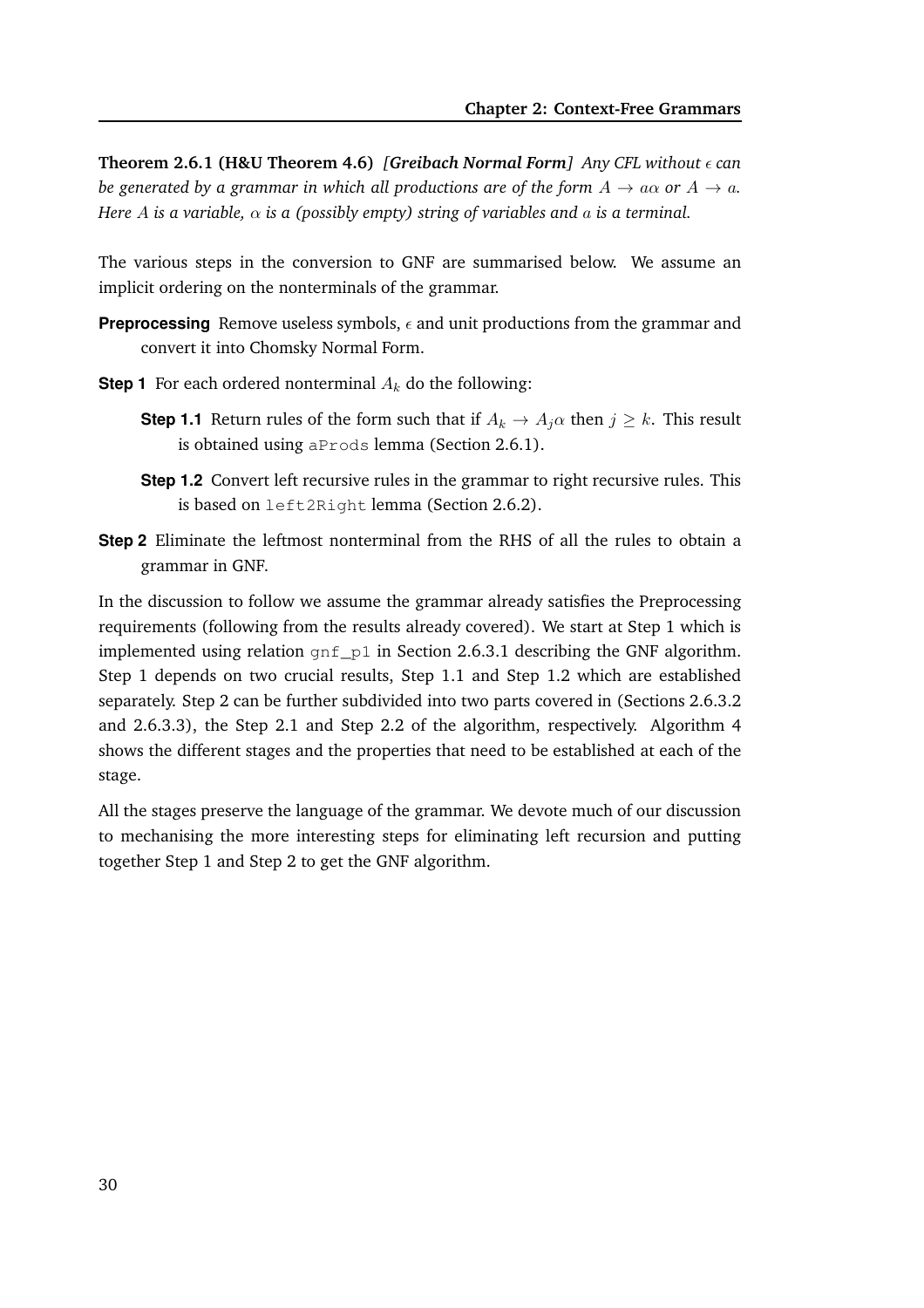# **2.6.1 Eliminating the leftmost nonterminal**

Let  $A$ -productions be those productions whose LHS is the nonterminal  $A$ . We define the function aprods Rules A Bs rset to transform the set of productions rset: the result is a set where nonterminals in the list Bs no longer occur in leftmost position in A-productions. Instead, they have been replaced by their own right-hand sides.

## **HOL Definition 2.6.1 (aProdsRules)**

```
aProdsRules A \ell ru =ru DIFF
  \{rule A (\text{INTS } B) ++ s) \}(B, s) |
   B \in \ell \wedge rule A ([NTS B] ++ s) \in \ell \vee\{rule A(x ++ s) |(x, s) |
   \exists B. B \in \ell \land rule A ([NTS B] ++ s) \in ru \land rule B x \in ru}
```
*(The notation*  $s_1$  *DIFF*  $s_2$  *represents set-difference. Notation*  $x|vs|p$  *denotes that variables* vs *that occur in* x *are treated as bound variables when evaluating predicate* p*.)*

**Lemma 2.6.2 (H&U Lemma 4.3)** *["***aProds** *lemma"] For all possible nonterminals* A*, and lists of nonterminals* Bs*, if* rules g ′ = aProdsRules A Bs (rules g) *and the start symbols of g and g' are equal, then*  $L(g) = L(g')$ .

## **2.6.2 Replacing left recursion with right recursion**

Left recursive rules may already be present in the grammar, or they may be introduced by the elimination of leftmost nonterminals (using the aProds lemma). In order to deal with such productions we transform them into right recursive rules. We show that this transformation preserves the language equivalence.

**Theorem 2.6.3 (H&U Lemma 4.4)** ["**left2Right** *lemma"*] Let  $g = (V, T, P, S)$  be a *CFG. Let*  $A \rightarrow A\alpha_1 \mid A\alpha_2 \mid ... \mid A\alpha_r$  *be the set of left recursive* A-productions. Let  $A \rightarrow \beta_1 \mid \beta_2 \mid \ldots \mid \beta_s$  be the remaining A-productions. Then we can construct  $g' = (V \cup \{B\}, T, P_1, S)$  such that  $L(g) = L(g')$  by replacing all the left recursive A*-productions by the following productions:*

**Rule 1**  $A \rightarrow \beta_i$  and  $A \rightarrow \beta_i B$  for  $1 \leq i \leq s$ 

**Rule 2**  $B \to \alpha_i$  and  $B \to \alpha_i B$  for  $1 \leq i \leq r$ 

*Here,* B *is a fresh nonterminal that does not belong in* g*. This is our HOL Theorem 2.6.1.*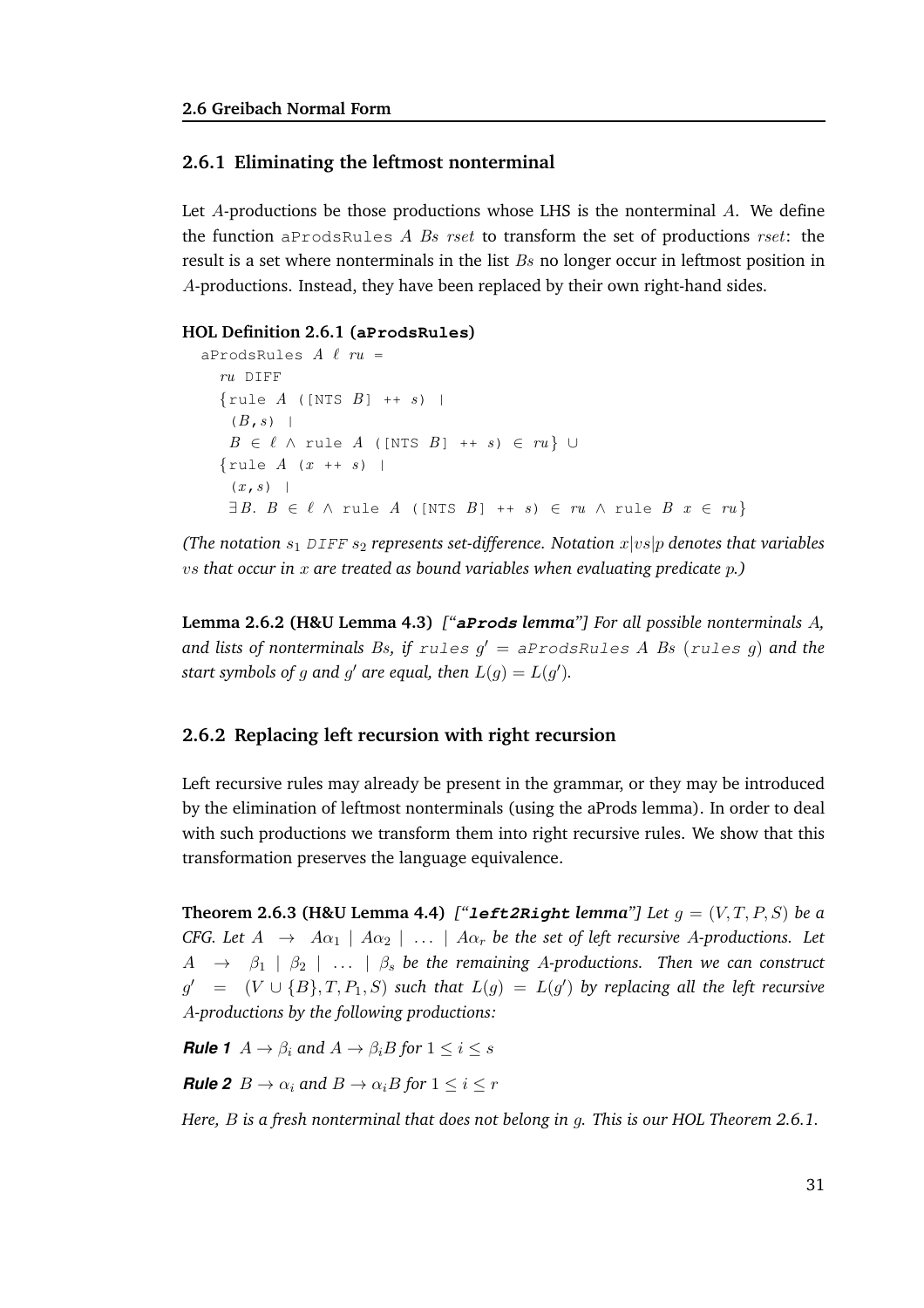Relation left2Right A B g g' holds if and only if the rules in  $g'$  are obtained by replacing all left recursive A-productions with rules of the form given by Rule 1 and Rule 2 (implemented by the l2rRules function).

#### **HOL Definition 2.6.2 (left2Right)**

```
left2Right A B q q' \iffNTS B \notin nonTerminals g \wedge startSym g = startSym g' \wedgeset (rules g') = 12rRules A B (set (rules g))
```
In the textbook it is observed that a sequence of productions of the form  $A \rightarrow A\alpha_i$  will eventually end with a production  $A \rightarrow \beta_i$ . The sequence of replacements

$$
A \Rightarrow A\alpha_{i_1} \Rightarrow A\alpha_{i_2}\alpha_{i_1} \Rightarrow \dots \Rightarrow A\alpha_{i_p} \dots \alpha_{i_1} \Rightarrow \beta_j \alpha_{i_p} \dots \alpha_{i_1}
$$
 (2.1)

in  $g$  can be replaced in  $g'$  by

$$
A \Rightarrow \beta_j B \Rightarrow \beta_j \alpha_{i_p} B \Rightarrow \dots \Rightarrow \beta_j \alpha_{i_p} \dots \alpha_{i_2} B \Rightarrow \beta_j \alpha_{i_p} \dots \alpha_{i_2} \alpha_{i_1}
$$
 (2.2)

Since it is clear that the reverse transformation is also possible, it is concluded that  $L(g) = L(g')$ . This is illustrated graphically in Figure 2.1.

#### **HOL Theorem 2.6.1**

left2Right *A B g g'*  $\Rightarrow$  *L g = L g'* 



**Figure 2.1** – A left recursive derivation  $A \rightarrow Aa_1 \rightarrow Aa_2a_1 \rightarrow \cdots \rightarrow A_n \dots a_2a_1 \rightarrow$  $ba_n \dots a_2 a_1$  can be transformed into a right recursive derivation  $A \rightarrow bB \rightarrow$  $ba_n \rightarrow \cdots \rightarrow ba_n \dots a_2 \rightarrow ba_n \dots a_2 a_1$ . Here the RHS b does not start with an A.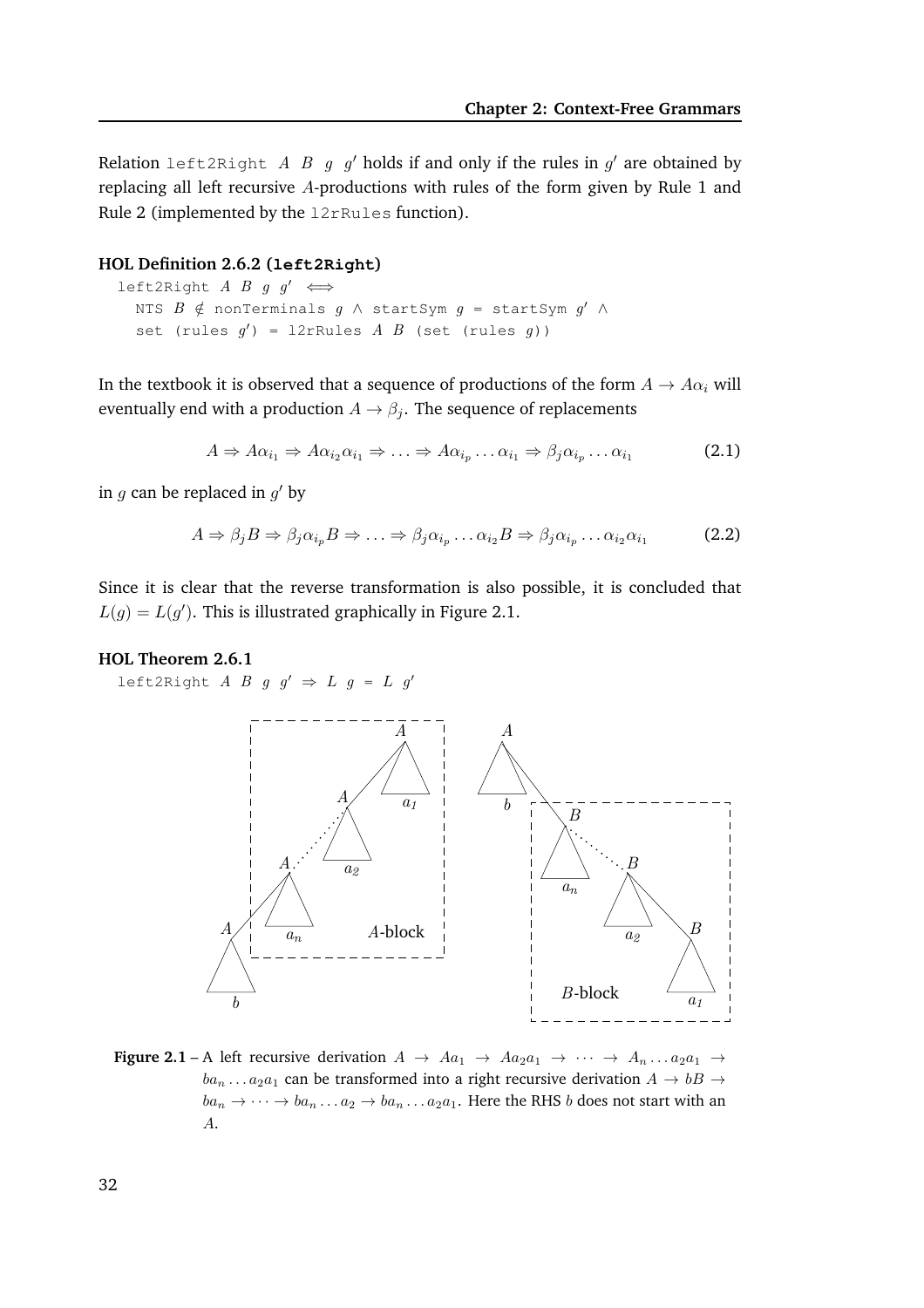This is a good example of a "proof" where the authors rely on "obvious" details to make their point: the proof in Hopcroft and Ullman consists of little more than equations (2.1) and (2.2), and a figure corresponding to our Figure 2.1. Unfortunately, a figure does not satisfy a theorem prover's notion of a proof; moreover it fails to suggest any strategies that might be used for rigorous treatment (such as automation) of the material.

In the following section, we describe the proof strategy used to mechanise this result in HOL4. For the purposes of discussion, we will assume that we are removing left recursions in A-productions in  $g$ , using the new nonterminal  $B$ , producing the new grammar  $g'$ .

# **2.6.2.1 Proof of the "if" direction**

We use a leftmost derivation with concrete derivation lists to show that if  $x\stackrel{l}{\Rightarrow}_g^* y,$  where y is a word, then  $x \Rightarrow_{g'}^* y$ .

#### **HOL Theorem 2.6.2**

left2Right A B g g'  $\land$  lderives g  $\vdash$  dl  $\lhd$  x  $\rightarrow$  y  $\land$  isWord y  $\Rightarrow$  $\exists dl'.$  derives  $g' \vdash dl' \lhd x \rightarrow y$ 

The proof is by induction on the number of times  $A$  occurs as the leftmost symbol in the derivation  $dl$ . This is given by  $ld$ NumNt  $A$   $dl$ .

**Base Case** If there are no As in the leftmost position (*i.e.* ldNumNt (NTS A)  $dl = 0$ ) then the derivation in g can also be done in  $g^{\prime}$ .

**Step Case** The step case revolves around the notion of a *block*. A block in a derivation is defined as a (nonempty) section of the derivation list where each expansion is done by using a left recursive rule of A. As such, the sentential forms in the block always have an A as their leftmost symbol. Figure 2.1 shows the A and B-blocks for leftmost and rightmost derivations.

If there is more than one instance of  $A$  in the leftmost position in a derivation, then we can divide it into three parts:  $dl_1$  which does not have any leftmost As,  $dl_2$  which is a block and  $dl_3$  where the very first expansion is a result of one of the non-recursive rules of A. This is shown in Figure 2.2.

The division is given by HOL Theorem 2.6.3. The second ∃-clause of this theorem refers to the side conditions on the composition of the expansions shown in Figure 2.2.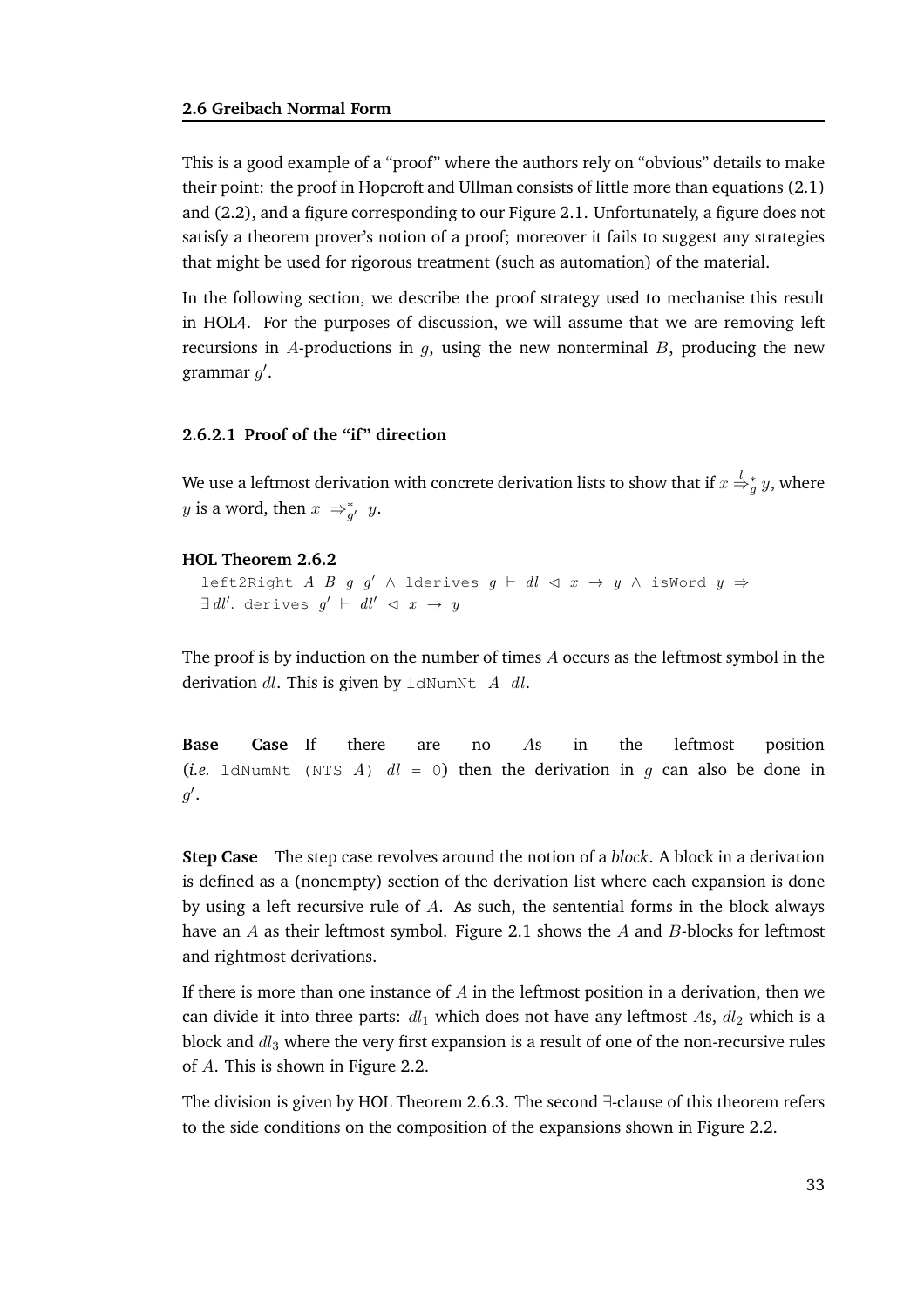

**Figure 2.2** – We can split dl into  $dl_1$ ,  $dl_2$  and  $dl_3$  such that  $dl_1$  has no A-expansions,  $dl_2$ consists of only  $A$ -expansions and  $dl_3$  breaks the sequence of  $A$ -expansions so that the very first element in  $dl_3$  is not a result of an A-expansion. The dashed lines are elements in the derivation list showing the leftmost nonterminals  $(L_1 \dots L_n, A, M_1)$ .  $L_n \to Ay$  is the first A-expansion in dl and  $A \to pM_1z$  (p is a word), breaks the sequence of the consecutive A-expansions in  $dl_2$ .

#### **HOL Theorem 2.6.3**

```
lderives g \vdash dl \lhd x \rightarrow y \landldNumNt (NTS A) dl \neq 0 \land |dl| > 1 \Rightarrow\exists dl_1 \ dl_2 \ dl_3.dl = dl_1 + dl_2 + dl_3 \wedge 1dNumNt (NTS A) dl_1 = 0 \wedge(\forall e_1 \ e_2 \ p \ s. \ d l_2 = p \ + \ [e_1; e_2] \ + \ s \Rightarrow |e_2| \ge |e_1|) \ \wedge\exists pfx.
       isWord pfx ∧
       (\forall e. e \in dl_2 \Rightarrow \exists sfx. e = pfx + [\text{NTS } A] ++ sfx) \landdl_2 \neq [ ] \wedge(dl_3 \neq [ ] \Rightarrow|LAST dl_2| \leq |HD dl_3| \Rightarrow\neg (pfx + [NTS A] \preceq HD d l_3)
```
*(Here*  $x \preceq y$  *holds if and only if* x *is a prefix of y.)* 

In the absence of any leftmost As, a derivation is easily replicated in  $g'$ . Thus, the  $dl_1$ portion can be done in  $g'$ . The derivation corresponding to  $dl_3$  follows by our inductive hypothesis.

The proof is easily finished if derivation  $dl_2$  can somehow be shown to have an equivalent in  $g'$ . This is shown by proving HOL Theorem 2.6.4. The theorem states that for a derivations in  $q$  of the form given by Equation (2.1), there is an equivalent derivation in  $g'$  in the form of Equation (2.2).

#### **HOL Theorem 2.6.4**

left2Right  $A$   $B$   $q$   $q'$   $\wedge$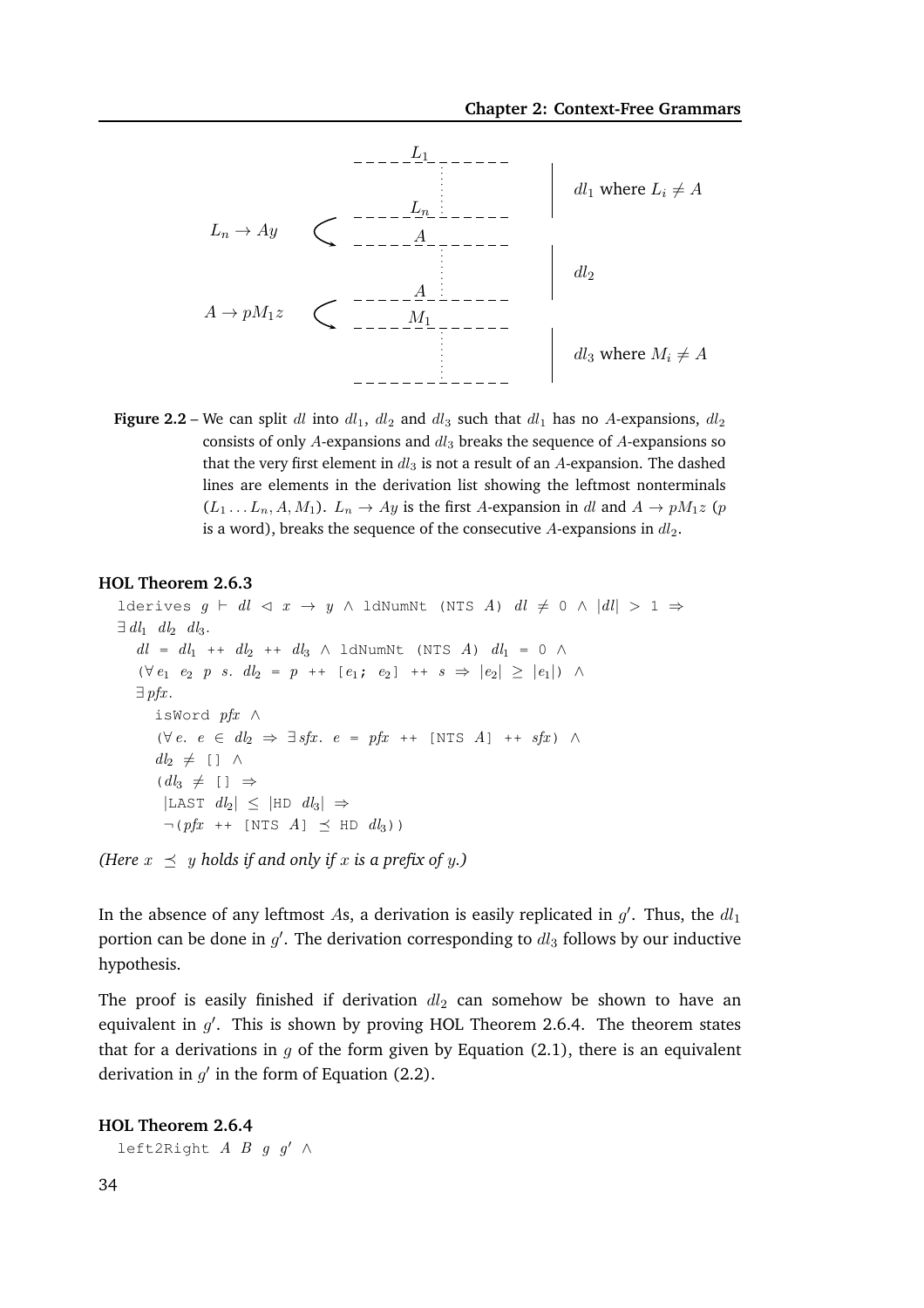lderives  $g \vdash dl \lhd pfx ++[NTS \; A] + f(x \rightarrow y \; \wedge$ lderives g y y'  $\wedge$  isWord pfx  $\wedge$  $(\forall e. e \in dl \Rightarrow \exists sfx. e = pfx + [\text{NTS } A] ++ sfx) \land$  $(\forall e_1 \ e_2 \ p \ s. \ dl = p + [e_1; e_2] + s \Rightarrow |e_2| \ge |e_1|) \ \wedge$  $(|y| \le |y'| \Rightarrow \neg (pfx + \text{[NTS } A] \preceq y')) \Rightarrow$  $\exists dl'.$  derives  $g' \vdash dl' \lhd pfx + \text{[NTS } A] + \text{+} sfx \rightarrow y'$ 

To show the remaining "only if" part,  $(x \stackrel{l}{\Rightarrow}_{g'}^* y,$  where  $y$  is a word, then  $x \stackrel{l}{\Rightarrow}_{g}^* y)$ , we mirror the leftmost derivation strategy. In this case we rely on the rightmost derivation and the notion of a  $B$ -block, wherein  $B$  is always the rightmost nonterminal. We omit the details due to the similarity with the proof of the if direction.

#### **2.6.3 Stitching the pieces together**

Using the aProds lemma and elimination of left recursive rules, it is clear that any grammar can be transformed into Greibach Normal Form. The textbook achieves this by providing a concrete algorithm for transforming rules in the grammar into an intermediate form where left recursion has been eliminated. This is Step 1 of our HOL implementation. We model this transformation with a relation. From this point, multiple applications of the aProds lemma transform the grammar into GNF. These applications correspond to the Step 2.1 and Step 2.2. Each step brings the grammar a step closer to GNF.

Let  $g = (V, T, P, S)$  and  $V = A_1 \dots A_n$  be the ordered nonterminals in g. We will need at least  $n$  fresh Bs that are not in  $q$  when transforming the left recursive rules into right recursive rules. Let  $B = B_1, \ldots, B_n$  be these distinct nonterminals. The steps are applied in succession to the grammar and achieve the following results.

- **Step 1** Transform the rules in g to give a new grammar  $g_1 = (V_1, T, P_1, S)$  such that if  $A_i \rightarrow A_j \alpha$  is a rule of  $g_1$ , then  $j > i$ . Since i not equal to j, we have removed the left recursive rules in g, introducing m new B nonterminals, where  $m \leq n$ . Thus,  $V_1 \subseteq V \cup \{B_1, \ldots, B_n\}$ . This is done using multiple applications of the aProds transformation followed by a single application of left2Right. This process is applied progressively to each of the nonterminals.
- **Step 2.1** All the rules of the form  $A_i \to A_j \beta$  in  $g_1$  are replaced by  $A_i \to a \alpha \beta$ , where  $A_j \rightarrow a\alpha$  to give a new grammar  $g_2 = (V_1, T, P_2, S)$ . This is done progressively for each of the nonterminals in  $V$  by using the aProds lemma.
- **Step 2.2** All the rules of the form  $B_k \to A_i \beta$  in  $g_2$  are replaced with  $B_k \to a \alpha \beta$ , where  $A_i \rightarrow a\alpha$  to give  $g_3 = (V_1, T, P_3, S)$  such that  $g_3$  is in Greibach Normal Form. Again, applying the  $aProds$  lemma progressively for each of the Bs gives us a grammar in GNF.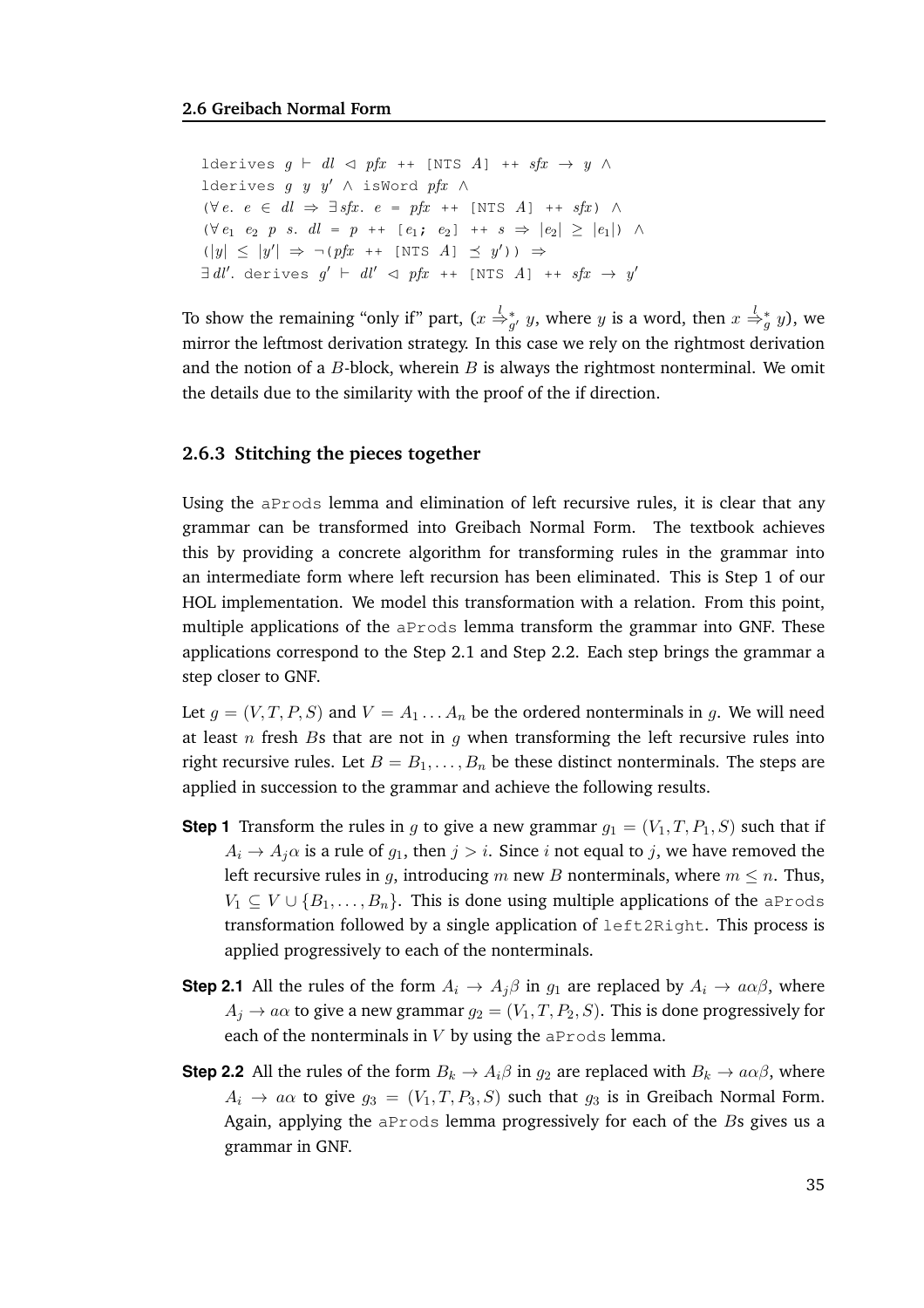#### **2.6.3.1 Step 1—Ordering the** Ai**-productions**

Step 1 is represented by the HOL relation  $\text{gnf}_p1$ . This corresponds to Fig 4.9 in Hopcroft and Ullman showing the first step in the GNF algorithm. The  $qnf$  p1 relation relates two states where the second state is the result of transforming rules for a single  $A_k$ .

Algorithm 3 shows the process for Step 1 as presented in Hopcroft and Algorithm (Fig 4.9). The extra annotations show the correspondence with the HOL implementation.

Following a similar pattern to CNF mechanisation, we have used relations to represent the transformations and RTC to imitate for-loops.

#### **HOL Definition 2.6.3 (gnf\_p1)**

```
gnf_p1 (bs_0,nts_0, g_0,seen_0,ubs_0) (bs,nts, g,seen,ubs) \Leftrightarrow\exists ntk b rules<sub>0</sub> rules<sub>1</sub>.
      nts<sub>0</sub> = ntk::nts \wedge bs<sub>0</sub> = b::bs \wedge ubs = ubs<sub>0</sub> ++ [b] \wedgeseen = seen_0 + [ntk] \wedge nts = TL nts_0 \wedge(gnf_p1Elem nth)* (seen<sub>0</sub>,rules g_0,[]) ([],rules<sub>0</sub>,seen<sub>0</sub>) \wedgerules_1 = 12rRules ntk b (set rules_0) \wedgestartSym g = startSym g_0 \wedge set (rules g) = rules
```
(Here  $bs_0$  consists of fresh  $B_i$ s not in grammar  $g_0$ ,  $nts_0$  are the ordered nonterminals (increasing) in  $g_0$ , seen<sub>0</sub> holds the nonterminals and ubs<sub>0</sub> holds the  $B_i$ s that have been already processed. The relation,  $gnf_p1$ , holds if the rules of g are obtained by transforming rules for a single nonterminal  $(A_k)$  and using up a fresh nonterminal b to eliminate (possible) left recursion for  $A_k$ . The b is used up irrespective of whether a left recursion elimination is required or not. This simplifies both the definition and reasoning for the relation.)

There are two parts to  $gnf$ <sub>-p1</sub>. The first part is the relation  $gnf$ -p1Elem. This works on a single nonterminal and progressively eliminates rules of the form  $A_k \to A_j \gamma$  where j has a lower ranking than k and is in seen<sub>0</sub>. We do this for each element of seen<sub>0</sub> starting from the lowest ranked.  $seen_0$  consists of ordered nonterminals having a lower ranking than  $k$ .

#### **HOL Definition 2.6.4 (gnf\_p1Elem)**

```
\text{gnf\_p1Elem } ntk \text{ (seen}_0,ru_0,sl_0) \text{ (seen,ru,sl)} \iff∃ se.
     seen_0 = se::seen \wedge sl = sl_0 ++ [se] \wedgeset ru = aProdsRules ntk [se] (set ru_0)
```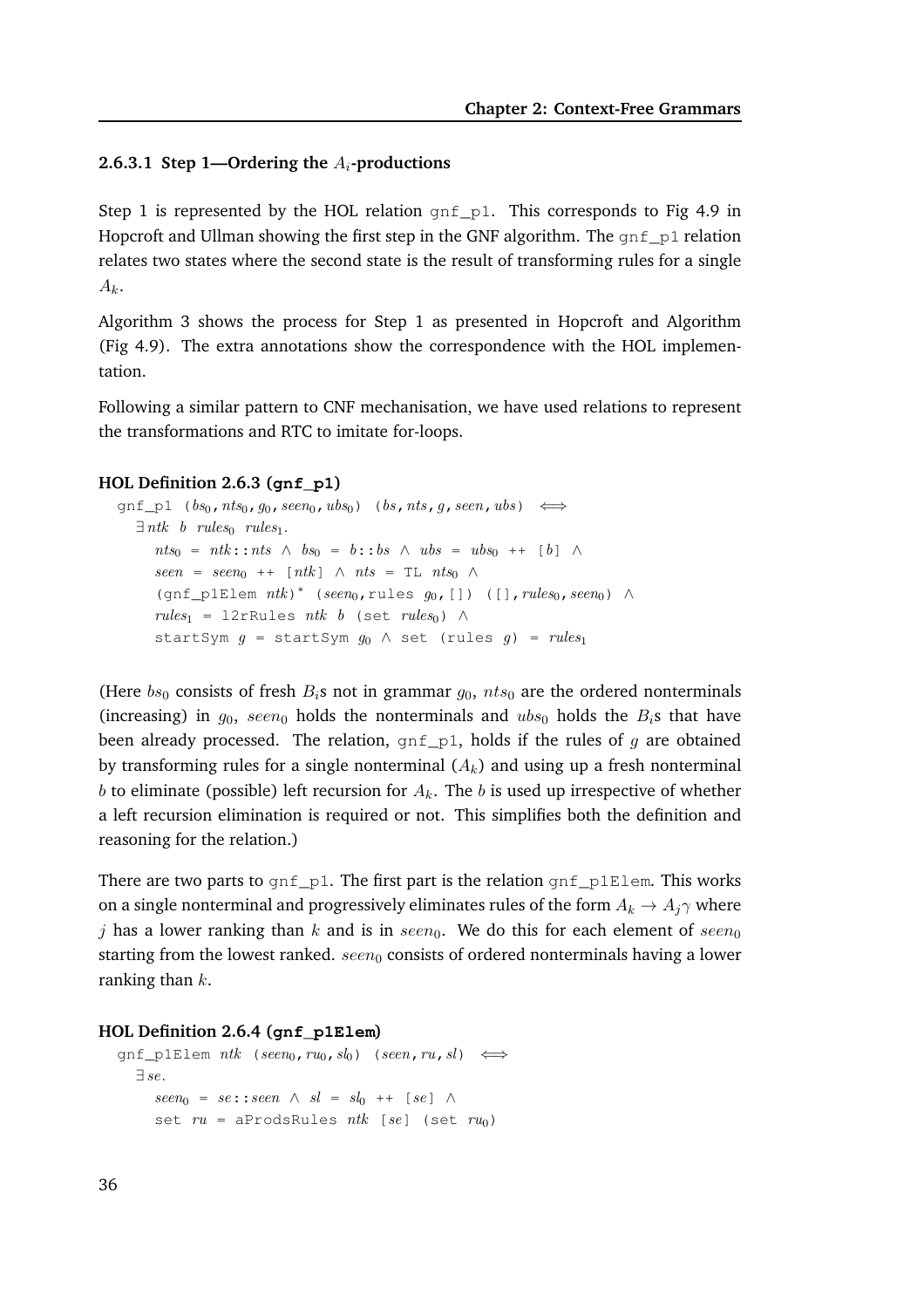

**Algorithm 3:** Step 1 of transforming a grammar into Greibach Normal Form.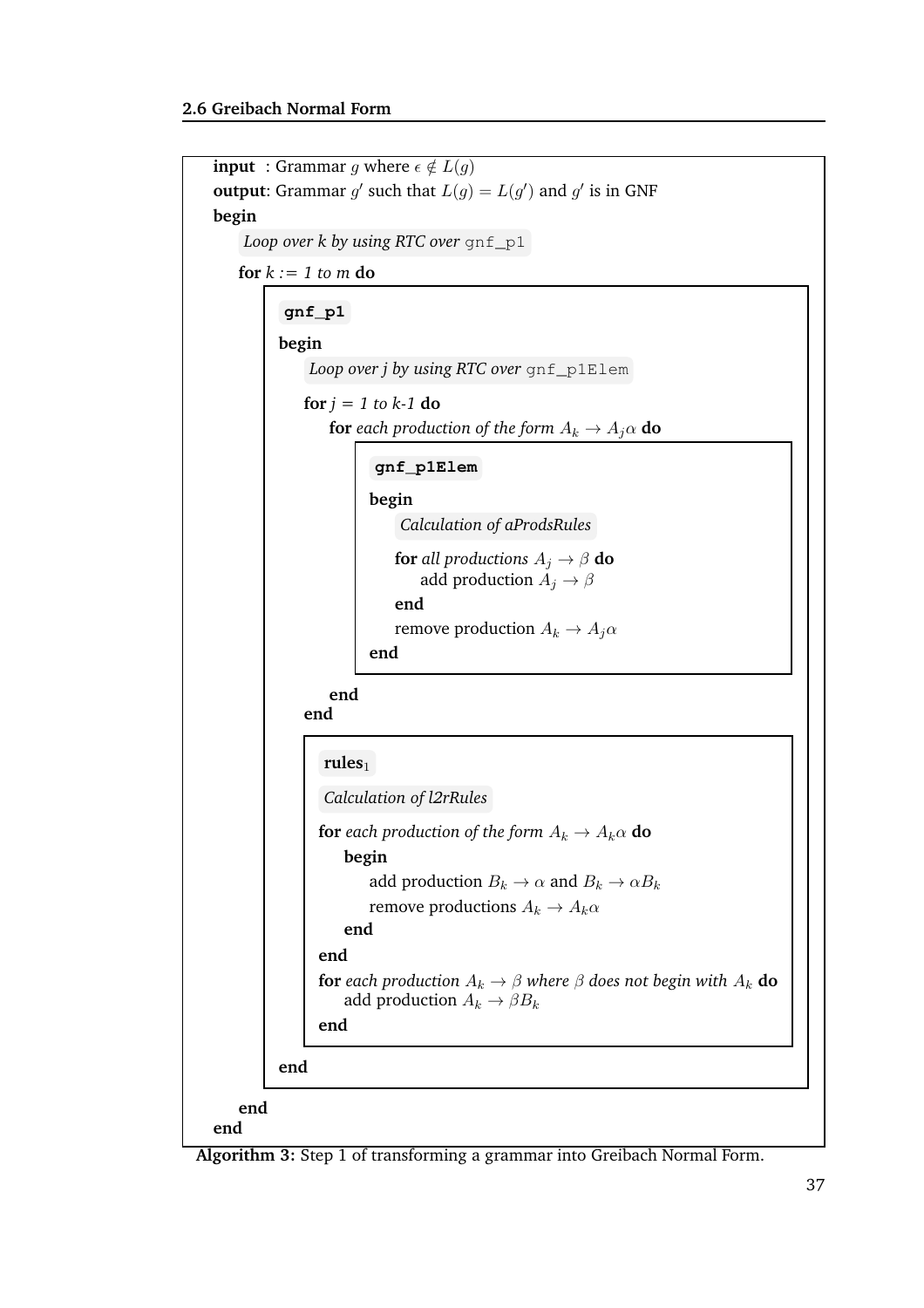Using the closure, gnf\_p1Elem<sup>∗</sup> , we can repeatedly do this transformation for all the elements in  $seen_0$  to obtain the new set of rules  $rules_0$  in the gnf\_p1 definition. At the end of the above transformation, we have productions of the form  $A_k \rightarrow A_i \gamma$ , where  $j \geq i$ . In the second part (corresponding to l2rRules), we replace productions of the form  $A_k \to A_k \alpha$  with their right recursive counterparts to obtain a new set of rules using the l2rRules function. The above process is repeated for each nonterminal in g by taking the closure of  $gnf_p1$ . Thus, we show that some grammar  $g_1$  exists such that predicate gnf\_p1<sup>\*</sup>  $(B, V, g, [] , []$   $(B_1, [] , g_1, V, B_2)$  holds. This means that g has successfully been transformed to  $g_1$  such that  $g_1$  satisfies the Step 1 conditions. More explicitly, as mentioned in Hopcroft and Ullman, the rules in  $g_1$  should now be of the following form:

- ◇ **(C1) Ordered**  $A_i$  **rules** if  $A_i$  →  $A_j$  is in rules of  $g_1$ , then  $j > i$ .
- $\Diamond$  **(C2)**  $A_i$  **rules in GNF**  $A_i \rightarrow a\gamma$ , where a is a terminal symbol and  $\gamma$  is a string of nonterminals.
- $\diamond$  **(C3)**  $B_i$  **rules**  $B_i \to \gamma$ , where  $\gamma$  is in  $(V \cup B_1, B_2, \ldots, B_n)^*$ .

**Automating an algorithm** That Step 1 has achieved these succinctly stated conditions is "obvious" to the human reader because of the ordering imposed on the nonterminals. A theorem prover, unfortunately, cannot make such deductive leaps. In an automated environment, the only assertions are the ones already present as part of the system or what one brings, *i.e.* verifies, as part of mechanising a theory. In particular, we need to define and prove invariant a number of conditions on the state of the system as it is transformed.

The composition of the rules from conditions (**C1**) and (**C2**) is asserted using the invariant rhsTlNonTms:

#### **HOL Definition 2.6.5 (rhsTlNonTms)**

```
rhsTlNonTms ru ntsl bs \iff∀ e.
       e \in \text{set } ntsl \text{ DIFF set } bs \Rightarrow\forall r.
          rule e \rvert r \rvert \rvert r u \rvert \rvert \rvert\exists h \ t.r = h::t \wedge EVERY isNonTmnlSym t \wedge\forall nt.
                  h = NTS nt \Rightarrownt \in set ntsl DIFF set bs \land\exists nt<sub>1</sub> t<sub>1</sub>.
                       t = \text{NTS} nt_1::t_1 \wedge nt_1 \in \text{set} nt_3 DIFF set bs
```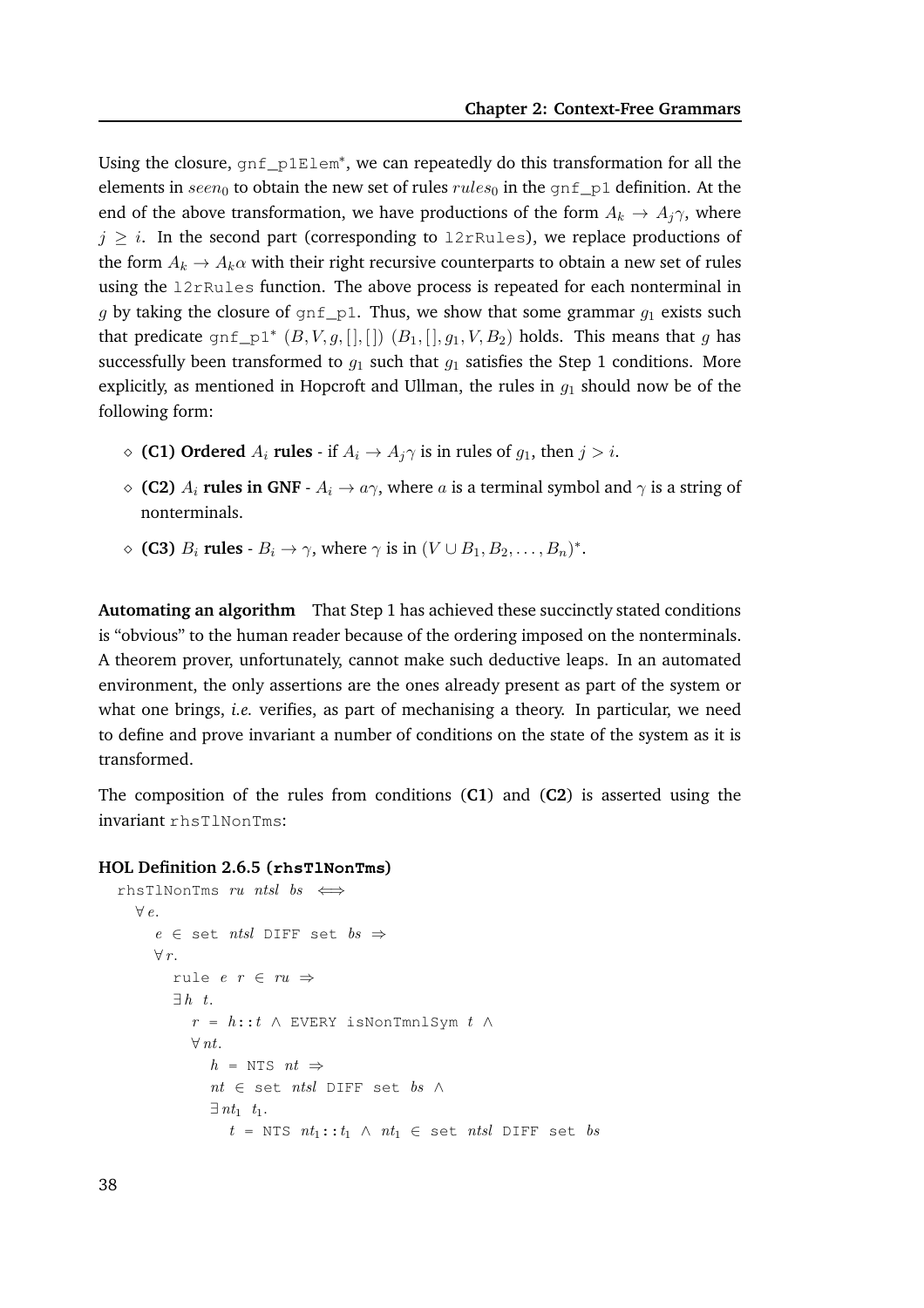Invariant seenInv asserts the ordering  $(j > i)$  part of  $(C1)$ :

#### **HOL Definition 2.6.6 (seenInv)**

```
seenInv ru s \iff\forall i.
       i \leq |s| \Rightarrow\forall nt rest.
           rule (EL i s) (NTS nt::rest) \in ru \Rightarrow\forall i. \, i \leq i \Rightarrow \text{EL } j \, s \neq nt
```

```
(The notation E L i \ell denotes the i<sup>th</sup> element of \ell.)
```
The invariant rhsBNonTms ensures (**C3**). This is stronger than what we need (at least at this stage of the process), since it also states that the very first nonterminal in the RHS has to be one of the  $A_i$ s. This is observed in the textbook as part of later transformations (our own Step 2.2), but in HOL mechanisation needs to be proven at this stage.

#### **HOL Definition 2.6.7 (rhsBNonTms)**

```
rhsBNonTms ru ubs \iff\forall B.B \in ubs \Rightarrow\forall r.
         rule B \rvert r \in ru \RightarrowEVERY isNonTmnlSym r \wedge r \neq \Box \wedge\exists nt. HD r = NTS nt \land nt \notin ubs
```
*(Function* HD *returns the first element of a list.)*

Note that between the invariants rhsTlNonTms and rhsBNonTms we have that the grammar at this stage is in *Greibach Intermediate Form* (GIF). A grammar is in Greibach Intermediate Form if each rule leads to a terminal, a terminal followed by some nonterminals, or a string of nonterminals. Notice that Chomsky Normal Form also satisfies GIF thus making GIF an invariant for the first step of the transformation to GNF.

Most of the reasoning in the textbook translates to providing such specific invariants. These assertions, easily and convincingly made in text, have hidden assumptions that need to be identified and proved before proceeding with the automation.

A straightforward example is one concerning the absence of  $\epsilon$ -productions. From the construction, it is clear that there are no  $\epsilon$ -rules in the grammar (because it is in CNF), and that the construction does not introduce any. One may not realise the need for such a trivial property to be established until its absence stops the proof midway during automation. There are ten invariants that had to be established as part of the proof. This has to be done both for the single step case and for the closure of the relation.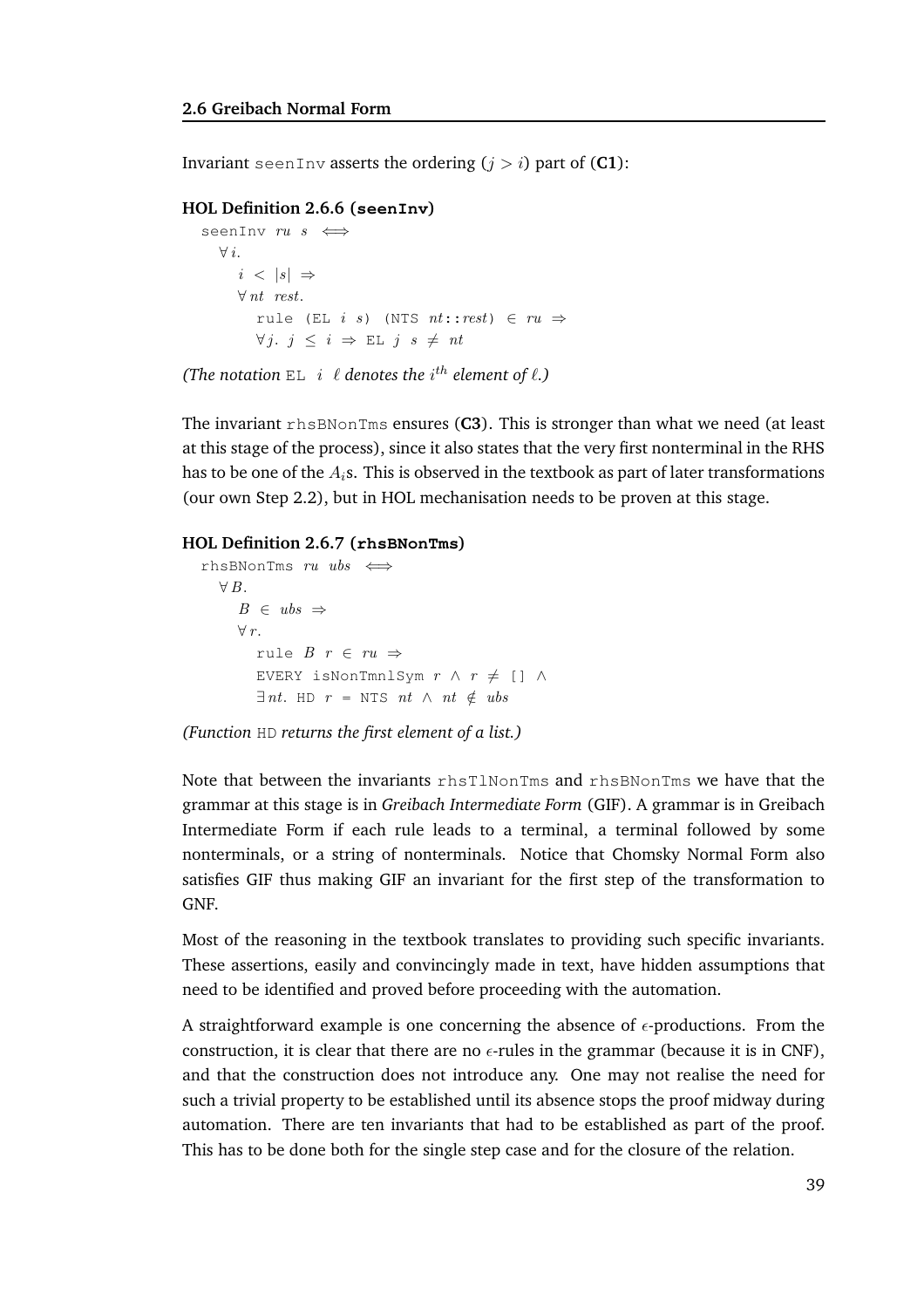Each of the steps in the GNF algorithm results in a grammar. Both the original and the resulting grammars have to satisfy certain properties. Algorithm 4 shows the different properties that are established in the process of transforming the original grammar into Greibach Normal Form.

**Proof of language equivalence** With all the required properties established, we can now go on to prove:

#### **HOL Theorem 2.6.5**

gnf\_p1<sup>∗</sup> (bs<sub>0</sub>, nts<sub>0</sub>, g<sub>0</sub>, seen<sub>0</sub>, ubs<sub>0</sub>) (bs, nts, g, seen, ubs) ∧  $|bs_0| \geq |nts_0|$   $\land$  ALL\_DISTINCT  $bs_0$   $\land$  ALL\_DISTINCT  $nts_0$   $\land$ set (ntms  $q_0$ ) ∩ set  $bs_0 = \emptyset$  ∧ set  $bs_0$  ∩ set  $ubs_0 = \emptyset$  ∧ set  $nts_0 \cap set \: seen_0 = \emptyset \Rightarrow$  $L$   $g_0 = L$  g

*(The distinct nonterminals in a grammar* g *are given by* ntms g*.)*

In order to reason about which nonterminals have already been handled, we maintain the seen nonterminals (from the original grammar) and the fresh  $B_i$ s that have been used up as part of our states. Because of this, extra assertions about these seen lists have to provided. Once 'seen', any nonterminal from the original grammar or a  $B_i$  cannot be seen again (citing the uniqueness of the  $B_i$ s and the nonterminals in q). These are reflected in the various conditions of the form  $s_1 \cap s_2 = \emptyset$ .

**Proof** The proof is by induction on number of applications of  $qnf_p1$ .

The above proof becomes trivially true if relation  $gnf_p1$  fails to hold. To counter this problem, we show that such a transformation does exist for any start state.

#### **HOL Theorem 2.6.6**

```
|bs_0| \geq |nts_0| \land ALL_DISTINCT bs_0 \land ALL_DISTINCT nts_0 \landset nts_0 \cap set \text{ seen}_0 = \emptyset \land set (\text{ntms } q_0) \cap set \text{ } bs_0 = \emptyset \landset bs_0 \cap set ubs_0 = \emptyset \Rightarrow∃ g.
   gnf_p1<sup>*</sup> (bs_0, nts_0, go, seen_0, ubs_0)
       (DROP |nts_0| bs_0, [], g, seen<sub>0</sub> ++ nts_0,
        ubs_0 ++ TAKE |nts_0| bs_0)
```
*(Function* DROP n ℓ *drops* n *elements from the front of* l *and* TAKE n ℓ *takes* n *elements from the front of* l*.)*

**Proof** The proof is by induction on  $nts_0$ .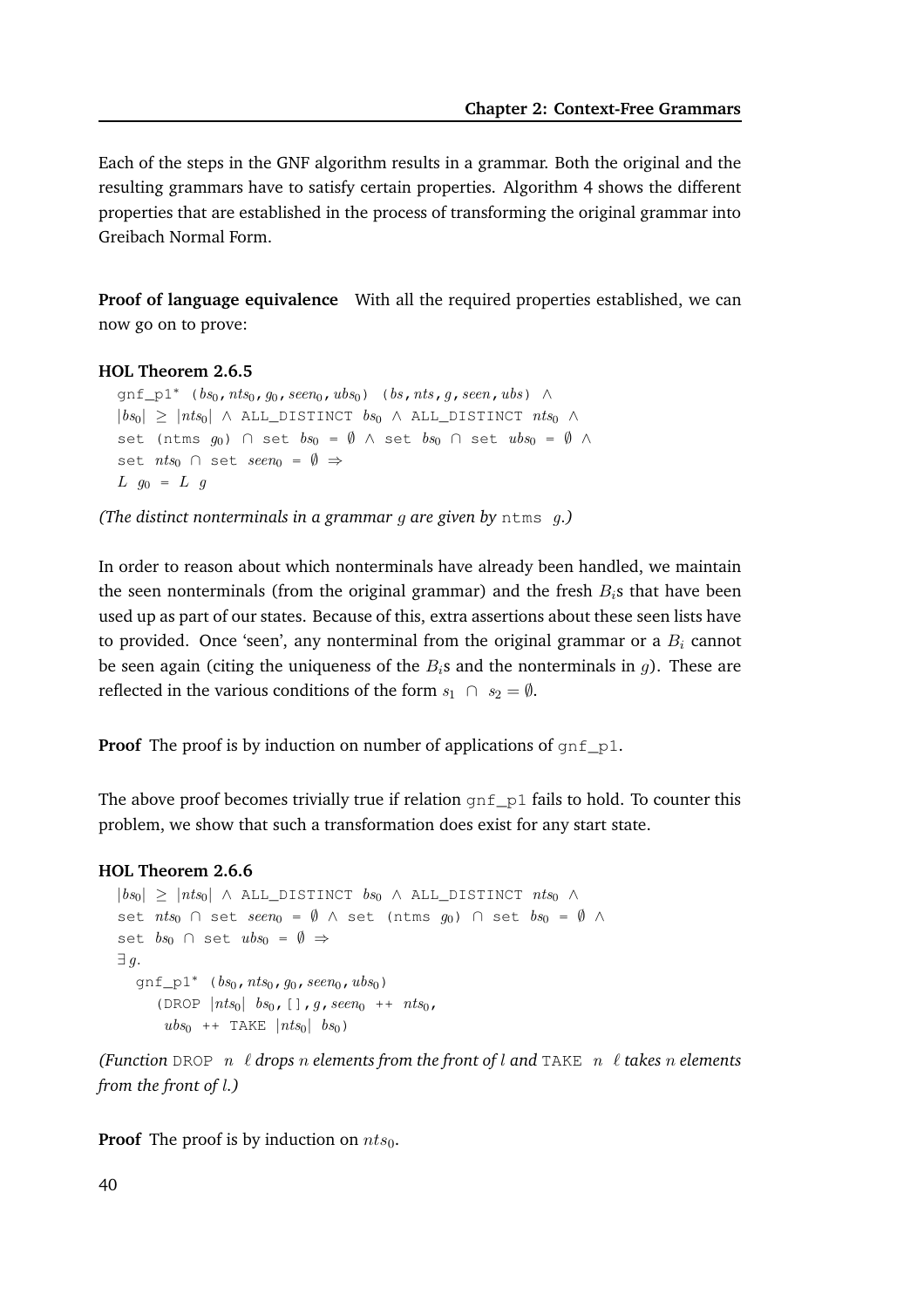```
input : Grammar q where q is in CNF
output: Grammar g' such that L(g) = L(g') and g' is in GNF
transform the rules in g to give a new grammar q_1 = (V_1, T, P_1, S) such that if
A_i \rightarrow A_j \alpha is a rule of g<sub>1</sub>, then j > i.
Property 0.1 FINITE (nonTerminals q_0)
Property 0.2 rhsTlNonTms (rules q_0) (ntms q) ubs_0Property 0.3 seenInv (rules q_0) seen<sub>0</sub>
Property 0.4 rhsBNonTms (rules g_0) ubs_0Step 1
   \exists q_1.
      gnf_p1<sup>∗</sup> (bs_0, nts_0, go, seen_0, ubs_0)
         (DROP |nts_0| bs_0, [], g_1, seen_0 ++ nts_0,
          ubs_0 ++ TAKE |nts_0| bs_0)
Property 1.1 L q_0 = L q_1Property 1.2
   rhsTlNonTms (rules g_1) (ntms g_1) (ubs<sub>0</sub> ++ TAKE |nts_0| bs<sub>0</sub>)
Property 1.3 seenInv (rules g_1) (seen<sub>0</sub> ++ nts<sub>0</sub>)
Property 1.4 rhsBNonTms (rules g_1) (ubs<sub>0</sub> ++ TAKE |nts_0| bs<sub>0</sub>)
Property 1.5 set (ntms q_1) \subseteq set (ntms q_0)
all rules of the form A_i \to A_j \beta in g_1 are replaced by A_i \to a \alpha \beta, where A_j \to a \alphaStep 2.1 \exists g_2. fstNtm2Tm<sup>*</sup> (ontms<sub>1</sub>, g_1, s_1) ([], g_2, ontms<sub>1</sub> ++ s_1)
Property 2.1.1 L_{q_1} = L_{q_2}Property 2.1.2 rhsBNonTms (rules g_2) (ubs<sub>0</sub> ++ TAKE |nts_0| bs<sub>0</sub>)
Property 2.1.3 set (ntms q_2) \subset set (ntms q_1)
Property 2.1.4 gnfInv (rules g) (ontms<sub>1</sub> ++ s<sub>1</sub>)
all rules of the form B_k \to A_i \beta in g_2 are replaced with B_k \to a \alpha \beta, where A_i \to a \alphaStep 2.2
   \exists q_3.
      fstNtm2TmBrules<sup>*</sup> (ubs<sub>0</sub>, ontms<sub>0</sub>, g<sub>0</sub>, seen<sub>0</sub>)
         ([ ] , ontms<sub>0</sub>, g, seen<sub>0</sub> ++ ubs<sub>0</sub>)Property 2.2.1 L q_2 = L q_3Property 2.1.3 set (ntms g_3) \subseteq set (ntms g_2)
Property 2.1.4 gnfInv (rules g_3) (ontms<sub>0</sub> ++ seen<sub>0</sub>)
```
**Algorithm 4:** Steps for transforming a grammar into GNF in HOL and the key properties to be established at each stage.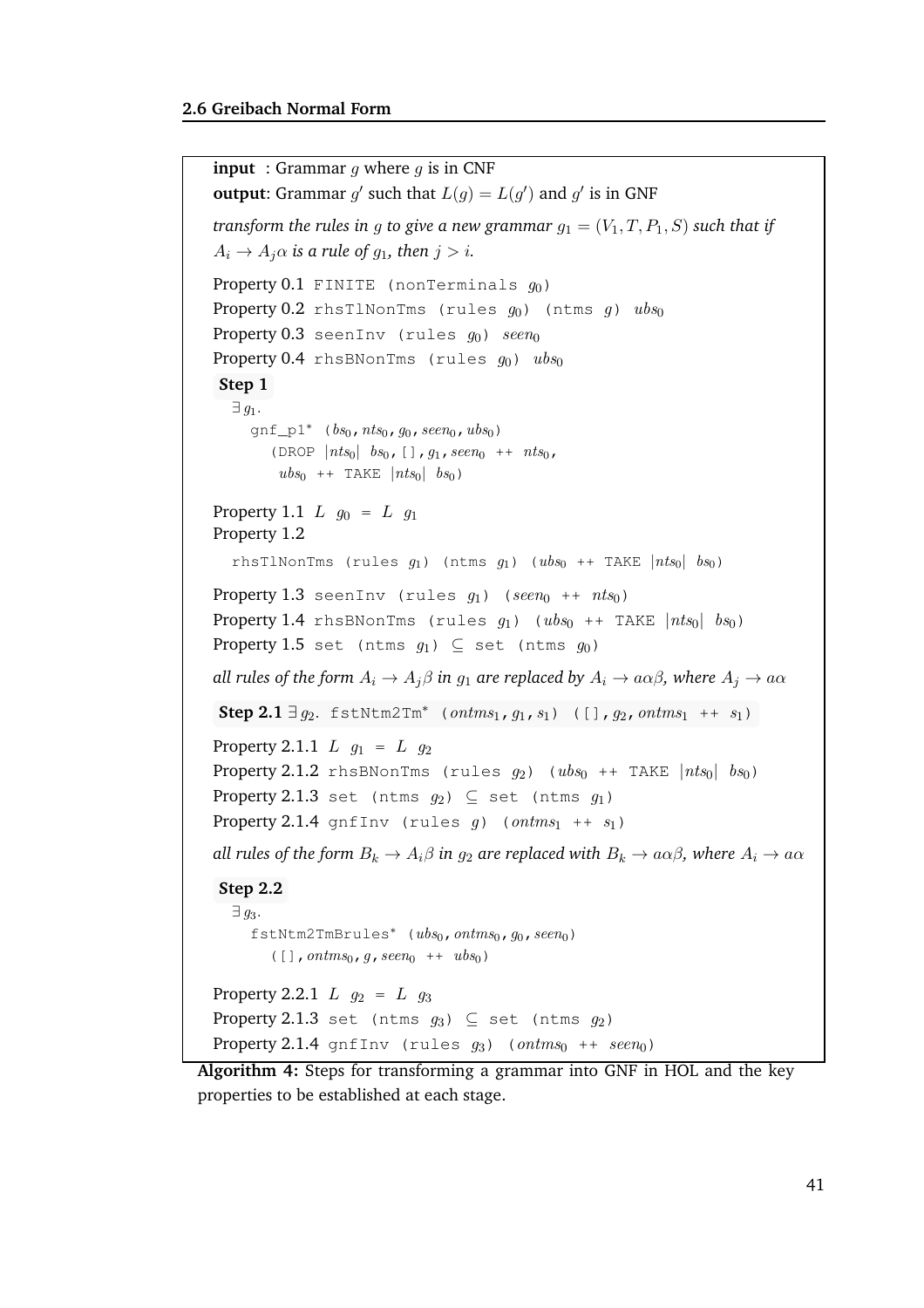**Note**: Everywhere a relation such as gnf\_p1, gnf\_p1Elem is used we have provided proofs that the relation always holds.

#### **2.6.3.2 Step 2.1—Changing** Ai**-productions to GNF**

We have already established that removing useless nonterminals does not affect the language of the grammar. The nonterminals in  $g_1$  are ordered such that the RHS of a nonterminal cannot start with a nonterminal with lower index. Since  $g$  is CNF and only has useful nonterminals, rule  $A_n \to a$  is in  $g_1$ , where a is in T.  $A_n$  is the highest ranked nonterminal and as such cannot expand to an RHS starting with a nonterminal.

Thus, if we transform nonterminals V using  $\alpha$ Prods, starting from the highest rank, we are bound to get rules of the form,  $A_k \to a\alpha$ , for a in T and  $\alpha$  in  $V_1$ . This is done by repeated applications of  $f$ stNtm2Tm until all the nonterminals in  $V$  have been transformed.

#### **HOL Definition 2.6.8 (fstNtm2Tm)**

```
fstNtm2Tm (ontms<sub>0, 90</sub>, seen<sub>0</sub>) (ontms, g, seen) \iff\exists ntk rules<sub>0</sub>.
       \textit{ontms}_0 = \textit{ontms}_{+} + [\textit{ntk}] \land \textit{seen}_{-} = \textit{ntk} : \textit{seen}_{0} \land(gnf_p1Elem nth)* (seen<sub>0</sub>,rules g_0,[]) ([],rules<sub>0</sub>,seen<sub>0</sub>) \wedgerules g = rules_0 \wedge startsym g = startsym g_0
```
*(Here ontms<sub>0</sub> are nonterminals with indices in decreasing order*  $(A_n, A_{n-1}, \ldots, A_1)$  *and*  $seen_0$  contains the nonterminals that have already been processed.)

To prove that all the 'seen' nonterminals in  $V$  are in GNF, we establish that  $gnffInv$ invariant holds through the multiple applications of the relation.

#### **HOL Definition 2.6.9 (gnfInv)**

```
gnfInv ru s \iff\forall i.
     i \leq |s| \Rightarrow∀r. rule (EL i s) r ∈ ru ⇒ validGnfProd (rule (EL i s) r)
```
*(Predicate* validGnfProd (rule  $\ell$  r) *holds if and only if*  $r = a\alpha$  *for terminal* a and *(possibly empty) list of nonterminals* α*.)*

Multiple applications of this process result in  $q_2$  satisfying the Step 2.1 condition that all the rules for nonterminals in  $V$  are now in GNF.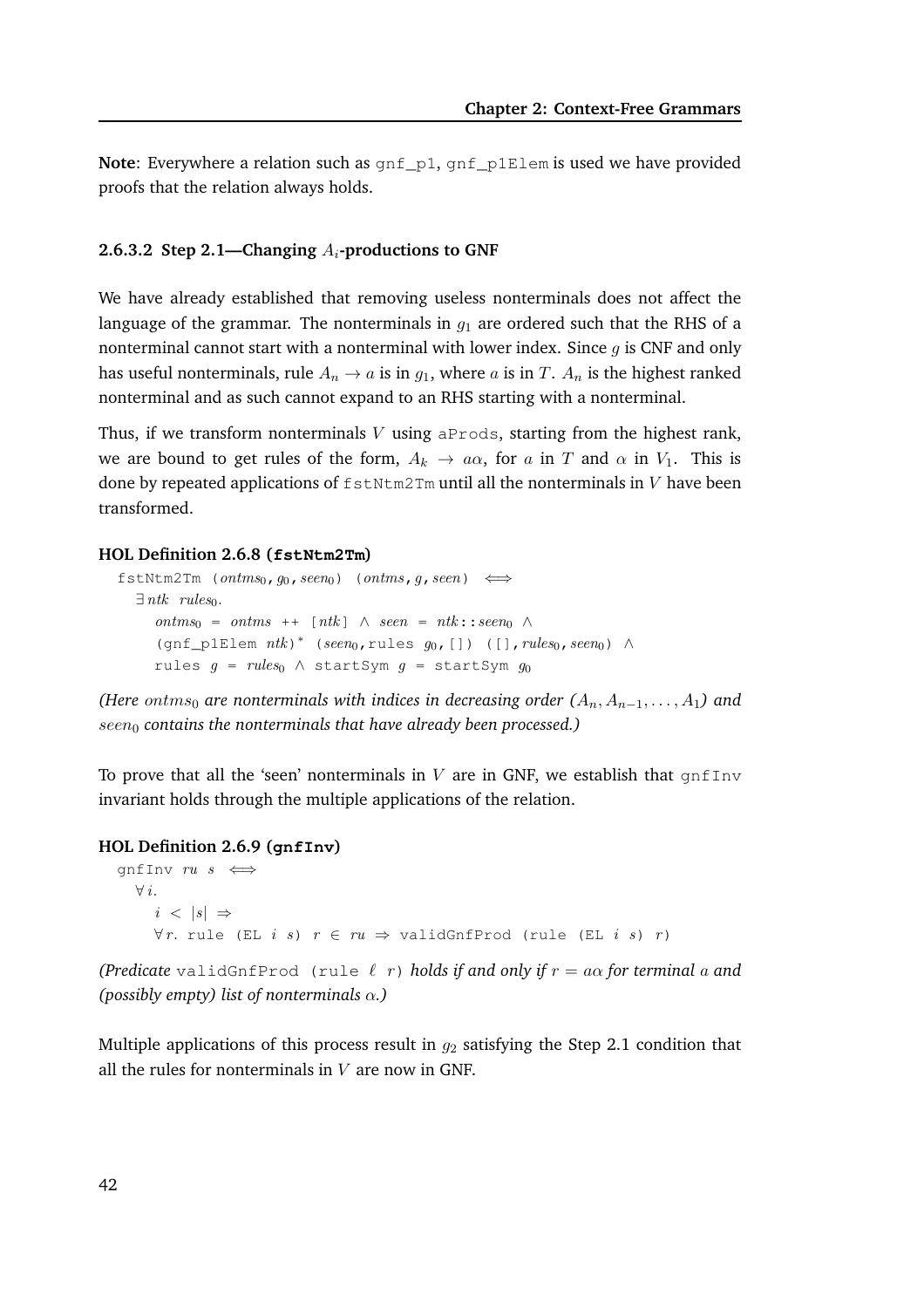#### **2.6.3.3 Step 2.2—Changing** Bi**-productions to GNF**

The final step is concerned with the rules corresponding to the  $B_i$ s which are introduced as part of the left to right transformation. We follow a similar strategy to Step 2.1 to convert all  $B_i$ -productions to GNF.

At the end of Step 2.1, all rules involving nonterminals in V are of the form  $A_i \rightarrow$  $a\alpha$ , for terminal a and list (possibly empty) of nonterminals  $\alpha$ . From the invariant rhsBNonTms, we have that the  $B_i$  rules are of the form  $B_i \to A_k \beta$  where  $\beta$  is a list (possibly empty) of nonterminals. The aProds lemma is now used to obtain rules of the form  $B_i \rightarrow a\alpha\beta$ . We then show that these rules satisfy the GNF criertia by establishing that gnfInv holds for seen  $B_i$ s.

#### **HOL Definition 2.6.10 (fstNtm2TmBrules)**

```
fstNtm2TmBrules (ubs_0, ontms_0, g_0, seen) (ubs, ontms, g, seen) \Leftrightarrow\exists b \ rules_0.
     ubs_0 = b::ubs \wedge ontms_0 = ontms \wedge seen = seen_0 ++ [b] \wedgerules_0 = aProdsRules b ontms (set (rules g_0)) ∧
     set (rules g) = rules \wedge startSym g = startSym g_0
```
*(ubs0 contains*  $B_1 \ldots B_n$ , ontms<sub>0</sub> = V, the nonterminals in the original grammar g and  $seen<sub>0</sub>$  *is used to keep a record of the*  $B<sub>i</sub>$ *s that have been handled.*)

The above transformation results in grammar  $g_3$  (from Algorithm 4) preserves the language of the grammar.

This transformation resulting in grammar  $g_3$  also preserves the language of the grammar and the invariant gnfInv over the seen  $B_i$ s.

Finally, the steps can be combined to show Theorem 2.6.1, that any grammar that can be transformed into Chomsky Normal Form can be subsequently transformed into a grammar in Greibach Normal Form.

#### **HOL Theorem 2.6.7**

INFINITE  $\mathcal{U}$  (:'nts)  $\wedge$  []  $\notin L$   $g \Rightarrow \exists g'.$  is Gnf  $g' \wedge L$   $g = L$   $g'$ 

*(The predicate* isGnf g *holds if and only if predicate* gnfInv *is true for the rules and nonterminals of* g*.)*

# **2.7 Conclusions**

As mentioned before, Nipkow has formalised some of the theory of regular languages, verifying a lexical analyzer generator obtained from a regular expression [52]. The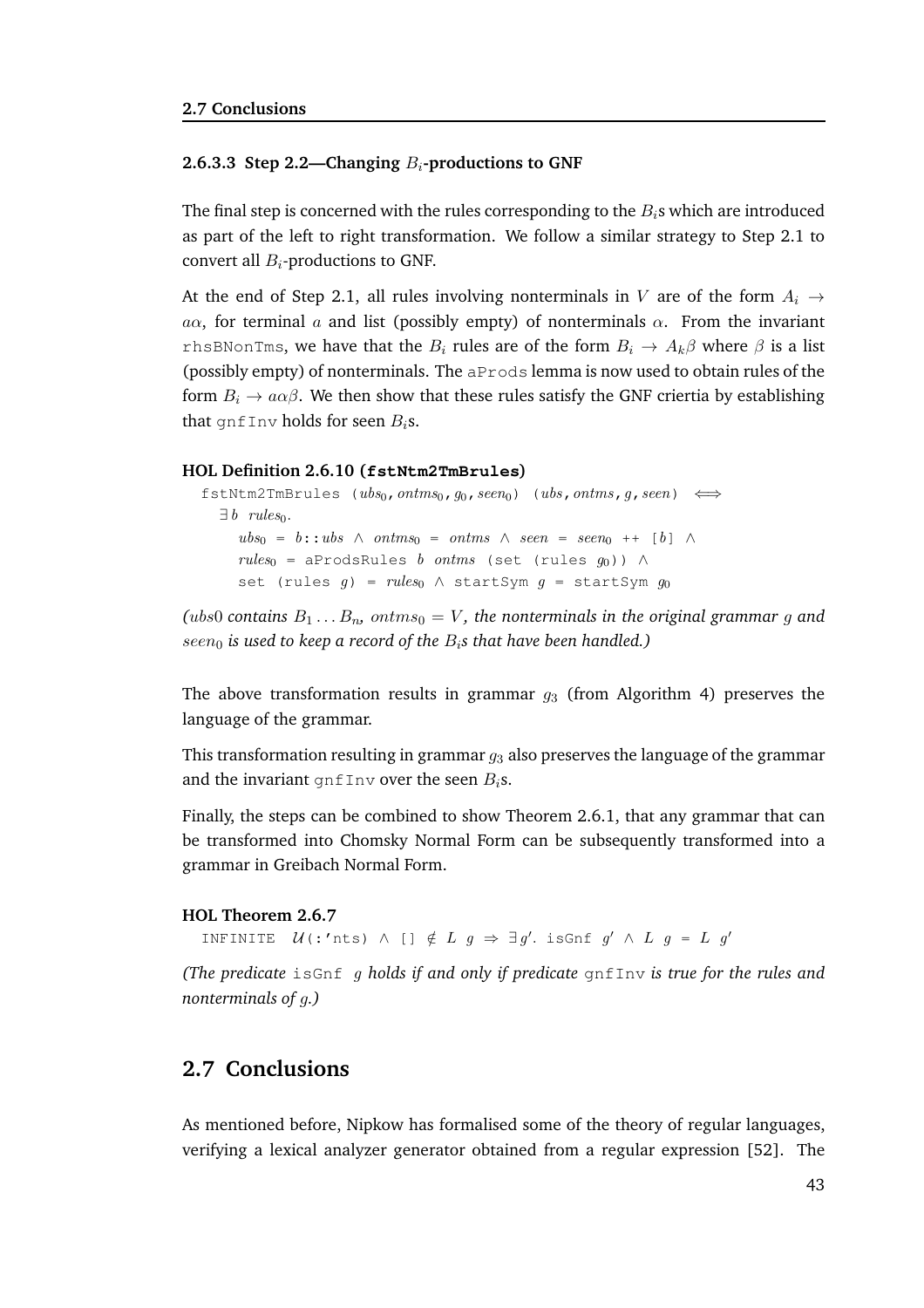executability of the definitions provided by Nipkow breaks down when dealing with the inductively defined transitive closure (<sup>∗</sup> ). Because of the manner in which we have implemented our grammar, all the items that result are finite. This makes it easier for us to present an executable *closure* function in Section 5.5, even though we do end up proving numerous theorems about finiteness.

We have discussed the two most well-known normal forms for CFGs, the Chomsky Normal Form and the Greibach Normal Form. Our mechanisation follows the treatment as presented in Hopcroft and Ullman, a standard textbook for introducing language and automata theory at university level. Of course other algorithms for normalisation exist but we believe that their mechanisation should be an easier process from here on.

Our treatment of the proofs (apart from the extent of detail expected of any mechanisation) differs in only one aspect from Hopcroft and Ullman. We use a relational approach instead of a functional one. For example, we use closures to represent for-loops. We chose this approach so that we could leverage the already existing relational theory present in HOL. In the cases of the simplifications related to removing useless symbols, unit and  $\epsilon$ -productions and Greibach Normal Form, this was a big additional advantage. Using relations allowed us to use set comprehension further simplifying our proofs. With most choices, there's always a competing concern. The readability gained by using set comprehension meant that the resulting functions were not executable in our mechanisation. In this case, this was not a major concern. As we will see later on in Chapter 5, executability for a parser is of higher value. For mechanisation in such a case, the focus shifts from readability. To be able to use 'nicer' definitions requires quite a bit of extra effort which usually goes into proving equivalence between the readable and the executable definitions.

Table 2.1 shows the proof effort for the mechanisation covered in this chapter.

The LOC count excludes proofs that are in the HOL library as well as the library maintained by us. The proof for CNF only covers half a page in the textbook. On the other hand, GNF covers almost three pages (including the two lemmas). This includes diagrams to assist explanation and an informal, high level reasoning. All of this is beyond the reach of automation in its current state. Issues such as finiteness and termination, which do not arise in a textual proof, become central when mechanising it. Similarly, choice of data structures and the form of definitions (relations *vs.* functions) have a huge impact on the size of the proof as well as the ease of automation. These do not necessarily overlap.

We have only presented the key theorems that are relevant to understanding and filling some of the deductive gaps in the textbook proofs. These theorems also cover the intermediate results needed because of the particular mechanisation technique. The size of these gaps also depends on the extent of detail in the text proof, which in our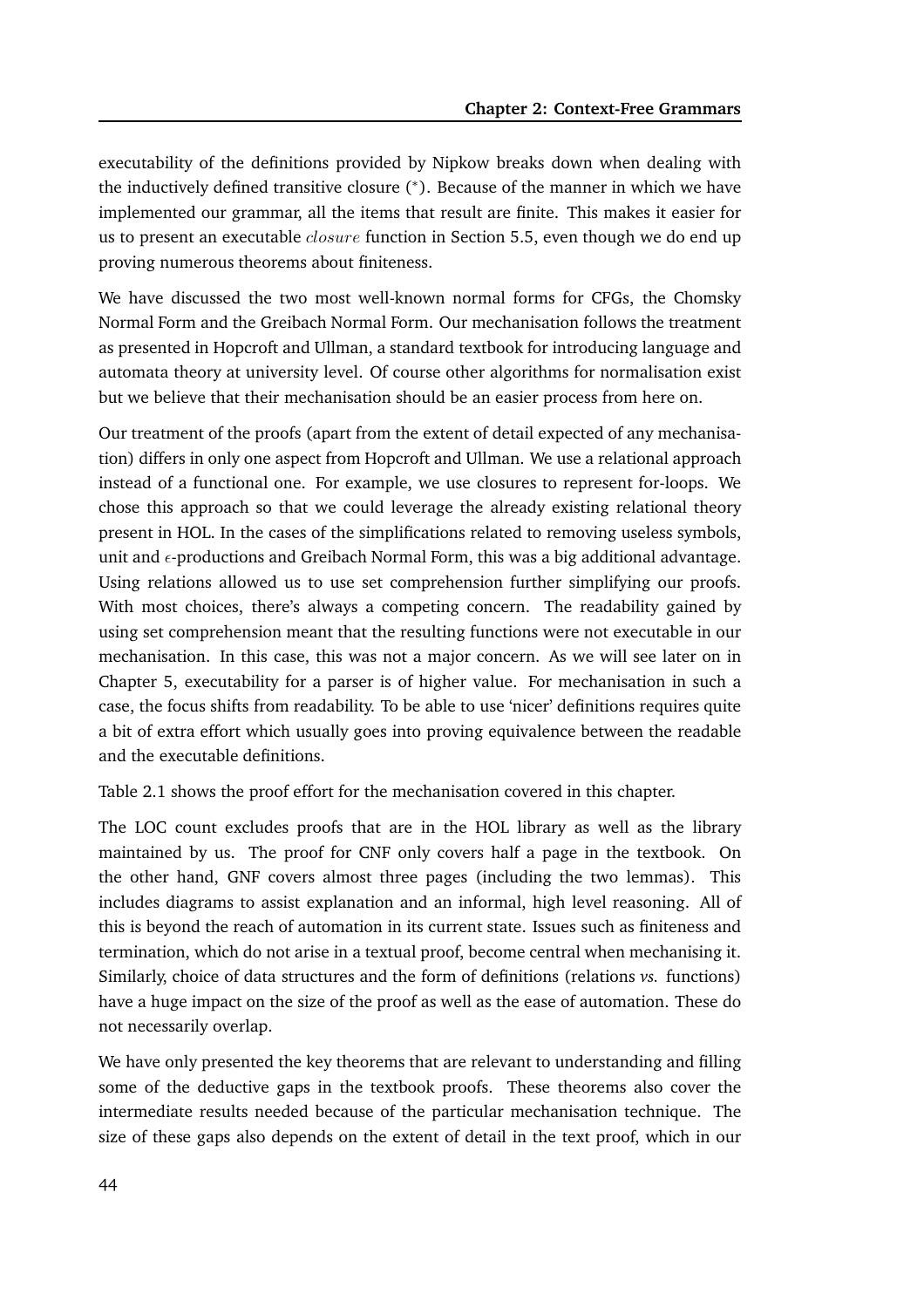| Mechanisation           |                     | <b>LOC</b> | #Definitions   | #Proofs |
|-------------------------|---------------------|------------|----------------|---------|
| $\epsilon$ -productions |                     | 299        | 5              | 20      |
| Generating symbols      |                     | 174        | $\overline{2}$ | 13      |
| Reachable symbols       |                     | 239        | $\overline{2}$ | 21      |
| Unit productions        |                     | 785        | 7              | 45      |
| Chomsky Normal Form     |                     | 1438       | 13             | 96      |
| Greibach Normal Form    | aProds lemma        | 219        | $\overline{2}$ | 8       |
|                         | left2Right lemma    | 3001       | 23             | 84      |
|                         | Final GNF algorithm | 2723       | 16             | 91      |

**Table 2.1** – Summary of the mechanisation effort for simplification of CFGs

case is very sparse. It is problematic to frame general techniques when the majority of the results require carefully combing the fine details and making deductions about the omitted steps in the reasoning. From deducing and implementing the structure for induction for the left2Right lemma to establishing the numerous invariants for the final step of GNF algorithm, the problems for automation are quite diverse. Having extensive libraries is possibly the best way to tackle such highly domain specific problems. Like typical software development, the dream of libraries comprehensive enough to support all needed development fails as soon as one steps outside of the already conquered areas. The need for ever more libraries has never really gone away.

A mechanised proof is more than the sum of the steps of a textual proof. It goes beyond filling in logical gaps and identifying the missing or obvious deductions that need to be made explicit in a theorem prover. New strategies such as concrete derivation lists and special structures for induction for proving equivalence between left and right recursion, that go beyond the textual treatment, were developed to tackle existing proofs. At times, these strategies are not clear from the original proofs.

A good example of such a case is the mechanisation of Greibach Normal Form. The GNF turned out to be much harder than anticipated especially compared to formalisation of CNF. When we started off with the mechanisation of the theory presented, we encountered difficulties with GNF. Our main focus at that time was parsing so after a few tries GNF was abandoned. In the process of developing the theory of PDAs we implemented what we have referred to as derivation lists (introduced in Section 2.1). Even though it has been presented upfront, in actual development it was implemented much later. With this in hand, we were able to swiftly knock off the lemmas required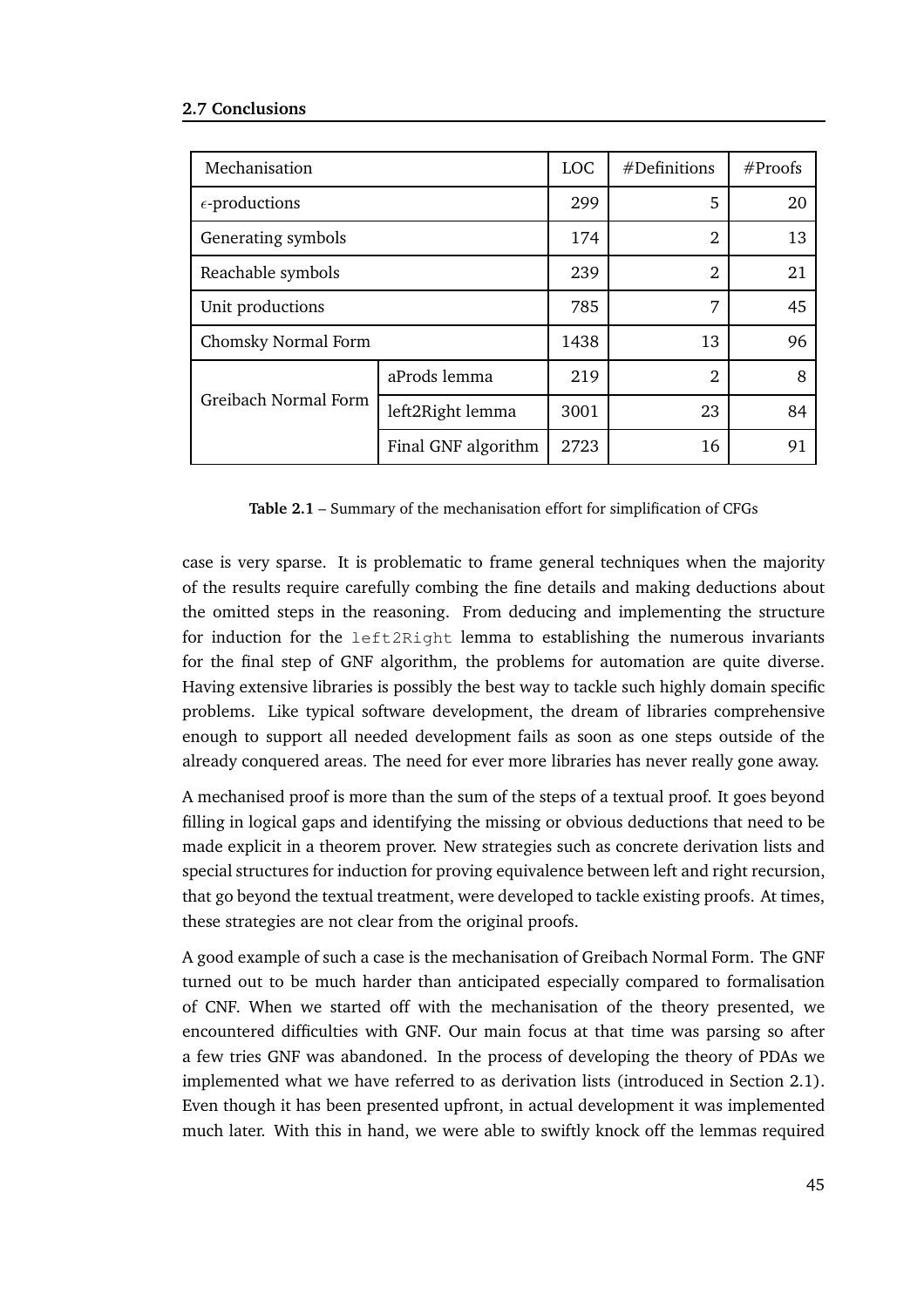for the final GNF proof. This technique of representing derivations as concrete lists was not as obvious when dealing with GNF as it was when working with PDAs (Chapter 3). It has simplified many proofs which might have taken longer otherwise. On the other hand, as we will see later on in Chapter 4, the use of this construct made the proof for the pumping lemma highly complicated and almost incomprehensible!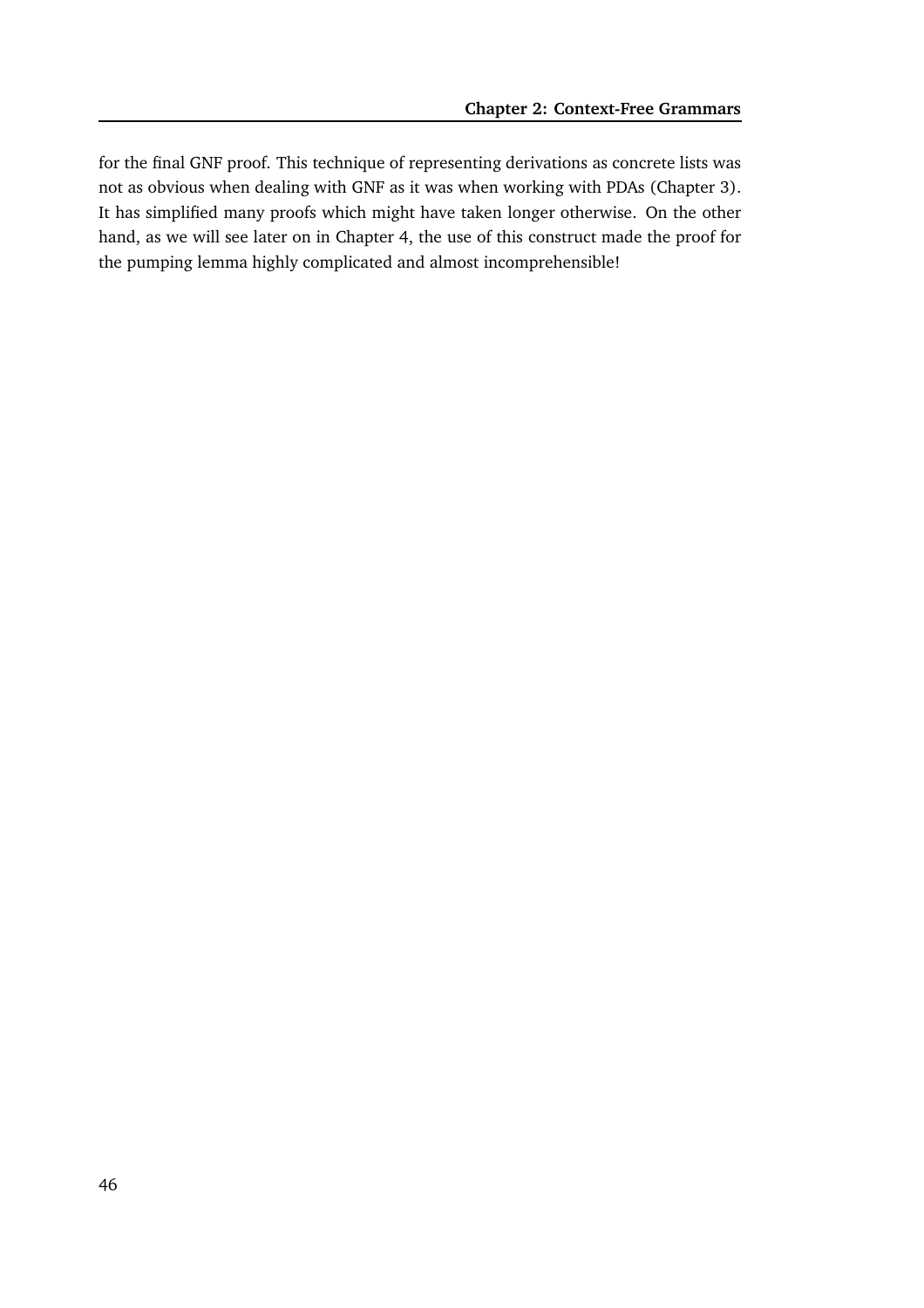# **Chapter**

# **3**

# **Pushdown Automata**

Roy: [*singing*] We don't need no education. Moss: Yes you do. You've just used a double negative.

IT Crowd

# **Contents**

| 3.2 Equivalence of acceptance by final state and empty stack 50 |                                                         |  |  |  |
|-----------------------------------------------------------------|---------------------------------------------------------|--|--|--|
|                                                                 | 3.2.1 PDA construction for acceptance by empty stack 50 |  |  |  |
|                                                                 | 3.2.2 PDA construction for acceptance by final state 53 |  |  |  |
|                                                                 | 3.3 Equivalence of acceptance by PDAs and CFGs 54       |  |  |  |
|                                                                 |                                                         |  |  |  |
|                                                                 |                                                         |  |  |  |
|                                                                 |                                                         |  |  |  |
|                                                                 |                                                         |  |  |  |

This chapter covers the design of pushdown automata (PDAs) which are the accepting devices for context-free languages. PDAs are "predicting machines" that use knowledge about their stack contents to determine whether and how a given string can be generated by the grammar. Using context-free grammars and pushdown automata one can construct efficient parsing algorithms. For example, PDAs can be used to to build efficient parsers for LR grammars (see Chapter 5). PDAs have also been used to provide elegant proofs of properties such that context-free grammars are closed under inverse homomorphism (Chapter 4). PDAs are essentially transition devices and hence are useful for modeling systems (Bouajjani et al. [13]).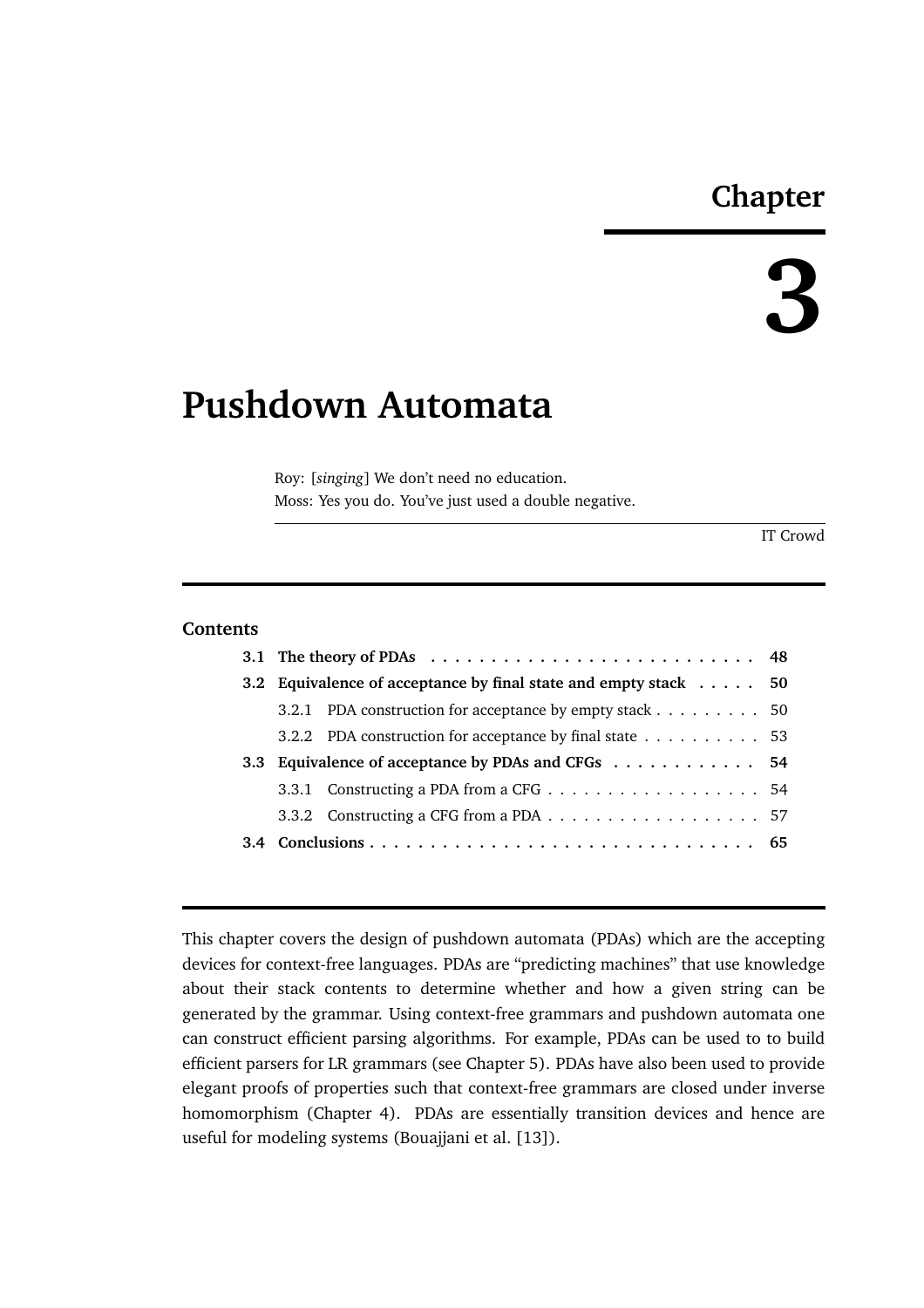The relationship between context-free grammars and pushdown automata was first described by Chomsky in 1962 (Chomsky [16]). In 1960, before Chomsky's formal description, Yngve [81] used a machine closely related to a pushdown automaton for modeling transient memory required by the human processor to look at sentences generated by CFGs. Yngve's work is still applied in studies of short-term memory and sentence processing (Murata et al. [49]).

In this chapter we start off by establishing the background for PDAs in Section 3.1. We define a PDA and describe the two notions of acceptance of an input by a PDA. In Section 3.2 we discuss the mechanisation of a key property that the two modes of acceptance are equivalent. This will be relevant in the proofs to come thereafter. In Sections 3.3.1 and 3.3.2 we provide mechanisation of the proof that the class of languages accepted by PDAs is precisely the class of context-free languages.

#### **Contributions**

- $\diamond$  A formalisation of PDAs in HOL (Section 3.1).
- $\diamond$  Proof that the languages accepted by PDAs by final state are exactly the languages accepted by PDAs by empty stack (Section 3.2).
- $\diamond$  Formalisation of the algorithm to construct a PDA for a context-free grammar (Section 3.3.1) and vice versa (Section 3.3.2) and the mechanisation of the result that the two formalisms are equivalent in power.

Parts of this chapter have been published in [8].

# **3.1 The theory of PDAs**

The PDA is modeled as a record containing the start state (start or  $q_0$ ), the starting stack symbol ( $ssSym$  or  $Z_0$ ), list of final states (final or F) and the next state transitions (next or  $\delta$ ). Depending on how the next state transitions are defined, the PDA can either be deterministic or nondeterministic.

#### **HOL Definition 3.1.1 (PDA)**

```
pda =<| start : 'state;
     ssSym : 'ssym;
     next : ('isym, 'ssym, 'state) trans list;
     final : 'state list |>
```
The input alphabets ( $\Sigma$ ), stack alphabets (Γ) and the states for the PDA (Q) can be easily extracted from the above information. In the proofs, we will refer to a PDA  $M$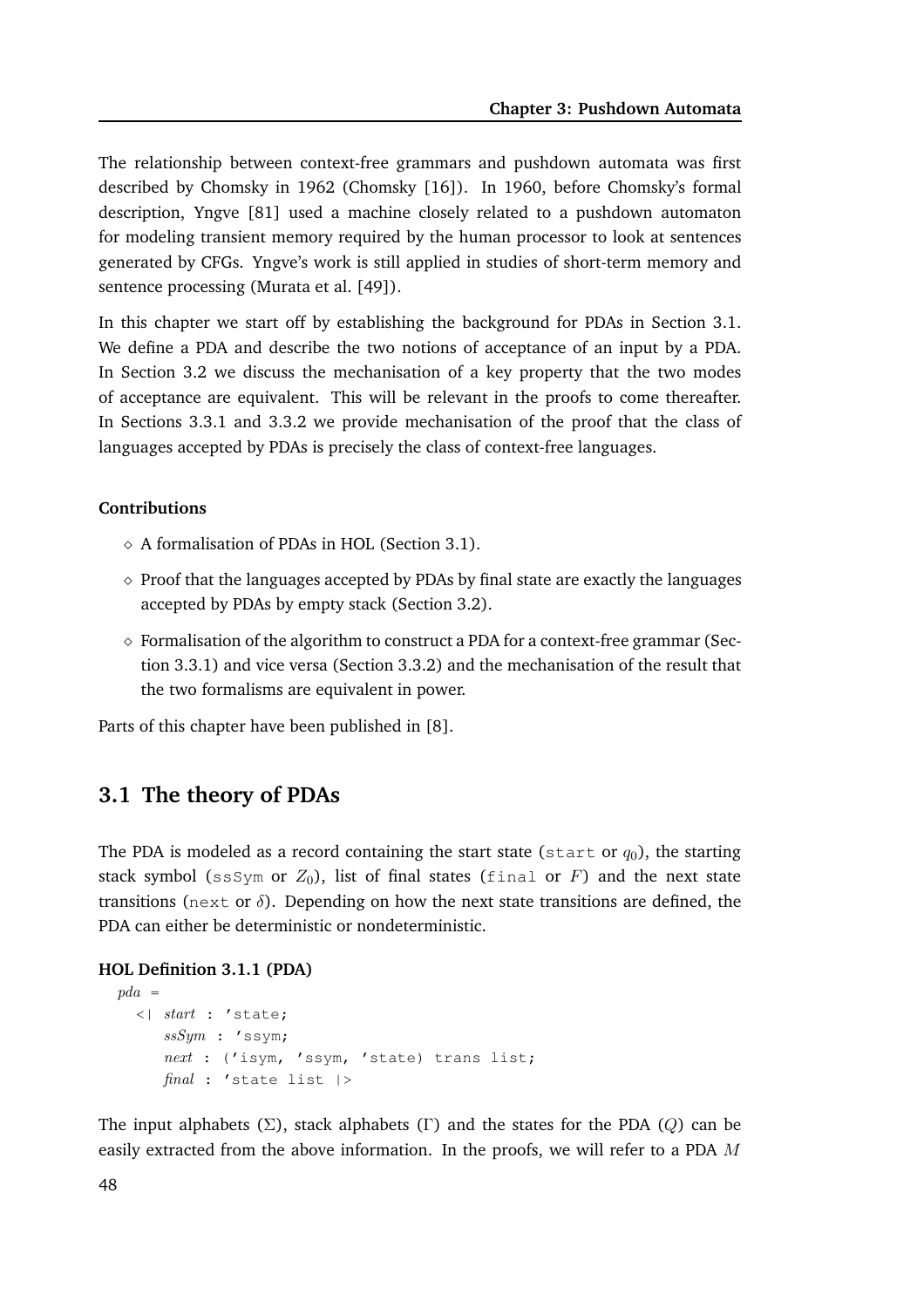as the tuple  $(Q, \Sigma, \Gamma, \delta, q_0, Z_0, F)$  for easy access to the components. We have used lists instead of sets to avoid unnecessary finiteness constraints in our proofs.

The trans type implements a single transition. A transition is a tuple of an 'optional' input symbol, a stack symbol and a state, and the next state along with the stack symbols (possibly none) to be added onto the current stack. The  $trans$  type describes a transition in the PDA's state machine. The next field of the record is a list of such transitions.

```
trans = ('isym option # 'ssym # 'state) # ('state # 'ssym list)
```
In HOL, a PDA transition in machine  $M$  is expressed using a binary relation on "instantaneous descriptions" of the tape, the machine's stack, and its internal state. We write  $M \vdash (q, i : \alpha, s) \rightarrow (q', i', s')$  to mean that in state q, looking at input i with stack s, M can transition to state  $q'$ , with the input becoming i' and the stack becoming s'. The input i is either the same as  $i::\alpha$  (referred to as an  $\epsilon$  move) or is equal to  $\alpha$ . Here, consuming the input symbol *i* corresponds to SOME *i* and ignoring the input symbol is NONE in the trans type.

Using the concrete derivation list notation, we write ID  $M \vdash \ell \prec x \rightarrow y$  to mean that the list  $\ell$  is a sequence of valid instantaneous descriptions for machine M, starting with description x and ending with y. Transitions are not possible in the state where the stack is empty and only  $\epsilon$  moves are possible in the state where the input is empty.

There are two ways in which a PDA can accept its input. The first way in which a PDA recognises an input is "acceptance by final state". This gives us the *l*anguage *a*ccepted by *f*inal *s*tate (lafs). In this scenario, the automata reaches an accepting state after it is done reading the input, and the stack contents are irrelevant.

#### **HOL Definition 3.1.2 (lafs)**

```
lafs p =\{w|
    ∃ state stack.
       p \vdash (p.start, w, [p.sssym]) \rightarrow^* (state, [], stack) \wedgestate \in p.final}
```
The second is "acceptance by empty stack". This gives us the *l*anguage *a*ccepted by *e*mpty *s*tack (laes). In this case the automata empties its stack when it is finished reading the input. The two criteria for acceptance give us two different PDAs but having the same language.

#### **HOL Definition 3.1.3 (laes)**

```
laes p =\{w \mid \exists state. p \vdash (p.start, w, [p.sssym]) \rightarrow^* (state, [], [])\}
```
49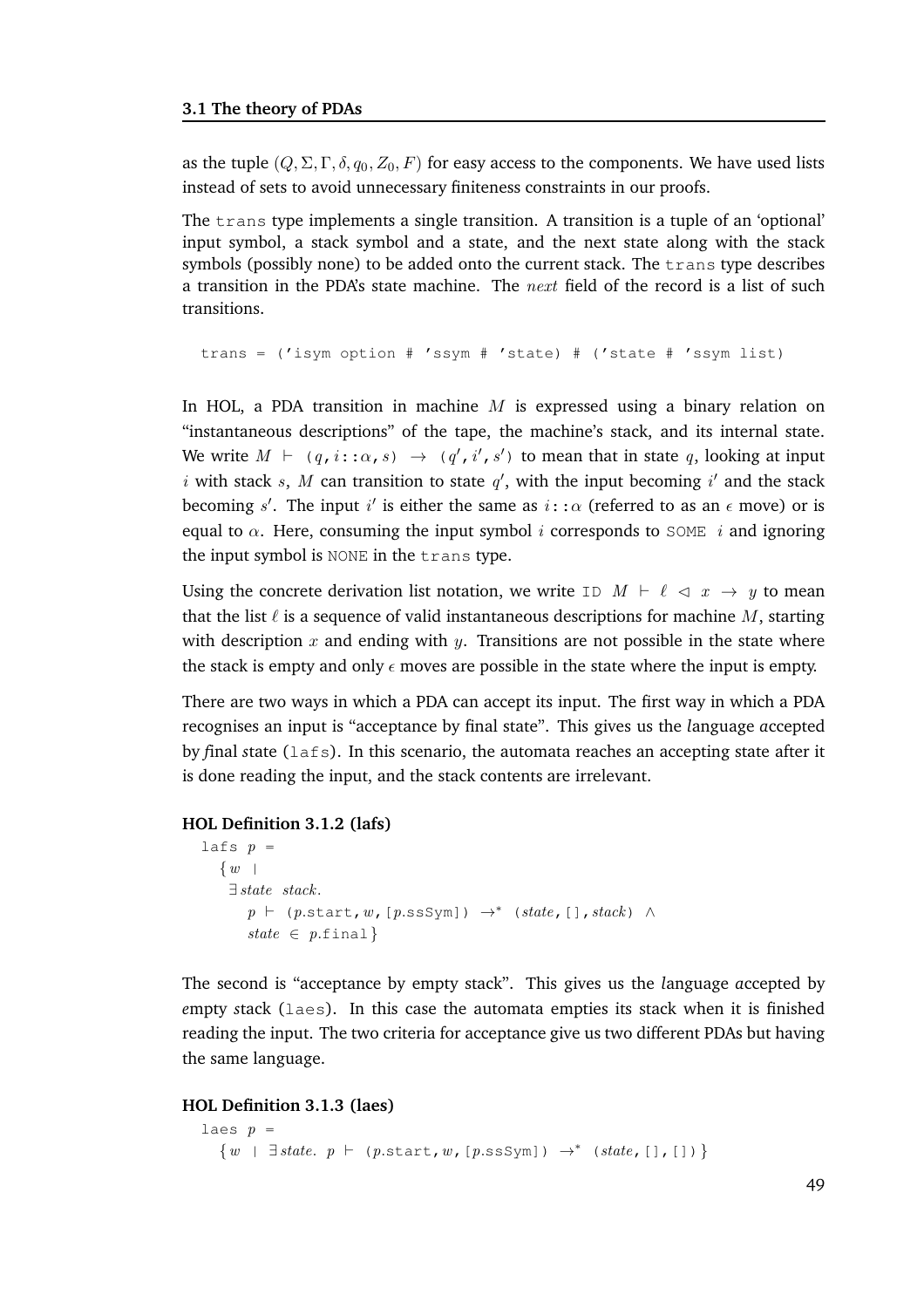When the acceptance is by empty stack, the set of final states is irrelevant, so we usually let the list of final states be empty.

To be consistent with the notation in Hopcroft and Ullman, predicate  $l$  afs M is referred to as  $L(M)$  and predicate laes M is referred to as  $N(M)$  in the proofs to follow.

# **3.2 Equivalence of acceptance by final state and empty stack**

The first property we establish is that the languages accepted by PDA by final state are exactly the languages accepted by PDA by empty stack. This is done by establishing the following two claims.

- $\Diamond$  If a PDA accepts strings using final state acceptance then we can construct a corresponding equivalent PDA that accepts the same strings using empty stack acceptance criterion.
- $\Diamond$  If a PDA accepts strings using empty stack, then we can construct a corresponding PDA that accepts the strings using a final state.

# **3.2.1 PDA construction for acceptance by empty stack**

**Theorem 3.2.1 (H&U Theorem 5.1)** *If L* is  $L(M_2)$  *for some PDA*  $M_2$ *, then L* is  $N(M_1)$ *for some PDA,*  $M_1$ .

**Proof** Let  $M_2 = (Q, \Sigma, \Gamma, \delta, q_0, m, Z_0, F)$  be a PDA such that  $L = L(M_2)$ . We define  $M_1$ as follows. Let  $M_1=(Q\cup q_e,q'_0,\Sigma,\Gamma\cup X_0,\delta',q'_0,X_0,\phi)$ , where  $\delta'$  is defined as follows.

**Rule 1**  $\delta'(q'_0, \epsilon, X_0) = (q_0, Z_0X_0)$ .

- **Rule 2** For all q in F, and Z in  $\Gamma \cup X_0$ ,  $\delta'(q, \epsilon, Z)$  contains  $(q_e, \epsilon)$ .
- **Rule 3** For all Z in  $\Gamma \cup X_0$ ,  $\delta'(q_e, \epsilon, Z)$  contains  $(q_e, \epsilon)$ .
- **Rule 4**  $\delta'(q, a, Z)$  includes the elements of  $\delta(q, a, Z)$  for all q in Q, a in  $\Sigma$  or  $a = \epsilon$ , and  $Z$  in Γ.

 $M_1$  simulates  $M_2$  by first putting a stack marker for  $M_2$  ( $Z_0$ ) on its stack (Rule 1). The stack for  $M_1$  starts off with the bottom of stack marker  $X_0$ . This is to ensure that  $M_1$ does not accidentally accept if  $M_2$  empties its stack without entering a final state. Rule 4 allows  $M_1$  to process the input in exactly the same manner as  $M_2$ . Rule 2 allows  $M_1$  the choice of entering the state  $q_e$  and erasing the remaining stack contents or to continue simulating  $M_2$  when  $M_2$  has entered a final state. Rule 3 allows  $M_1$  to pop off the

50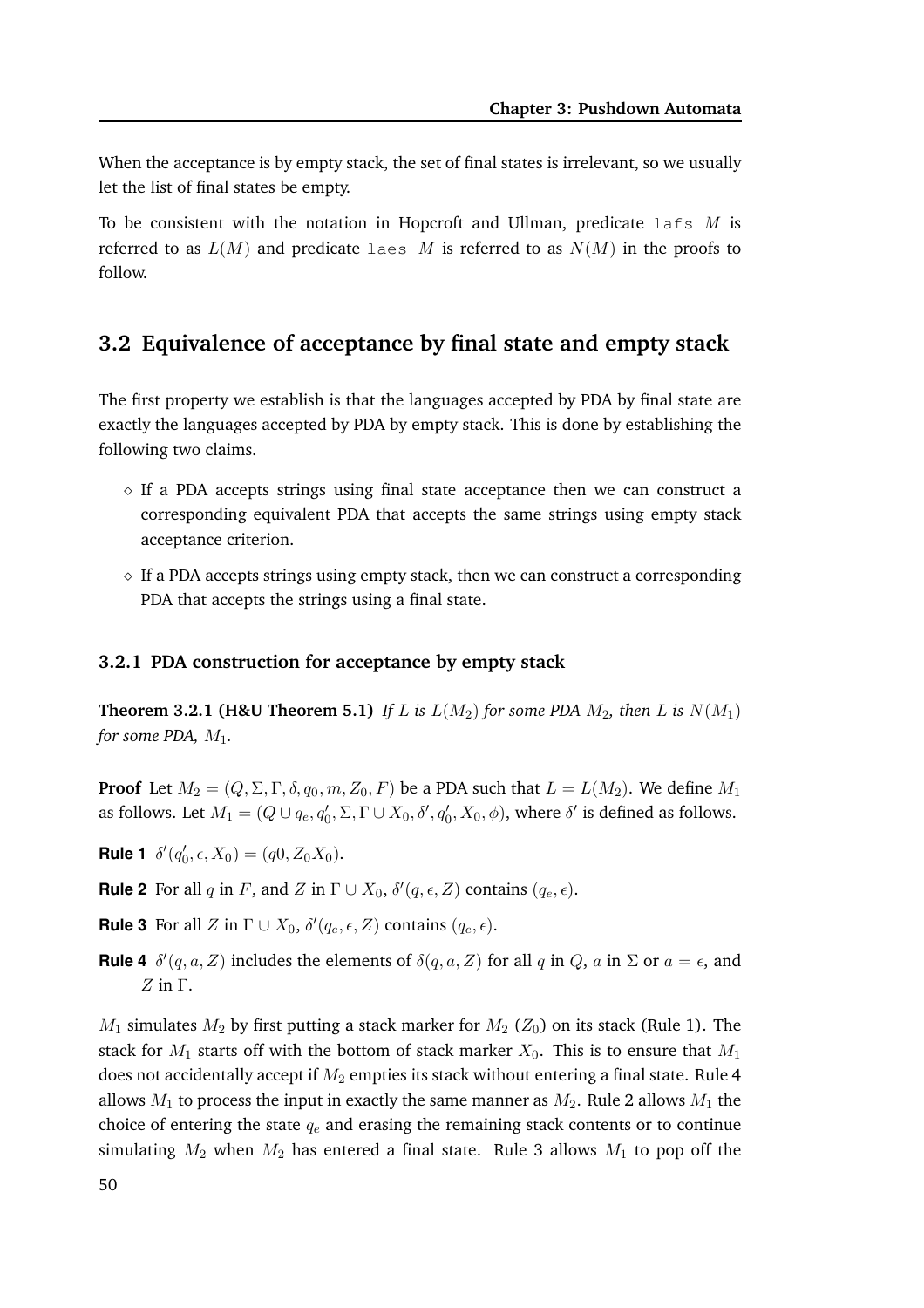remaining stack contents once  $M_1$  has accepted the input, thus accepting the input by empty stack criterion. One should note that  $M_2$  may possibly erase its entire stack for some input x not in  $L(M_2)$ . This is the reason  $M_1$  has its own special bottom-of-stack marker.

The corresponding construction of the new machine (newm) in HOL is:

#### **HOL Definition 3.2.1 (newm)**

```
newm p (q_0, x_0, qe) =(\text{let } d =[((\text{NONE}, x_0, q_0), p.\text{start}, [p.\text{ssSym}; x_0])] ++ p.next ++
            finalStateTrans qe p.final (x_0::stkSyms p.next) ++
            newStateTrans qe (x_0::stkSyms p p.next)
    in
       \{\text{start} := q_0; \text{ssSym} := x_0; \text{next} := d; \text{final} := []\}
```
where, finalStateTrans implements the Rule 2 of the construction, newStateTrans implements Rule 3. Rule 4 simply mimics the original machine transitions ( $p.next$ ). Function stkSyms returns the stack alphabets  $\Gamma$ .

We first prove that  $x \in L(M_2) \Rightarrow x \in N(M_1)$ . Let x be in  $L(M_2)$ . Then  $(q_0, x, Z_0) \vdash^*_\Lambda$  $M_2$   $(q'_0, \epsilon, \gamma)$  for some q in F. Consider  $M_1$  with input  $x$ . Rule 1 gives,

 $(q_0)$  $'_{0}, x, X_{0}) \vdash^{*}_{\Lambda}$  $_{M_1}^*$   $(q_0, x, Z_0X_0)$ ,

By Rule 2, every move of  $M_2$  is a legal move for  $M_1$ , thus

 $(q_0, x, Z_0) \vdash^*_\Lambda$  $_{M_{1}}^{\ast}\ (q,\epsilon,\gamma).$ 

*If a PDA can make a sequence of moves from a given ID, it can make the same sequence of moves from any ID obtained from the first by inserting a fixed string of stack symbols below the original stack contents*. Thus we have,

```
(q'_0, x, X_0) \vdash_{M_1} (q_0, x, Z_0 X_0) \vdash_N^*_{M_{1}}^{*}\left( q,\epsilon,\gamma X_{0}\right).
```
**As an aside** the premise (italicised) is deemed sufficient for deducing the above equation. This is the case for not just the presentation in Hopcroft and Ullman. Such a self-explanatory statement suffices in all presentations of this proof. It is statements like these that need to be caught and further elaborated in a mechanised version of the proof. At times, such assumptions may not even be explicitly vocalised in the text itself.

In this case we have to prove this statement in HOL before we can make any further progress.

#### **HOL Theorem 3.2.1**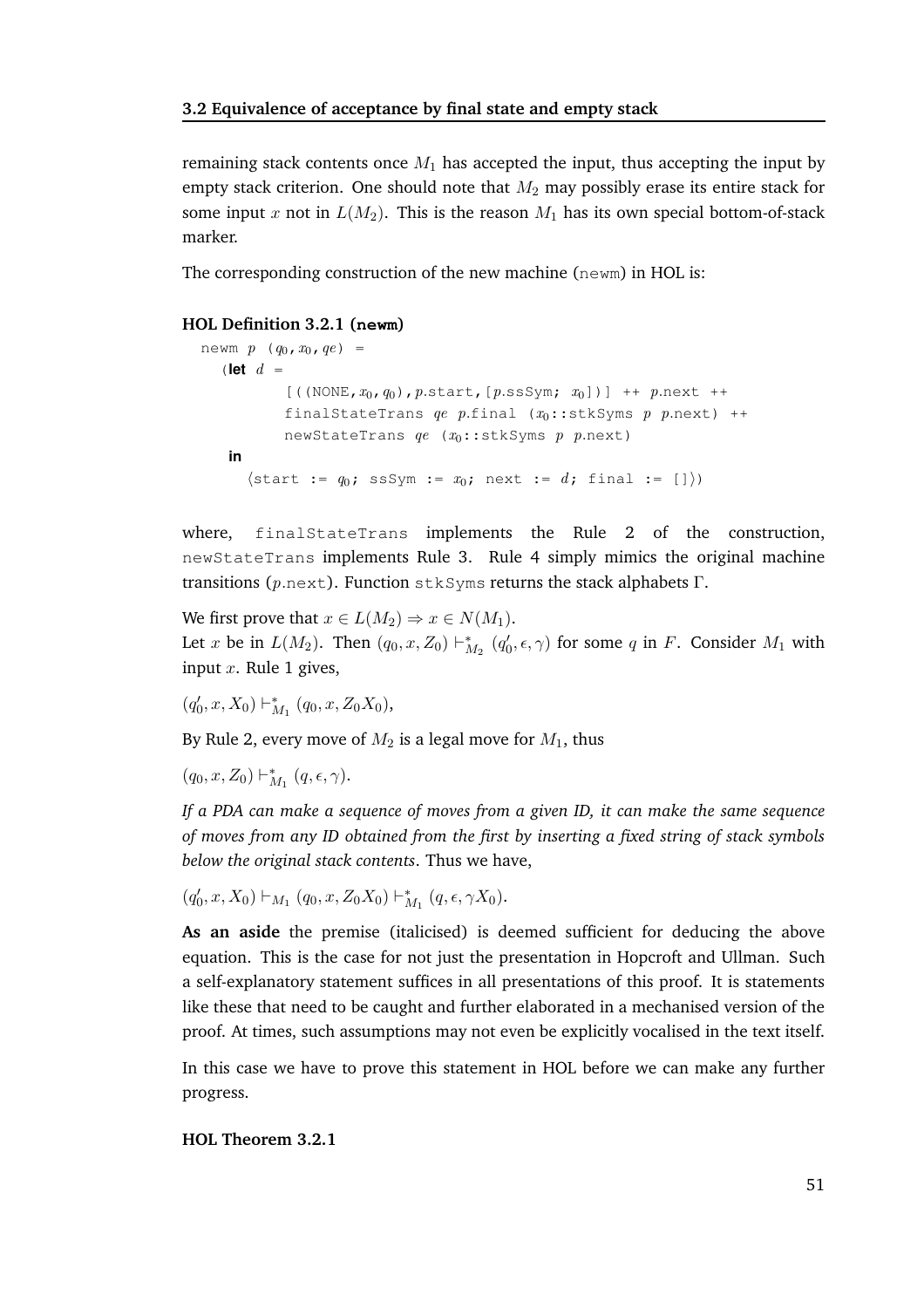$m \vdash (q, x, stk) \rightarrow^* (q', x', stk') \Rightarrow$  $\forall \ell. \quad m \vdash (q, x, stk + \ell) \rightarrow^* (q', x', stk' + \ell)$ 

**Coming back to the proof** by Rules 3 and 4,  $(q, \epsilon, \gamma X_0) \vdash^*_{\Lambda}$  $_{M_{1}}^{*}\left( q_{e},\epsilon,\epsilon\right)$ .

Therefore,  $(q'_0, x, X_0) \vdash^*_{\Lambda}$  $_{M_{1}}^{*}\left( q_{e},\epsilon,\epsilon\right)$ , and  $M_{1}$  accepts  $x$  by empty stack.

This is our HOL theorem:

#### **HOL Theorem 3.2.2**

```
x_0 \notin stkSyms m \wedge q'_0 \notin states m \wedge qe \notin states m \Rightarrowx \in lafs m \Rightarrowx \in \texttt{lass} (newm m \ (q_0', x_0, qe))
```
Conversely, if  $x \in N(M_1) \Rightarrow x \in L(M_2)$ . If  $M_1$  accepts x by empty stack,  $M_2$  can simulate  $M_1$  by the following sequence of moves. The first move is by Rule 1, then a sequence of moves by Rule 2 in which  $M_1$  simulates acceptance of x by  $M_2$ , followed by the erasure of  $M_1$ 's stack using Rules 3 and 4. Thus x must be in  $L(M_2)$ . This is our HOL theorem:

#### **HOL Theorem 3.2.3**

 $x_0$   $\notin$  stkSyms  $m$   $\wedge$   $q'_0$   $\notin$  states  $m$   $\wedge$   $q'_e$   $\notin$  states  $m$   $\wedge$   $q'_0$   $\notin$   $qe$   $\Rightarrow$  $x \in \text{lass}$  (newm  $m \cdot (q'_0, x_0, qe)$ )  $\Rightarrow$  $x \in \texttt{lafs } m$ 

With HOL Theorems 3.2.2 and 3.2.3 in hand, we can now conclude:

#### **HOL Theorem 3.2.4**

```
INFINITE \mathcal{U}(:'ssym) \land INFINITE \mathcal{U}(:'state) \Rightarrow\forall m. \exists m'. lafs m = laes m'
```
*(*U(:'ssym) *is the universal set of stack symbols and* U(:'state) *is the universal set of states.)*

This is the HOL statement for Theorem 3.2.1.

Note that there are two extra conditions in the premise of the HOL statement. The proof works by constructing a new PDA  $M_1$  according to the rules discussed and providing it as a witness. The extra assertions correspond to the construction of machine  $M_1$ .  $M_1$ 's construction requires introducing two new states and a new symbol. With respect to HOL types, one can pick a fresh instance of a type if and only if the type is infinite and the set of values for that type in the PDA, *i.e.* the PDA states and the stack symbols are finite. The former gives rise to the two new conditions that form the part of the theorem statement in HOL. The finiteness of the states and the stack symbols had to be proven as part of the mechanisation process.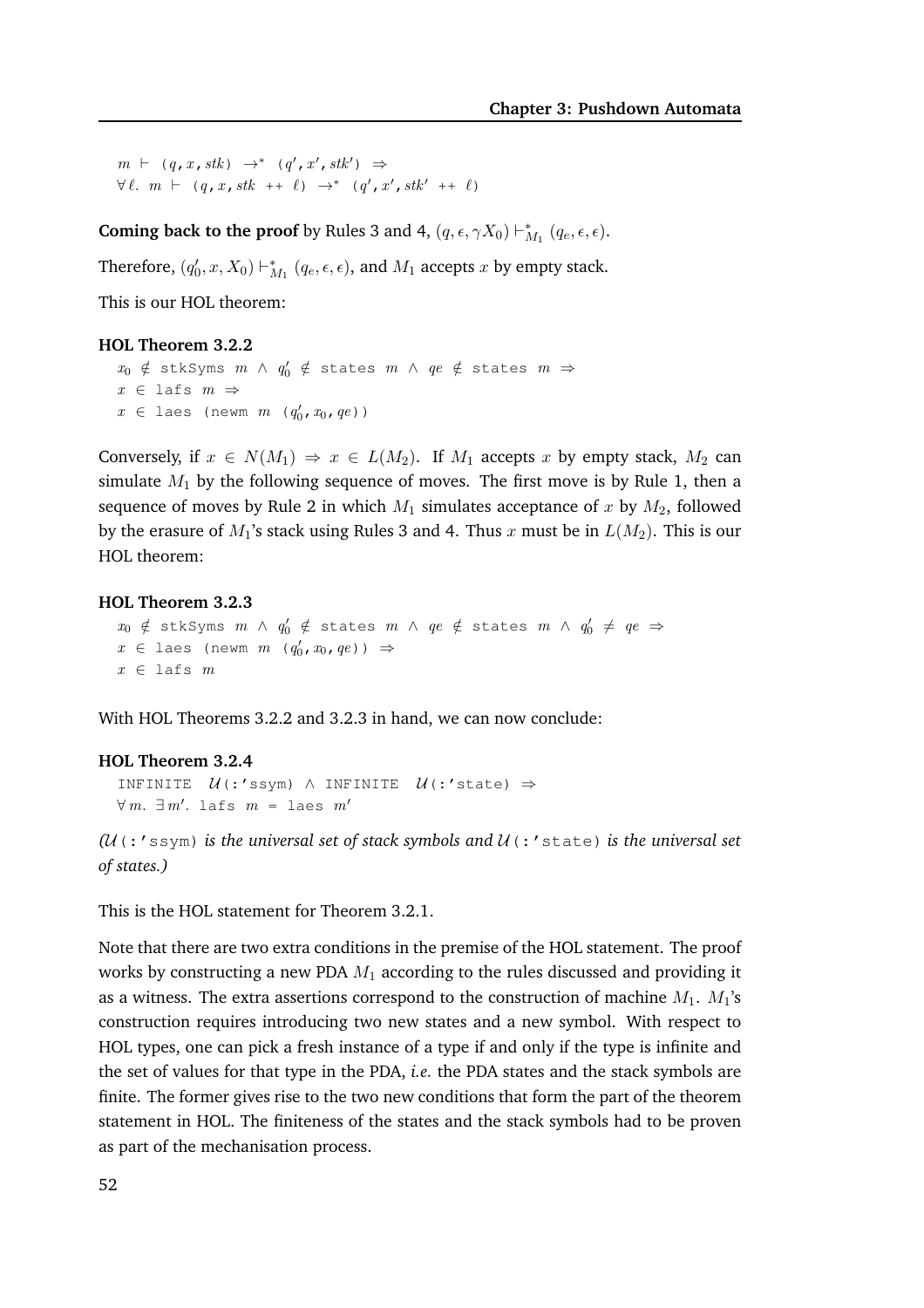#### **3.2.2 PDA construction for acceptance by final state**

Now we present the construction of a PDA that accepts inputs via the final state criterion that is equivalent to the given PDA accepting input via the empty stack criterion.

**Theorem 3.2.2 (H&U Theorem 5.2)** If L is  $N(M_1)$  for some PDA  $M_1$ , then L is  $L(M_2)$ *for some PDA*  $M_2$ *.* 

**Proof** We simulate  $M_1$  using  $M_2$  and detect when  $M_1$  empties its stack,  $M_2$  enters a final state when and only when this occurs. Let  $M_1 = (Q, \Sigma, \Gamma, \delta, q_0, Z_0, \phi)$  be a PDA such that  $L = N(M_1)$ . Let  $M_2 = (Q \cup q'_0, q_f, \Sigma, \Gamma \cup X_0, \delta', q'_0, X_0, q_f)$ , where  $\delta'$  is defined as follows:

**Rule 1**  $\delta'(q_0)$  $Q'_0, \epsilon, X_0) = (q_0, Z_0 X_0).$ 

**Rule 2** for all q in Q, a in  $\Sigma \cup \epsilon$ , and Z in  $\Gamma$ ,  $\delta'(q, a, Z) = \delta(q, a, Z)$ .

**Rule 3** for all q in  $Q$ ,  $\delta'(q, \epsilon, X_0)$  contains  $(q_f, \epsilon)$ .

#### **HOL Definition 3.2.2 (newm')**

```
newm' p \ (q_0', x_0, qf) =(\text{let } d =[((\text{NONE}, x_0, q'_0), p.\text{start}, [p.\text{ssSym}; x_0])] ++ p.next ++
              MAP (toFinalStateTrans x_0 qf) (states p)
      in
         \langle start := q'_0; ssSym := x_0; next := d; final := [qf] \rangle(Function toFinalStateTrans x0 qf st returns the next state transition
```
 $((\text{NONE}, x_0, st), qf, []).)$ 

Rule 1 causes  $M_2$  to enter the initial ID of  $M_1$ , except that  $M_2$  will have its own bottomof-stack marker  $X_0$ , which is below the symbols of  $M_1$ 's stack. Rule 2 allows  $M_2$  to simulate  $M_1$ . Should  $M_1$  ever erase its entire stack, then  $M_2$ , when simulating  $M_1$ , will erase its entire stack except the symbol  $X_0$  at the bottom. Rule 3 causes  $M_2$ , when the  $X_0$  appears, to enter a final state thereby accepting the input x.

We proceed in a similar manner to the proof of Theorem 3.2.1 to establish  $L(M_2)$  =  $N(M_1)$  by proving the following subgoals.

First, if  $x \in N(M_1) \Rightarrow x \in L(M_2)$ :

#### **HOL Theorem 3.2.5**

```
x_0 \notin stkSyms m \wedge q'_0 \notin states m \wedge qf \notin states m \Rightarrowx \in \text{la} are m \Rightarrowx \in \text{lafs} (newm' m \ (q'_0, x_0, qf))
```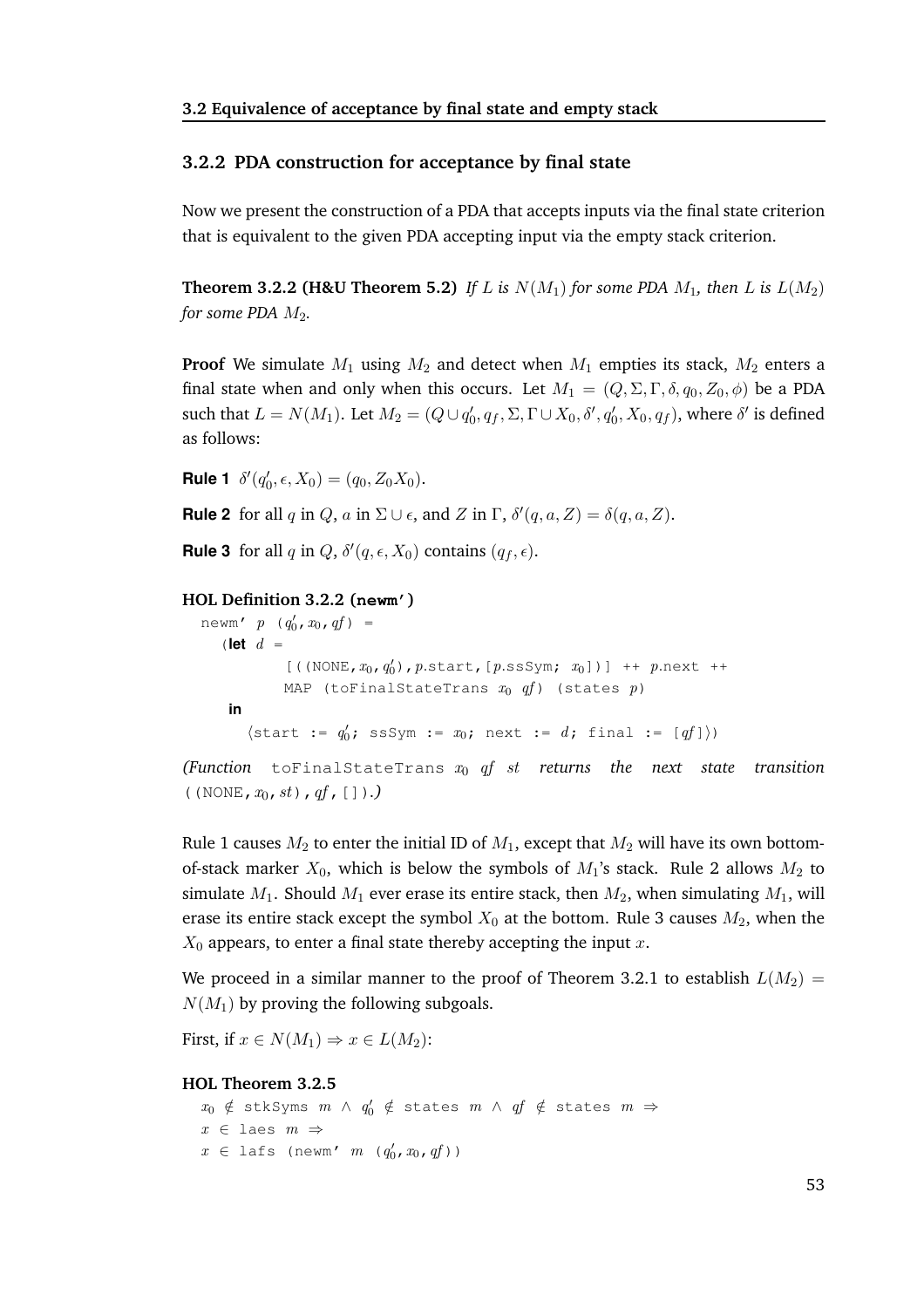Then, if  $x \in L(M_2) \Rightarrow x \in N(M_1)$ :

#### **HOL Theorem 3.2.6**

 $x_0$   $\notin$  stkSyms  $m$   $\wedge$   $q'_0$   $\notin$  states  $m$   $\wedge$   $q'_1$   $\notin$  states  $m$   $\wedge$   $q'_0$   $\notin$   $qf$   $\ni$  $x \in \text{lafs}$  (newm'  $m \cdot (q'_0, x_0, qf)$ )  $\Rightarrow$  $x \in \text{laes } m$ 

From HOL Theorems 3.2.5 and 3.2.6 we can deduce:

#### **HOL Theorem 3.2.7**

```
INFINITE \mathcal{U}(:'ssym) \land INFINITE \mathcal{U}(:'state) \Rightarrow\forall m. \exists m'. \text{ laes } m = \text{ lafs } m'
```
Similar to HOL Theorem 3.2.4 we have to provide the assertion about the universe of the types of symbols and states in the PDA being infinite.

# **3.3 Equivalence of acceptance by PDAs and CFGs**

Now that we have established that the two forms of acceptance of input by a PDA are equivalent, we can tackle the next set of proofs. This is the fundamental result that the languages accepted by a PDA are exactly the languages accepted by a CFG.

In the proofs to come we rely on acceptance by empty stack for a PDA. Following Hopcroft and Ullman, we first mechanise the construction of an equivalent PDA for a context-free grammar in Greibach Normal Form (Section 3.3.1). To finish off the proof we show that we can construct an equivalent CFG for a given PDA (Section 3.3.2).

#### **3.3.1 Constructing a PDA from a CFG**

**Theorem 3.3.1 (H&U Theorem 5.3)** *Let* L *be a context-free language. Then there exists a PDA M such that*  $L = N(M)$ *.* 

**Proof** Let  $G = (V, T, P, S)$  be a context-free grammar in Greibach Normal Form generating  $L^1$ . We construct machine  $M$  such that  $M = (q, T, V, \delta, q, S, \phi)$ , where  $\delta(q, a, A)$  contains  $(q, \gamma)$  whenever  $A \rightarrow a\gamma$  is in P. Every production in a grammar that is in GNF has to be of the form  $A \rightarrow a\alpha$ , where a is a terminal symbol and  $\alpha$ is a string (possibly empty) of nonterminal symbols ( $isGnf$ ). The automaton for the grammar is constructed by creating transitions from the grammar productions,  $A \rightarrow a\alpha$ 

<sup>&</sup>lt;sup>1</sup>Note that we already have the mechanised result that any grammar without an empty word can be transformed into Greibach Normal Form (Section 2.6).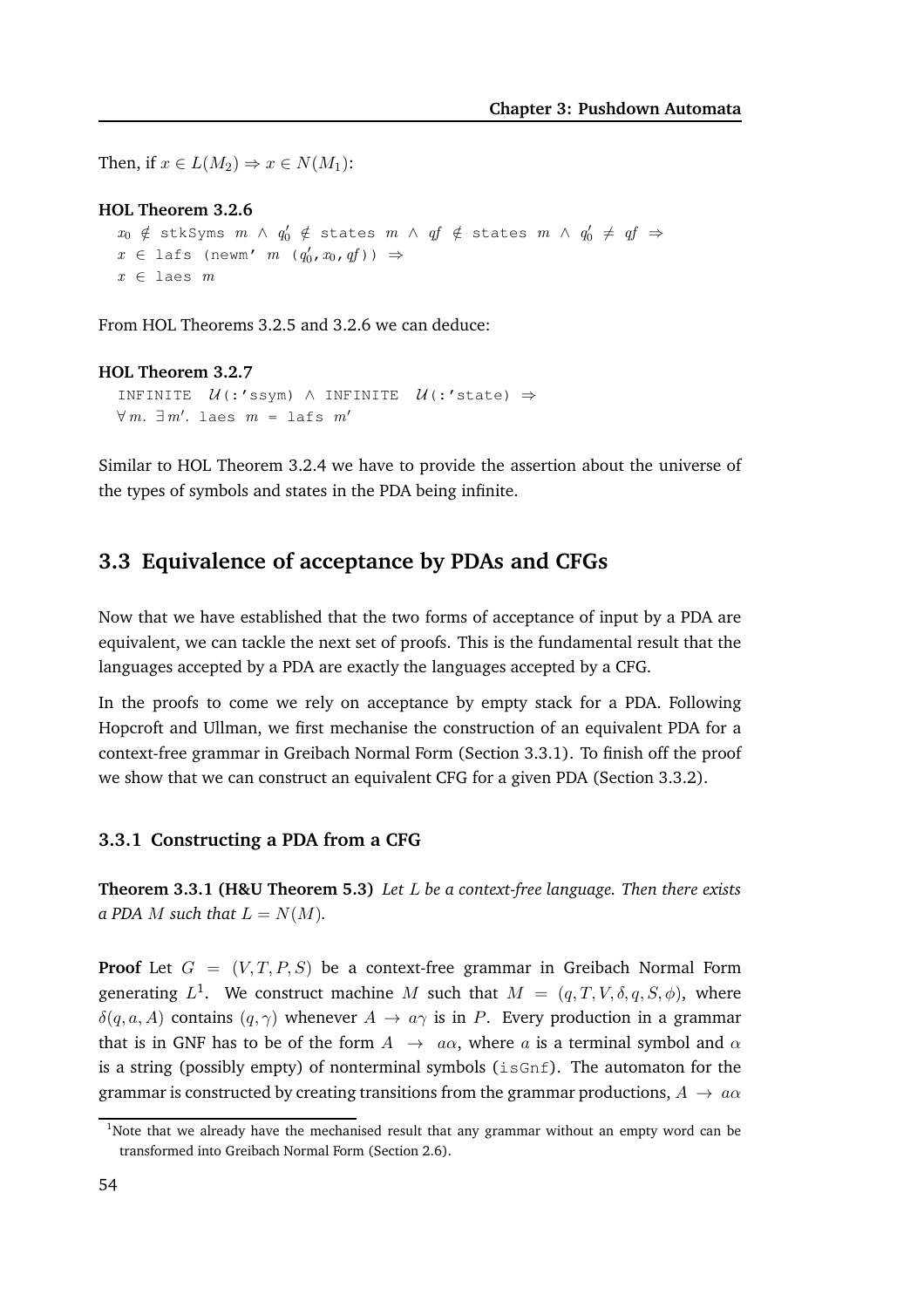that read the head symbol of the RHS (a) and push the remaining RHS ( $\alpha$ ) on to the stack. The terminals are interpreted as the input symbols and the nonterminals are the stack symbols for the PDA.

#### **HOL Definition 3.3.1 (grammar2pda)**

```
trans q (rule \ell r) = ((SOME (HD r), NTS \ell, q), q, TL r)
qrammar2pda q q =
   (let ts = MAP (trans q) (rules q) in
      \{\text{start} := q; \text{ssSym} := \text{NTS} \text{ (startsym } g); \text{next} := ts;final := (1))
```
*(Here* HD *returns the first element in the list and* TL *returns the remaining list.)*

The PDA  $M$  simulates leftmost derivations of  $G$ . Since  $G$  is in Greibach Normal Form, each sentential form in a leftmost derivation consists of a string of terminals  $x$  followed by a string of variables  $\alpha$ . M stores the suffix  $\alpha$  of the left sentential form on its stack after processing the prefix  $x$ . Formally we show that

$$
S \stackrel{l}{\Rightarrow}^* x\alpha \text{ by a leftmost derivation if and only if } (q, x, A) \rightarrow_M^* (q, \epsilon, \alpha) \tag{3.1}
$$

First we suppose that  $(q, x, S) \rightarrow^{i} (q, \epsilon, \alpha)$  and show by induction that  $S \Rightarrow^{*} x\alpha$ . The basis,  $i = 0$ , is trivial since  $x = \epsilon$  and  $\alpha = S$ . For the induction, suppose  $i \ge 1$ , and let  $x = \gamma a$ . Looking at the next-to-last step,

$$
(q, ya, S) \rightarrow^{i-1} (q, a, \beta) \rightarrow (q, \epsilon, \alpha).
$$
 (3.2)

This turns out to be straightforward process in HOL and is done by representing the both the machine derivations and grammar derivations using derivation lists. Let  $dl$ represent the derivation from  $(q, x, A)$  to  $(q, \epsilon, \alpha)$  in the machine and  $dl'$  represent the grammar derivation from S to  $x\alpha$ . Then an induction on dl gives us the "if" portion of (3.1) and induction on  $dl'$  gives us the "only if" portion of (3.1). Thus we are able to conclude Theorem 3.3.1 which in HOL is:

#### **HOL Theorem 3.3.1**

 $\forall g.$  isGnf  $g$  ⇒  $\exists m.$   $x \in L$   $g$   $\iff x \in$  laes  $m$ 

**The "if" direction:** Hopcroft and Ullman prove the "if" direction by showing

$$
(q, x, S) \vdash^* (q, \epsilon, \epsilon) \Rightarrow S \Rightarrow_g^* x \tag{3.3}
$$

We instead prove a more general theorem based on the structure of the sentential forms derived from a grammar in GNF. Each sentential form can be written as  $pfx + + sfx$ such that  $pfx$  consists of terminals and  $sfx$  consists of nonterminals, giving the following result.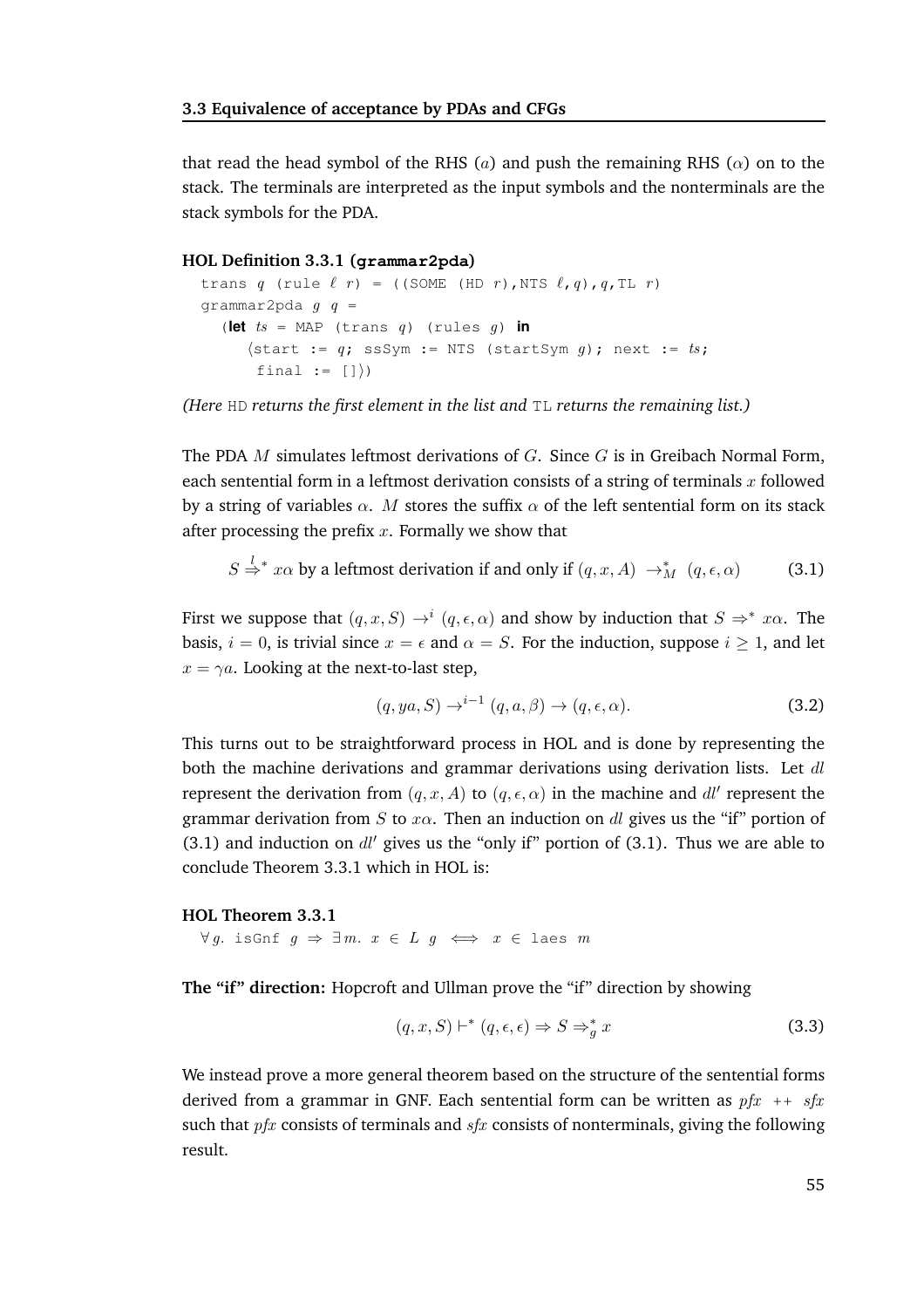#### **HOL Theorem 3.3.2**

ID (grammar2pda  $g$  q)  $\vdash$  dl  $\lhd$  $(q, pfx + fxfx, stk) \rightarrow (q, sfx, stk') \land isGnf g \Rightarrow$ (lderives  $g$ )\* stk (pfx ++ stk')

If we remove a from the end of the input string in the first  $i$  IDs of the sequence (3.2), we discover that  $(q, \gamma, S) \rightarrow^{i-1} (q, \epsilon, \beta)$ , since a can have no affect on the moves of  $M$  until it is actually consumed from the input. By the induction hypothesis we have  $S \Rightarrow y\beta$ . The move  $(q, a, \beta) \rightarrow (q, \epsilon, \alpha)$  gives us that  $\beta = A\gamma$  for some A in V,  $A \rightarrow a\eta$ is a production of G and  $\alpha = \eta \gamma$ . Hence,

 $S \stackrel{l}{\Rightarrow} {}^*\gamma \beta \stackrel{l}{\Rightarrow} \text{y} a \eta \gamma = x \alpha,$ 

and we conclude the "if" portion of (3.1). By providing  $pfx$  as empty and  $sfx$  as the start symbol, we arrive at the following conclusion.

#### **HOL Theorem 3.3.3**

 $x \in$  laes (grammar2pda g q) ∧ isGnf  $g \Rightarrow x \in L$  g

**The "only if" direction:** Now suppose that  $S \stackrel{l}{\Rightarrow}{}^{i}x\alpha$  by a leftmost derivation. We show by induction on dl that  $(q, x, S) \rightarrow^* (q, \epsilon, \alpha)$ . We use a similar strategy to the above proof to prove the following statement.

#### **HOL Theorem 3.3.4**

lderives  $g \vdash dl \lhd$  [NTS (startSym  $g$ )]  $\rightarrow$  (x ++ y)  $\land$  isGnf  $g \land$ isWord  $x \wedge$  EVERY isNonTmnlSym  $y \Rightarrow$ grammar2pda  $g \neq (q, x, [NTS (startsym g)]) \rightarrow^* (q, [] , y)$ 

The basis,  $i = 0$ , is again trivial. Let  $i \geq 1$  and suppose

 $S \stackrel{l}{\Rightarrow}{}^{i-1} y A \gamma \stackrel{l}{\Rightarrow} y a \eta \gamma,$ 

where  $x = ya$  and  $\alpha = \eta \gamma$ . By the inductive hypothesis,  $(q, y, S) \rightarrow^* (q, \epsilon, A\gamma)$  and thus  $(q, ya, S) \rightarrow^* (q, a, A\gamma)$ . Since  $A \rightarrow a\eta$  is a production, it follows that  $\delta(q, a, A)$  contains  $(q, \eta)$ . Thus

 $(q, x, S) \rightarrow^* (q, a, A\gamma) \rightarrow (q, \epsilon, \alpha),$ 

and the "only if" portion of (3.1) follows. Again by providing  $x$  as the terminal string that gets derived and  $y$  as empty, we get the following.

#### **HOL Theorem 3.3.5**

 $x \in L$  g  $\wedge$  isGnf  $g \Rightarrow x \in \text{la}$  (grammar2pda g q)

Note that (3.1) with  $\alpha = \epsilon$  says  $S \Rightarrow x$  if and only if  $(q, x, S) \rightarrow^* (q, \epsilon, \epsilon)$ . That is, x is in  $L(G)$  if and only if x is in  $N(M)$ .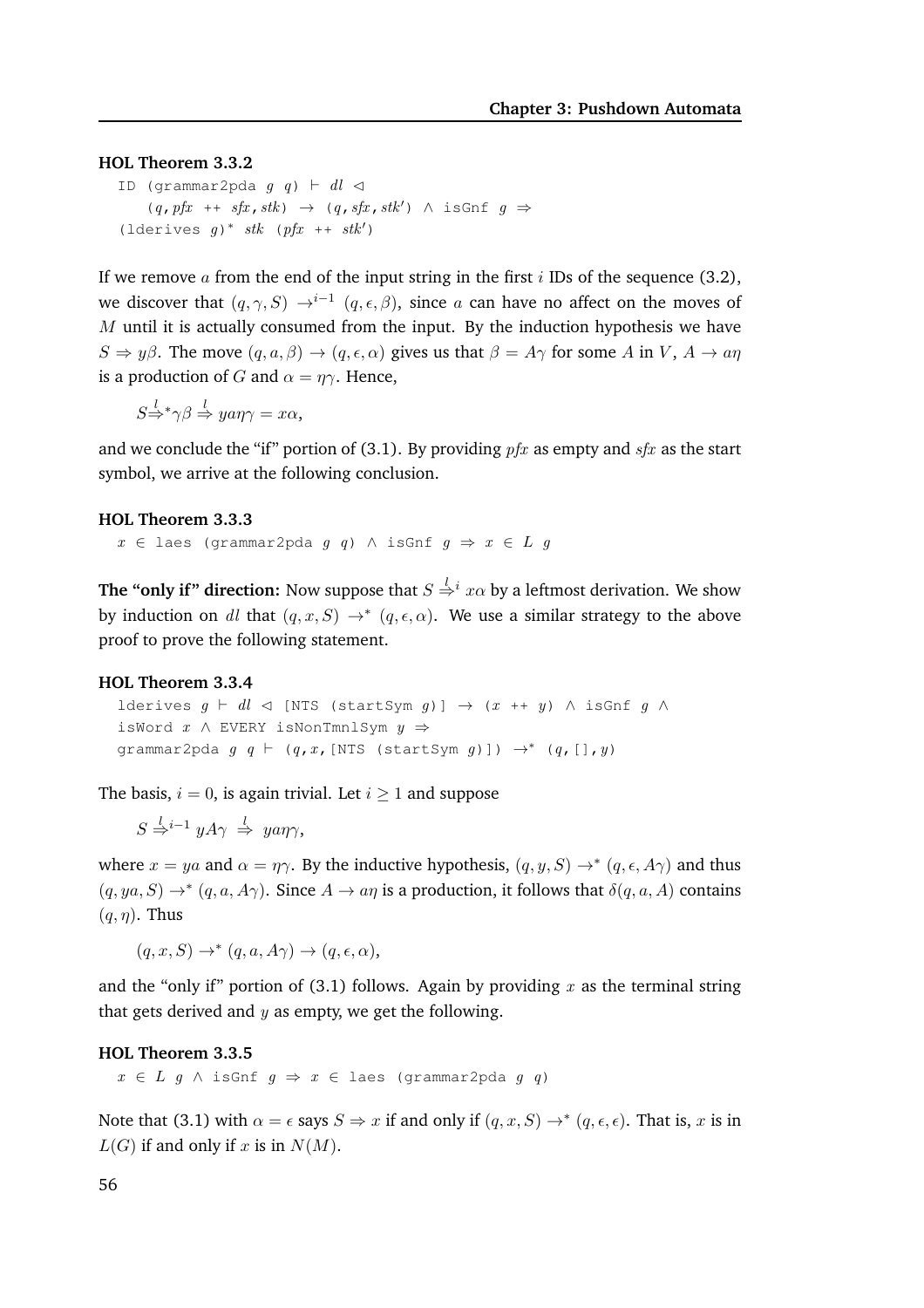#### **3.3.2 Constructing a CFG from a PDA**

The CFG for a PDA is constructed by encoding every possible transition step in the PDA as a rule in the grammar. The LHS of each production encodes the starting state of the transition, the top stack symbol and the final state of the transition while the RHS encodes the contents of the stack in the final state.

Let M be the PDA  $(Q, \delta, q_0, Z_0, \phi)$  and  $\Sigma$  and  $\Gamma$  the derived input and stack alphabets, respectively. We construct  $G = (V, \Sigma, P, S)$  such that V is a set containing the new symbol S and objects of the form  $[q, A, p]$ ; for q and p in Q, and A in  $\Gamma$ .

The productions  $P$  are of the following form:

**Rule 1**  $S \rightarrow [q_0, Z_0, q]$  for each q in Q; and

**Rule 2**  $[q, A, q_{m+1}]$   $\rightarrow$   $a[q_1, B_1, q_2][q_2, B_2, q_3] \dots [q_m, B_m, q_{m+1}]$  for each  $q, q_1, q_2, \ldots, q_{m+1}$  in Q, each a in  $\Sigma \cup \{\epsilon\}$ , and  $A, B_1, B_2, \ldots, B_m$  in  $\Gamma$ , such that  $\delta(q, a, A)$  contains  $(q_1, B_1 B_2 ... B_m)$  (if  $m = 0$ , then the production is  $[q, A, q_1] \rightarrow a$ .

The variables and productions of  $G$  have been defined so that a leftmost derivation in G of a sentence x is a simulation of the PDA M when fed the input x. In particular, the variables that appear in any step of a leftmost derivation in  $G$  correspond to the symbols on the stack of  $M$  at a time when  $M$  has seen as much of the input as the grammar has already generated. In other words, [q, A, p] derives x if and only if x causes M to erase an  $\Lambda$  from its stack by some sequence of moves beginning in state  $q$  and ending in state p. The input string form the set  $T^*$  while the nonterminals are used to represent the stack content.

**From text to automated text:** For Rule 1 we only have to ensure that the state  $q$  is in Q. On the other hand, there are multiple constraints underlying the statement of Rule 2 which will need to be isolated for mechanisation and are summarised below.

- **C2.1** The states  $q$ ,  $q_1$  and  $p$  belong in  $Q$  (a similar statement for terminals and nonterminals can be ignored since they are derived);
- **C2.3** the corresponding machine transition is based on the values of  $a$  and  $m$  and steps from state q to some state  $q_1$  replacing A with  $B_1 \ldots B_m$ ;
- **C2.3** the possibilities of generating the different grammar rules based on whether  $a = \epsilon$ ,  $m = 0$  or a is a terminal symbol;
- **C2.4** if  $m > 1$  *i.e.* more than one nonterminal exists on the RHS of the rule then

**C2.4.1**  $\alpha$  is composed of only nonterminals;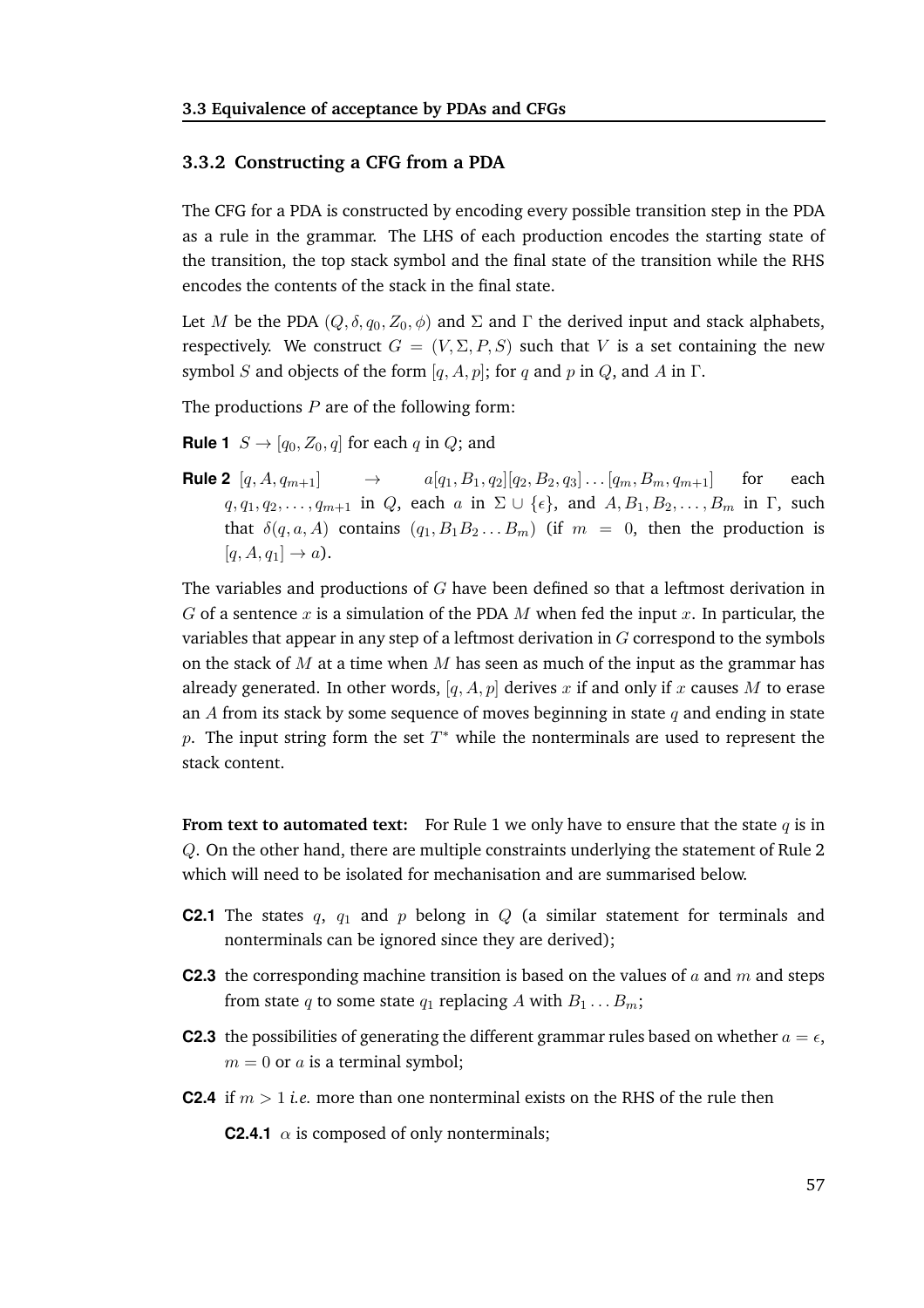- **C2.4.2** a nonterminal is an object of the form  $[q, A, p]$  for the PDA from-state q and to-state  $p$ , and stack symbol  $A$ ;
- **C2.4.3** the from-state of the first object is  $q_1$  and the to-state of the last object is  $q_{m+1}$ ;
- **C2.4.4** the to-state and from-state of adjacent nonterminals must be the same;

**C2.4.5** the states encoded in the nonterminals must belong to Q.

Whether we use a functional approach or a relational one, the succinctness of the above definition is hard to capture in HOL. Using relations we can avoid concretely computing every possible rule in the grammar and thus work at a higher level of abstraction. The extent of details to follow are characteristic of mechanising such a proof. The relation pda2grammar captures the restrictions on the rules for the grammar corresponding to a PDA.

#### **HOL Definition 3.3.2 (pda2grammar)**

```
pda2grammar M g \iffpdastate (startSym g) \notin states M \wedgeset (rules g) = p2gStartRules M (startSym g) \cup p2gRules M
```
The nonterminals are a tuple of a from-state, a stack symbol and a to-state where the states and the stack symbols belonging to the PDA. As long as one of the components is not in the PDA, our start symbol will be new and will not overlap with the symbols constructed from the PDA. The first conjunct of pda2grammar ensures this. The function p2gStartRules corresponds to Rule 1 and the function (p2gRules) ensures that each rule conforms with Rule 2. As already mentioned, Rule 2 turns out to be more complicated to mechanise due to the amount of detail hidden behind the concise notation.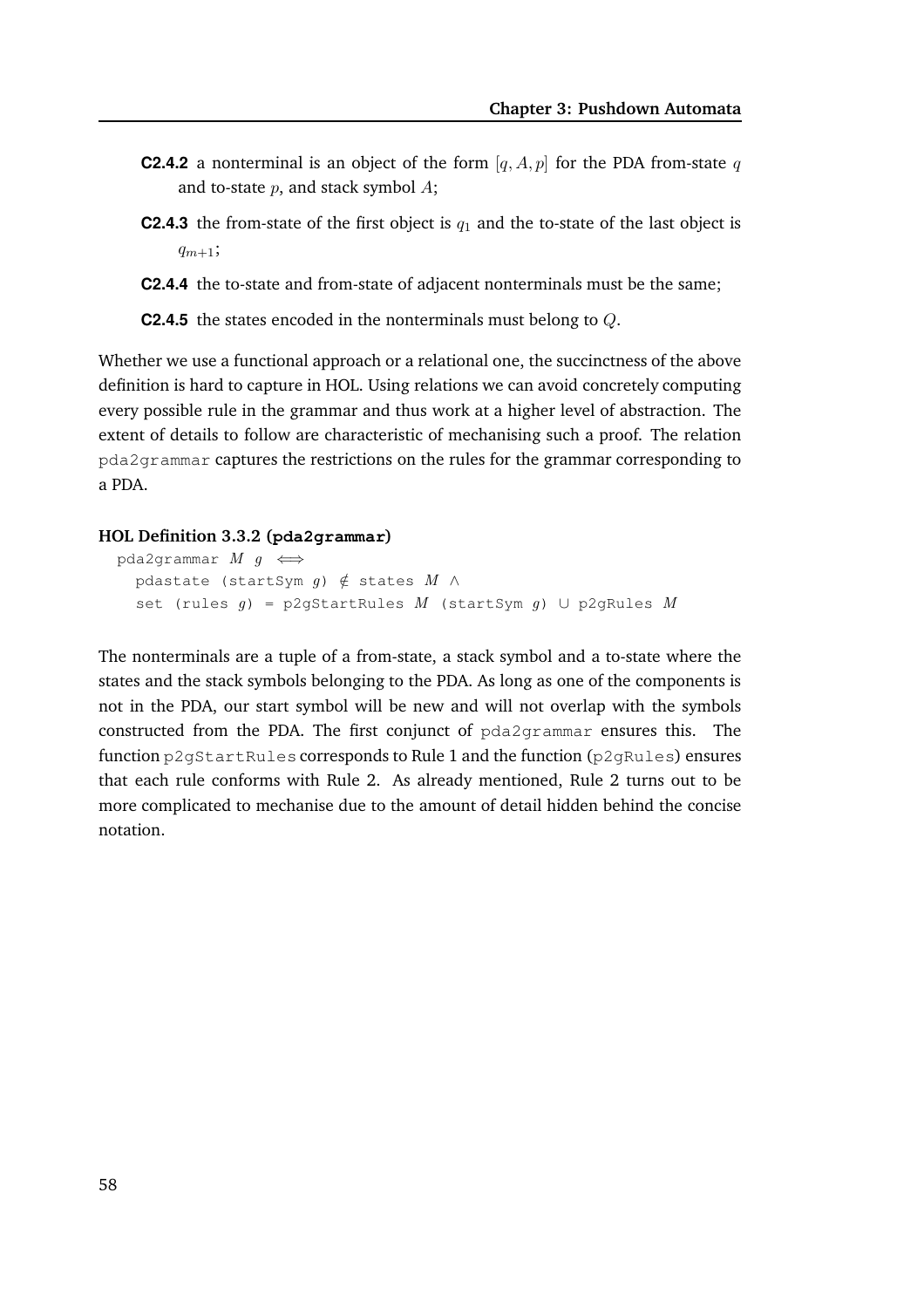The  $p2qRules$  predicate (see HOL Definition 3.3.3) enforces the conditions C2.1, C2.2, C2.3 (capturing the four possibilities for a rule,  $A \rightarrow \epsilon$ ;  $A \rightarrow a$ ,  $A \rightarrow \alpha$ ,  $A \rightarrow a\alpha$ , where *a* is a terminal symbol and  $A \rightarrow \alpha$  for nonterminals  $\alpha$ ).

#### **HOL Definition 3.3.3 (p2gRules)**

```
p2qRules M =\{rule (q, A, q_1) [ ] | ((NONE, A, q), q_1, [] ) \in M.next \} \cup{rule (q, A, q_1) [TS ts] |
    ((SOME (TS ts), A, q), q_1, []) \in M.next \} ∪
  {rule (q, A, p) ([TS ts] ++ L) |
   L \neq \lceil \rceil \wedge\exists mrhs q1.
       ((SOME (TS ts), A, q), q_1, mrhs) \in M.next \wedgentslCond M (q_1, p) L \wedge MAP transSym L = mrhs \wedgep \in states M \} \cup\{rule (q, A, p) L\}L \neq \lceil \rceil \wedge\exists mrhs q_1.
       ((NONE, A,q),q_1, mrhs) \in M .next \wedge ntslCond M (q_1, p) L \wedgeMAP transSym L = mrhs \wedge p \in states M}
```
Condition ntslCond captures C2.4 by describing the structure of the components making up the RHS of the rules when  $\alpha$  is nonempty (*i.e.* has one or more nonterminals). The component  $[q, A, p]$  is interpreted as a nonterminal symbol and q (frmState) and  $p$  (toState) belong in the states of the PDA (C2.4.2), the conditions on  $q^\prime$  and  $q_l$ that reflects C2.4.3 condition on  $q_1$  and  $q_{m+1}$  respectively, C2.4.4 using relation adj and C2.4.5 using the last conjunct.

#### **HOL Definition 3.3.4 (ntslCond)**

```
ntslCond M (q',ql) ntsl \iffEVERY isNonTmnlSym ntsl ∧
  (∀ e_1 e_2 p s. ntsl = p ++ [e_1; e_2] ++ s ⇒ adj e_1 e_2) ∧frmState (HD ntsl) = q' \wedge toState (LAST ntsl) = ql \wedge(\forall e. e \in ntsl \Rightarrow toState e \in states M) ∧
  ∀e, e ∈ ntsl ⇒ \text{frmState } e ∈ \text{states } M
```
*(The* ; *is used to separate elements in a list and* LAST *returns the last element in a list.)*

The constraints described above reflect exactly the information corresponding to the two criteria for the grammar rules. On the other hand, it is clear that the automated definition looks and is far more complex to digest. Concrete information that is easily gleaned by a human reader from abstract concepts has to be explicitly stated in a theorem prover.

Now that we have a CFG for our machine we can plunge ahead to prove the following.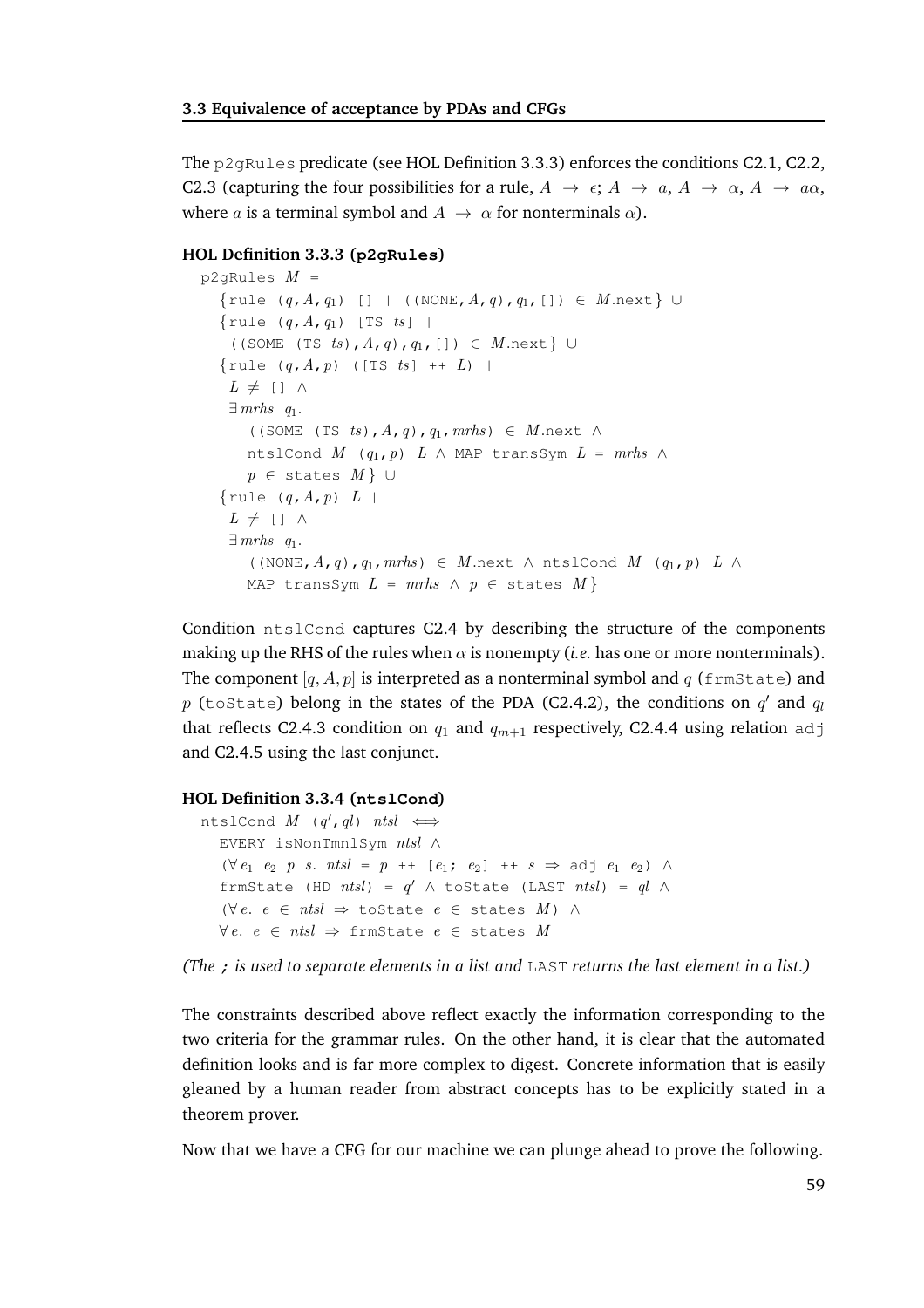**Theorem 3.3.2 (H&U Theorem 5.4)** If L is  $N(M)$  for some PDA M, then L is a context*free language.*

To show that  $L(G) = N(M)$ , we prove by induction on the number of steps in a derivation of  $G$  or the number of moves of  $M$  that

$$
(q, x, A) \rightarrow_M^* (p, \epsilon, \epsilon) \text{ iff } [q, A, p] \stackrel{l}{\Rightarrow_G^*} x . \tag{3.4}
$$

#### **3.3.2.1 Proof of the "if" portion**

First we present the proof of the "if" portion of Equation (3.4). We show by induction on *i* that if  $(q, x, A) \rightarrow^{i} (p, \epsilon, \epsilon)$ , then  $[q, A, p] \Rightarrow^{*} x$ .

#### **HOL Theorem 3.3.6**

```
ID M \vdash dl \lhd (q, x, [A]) \rightarrow (p, [], []) \land isWord x \landpda2grammar M q \Rightarrow(derives g)* [NTS (q, A, p)] x
```
**Proof** The proof is based on induction on the length of dl. The crux of the proof is breaking down the derivation such that a single stack symbol gets popped off after reading some (possibly empty) input.

Let  $x = a\gamma$  and  $(q, a\gamma, A) \rightarrow (q_1, \gamma, B_1 B_2 ... B_n) \rightarrow i^{-1} (p, \epsilon, \epsilon)$ . The single step is easily derived based on how the rules are constructed. For the  $i - 1$  steps, the induction hypothesis can be applied as long as the derivations involve a single symbol on the stack. The string  $\gamma$  can be written  $\gamma = \gamma_1 \gamma_2 \dots \gamma_n$  where  $\gamma_i$  has the effect of popping  $B_j$ from the stack, possibly after a long sequence of moves. Note that  $B_1$  need not be the  $n^{th}$  stack symbol from the bottom during the entire time  $\gamma_1$  is being read by  $M$  since  $B_1$ may be changed if it is at the top of the stack and is replaced by one or more symbols. However, none of  $B_2, B_3, \ldots, B_n$  are ever at the top while  $\gamma_1$  is being read and so cannot be changed or influence the computation.

In general,  $B_j$  remains on the stack unchanged while  $\gamma_1, \gamma_2, \ldots, \gamma_{j-1}$  is read. There exist states  $q_2, q_3, \ldots, q_{n+1}$ , where  $q_{n+1} = p$ , such that  $(q_j, \gamma_j, B_j) \rightarrow^* (q_j, \epsilon, \epsilon)$  by fewer than *i* moves ( $q_i$  is the state entered when the stack first becomes as short as  $n - j + 1$ ). These observations are easily assumed by Hopcroft and Ullman or for that matter any human reader. The more concrete construction for mechanisation is as follows.

*Filling in the gaps*: For a derivation of the form,  $(q_1, \gamma, B_1 B_2 \dots B_n) \rightarrow^{i} (p, \epsilon, \epsilon)$ , this is asserted in HOL by constructing a list of objects or tuples  $(q_0, \gamma_i, B_i, q_n)$ (combination of the object's from-state, input, stack symbols and to-state), such that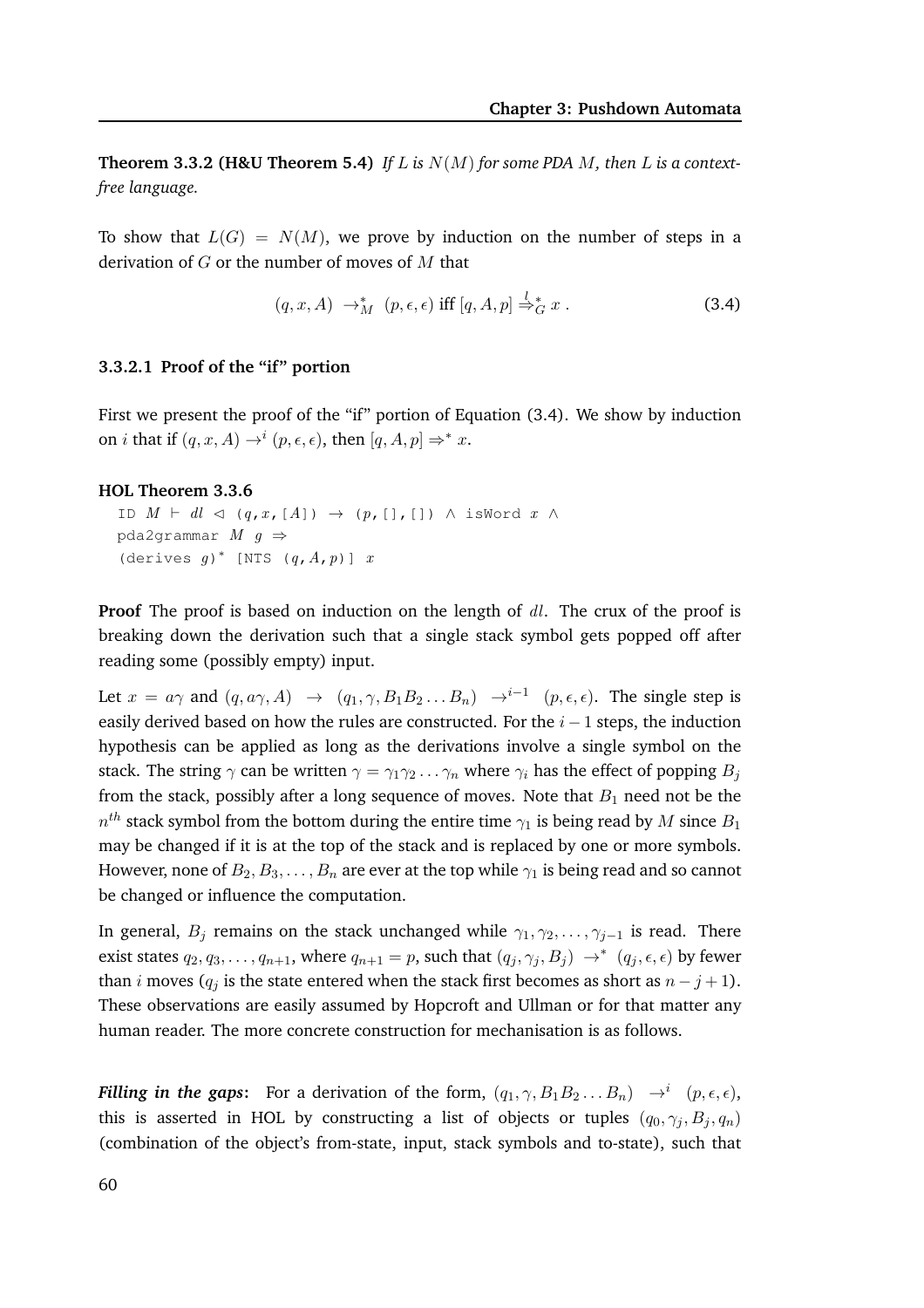$(q_0, \gamma_j, B_j) \rightarrow^i (q_n, \epsilon, \epsilon)$ , where  $i > 0$ ,  $\gamma_j$  is input symbols reading which stack symbol  $B_i$  gets popped off from the stack resulting in the transition from state  $q_0$  to  $q_n$ . The from-state of the first object in the list is  $q_1$  and the to-state of the last object is p. Also, for each adjacent pair  $e_1$  and  $e_2$ , the to-state of  $e_1$  is the same as the from-state of  $e_2$ . This process of popping off the  $B_i$  stack symbol turns out to be a lengthy one and is reflected in the proof statement of HOL Theorem 3.3.7.

#### **HOL Theorem 3.3.7**

```
ID M \vdash dl \triangleleft (q, inp, stk) \rightarrow (qf, [] , [] ) \Rightarrow∃ ℓ.
   inp = FLAT (MAP tupinp \ell) \wedge stk = MAP tupstk \ell \wedge(\forall e. e \in \text{MAP} tuptost \ell \Rightarrow e \in \text{states } M) \wedge(\forall e. e \in \text{MAP} tupfrmst \ell \Rightarrow e \in \text{states } M) \wedge(\forall h \ t.\ell = h : : t \Rightarrowtupfrmst h = q \wedge tupstk h = HD stk \wedgetuptost (LAST \ell) = qf) \wedge\forall e_1 e<sub>2</sub> pfx sfx.
      \ell = pfx + [e_1; e_2] + sfx \Rightarrowtupfrmst e_2 = tuptost e_1 \wedge\forall e.
         e \in \ell \Rightarrow∃ m.
             m < |dl| \wedgeNRC (ID M) m (tupfrmst e, tupinp e, [tupstk e])
                 (tuptost e, [], [])
```
*(Relation* NRC R m x y *is the RTC closure of* R *from* x *to* y *in* m *steps. For tuple*  $(q_0, \gamma_j, B_j, q_n)$ , tupinp  $(q_0, \gamma_j, B_j, q_n) = \gamma_j$ , tupstk  $(q_0, \gamma_j, B_j, q_n) = B_j$ , tupfrmst  $(q_0, \gamma_i, B_j, q_n) = q_0$  and tuptost  $(q_0, \gamma_j, B_j, q_n) = q_n$ ).

To be able to prove this, it is necessary to provide the assertion that each derivation in the PDA can be divided into two parts, such that the first part (list  $d_0$ ) corresponds to reading  $n$  input symbols to pop off the top stack symbol. This is our HOL Theorem 3.3.8.

#### **HOL Theorem 3.3.8**

ID  $p \vdash dl \lhd (q, inp, stk) \rightarrow (qf, [] , [] ) \Rightarrow$  $\exists dl_0$  q io so spfx. ID  $p$  ⊢  $dl_0$  ⊲ (q, inp, stk) → (q<sub>0</sub>, i<sub>0</sub>, s<sub>0</sub>) ∧ |s<sub>0</sub>| = |stk| – 1 ∧  $(\forall q' \ i' \ s'. \ (q', i', s') \in \text{FRONT} \ dl_0 \ \Rightarrow \ |stk| \ \leq \ |s'|) \ \land$  $($  ( $\exists$  dl<sub>1</sub>. ID  $p$  ⊢  $dl_1$   $\lhd$  ( $q_0$ ,  $i_0$ ,  $s_0$ )  $\rightarrow$  (qf, [], [])  $\land$   $|dl_1|$   $\lt$   $|dl|$   $\land$  $|dl_0| < |dl|$ ) ∨  $(q_0, i_0, s_0) = (qf, [], [])$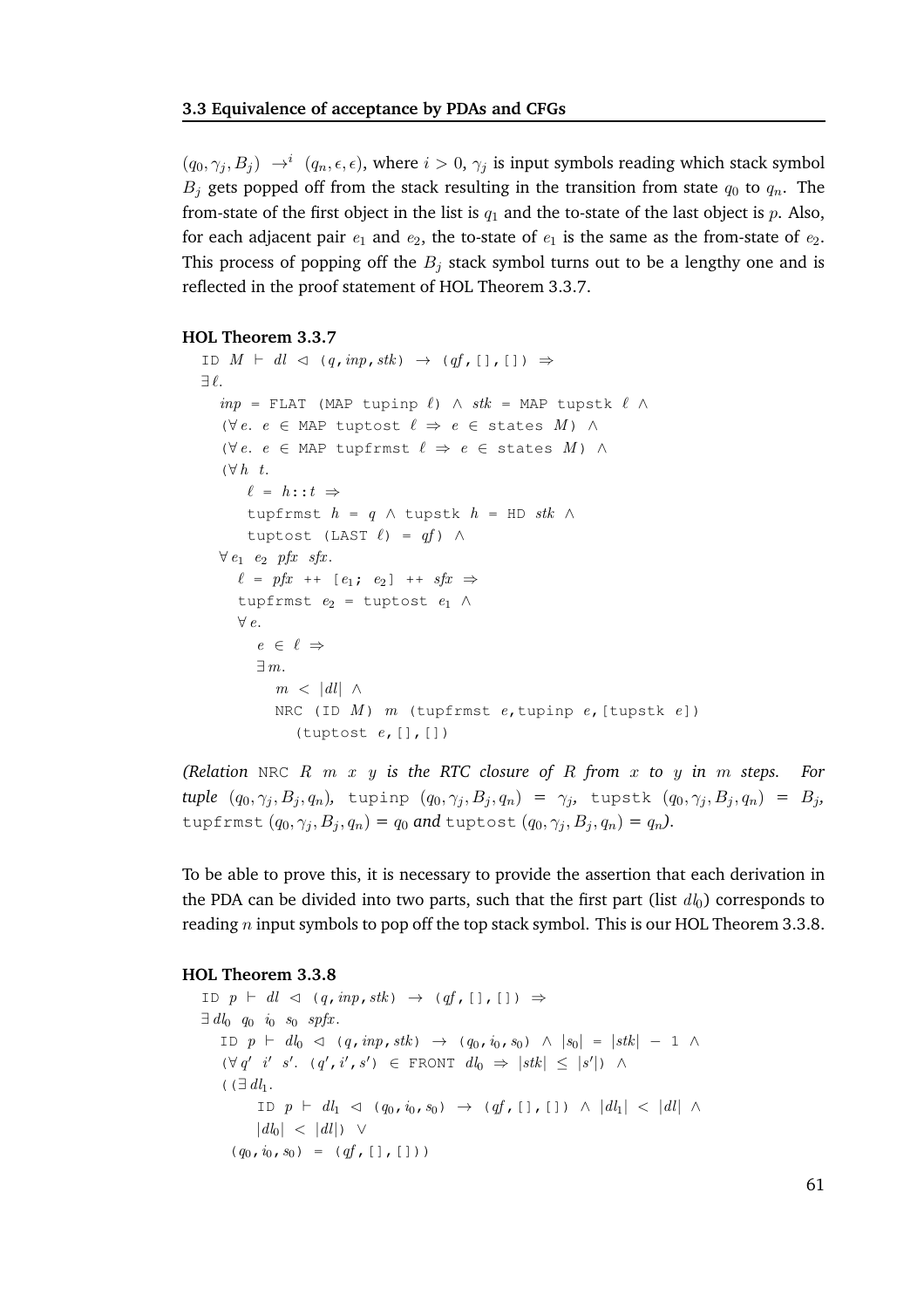*(Predicate* FRONT ℓ *returns the list* ℓ *minus the last element.)*

The proof of HOL Theorem 3.3.8 is based on another HOL theorem that if  $(q, \gamma\eta, \alpha\beta) \rightarrow i$  $(q', \eta, \beta)$  under some conditions then we can conclude  $(q, \gamma, \alpha) \rightarrow^i (q', \epsilon, \epsilon)$ . In HOL:

#### **HOL Theorem 3.3.9**

ID  $p$   $\vdash$  dl  $\lhd$  (q, ipfx ++ isfx, spfx ++ ssfx)  $\rightarrow$  (q', isfx, ssfx)  $\Rightarrow$ (∀e. e ∈ FRONT  $dl \Rightarrow \exists s. s \neq [] \land pdast k e = s + + ssfx$ ) ⇒  $p \vdash (q, ipfx, spfx) \rightarrow^* (q', [], [])$ 

This is a good example of a proof where most of the reasoning is "obvious" to the reader. This when translated into a theorem prover results in a cascading structure where one has to provide the proofs for steps that are considered "trivial". The gaps outlined here are just the start of the bridging process between the text proofs and the mechanised proofs.

*P***roof resumed:** Once these gaps have been taken care of, we can apply the inductive hypothesis to get

$$
[q_j, B_j, q_{j+1}] \stackrel{l}{\Rightarrow}^* \gamma_j \text{ for } 1 \le j \le n. \tag{3.5}
$$

This leads to,  $a[q_1, B, q_2][q_2, B_2, q_3] \ldots [q_n, B_n, q_{n+1}] \stackrel{l}{\Rightarrow} x.$ 

Because of the the list structure that has to be used to represent the individual (3.5) derivations, we also have to provide the following proof.

#### **HOL Theorem 3.3.10**

```
(∀ e.e \in \ell \Rightarrow(derives g)
∗ [NTS (tupfrmst e,tupstk e,tuptost e)]
      (MAP toTmnlSym (tupinp e))) \Rightarrow(derives g)* (MAP toRhs \ell)
  (MAP toTmnlSym (FLAT (MAP tupinp ℓ)))
```
Since  $(q, a\gamma, A) \rightarrow (q_1, \gamma, B_1 B_2 \dots B_n)$ , we know that

 $[q, A, p] \stackrel{k}{\Rightarrow} a[q_1, B, q_2][q_2, B_2, q_3] \dots [q_n, B_n, q_{n+1}],$  so finally we can conclude that  $[q, A, p] \stackrel{l}{\Rightarrow}^* a \gamma_1 \gamma_2 \ldots \gamma_n = x.$ 

The overall structure of the proof follows Hopcroft and Ullman but for the extent of the details. These proofs were quite involved, only a small subset of which has been shown above so as not to obscure the overall proof process.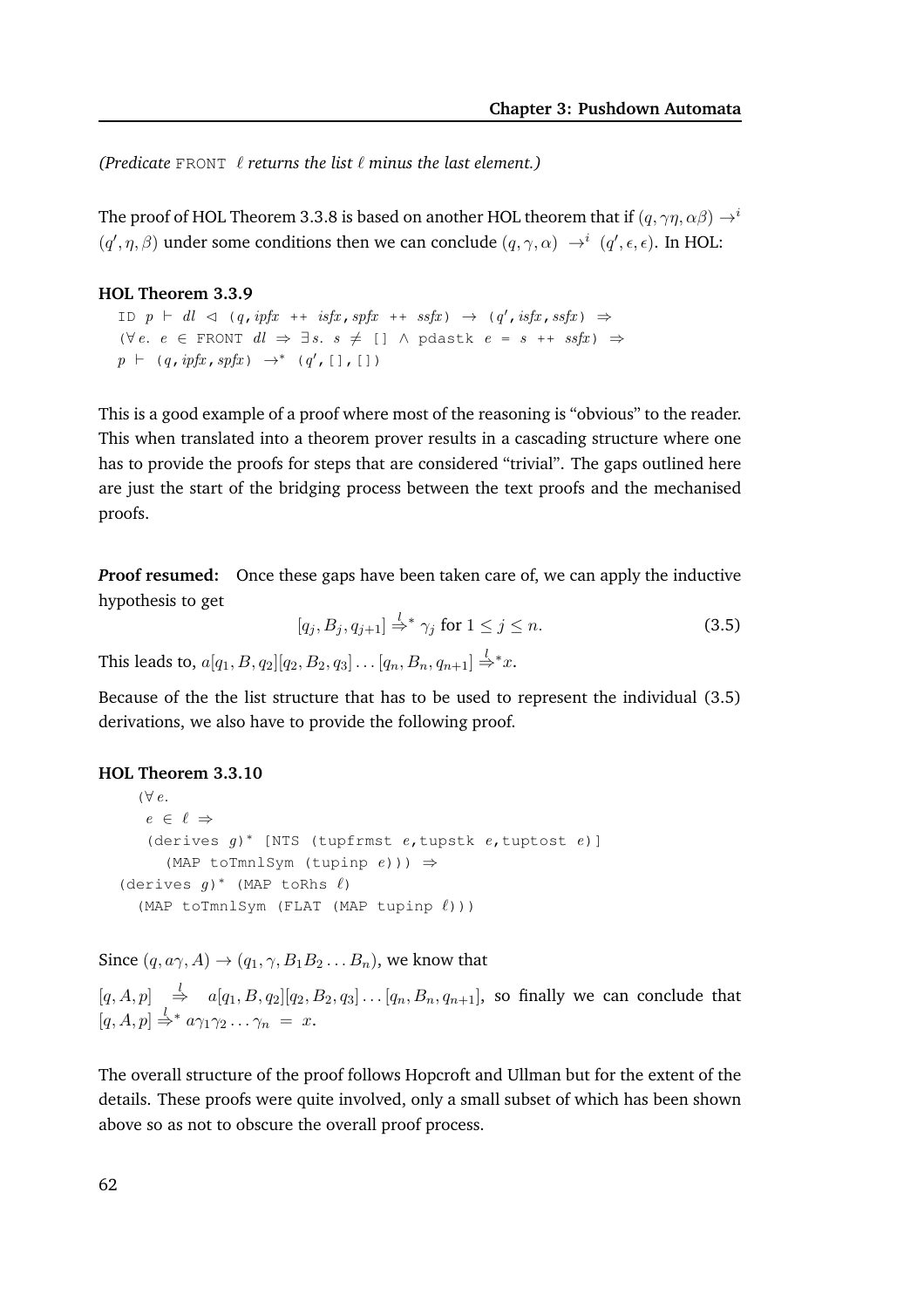#### **3.3.2.2 Proof of the "only if" portion**

Now we prove the other direction of (3.4). Suppose  $[q, A, p] \Rightarrow^{i} x$ . We show by induction on *i* that  $(q, x, A) \rightarrow^* (p, \epsilon, \epsilon)$ .

#### **HOL Theorem 3.3.11**

derives  $q \vdash dl \lhd$  [NTS  $(q, A, p)$ ]  $\rightarrow x \land q \in$  states  $M \Rightarrow$ isWord x ⇒ pda2qrammar  $M$   $q \Rightarrow$  $M \vdash (q, x, [A]) \rightarrow^* (p, [] , []$ 

**Proof** The basis,  $i = 1$ , is immediate, since  $[q, A, p] \rightarrow x$  must be a production of G and therefore  $\delta(q, x, A)$  must contain  $(p, \epsilon)$ . Note x is  $\epsilon$  or in  $\Sigma$  here. In the inductive step, there are three cases to be considered. The first is the trivial case,  $[q, A, p] \Rightarrow a$ , where a is a terminal. Thus,  $x = a$  and  $\delta(q, a, A)$  must contain  $(p, \epsilon)$ . The other two possibilities are,  $[q, A, p] \Rightarrow a[q_1, B_1, q_2] \dots [q_n, B_n, q_{n+1}] \Rightarrow^{i-1} x$ , where  $q_{n+1} = p$  or  $[q, A, p] \Rightarrow [q_1, B_1, q_2] \dots [q_n, B_n, q_{n+1}] \Rightarrow i^{-1} x$ , where  $q_{n+1} = p$ . The latter case can be considered a specialisation of the first one such that  $a = \epsilon$ . Then x can be written as  $x = ax_1x_2...x_n$ , where  $[q_j, B_j, q_{j+1}] \Rightarrow^* x_j$  for  $1 \le j \le n$  and possibly  $a = \epsilon$ . This has to be formally asserted in HOL. Let  $\alpha$  be of length n. If  $\alpha \Rightarrow^m \beta$ , then  $\alpha$  can be divided into *n* parts,  $\alpha = \alpha_1 \alpha_2 \dots \alpha_n$  and  $\beta = \beta_1 \beta_2 \dots \beta_n$ , such that  $\alpha_i \Rightarrow^i \beta_i$  in  $i \leq m$  steps.

#### **HOL Theorem 3.3.12**

derives  $g \vdash dl \lhd x \rightarrow y \Rightarrow$  $\exists \ell$ .  $x = \text{MAP FST} \ell \wedge y = \text{FLAT} \text{ (MAP SND } \ell \text{ ) } \wedge$  $\forall a \; b.$  $(a, b) \in \ell \Rightarrow$  $\exists dl'. \vert dl' \vert \leq \vert dl \vert \wedge$  derives  $g \vdash dl' \lhd [a] \rightarrow b$ 

*(The* FLAT *function returns the elements of (nested) lists,* SND *returns the second element of a pair.)*

Inserting  $B_{j+1} \ldots B_n$  at the bottom of each stack in the above sequence of IDs gives us,

$$
(q_j, x_j, B_j B_{j+1} \dots B_n) \to^* (q_{j+1}, \epsilon, B_{j+1} \dots B_n).
$$
 (3.6)

The first step in the derivation of x from  $[q, A, p]$  gives us,

$$
(q, x, A) \rightarrow (q_1, x_1 x_2 \dots x_n, B_1 B_2 \dots B_n)
$$
\n(3.7)

is a legal move of M. From this move and (3.6) for  $j = 1, 2, ..., n$ ,  $(q, x, A) \rightarrow^* (p, \epsilon, \epsilon)$ follows. In Hopcroft and Ullman, the above two equations suffice to deduce the result we are interested in.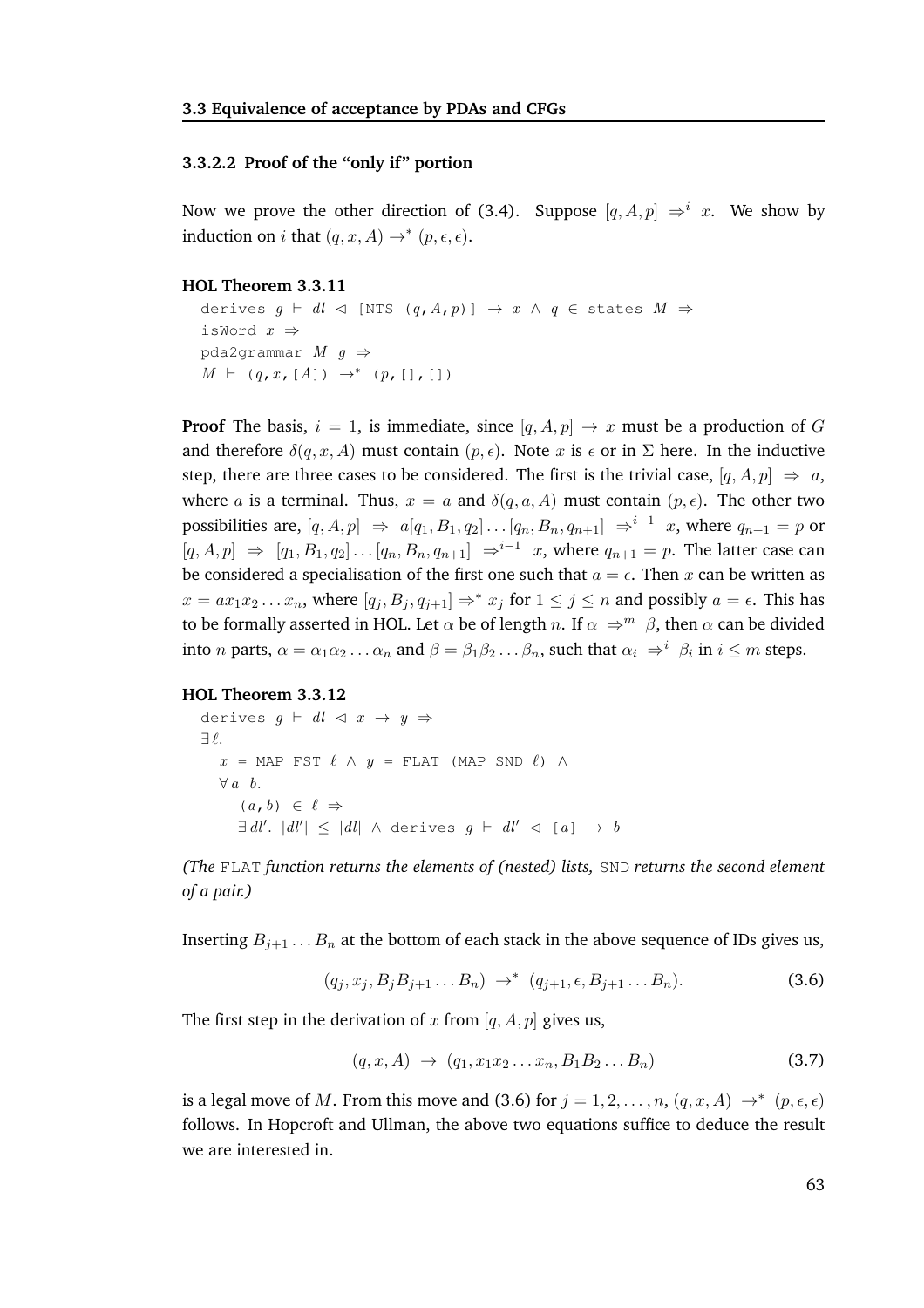Unfortunately, the sequence of reasoning here is too coarse-grained for HOL to handle. The intermediate steps need to be explicitly stated for the proof to work out using a theorem prover. These steps can be further elaborated as follows<sup>2</sup>. By our induction hypothesis,

$$
(q_j, x_j, B_j) \rightarrow^* (q_{j+1}, \epsilon, \epsilon).
$$
 (3.8)

Now consider the first step, if we insert  $x_2 \ldots x_n$  after input  $x_1$  and  $B_2 \ldots B_n$  at the bottom of each stack, we see that

$$
(q_1, x_1 \ldots x_n, B_1 \ldots B_n) \rightarrow^* (p, \epsilon, \epsilon).
$$
 (3.9)

Another fact that needs to be asserted explicitly is reasoning for (3.9) which expressed in HOL as follows.

#### **HOL Theorem 3.3.13**

```
(\forall e_1 \quad e_2).
        (e_1, e_2) \in \ell \Rightarrowm +(frmState e_1, e_2, [transSym e_1]) \rightarrow^*(toState e_1, [], [])) \wedge(\forall e_1 \ e_2 \ p \ s. \ \text{MAP EST } \ell = p \ + \ [\ e_1; \ e_2] \ + \ s \Rightarrow \text{adj } \ e_1 \ e_2) \RightarrowEVERY isNonTmnlSym (MAP FST \ell) \Rightarrow\forall h_1 \quad h_2 \quad i_1 \quad i_2 \quad t.\ell = (h_1, h_2) :: t \wedge \text{ LAST } \ell = (i_1, i_2) \Rightarrowm +(frmState h_1, h_2 ++ FLAT (MAP SND t),
              [transSym h_1] ++ MAP transSym (MAP FST t)) \rightarrow^*(toState i_1, [], [])
(Here frmState (NTS (q, A, p)) = q, toState (NTS (q, A, p)) = p and
transSym (NTS (q, A, p)) = A.)
```
This is done by proving the affect of inserting input/stack symbols on the PDA transitions.

#### **HOL Theorem 3.3.14**

 $m \vdash (q, x, stk) \rightarrow^* (q', x', stk') \Rightarrow$  $\forall \ell. \quad m \vdash (q, x \dasharrow \ell, stk) \rightarrow^* (q', x' \dasharrow \ell, stk')$ 

Now from the first step, (3.7) and (3.9),  $(q, x, A) \rightarrow^* (p, \epsilon, \epsilon)$  follows.

Equation (3.4) with  $q = q_0$  and  $A = Z_0$  says  $[q_0, Z_0, p] \Rightarrow^* x$  iff  $(q_0, x, Z_0) \rightarrow^* (p, \epsilon, \epsilon)$ . This observation, together with Rule 1 for the construction of G, says that  $S \Rightarrow^* x$  if

 $2$ Their HOL versions can be found as part of the source code.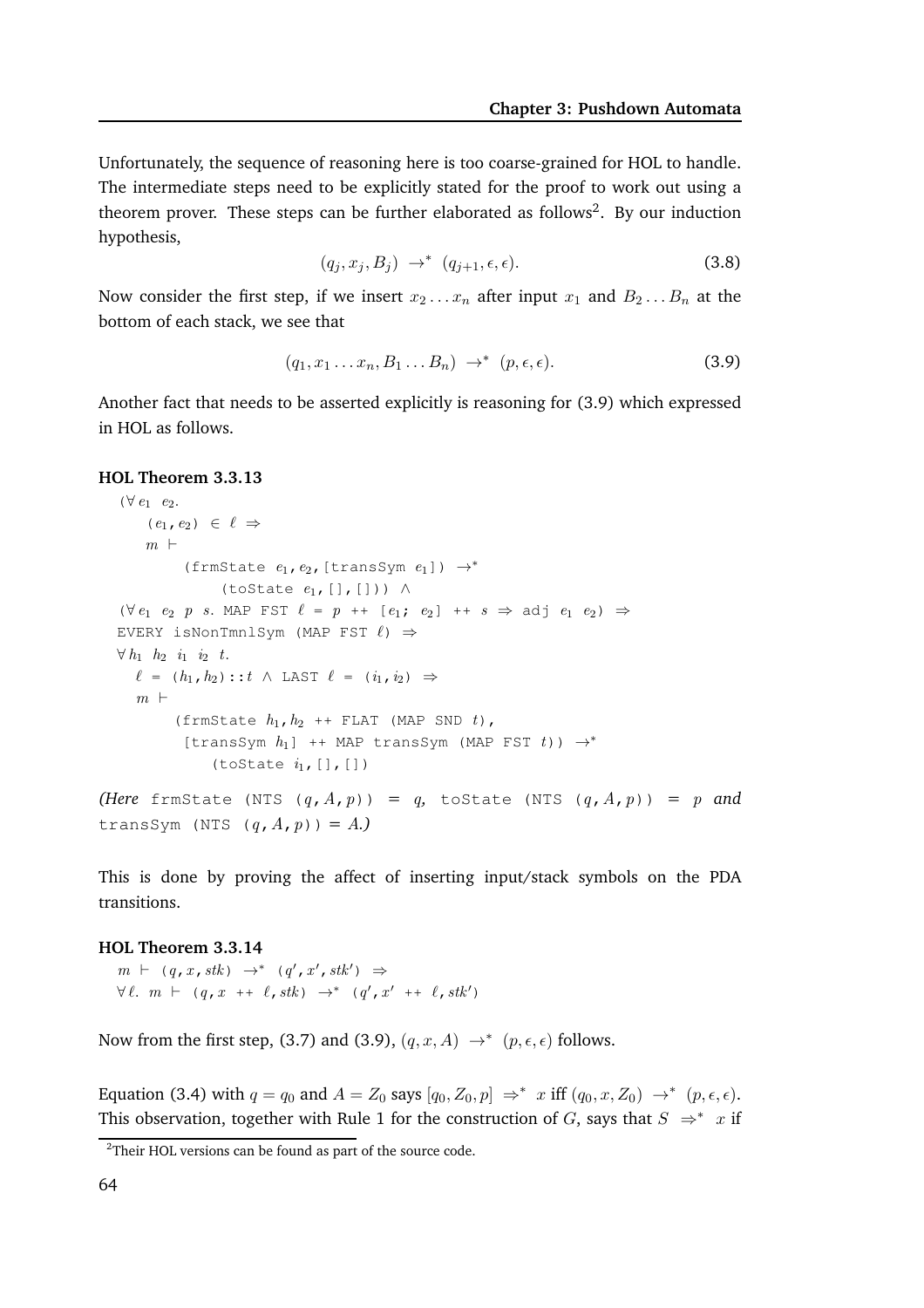and only if  $(q_0, x, Z_0) \rightarrow^* (p, \epsilon, \epsilon)$  for some state p. That is, x is in  $L(G)$  if and only if x is in  $N(M)$  and we have

#### **HOL Theorem 3.3.15**

```
pda2grammar M g \land isWord x \Rightarrow((derives g)* [NTS (startSym g)] x \iff\exists p. M \vdash (M.start, x, [M.sssym]) \rightarrow^* (p, [], []
```
To avoid the above theorem being vacuous, we additionally prove the following:

#### **HOL Theorem 3.3.16**

```
INFINITE \mathcal{U}(\cdot;\delta) \Rightarrow \forall m. \exists g. pda2grammar m \ g
```
The INFINITE condition is on the type of state in the PDA. This is necessary to be a able to choose a fresh state (not in the PDA) to create the start symbol of the grammar as mentioned before.

#### **3.4 Conclusions**

The crux of the effort in formalising the PDA has been the proof that every pushdown automaton can be represented by a context-free grammar. The increased effort is due to the numerous facts hidden behind simple statements, discussed in Section 3.3.2. There are also logical gaps in the proof, from a theorem prover's point of view. All this implicit knowledge embedded in the proof increases the complexity when translating the proof into an automated proof. Thankfully, the remaining results, though tedious, were relatively straightforward to formalise. Our relational style of presenting definitions has definitely simplified some aspects of the proof. Unfortunately, we had to forego executability in favour of relations. An interesting exercise would be to see how the definitions and proofs scale with executable definitions, especially for deriving a CFG for a PDA where we have calculate a lot of possibilities of transitioning between states, most of which never even get used. One can obviously only compute valid combinations, but this may have an impact on the readability and possibly the runtime as well.

Similar to our work, Courant and Filliâtre have formalised some of the theory of finite automata and rational languages, context-free grammars and pushdown automata in Coq and is available at [18]. This is available as part of the Coq library though there have been no publications discussing this work. They also do not seem to have a proof for the statement that every pushdown automaton can be associated with a context-free grammar. In a similar formalisation of theory, Rival *et al.* [65] have formalised tree automata in Coq.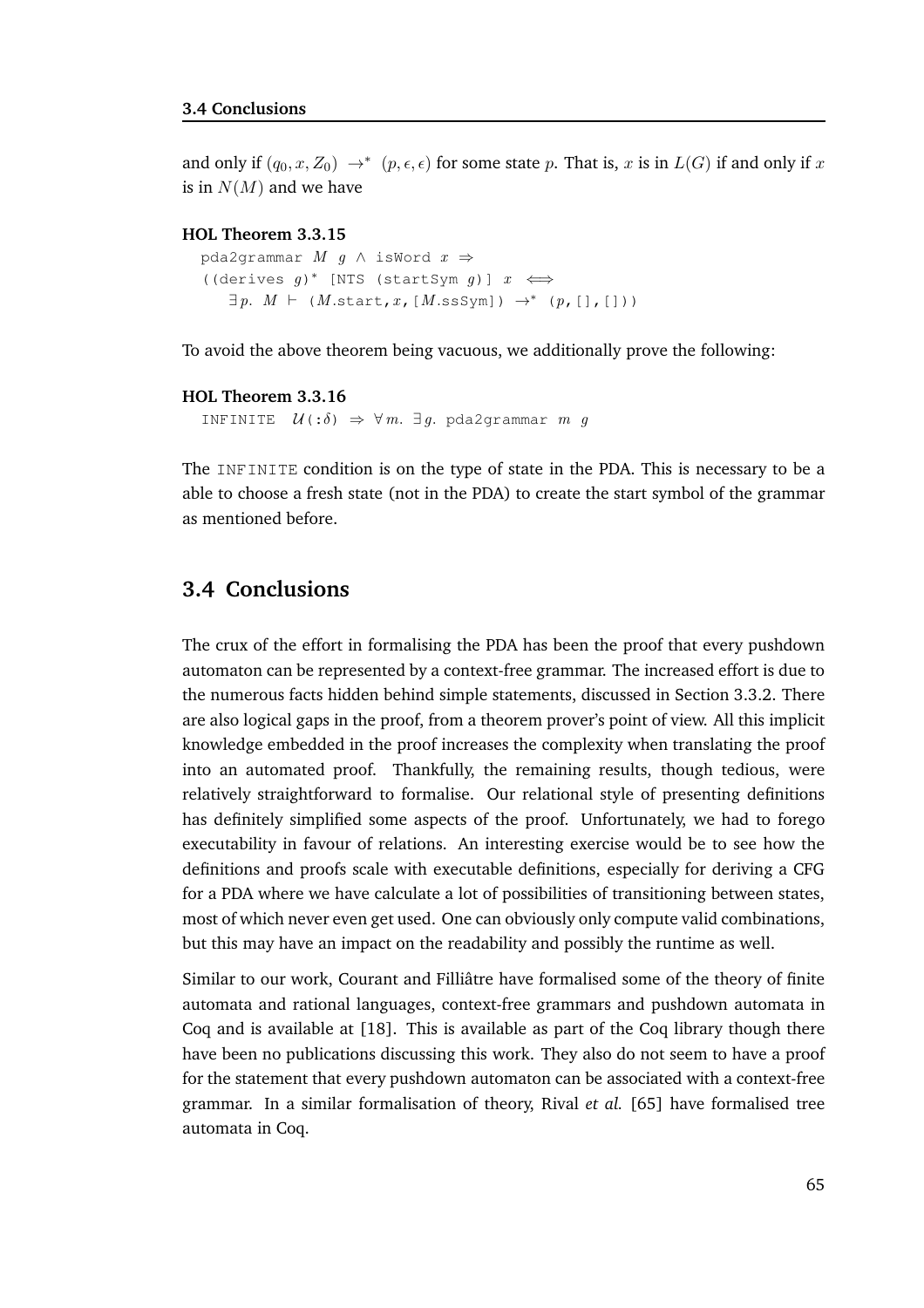Table 3.1 shows the mechanisation effort. The high number of proofs for *Final state to empty stack* conversion is not because of the complexity of the process but rather its tedious nature. The definitions and the process themselves are very simple. They just required a lot of small proofs. In contrary, the number of proofs for *PDA to CFG* are not that many but are larger and more complex.

| Mechanisation              | <b>LOC</b> | #Definitions | #Proofs |
|----------------------------|------------|--------------|---------|
| Final state to empty stack | 1259       |              | 53      |
| Empty stack to final state | 553        |              | 22      |
| CFG to PDA                 | 666        |              | 1 Q     |
| PDA to CFG                 | 1951       | 14           |         |

**Table 3.1** – Summary of the mechanisation effort for PDAs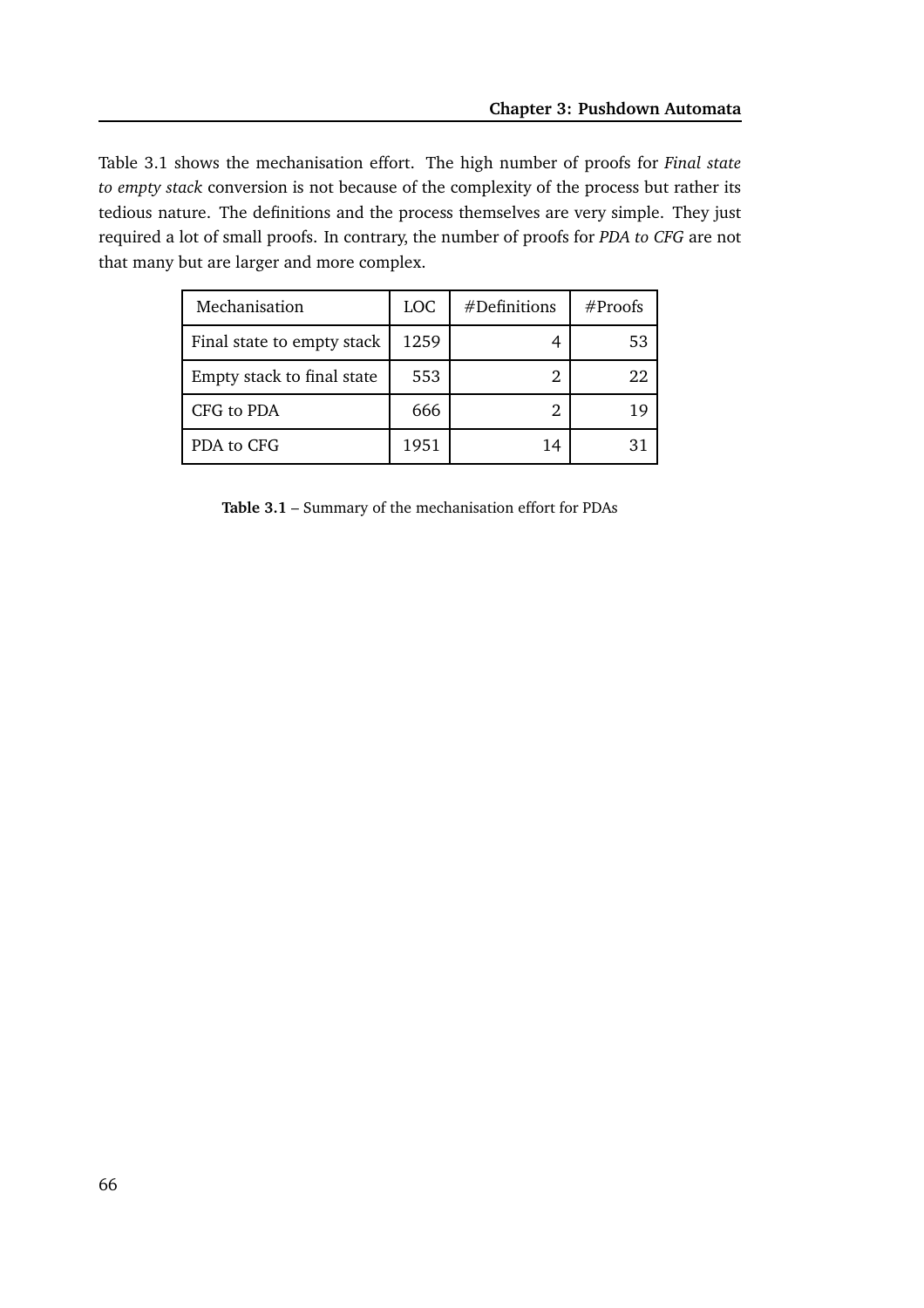### **Chapter**

# **4**

## **Properties of Context-Free Languages**

Jen: How can you two live like this? Moss: [*typing*] How can you two... Roy: Don't google the question, Moss!

IT Crowd

#### **Contents**

|  | 4.2.1 A nonterminal must recur in the derivation 72                                               |  |  |  |
|--|---------------------------------------------------------------------------------------------------|--|--|--|
|  | 4.2.2 Isolating the last repetition of a nonterminal 74                                           |  |  |  |
|  | 4.2.3 Deriving the relevant subtrees from the derivation 74                                       |  |  |  |
|  |                                                                                                   |  |  |  |
|  | 4.2.5 Filling in the gaps $\ldots \ldots \ldots \ldots \ldots \ldots \ldots \ldots \ldots \ldots$ |  |  |  |
|  |                                                                                                   |  |  |  |
|  |                                                                                                   |  |  |  |
|  |                                                                                                   |  |  |  |
|  |                                                                                                   |  |  |  |
|  |                                                                                                   |  |  |  |
|  |                                                                                                   |  |  |  |
|  |                                                                                                   |  |  |  |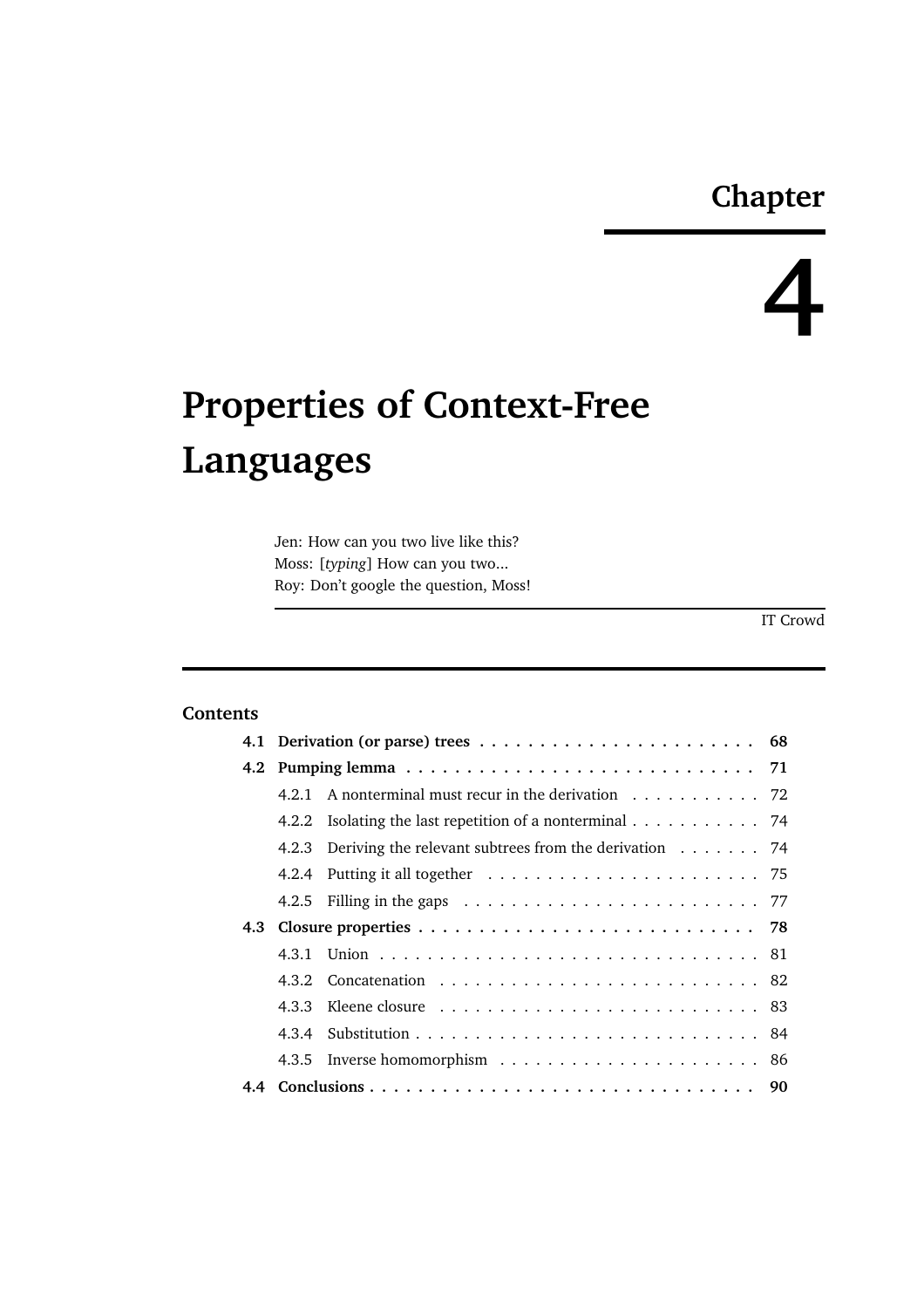In this chapter we discuss the mechanisation of the proof of the pumping lemma for context-free languages (Section 6.3.1) and the proofs for the various closure properties (Section 4.3).

We first provide a formalisation of parse trees in Section 4.1. Parse trees are used to represent derivations in a grammar. This alternative notation for expressing derivations is used to prove the pumping lemma and closure under substitution. Later on in Section 6.3, we present another attempt at the proof of the pumping lemma by using derivation lists. Parse trees are also used in mechanisation of the SLR parsing algorithm described in Chapter 5.

The closure properties covered in this chapter are as following. We show closure under union in Section 4.3.1, closure under concatenation in Section 4.3.2, closure under substitution in Section 4.3.4 and closure under inverse homomorphism in Section 4.3.5. Closure under homomorphism follows directly from closure under substitution.

#### **Contributions**

- $\diamond$  Mechanisation of a proof of pumping lemma.
- $\diamond$  Mechanisation of proofs for closure properties of context-free languages.

#### **4.1 Derivation (or parse) trees**

In Section 2.1 we introduced derivation lists for modeling derivations in a grammar. They have been immensely helpful in stating goals in a way such that a simple induction suffices for a proof. Unfortunately, they have one major drawback: with derivation lists each derivation step corresponds to expanding a single nonterminal. This adds to the complexity of the mechanisation, more of which is discussed in Section 6.3. When explaining a derivation using pen and paper it is common to show multiple expansions in parallel. In such a case each derivation step involves a one-step expansion of all the nonterminals. The derivation

$$
A \Rightarrow A_1 A_2 A_3 \Rightarrow a_1 A_2 A_3 \Rightarrow a_1 a_2 A_3 \Rightarrow a_1 a_2 a_3
$$

in a grammar G, where  $a_1, a_2, a_3$  are terminals and  $A, A_1, A_2, A_3$  are nonterminals, can be represented using the following diagram.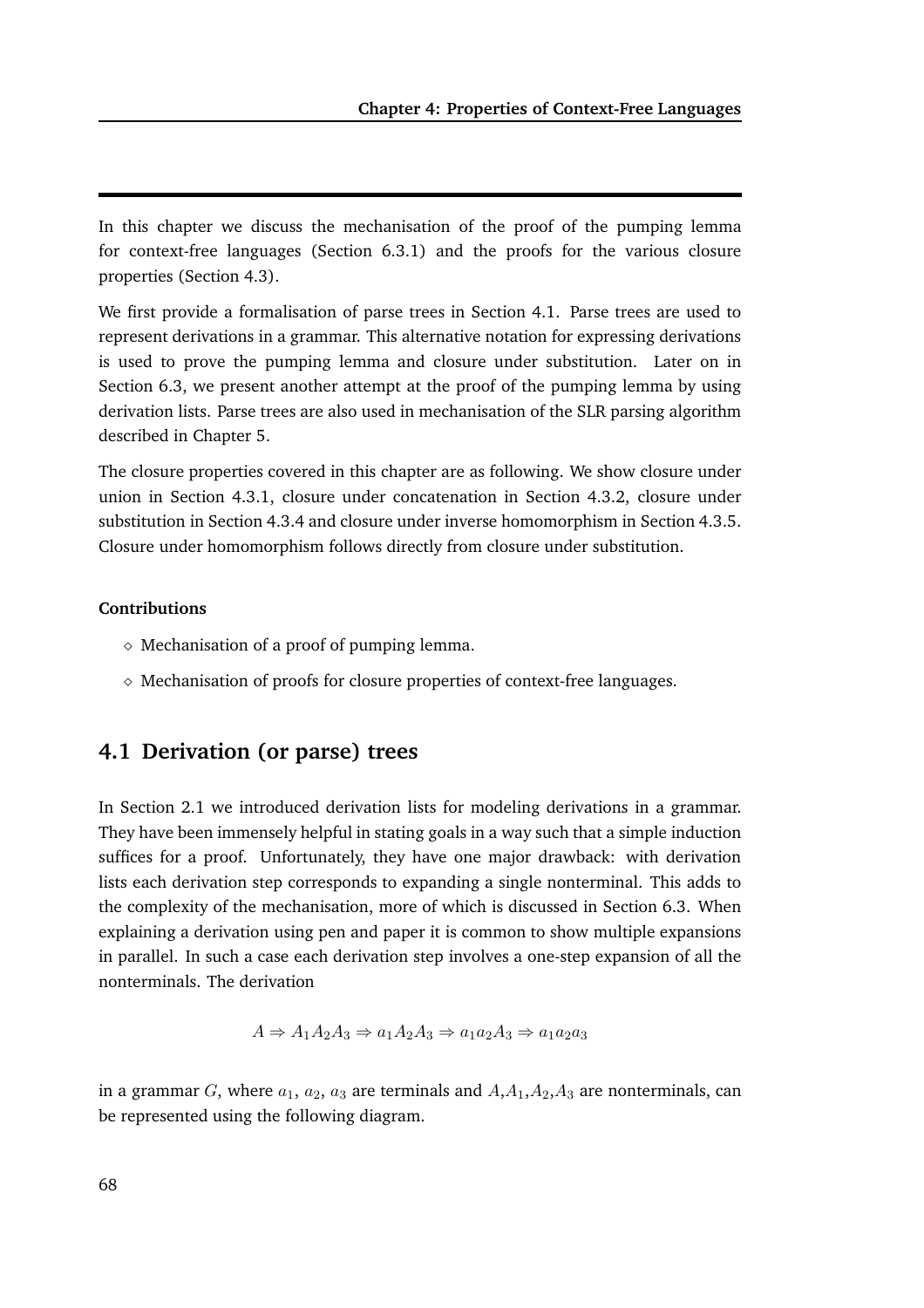

Here, nonterminal A is the root node and terminals  $a_1$ ,  $a_2$ ,  $a_3$  are the leaf nodes. The rules in G that allow this derivation are  $A \to A_1 A_2 A_3$ ,  $A_1 \to a_1$ ,  $A_2 \to a_2$  and  $A_3 \to a_3$ .

This structure on the derivable strings in a grammar is called a *derivation tree* or a *parse tree*.

A tree is recursively defined as either a leaf node (no expansion possible hereafter) or a (nonterminal) node which can expand to a sequence of derivation trees. In HOL:

```
('nts, 'ts) ptree
= Leaf of 'ts | Node of 'nts => ('nts, 'ts) ptree list
```
The terms *leaves*, *fringe* or the *yield* of a tree all stand for the leaf nodes that do not have any children. This is slightly different from the definition used in Hopcroft and Ullman. They define a leaf node as a node with an empty  $(\epsilon)$  node as its only child.

#### **HOL Definition 4.1.1 (fringe)**

```
fringe (Leaf tm) = [tm]fringe (Node x ptl) = FLAT (MAP (\lambda a. fringe a) ptl)
```
**Relationship between derivation trees and derivations** A tree is a correct derivation tree for a grammar if and only if it is *valid* with respect to the rules in the grammar (validptree). A tree is considered valid with respect to grammar  $G$  if each expansion step corresponds to some rule in  $G$ . Function validptree is only called on the nonterminal nodes. Thus, a leaf node on its own is not considered a valid parse tree.

#### **HOL Definition 4.1.2 (validptree)**

```
validptree q (Node n ptl) \iffrule n (getSymbols ptl) ∈ rules g \wedge∀e. e ∈ ptl ⇒ isNode e ⇒ validptree g evalidptree q (Leaf tm) \iff F
```
*(*getSymbols ptl *returns the symbols corresponding to the top level nodes of the parse tree list* ptl*. Function* isNode tree *returns true if and only if* tree *is a node, i.e. corresponds to a nonterminal.)*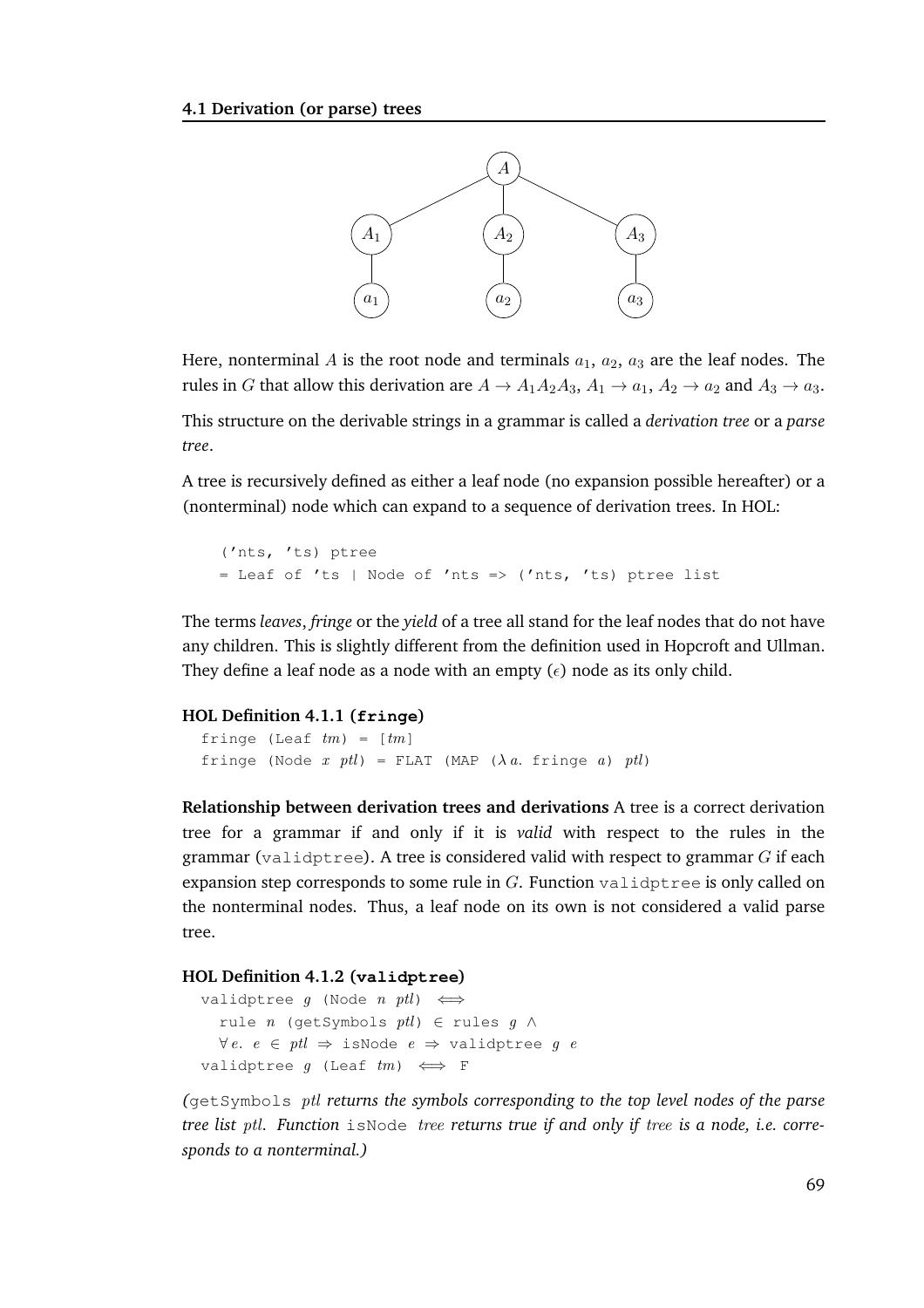This is another place where we differ slightly from Hopcroft and Ullman in what we consider to be a derivation tree. Hopcroft and Ullman state that for a tree to be a valid derivation tree for  $G$ , amongst other conditions, the root node has to be the start symbol of  $G$  and the root node has to derive a word. We instead define a looser version where a derivation tree is valid as long as each expansion is a valid rule in  $G$ . Thus, the root node does not have to be the start symbol of  $G$  but it still has to be some nonterminal symbol. Also, the derived string has to be composed of only terminals. If a tree is a valid parse tree with respect to a grammar then one can construct a corresponding derivation from the root nonterminal to the yield.

#### **HOL Theorem 4.1.1**

validptree  $g \t t \Rightarrow$  (derives  $g)$ <sup>\*</sup> [root  $t$ ] (MAP TS (fringe  $t$ ))

Similarly, if a terminal string can be derived from a nonterminal one can construct a parse tree for the derivation.

#### **HOL Theorem 4.1.2**

```
derives g \vdash dl \lhd [NTS A] \rightarrow y \RightarrowisWord y \Rightarrow\exists t. validptree g t \wedge MAP TS (fringe t) = y \wedge root t = NTS A
```
*(*fringe t *is a list of terminals. We use* MAP TS *to convert the bare terminals into terminal symbols.)*

**Theorem 4.1.1 (H&U Theorem 4.1)** Let  $G = (V, T, P, S)$  be a context-free grammar. *Then*  $S \Rightarrow^* \alpha$  *if and only if there is a derivation tree in grammar G with yield*  $\alpha$ *.* 

The corresponding HOL theorem is:

#### **HOL Theorem 4.1.3**  $w \in L \quad q \iff$ ∃ t. validptree  $g$   $t \wedge$  MAP TS (fringe  $t$ ) =  $w \wedge$ root  $t = NTS$  (startSym q)

Given any grammar  $q$ , one can construct a corresponding parse tree for the strings derivable from the start symbol in  $q$  *i.e.* in the language of  $q$ . Each level of the parse tree (the parse tree list) will then represent the expansions using one of the grammar rules. A valid parse tree is created using only the rules of  $q$ . Accessing a subtree (subderivation) is now simply a case of traversing down the parse tree to a particular node.

Function subtree returns the subtree at the end of a given path  $p$ . The path is a list of indices to the root nodes as one traverses down a parse tree.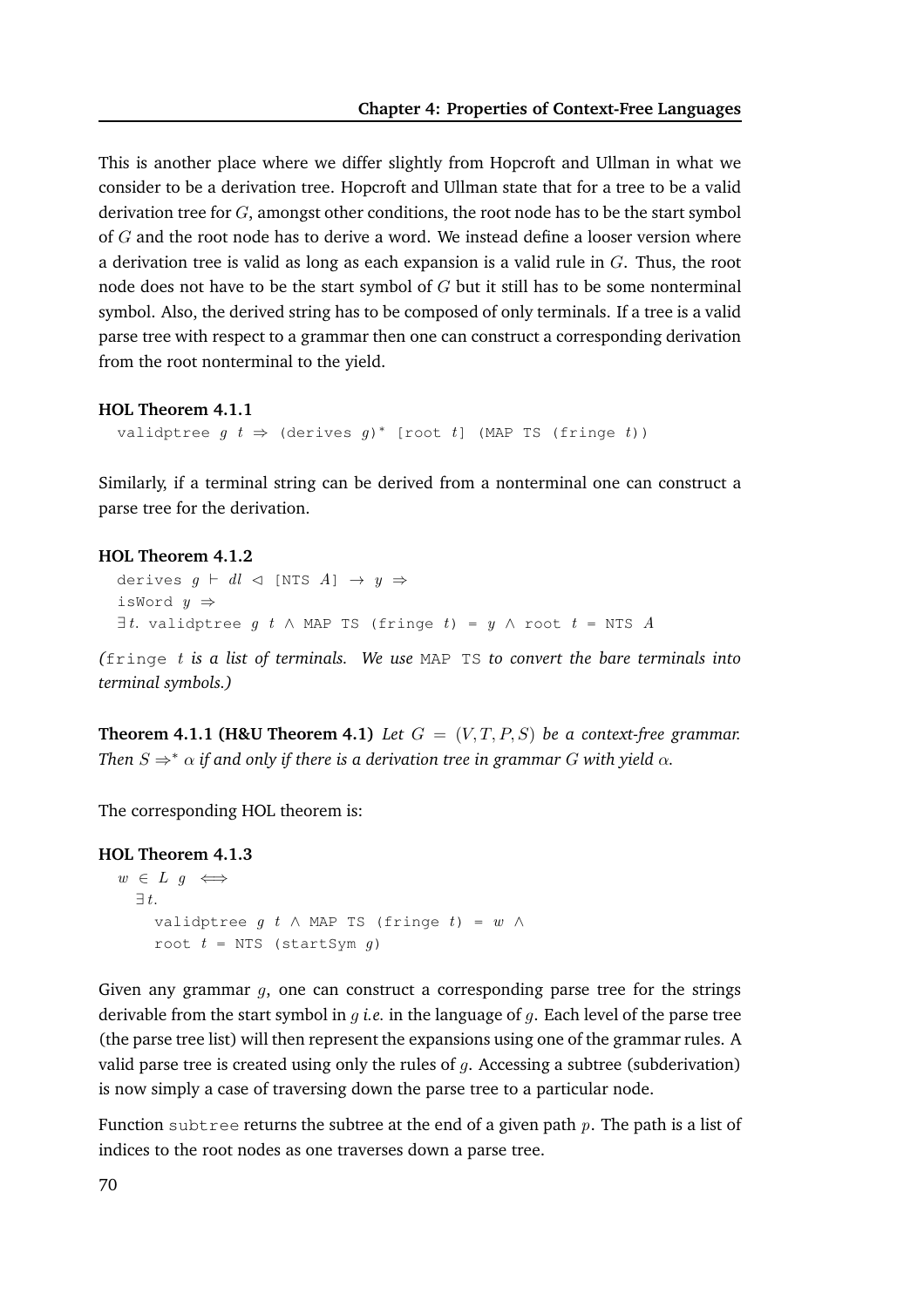#### **HOL Definition 4.1.3 (subtree)**

```
subtree (Leaf tm) (p::ps) = NONE
subtree (Leaf v_2) [] = SOME (Leaf v_2)
subtree (Node v_3 v_4) [] = SOME (Node v_3 v_4)
subtree (Node n ptl) (p::ps) =
  if p \, \langle \, \vert \, \textit{ptl} \vert then subtree (EL p \, \textit{ptl}) \textit{ps} else NONE
```
Using the above definition we can define what it means to be a proper subtree. Tree  $st$ is a proper subtree of  $t$  if the path  $p$  is nonempty.

#### **HOL Definition 4.1.4 (isSubtree)**

isSubtree st  $t \iff \exists p. p \neq [] \land$  subtree  $t p =$  SOME st

Similarly we can define predicate isSubtreeEq which also allows the subtree to be exactly the same as the parent tree. This is easily achieved by omitting the condition which asserts that the path to the subtree has to be nonempty ( $p \neq [ ]$ ).

#### **4.2 Pumping lemma**

The pumping lemma for context-free languages is a standard, well-known result in language theory. It provides a sufficient condition for showing that a language is *not* context-free. This is done by showing that for all sufficiently large n, where  $n > 0$  and  $n$  is larger than the pumping length, there is a string s in the language with length at least n which cannot be "pumped" without producing strings that are not in the language. Here we provide what we believe to be the first mechanised proof of the pumping lemma. We first provide a broad overview of the proof. This is followed by an explanation of the lemmas required for the final proof (Sections 4.2.1 to 4.2.3). We put these together to obtain the final proof of the pumping lemma in Section 4.2.4. In Section 4.2.5, we talk about a frequently occurring issue in theorem proving that increases the complexity of the mechanised proofs.

**Theorem 4.2.1 (H&U Lemma 6.1)** *Let* L *be a context-free language. Then there exists some integer*  $n > 0$  *such that any string* z *in* L *with*  $|z| \geq n$  *can be written as*  $z = uvwxy$ , *with substrings* u*,* v*,* w*,* x *and* y*, such that*

- **Clause 1**  $|vx| > 1$ , either v or x has to be nonempty since they are the pieces that get *"pumped";*
- *Clause 2*  $|vwx| \le n$ , *i.e. the middle portion is not too long*;
- *Clause 3*  $uv^iwx^iy$  *is in* L for every integer  $i \geq 0$ , *i.e.* v and x may be "pumped" zero or *more times and the resulting string will still be a member of* L*.*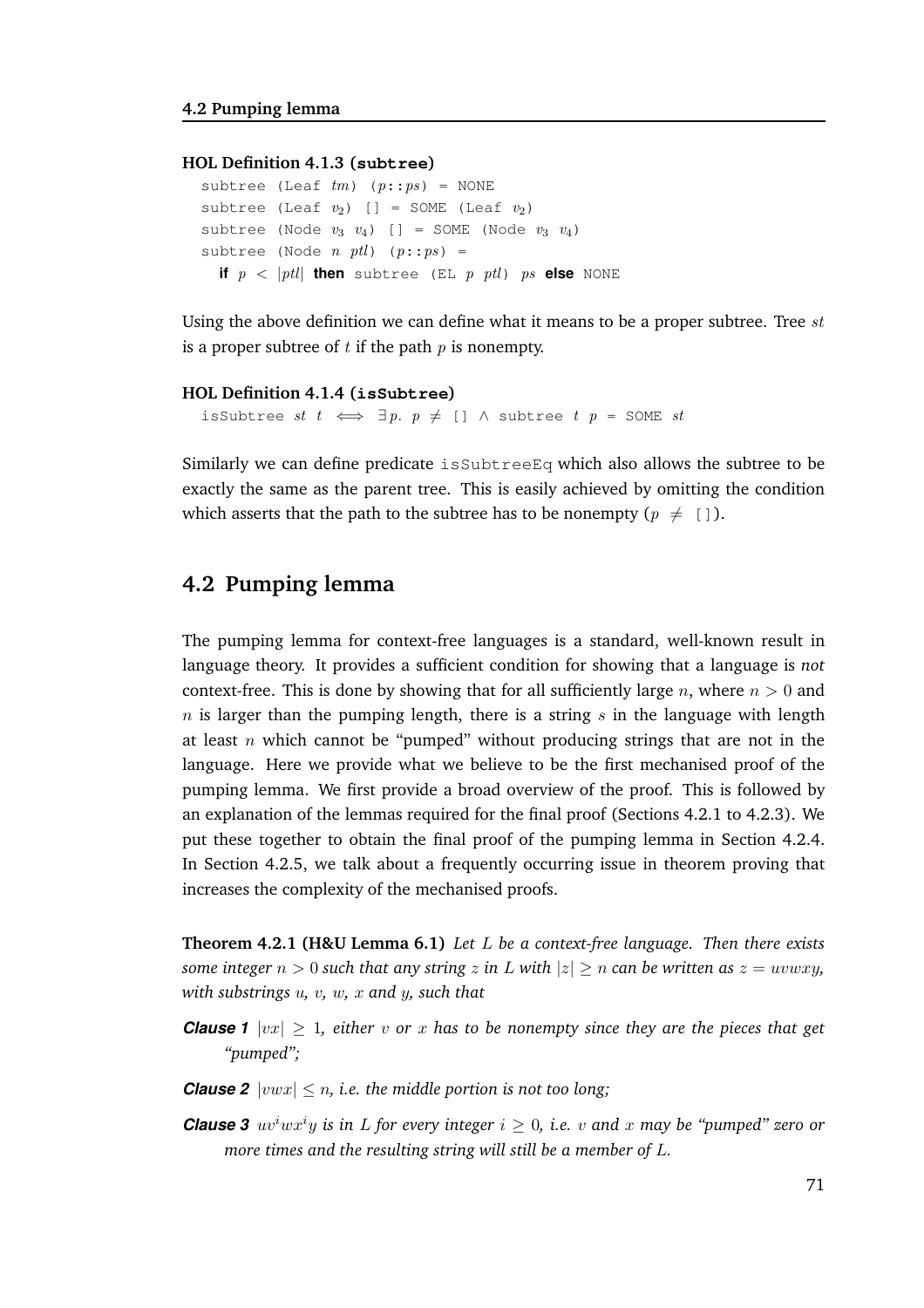The value n is a constant for any given language, and is called the *pumping length*. Informally, any string that is at least  $n$  symbols long can be pumped to obtain even longer strings that still belong in the language. Note that finite languages (which are regular and hence context-free) obey the pumping lemma trivially by having  $n$  equal to the maximum string length in  $L$  plus one.

This property can be stated succinctly as HOL Theorem 4.2.1 given below.

#### **HOL Theorem 4.2.1**

```
isCnf q \Rightarrow∃ n.
  n > 0 \land\forall z.z \in L q \wedge |z| > n \Rightarrow\exists u \ v \ w \ x \ y.z = u + v + w + w + x + y \wedge |v| + |x| \geq 1 \wedge|v| + |w| + |x| \leq n \wedge\forall i.
           u ++ FLAT (lpow v i) ++ w ++ FLAT (lpow x i) ++ y \inL g
```
*(The* isCnf *predicate is true of grammars in Chomsky Normal Form. The fact that all context-free languages not including*  $\epsilon$  *can be captured by CNF grammars is presented in Section 2.5.)*

#### **Overview of proof**

The goal is to prove that for all grammars, there is an  $n$  whose value depends on the grammar such that for each terminal string derivable in this grammar, the string satisfies the given properties. We show that such an n exists; if k is the number of nonterminals in the grammar, then  $n=2^k$ .

In what is to come, we will show that it is possible to find the witnesses for  $u, v, w, x$  and  $y$ . When we have these witnesses, the rest of the proof divides into three obligations corresponding to the three clauses mentioned earlier.

#### **4.2.1 A nonterminal must recur in the derivation**

We use parse trees to represent derivations in a grammar. When using parse trees the pumping lemma can be rephrased in the following manner. If  $t$  is the parse tree for a given a string which is "sufficiently" long, then there must exist two nested subtrees such that the root nonterminal for the trees is the same.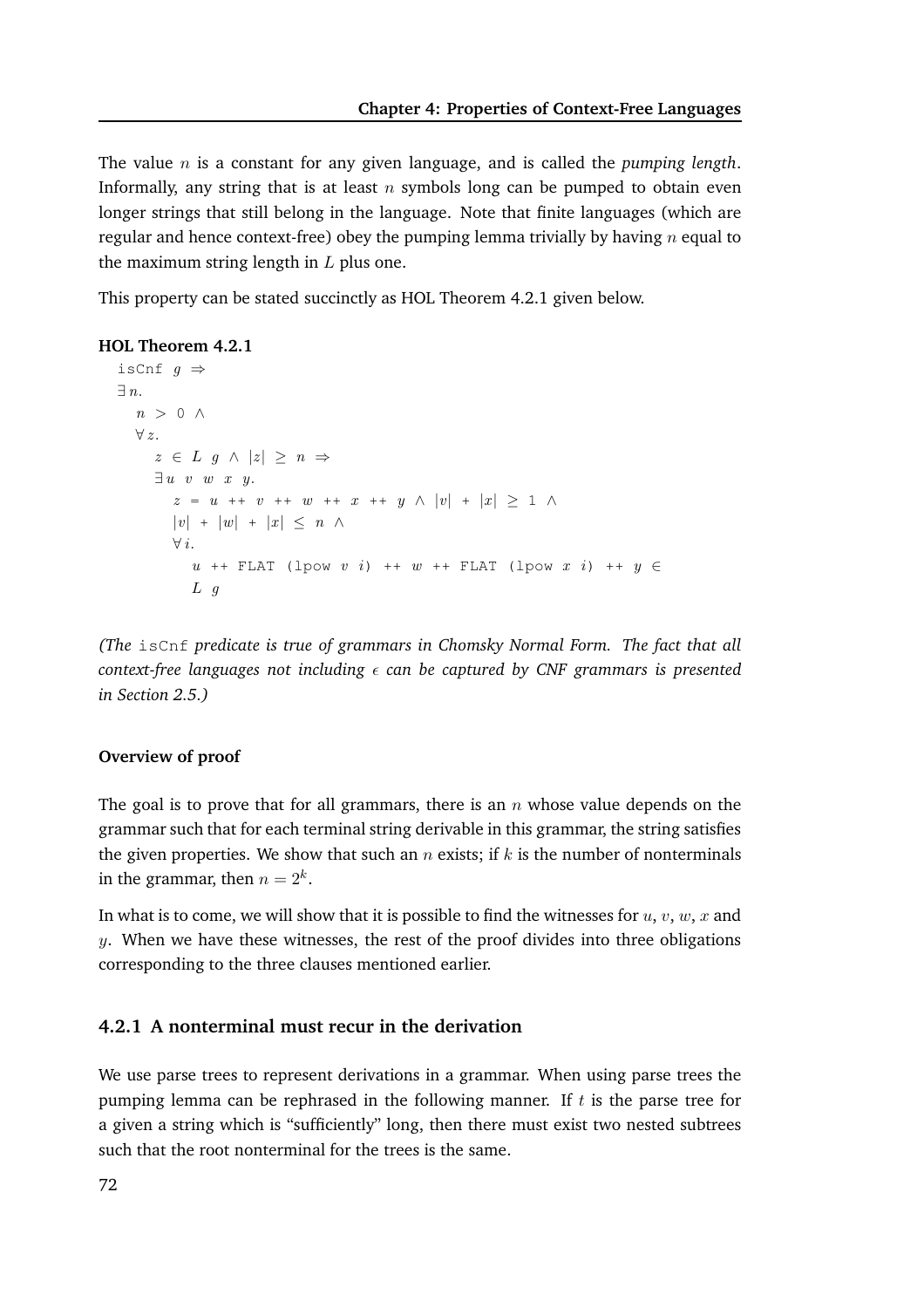#### **4.2 Pumping lemma**

The existence of repeated nodes is given by the rootRep property.

#### **HOL Definition 4.2.1 (rootRep)**

```
rootRep st t \iff root st = root t \wedge isSubtree st t
```
In Figure 4.1 the expression rootRep  $t_0$   $t_1$  holds. The first important property we prove is about the existence of a recurring nonterminal within a subtree.

Let  $k$  equal the number of nonterminals in the grammar.

**Lemma 4.2.2 (Size of the parse tree)** If  $|z| \ge 2^k$  then there must be a nonterminal *which expands to itself within the derivation of* z*.*

We begin the mechanisation by modeling the notion of a derivation containing a repeated symbol, symRepProp:

#### **HOL Definition 4.2.2 (symRepProp)**

```
symRepProp t_0 t_1 t \iff isSubtreeEq t_1 t \land rootRep t_0 t_1
```
We say that symRepProp holds over t if a subtree of t has the same root node as t. In Figure 4.1, expression symRepProp  $t_0$   $t_1$  t is true.

If none of the subtrees of  $t$  have nonterminals that are repeated, the length of the final terminal string is constrained by the number of distinct nonterminals in  $t$ .

#### **HOL Lemma 4.2.1**

```
validptree q \t \RightarrowisCnf q \Rightarrow\neg \Box t_0 t<sub>1</sub>. symRepProp t<sub>0</sub> t<sub>1</sub> t) \Rightarrow\forall k. k = |distinctNtms t \Rightarrow |leaves t \leq 2 \leftrightarrow (k - 1)
```
*(The* \*\* *operator represents exponentiation. Function* distinctldNtms t *returns the list of nonterminals occurring in tree* t*.)*

**Proof** This property directly follows from the grammar being in CNF. The proof is by induction on the height of the tree.

Because the total number of nonterminals in the grammar is at least as large as the number occurring distinctly in any given derivation, if  $|z|$  is larger than  $2^k$ , then we know that the derivation tree of  $z$  has a repeated nonterminal symbol.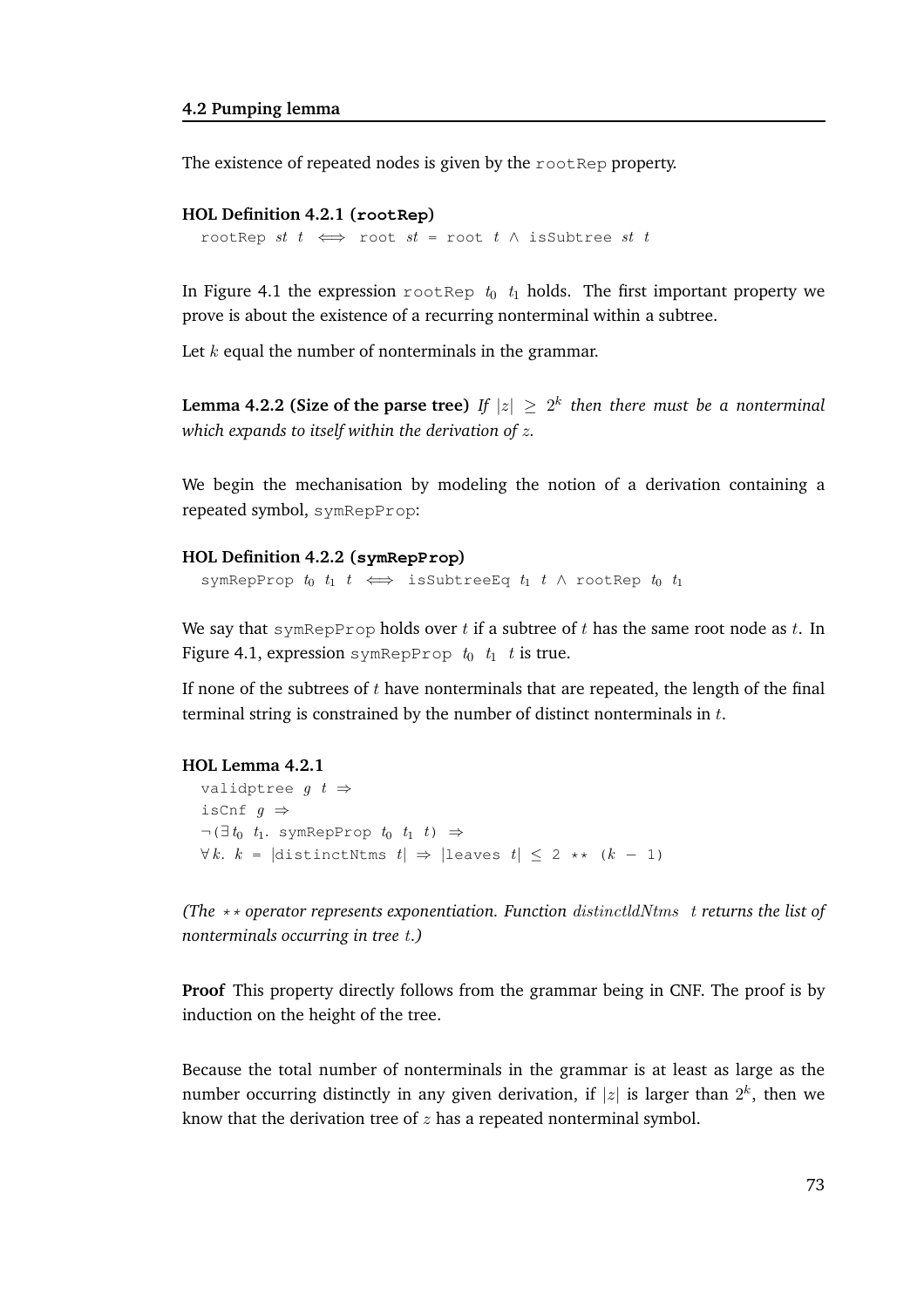#### **4.2.2 Isolating the last repetition of a nonterminal**

The next step is to pick the very last instance when the repetition of a nonterminal occurs, *i.e.*, as close as possible to the final terminal string. This corresponds to witnessing the tree structure represented in Figure 4.1.



**Figure 4.1** – Tree representation of property  $\text{lastExpProp.}$  The outermost tree t has the two nested subtrees ( $t_1$  and  $t_0$ ) with the same node B. Here the subtree  $t_1$ may possibly be the same tree t.  $t_0$  is a proper subtree of  $t_1$ . symRepProp does not hold of any proper subtree of  $t_1$ .

The property corresponding to the tree structure in HOL is lastExpProp.

#### **HOL Definition 4.2.3**

```
lastExpProp t \iff\exists t_0 \quad t_1.symRepProp t_0 t_1 t \wedge\exists n \text{ ptl.}t_1 = Node n ptl \wedge∀ e. e ∈ ptl ⇒ ¬∃ st<sub>0</sub> st<sub>1</sub>. symRepProp st<sub>0</sub> st<sub>1</sub> e
```
We can now prove that if symRepProp holds of the parse tree  $t$ , then we should be able to deduce that lastExpProp also holds:

#### **HOL Lemma 4.2.2**

symRepProp  $t_0$   $t_1$   $t \Rightarrow$  lastExpProp  $t$ 

**Proof** By induction on the height of t.

#### **4.2.3 Deriving the relevant subtrees from the derivation**

To figure out the individual components of the pumping lemma  $(u, v, w, x$  and y) we have to derive the relevant subtrees from the original derivation.

74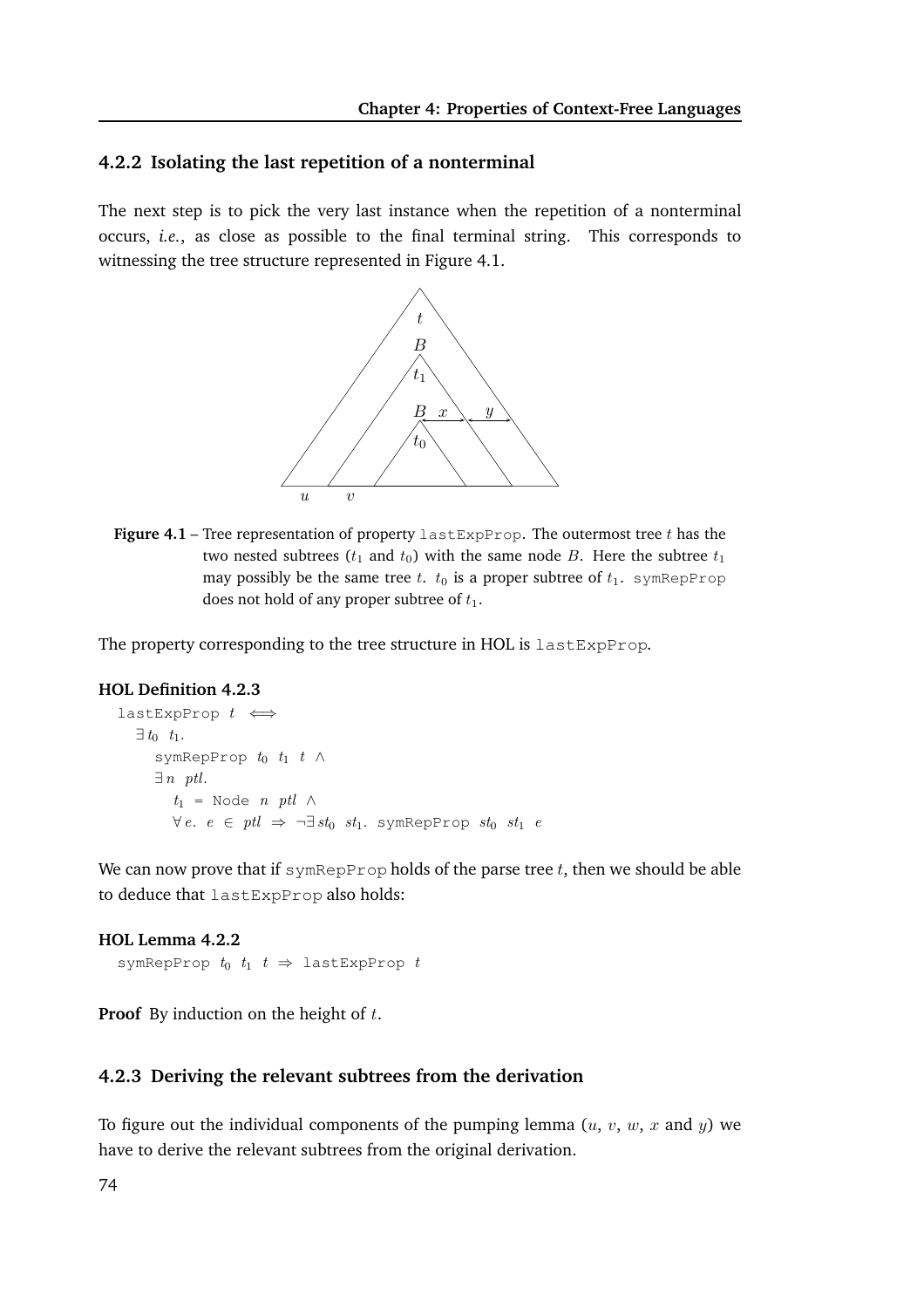Let  $z \in L(G)$ . From this we can deduce the tree version of the language equivalence property.

```
\exists t.
  validptree g t \wedge root t = NTS (startSym g) \wedgez = \text{MAP} TS (leaves t)
```
Since we pick  $z$  such that it is sufficiently long, *i.e.*  $|z| \geq 2^{k-1}$  for  $k$  distinct nonterminals in tree  $t$ , we have a repeated nonterminal in one of the subtrees of  $t$ . Thus by HOL Lemma 4.2.1 we have

 $\exists t_0$   $t_1$ . symRepProp  $t_0$   $t_1$   $t_2$ 

We now pick the subtree  $t_0$ , using HOL Lemma 4.2.2, under which there are no repeated nonterminals.

 $\exists t_0$   $t_1$ . symRepProp  $t_0$   $t_1$   $t_2$ 

Using the definition of lastExpProp we have

```
\exists x \; y.symRepProp x \, y \, t_0 \wedge\exists n \text{ ptl.}y = Node n ptl \wedge\forall e. e \in ptl \Rightarrow \neg \exists st_0 \ st_1. symRepProp st_0 \ st_1 e
```
Since the tree corresponds to a grammar in Chomsky Normal Form, ptl must have exactly two subtrees and they must both correspond to nonterminal nodes.

 $\exists N_1 \ N_2 \ s_1 \ s_2 \ ntl =$  [Node  $N_1 \ s_1$ ; Node  $N_2 \ s_2$ ]

These two nodes are responsible for the derivation of string  $vwx$  in Clause 2. We can reason about the length of the strings mentioned in the clauses based on the symRepProp property.

#### **4.2.4 Putting it all together**

We can now bring together the proof for the pumping lemma using the elements described above. Figure 4.2 shows what each of the quantifiers in the pumping lemma proof get instantiated to.

The figure shows the derivation of terminal string  $z$  from the start symbol  $S$  of some grammar  $q$ .  $B$  is the symbol that gets repeated in its own derivation closest to  $z$ . The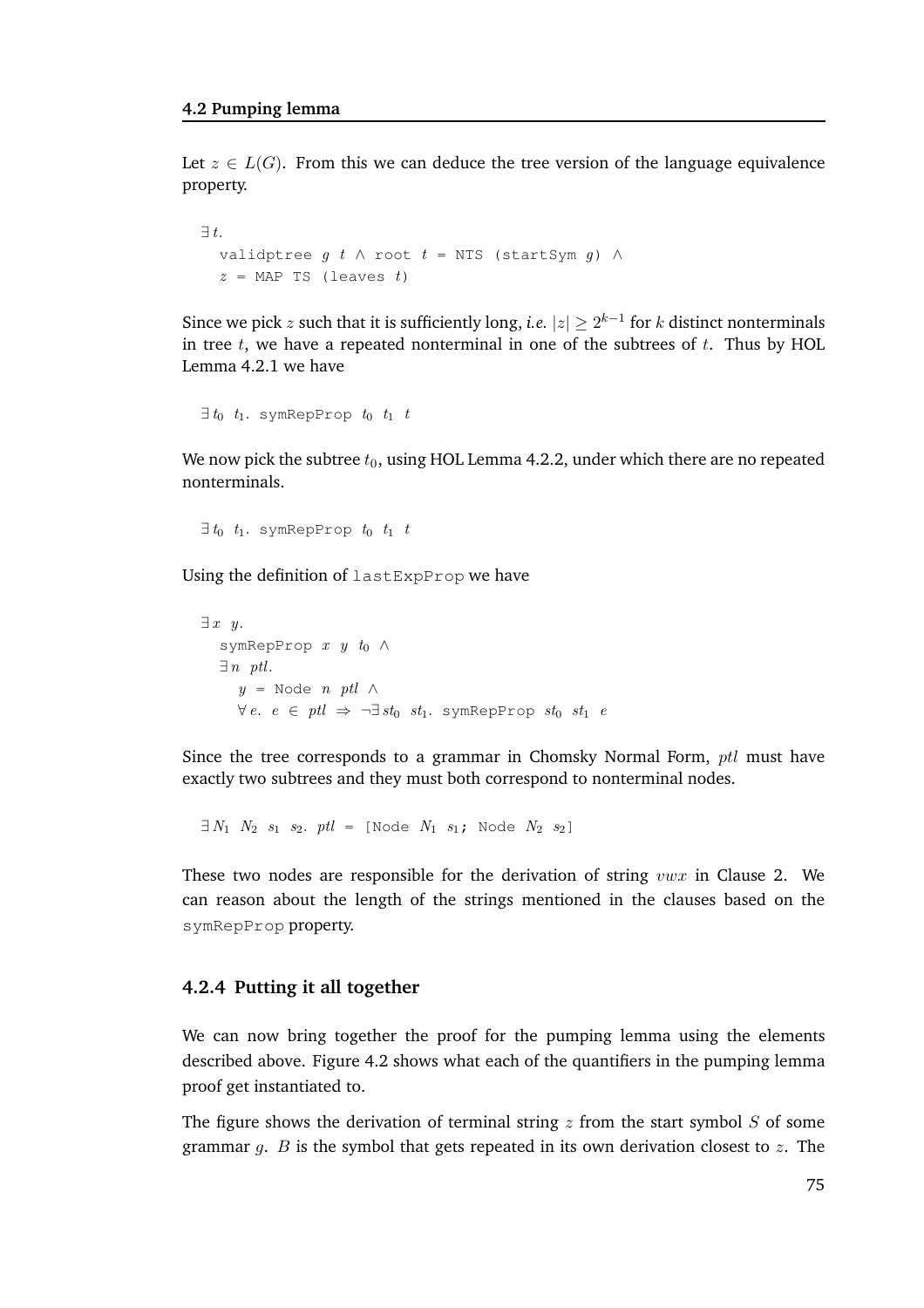

**Figure 4.2** – Tree showing the witnesses for the existential quantifiers in the pumping lemma.

triangles for  $B$  show the very last occurrence of any nonterminal that expands to itself. B takes a single step to expand to the two nonterminals  $N_1$  and  $N_2$  which eventually expand out to the terminal string  $vwx$ . There are no repeated nonterminals in the expansion that follows from  $N_1N_2$ . The components u, v, w, x and y split up z so that they satisfy the pumping lemma clauses.

The description of the proof follows.

**Clause 1**  $|vx| \geq 1$ .

**Proof** We have  $B \Rightarrow^* vBt \Rightarrow^* vwx$ , where v, w, x are terminal strings. Since the grammar is in CNF, it follows that either  $v$  or  $t$  must be nonempty. If  $v$  is nonempty then we are done.

From the two facts,  $t \neq \epsilon$ , and  $t \Rightarrow^* x$ , again we use the properties of CNF to deduce that x must be nonempty since CNF excludes  $\epsilon$ -productions.

**Clause 2**  $|vwx| \leq 2^k$ , where k is the number of nonterminals in the grammar.

**Proof** With  $|z| \ge 2^k$ , we use HOL Lemma 4.2.1 to get symRepProp  $t_0$   $t_1$   $t$ .

From HOL Lemma 4.2.2, we have lastExpProp  $t$ . This gives us a handle on the structure of the tree as shown in Figure 4.2.

From this structure we are able to deduce,  $B \Rightarrow N_1 N_2 \Rightarrow^* vwx$ .

There must exist strings  $m_1$  and  $m_2$  such that  $vwx = m_1m_2$  and  $N_1 \Rightarrow^* m_1$  and  $N_2 \Rightarrow^* m_2$  such that no nonterminal symbol is repeated in the derivations of  $m_1$ and  $m_2$ . This corresponds to the area of the dashed triangle, which covers all the expansion under the top B except the one step derivation to  $N_1N_2$ .

Since no symbols are repeated, from HOL Lemma 4.2.1, we get the bound on the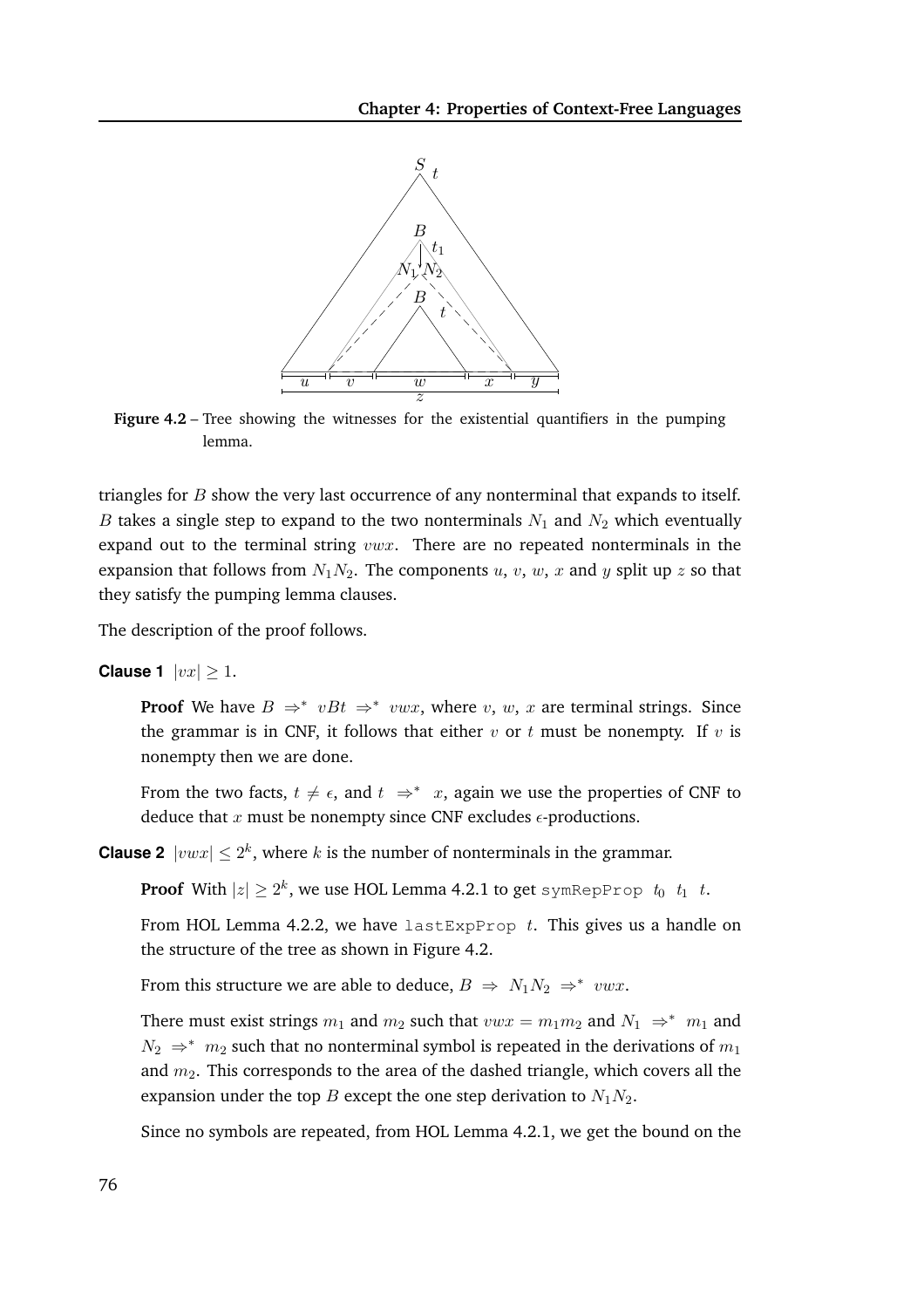sizes of  $m_1$  and  $m_2$ . Let  $d_1$  be the number of unique nonterminals in the derivation of  $m_1$  and  $d_2$  be the number of unique nonterminals in the derivation of  $m_2$ . Then,  $|m_1| \leq 2^{d_1-1}$  and  $|m_2| \leq 2^{d_2-1}$ . We also know that,  $d_1 \leq k$  and  $d_2 \leq k$ .

Therefore  $|vwx| \leq 2^k$ .

**Clause 3**  $uv^iwx^i y$  is in L for every natural number *i*.

**Proof** By the application of HOL Lemma 4.2.2 we have the shape of the tree as shown in Figure 4.2, and the following derivations:  $S \Rightarrow^* uBy, B \Rightarrow^* vwx$ , and  $B \Rightarrow^* vBx$ .

The applications of the above expansions give us the following two possibilities to satisfying this clause.

$$
\diamond S \Rightarrow^* uBy \Rightarrow^* uwy, \text{ for } i = 0.
$$
  

$$
\diamond S \Rightarrow^* uBy \Rightarrow^* uvBxy \dots \Rightarrow^* uv^iwx^iy, \text{ for } i \ge 1
$$

#### **4.2.5 Filling in the gaps**

Throughout the mechanisation, there has been one constant concern. The process of mechanising a proof in HOL never seems to follow as simple a pattern as described in the textbooks. Even though formal in nature, the textbook proof steps are very coarse-grained when compared to what needs to be covered in the theorem prover. This is a well-known cause of both the complexity and the tediousness of mechanised proofs.

As an example, consider the following property, essential in establishing Clause 3 of the pumping lemma. Let  $B \stackrel{l}{\Rightarrow} {}^*pBs$ ,  $B \stackrel{l}{\Rightarrow} {}^*z$  and  $s \stackrel{l}{\Rightarrow} {}^*z'$ , where  $p$ ,  $z$  and  $z'$  consist of only terminals. It is easily deduced that  $B \stackrel{l}{\Rightarrow} {^*} p^i z \, z'^i$ . This lemma is quite reasonably considered too trivial to require any proof in a textbook presentation. On the other hand, mechanisation requires this fact to be proven explicitly. It is stated in HOL as follows.

#### **HOL Lemma 4.2.3**

```
(lderives g)* [NTS B] (p ++ [NTS B] ++ s) \wedge isWord p \wedge(lderives g)* [NTS B] z \wedge isWord z \wedge (lderives g)* s z' \wedgeisWord z' \Rightarrow(lderives g)<sup>*</sup> [NTS B]
  (FLAT (1pow p i) ++ z ++ FLAT (1pow z' i))
```
*Function* 1 pow p n returns  $p^i$ .

Most of the work of automating a theory goes into recognising and proving such gap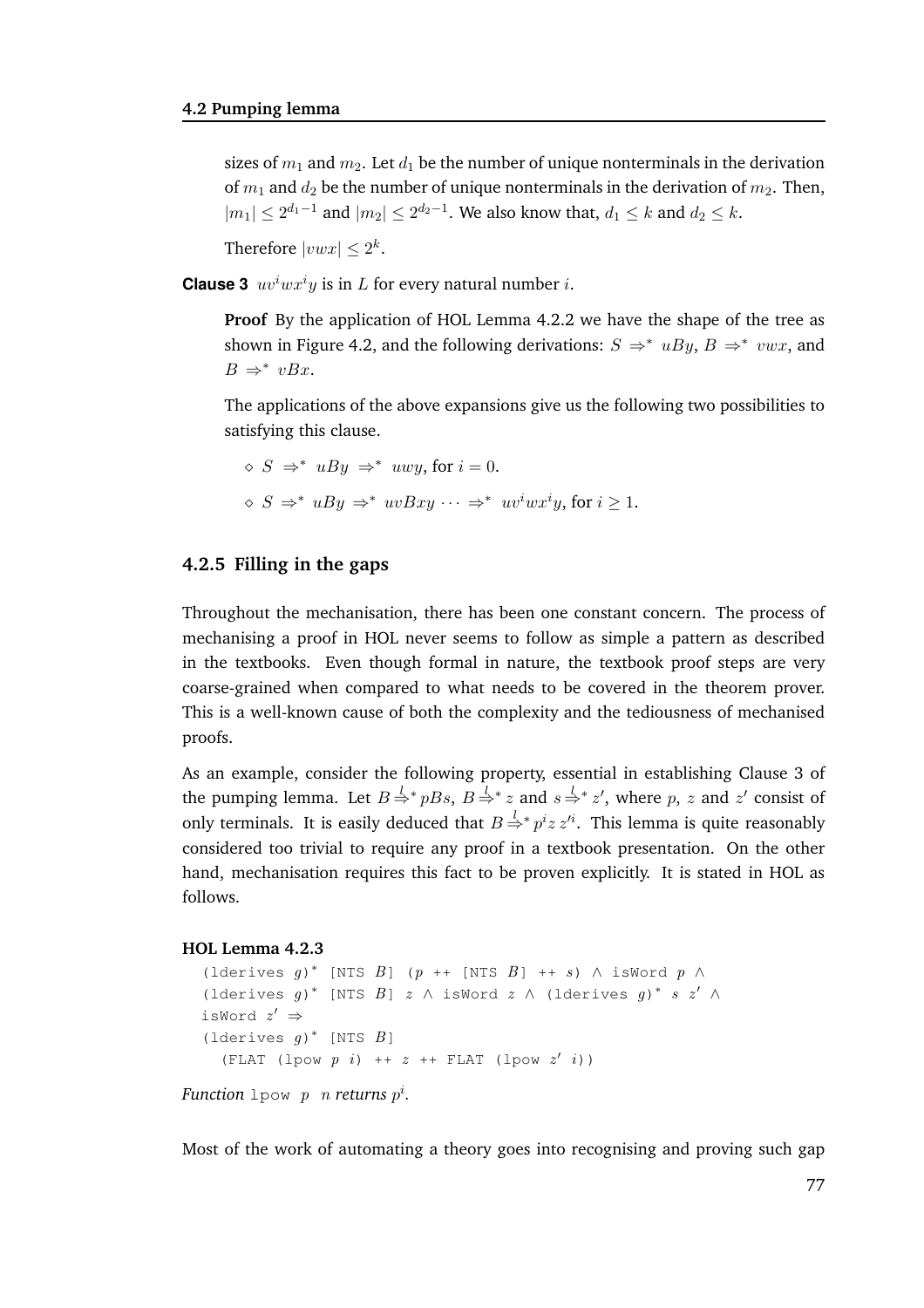proofs: HOL proofs that fill in the gaps in the textbook. It is quite hard to anticipate how many gap proofs will be needed at the outset. To add to the issue, these proofs may in turn require further properties that also have to be stated explicitly.

The proof of the above example is done by induction on  $i$ . Among other sub-proofs, we end up proving the following (even more trivial) three properties about replicating lists.

**Property 1** If a list p is replicated  $i + 1$  times, then it is the same as a copy of p followed by *i* copies of *p*. Here, SUC *n* returns  $n + 1$ .

FLAT (lpow  $p$  (SUC  $i$ )) =  $p$  ++ FLAT (lpow  $p$   $i$ )

**Property 2** Adding a copy of  $p$  to either side of  $i$  copies of  $p$  results in the same list.

 $p$  ++ FLAT (lpow  $p$  i) = FLAT (lpow  $p$  i) ++  $p$ 

**Property 3** Replicating a list of terminals results in a string of terminals.

isWord  $\ell \Rightarrow i$ sWord (FLAT (lpow  $\ell$  *i*))

After establishing our basic framework, mechanising a proof rapidly brings us to a state where most of the work goes beyond what a textbook covers. Each problem area tackled has its own unique challenges, which mostly have to be covered on a case-by-case basis. Using existing libraries is usually advantageous, but can also be a burden if, as in the choice of derivation lists, the existing library is too well-developed to ignore, but not quite a good fit for the task at hand.

#### **4.3 Closure properties**

In their Chapter 6, Hopcroft and Ullman prove that context-free languages are closed under the following operations. That is, if  $L$  and  $P$  are context-free languages, the following languages are context-free as well:

- $\diamond$  the union  $L \cup P$  of  $L$  and  $P$
- $\diamond$  the concatenation  $L \circ P$  of  $L$  and  $P$
- $\diamond$  the Kleene star  $L^*$  of  $L$
- $\diamond$  language obtained by substitution operation
- $\Diamond$  the image  $\varphi(L)$  of L under a homomorphism  $\varphi$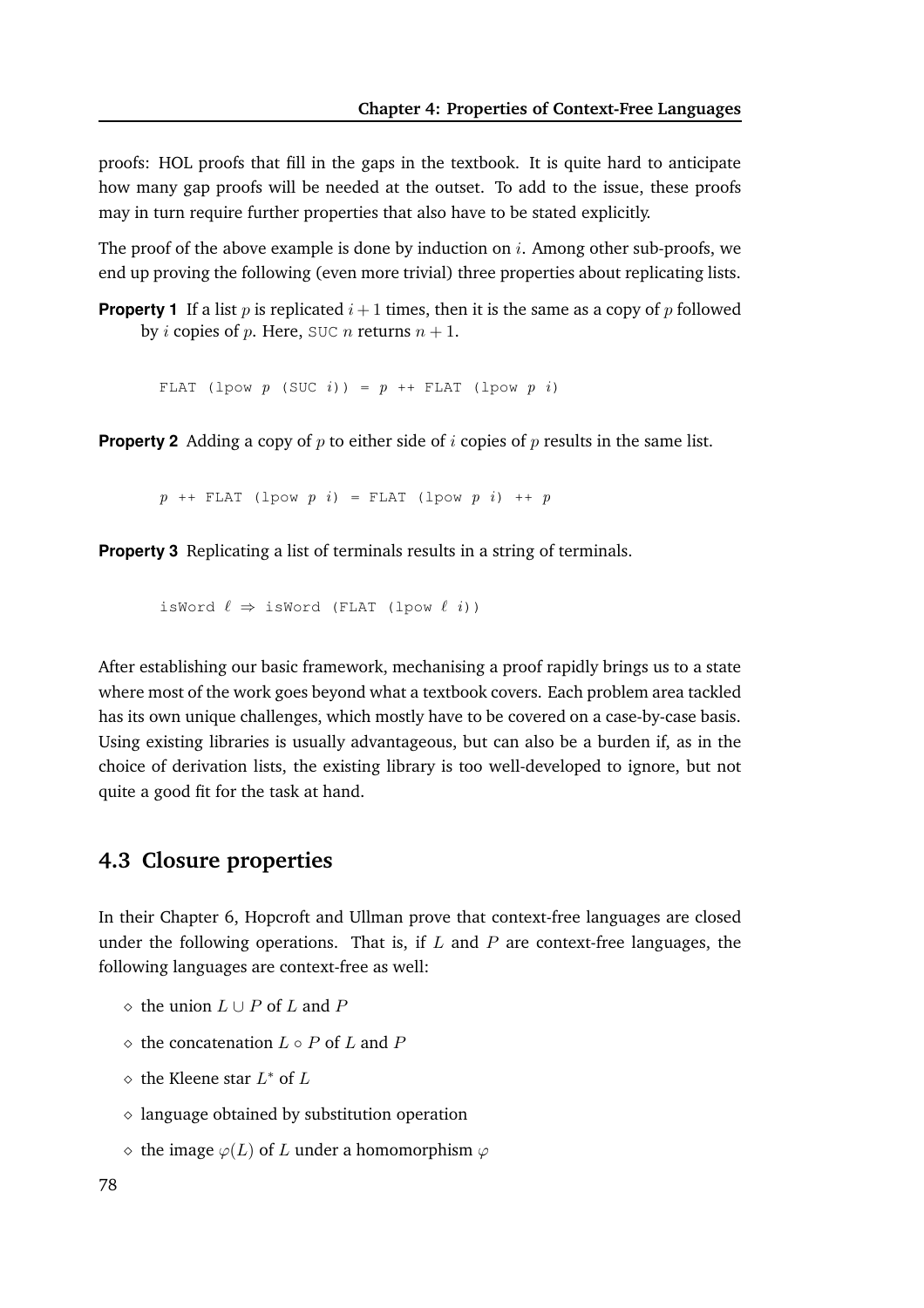In this section we go through the HOL formalisation for proving closure of CFGs under union, concatenation, Kleene star operation, substitution and inverse homomorphism. The closure under homomorphism follows from closure under the substitution operation.

We provide only a brief overview of the first two since they were straightforward to mechanise. The only additional theorem we had to establish is the following:

#### **HOL Theorem 4.3.1**

```
INFINITE \mathcal{U}(:\alpha) \Rightarrow\exists g'. L g = L g' \land \text{DISJOINT} (nonTerminals g) (nonTerminals g')
```
This theorem corresponds to the text statement *we may rename variables at will without changing the language generated* in Hopcroft and Ullman. Of course, this is intuitively clear. The closure properties that follow are based on this very assumption. Hence, to be able to proceed with the remainder of the work we had to prove this *disjoint* property in HOL. Note that since we are renaming variables by picking new ones, we need the premise that the type universe of the variables is infinite.

Closure properties merge rules of two different grammars in a particular way. For example, the union of two grammars,  $G_1 = (V_1, T_1, P_1, S_1)$  and  $G_2 = (V_2, T_2, P_2, S_2)$ results in grammar  $G = (V_1 \cup V_2 \cup \{S\}, T_1 \cup T_2, P, S)$ , where  $P_3$  is  $P_1 \cup P_2$  plus the productions  $S \to S_1|S_2$ . Here S is not in  $V_1$  or  $V_2$ . In order to prove  $L(G_1) \cup L(G_2)$  =  $L(G)$  we need to be able to distinguish the derivations of  $G_1$  from  $G_2$ . This distinction is clear if the nonterminals of  $G_1$  and  $G_2$  do not overlap. Hence, the need for the disjoint property.

Formally, for the disjoint property we show:

**Theorem 4.3.1** *For any grammar*  $G = (V, T, P, S)$ *, we can find a new grammar*  $G' =$  $(V', T, P, S')$  such that  $L(G) = L(G')$  and  $V \cap V' = \phi$ .

**Proof** We first define renaming a single variable. Function rename returns the new value  $(x')$  if x is the variable we are interested in, *i.e.* the variable  $e$ .

```
HOL Definition 4.3.1 (rename)
  r = r and r \cdot r' = r if r = r then r' else r
```
Using rename, we can rename the nonterminal  $nt$  to  $nt'$  for a particular rule.

```
HOL Definition 4.3.2 (ruleNt2Nt')
  ruleNt2Nt' nt nt' (rule \ell r) =
    rule (rename nt nt' \ell) (MAP (rename (NTS nt) (NTS nt')) r)
```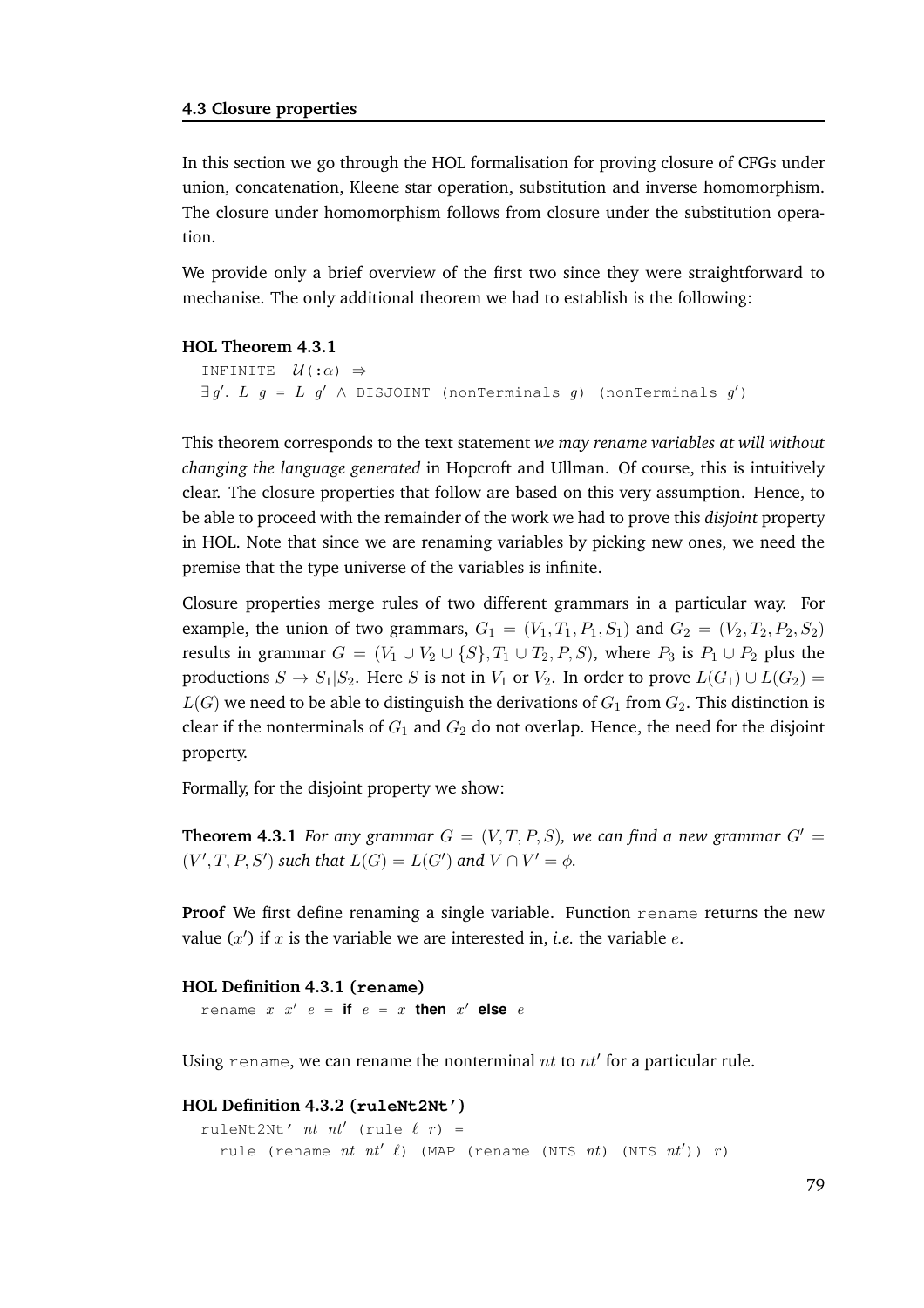Now given a new replacement value  $(nt')$  for a nonterminal  $nt$ , we systematically rename all  $nts$  to  $nt'$  in our old grammar  $G$   $p$   $s$ . Note that we need to rename the start symbol as well. This is our function grNt2Nt'.

#### **HOL Definition 4.3.3 (grNt2Nt')**

```
grNt2Nt' nt nt' (G p s) =
  G (MAP (ruleNt2Nt' nt nt') p) (rename nt nt' s)
```
We can now define the notion of renaming a *single* nonterminal in the grammar. Relation rename $1_R$  holds if and only if renaming nonterminal  $nt$  to  $nt'$  (a new nonterminal, not in  $g$ ) in grammar  $g$  gives us grammar  $g'$ .

#### **HOL Definition 4.3.4 (rename1\_R)**

```
renamel_R (nt, nt') g q' \iffNTS nt' \notin nonTerminals g \wedge grNt2Nt' nt nt' g = g'
```
We then prove that such a single-step transformation preserves the language of the grammar.

#### **HOL Theorem 4.3.2**

INFINITE  $\mathcal{U}$ (: $\alpha$ )  $\Rightarrow$ NTS  $nt' \notin$  nonTerminals  $g \Rightarrow$  $L g = L$  (grNt2Nt' nt nt' g)

In order to get a new grammar  $g'$  starting from the old grammar  $g$  such that the nonterminals are disjoint, all we need to do is rename all the nonterminals in  $q$  such that the new names introduced are not part of  $q$ . This is achieved by taking the reflexive, transitive closure of the relation  $\lambda x$  y.  $\exists$  nt nt'. rename1\_R (nt, nt') x y. We show that such a grammar  $(g')$ , which does not have any overlapping nonterminals with  $g$  and the language of  $g'$  is the same as of  $g$ , exists.

#### **HOL Theorem 4.3.3**

```
FINITE s \Rightarrow\forall g \ g''.
   s = nonTerminals g \cap nonTerminals g'' \RightarrowINFINITE \mathcal{U} (: \alpha) \Rightarrow\exists g'.(\lambda x \ y. \ \exists nt \ nt'. \ \mathtt{renamel\_R} \ \ (nt, nt') \ \ x \ \ y)^* \ \ g \ \ g' \ \ \landL g = L g' \wedgeDISJOINT (nonTerminals g') (nonTerminals g'')
```
The proof of the theorem is by induction on the finiteness of the set  $s$ . When the above theorem is invoked as part of proving the disjoint property, both  $g$  and  $g''$  variables get instantiated with the original grammar for which the variables are being renamed.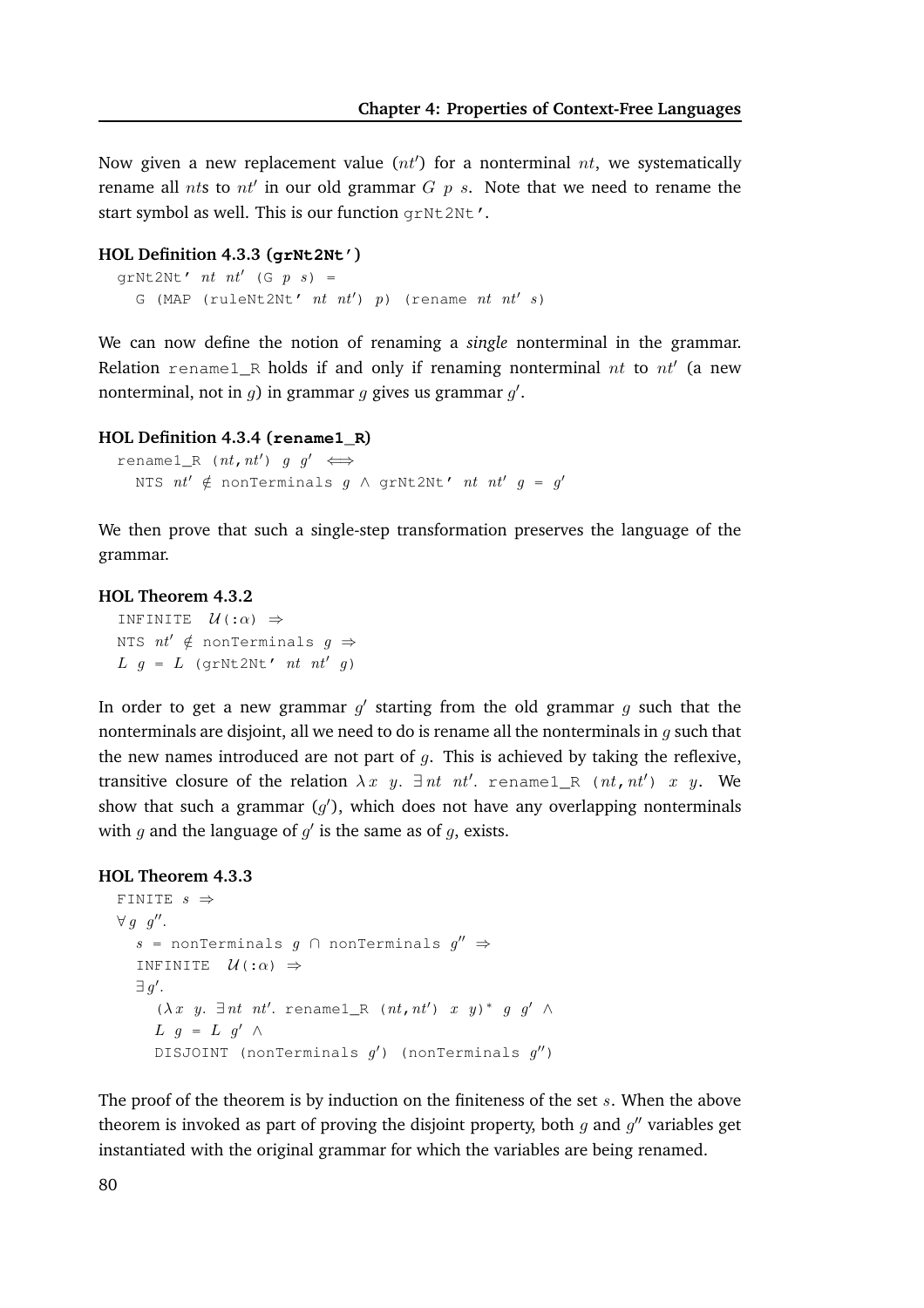After establishing this property we can now start having a look at the closure properties.

#### **4.3.1 Union**

**Theorem 4.3.2 (H&U Theorem 6.1)** *Context-free languages are closed under union.*

Let  $L_1$  and  $L_2$  be CFLs generated by the CFGs  $G_1 = (V_1, T_1, P_1, S_1)$  and  $G_2 =$  $(V_2, T_2, P_2, S_2)$ , respectively. Since we may rename variables at will (proven above) without changing the language generated, we assume  $V_1$  and  $V_2$  are disjoint. Assume also that  $S_3$  is not in  $V_1$  or  $V_2$ .

For  $L_1 \cup L_2$  construct grammar  $G_3 = (V_1 \cup V_2 \cup S_3, T_1 \cup T_2, P_3, S_3)$ , where  $P_3$  is  $P_1 \cup P_2$  plus the productions  $S_3 \to S_1 | S_2$ . Given grammars  $G_1$  and  $G_2$ , function grUnion constructs such a grammar  $G_3$ .

#### **HOL Definition 4.3.5 (grUnion)**

```
grUnion s_0 g_1 g_2 =
  G
    (rules q_1 ++ rules q_2 ++ [rule s_0 [NTS (startSym q_1)]] ++
     [rule s_0 [NTS (startSym g_2)]]) s_0
```
**Proof** If w is in  $L_1$ , then the derivation  $S_3 \Rightarrow_{G_3} S_1 \Rightarrow_{G_1}^* w$  is a derivation in  $G_3$ , as every production of  $G_1$  is a production of  $G_3$ . Similarly, every word in  $L_2$  has a derivation in  $G_3$  beginning with  $S_3 \Rightarrow S_2$ . Thus,  $L_1 \cup L_2 \subseteq L(G_3)$ .

For the converse let w be in  $L(G_3)$ . Then the derivation  $S_1 \Rightarrow w$  begins with either  $S_3 \Rightarrow_{G_3} S_1 \Rightarrow_{G_3}^* w$  or  $S_3 \Rightarrow_{G_3} S_2 \Rightarrow_{G_3}^* w$ . In the former case, as  $V_1$  and  $V_2$  are disjoint, only symbols of  $G_1$  may appear in the derivation  $S_1 \Rightarrow_{G_3}^* w$ . Thus  $S_1 \Rightarrow_{G_1}^* w$ , and w is in  $L_1$ . Analogously, if the derivation starts  $S_3 \Rightarrow_{G_3}^* S_2$ , we may conclude w is in  $L_2$ . Hence,  $L(G_3) \subseteq L_1 \cup L_2$ , so  $L(G_3) = L_1 \cup L_2$ , as desired.

The corresponding statement for Theorem 4.3.2 in HOL is:

```
DISJOINT (nonTerminals g_1) (nonTerminals g_2) \wedgeINFINITE \mathcal{U} (: \alpha) \Rightarrow\exists s_0.
   NTS s_0 \notin nonTerminals g_1 ∪ nonTerminals g_2 \land(w \in L \quad g_1 \cup L \quad g_2 \iff w \in L \quad (\text{grUnion} \quad s_0 \quad g_1 \quad g_2))
```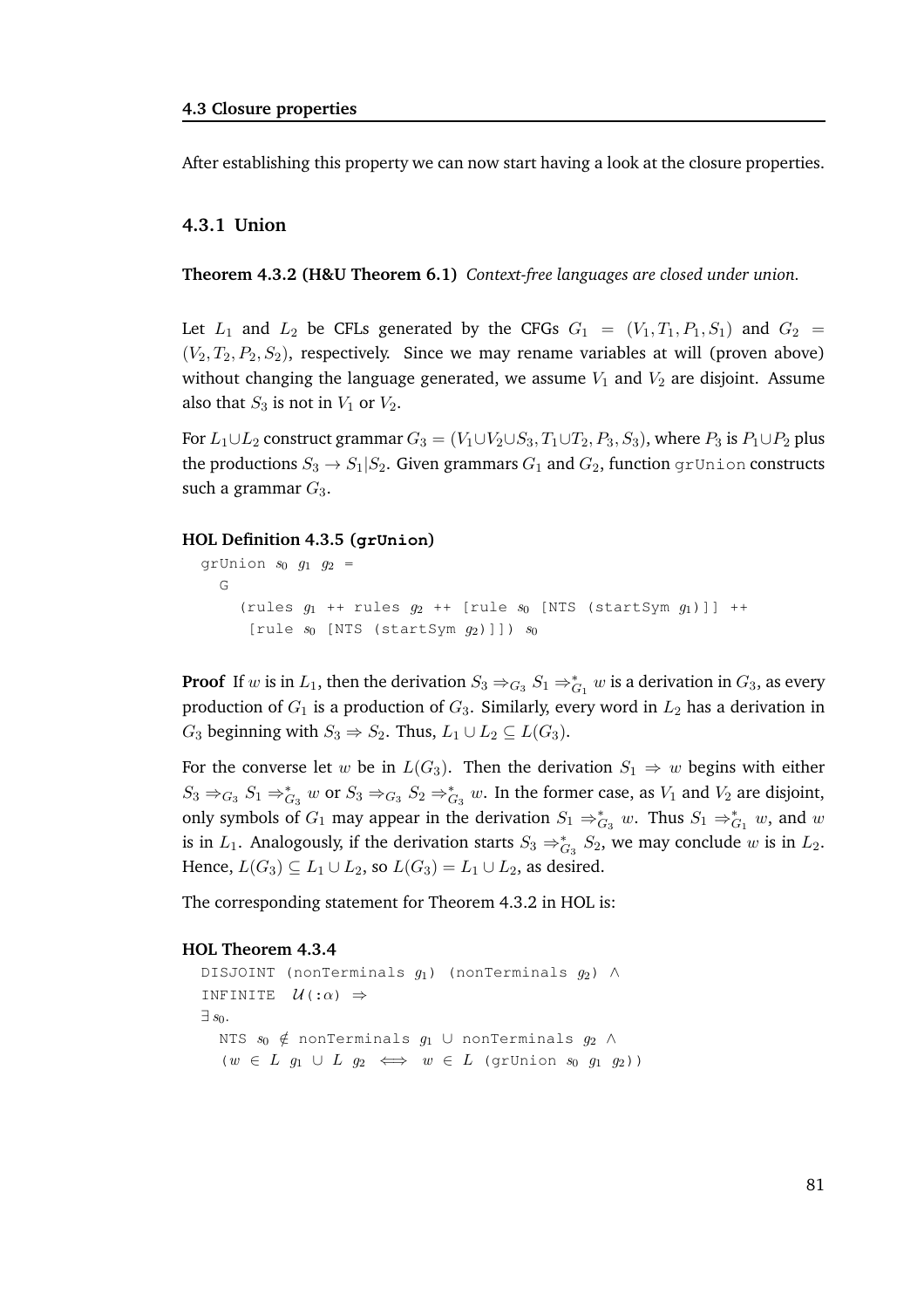#### **4.3.2 Concatenation**

**Theorem 4.3.3 (H&U Theorem 6.1)** *Context free grammars are closed under concatenation.*

Let  $L_1$  and  $L_2$  be CFLs generated by the CFGs  $G_1 = (V_1, T_1, P_1, S_1)$  and  $G_2$  $(V_2, T_2, P_2, S_2)$ , respectively. Since we may rename variables at will without changing the language generated, we assume  $V_1$  and  $V_2$  are disjoint. Assume also that  $S_3$  is not in  $V_1$  or  $V_2$ .

For concatenation, let  $G_3 = (V_1 \cup V_2 \cup S_3, T_1 \cup T_2, P_3, S_3)$  where  $P_3$  is  $P_1 \cup P_2$  plus the production  $S_3 \rightarrow S_1S_2$ .

In HOL this is expressed using function grConcat.

#### **HOL Definition 4.3.6 (grConcat)**

```
grConcat s_0 g_1 g_2 =
  G
    (rules g_1 ++ rules g_2 ++
     [rule s_0 [NTS (startSym q_1); NTS (startSym q_2)]]) s_0
```
A proof that  $L(G_3) = L(G_1)L(G_2)$  follows.

**Proof**  $P_3$  is  $P_1 \cup P_2$  plus the productions  $S_3 \rightarrow S_1S_2$ . If w is in  $L_1L_2$ , then  $w = w_1w_2$ such that  $w_1$  is in  $L_1$  and  $w_2$  is in  $L_2$ . The derivation  $S_3 \Rightarrow_{G_3} S_1S_2 \Rightarrow_{G_3}^* (w_1w_2)$  is a derivation in  $G_3$ , such that  $S_1 \Rightarrow^* w_1$  and  $S_2 \Rightarrow^* w_2$ , as every production of both  $G_1$ and  $G_2$  is a production of  $G_3$ . Thus  $L_1L_2 \subseteq L(G_3)$ .

For the converse let w be in  $L(G_3)$ . Then the derivation  $S_1 \Rightarrow w$  begins with  $S_3 \Rightarrow_{G_3}$  $S_1S_2 \Rightarrow_{G_3}^* w$ . As  $V_1$  and  $V_2$  are disjoint, we can divide w into two parts, say  $w_1w_2$  such that  $w_1$  is derived from  $S_1$  and  $w_2$  from  $S_2$ .

Only symbols of  $G_1$  may appear in the derivation  $S_1 \Rightarrow_{G_3}^* w_1$ . Thus  $S_1 \Rightarrow_{G_1}^* w_1$ , and  $w_1$ is in  $L_1$ . Analogously we have  $S_2 \Rightarrow_{G_3}^* w_2$  and we may conclude  $w_2$  is in  $L_2$ . Hence,  $L(G_3) \subseteq L_1L_2$ , so  $L(G_3) = L_1L_2$ , as desired.

The statement for Theorem 4.3.3 in HOL is:

```
INFINITE \mathcal{U}(:\alpha) ∧
DISJOINT (nonTerminals g_1) (nonTerminals g_2) \Rightarrow\exists s_0.
  NTS s_0 \notin nonTerminals g_1 ∪ nonTerminals g_2 \land(w \in \text{conc } (L g_1) (L g_2) \iff w \in L (grConcat s_0 g_1 g_2))
```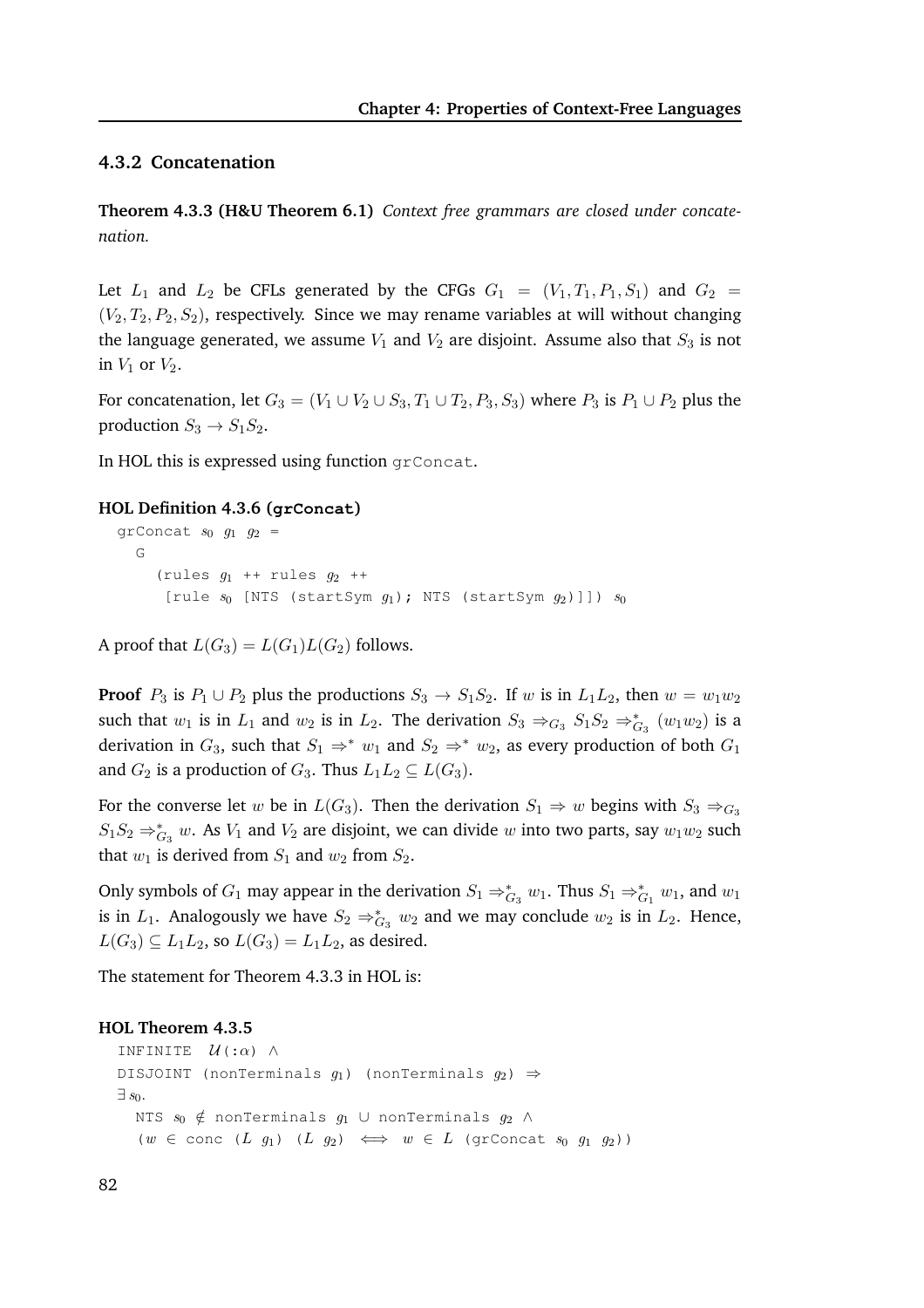*(Element s is in conc as bs if and only if there exists*  $u \in as$  *and*  $v \in as$  *such that*  $s = u + v.$ 

#### **4.3.3 Kleene closure**

The Kleene closure of set P is represented by  $P^*$ . Let G be a grammar and let S be its start symbol. Then the Kleene closure of the language of  $G$ ,  $L(G)^*$ , contains all the words generated using the grammar  $G_1$  which contains all the rules from the original grammar plus the additional rules  $S_0 \rightarrow SS_0$  and  $S_0 \rightarrow \epsilon$ . Here  $S_0$  is the start symbol of  $G_1$  and does not occur in  $G$ .

**Theorem 4.3.4 (H&U Theorem 6.1)** *Context free languages are closed under Kleene closure.*

In HOL, the star relation represents the Kleene closure.

#### **HOL Definition 4.3.7 (star)**

star A []  $s \in A \Rightarrow$  star A s  $s_1 \in A \land$  star  $A$   $s_2 \Rightarrow$  star  $A$   $(s_1 + s_2)$ 

Let L be a CFL generated by the CFG  $G = (V, T, P, S)$ . We define a new grammar  $G_1$  that generates all the strings which are in the Kleene closure of grammar  $G$ . Let  $G_1 = (V \cup S_1, T, P_1, S_1)$  where  $P_1$  is P plus the production  $S_1 \rightarrow SS_1$  and  $S_1 \rightarrow \epsilon$ .

In HOL this construction is done using function grClosure.

#### **HOL Definition 4.3.8 (grClosure)**

```
qrClosure s_0 q =
  G
    (rules q ++ [rule s_0 [NTS (startSym q); NTS s_0]] ++
     [rule s_0 []]) s_0
```
A proof that  $L(G)^* = L(G_1)$  follows a similar methodology as used in proofs above. Theorem 4.3.4 translates into HOL as following:

```
INFINITE \mathcal{U}(:\alpha) \Rightarrow\exists s_0.
   NTS s_0 \notin \text{nonTerminals } g \wedge \text{star } (L g) w \iffw \in L (grClosure s_0 g)
```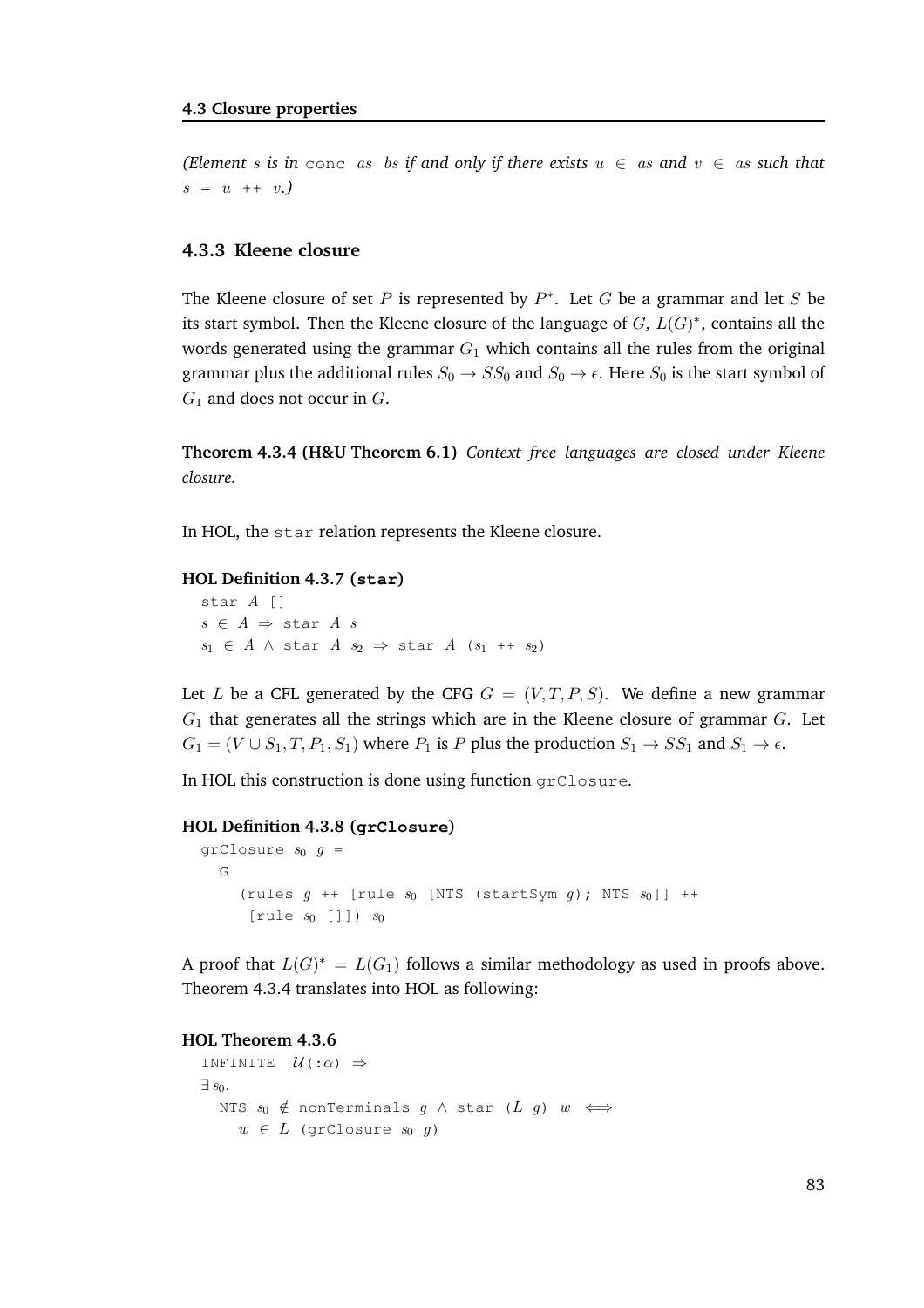#### **4.3.4 Substitution**

A more interesting closure proof is that of the substitution operation.

**Theorem 4.3.5 (H&U Theorem 6.2)** *Context-free grammars are closed under substitution.*

Let  $G = (V, T, P, S)$ . The substitution involves creating a new grammar  $G'$  from the original grammar  $G$  in the following manner. The start symbol of  $G'$  is the same as the start symbol of  $G$ . Each terminal symbol  $a$  in  $G$  gets associated with another grammar  $G_a$ . This means that for every rule  $A \to \alpha$  in G, any occurrence of a in  $\alpha$  is substituted with the start symbol of grammar  $G_a$ . Thus, replacing terminal  $a$  in the words generated by  $G$  with any of the words of  $G_a$  gives us the words generated by  $G^{'}.$  We will show that the  $L(G^{'}) = replace\; a\; w_{a}\; s_{G},$  where  ${\rm replace}$  substitutes the word  $w_{a}$  for terminal a in sentence  $s_G$ ,  $w_a \in L(G_a)$  and  $s_G \in (V \cup T)^*$ . Figure 4.3 shows derivations in  $G'$ .



**Figure 4.3** – Given grammar G with start symbol S and derivation  $S \Rightarrow^* a_1 a_2 \dots a_n$ , terminals  $a_1,a_2,\ldots,a_n$  are substituted by words from grammars  $G_{a_1},G_{a_1},\ldots,G_{a_n}.$ 

Proof Function substGr is responsible for the construction of G'. Here, gsub is the grammar whose start symbol gets substituted for terminal  $tm$  in original grammar g. The substitution is done for each rule (substRule) in g. Again, without loss of generality we assume that nonterminals in  $q$  and  $qsub$  are disjoint.

#### **HOL Definition 4.3.9 (substGr)**

```
substGr (tm, gsub) q =G
    (rules qsub ++
     MAP (substRule (TS tm,NTS (startSym qsub))) (rules q))
    (startSym g)
```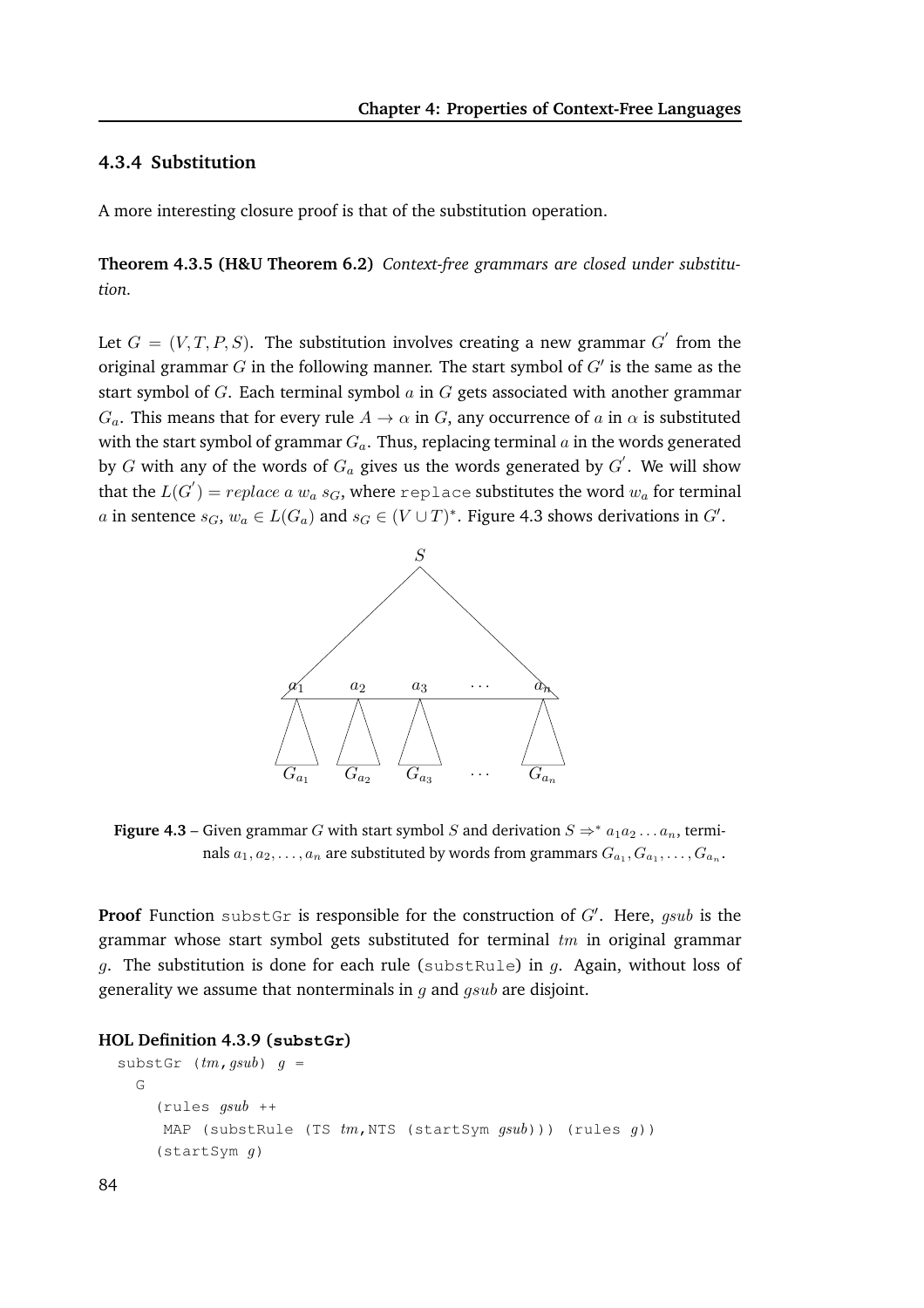We then define the replace function in HOL. Function replace substitutes word  $s$ for symbol  $sym$  in the given sentence and returns a set of all possible substitutions.

#### **HOL Definition 4.3.10 (replace)**

```
replace [] sym s = \{[] \}replace (NTS x::rst) sym s =IMAGE (CONS (NTS x)) (replace rst sym s)
replace (TS t::rst) sym s =if t \neq sym then
    IMAGE (CONS (TS t)) (replace rst sym s)
  else
    conc s (replace rst sym s)
```
To prove the closure, we have to establish:

#### **HOL Theorem 4.3.7**

```
DISJOINT (nonTerminals g) (nonTerminals gsub) \Rightarrow(w'\;\in\;L\;\;(\texttt{subst}\;\;(\mathit{tm},\mathit{gsub})\;\;\mathit{g})\;\;\Longleftrightarrow\;\;\exists w. w \in L \ g \land w' \in \text{replace} \ w \ tm \ (L \ gsub))
```
For the "if" direction we prove:

#### **HOL Theorem 4.3.8**

```
DISJOINT (nonTerminals g) (nonTerminals gsub) \land w \in L g \landw' \in replace w tm (L gsub) \Rightarroww' \in L (substGr (tm,gsub) g)
```
For the "only if" direction we use the notion of derivation trees to assert membership in the language of the grammar. For a derivation tree valid with respect to grammar  $qsub$ , one can construct a derivation tree valid with respect to grammar  $q$  such that replacing the terminal in yield of  $g$  by some yield  $w$  of  $gsub$  gives a yield for  $G'$ .

#### **HOL Theorem 4.3.9**

```
validptree (substGr (sym, qsub) q) t \wedgeroot t \in nonTerminals q \wedgeDISJOINT (nonTerminals g) (nonTerminals gsub) \Rightarrow\exists t' \ w.MAP TS (fringe t') = w \wedgeMAP TS (fringe t) ∈ replace w sym (L gsub) \wedgevalidptree g t' \wedge root t' = root t
```
The correspondence between derivation trees and derivations lets us derive the "only if" statement.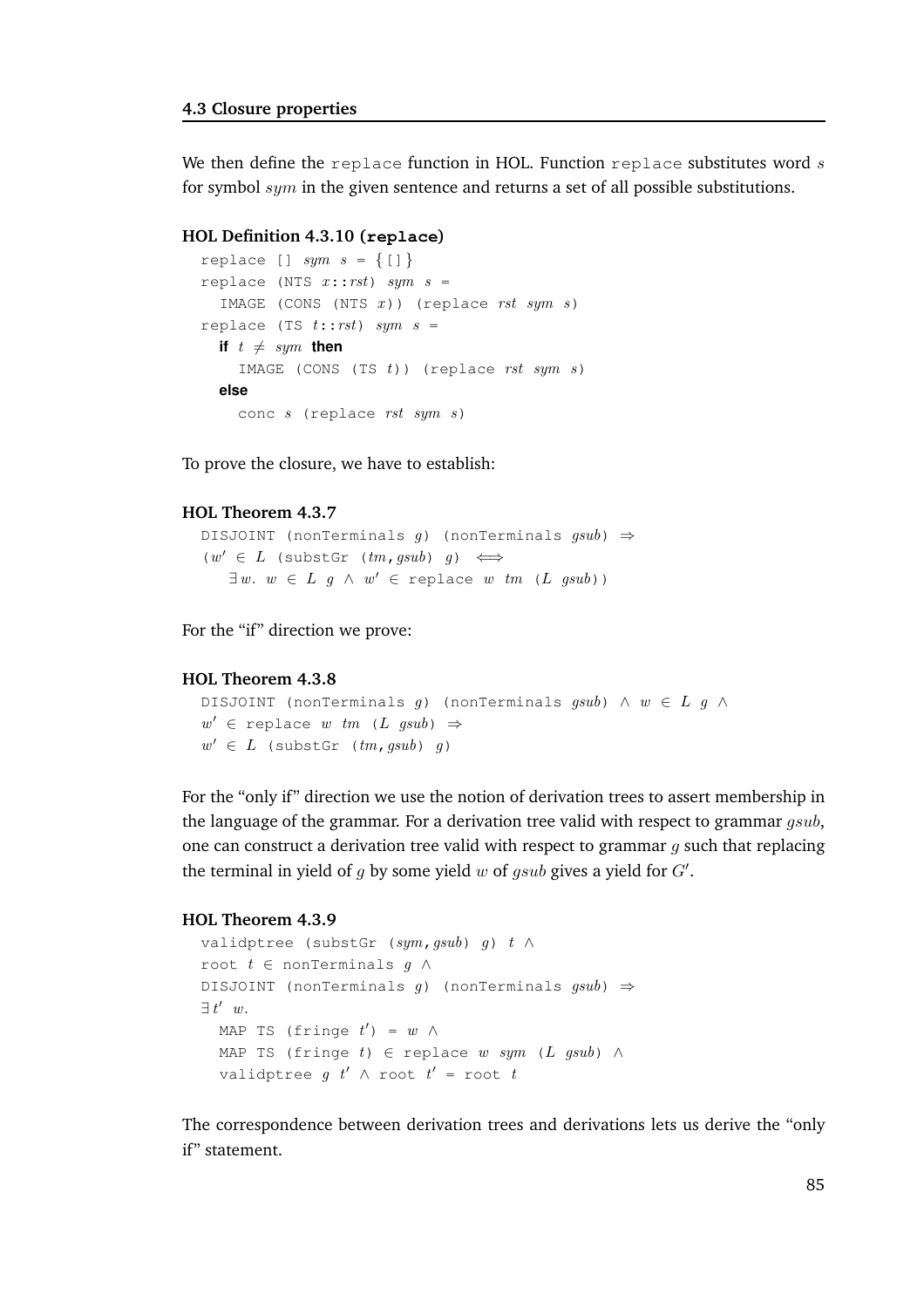#### **HOL Theorem 4.3.10**

DISJOINT (nonTerminals g) (nonTerminals gsub) ∧  $w' \in L$  (substGr ( $tm,gsub$ )  $g$ )  $\Rightarrow$  $\exists w. w \in L \ g \land w' \in \text{replace} \ w \ tm \ (L \ gsub)$ 

Thus, we now have the closure under substitution.

The closure under union, concatenation and Kleene operation can also be shown as a corollary of closure under substitution. This is done by setting up a proper substitution function. As an example let us have a quick look at the union property. Let  $L_1$  and  $L_2$  be two context-free languages. We can define  $s(L)$  such that L is the language  $\{1,2\}$  and s is the substitution defined by  $s(1) = L_1$  and  $s(2) = L_2$ . We can provide substitutions for proofs of closure under concatenation and Kleene operation in a similar manner.

Another property that follows from closure under substitution is that of homomorphism. A string *homomorphism* is a function on strings that works by substituting a particular string for each symbol. Formally, for homomorphism h on alphabet  $\Sigma$ , and  $w =$  $a_1a_2... a_n$  is a string of symbols  $\Sigma$ , then  $h(w) = h(a_1)h(a_2)...h(a_n)$ . We can also apply a homomorphism to a language by applying to each of the strings in the language. For language L over alphabet  $\Sigma$  and homomorphism h on  $\Sigma$ ,  $h(L) = \{h(w)|w \in L\}$ 

**Corollary 4.3.6 (Closure under homomorphism)** *The property that CFLs are closed under homomorphism follows directly from closure under substitution since homomorphism is just a special type of substitution.*

#### **4.3.5 Inverse homomorphism**

Homomorphisms can also be applied in reverse, *i.e.* taking the inverse of the homomorphism function  $h$ . This inverse application is also closed for context-free languages. The inverse homomorphism of  $h$  is written as  $h^{-1}(L)$  and is the set of strings  $w$  in  $\Sigma^*$  such that  $h(w)$  is in  $L$ .

**Theorem 4.3.7 (H&U Theorem 6.2)** *Context-free languages are closed under inverse homomorphism.*

The proof for closure under inverse homomorphism uses pushdown automata. Let  $h$ :  $\Sigma \to \delta$  be a homomorphism and L be a CFL. Let  $L = L(M)$ , where M is the PDA  $(Q, \delta, \Gamma, \delta, q_0, Z_0, F).$ 

The construction of PDA  $M'$  that accepts  $h^{-1}(L)$  is as follows. Let  $a$  be a single element of the alphabet  $\Sigma$ . On input a, M' generates  $h(a)$  and simulates M on  $h(a)$ . If M'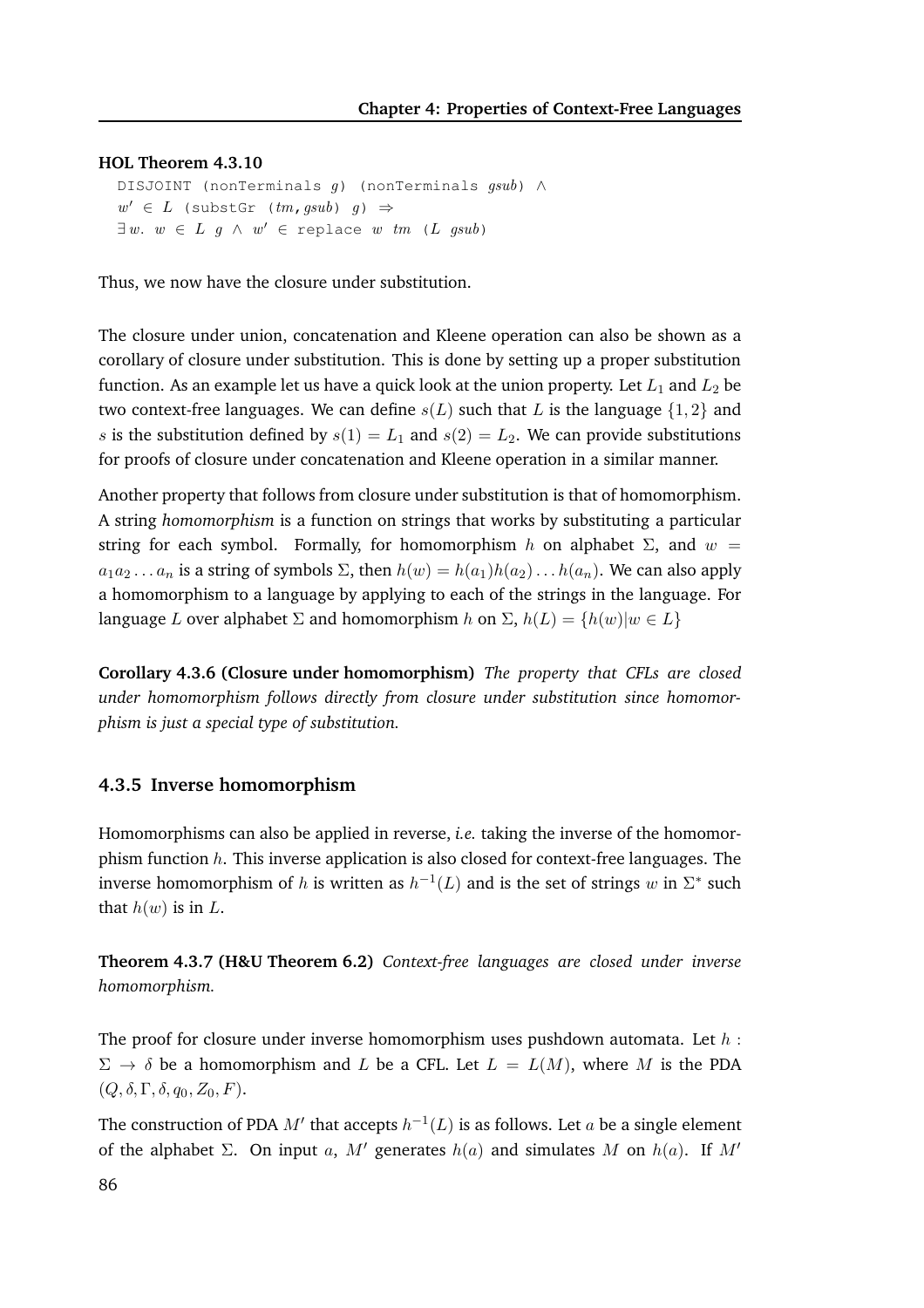were a finite automaton  $M'$  could simulate such a composite move in one of its moves. However for a nondeterministic PDA  $M$ ,  $M$  could pop many symbols, or make moves that push an arbitrary number of symbols on the stack. Thus  $M'$  cannot necessarily simulate M's moves on  $h(a)$  with one (or any finite number of) moves of its own.

To handle this, we give M' a buffer, in which it may store  $h(a)$ . Then M' may simulate any  $\epsilon$  moves of M it likes and consume the symbols of  $h(a)$  one at a time, as if they were  $M$ 's input. As the buffer is part of  $M$ 's finite control, it cannot be allowed to grow arbitrarily long. We ensure this by permitting  $M'$  to read an input symbol only when the buffer is empty. Thus the buffer holds a suffix of  $h(a)$  for some a at all times. M' accepts its input w if the buffer is empty and M is in a final state. That is, M has accepted  $h(w)$ . Thus  $L(M') = \{w \mid h(w) \text{ is in } L\}$ , that is  $L(M') = h^{-1}(L(M)).$ 

Formally, let  $M'=(Q',\Sigma,\Gamma,\delta',[q_0,\epsilon],Z_0,F\times\epsilon)$ , where  $Q'$  consists of pairs  $[q,x]$  such that q in Q and x is a (not necessarily proper) suffix of some  $h(a)$  for  $a$  in  $\Sigma$ .

- $\delta'$  is defined as follows.
- **Rule 1**  $\delta'([q, x], \epsilon, Y)$  contains all  $(p, \gamma)$  such that  $\delta(q, \epsilon, Y)$  contains  $(p, \gamma)$ . This rule simulates  $\epsilon$ -moves of M independent of the buffer contents.
- **Rule 2**  $\delta'([q, ax], \epsilon, Y)$  contains all  $([p, x], \gamma)$  such that  $\delta(q, a, \gamma)$  contains  $(p, \gamma)$ . This rule simulates moves of M on input a in  $\Delta$  and removes a from the front of the buffer.
- **Rule 3**  $\delta'([q, \epsilon], a, Y)$  contains  $([q, h(a)], Y)$  for all a in  $\Sigma$  and Y in  $\Gamma$ . This move loads the buffer with  $h(a)$  reading a from  $M$ ''s input.

We model the construction of  $M'$  as a relation. Relation hInvpda  $M M'$  h holds if and only if PDA  $M'$  simulates the inverse of homomorphic function h. PDA  $M'$  starts off in a new start state (( $q_0$ , [])) with a new stack symbol ( $z_0$ ). The states of M' have an associated buffer.

#### **HOL Definition 4.3.11 (hInvpda)**

```
hInvpda m \, m' \, h \iff\exists z_0.
       z_0 \notin stkSyms m \wedge m'.ssSym = z_0 \wedge\exists q_0.
          q_0 \notin states m \wedge m'.start = (q_0, []) \wedge(∀q r. (q, r) ∈ m'.final \iff q ∈ m.final \land r = []) \land\forall r.
             r \in m'.\text{next} \iffr ∈
                rule1 m h \cup rule2 m h \cup rule3 m h m'.ssSym \cup\{((\texttt{NONE}, m'.\texttt{ssSym}, m'.\texttt{start}), (m.\texttt{start},[]),[\,m.\texttt{ssSym};\ \ m'.\texttt{ssSym}]\,)\,\}
```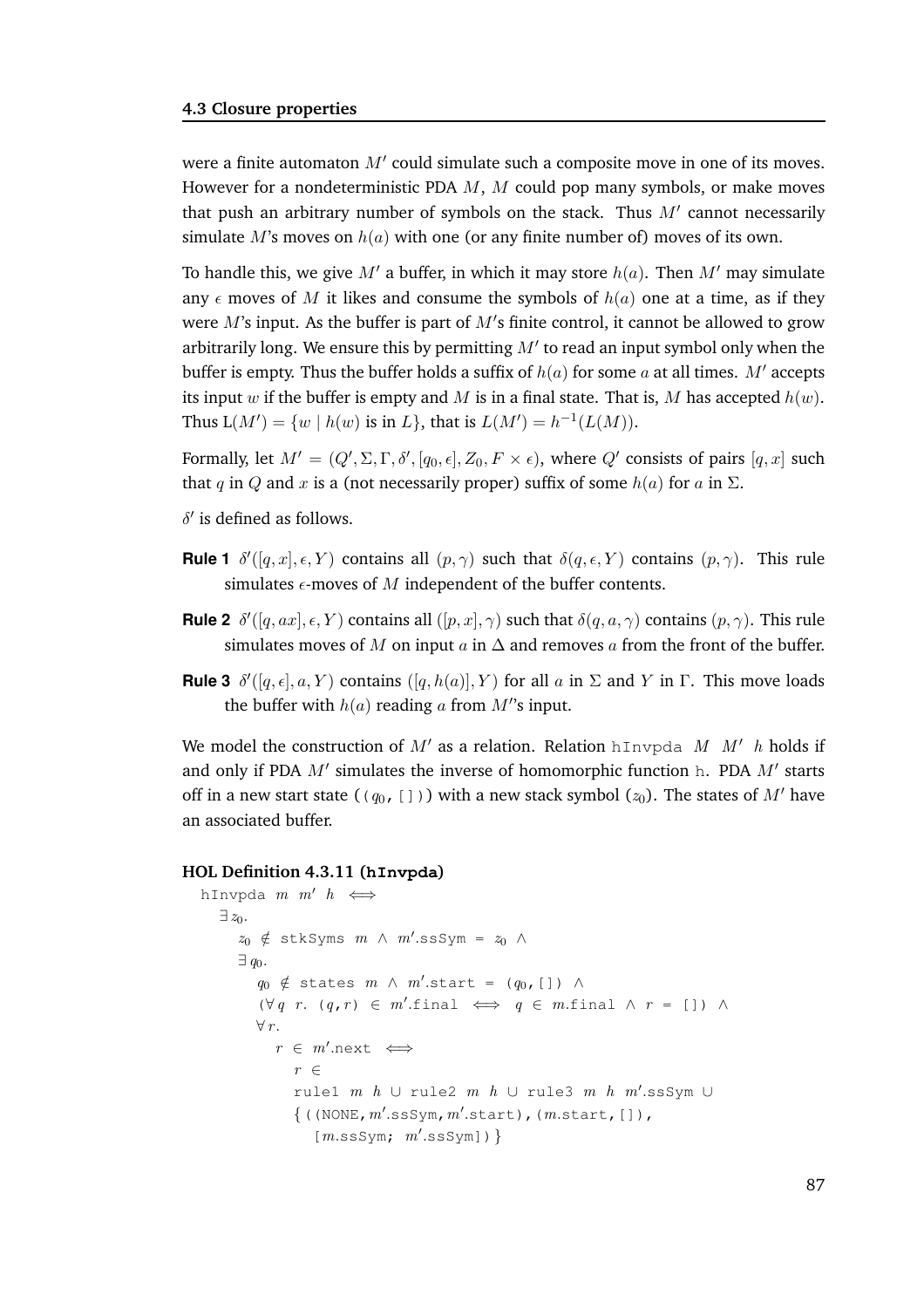In HOL, rule1, rule2 and rule3 correspond to the three different ways (described above) of constructing the transition rules of the machine accepting the inverse of the homomorphic function.

Function rule1 simulates  $\epsilon$ -moves of M independent of the buffer content. Function rule1 takes a PDA m and a homomorphism h and returns transitions of the form ((NONE, ssym, q, x), (p, x), ssyms). Thus, starting in state (q, x) on reading input ssym the PDA transitions to state  $(p, x)$  and the stack gets increased with ssyms symbols. Here the buffer symbols x are a suffix of  $h \, a$  for some  $a$  and a corresponding transition (((NONE, ssym, q), p, ssyms)) to the one above belongs in the PDA m.

#### **HOL Definition 4.3.12 (rule1)**

```
rule1 m h =\{((\text{NONE},\text{ssym},q,x), (p,x),\text{ssyms})\}\\exists a. isSuffix x (h a) \wedge ((NONE, ssym, q), p, ssyms) \in m.next}
```
Similarly, we can define rule2 and rule3. rule2 simulate moves of M on input a in  $\delta$ , removing a from the front of the buffer

#### **HOL Definition 4.3.13 (rule2)**

```
rule2 m h =\{((\text{NONE},\text{ssym},q,\text{isym}::x), (p,x),\text{ssyms})\}\∃ a.
       isSuffix (isym::x) (h a) \wedge((SOME isym, ssym, q), p, ssyms) \in m.next}
```
rule3 loads the buffer with  $h(a)$ , reading  $a$  from  $M'$ s input; the state and stack of  $M$ remain unchanged.

#### **HOL Definition 4.3.14 (rule3)**

```
rule3 m h newssym =
  \{((SOME a, ssym, q, []), (q, h, a), [ssym]) \mid(a,ssym,q) |
   q ∈ states m ∧ ssym ∈ stkSyms m ∪ {newssym } ∧
   h \ a \in \text{IMAGE} \ h \ \{a\}\}\
```
To show that  $L(M') = h^{-1}(L(M))$  we first show that  $s \in L(M') \Rightarrow s \in h^{-1}(L(M))$ , for some word s. This amounts to proving the following theorem in HOL.

```
ID m \vdash dl \lhd (q, FLAT (MAP h x), ssyms) \rightarrow (p, [], ssyms') \landhInvpda m m' h \wedge |dl| > 1 \wedge stkSymsInPda m' ssyms \wedgeq \in states m \Rightarrow
```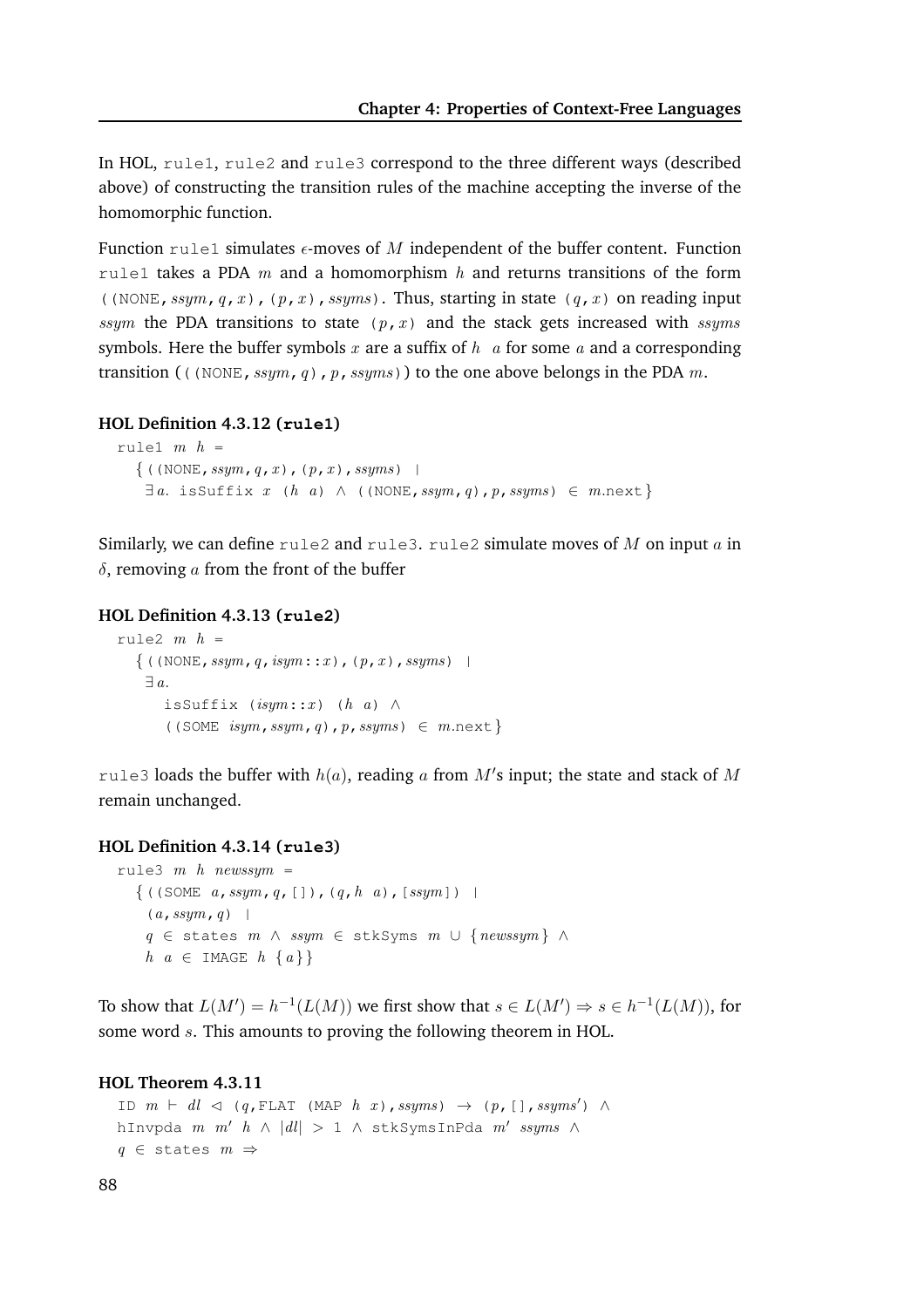$m'$  ⊢  $((q, [])$ , x, ssyms ++ [m'.ssSym])  $\rightarrow^*$  $((p, []), []$ , ssyms' ++  $[m'.ssSym]$ )

*(Here* FLAT (MAP  $h(x)$  *gives the words in*  $h^{-1}(L(M))$ *.)* 

By one application of Rule 3, followed by applications of Rules  $1$  and  $2$ , if  $(q, h(a), \alpha) \vdash^*_\Lambda$ M  $(p, \epsilon, \beta)$ , then

 $([q, \epsilon], a, \alpha) \vdash_M ([q, h(a)], \epsilon, \alpha) \vdash_M^* ([p, \epsilon], \epsilon, \beta).$ 

If M accepts  $h(w)$  we have

 $(q_0,h(w),Z_0)\vdash_M^*(p,\epsilon,\beta)$  , for some  $p$  in  $F$  and  $\beta$  in  $\Gamma*.$ 

From this we can derive,

 $([q_0,\epsilon], w, Z_0) \vdash_M^* ([p,\epsilon], \epsilon, \beta).$ 

So  $M'$  accepts w (HOL Theorem 4.3.11). Thus  $L(M') \supseteq h^{-1}(L(M))$ .

#### **HOL Theorem 4.3.12**

ID  $m'$  ⊢ dl  $\lhd$  $((q, [])$ ,  $x$ ,  $pfx$  ++  $[m'.ssSym])$  $\rightarrow$  ((p,[]),[],ssyms' ++ [m'.ssSym])  $\wedge$ stkSymsInPda  $m$  pfx  $\land$   $q \in$  states  $m \land$  hInvpda  $m m'$   $h \Rightarrow$  $\exists dl'.$  ID  $m \vdash dl' \lhd (q, \text{FLAT} (\text{MAP } h x), pfx) \rightarrow (p, []$ , ssyms')

Conversely, we show that  $s \in h^{-1}(L(M)) \Rightarrow s \in L(M')$ , for some string s.

Following Hopcroft and Ullman, suppose M' accepts  $w = a_1 a_2 ... a_n$ . Since Rule 3 can be applied only with the buffer empty, the sequence of the moves of  $M'$  leading to acceptance can be written as

 $([q_0, \epsilon], a_1 a_2 \ldots a_n, Z_0) \vdash^*_{M'} ([p_1, \epsilon], a_1 a_2 \ldots a_n, \alpha_1),$  $\vdash_{M'} ([p_1, h(a_1)], a_2a_3 \ldots a_n, \alpha_1),$  $\vdash^*_{M'} ([p_2, \epsilon], a_2 a_3 \ldots a_n, \alpha_2),$  $\vdash_{M'} ([p_1, h(a_2)], a_3 a_4 \ldots a_n, \alpha_2),$ . . .  $\vdash^*_{M'}([p_{n-1},\epsilon],a_n,\alpha_n),$  $\vdash_{M'} ([p_{n_1}, h(a_n)], \epsilon, \alpha_n),$  $\vdash^*_{M'}([p_n,\epsilon],\epsilon,\alpha_n),$ 

where  $p_n$  is in  $F.$  The transitions from state  $[p_i,\epsilon]$  to  $[p_i,h(a_i)]$  are by Rule 3, the other transitions are by Rule 1 and Rule 2. Thus,  $(q_0, \epsilon, Z_0) \vdash_M^* (p_1, \epsilon, \alpha)$ , and for all  $i$ ,

$$
(p_i, h(a_i), \alpha_i) \vdash_M^* (p_{i+1}, \epsilon, \alpha_{i+1}).
$$

89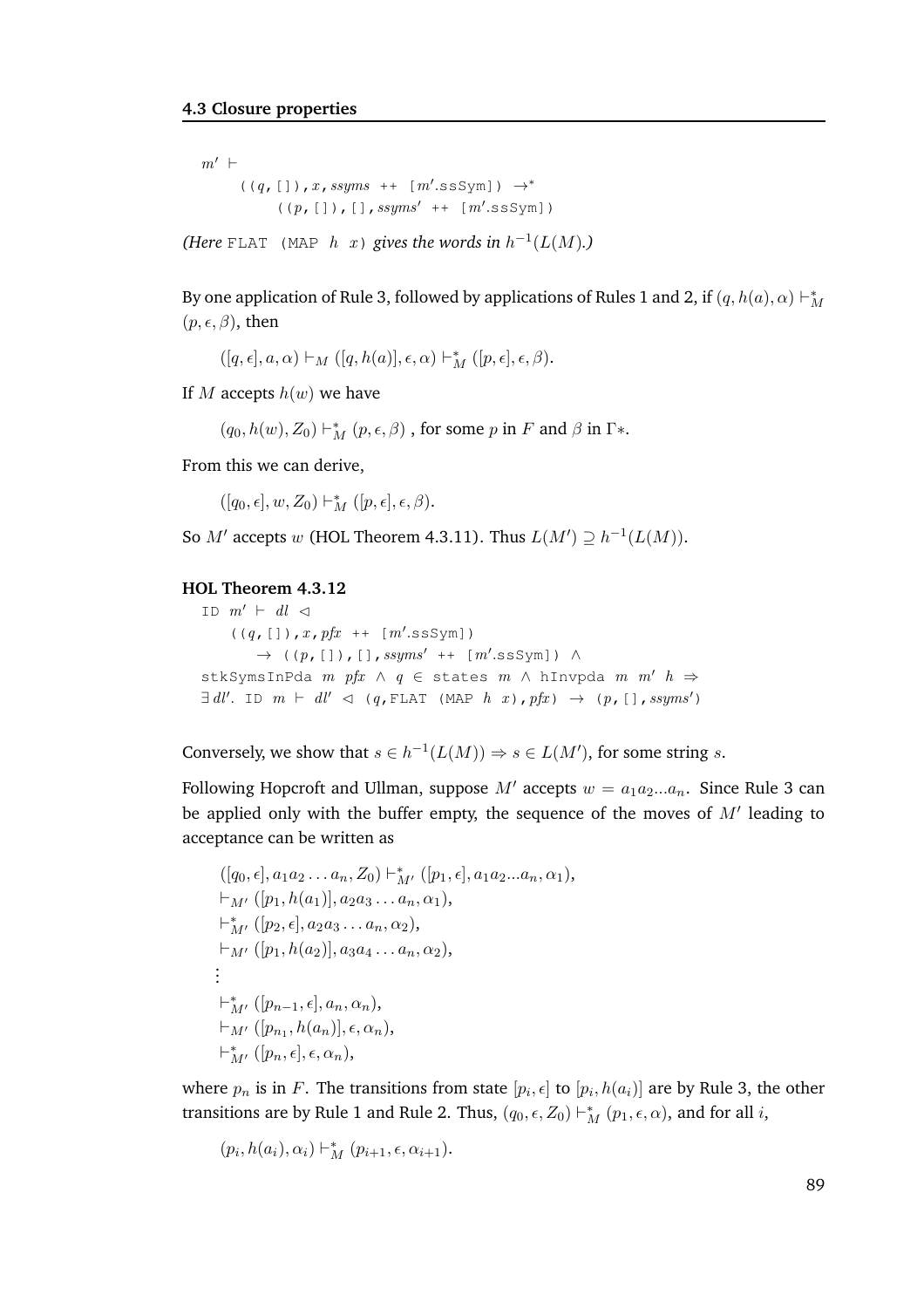From these moves, we have

 $(q0, h(a_1a_2...a_n), Z_0) \vdash_M^* (p_n, \epsilon, \alpha_{n+1}).$ 

Therefore  $h(a_1a_2...a_n)$  is in  $L(M)$  and  $L(M') \subseteq h^{-1}(L(M))$  (HOL Theorem 4.3.12).

Thus,  $L(M') = h^{-1}(L(M))$ , *i.e.* in HOL:

#### **HOL Theorem 4.3.13**

hInvpda  $m \, m' \, h \Rightarrow$  $(x \in \text{lafs } m' \iff x \in \{w \mid \text{FLAT } (\text{MAP } h w) \in \text{lafs } m\})$ 

Apart from a couple of minor additions, the mechanisation of closure under inverse homomorphism follows Hopcroft and Ullman quite closely.

The first additional predicate is the property stkSymsInPda which forms a part of the premise of most of the proofs.

#### **HOL Definition 4.3.15 (stkSymsInPda)**

stkSymsInPda m ssyms  $\iff \forall e. e \in \textit{ssyms} \Rightarrow e \in \textit{stkSyms m}$ 

When establishing the correspondence of derivations in PDAs  $m$  and  $m^{\prime}$ , the symbols on the stack have to be valid for both  $m$  and  $m'$ . Invariant  $\texttt{stkSymsInPda}$  ensures that the symbols in PDA  $m$  are also in PDA  $m'$  and vice versa.

The second additional predicate is the property of the form  $q \in$  states m which explicitly states that the start state is valid for the given PDA.

Both these properties are derived from the premise of the final proof goal (HOL Theorem 4.3.13) and therefore only affect the individual statements for the "if" (HOL Theorem 4.3.11) and "only if" (HOL Theorem 4.3.12) direction.

#### **4.4 Conclusions**

The work presented in this thesis is on mechanising classical proofs in language theory, those relating to context-free languages. Mechanisation in this area is scarce. As mentioned throughout, proofs of some well-known results do exist, but they are rare and usually presented as an example case or as part of a more application-oriented project.

We have tried to come up with a body of work that presents a coherent library of results pertaining to context-free languages. This is along the lines of work by Courant and Filliâtre [18]. They have formalised some theory of regular and context-free languages.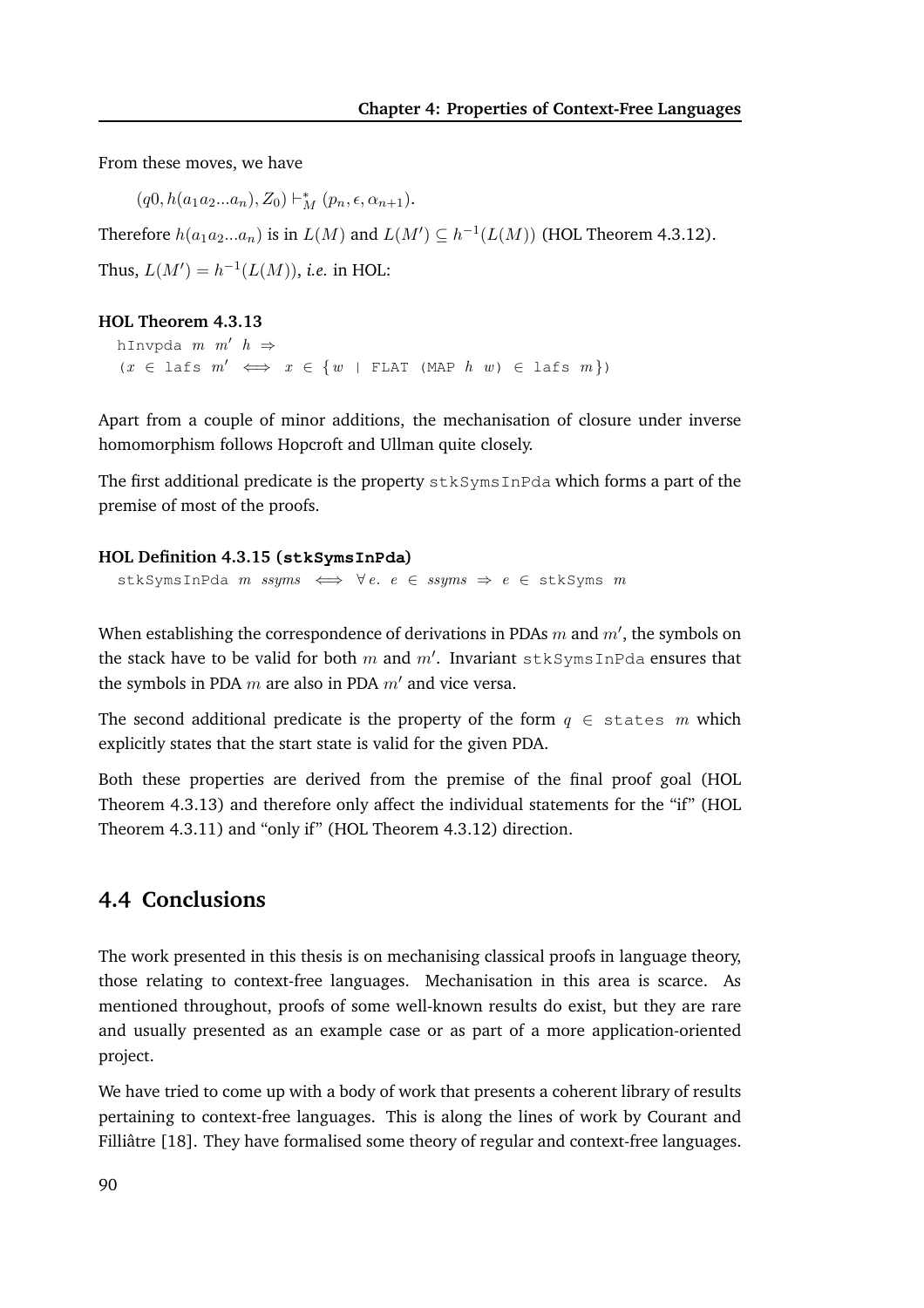#### **4.4 Conclusions**

In light of the work presented in this chapter, they have also mechanised the result that CFLs are closed under union. We are not aware of any other existing formalisation for either pumping lemma or any of the remaining closure properties covered in this chapter.

As previously mentioned, we initially decided to use lists instead of trees to represent derivations in the mechanisation of pumping lemma. This naturally led to the proofs looking rather different to the way they appear in Hopcroft and Ullman. The top-level proof statement is the same and its proof is fairly readable. However, the complexity of the intermediate proofs, in terms of their size, turned out to be much greater than expected. We re-implemented pumping lemma using trees (see Section 6.3) which turned out to be a better choice. This highlights the inherent problem when automating a proof. At the outset, it can be hard to anticipate the scale of a problem. Decisions such as choice of data structures, and the form of definitions (relations *vs.* functions, for example) have a huge impact on the size of the proof, as well as ease of automation. As with the examples in Section 4.2.5, these gaps include both the deductive steps that get omitted in a textbook proof, and also the intermediate results needed because of the particular mechanisation technique.

| Mechanisation        | <b>LOC</b> | #Definitions | #Proofs |
|----------------------|------------|--------------|---------|
| Pumping lemma        | 2500       | 2            | 26      |
| Disjoint-ness        | 448        | 5            | 29      |
| Union                | 278        | 1            | 15      |
| Concatenation        | 169        |              |         |
| Kleene closure       | 218        |              |         |
| Substitution         | 539        | 4            | 29      |
| Inverse homomorphism | 1706       | 5            | 46      |

Table 4.1 shows the proof effort for the mechanisation covered in this chapter.

**Table 4.1** – Summary of the mechanisation effort for properties of CFLs

The above numbers exclude library proofs and the general framework for CFGs. Proof of closure under inverse homomorphism requires the definition of the algorithm for the construction of the pushdown automata and hence is more involved. Similarly compared to other closure properties, showing closure under substitution involves reasoning with the parse trees. What is interesting is the fact that the easily assumed disjoint-ness property turned out to be not so trivial when formalised.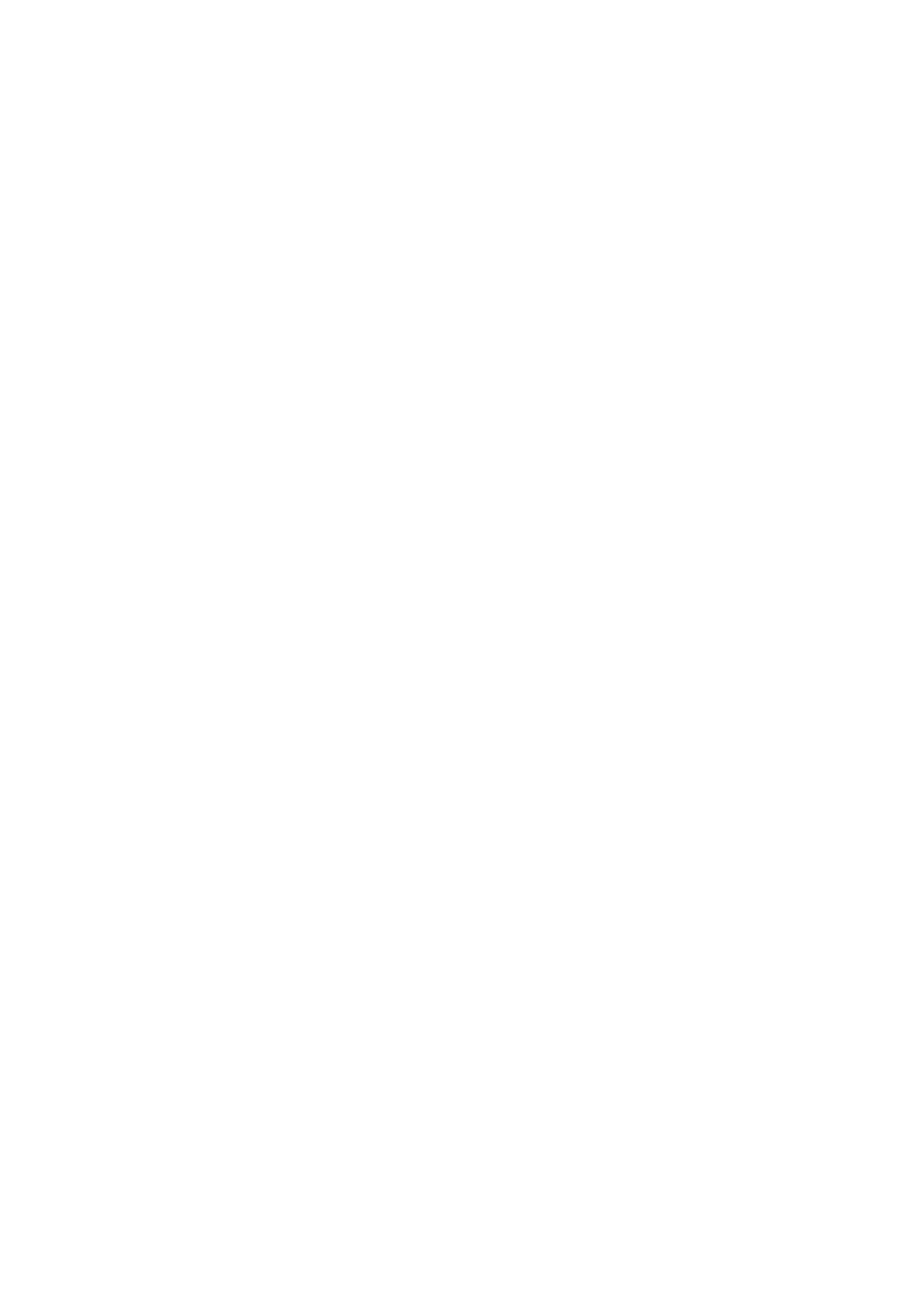# **Chapter**

# **5**

# **SLR Parsing**

This chip is correct? Well no, but it's verified Which means what? (you know)

Evan Cohn

#### **Contents**

| 5.1 Overview of SLR parsing algorithm 95 |                                                                            |  |  |
|------------------------------------------|----------------------------------------------------------------------------|--|--|
|                                          |                                                                            |  |  |
|                                          |                                                                            |  |  |
|                                          |                                                                            |  |  |
|                                          |                                                                            |  |  |
|                                          |                                                                            |  |  |
|                                          | 5.4.1 Validity of the parse tree generated 108                             |  |  |
|                                          | 5.4.2 Equivalence of the output parse tree and the input string parsed 108 |  |  |
|                                          |                                                                            |  |  |
|                                          |                                                                            |  |  |
|                                          | 5.4.5 SLR grammars are unambiguous 111                                     |  |  |
|                                          |                                                                            |  |  |
|                                          |                                                                            |  |  |
|                                          |                                                                            |  |  |

A Simple LR (SLR) parser reads input from Left to right and produces a Rightmost derivation. It is a bottom-up parser. It traces the derivation of a string by deducing the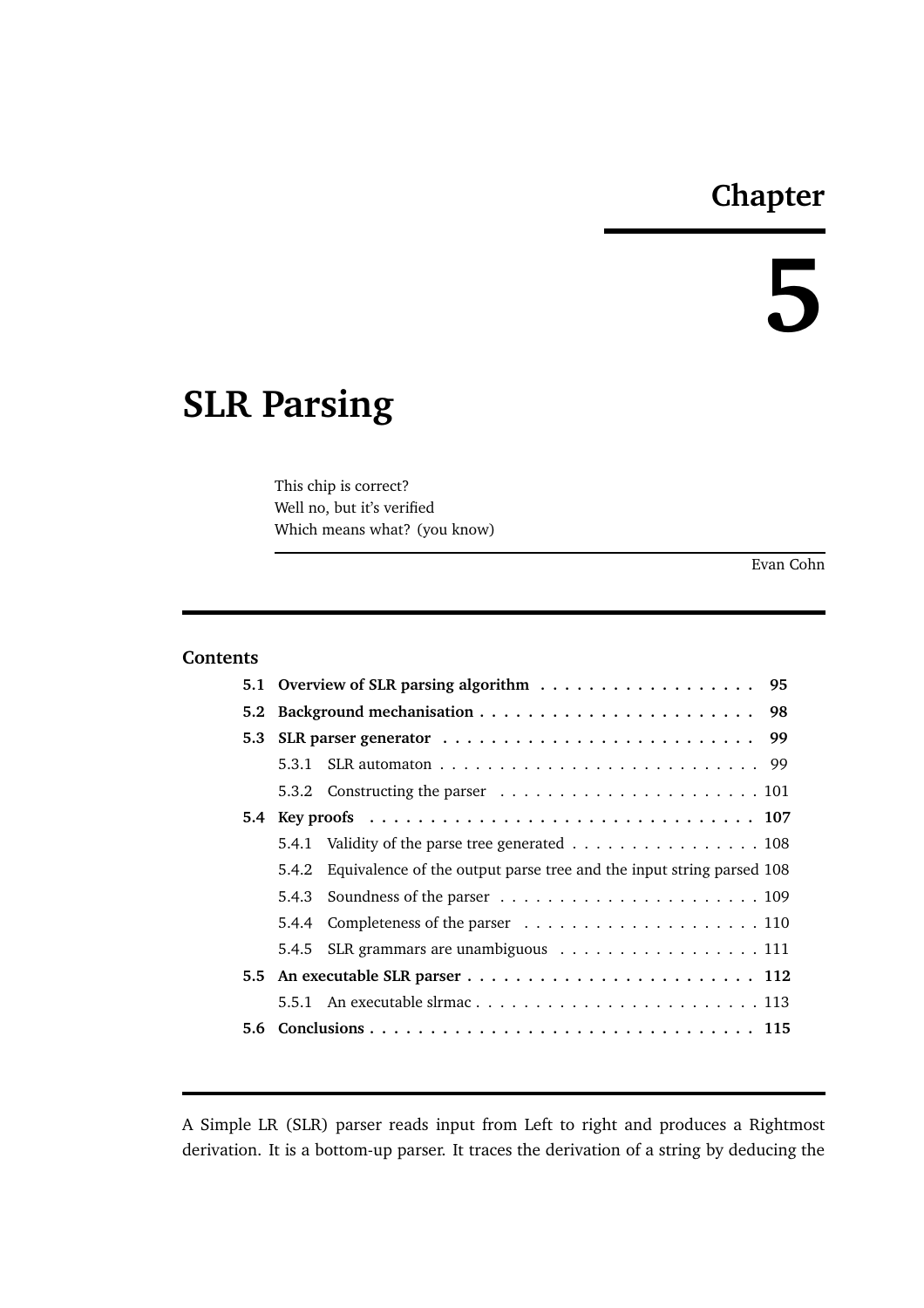productions in the reverse order to the one used when the string is produced from the start symbol of the given grammar.

In this chapter we describe the verification of the SLR parser generating process: the construction of a provably correct SLR automaton[6]. Among the various properties proved, we show in particular, *"soundness"*: if the parser results in a parse tree on a given input, then the parse tree is valid with respect to the grammar, and the leaves of the parse tree match the input; *"completeness"*: if the input is in the language of the grammar, then the parser constructs the correct parse tree for the input with respect to the grammar; and *non-ambiguity*: SLR grammars are unambiguous.

In addition, we develop a version of the parser generator algorithm that is executable by automatic translation from HOL to SML. This alternative version of the algorithm requires some interesting termination proofs.

The (context-free) parsing problem is one of determining whether or not a string of terminal symbols belongs to a language that has been specified by means of a contextfree grammar. In addition, we imagine that the input is to be processed by some later form of analysis, *e.g.* a compiler. Therefore, we wish to generate the parse tree that demonstrates this membership when the string is in the language, rather than just a yes/no verdict.

The parsing problem can be solved in a general way for large classes of grammars through the construction of deterministic pushdown automata. Given any grammar in the acceptable class, the application of one function produces an automaton embodying the grammar. This automaton then analyses its input, producing an appropriate verdict. The particular function we have chosen to formally characterise and verify produces what is known as an SLR automaton.

Thus, at a high level, our task is to specify and verify two functions in HOL:

slrmac : grammar -> automaton option parser : automaton -> token list -> stack -> ptree option

The slrmac function returns SOME  $m$  if the grammar is in the SLR class, and NONE otherwise. The parse function uses the machine  $m$  to consume the input and produce a parse tree for the input string and return NONE in case of a failure.

In the rest of this chapter, we will describe the types and functions that appear above. We first provide a brief overview of the parsing algorithm in Section 5.1. This establishes the context for the formalisation to come. In Section 5.2 we describe the important properties of context-free grammars that will be used later on, such as the "follow set" of a sentential form. In Section 5.3.1 we describe the type of SLR automata, and the type of their results. In Section 5.3.2.1 we describe the construction of automata from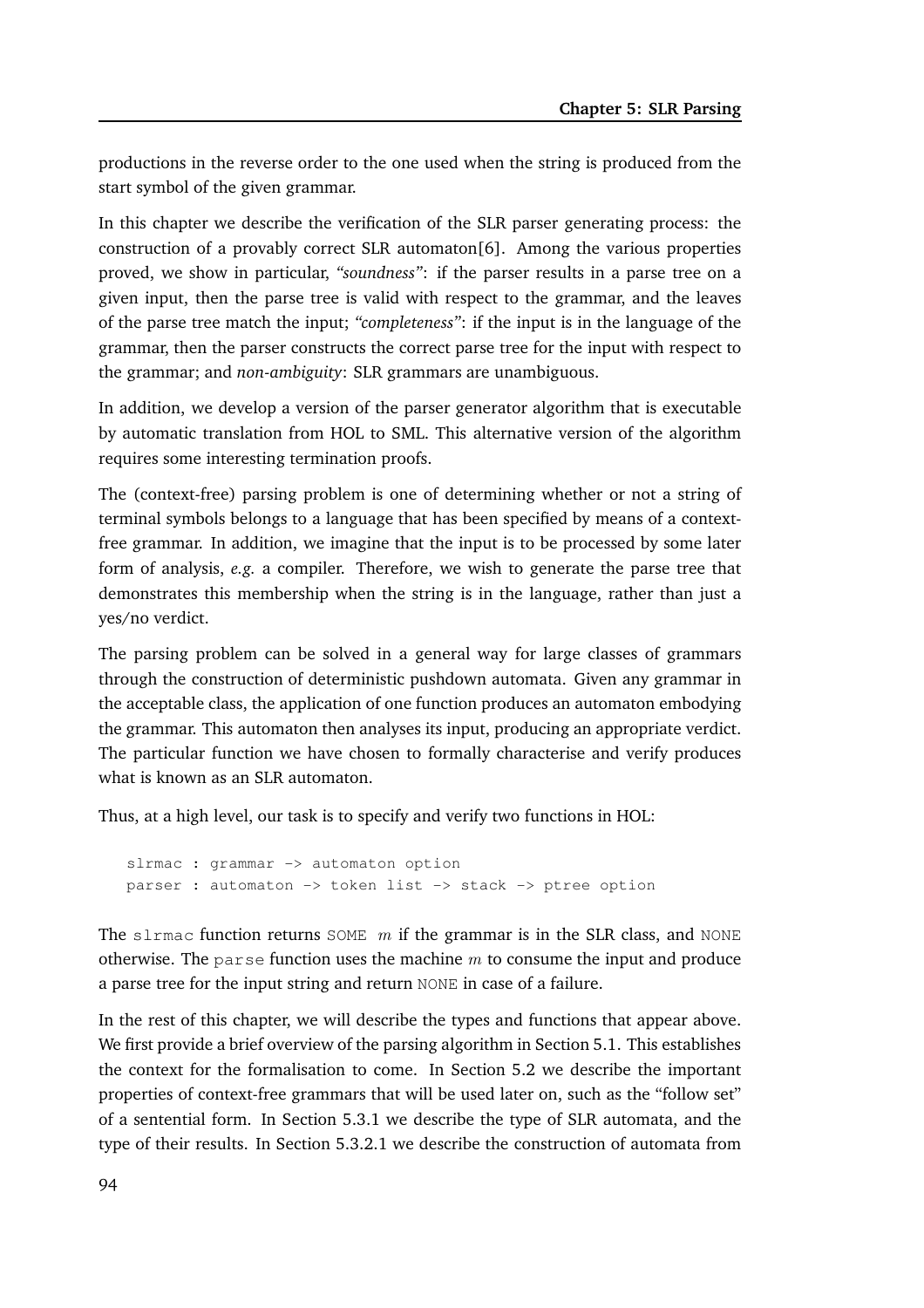input grammars. We are then in a position to verify important properties about these functions. Our theorems are presented in Section 5.4.

Finally, we also wish to be able to turn our verified HOL functions into functions that can be executed in SML. To do this, a number of definitions that have rather abstract or "semantic" characterisations need to be shown to have executable equivalents. Executable versions of functions like followSet don't use, for example, set comprehension or existential quantifiers. The derivation of executable forms is described in Section 5.5.

**Parsers as External Proof Oracles** If an external, potentially untrusted, tool were to generate the parse tree for a given word, it would be easy to verify that this parse tree was indeed valid for the given grammar. The parse tree would serve as a proof that the input was indeed in the grammar's language, and the trusted infrastructure need only check that proof. It is natural then to ask what additional value a verified parser-generator might provide. Apart from the intellectual interest in mechanising interesting mathematics, we believe there is at least one pragmatic benefit: if the (verified) construction of an SLR automaton succeeds, one has a proof that the grammar in question is unambiguous. When a parse is produced, one also knows that no other parse is possible.

#### **Contributions**

- ⋄ A verified SLR parser generator in HOL.
- $\diamond$  An executable version of the parser generator in SML.

## **5.1 Overview of SLR parsing algorithm**

As mentioned previously, there are three important parameters to the parsing function parse: an automaton, a stack and the input. Before we construct the parser generator, we first we need to understand how these three fit together in the parsing process. The parser reads the input and takes some action based on the automaton and the input. The automata consists of states which are reachable based on the particular sequence of input symbols. As the input is parsed, a corresponding parse tree is constructed. The stack is used to keep track of the *parse history*: input that has been parsed, the state in the automata and the parse tree for the parse of each input symbol.

Initially, the parser starts off with a state, stack and input symbols to be parsed. The first token of the input along with the state and top of the stack is used to decide what action has to be taken. The parser can perform two kinds of actions.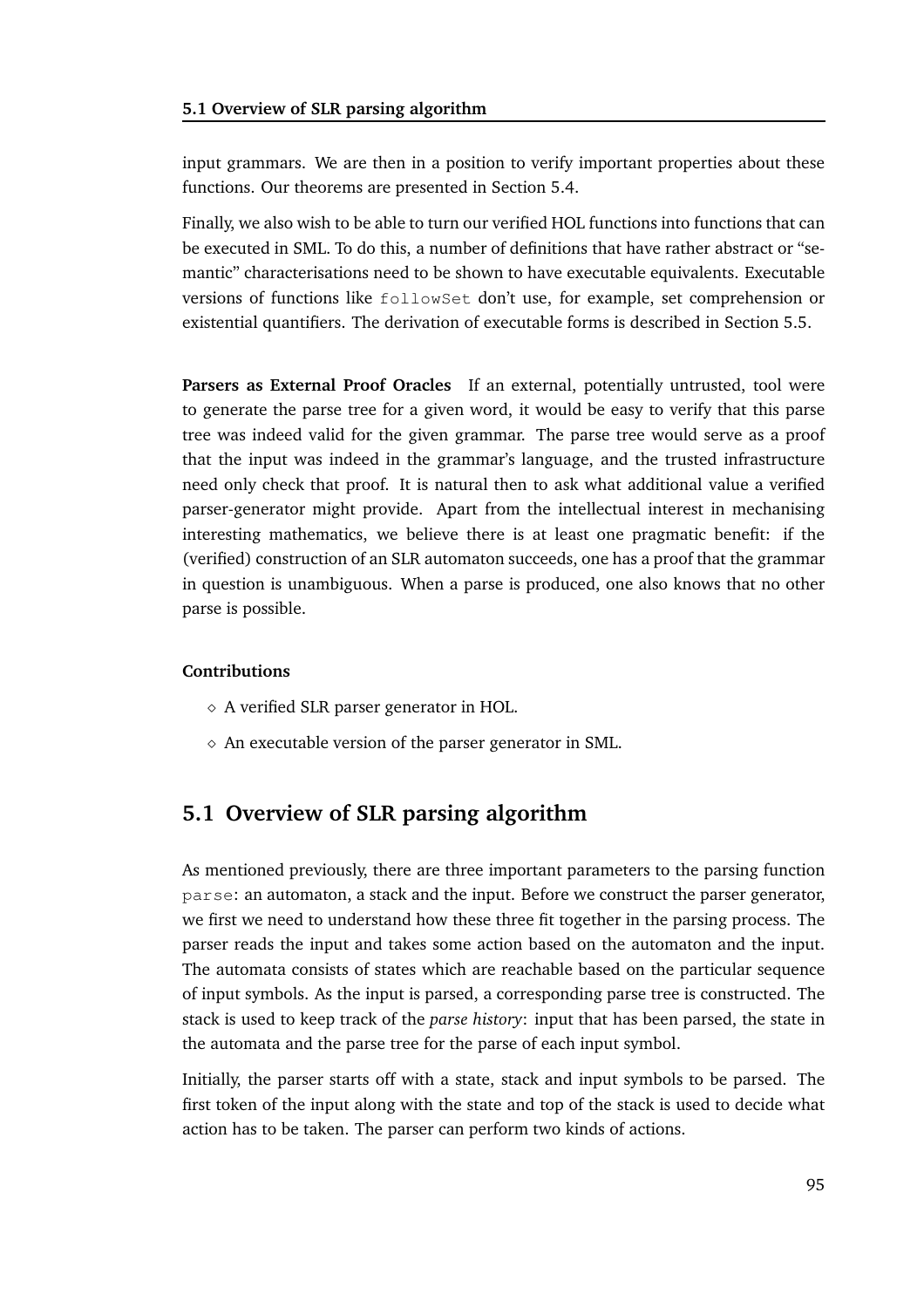- ⋄ **Shift** move the first input token to the top of the stack
- $\Diamond$  **Reduce** choose a grammar rule, *e.g.*  $X \rightarrow ABC$ ; pop C, B, A from the top of the stack; push  $X$  onto the stack.

An SLR parser is also referred to as an LR(1) parser. The '1' in LR(1) refers to the fact that the parser looks ahead one symbol before deciding on the action to be performed. The reduction in the above description takes place only if the next symbol  $(s)$  on the input stream can follow X in a derivation of *some* word in the given grammar. In such a case, we say that s is in the *follow set* of X.

For both actions, the parser transitions to a new state. Each state reflects which rules in the grammar can still be used to parse the remaining input string. Algorithm 5 shows the major steps during parsing.

| <b>input</b> : Input symbols $syms$ , Automaton m                                |  |  |  |  |
|----------------------------------------------------------------------------------|--|--|--|--|
| <b>output:</b> parse tree for <i>syms</i> if $syms \in L(G)$ ; otherwise invalid |  |  |  |  |
| begin                                                                            |  |  |  |  |
| Initialize the stack with start symbol $S$                                       |  |  |  |  |
| $newState = initialState_q$                                                      |  |  |  |  |
| Read next input symbol, sym                                                      |  |  |  |  |
| Note the input symbol after $sym$ , $sym'$                                       |  |  |  |  |
| while $syms$ is nonempty do                                                      |  |  |  |  |
| <b>if</b> Action( <i>m</i> , top(stack), $sym$ ) = Shift <b>then</b>             |  |  |  |  |
| $newState \leftarrow \text{Goto}(m, \text{top}(\text{stack}), sym)$              |  |  |  |  |
| push $sym$                                                                       |  |  |  |  |
| Read next symbol                                                                 |  |  |  |  |
| else if $Action(m, top (stack), sym, sym') = Reduce(p)$ then                     |  |  |  |  |
| pop $ RHS $ of production p from stack                                           |  |  |  |  |
| $newState \leftarrow \text{Goto}(m, \text{top}(\text{stack}), LHS_p)$            |  |  |  |  |
| push $LHS_p$                                                                     |  |  |  |  |
| <b>else if</b> syms is empty and top(stack) = $\text{\$}$ then                   |  |  |  |  |
| output parse tree, return                                                        |  |  |  |  |
| else                                                                             |  |  |  |  |
| output invalid, return                                                           |  |  |  |  |

**Algorithm 5:** SLR parsing algorithm.

Initially, the stack is empty and the parser is at the beginning of the input. The parser knows when to shift or reduce by using a deterministic finite automaton. The edges of the DFA are labeled by the symbols (terminals or nonterminals).

We will use the following simple grammar to explain the construction of the DFA.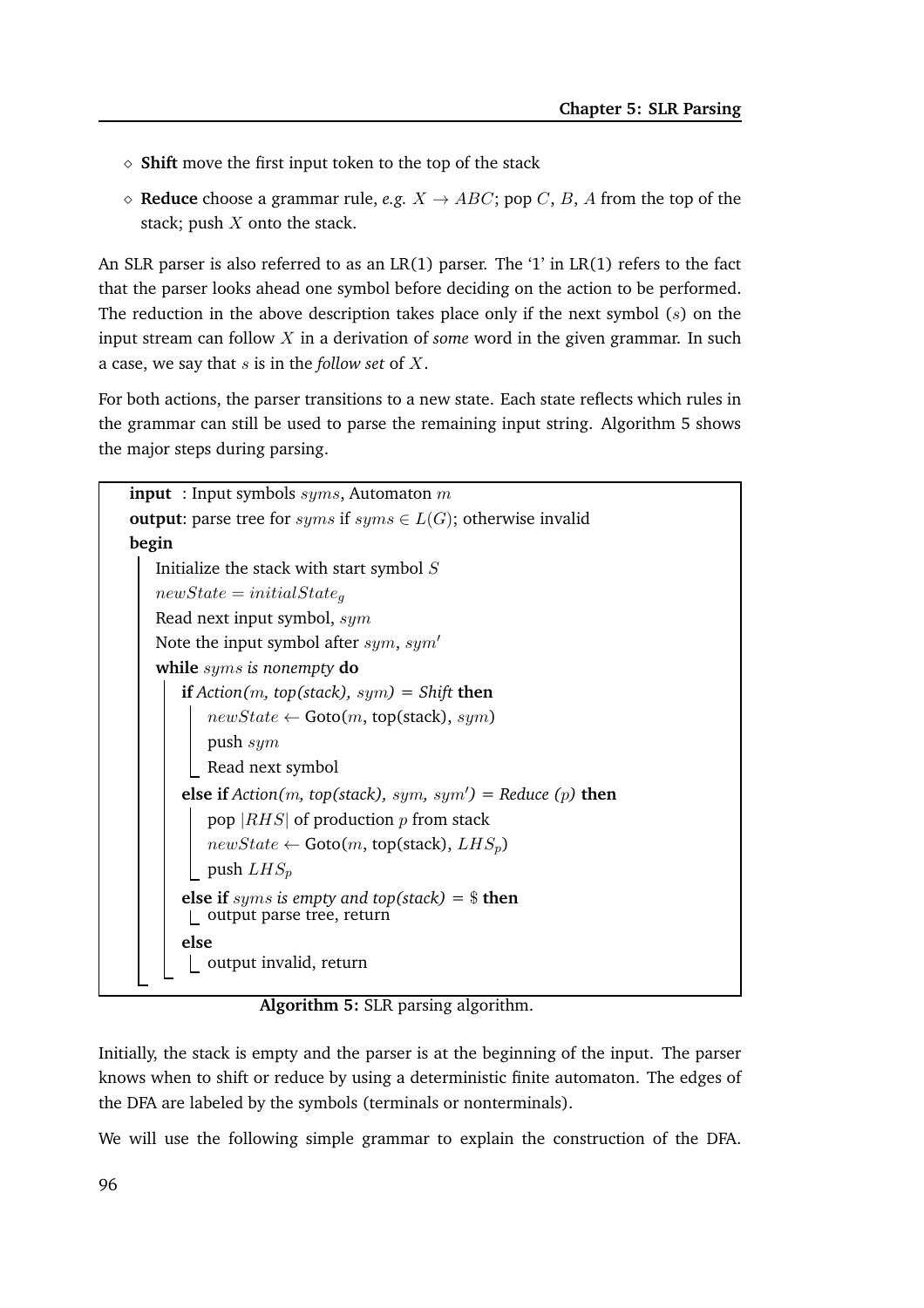- $(1) E \rightarrow E1$
- $(2) E \rightarrow 1$

The DFA is developed in the following manner. We first augment the grammar with a new start symbol and the end of file (or end of input) marker (\$). The augmented grammar is:

- $(0)$   $S \rightarrow E$ \$
- $(1) E \rightarrow E1$
- $(2) E \rightarrow 1$

The action of shifting the end of file marker \$ is called *accepting* and causes the parser to stop successfully. Of course, there should be no remaining input symbols.

The creation of states and the corresponding transitions depends on the notion of an *item*. An item is a grammar rule combined with the dot  $(\bullet)$  that indicates a position in the right-hand side of the rule. A set of items defines a state of our DFA. This is done as follows. Find the initial item set using the new start symbol. This includes all the rules satisfying the following condition. If there is an item of the form  $A \rightarrow v \bullet Bw$  in an item set and in the grammar there is a rule of the form  $B \to w'$  then the item  $B \to \bullet w'$ should also be in the item set. This is called the *closure* of the item set.

In our example, doing this gives us our initial item set:

$$
S \rightarrow \bullet E\$\n+ E \rightarrow \bullet E1\n+ E \rightarrow \bullet 1
$$

The items with the  $+$  before them indicate that they were a result of taking the closure of the original items. The next step involves finding all the possible states one can get to from the initial state. Take the set,  $Z$ , of all items in the initial item set where there is a dot in front of some symbol x. For each item in  $Z$ , move the dot to the right of x. Close the resulting set of items. Figure 5.1 shows the DFA for the example grammar.

Note that the closure does not add new items in all cases. We continue this process until no more new item sets are found. This automaton can be used to deduce what action needs to be taken when an input symbol is read.

Figure 5.2 shows how the automaton described in Figure 5.1 is used to parse the input string 11\$. The stack column contains pairs of state and input symbol. Elements to the stack are added at the front with ':' acting as the separator. The action column shows the reduction rule and the lookahead symbol when the reduce action takes place. At the start, the stack contains the initial state and the end of file marker on it. The input string from the un-augmented grammar gets accepted if the final state  $F$  is reached and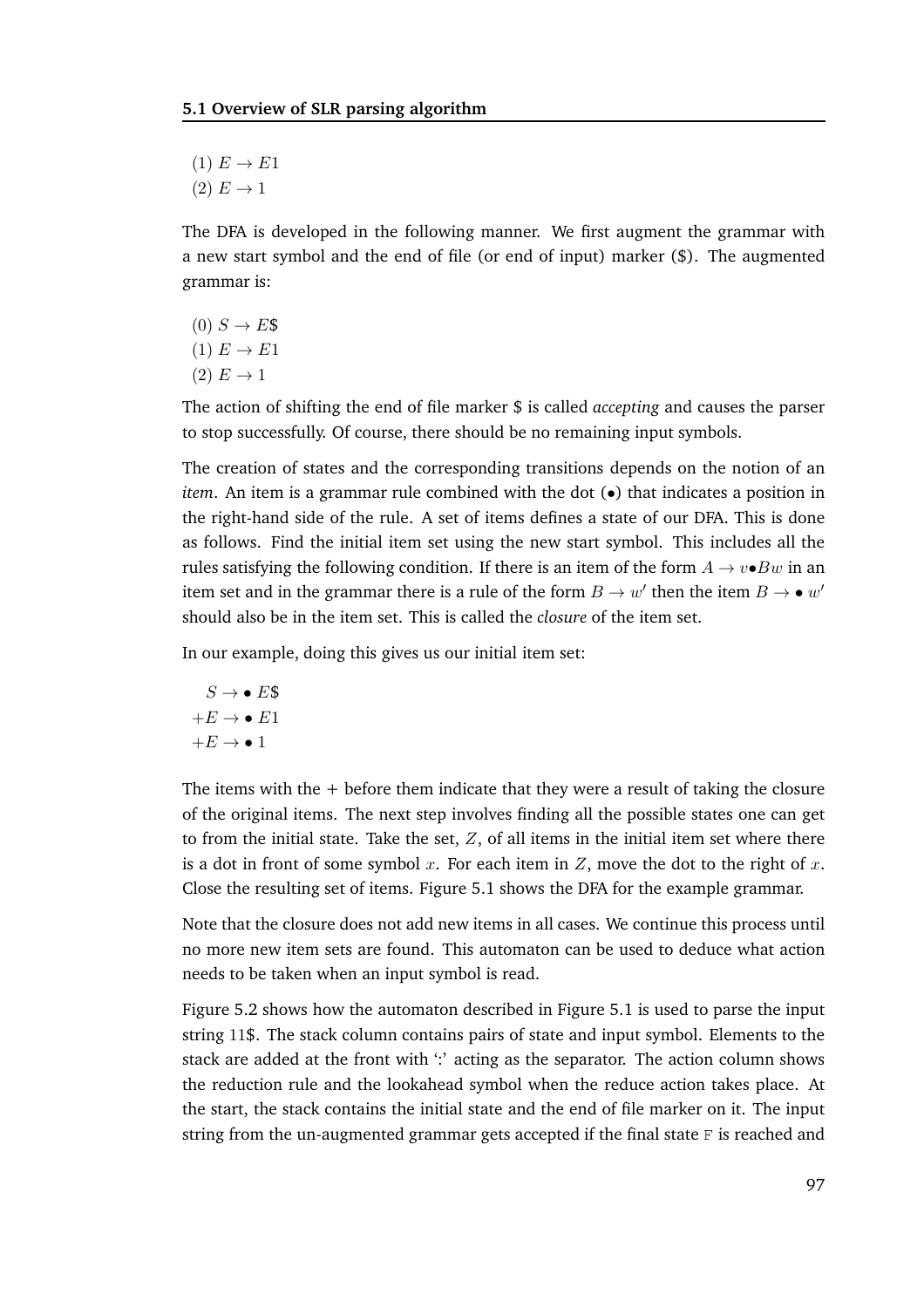

**Figure 5.1** – DFA for example grammar G. Rectangles represent states where reduction occurs.

| Input | Stack                | Action                                             |
|-------|----------------------|----------------------------------------------------|
| 11\$  | $(A,\$)$             | Start parse                                        |
| 1\$   | $(C,1)$ : (A,\$)     | Shift                                              |
| 1\$   | $(B,E):(A,\$)$       | Reduce using $E \rightarrow 1$ with lookahead 1    |
| \$    | $(D,1):(B,E):(A,\$)$ | Shift                                              |
| \$    | $(B,E):(A,\$)$       | Reduce using $E \to E1$ with lookahead \$          |
| \$    | (F,S)                | Reduce using $S \rightarrow E\$ with lookahead $\$ |

the only remaining input symbol is the end of file marker, *i.e.* \$.

Figure 5.2 – Parse of input 11\$ using the DFA described earlier.

We now move on to formalising this theory in HOL.

# **5.2 Background mechanisation**

We define the concept of nullability and functions for finding first sets and follow sets for a symbol as stated below. A list of symbols  $\alpha$  is nullable if and only if  $\alpha \Rightarrow^* \epsilon$ .

**HOL Definition 5.2.1 (nullable)**

nullable  $g$   $sl \iff$  (derives  $g)^*$   $sl$  []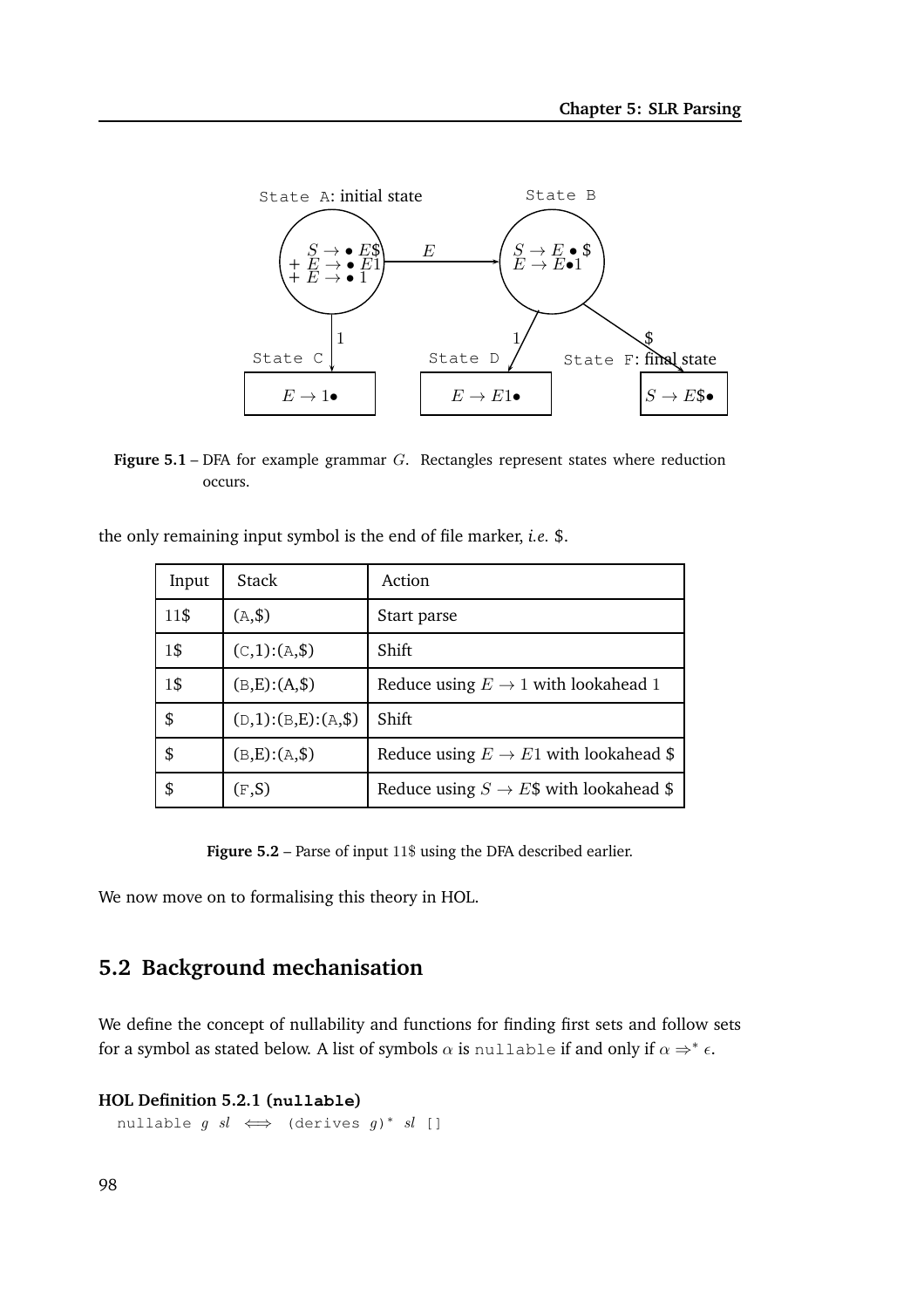The firstSet is a set of terminals that appear first in all sentential forms derivable from a symbol.

#### **HOL Definition 5.2.2 (firstSet)**

```
firstSet g \ell ={TS fst | \existsrst. (derives g)* \ell ([TS fst] ++ rst)}
```
The definition of followSet is more complicated. The followSet of a symbol  $sym$ is the set of terminals that can occur after  $sym$  in a sentential form derivable from any of the right-hand sides belonging to a rule in the grammar. This definition might be simplified by only considering derivations from the start symbol of the grammar. However, we choose to present it in the above way so it is compatible with our executable definition, which ignores reachability of nonterminals.

#### **HOL Definition 5.2.3 (followSet)**

```
followSet q \; sym =\{\text{TS }ts \}∃ s.
      s ∈ MAP ruleRhs (rules g) ∧
      \exists pfx sfx.
         (derives g)* s (pfx ++ [sym] ++ [TS ts] ++ sfx) }
```
The above notions are central when the actions for the SLR automaton are calculated (see Section 5.3.1). Executable versions of these functions (which do not need to scan all possible derivations) are described in Section 6.1.

#### **5.3 SLR parser generator**

We first describe the construction of the SLR automaton in HOL. We then describe the construction of the parser generator. For a detailed description of types refer to Section 2.1.

#### **5.3.1 SLR automaton**

An SLR machine is a pushdown automaton where each state corresponds to a set of *items.* An item  $N \to \alpha \bullet b\beta$ , is a grammar rule that has been split in two by the dot  $\bullet$ marking the progress that has been made in recognising the given right-hand side ( $\alpha\beta$ ). In HOL: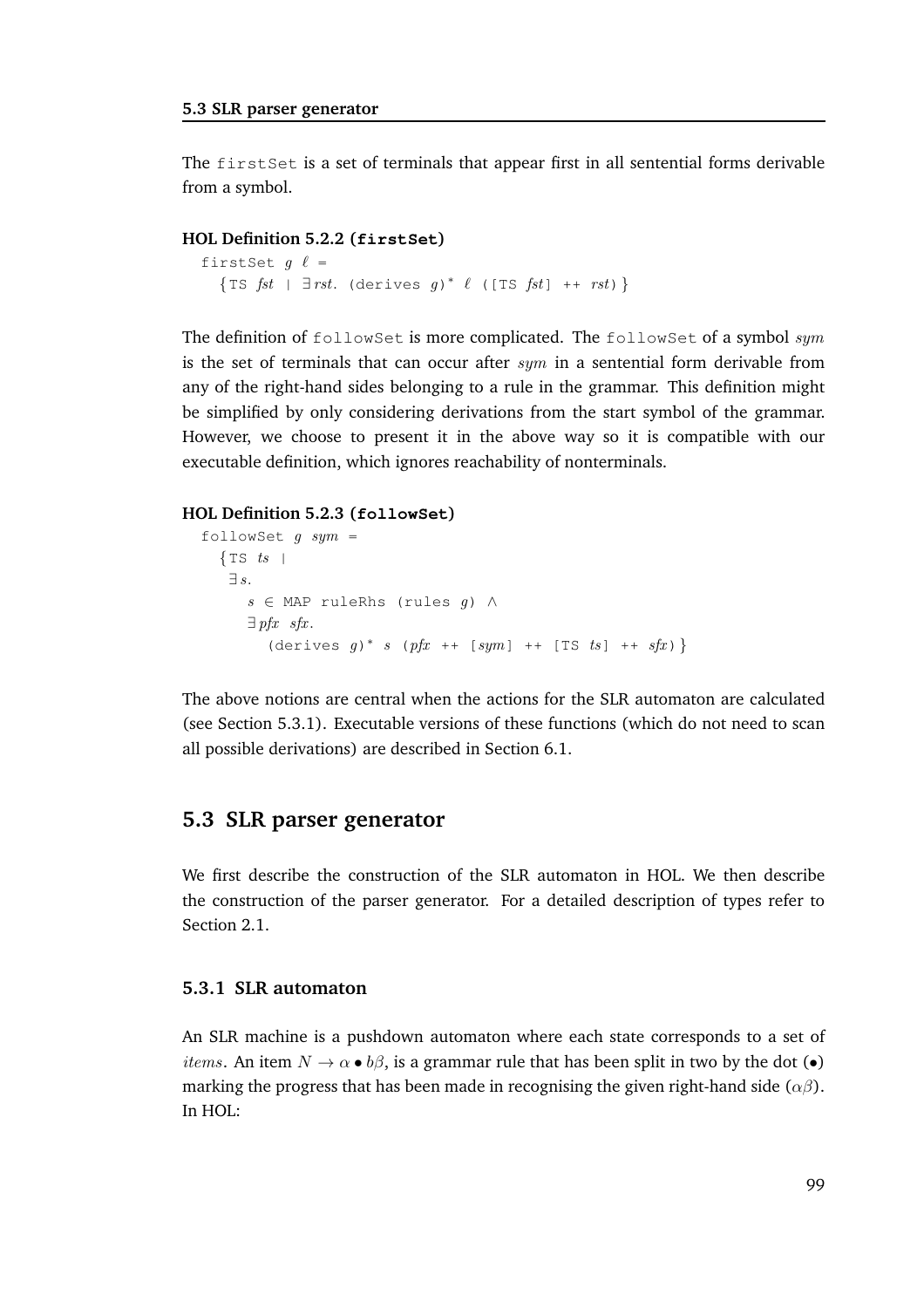```
('nts, 'ts) item
 = item of 'nts =>
            ('nts, 'ts) symbol list × ('nts, 'ts) symbol list
```
We represent the item set using lists which makes the set finite by default since lists in HOL are finite. We use the state containing no items to represent an error state.

Based on the next symbol in the input, and the state the parser is in, the parser will perform one of the following actions:

- $\diamond$  REDUCE the parser recognises a valid right-hand side on the stack and reduces it to the left-hand side of the rule
- $\diamond$  GOTO the parser shifts an input symbol on to the stack and goes to the indicated state
- ⋄ NA: the parser throws an error

In our framework, the automaton is a pair of functions: sgoto and reduce. The sgoto function encodes the links between the states, and so has type

 $(\alpha, \beta)$  grammar  $\rightarrow$  $(\alpha, \beta)$  state  $\rightarrow$   $(\alpha, \beta)$  symbol  $\rightarrow$   $(\alpha, \beta)$  state

where the symbol is the label on the arrow. We have merged what is traditionally presented as two "tables": the shift and goto tables, where the shift table encoded information for terminals and the goto table did the same for nonterminals.

The reduce function is of type:

 $(\alpha, \beta)$  grammar  $\rightarrow$   $(\alpha, \beta)$  state  $\rightarrow \beta \rightarrow (\alpha, \beta)$  rule list

It returns a list of possible rules that can be reduced in the given state, when the next input symbol is also provided. When the machine has been constructed appropriately (from an SLR grammar), the list will always be empty or just one element long.

These functions are combined using a while combinator, called  $mwhile$ , of type

 $(\alpha \rightarrow \text{bool}) \rightarrow (\alpha \rightarrow \alpha \text{ option}) \rightarrow \alpha \rightarrow \alpha \text{ option}$ 

The type  $\prime$  a is the type of the loop-state. The first argument is a boolean condition on states specifying when the loop should continue. The second argument encodes the loop body, allowing for the possibility that the loop execution terminates abnormally (as happens in our case when the parser detects a string not in the grammar's language). The third argument is the initial state. The result encodes normal termination, abnormal termination (SOME NONE) and failure to terminate (NONE).

100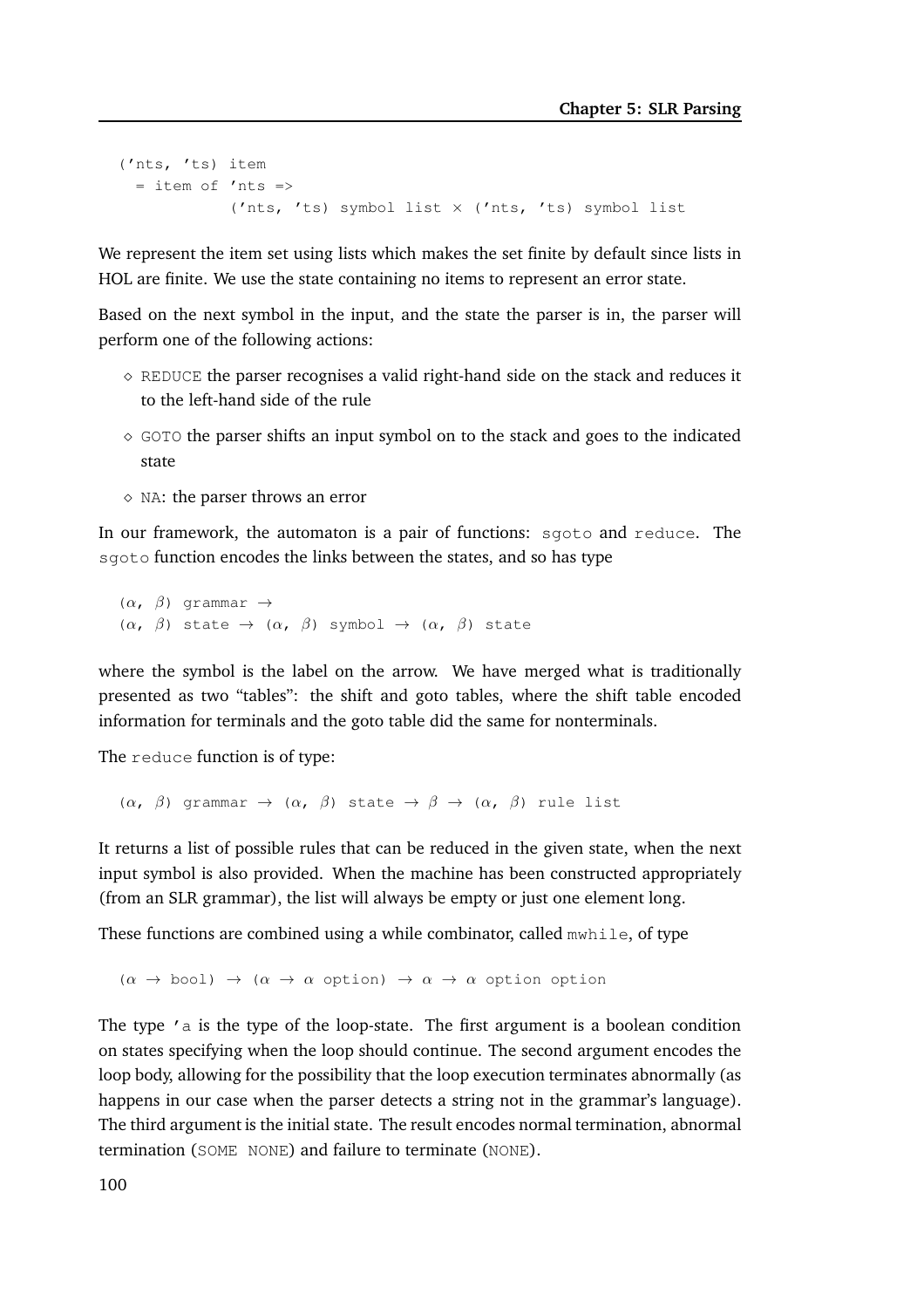#### **5.3.2 Constructing the parser**

The architecture of the parser-construction process is shown in Figure 5.3. The parser is a DFA that provides the transition for each of the states the stack may be in. Based on that, the stack is manipulated to result in a parse tree for the input (or alternatively throws an error).



**Figure 5.3** – The structure of the SLR parser-construction process.

The first step towards parsing the grammar is to augment it as explained in Section 5.1. The augmentation adds an extra rule that introduces a new start symbol and a marker that appears at the end of all the words in the language of the grammar. The parser uses this rule for reduction exactly when it has accepted the input word. This ensures that the parser always 'spots' the end of input.

#### **HOL Definition 5.3.1 (auggr)**

```
auggr g s eof =
  if NTS s \notin nonTerminals g \wedge TS \operatorname{cof} \notin terminals g then
     SOME
        (G ([rule s [NTS (startSym g); TS eof]] ++ rules g) s)
  else
     NONE
```
The failure point indicated here by NONE ensures that the symbols being introduced are 'fresh' and not currently part of the grammar.

#### **5.3.2.1 Building the parsing table**

The parsing table represents the DFA and maps the item sets to corresponding actions.

A single item cannot be used to define the state of the parser because it may not know in advance which rule is going to be used for reduction. Therefore, we need to use an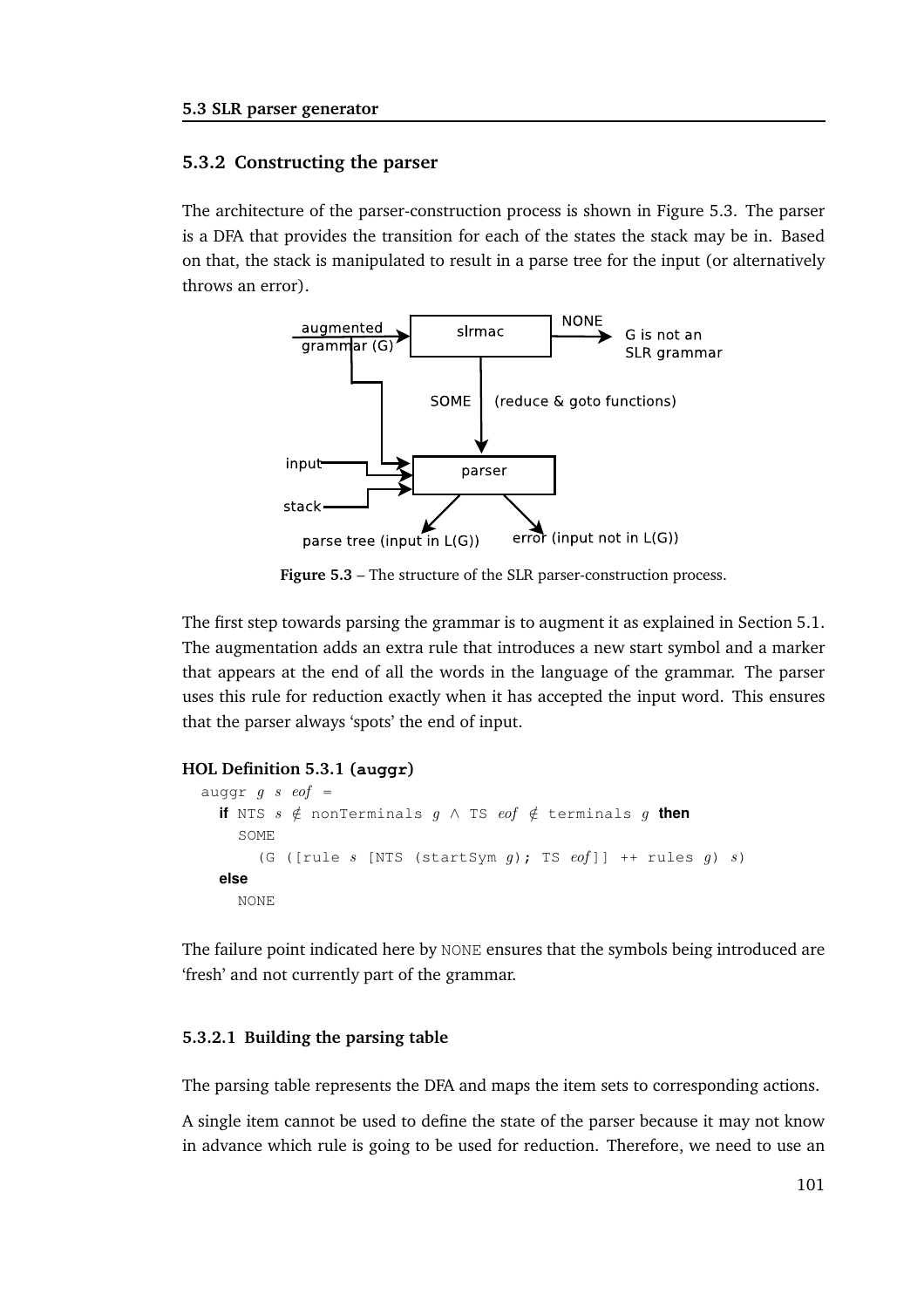item set that includes all the possible rules that may be valid at a particular state of the parser.

As previously mentioned, the item  $A \to \alpha \bullet B\beta$  indicates that the parser expects to parse the nonterminal  $B$  next. To ensure the item set contains all possible rules the parser may be in the midst of parsing, it must include all items describing how  $B$  itself may be parsed. This involves taking the closure of all the items in an item set until all nonterminals preceded by the dot are accounted for.

The DFA is comprised of the reachable items sets and the transitions between them. The starting state of the automaton is the closure of the item corresponding to the newly added rule in the augmented grammar. This involves finding all the rules that can be reached from the start symbol.

The full parsing table could be built upfront for reference. However, we compute the next state on the fly. This gives us simpler proof goals and also assists in reasoning about the program properties.

Given a state and a symbol, the nextState returns the possible items valid for that move.

#### **HOL Definition 5.3.2 (nextState)**

nextState g itl sym = closureML g (moveDot itl sym)

The function closureML (HOL Definition 5.5.3) computes the closure of item sets. We defer the internal details to the section where we discuss the exectability issue. Function moveDot is defined as:

#### **HOL Definition 5.3.3 (moveDot)**

```
moveDot [ ] sym = [ ]moveDot (item str (a, s::ss)::it) sym =if s = sym then
    item str (a ++ [s], ss):: moveDot it sym
  else
    moveDot it sym
moveDot (item v_4 (v_8, [])::it) sym = moveDot it sym
```
Based on the contents of the DFA state and the input, the parser performs two kinds of actions (excepting the error case).

The reduction action returns all the possible rules that can be used when performing a reduction in a state given some input symbol. Since we are implementing an SLR parser, a rule is considered valid for reduction if and only if the input symbol belongs in the follow set of the left-hand side of the rule.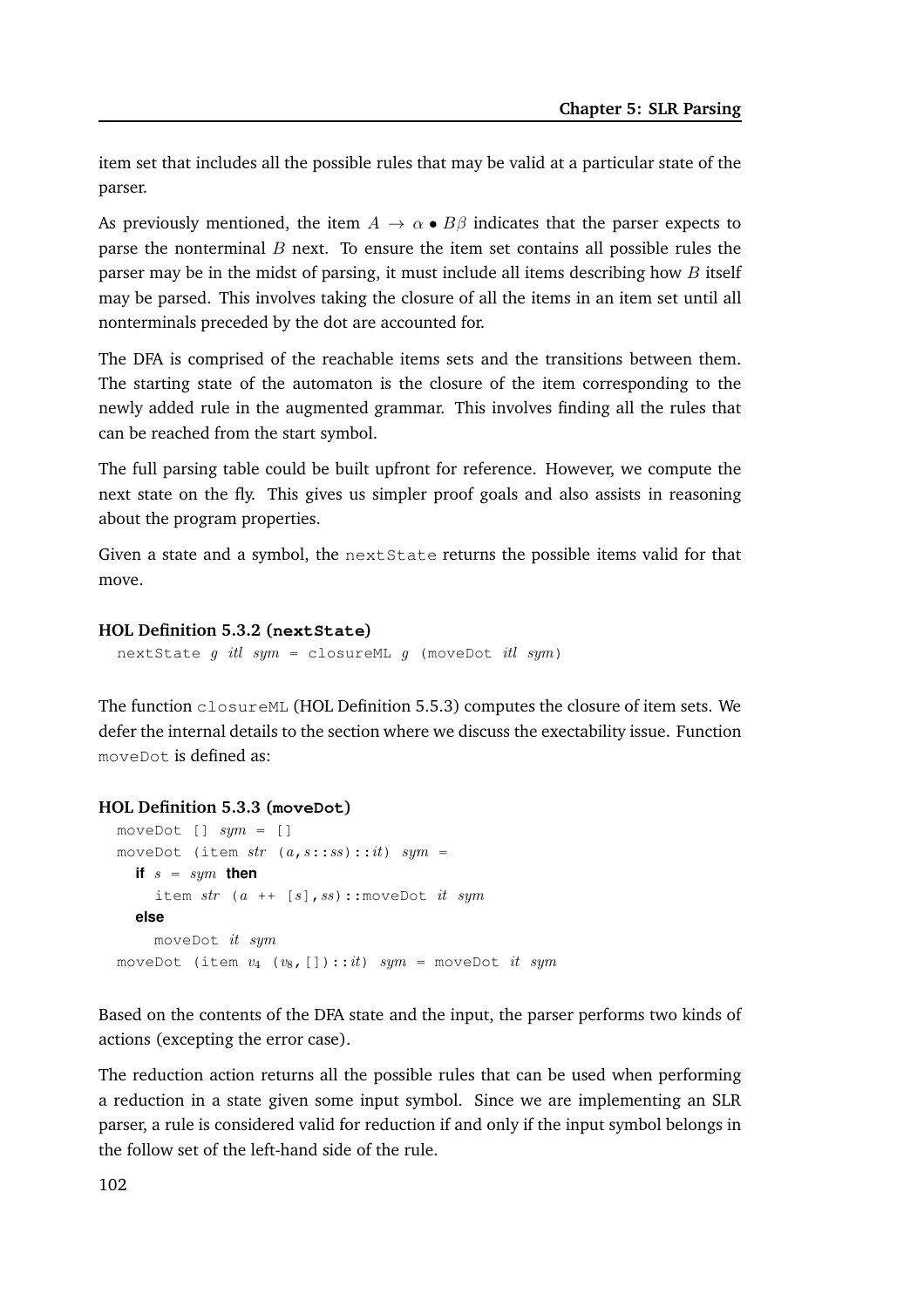The computation of the follow set for determining a reduction is the way in which an SLR parser differs from an LR(0) parser. An SLR parser can recognise more grammars by reducing the number of shift-reduce and reduce-reduce conflicts. This is done by using one symbol lookahead. Shift-reduce conflict occurs when a *handle* is recognised on the stack and there is also an incomplete item in the state. For a sentential form  $\gamma$ , a handle is a production  $A \Rightarrow \beta$  and a position of  $\beta$  in  $\gamma$ , such that  $\beta$  may be replaced by A to produce the previous right-sentential form in a rightmost derivation of  $\gamma$ . There must only be terminals to the right of a handle. If a grammar is unambiguous, every right sentential form has a unique handle.

Reduce-reduce conflict occurs when the current state provides more than one way of reducing the top of the stack. Function reduce q itl s returns a list of all the rules that are applicable given item list *itl* and input s. An item item  $\ell$  ( $r_1, r_2$ ) can be considered for reduction if and only if  $r_2$  is empty and s belongs in the follow set of  $\ell$ . If reduce returns a list containing more than one element then we have a reduce-reduce conflict.

#### **HOL Definition 5.3.4 (reduce)**

```
reduce g [] s = 1]
reduce g (item \ell (r, []) : : it) s =if TS s \in \text{followSet } g (NTS \ell) then
     rule \ell r:: reduce g it selse
     reduce g it s
reduce g (item \ell (r, v_{10}: :v_{11})::it) s = reduce g it s
```
The other scenario is when we have not read a full handle so we just need to shift the input onto the stack and compute the next state. This is the shift-goto action. The function sgoto returns the next state for a given symbol.

#### **HOL Definition 5.3.5 (sgoto)**

sgoto g itl sym = nextState g itl sym

#### **5.3.2.2 Determining Conflicts in the Table**

As explained before, while building the parsing table, one might encounter shift-reduce or reduce-reduce conflicts. The slrmac function predicts such conflicts for any state that is reachable in the DFA for the grammar. If no conflicts exist then the function returns the shift-goto and reduce functions for the given grammar. Otherwise NONE is returned to indicate failure when a conflict-free DFA cannot be created.

#### **HOL Definition 5.3.6 (slrmac)**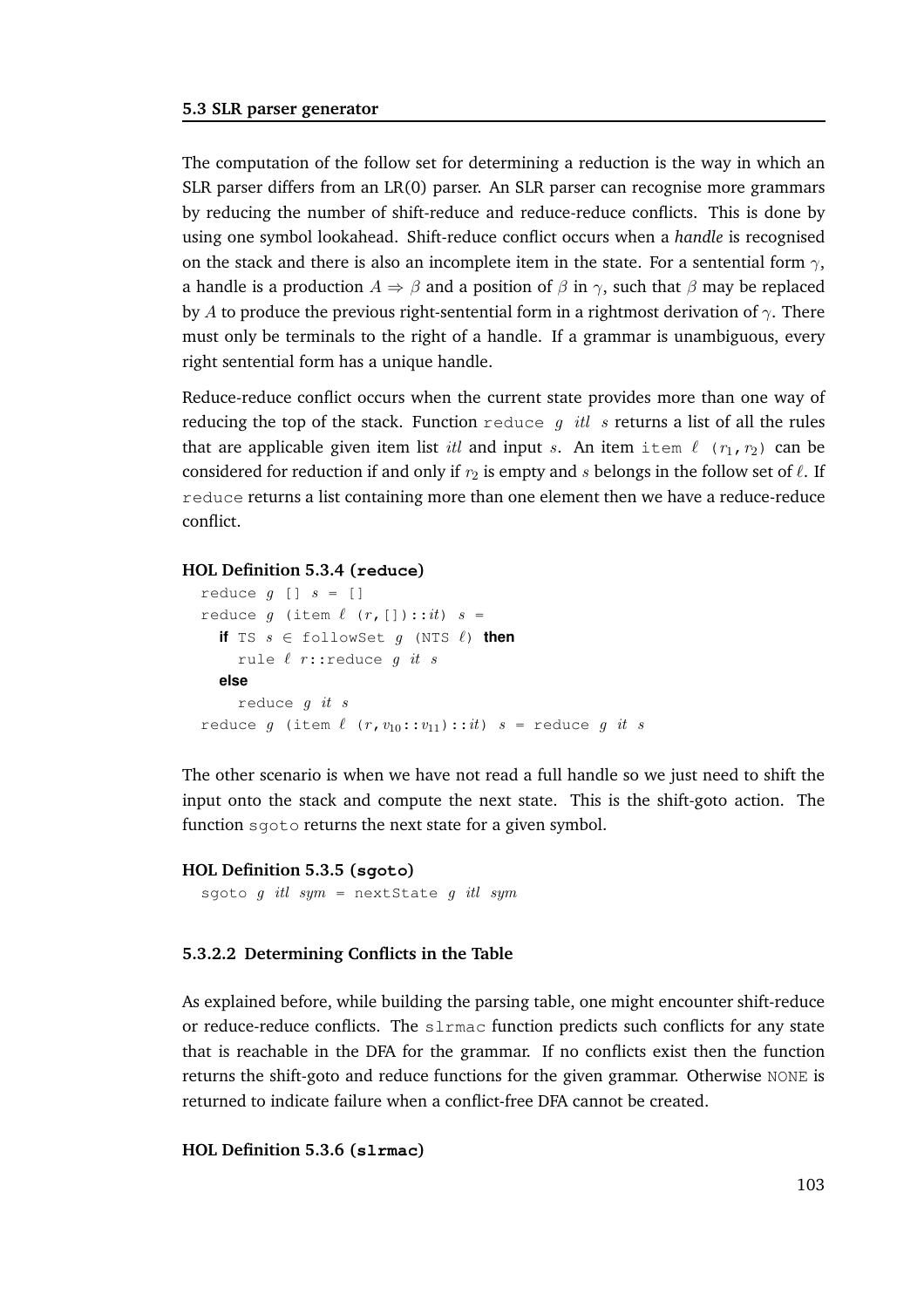```
slrmac q initState =
  if okSlr g initState then SOME (sgoto g,reduce g) else NONE
```
Given a grammar and an initial state, auxiliary function  $\partial kS \Gamma$  determines conflicts in the DFA. When predicting conflicts,  $\alpha kS1r$  only looks at those states that are reachable by recognising viable prefixes  $vp$  for the grammar q.

#### **HOL Definition 5.3.7 (okSlr)**

```
okSlr q initState \iff\forall vy state symlist.
     isWord symlist ∧ trans g (initState, vp) = SOME state \RightarrownoError (sgoto g, reduce g) symlist state
```
A reachable state corresponding to a viable prefix is determined using trans. Given a pair of a state and prefix, and a grammar, function trans gives back a state if the DFA can reach the state once all of the prefix has been consumed, *i.e.* prefix is viable with respect to the DFA, otherwise it returns NONE.

#### **HOL Definition 5.3.8 (trans)**

```
trans ag(s, [] = SOME strans ag (s, sym:rst) =
  case moveDot s sym of
      [] \rightarrow NONE
  \parallel v_2: v_3 \rightarrow trans ag (closureML ag (v_2: v_3), rst)
```
For such reachable states,  $okSlr$  determines whether reading an input string *symlist* gives a conflict or not. This is done using the  $noError$  function. Functions sgoto and reduce are used to figure out the shift-reduce or reduce-reduce conflicts. Function noError takes three arguments, a pair of shift  $(sf)$  and reduce (red) functions with respect to some grammar, a list of input symbols and a state.

#### **HOL Definition 5.3.9 (noError)**

```
noError (sf, red) [] st \iff TnoError (sf, red) (sym::rst) st \iffst = [] \veecase red st (ts2str sym) of
       [] \rightarrow noError (sf, red) rst (sf st sym)
  \parallel [r] \rightarrow sf st sym = []
  \parallel r::v_6::v_7 \rightarrow \mathbb{F}
```
The process of creating an SLR machine (DFA) for a grammar indicates upfront whether the grammar can be handled by an SLR parser. If the construction of the DFA is successful, the parser will always be able to build a parse tree for a string in the language of the grammar.

104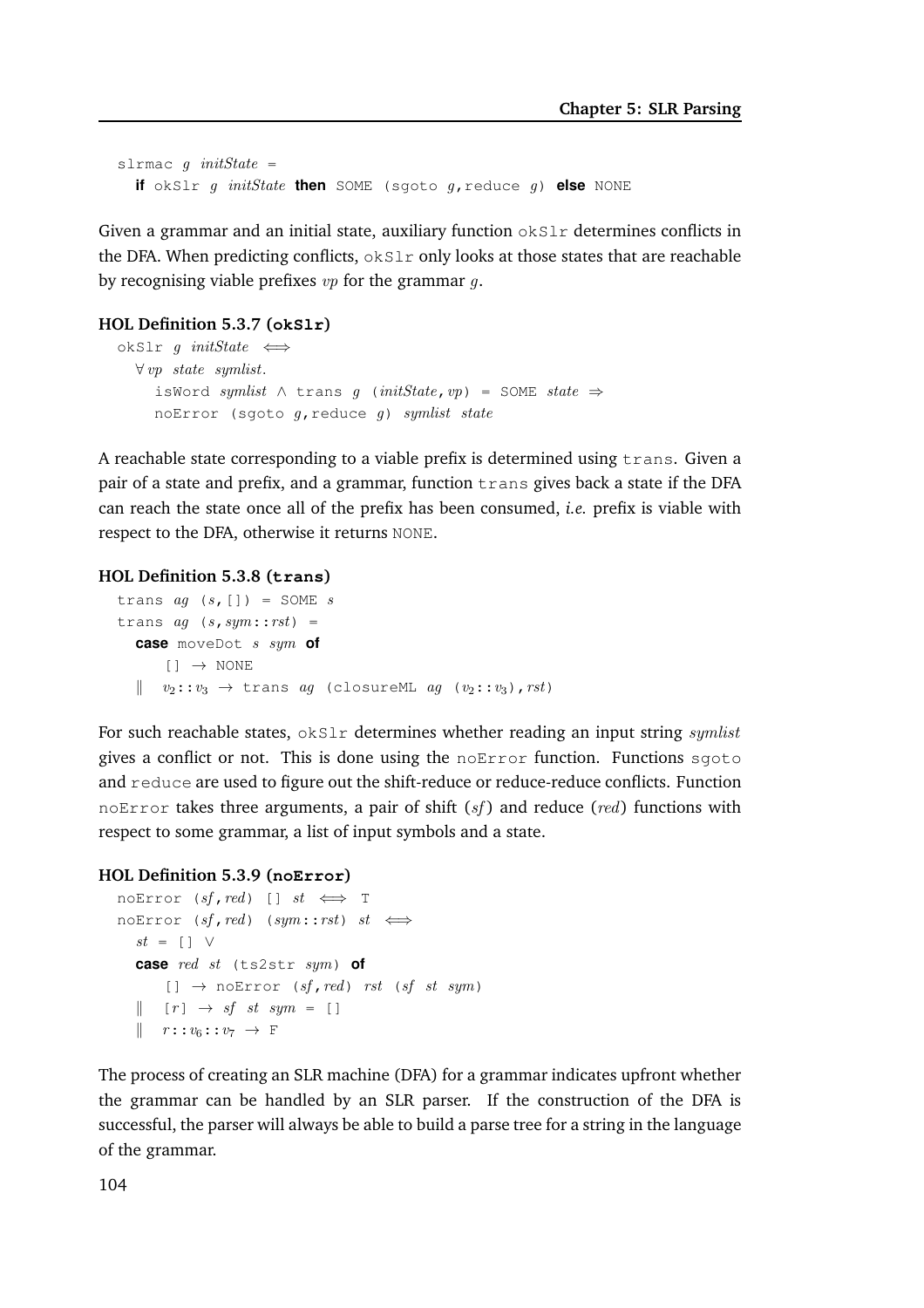#### **5.3.2.3 Putting it all together**

The output of the parser is a parse tree. A parse tree is represented as following:

```
('nts, 'ts) ptree
 = Leaf of 'ts | Node of 'nts => ('nts, 'ts) ptree list
```
Parse trees are discussed in detail in Section 4.1. The parser is encoded as:

#### **HOL Definition 5.3.10 (parser)**

```
parser (intConf, eof, oldS) m sl =
             mwhile (\lambda s. \neg \text{exitCond} (eof, NTS oldS) s)(\lambda(sli,stli,csli). parse m (sli,stli,csli))
                (sl, [ ] , [initConf ] )in
       case out of
           NONE \rightarrow NONE
       \parallel SOME NONE \rightarrow SOME NONE
       \parallel SOME (SOME (slo, [], cs)) \rightarrow SOME NONE
       K SOME (SOME (slo, [s_1, pt], cs)) \rightarrow SOME (SOME pt)
       \parallel SOME (SOME (slo,(st<sub>1</sub>, pt)::v_{21}::v_{22}, cs)) \rightarrow SOME NONE)
```
The function parser, while consuming the input, determines the action to be performed: GOTO, REDUCE, NA (Section 5.3.1). At the end, it returns one of the above mentioned outputs.

The implementation of the parser ensures that if it does return a parse tree then the root node of the tree corresponds to the start symbol of the augmented grammar. The type of the parser is:

```
((\alpha, \beta) symbol \times (\alpha, \beta) state) \times \beta \times \alpha \rightarrow((\alpha, \beta) state \rightarrow (\alpha, \beta) symbol \rightarrow (\alpha, \beta) state) \times((\alpha, \beta) state \rightarrow \beta \rightarrow (\alpha, \beta) rule list) \rightarrow(\alpha, \beta) symbol list \rightarrow (\alpha, \beta) ptree option option
```
The parser takes the following inputs. The first input is a tuple consisting of the initial configuration (new start symbol and the initial state), the end of input terminal and old start nonterminal. The second input is a pair consisting of the shift-goto function and the reduce function. The final input is the list of input symbols. The output is interpreted as discussed earlier.

The while combinator  $mwhile$  (see Section 5.3.1) performs the parse step for each of the input symbol resulting in a new 'state' for the parser. This encapsulates the input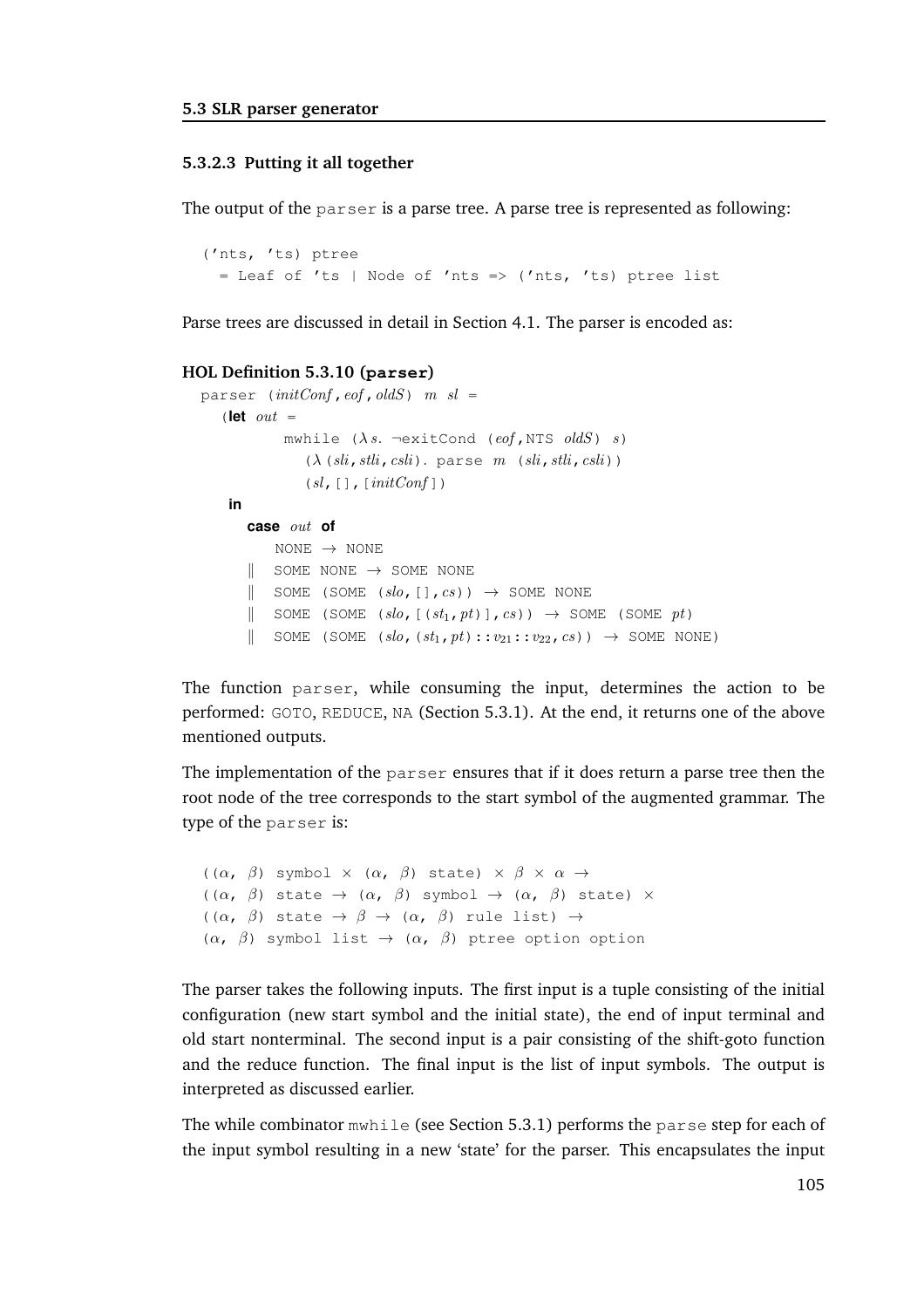symbols still to be parsed  $(sli)$ , the current stack view  $(sli)$  and the list of the states passed up to the current state  $c\overline{s}li$ . The exitCond for the loop is when the stack contains only the original start symbol (oldS) and the only remaining input symbol is the end of input marker  $eof$ . At the end of a successful parse, the current stack should have only the start symbol of the old grammar, which is then used to output the final parse tree.

The parse step is our HOL Definition 5.3.11. The input cannot be empty since the end of file marker is never shifted onto the stack. If only a single input symbol is left to parse then it must be  $eof$ . The only valid action at this stage has to be a reduction to the start symbol of the augmented grammar. For more than one input, function get State returns the appropriate action to be performed based on the DFA  $m$ .

#### **HOL Definition 5.3.11 (parse)**

```
parse m \ (inp, os, (s, itl)::rem) =case inp of
       [ ] \rightarrow NONE
   \parallel [e] \rightarrow(let newState = qetstate \ m \ itl \ e \ incase newState of
                    REDUCE ru \rightarrow doReduce m ([e], os, (s, itl):: rem) ru
               \parallel GOTO st \rightarrow NONE
               \parallel NA \rightarrow NONE)
   \parallel e::v_4::v_5 \rightarrow(let newState = getState \t m \text{ } itl \t e \text{ } incase newState of
                    REDUCE ru \rightarrowdoReduce m (e::v_4::v_5, os, (s, itl)::rem) ru
               \parallel GOTO st \rightarrowif isNonTmnlSym e then
                          NONE
                       else
                          SOME
                              (v_4::v_5, ((e, st), \text{Leaf } (ts2str e)): : os,push ((s, itl)::rem) (e, st))
               \parallel NA \rightarrow NONE)
```
*(Function* ts2str (TS tm) *returns* tm*. Function* push *adds an element to the front of a list.)*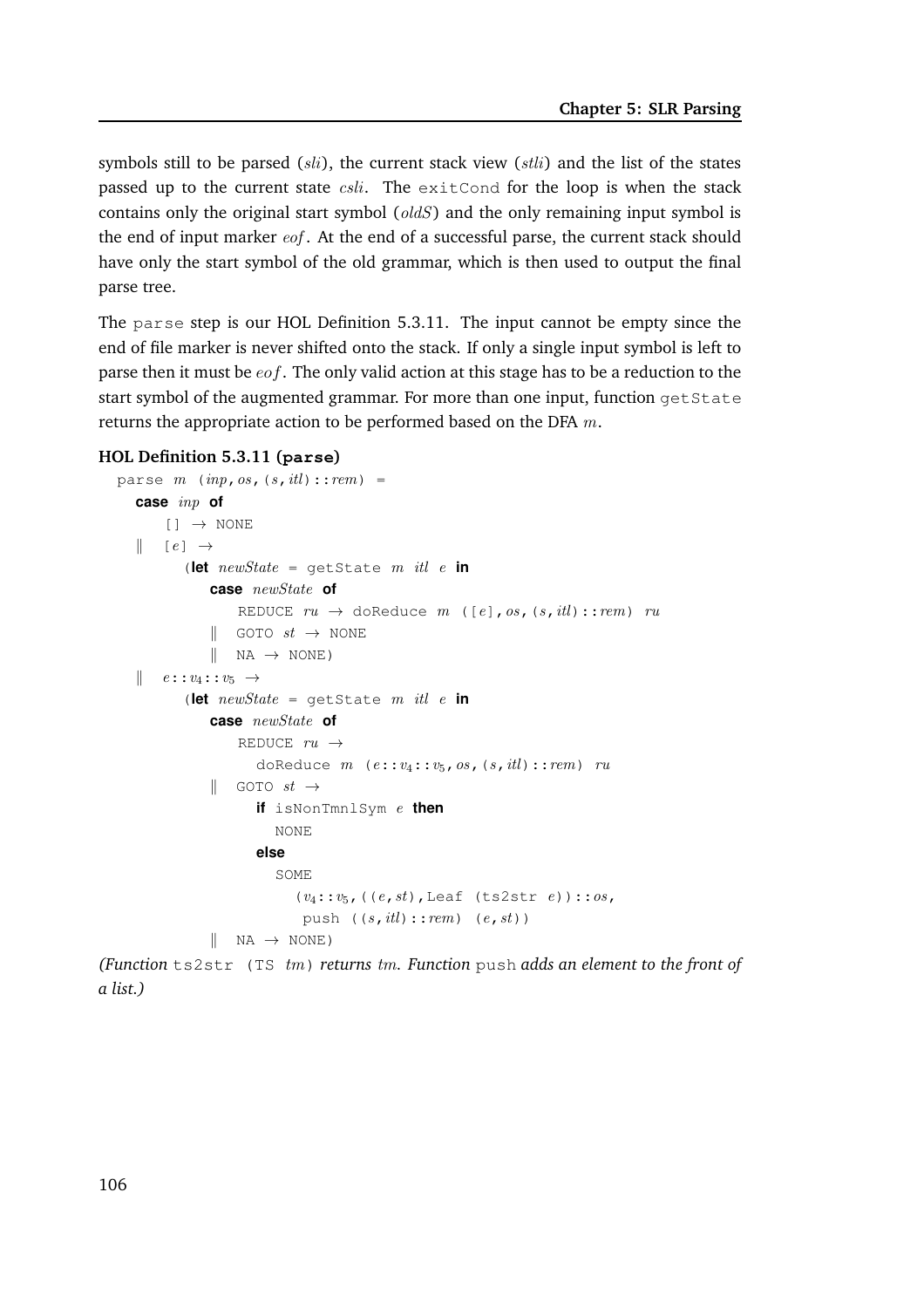# **5.4 Key proofs**

With the above setup, we now have a parser generator in HOL. To formally verify that the procedure described previously is indeed correct, we would like to demonstrate that if an automaton is generated, then the language accepted by the automaton is the same as the language defined by the grammar. This goal is naturally split into two inclusion results: that everything accepted by the machine is in the language ("soundness"), and that everything in the language is accepted by the machine ("completeness").

There are various invariants that are inherent to establishing these results because of the way the parser works and has been implemented. These invariants are needed to prove the properties described in the latter section and so are summarised below.

The parser inv states implementation-specific properties about the stack. The clauses correspond to the following three properties. First, the validptree\_inv invariant holds. Second, the initial start state is never popped off from the stack. Third, the items in each of the state on the stack correspond to some grammar rule (validStates).

#### **HOL Definition 5.4.1 (parser\_inv)**

```
parser_inv g stl csl \iffvalidptree inv q stl ∧ ¬NULL csl ∧ validStates q csl
```
Invariant validptree\_inv stands for two conditions. First, that each symbol on the stack corresponds to the node of the associated parse tree (validStkSymTree). This is the first conjunct of validptree inv. Second, for all the nonterminals on the stack, the associated parse trees are valid with respect to the given grammar. This is the second conjunct of validptree\_inv. Proving this property as an invariant for the parser lets us derive that in the end, if the parser is able to reduce the stack symbols to the start symbol, then the corresponding parse tree must be valid as well.

#### **HOL Definition 5.4.2 (validptree\_inv)**

```
validptree_inv g \, stl \iffvalidStkSymTree stl ∧
  \forall s \; t.(s, t) \in stacklsymtree stl \RightarrowisNonTmnlSym s \Rightarrowvalidptree q t
```
*(Function stacklsymtree returns a list of pairs of the form (symbol, tree), i.e. removes the state component from each of the stack elements.)*

The DFA for accepting  $L(G)$  for LR(1) grammars works by computing valid items for each viable prefix. Invariant validItem\_inv takes a grammar  $ag$  and the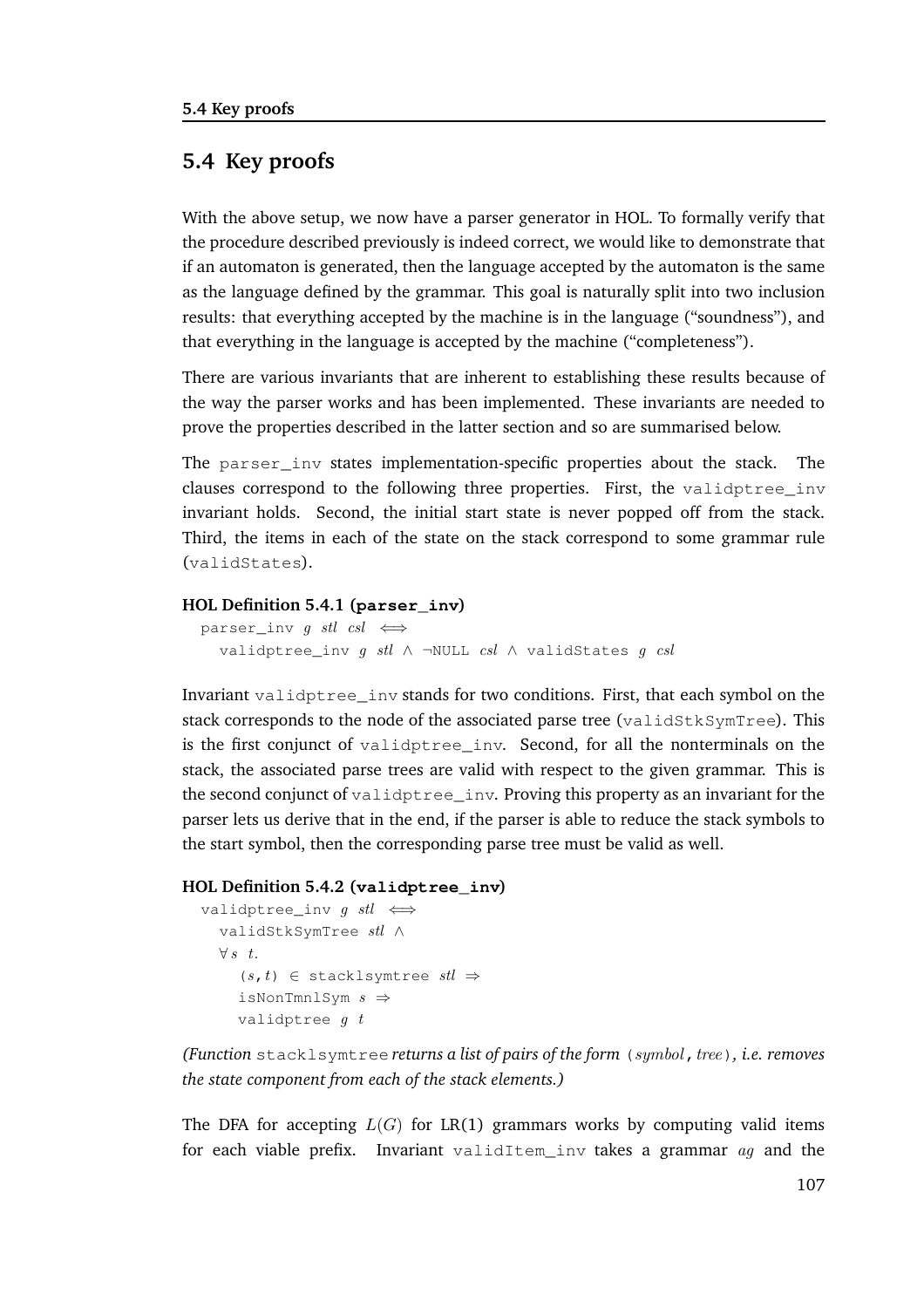current stack (REVERSE  $\,$  stl) and asserts that for all nonempty stacks  $\,$ stk that are sub-stacks of the current stack, the current state of  $stk$  (stkItl (REVERSE  $stk$ )) can be reached from the initial state (initItems  $aq$  (rules  $aq$ )) by reading the symbols on the stack (stackSyms (REVERSE  $stk$ )). This is essentially stating that stackSyms (REVERSE  $stk$ ) is the viable prefix for state stkItl (REVERSE  $stk$ ). Since we always change the top *i.e.* the front of the stack, reversing the stack gives us access to the right order in which the input symbols were read.

#### **HOL Definition 5.4.3 (validItem\_inv)**

```
validItem_inv (ag, stl) \iff\forall stk.
     stk \preceq REVERSE stl \Rightarrow\neg \text{NULL} stk \Rightarrowtrans ag
        (initItems ag (rules ag), stackSyms (REVERSE stk)) =
        SOME (stkItl (REVERSE stk))
```
*(Here*  $x \preceq y$  holds if and only if x is a prefix of y. Function stkItl returns the *state i.e. the item list of the top of the stack. Function* stackSyms *returns the input symbols stored on the stack.)*

#### **5.4.1 Validity of the parse tree generated**

If the parser results in a parse tree, the tree is valid with respect to the grammar for which the parser was generated. This means that the parse tree was built using rules present in the given grammar.

#### **HOL Theorem 5.4.1**

```
auggr g s eof = SOME ag \Rightarrowslrmac ag = SOME m \Rightarrowparser_inv ag stl csl \Rightarrowparser
  ((NTS (startSym ag), initItems ag (rules ag)), eof,
   startSym q) m sl =
  SOME (SOME tree) \Rightarrowvalidptree ag tree
```
#### **5.4.2 Equivalence of the output parse tree and the input string parsed**

The main predicate of interest here is the leaves\_eq\_inv. This is defined in HOL as:

#### **HOL Definition 5.4.4 (leaves\_eq\_inv)**

108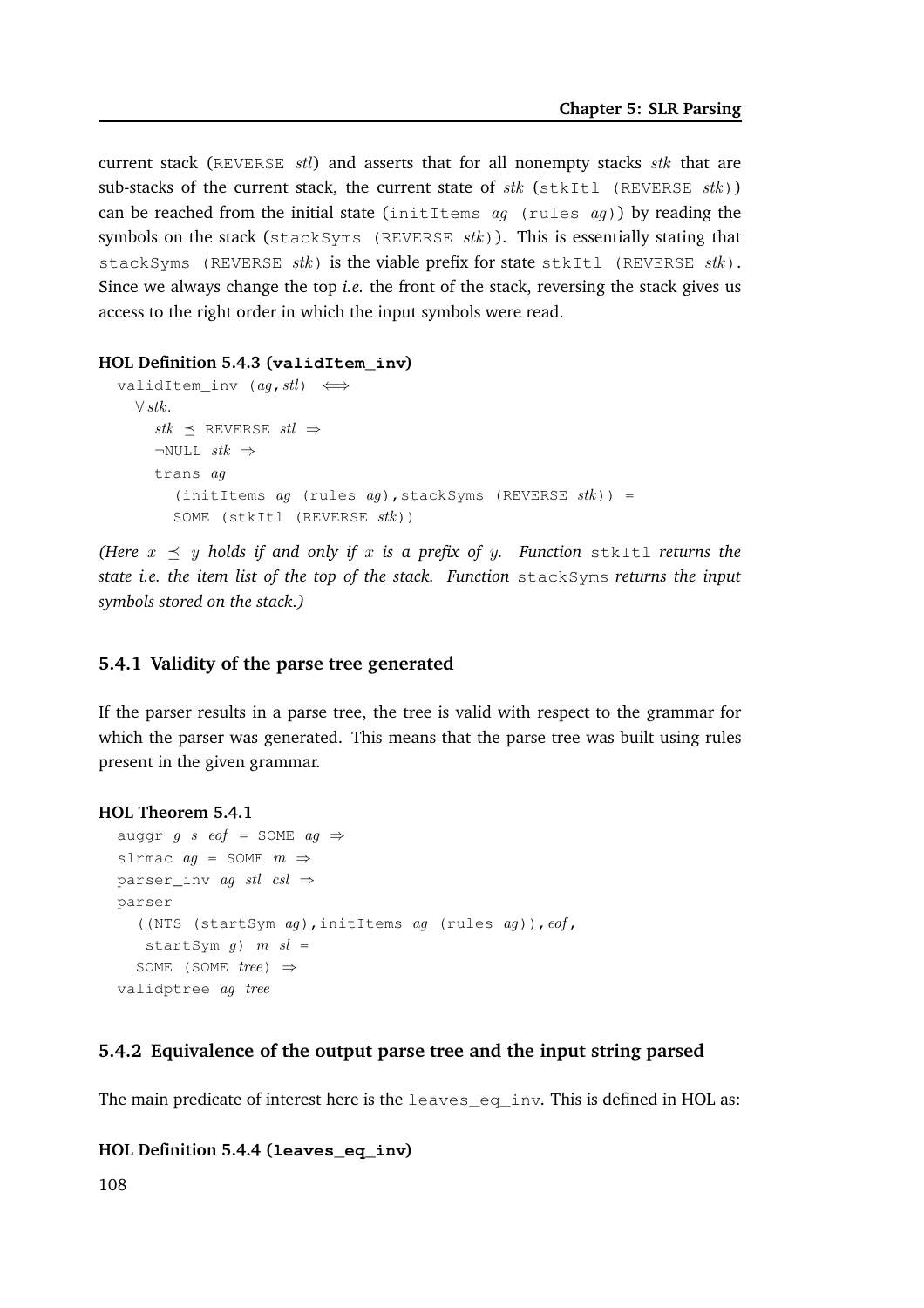leaves\_eq\_inv orig sl stl  $\iff$  stacktreeleaves stl ++ sl = orig

*(Function* stacktreeleaves *returns the concatenated leaves of all the parse trees stored on the stack, i.e. the input string that has already been parsed.)*

The term leaves equal orig sl stl is true when the original input orig is equal to the input still to be consumed  $(sl)$  appended to the concatenated leaves of the parse trees stored on the stack (stacktreeleaves  $\mathit{stl}$ ). This ensures that the grammar rules being applied to form the parse tree correspond to the input string being parsed and the leaves of the resulting parse tree are equal to the original input string. Thus, when the parser returns a tree, the original input must equal the leaves of the tree plus the end of input marker. This is stated in HOL as:

```
HOL Theorem 5.4.2
```

```
auggr g s eof = SOME ag \Rightarrow\neg \text{NULL} \quad \text{csl} \RightarrowvalidStates ag csl \Rightarrowslrmac ag = SOME m \Rightarrowinis = (NTS (startSym ag), initItems ag (rules ag)) ⇒
parser (inis, eof, startSym q) m sl = SOME (SOME tree) \Rightarrowsl = MAP TS (leaves tree) ++ [TS eof]
```
#### **5.4.3 Soundness of the parser**

To prove soundness, we have to show that the input for which a valid parse tree can be constructed is in the language of the grammar.

#### **HOL Theorem 5.4.3**

```
auggr g s eof = SOME ag \land slrmac ag = SOME m \landparser_inv ag stl csl ∧
parser
  ((NTS (startSym ag), initItems ag (rules ag)), eof,
  startSym q) m sl =
  SOME (SOME tree) \Rightarrowsl \in L ag
```
To achieve this result we proved that when a parse tree is valid with respect to a grammar, one can derive the leaves from the root node. This is HOL Theorem 4.1.1. Here it is once again:

```
validptree q \, t \Rightarrow(derives g)* [ptree2Sym t] (MAP TS (leaves t))
```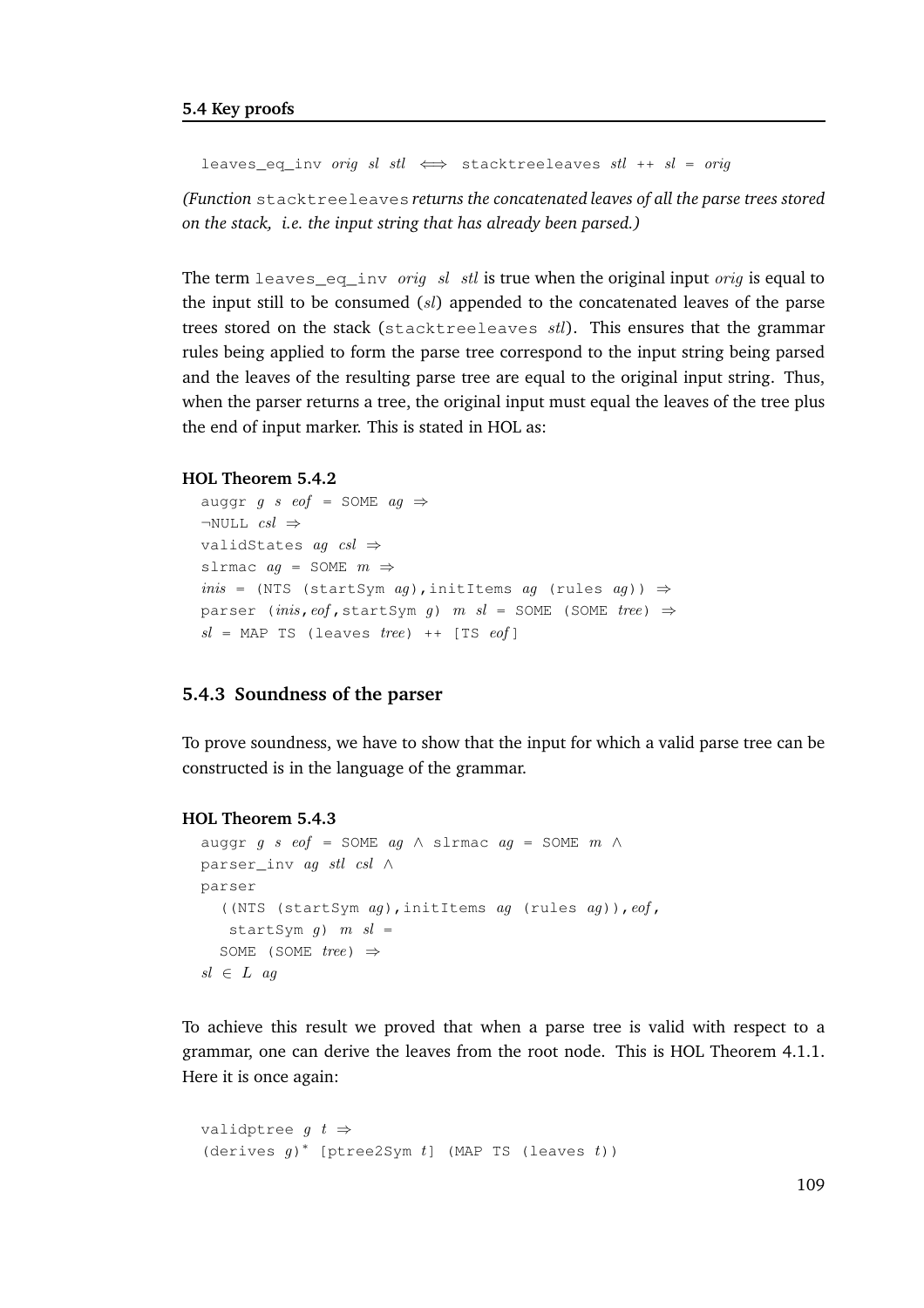From the implementation of parser and parse, we know that if a parse tree is the output then the root node corresponds to the start symbol of the augmented grammar. This fact along with the above theorem, Theorem 5.4.1 and Theorem 5.4.2, allows us to derive membership in the language of the grammar.

#### **5.4.4 Completeness of the parser**

To show completeness, we have to prove that if the input is in  $L(G)$  then the parser will terminate with a parse tree. The termination was established by quantifying the steps of the parser and showing that in a finite number of steps the parser reaches the end state.

The completeness proof involves assuming that the grammar is a 'generating grammar', *i.e.* all the nonterminal symbols generate some terminal string. Note that we proved that 'removing useless symbols, those that do not derive a word, does not affect the language of a grammar' in Section 2.2.

#### **HOL Theorem 5.4.4**

```
auggr g st eof = SOME ag \Rightarrowsl \in L ag \Rightarrowslrmac ag = SOME m \Rightarrow(\forall nt. nt \in nonTerminals aq \Rightarrow gaw aq nt) \RightarrowinitState = (NTS st, initItems ag (rules ag)) ⇒∃ tree.
  parser (initState, eof, startSym g) m sl = SOME (SOME tree)
```
As previously mentioned, function parser depends on function parse to do the onepass parse for a single input symbol. To establish termination we must to show that in a finite number of steps the parser can finish reading the input. This is done by defining the takesSteps function given below.

#### **HOL Definition 5.4.5 (takesSteps)**

```
takesSteps 0 f g s_0 s \iff s_0 = stakesSteps (SUC n) f q s_0 s \iff\neg g s<sub>0</sub> \land \exists s'. f s<sub>0</sub> = SOME s' \land takesSteps n f g s' s
```
Function takesSteps n f g  $s_0$  s returns true if state  $s_0$  can transition to state s using *n* applications of function *f* while the guard *q* does not hold. Function *f* will then be  $\beta$ arser, the guard will be the exit condition exit Cond while the states will be the tuple of the input symbols to be parsed and the stack. For the parser to terminate there *must* exist an  $n$  such that in the final state the input is empty and the stack only consists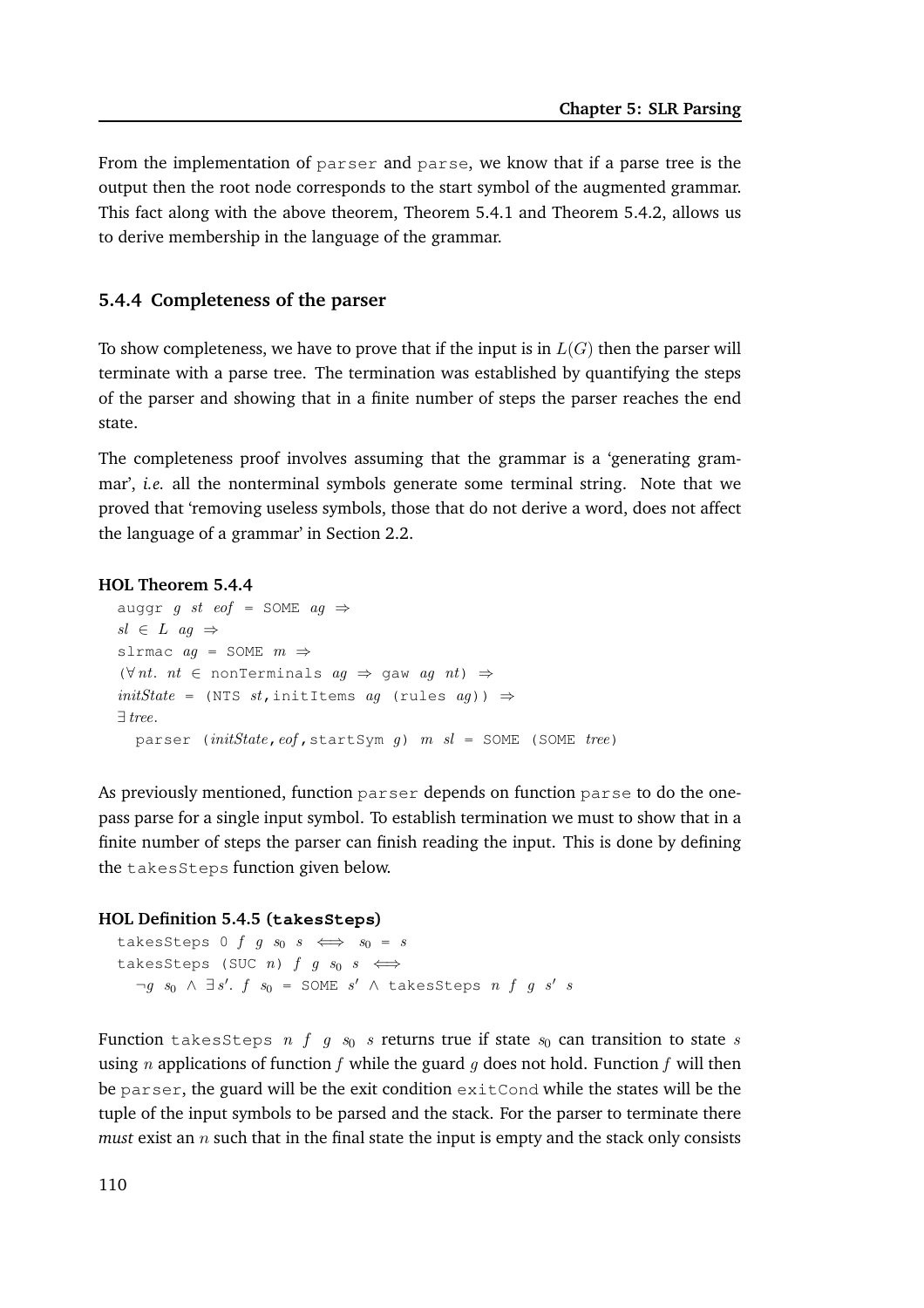of the end of file marker. We prove that as long as the invariants (discussed earlier) hold then then there must be a parse step possible.

Finally, to establish completeness we must show that if the input string is in the language of the grammar then the parser should give back a correct parse tree. This is easily achieved using HOL Theorems 5.4.4 and 5.4.1.

#### **5.4.5 SLR grammars are unambiguous**

A grammar is unambiguous if for each input  $w \in L(G)$ , w has a unique rightmost derivation. We can also define ambiguous-ness with respect to leftmost derivation. In the case of an SLR parser, we are constructing a rightmost derivation and the former definition is more natural.

The RTC closure used to define derivations only asserts the existence of a derivation from one point to another. To be able to reason about unique derivations, we construct a concrete derivation by casting the RTC as a list using the derivation list notation (Section 2.1), where adjacent elements represent a single-step derivation.

The membership of w in  $L(G)$  is represented by a derivation list starting from the start symbol of G and ending in w. A derivation for  $w$  is unique if and only if all possible derivation lists are identical. We define the function isUnambiguous is follows:

#### **HOL Definition 5.4.6 (isUnambiguous)**

```
isUnambiguous g \iff\forall sl.
      sl \in L \quad g \Rightarrow\forall dl' dl'.
         rderives q \vdash dl \lhd [NTS (startSym q)] \rightarrow sl \landrderives g \vdash dl' \lhd [NTS (startSym g)] \rightarrow sl \Rightarrowdl = dl'
```
The augmented grammar  $aq$ , in which all nonterminals are generating, is unambiguous if slrmac returns machine m containing shift-goto and reduce functions for  $ag$ . That is, no shift-reduce or reduce-reduce conflicts were detected by slrmac.

#### **HOL Theorem 5.4.5**

```
auggr g st eof = SOME ag \Rightarrow(\forall nt. nt \in nonTerminals aq \Rightarrow gaw aq nt) \Rightarrowslrmac aq = SOME m \RightarrowisUnambiguous ag
```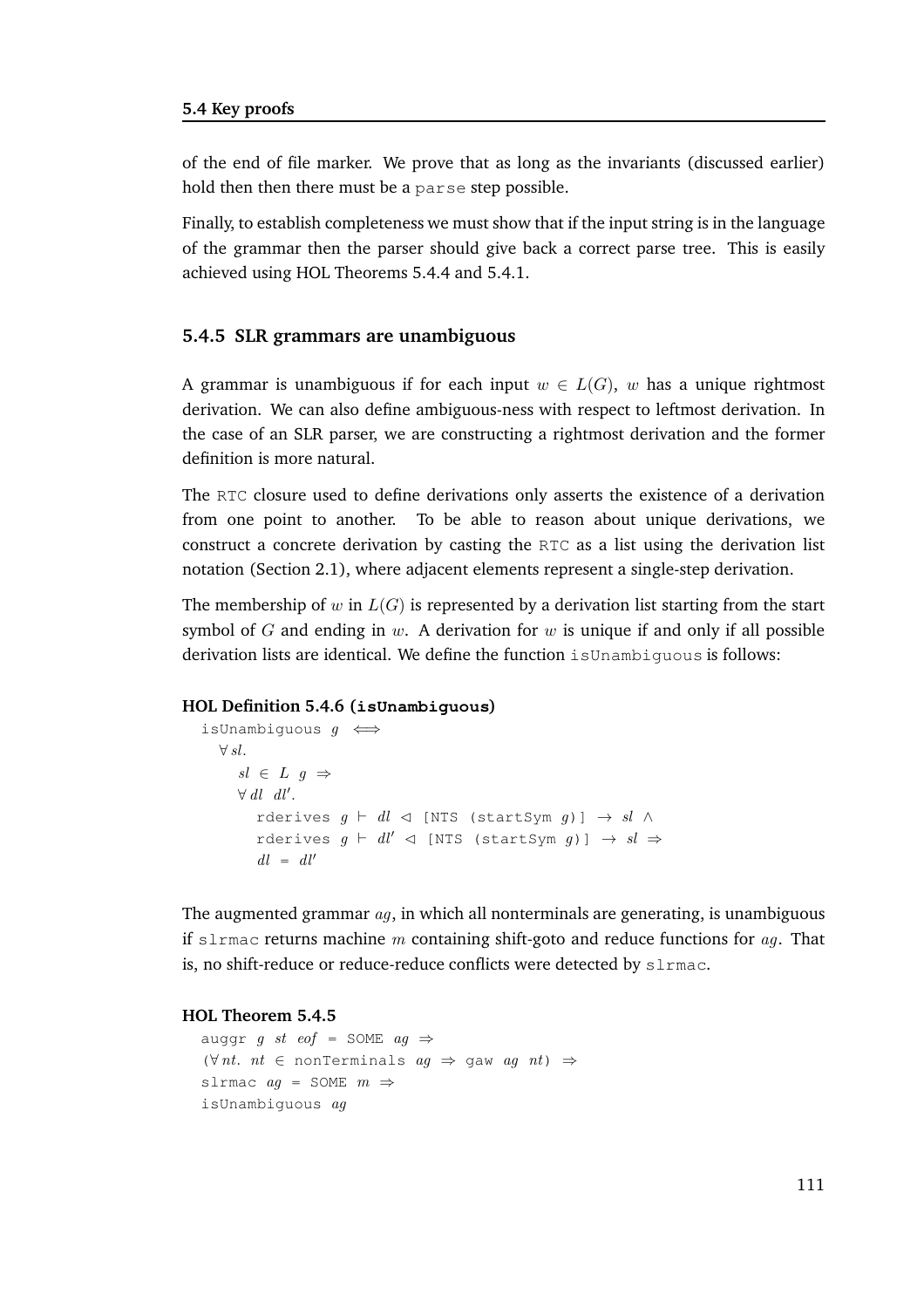## **5.5 An executable SLR parser**

For the most part, the HOL definitions turn out to be executable. However, for the sake of simplicity and clarity, many of our definitions were written in a style that favoured mathematical ease of expression. The use of existential quantifiers, and the reflexive and transitive closure in such definitions make them unexecutable. Here we describe how the defined functions can be re-expressed in a way that makes them acceptable to HOL's emitML technology. Our general approach was to take an existing function  $f$ , and define a new  $f$ ML constant. After proving termination for the typically complicated recursion equations defining  $fML$ , we then had to show that  $fML$ 's behaviour encompassed f's.

In this section we describe our executable implementations of two of the non-executable HOL definitions. The remaining two are covered in more detail in Sections 6.1.1 and 6.1.2.

Even though the semantic versions of some definitions were more tractable for proving properties such as our language inclusion results, there have been places where it was decided to value executability over succinctness of presentation. For example, the closure function on item sets required to compute states (given below) is much clearer.

#### **HOL Definition 5.5.1 (closure)**

```
closure q itl =
   \{\text{item} sym (\lbrack, r) \rbrack\exists \ell \; r_1 \; r_2 \; nt \; sfx.item \ell (r_1, NTS nt: r_2) \in itl \wedge(derives g)* [NTS nt] (NTS sym::sfx) ∧
       rule sym r \in \text{rules } g
```
However, it cannot be executed because of the use of transitive closure, set comprehension and quantifiers. For executability, we used an alternative version which explicitly defines the process of forming the closure of items. The auxiliary closureML1 function computes the 'one-pass' closure by adding items corresponding to the nonterminal symbol after the dot (getItems). The closureML function returns a list containing no duplicate elements when no more new items can be added.

#### **HOL Definition 5.5.2 (closureML1)**

```
closureML1 g [] = []
closureML1 g (item s (l_1, [])::il) =
  item s (l_1, [])::closureML1 g ilclosureML1 g (item s (l_1, TS \ ts: : l_2) :: il) =item s (l_1, TS \ ts: : l_2)::closureML1 g il
closureML1 g (item s (l_1, NTS nt::l_2)::il) =
```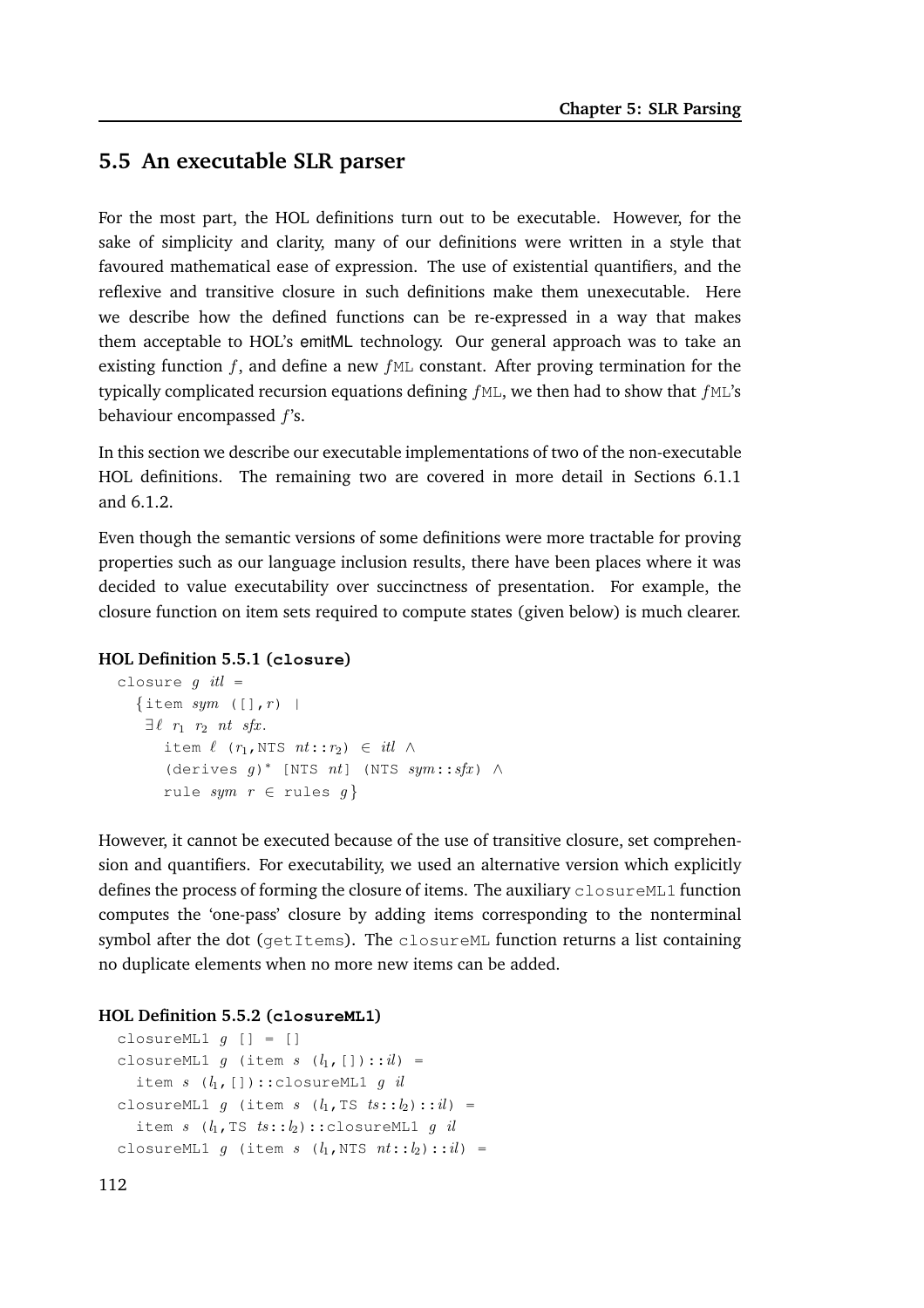```
getItems (rules q) nt ++ [item s (l_1, NTS nt::l_2)] ++
closureML1 g il
```
#### **HOL Definition 5.5.3 (closureML)**

```
closureML g [] = []
closureML q (v_2: : v_3) =(let ril = rmDupes (v_2: : v_3) in
   let al = rmDupes (closureML1 g ril) in
      if set ril \neq set al then closureML g al else al)
```
*(Function* rmDupes *removes duplicate elements.)*

The recursive call in the definition of  $\text{closureML}$  required a termination proof similar to the one for slrmac discussed below.

#### **5.5.1 An executable slrmac**

An interesting termination case is encountered when we try to make the definition of slrmac definition executable.

Function slrmac checks whether the resulting table for the grammar has any conflicts or not. It is not strictly a necessary component of the parser generator but does assist in stating some of the proofs. For example, with this function we can assert that if we can build a parse table for a grammar and the input belongs in the language of the grammar then the parser will output a parse tree.

Building the parse table involves traversing the state space to find the next state for each of the symbols in the grammar, starting from the initial state.

#### **HOL Definition 5.5.4 (visit)**

```
visit q sn itl =
  if ¬ALL_DISTINCT itl ∨ ¬validItl g itl then
     []
  else
     (let s = asNeighbours g itl (SET_TO_LIST (allSyms g)) in
     let rem = diff \, s \, sn \, inrem ++ FLAT (MAP (\lambda a. visit g (sn ++ rem) a) rem))
```
The parse table builder here is the visit function. Starting in the initial state it follows the transitions for each of the symbols in the grammar until it can reach no more new states. The important thing here is to make sure states are not repeated otherwise we end up following the same path over and over again. The condition ALL\_DISTINCT ensures that we don't loop forever by considering states where the same items might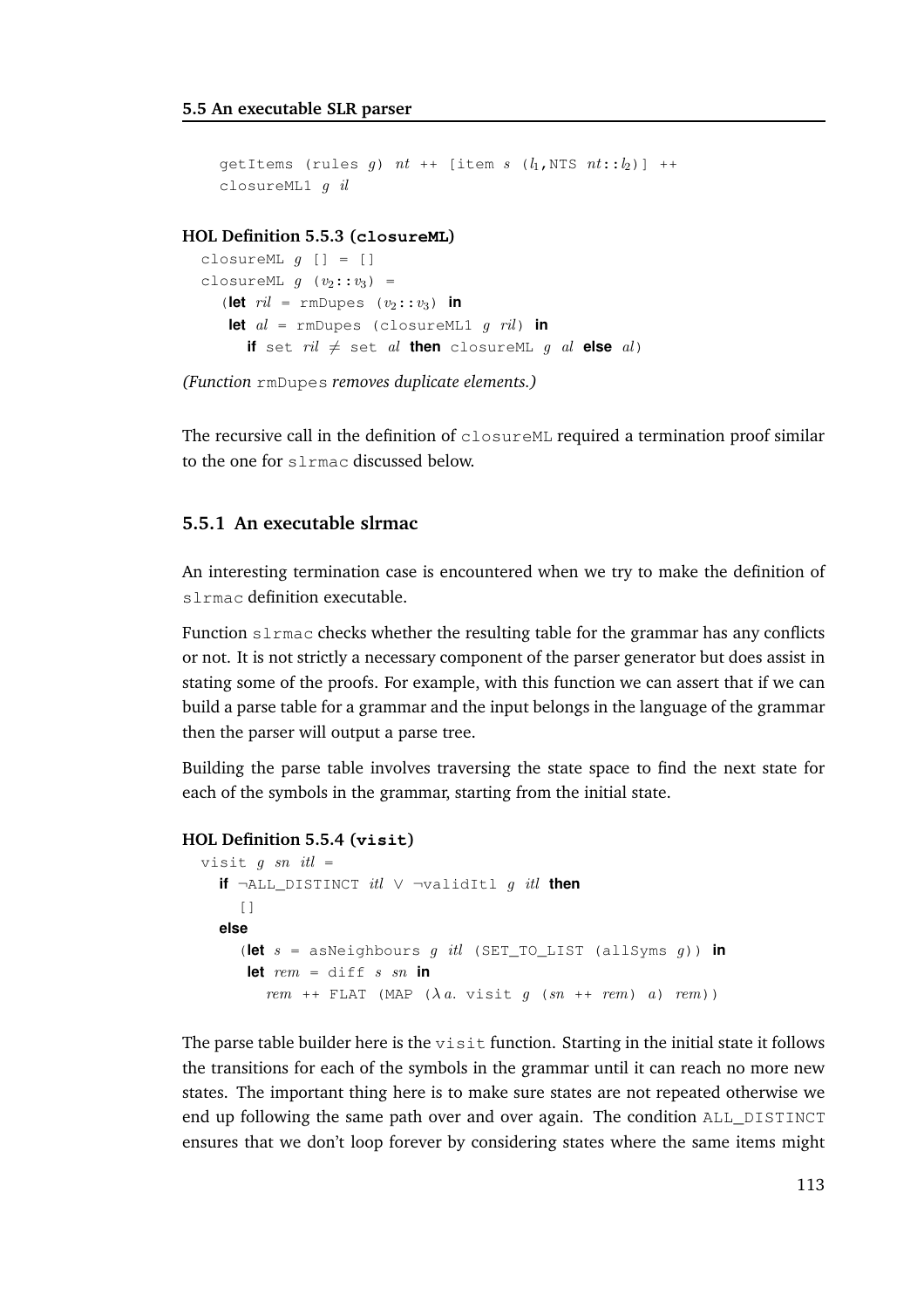be repeated. Another check, validItl makes sure that the items in the state do correspond to some rule in the grammar.

Function asNeighbours takes a state and returns a state list. The state list contains states that can be reached by following each of the symbols in the input (*i.e.* transitions one-level deep).

#### **HOL Definition 5.5.5 (symNeighbour)**

```
symNeighbour g itl sym =
  rmDupes (closureML q (moveDot itl sym))
```
It uses symNeighbour to shift the dot past the current symbol and get the state corresponding to it. The resulting state contains no duplicates (rmDupes).

#### **HOL Definition 5.5.6 (asNeighbours)**

```
asNeighbours q itl | = |asNeighbours g itl (x::xs) =
  symNeighbour g itl x::asNeighbours g itl xs
```
For function visit, the number of states seen increases at each recursive call. We also know that the number of possible states (even though it might be large) is finite. This is because we have a finite number of symbols in our grammar and a finite number of rules as well. From this we can deduce that the number of states that have not been encountered decreases at each call. This forms our termination argument.

measure  $(\lambda (q, sn, itl))$ . CARD (allGrammarItls g DIFF set sn))

With this to hand, we can implement an executable slrmac, called slrmacML, that checks the entire table for shift-reduce and reduce-reduce conflicts.

#### **HOL Definition 5.5.7 (slrmacML)**

```
slrmacML g itl [] = SOME (sgoto g, reduce g)
slrmacML q itl (sym::rst) =
  if slrML4Sym g itl sym = NONE then
    NONE
  else
    slrmacML g itl rst
```
The auxiliary function slrML4Sym checks for conflicts for one symbol with respect to a state.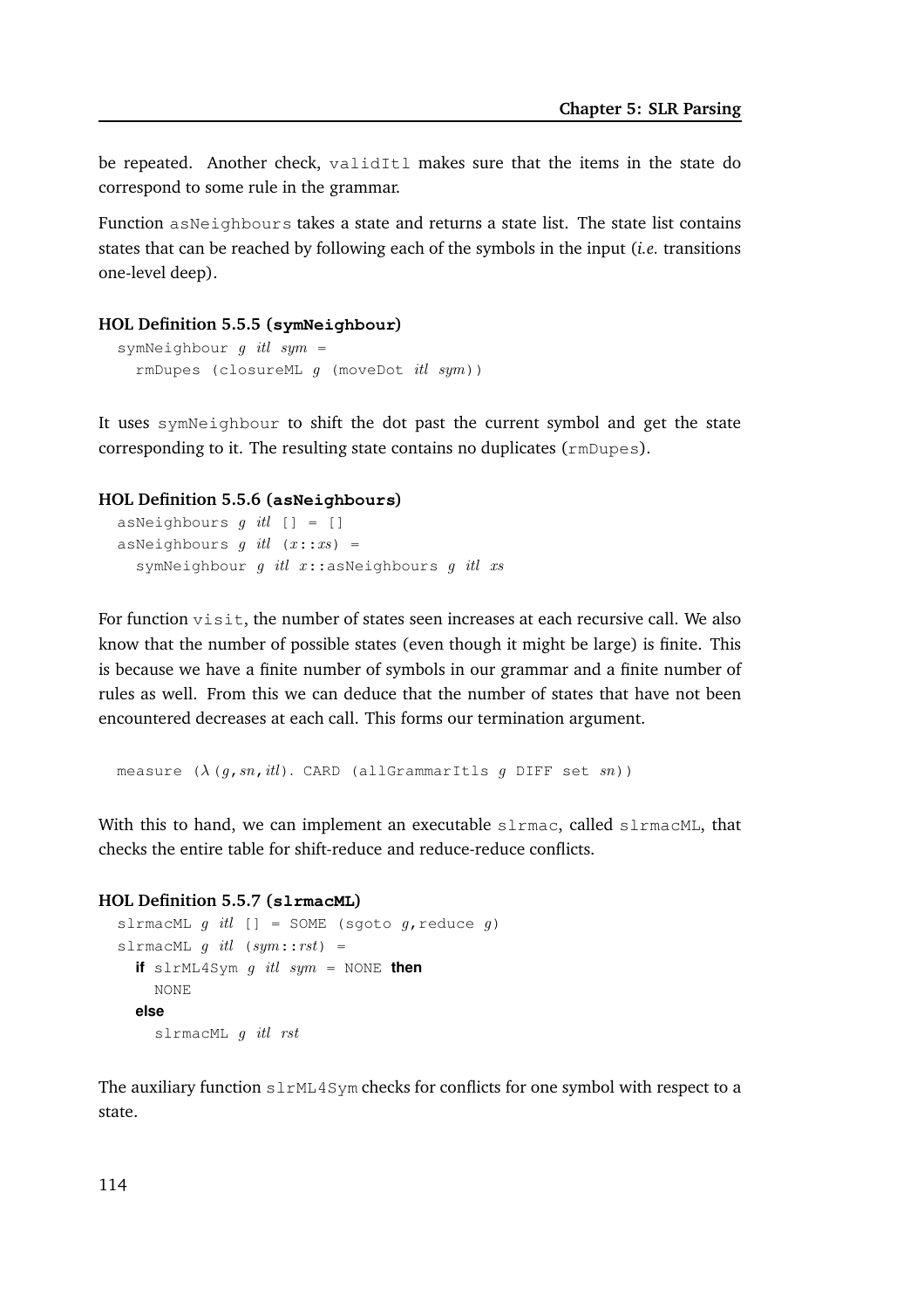#### **HOL Definition 5.5.8 (slrML4Sym)**

```
slrML4Sym g [] sym = SOME (sgoto g, reduce g)
slrML4Sym q (i::itl) sym =
   (let s = sgoto g i sym in
    let r = reduce q i (ts2str sym) in
       case (s,r) of
            ([], []) \rightarrow slrML4Sym g itl sym
       \parallel ([],[v_{12}]) \rightarrow slrML4Sym g itl sym
       \| ([], v_{12}::v_{16}::v_{17}\) \rightarrow NONE
       \parallel (v_8::v_9, []) \rightarrow slrML4Sym g itl sym
       \parallel (v_8::v_9, [v_{20}]) \rightarrow \text{NONE}\parallel (v_8::v_9, v_{20}::v_{26}::v_{27}) \rightarrow \text{NONE}
```
# **5.6 Conclusions**

To realise the ambition of fully verified translation from source to machine code, all phases in the compilation process should either be verified or subject to verification after the fact. These two strategies are implemented in what have been termed *verified* or *verifying* compilers respectively. As we have already commented, one might imagine that the appropriate strategy for parsing would be to verify the output of an external tool. This would be *verified parsing*. For example, a verifying parser would mesh with Blazy, Dargaye and Leroy's work on the formal verification of a compiler front-end for a subset of the C language [12], which otherwise ignores parsing as an issue.

In their formalisation of what they call *The beginning of formal language theory*, Courant and Filliâtre [18] have presented the extraction of a parser generator in Coq theorem prover.

Koprowski and Binsztok [40] presented a parser interpreter developed in Coq. They prove the parser to be correct and terminating. Their interpreter is based on parsing expression grammars (PEGs). PEGs were introduced by Ford [22] in 2004. Even though PEGs look similar to CFGs, the interpretation of the rules in PEGs is different from that of CFGs. In parsing expression grammars, if a string parses, it has exactly one parse tree. CFGs on the other hand can be ambiguous. Another way in which PEGs are different from CFGs is that they cannot handle left-recursive rules.

We have presented work towards the formal verification of an SLR parser generator. Most of the functions are directly executable. For those that we thought were better represented by set comprehensions and quantifiers, we have presented executable definitions of behaviourally equivalent alternatives. This conversion also illustrated the gap between simple textbook definitions and a verifiable executable implementation in a theorem prover. The process of conversion might be straightforward, but issues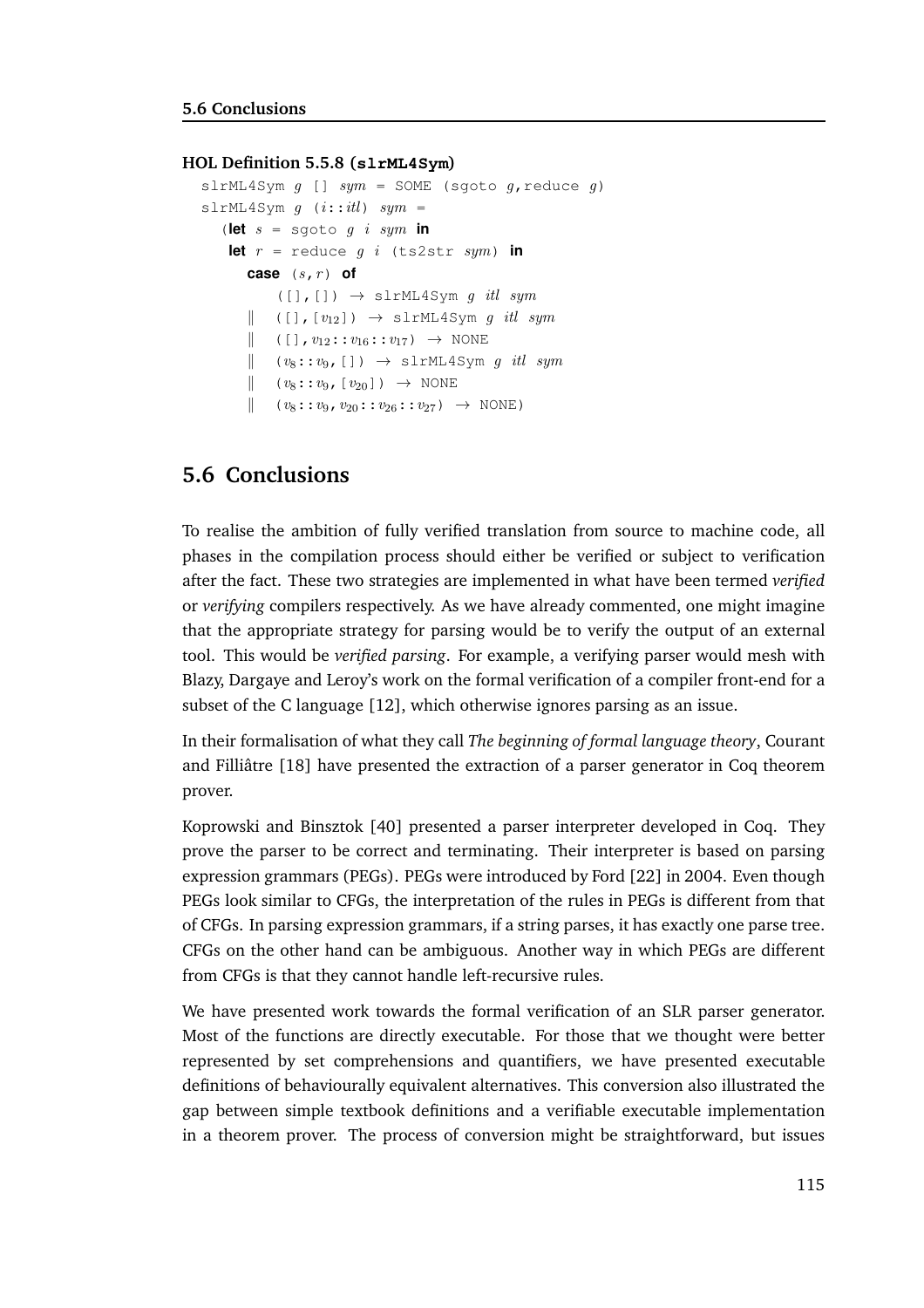like termination which can be ignored when dealing with semantic definitions become necessary when executability comes into play. It also highlights how eminently suitable HOL is for developments of this kind, especially with its facility of emitting verified HOL definitions as ML code.

| Mechanisation |                | <b>LOC</b> | $#$ Definitions | #Proofs |
|---------------|----------------|------------|-----------------|---------|
| Background    |                | 5000       | 69              | 228     |
| Completeness  |                | 7168       | 1               | 58      |
| Non-ambiguity |                | 1434       | 1               | 11      |
|               | validItem inv  | 2452       | 7               | 51      |
| Invariants    | validptree_inv | 478        | 5               | 23      |
|               | leaves_eq_inv  | 182        | 2               | 10      |
|               | parser inv     | 241        | 1               |         |

Table 5.1 shows the proof effort for the mechanisation covered in this chapter.

**Table 5.1** – Summary of the mechanisation effort for SLR parser generator

The biggest part of the SLR parser generator work is the proof of completeness which uses the definition of takesSteps to establish termination. The background mechanisation refers to the common definitions such as those for closure, parser, etc. and the common proofs based on these definitions. As expected, the hardest and most tedious invariant to establish turned out to be validItem\_inv. The proof of soundness depends on the invariants validptree inv and leaves eq inv, and some of the background work on parse trees. As such as we have provided the summary for the invariants separately which aptly reflects the effort gone in to the proof for establishing soundness. The effort for invariant parser\_inv is small since the properties in its definition have already been established as part of other invariants.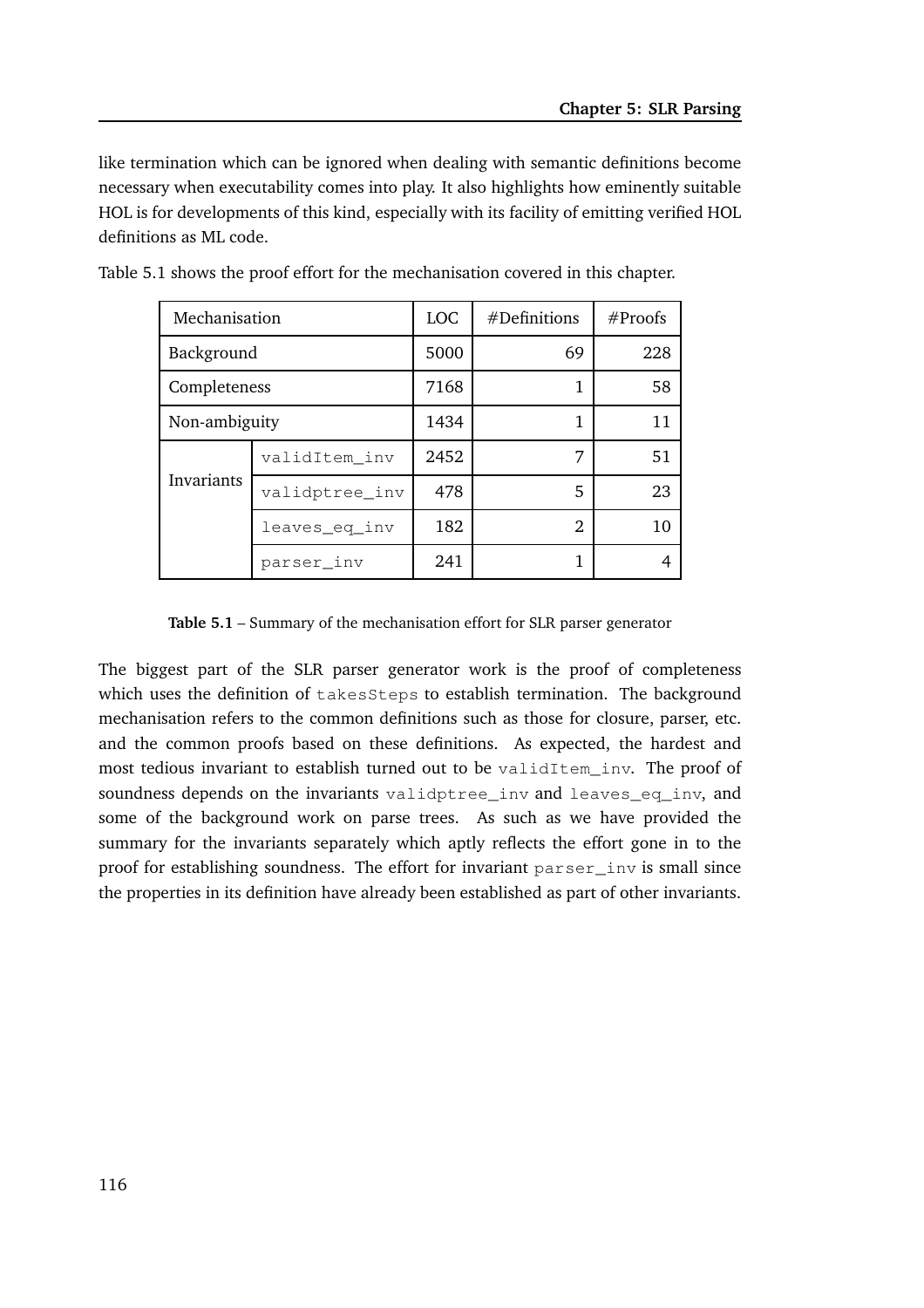# **Chapter**

# **6**

# **Issues in Automation**

It's blatantly clear You stupid machine, that what I tell you is true

Michael Norrish

#### **Contents**

|     | 6.1 The cost of comprehension: executability $vs.$ readability $\dots$ 119         |  |  |  |  |
|-----|------------------------------------------------------------------------------------|--|--|--|--|
|     | Executable calculation of nullable nonterminals $\dots \dots \dots \dots$<br>6.1.1 |  |  |  |  |
|     | 6.1.2 Executable calculation of first set 123                                      |  |  |  |  |
|     |                                                                                    |  |  |  |  |
|     |                                                                                    |  |  |  |  |
|     |                                                                                    |  |  |  |  |
|     |                                                                                    |  |  |  |  |
|     | 6.3.1 Pumping lemma using derivation lists 128                                     |  |  |  |  |
| 6.4 |                                                                                    |  |  |  |  |
|     |                                                                                    |  |  |  |  |
|     |                                                                                    |  |  |  |  |
|     |                                                                                    |  |  |  |  |
|     |                                                                                    |  |  |  |  |

By sheer coincidence, Michael Norrish has provided the perfect HOL *haiku*<sup>1</sup> to sum up the central theme of this chapter. Yes, *we* know what we tell the machine is blatantly

<sup>&</sup>lt;sup>1</sup>a form of Japanese poetry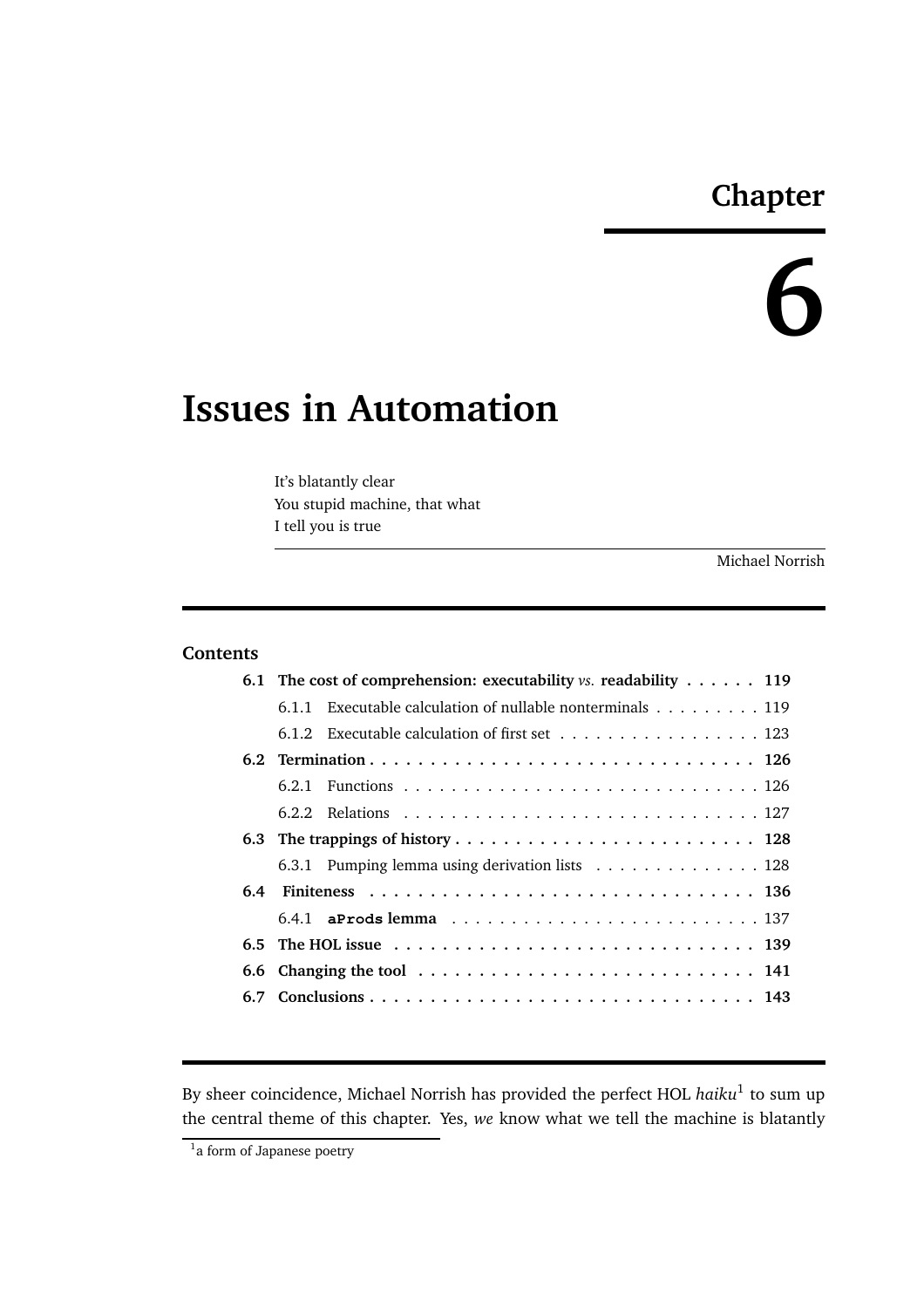clear, but the machine needs a bit more coaxing and cajoling before it will accept our view.

There is a common thread running through all the automation we have undertaken. These are the issues that occur in mechanising a theory which at least at this stage are independent of the theorem prover itself (more in Section 6.6).

The leading chapters have discussed the dilemma of choosing between relations and functions, identifying and providing mechanised proofs for both explicit and implicit gaps present in the textual treatment, the problems of reconciling a readable definition *vs.* an executable one and so on. This chapter presents a broad categorisation of these issues, which of course at times deal with overlapping concerns, and how they impact the complexity of mechanisation.

In our experience, going from a text proof to a formalised proof in a theorem prover inevitably resulted in locating the gaps mentioned above. We have categorised them as:

- $\diamond$  explicit inferences that are too big a leap for a theorem prover;
- $\diamond$  implicit assumptions that are too "obvious" for a human reader; and
- $\diamond$  inherent invariants when implementing a text proof in a theorem prover.

Again, these categories are not totally distinct and therefore have overlapping elements with the others. These 'assumptions' include statements that suffice to convince a human reader of the validity of the proof but are too coarse to be translated exactly as they are in a theorem prover. Such assumptions are also statements that are left for the reader to prove for themselves. In the latter case, strategies for mechanisation, which are in the majority of the cases based on the textbook treatment, have to be inferred from scratch. Another aspect of these assumptions, is the detail that has to be set in concrete in a theorem prover when defining a relation or a function. This in turn is accompanied by the inherent conditions that need to be carried around in a proof because of the way the implementation has been done.

For example, if  $N_1N_2...N_n \Rightarrow^* \alpha$  then each nonterminal  $N_i$  must derive a (possibly empty) portion of  $\alpha$ . A statement such as this falls in the first two categories. It does get stated explicitly in Hopcroft and Ullman when such a breakdown of a derivation is required but a proof is assumed for such an obvious goal.

Inherent invariants are common when implementing complex definitions where a lot of state information gets passed around. We have already seen the explosion of invariants in the implementation of an algorithm for Greibach Normal Form (Section 2.6) and that of SLR parser generator in Section 5.3.2.1.

Each of these issues has been further elaborated in the sections to come. These issues by and large are not the only ones but were the most common ones in our mechanisation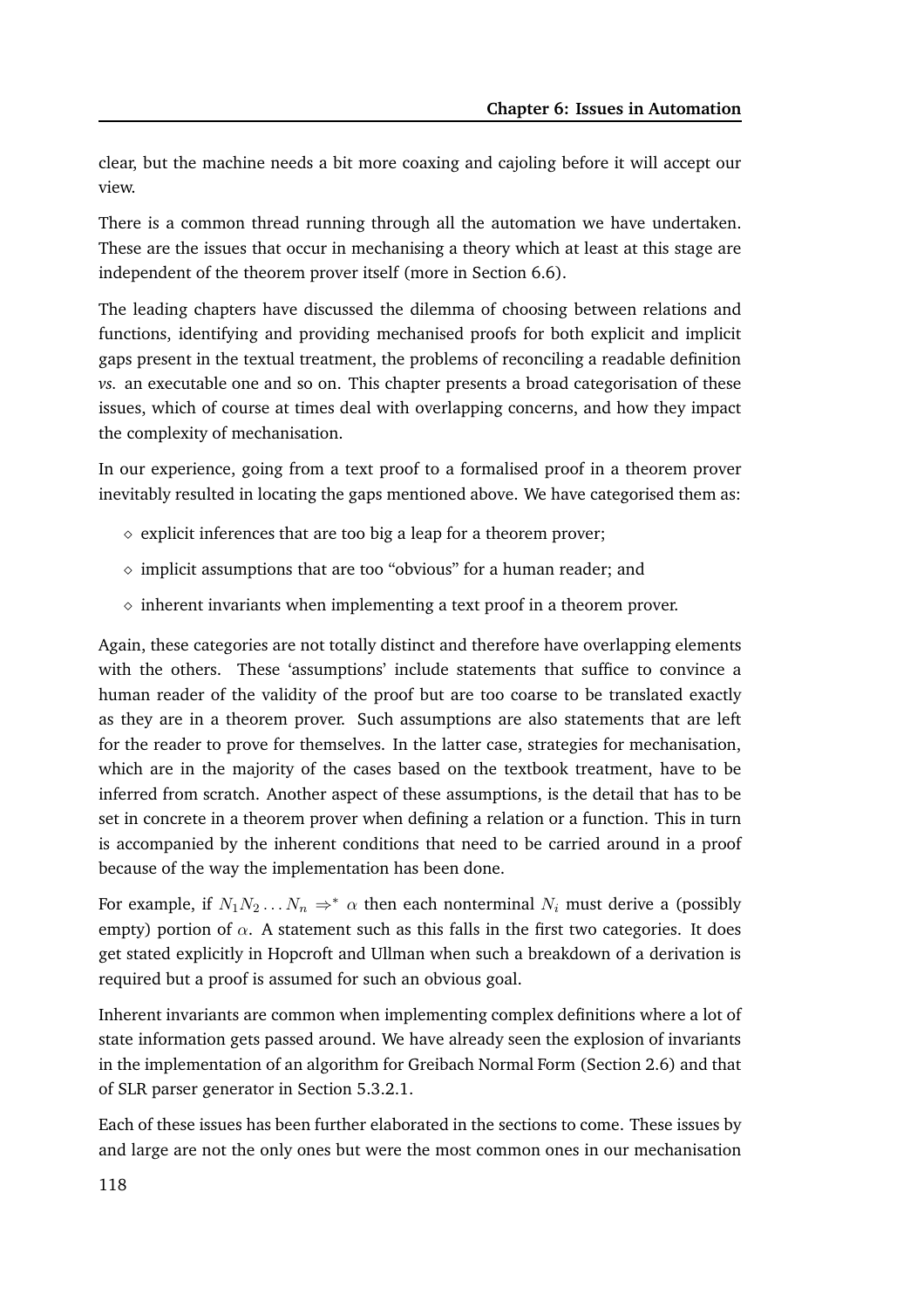process.

# **6.1 The cost of comprehension: executability** *vs.* **readability**

The most obvious of such issues is the pull between making a definition readable versus making it executable. A verified parser is not of much use unless one can run it as well (Chapter 5). Clearly in such a case all the definitions for a parser need to be executable. In Section 5.5 we presented two executable definitions, the executable counterpart of closure over items and slrmac function.

In this section we present a detailed description of the effort required to have both a readable and an executable definition. We illustrate the process using the definitions of nullable and firstSet that are part of the SLR implementation.

## **6.1.1 Executable calculation of nullable nonterminals**

The set of nullable sentential forms is defined as:

### **HOL Definition 6.1.1 (nullable)**

nullable  $g$   $sl \iff$  (derives  $g)^*$   $sl$  []

Observe how close the expression is to a textbook definition even though this one is a HOL definition.

The calculation of nullable is central to the calculation of the first sets and the follow sets required for the state change operations (reduce and shift-goto discussed in Section 5.3.1) in an SLR parser. Unfortunately, the above definition is not executable due to the use of RTC.

Instead we have to provide an alternate executable definition that can be exported to SML. This counterpart of the nullable function is given below.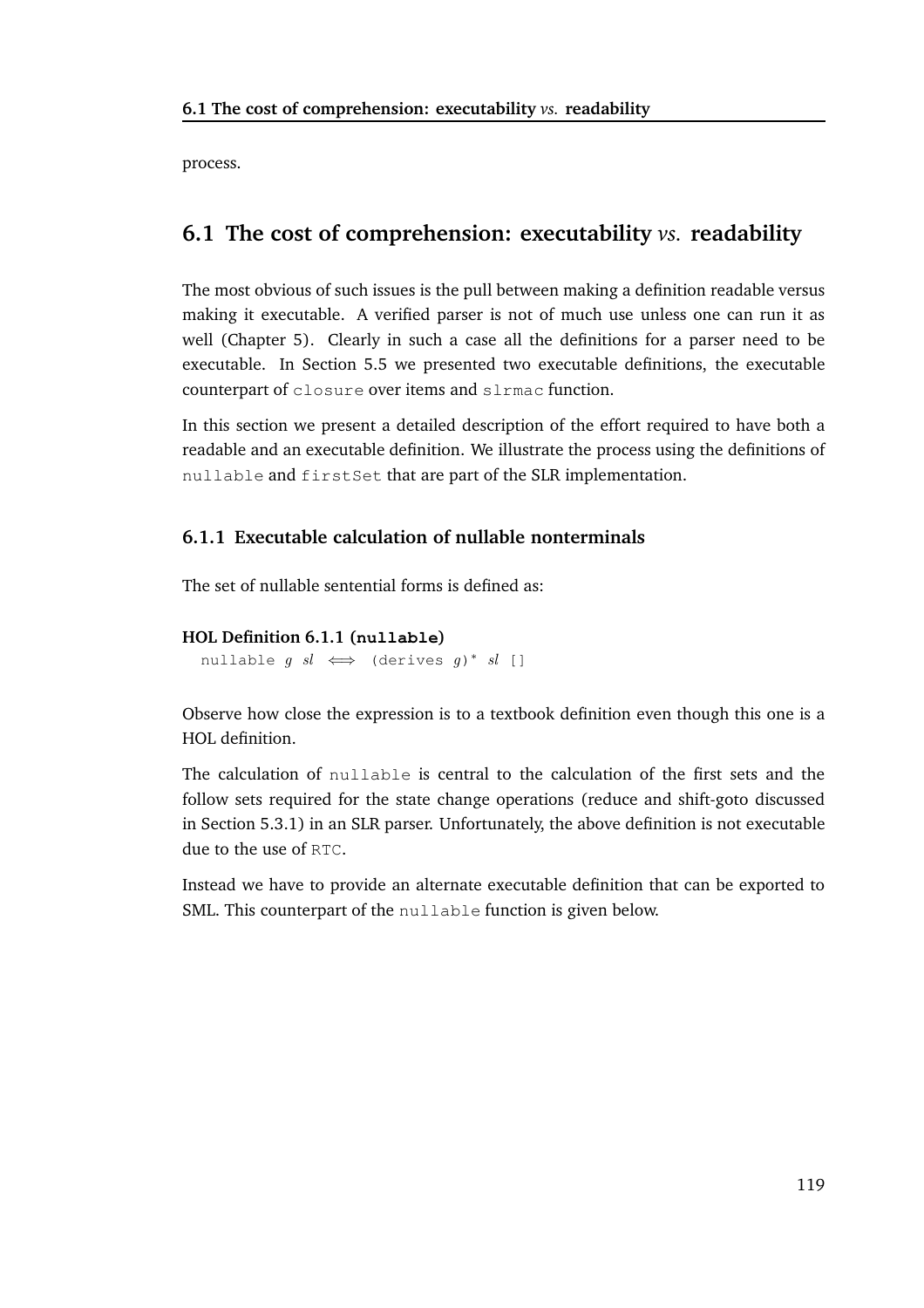#### **HOL Definition 6.1.2 (nullableML)**

```
nullableML g \; sn \; [] \iff TnullableML q sn (TS x::t) \iff F
nullableML q sn (NTS n::t) \iffif NTS n \in sn then
    F
  else
    EXISTS (nullableML q (NTS n::sn)) (qetRhs n (rules q)) \wedgenullableML g sn t
```
*(*EXISTS *is an executable function over lists and is different from the logical* ∃*.)*

The nullableML function determines whether or not a list of symbols (a sentential form) can derive the empty string. When the sentential form includes a terminal symbol, the result is false. When a nonterminal is encountered, we must recursively determine if any of the nonterminal's RHSs might derive the empty string.

Clearly, in terms of comprehension the executable definition is nowhere close to nullable. Even adding comments, annotations, etc. does not change the fact that nullable reflects the process more neatly and succinctly.

There is a problem associated with using either of the two definitions. First, nullableML is too complicated; HOL cannot automatically deduce the termination condition for this function. If we want an 'executable nullable' then we need to show that nullableML terminates. Second, if we want to use a more readable definition without loss of executability then we need to prove the equivalence between the two so that they can be used interchangeably in the theorems.

First, we show termination.

**Termination of nullableML** In order to ensure that the recursion terminates, we have already introduce a 'seen' list  $(sn)$  in nullableML definition. This gets updated with the nonterminal that is being visited when we expand the nonterminal to its RHSs and recurse over the expansions. This corresponds to the getRhs  $n$  (rules  $q$ ) clause in the definition of nullableML. To then convince HOL that this function terminates, we must find a well-founded relation on the arguments of nullableML. Because a list containing a nonterminal may expand into a list of symbols of arbitrary length, we cannot simply use the length of the sentential form as a measure. Instead we use the lexicographic combination to deal with the scenario where some arguments are reduced in some calls and others are reduced in different recursive calls (see Section 6.2 for more detail):

measure  $(\lambda (g, sn))$ . CARD (nonTerminals g DIFF set sn)) LEX measure LENGTH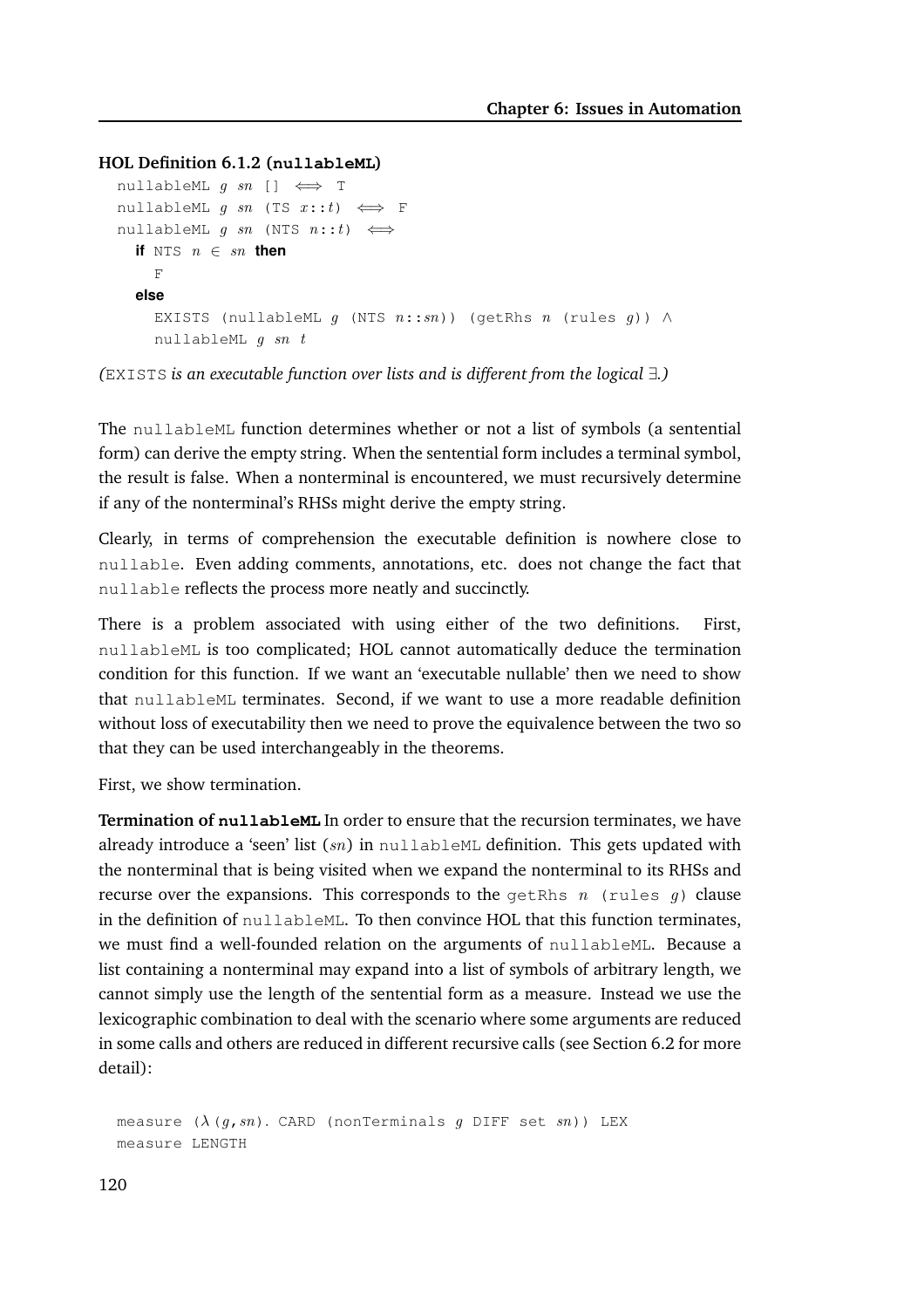We assert that either the number of symbols except the ones in the seen list decreases, or that the length of the sentential form decreases. The former corresponds to the first conjunct in the third clause in the definition while the latter takes care of the second conjunct.

**Equivalence between nullable and nullableML** Now we deal with second issue and show the equivalence between the new HOL constants and the originals. Then we will know that execution of SML code will provide a behaviour corresponding to that of the formal HOL entity.

The proof requires showing, first,

```
HOL Theorem 6.1.1
```
nullableML q sn  $\ell \Rightarrow$  nullable q  $\ell$ 

and second,

```
HOL Theorem 6.1.2
```
nullable  $g \ell \Rightarrow sn = [] \Rightarrow nullableML g sn \ell$ 

to conclude the equivalence

#### **HOL Theorem 6.1.3**

```
nullable g \ell \iff nullableML g \restriction \ell
```
The first implication (HOL Theorem 6.1.1) is easy to show since nullableML traces a specific derivation to  $\epsilon$ . To prove the second implication, we need to show that for any derivation, we can construct an equivalent derivation that will get accepted by nullableML.

This may seem easy and straightforward on surface but the actual proof turns out to be complicated. As previously outlined, for a sentential form to be nullable, it cannot have a terminal symbol. We look at the non-trivial case, *i.e.* when the sentential form itself is not empty. A sentential form  $N_1N_2...N_n$  is nullable if and only if the individual derivations for the  $N_i$ s itself are nullable.

 $N_1 \Rightarrow^* \epsilon$  $N_2 \Rightarrow^* \epsilon$ ...  $\mathbb{N}_n \Rightarrow^* \epsilon$ 

nullable g sf asserts the existence of *some* derivation from sentential form sf to  $\epsilon$ . On the other hand, nullableML can be seen to be constructing a concrete derivation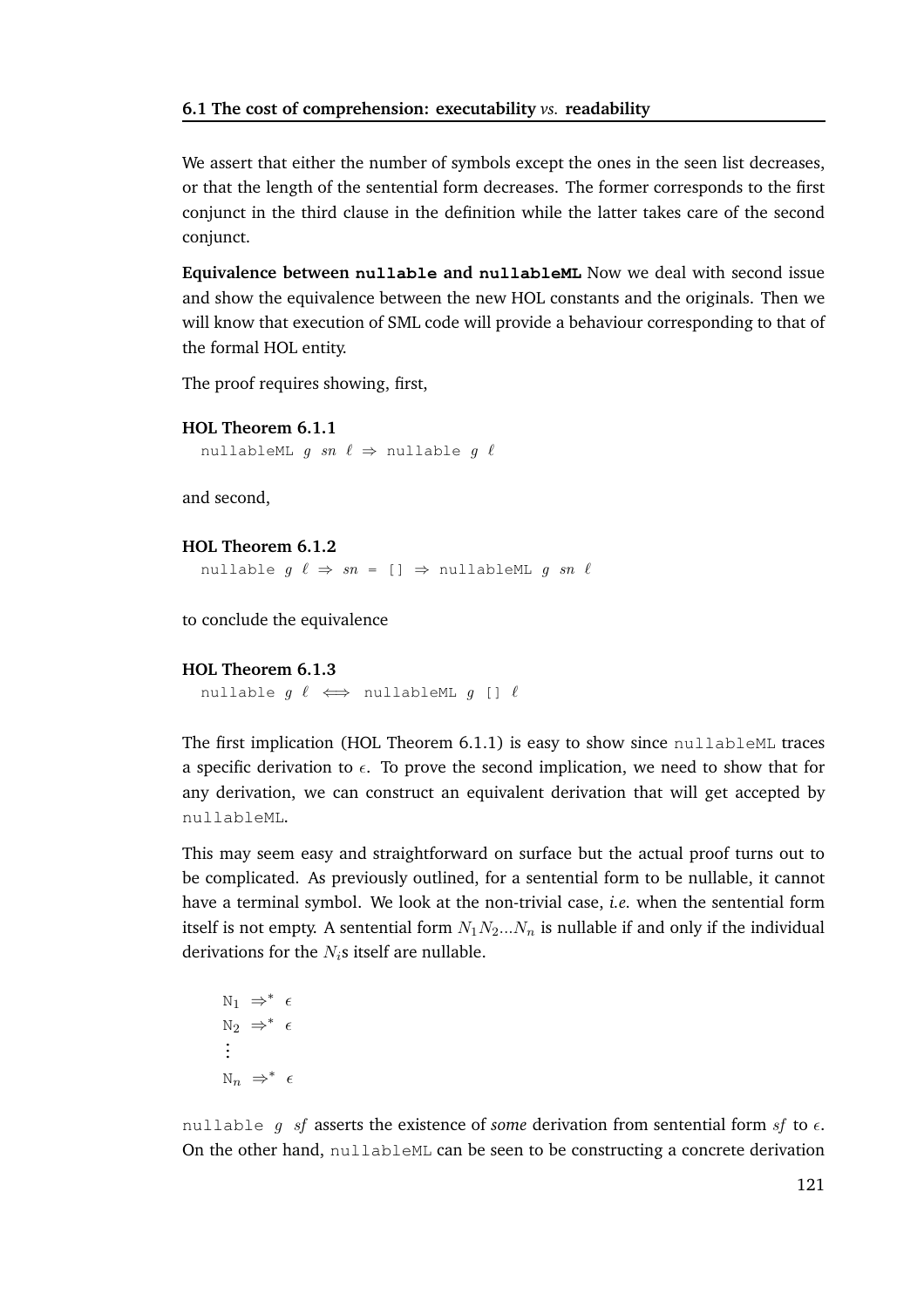with a specific property, *i.e.* in each individual derivation, the symbols cannot be repeated. This property corresponds to the check NTS  $A \in sn$  in nullableML. The function goes on to compute the 'nullables' for  $NTS$   $A$  if and only if it has not been seen before. This check gives us termination but it also makes the equivalence proof harder.

To prove the latter implication (HOL Theorem 6.1.2), we need to show that each derivation without any constraints on its form, can be recast into a derivation where the individual derivations of  $\epsilon$  do not have repeated symbols. To prove this we need to show that any derivation of the form  $N \Rightarrow^* \epsilon$  can be recast into a new derivation (possibly smaller), that gets accepted by nullableML.

We first define:

#### **HOL Definition 6.1.3 (derivNts)**

derivNts  $d = \text{set}$  (FLAT  $d$ )

Function derivNts gives us all the symbols involved in a derivation. Using this notion, we then assert that for a derivation  $dl$ ,  $\alpha N \beta \Rightarrow^* \alpha' \gamma \beta'$ , symbol  $N$  has to derive some (possibly empty) portion of the final string  $\alpha' \gamma \beta'$ . Since the N-derivation is part of the bigger derivation  $dl$ , the size of the N-derivation and the number of symbols in the  $N$ -derivation cannot exceed that of  $dl$ . Again, an assumption such as this is always deemed too obvious for a proof of its own in textbooks. HOL, of course, requires an explicit proof of such properties:

#### **HOL Theorem 6.1.4**

```
derives g ⊢ dl \lhd pfx ++ [NTS N] ++ sfx \rightarrow LAST dl \Rightarrow\exists pfx' rhs sfx'.
   LAST dl = pfx' ++ rhs ++ sfx' \wedge\exists dl'.
      derives g \vdash dl' \lhd [NTS \ N] \rightarrow rhs \ \land \ |dl'| \leq |dl| \ \landderivNts dl' \subseteq derivNts dl
```
With the help of the theorem above, we can now prove that a nullable derivation  $(d_0)$  for a nonterminal  $N$  can be recast into another nullable derivation (clause about existence of derivation d) such that the symbols of d are a subset of those of  $d_0$  and N does not repeat in any of the subsequent expansions in  $d$ . This is the last conjunct of the exists clause in the theorem below.

#### **HOL Theorem 6.1.5**

```
derives g ⊢ d_0 ⊲ [NTS N] \rightarrow [] \Rightarrow∃ d.
    derives g \vdash d \vartriangleleft [NTS \ N] \rightarrow [] \wedge derivNts d \subseteq derivNts d_0 \wedge|d| \leq |d_0| \wedge \forall s f. \; sf \in \mathcal{TL} \; d \Rightarrow \mathcal{NTS} \; N \notin sf
```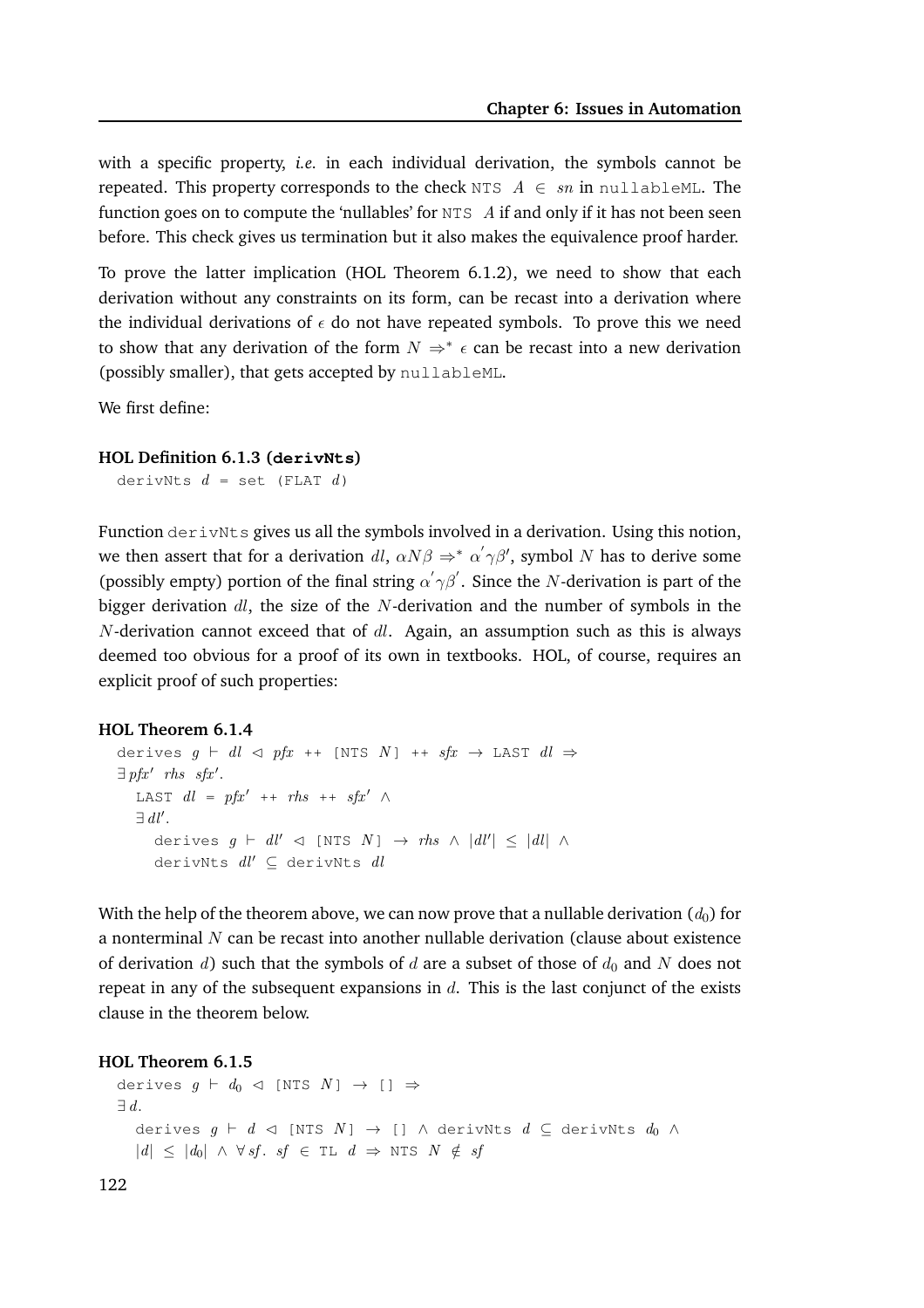Now that we have established the conditions needed for nullableML to work, *i.e.* the existence of the recast derivation, we can prove the following:

#### **HOL Theorem 6.1.6**

derives  $q$  ⊢ dl  $\lhd$  [NTS  $N$ ]  $\rightarrow$  []  $\Rightarrow$  $dl \neq \Box \Rightarrow$ derivNts  $dl \cap$  set  $sn = \emptyset \Rightarrow$  $(\forall s f. s f \in \mathcal{I} \cup dl \Rightarrow \mathbb{N} \mathcal{I} \leq N \notin sf) \Rightarrow$ nullableML  $q$  sn [NTS  $N$ ]

The theorem states that if nonterminal N is nullable and nonterminals in dl and  $sn$  are disjoint and N does not occur in its own derivation stream then  $N$  is also nullable using the executable definition nullableML. The proof of the above theorem follows from induction of the length of  $dl$ . From this we can prove:

#### **HOL Theorem 6.1.7**

```
nullable q \ell \Rightarrow\forall sn. (\forall sym. sym \in sn \Rightarrow \neg \text{nullable } q \text{ [sym]}) \Rightarrow nullableML q sn \ell
```
which gives us the proof for the "only if" direction (HOL Theorem 6.1.2) direction. The proof is by induction on sentence  $\ell$ . Note the broader condition on the members of the seen list,  $\forall sn \; sym. \; sym \in sn \Rightarrow \neg nulltable \; q \; [sym].$  The induction does not work without this particular condition on  $sn$ . In the proof for HOL Theorem 6.1.2,  $sn$ gets instantiated as the empty list.

This 'obvious' property of nullable derivations is usually 'assumed' in textbook proofs, but plays a central role when proving the equivalence between a mathematical definition and an executable one.

With this equivalence we know now that execution of SML code will provide a behaviour corresponding to that of the formal HOL entity.

#### **6.1.2 Executable calculation of first set**

In a similar vein, we tackle the problem of calculation of the symbols in the first set of a sentential form.

In HOL we define the first set of a sentential form as follows:

#### **HOL Definition 6.1.4 (firstSet)**

```
firstSet q \ell ={TS fst | \existsrst. (derives g)* \ell ([TS fst] ++ rst)}
```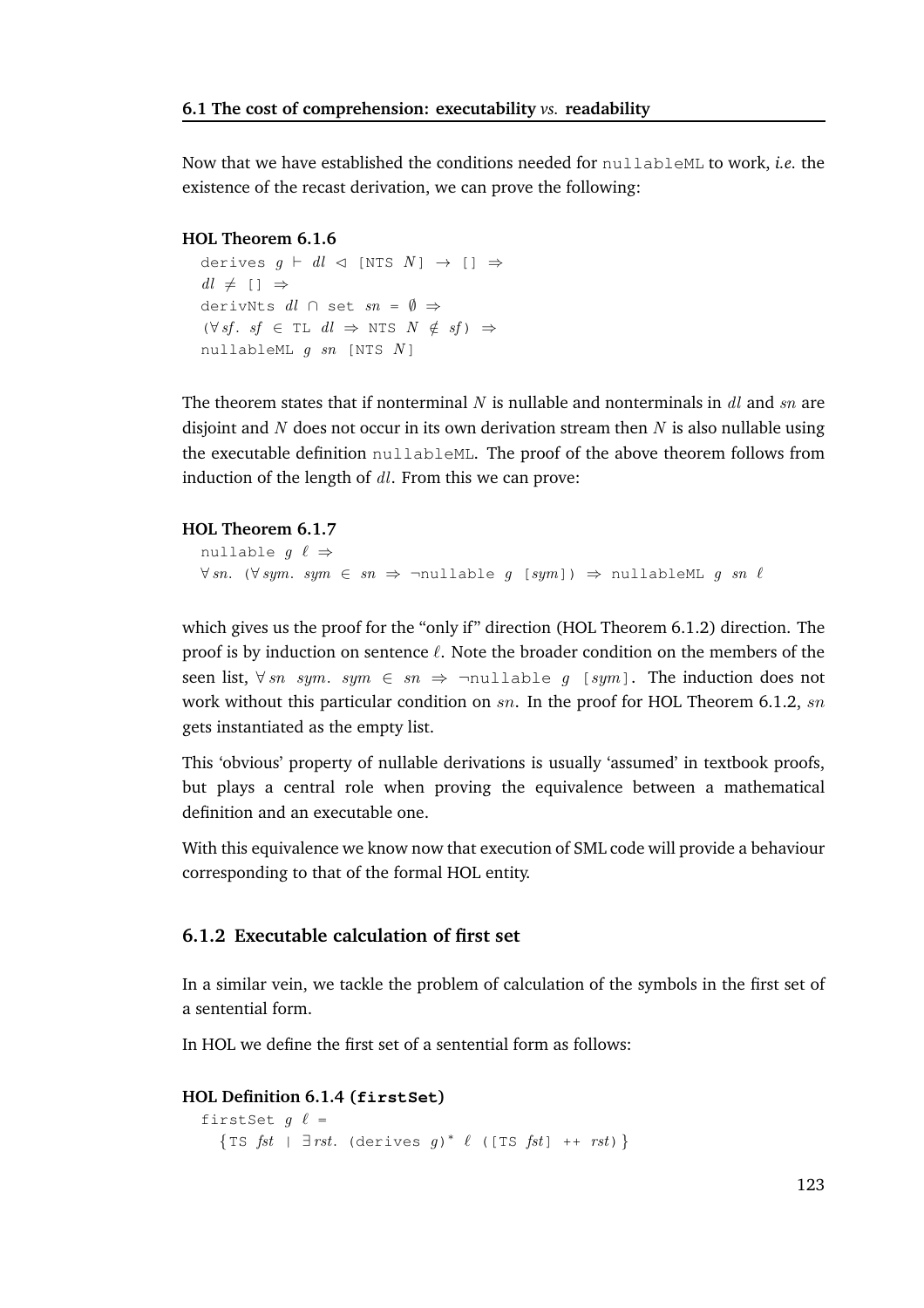Again, the expression resembles closely what one might find in a textbook. On the other hand, it is definitely not executable, because of the use of set comprehension, the existential quantifier and the reflexive transitive closure (\*).

So here is an executable version:

```
HOL Definition 6.1.5 (firstSetML)
```

```
firstSetML g sn [] = []
firstSetML g sn (TS ts::rest) = [TS ts]
firstSetML g sn (NTS nt::rest) =
  rmDupes
     (\textbf{if } N \text{ is } nt \in sn \textbf{ then})\lceil]
      else
         (let r = getRhs nt (rules g) in
            FLAT (MAP (\lambda a. firstSetML g (NTS nt::sn) a) r))) ++
  if nullableML g [] [NTS nt] then
     firstSetML g sn rest
  else
     \lceil]
```
The executable version follows a similar pattern to nullableML with the use of a seen list to keep track of the symbols encountered. This is helpful when providing a termination argument along the same lines as nullableML.

We will jump to the more difficult problem of proving the equivalence between the two versions.

#### **HOL Theorem 6.1.8**  $s \in$  firstSetML  $g$  []  $\ell \iff s \in$  firstSet  $g \ell$

The easier "only if" direction follows from the induction principle generated by HOL when proving the termination for firstSetML.

```
HOL Theorem 6.1.9
  TS t \in firstSet g \text{ } sf \Rightarrow TS t \in set (firstSetML g [] sf)
```
The hard part is the "if" direction. The complication is going from a general derivation to a more specific one. In order to find out the symbols in the first set firstSetML traces the derivation corresponding to given symbols, first symbol being  $sym$  and remaining symbols being  $syms$ , in the following manner. If the symbol  $sym$  is terminal then we have a member for the first set being calculated. If  $sym$  is a nonterminal then the function evaluates the right-hand sides of the corresponding grammar rules and tries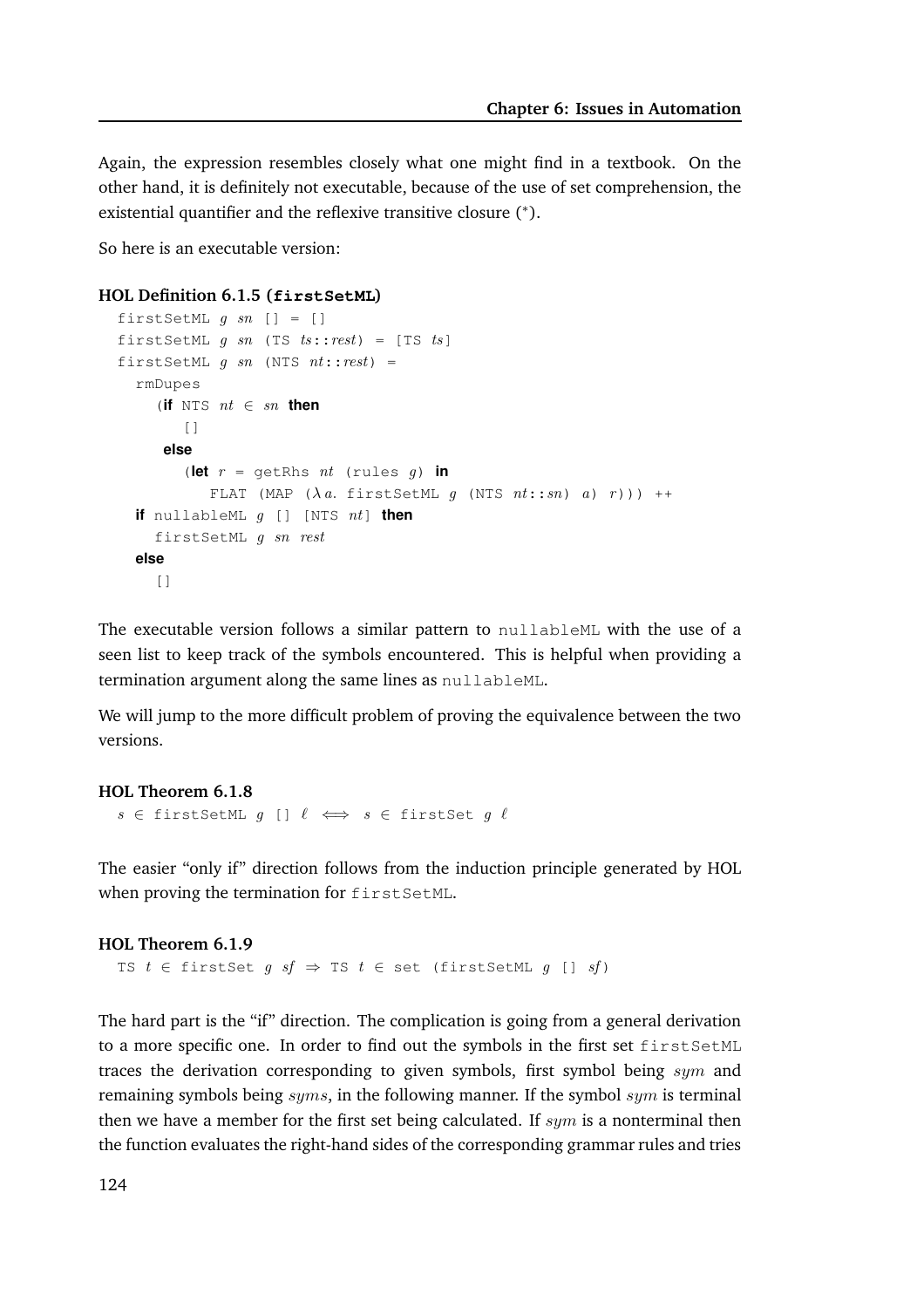to recursively find the first set for each of the RHSs. If  $sum$  is nullable  $firstSetML$ also finds the first set of syms. To avoid looping indefinitely, first set are only calculated for symbols that have not already been encountered.

#### **HOL Theorem 6.1.10**

 $s \in$  firstSetML q  $sn \ell \Rightarrow s \in$  firstSet q  $\ell$ 

**Proof** Function ntderive g tok l returns true if and only if tok is in the first set of nonterminals  $l$ . List  $l$  consists of all the symbols that are encountered in the derivation of  $\alpha$  tok  $\beta$  starting from sentence l such that  $\alpha$  is nullable.

#### **HOL Definition 6.1.6 (ntderive)**

```
ntderive g tok [] \iff F
ntderive g tok [N] \iff\exists pfx sfx rhs.
      rule N rhs ∈ rules g \wedge \mathit{rhs} = \mathit{pfx} + [TS \mathit{tok}] + f\mathit{fx} \wedgenullable g pfx
ntderive g tok (N_1: : N_2: : N_s) \iff\exists pfx sfx rhs.
      rule N_1 rhs ∈ rules g \wedge \mathit{rhs} = \mathit{pfx} ++ [NTS N_2] ++ \mathit{sfx} \wedgenullable g pfx \land ntderive g tok (N_2: : N_s)
```
The above property serves as an intermediate point between the structure of derivations in firstSet and firstSetML. Each of the two definitions for first set can be related to ntderive, thus establishing a connection between the two.

In the first part, the theorem stated below establishes that in the absence of repeated symbols, tok belongs in the executable first set of the first nonterminal in l.

#### **HOL Theorem 6.1.11**

```
ntderive g tok ns \land ALL_DISTINCT ns \landIMAGE NTS (set ns) \cap set sn = \emptyset \RightarrowTS tok \in \text{firstSetML } g \text{ sn } [\text{NTS } (\text{HD } ns)]
```
**Proof** By induction on ns.

In the second part, we establish the following:

#### **HOL Theorem 6.1.12**

```
(derives g)* sf_1 (TS tok::rest) \Rightarrow(\forall pfx \; sfx. \; nullable \; q \; pfx \Rightarrow sf_1 \neq pfx + [TS \; tok] + f *sfx) \Rightarrow\exists nlist pfx sfx.
  sf_1 = pfx + [NTS (HD \; nlist)] + sfx \wedge nullable g \; pfx \wedgentderive q tok nlist \land ALL DISTINCT nlist
```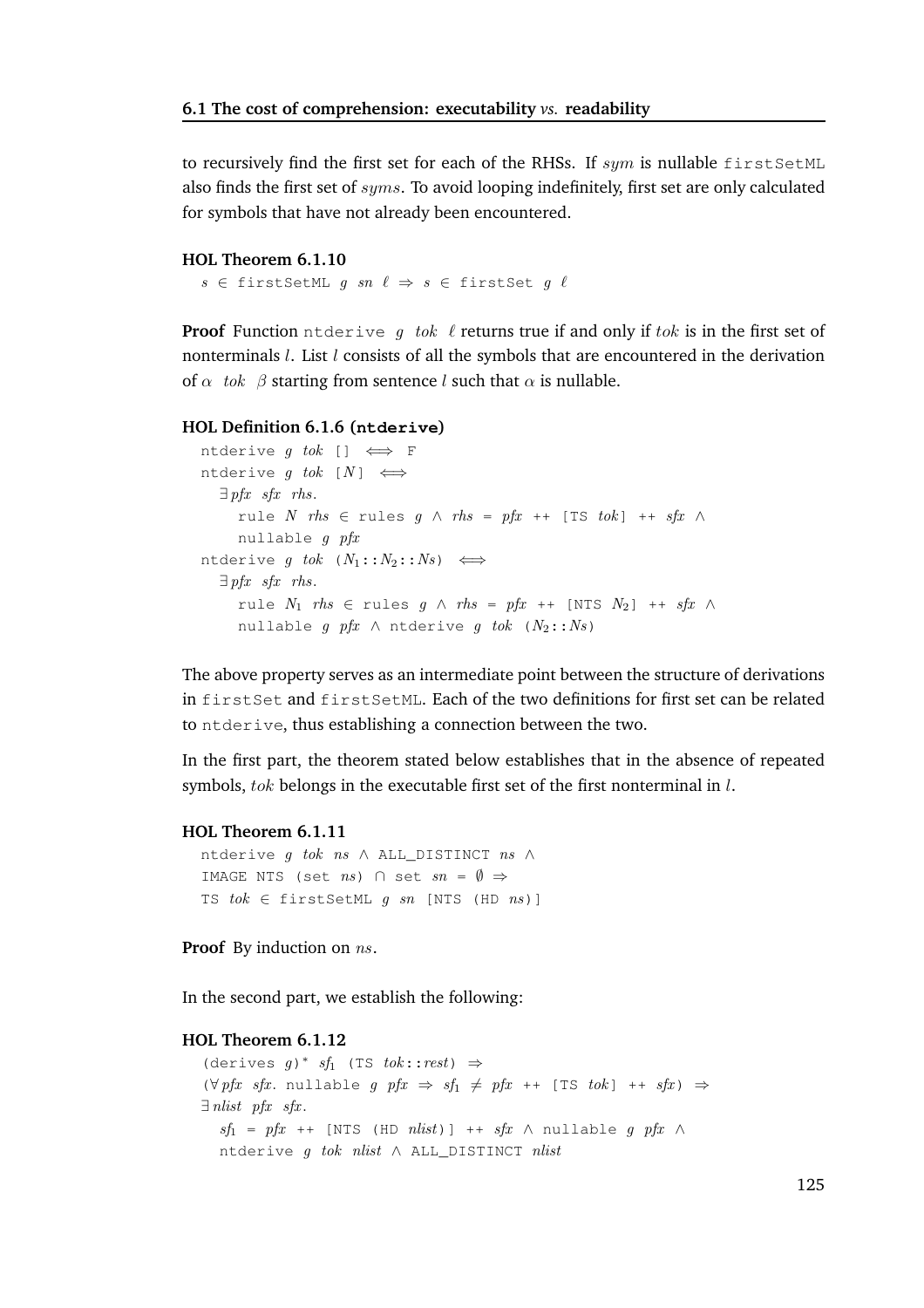**Proof** By induction on the derivation steps from  $sf_1$  to  $sf_2$ .

With the above two theorems we can finally prove HOL Theorem 6.1.10.

## **6.2 Termination**

Authors tend not to discuss termination of functions being used. Similarly, in the case of relations, a statement such as *applying* f *in succession will result in a state* s*...* suffices when asserting that one can reach state  $s$  eventually. In this section we discuss how the above two cases translate into a theorem prover.

Functions in HOL are defined using the Define (Slind [69]) construct. This has been used for the majority of the definitions in this thesis. When dealing with recursive functions, Define automatically tries to determine the termination conditions for the function and tries to prove it using a termination prover. On the occasion that the termination proof fails one cannot use Define. Instead a different construct called HOLdefn is used to create the requested definition. In this case the termination proof is left to the user. Until such a proof is provided the definition is not 'usable'. The termination of the function is shown by providing a well-founded relation on the arguments of the function. On establishing termination of the function, one can access its definition and the induction principle.

For functions with complex termination arguments, one has to always provide an explicit termination proof. For example, functions such as nullableML (in Section 6.1.1) and firstSetML (in Section 6.1.2) require a termination proof.

#### **6.2.1 Functions**

**Removing duplicates from a list** is a trivial task. A function for this job will always terminate because lists are finite in HOL. Below is a HOL definition for such a task:

#### **HOL Definition 6.2.1 (rmDupes)**

```
rmDupes [] = []
rmDupes (h::t) = h::rmDupes (delete h t)
```
Apart from the knowledge of how rmDupes works, just looking at the definition does not tell us that the size of the input list in each recursive call gets smaller. This is because the termination prover does not know that delete function *does not* make its arguments longer. Thus, we have to use HOL defn to make this definition and provide the termination argument.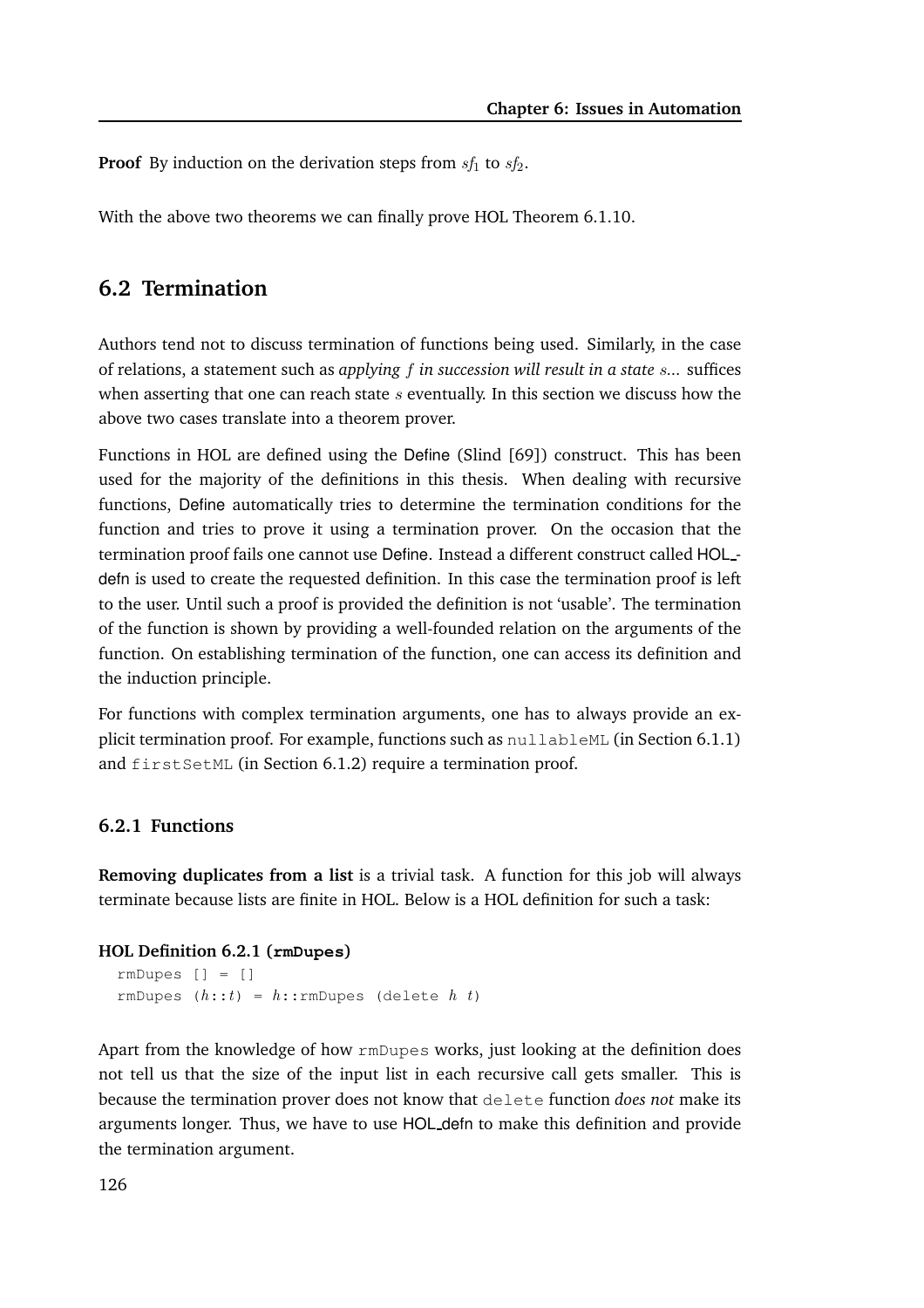Clearly in this case the termination is based on the length of the input list in the recursive rmDupes call. Hence, the well-founded relation is measure  $(\lambda \ell, |\ell|)$ .

If multiple arguments are affected differently in a recursive call, it complicates the termination argument required. Let us look at the well-founded relation for firstSetML described in Section 6.1.2.

```
measure (\lambda (g, sn)). CARD (nonTerminals g DIFF set sn)) LEX
measure (\lambda \, syms. \, |syms|)
```
firstSetML takes three arguments, a grammar  $q$ , a seen list of symbols  $sn$  and a list of symbols  $syms$  in order to calculate the first set of  $syms$ . The recursive calls to firstSetML either decrease, increase or leave the size of syms untouched and for the  $sn$  list the recursive calls either leave  $sn$  untouched or increase its size by one. In this case it is not immediately obvious what the termination argument should be. A situation like this calls for a lexicographic ordering (LEX); some arguments to the function are reduced in some calls and others are reduced in different recursive calls. What we measure for  $firstSetML$  is a combination of the number of symbols we have encountered  $(sn)$  that belong to q and the length of syms. At least one of these should decrease in each of the recursive calls.

One aspect of having to show termination is that it may change the 'look' of the definition. In case of both nullableML and firstSetML we had to add an extra argument (the sn list) to be able to handle the termination argument.

#### **6.2.2 Relations**

Another notion of termination is in the context of defining relations in HOL. Let  $R$  be a relation such that R  $s_1$   $s_2$  relates the two entities or states such that  $s_2$  is a result of some transformation that  $s_1$  undergoes to result in  $s_2$ . If we want to derive a particular state s', starting from state s, such that some predicate P is true of s' by multiple applications of R, then we have to show that  $\exists s'. R^* \ s \ s' \land P \ s'.$  This asserts that the function R may eventually terminate to give state  $s'$  that satisfies our predicate  $P$ . We typically need to show is that there exists a terminating path for the function; not that it terminates on all paths.

For example, the first phase of the mechanisation of Chomsky Normal Form (Section 2.5) involves relation trans1Tmnl. Relation trans1Tmnl nt t q q' holds if grammar  $g'$  is a result of some transformation based on grammar  $g$ . To prove that multiple applications of this relation can terminate with a grammar that satisfies the predicate badTmnlsCount, we show:

#### **HOL Theorem 6.2.1**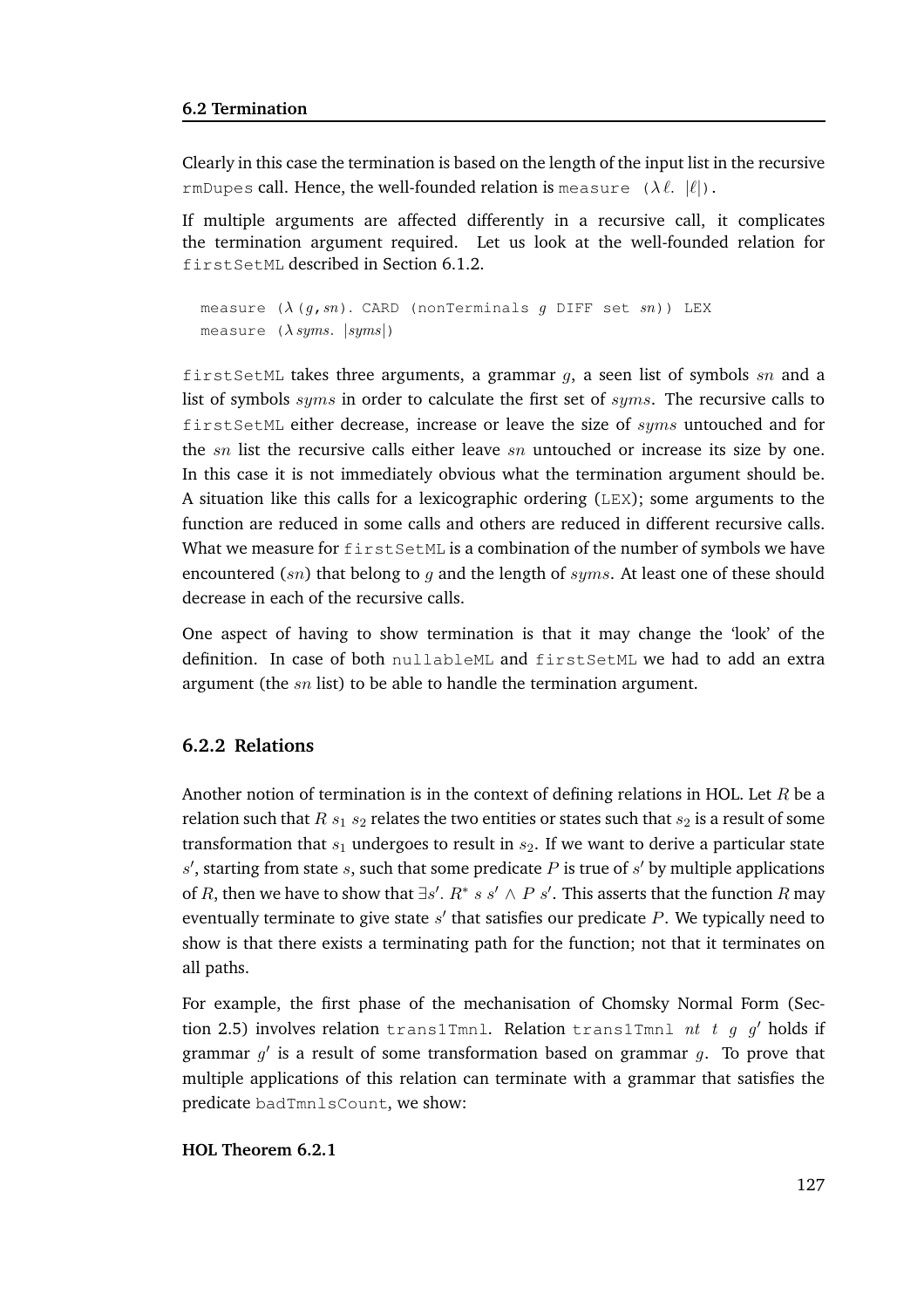```
INFINITE \mathcal{U}(:'nts) \Rightarrow\exists g'.(\lambda x \ y. \ \exists nt \ t. \ \text{trans1Tmm1} \ nt \ t \ x \ y)^* \ g \ g' \ \wedgebadTmnlsCount g' = 0
```
# **6.3 The trappings of history**

Data structures can have a huge impact on how easy a proof implementation can be in a theorem prover.

For example, we first modeled grammar rules as sets. When we decided to tackle the executable SLR parser generator, we changed them to lists in order to conform more closely to theme of executability underlying our parser. On one hand, using lists meant we now did not have to concern ourselves with providing statements about finiteness. On the other hand, it meant that a lot of definitions, for normal forms, that were modeled as functions had to be changed to relations. The original functions returned a set of rules using set comprehension. In order to still be able to use the handy set comprehension notation, relations had to be used. All in all it turned out to be a fairly even exchange between the proofs we ended up avoiding and the ones we had to recast in terms of lists.

Another example where the impact of choice of data structure is obvious is the proof of the pumping lemma.

### **6.3.1 Pumping lemma using derivation lists**

The nice and compact proof of the pumping lemma presented in Section 4.2 was the result of a second attempt. When the pumping lemma was tackled for the first time, we used derivation lists to represent derivations in the grammar. As we will see in this section that our first approach was fraught with convoluted and complex definitions.

The fundamental problem is that when we use derivation lists getting a handle on a particular subderivation (associated with a nonterminal) becomes a complicated process. The derivation list models derivation one expansion at a time. In such a case, to access a subderivation one needs to provide clauses that ensure that only a particular symbol gets expanded at each step and the remaining symbols in the list remain unchanged. This leads to additional assertions and quantifiers resulting in both complex definitions and proofs.

As we saw with the parse tree approach, using trees can easily subvert such problems. Derivation lists have the advantage that the order in which nonterminals are expanded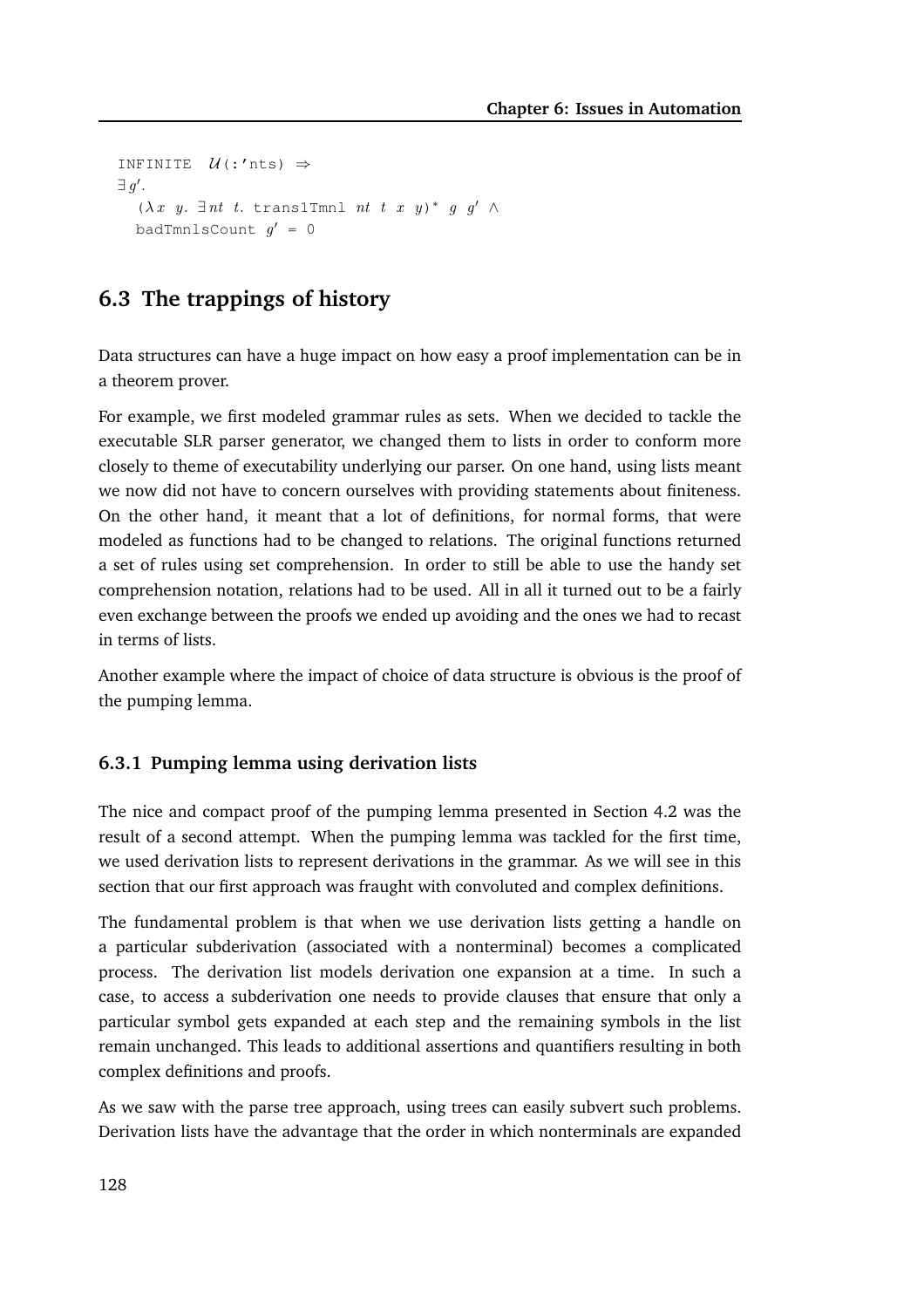is apparent. This was particularly important in earlier work on SLR parsing 5, and our theory of such lists is well-developed. Unfortunately, as we shall see in the course of the proof, the proof statements look less intuitive due to the barrage of quantifiers. In particular, the way in which a derivation is actually a concatenation of subtrees (as per Figure 6.1) becomes quite obscured. Derivation streams are to derivation lists what subtrees are to derivation trees.



**Figure 6.1** – Individual derivation streams for string  $A_1A_2A_3\cdots A_n$  deriving  $z_1z_2z_3\cdots z_n$ 

We ended up doing far more complex reasoning about derivation lists than we expected. Nevertheless, it did turn out to be a fruitful exercise in terms of looking at how much proofs blow up based on the initial modeling decisions. Proof reasoning that is straightforward with a few diagrams becomes incredibly complex when mechanised, as indicated by the number of clauses as well as the number of quantifiers in the various lemmas.

The proof follows the same structure as the parse tree approach albeit the statements for the properties and theorems are more bloated. We first derive the existence of a recurring nonterminal in the derivation. We then get a handle on the very last occurrence of such a repetition. Finally, we provide the witnesses for the pumping lemma variables.

#### **6.3.1.1 A nonterminal must recur in the derivation**

The first lemma we prove corresponds to Lemma 4.2.2. The lemma states that if  $k$  is the number of nonterminals in the grammar and  $|z|\geq 2^k$  then there must be a nonterminal which expands to itself within the derivation of  $z$ .

We begin the mechanisation by modeling the notion of a derivation containing a repeated symbol, symRepProp. This is HOL Definition 6.3.1

The property states that the given derivation list  $dl$  has a subderivation such that a nonterminal symbol B expands to a list containing itself,  $vBw$ . In our prose, we omit the symbol constructor NTS when referring to a nonterminal symbol such as  $B$ , or (later)  $N_1$  and  $N_2$ . The last clause (the condition on the members of  $s_0$ ) ensures that the derivation of the sub-list is a result of expanding  $B$ . The suffix  $sfx$  remains untouched.

The definition of symRepProp is captured pictorially using trees in Figure 6.3. Note how the formal definition with its nested lists (lists of sentential forms, that are in turn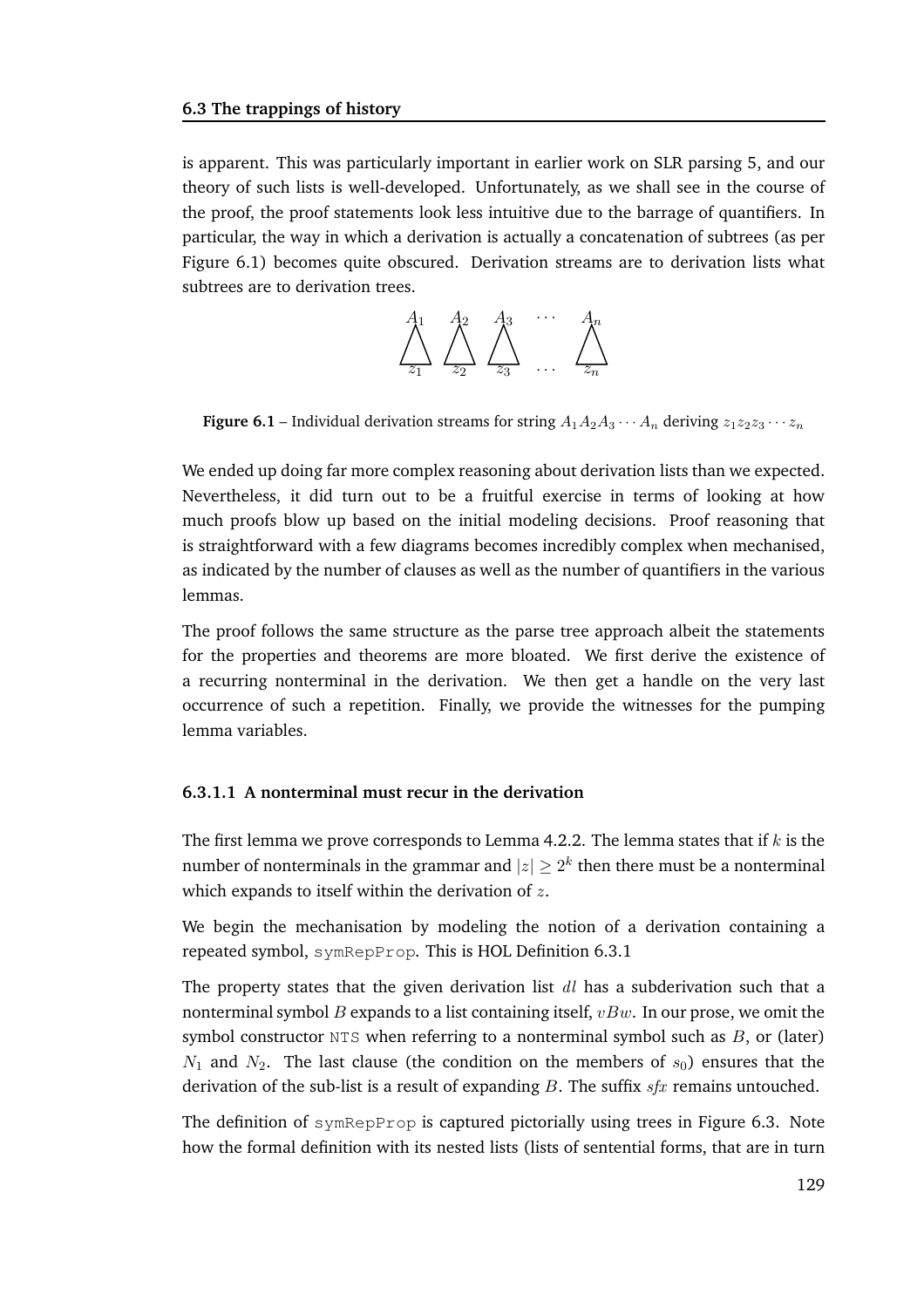#### **HOL Definition 6.3.1 (symRepProp)**

```
symRepProp dl \iff\exists p tsl B sfx v w s.
     dl = p + [tsl + [NTS B] + f s f x] + s \wedge isWordtsl \wedge\exists s_0 s<sub>1</sub>.
        s = s_0 + [tsl + v + [NTS B] + w + sfx] + s_1 \wedgeisWord v ∧
       ∀ e.
          e \in s_0 \Rightarrow\exists p_0 p_1 nt.
             e = tsl + p_0 + t [NTS nt] ++ p_1 + sfx \wedge isWord p_0
```
**Figure 6.2** – Definition of symRepProp.

lists of symbols), leads to a painfully complicated statement at such an early stage in the proof. Compare this to HOL Definition 4.2.2 which uses parse trees to express the same idea.



**Figure 6.3** – Tree representation of property symRepProp. Horizontal lines are sentential forms. Variables  $p$ ,  $s_0$  and  $s_1$  correspond to a partition of the derivation (a list of sentential forms).

If each derivation stream in  $dl$  has no nonterminals that are repeated, the length of the final terminal string is constrained by the number of distinct nonterminals in  $dl$ .

#### **HOL Theorem 6.3.1**

```
lderives g \vdash dl \lhd [NTS A] \rightarrow z \land k = |distinctldNts dl \landisWord z \wedge isCnf g \wedge \negsymRepProp dl \Rightarrow|z| \leq 2 \star \star (k - 1)
```
*(The* \*\* *operator represents exponentiation. Function* distinctldNts dl *is the list of nonterminals occurring in* dl*.)*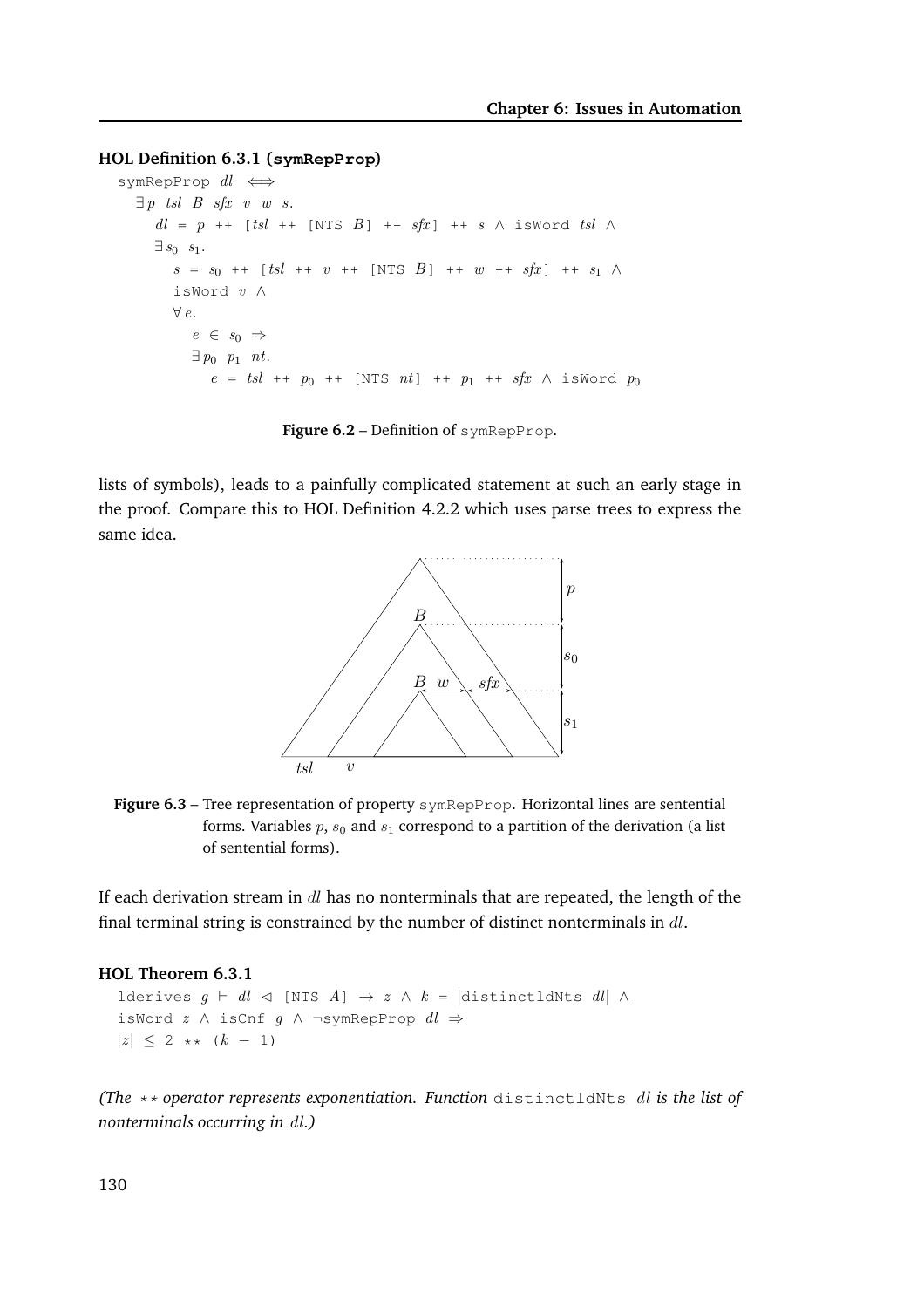**Proof** This property directly follows from the grammar being in CNF. The proof is by induction on the length of the derivation.

Because the total number of nonterminals in the grammar is at least as large as the number occurring distinctly in any given derivation, if  $|z|$  is larger than  $2^k$ , then we know that within the derivation of  $z$ , a nonterminal symbol must be repeated in its own derivation stream.

#### **6.3.1.2 Isolating the last repetition of a nonterminal**

The next step is to pick the very last instance when the repetition of a nonterminal occurs, *i.e.*, as close as possible to the final terminal string. This corresponds to witnessing the tree structure represented in Figure 6.4. There are two important features of this diagram. Not only do we isolate the last occurrence of nonterminal  $B$ , but we also know that the previous occurrence of  $B$  expanded to the two nonterminals  $N_1$  and  $N_2$  (again, thanks to the grammar being in CNF).

The last expansion property (HOL Definition 6.3.2) has two parts. The first part  $n$ t Prop describes the concrete expansions in the tree (that  $B \Rightarrow N_1N_2$  at this point).

Secondly, we state that the derivation below  $B$  can also be divided into subderivations to get the individual streams;  $N_1N_2$  to  $vBw$ , which is the definition's  $dl_1$ ;  $vBw$  to  $v$  rst  $(dl_2)$ ; and sfx to rst'  $(dl_3)$ . Because this is the very last occurrence of a nonterminal being repeated, symRepProp does not hold in any of the derivation streams below the last but one occurrence of B. This corresponds to the dashed triangle in Figure 6.4.

#### **HOL Definition 6.3.2 (lastExpProp)**

```
lastExpProp (g, dl, z) \iff\exists p \ s \ tsl \ B \ sfx \ N_1 \ N_2.ntProp dl p s tsl B sfx N_1 N_2 \wedge\exists dl_1 dl<sub>2</sub> dl<sub>3</sub> v w.
         lderives g \vdash dl_1 \lhd[NTS N_1; NTS N_2] \rightarrow (v ++ [NTS B] ++ w) \land∃ rst.
            lderives g \vdash dl_2 \triangleleft v + [NTS \ B] ++ w \rightarrow (v + + rst) \ \wedge\exists \;rst'.lderives g \vdash dl_3 \triangleleft sfx \rightarrow rst' \landz = tsl ++ v ++ rst ++ rst' \wedgedistElemSubset dl dl_1 \wedge distElemSubset dl dl_2 \wedgedistElemSubset dl dl3 ∧
                (\forall e. e \in dl_1 \Rightarrow tsl + e + t st \in dl) \land(\forall e. e \in dl_2 \Rightarrow tsl + e + sfx \in dl) \land¬symRepProp dl1 ∧ ¬symRepProp dl2 ∧
```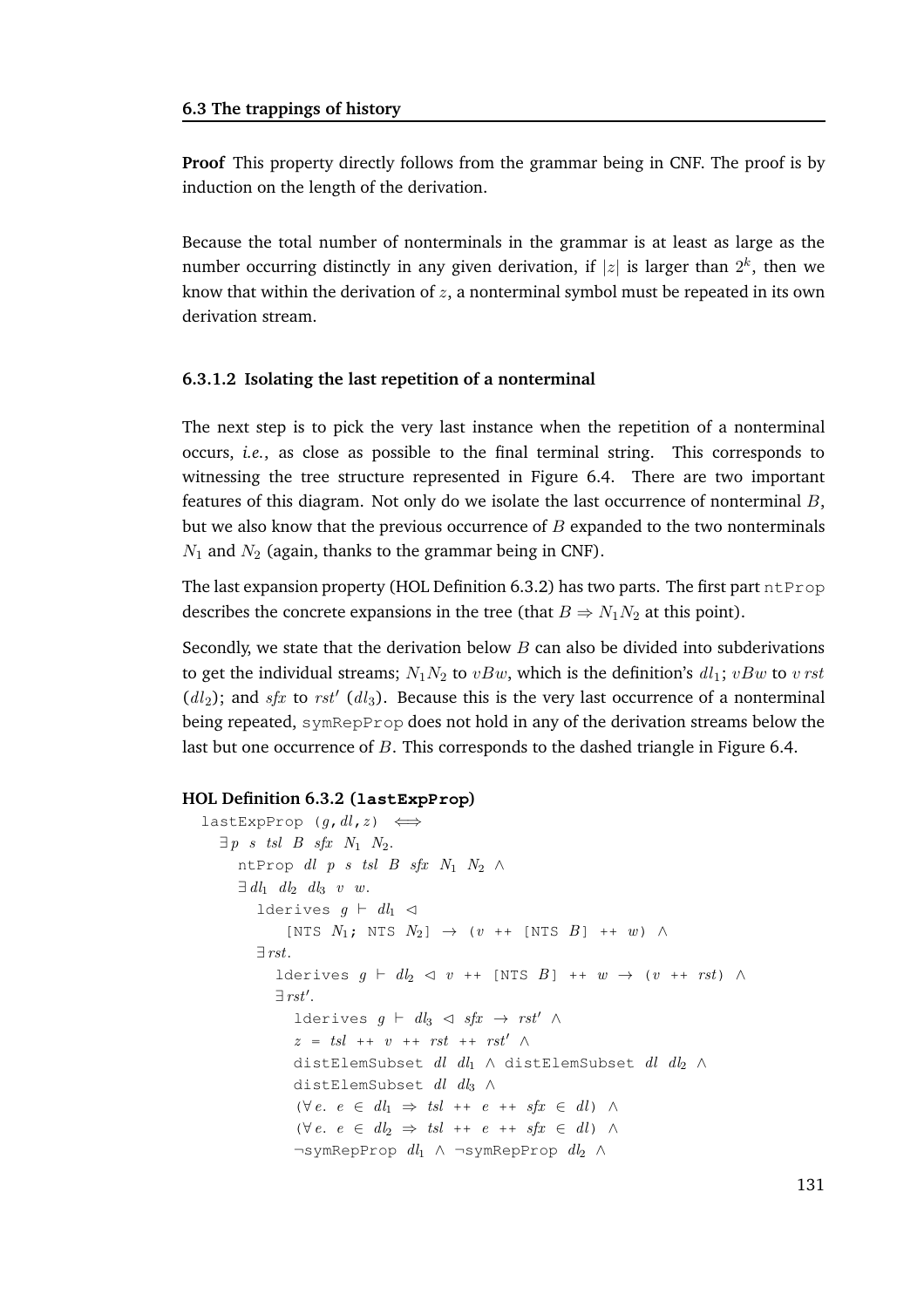```
\negsymRepProp (dl_1 ++ TL dl_2)
```
*(Condition* distElemSubset dl dl′ *denotes* distinctldNts dl′ *is a subset of* distinctldNts dl*.)*

The distElemSubset conditions, and those on the structure of elements that belong in  $dl_1$  and  $dl_2$ , are inductive invariants, and typical examples of the sort of implementation detail one glosses over when following a textbook proof.



**Figure 6.4** – Tree representation of properties lastExpProp and ntProp. We assume that there are no further occurrences of  $B$  in the triangle below the second  $B$ .  $p, r1, r2$  correspond to splitting the derivation corresponding to the definition of ntProp.

#### **HOL Definition 6.3.3 (ntProp)**

```
ntProp dl p s tsl B sfx N_1 N_2 \leftrightarrowdl =p ++ [tsl ++ [NTS B] ++ sfx] ++
     [tsl + [NTS N_1; NTS N_2] + f s f x] + f s N_1 is Word tsl N_2(N_1 = B \vee\exists r_1 \quad r_2 \quad v \quad w.s = r_1 + [tsl + v + [NTS B] + w + sfx] + r_2 \wedgeisWord v)
```
Property ntProp states that the very next expansion from  $B$  has to be a nonterminal one. In addition it also asserts that either  $B$  is part of the above expansion or occurs later on in the derivation.

We can now prove that if symRepProp holds of the original derivation list  $dl$ , then we should be able to deduce that lastExpProp also holds: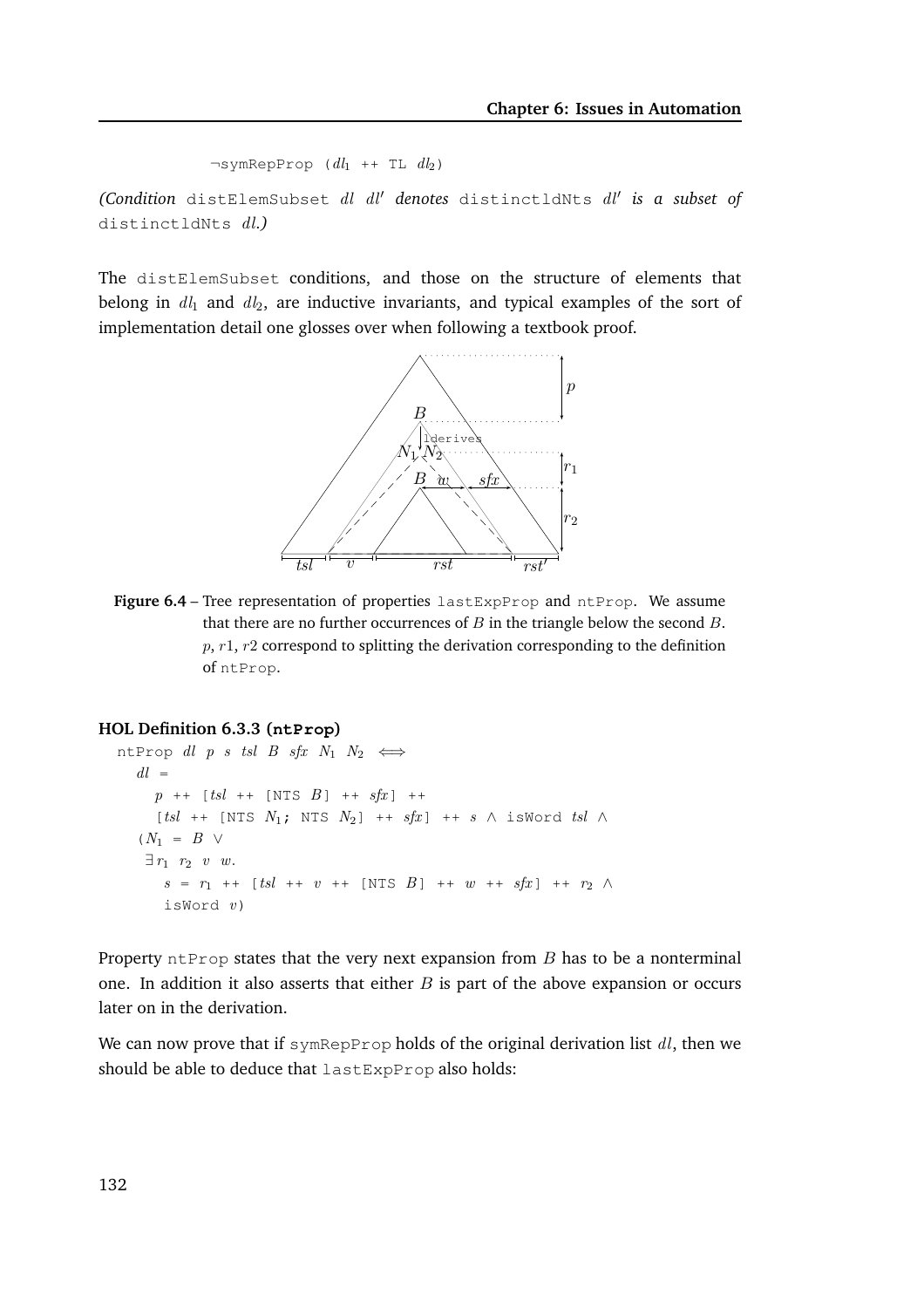#### **HOL Lemma 6.3.1**

```
lderives g \vdash dl \lhd z_0 \rightarrow z \land \text{isCnf } g \land \text{isWord } z \land zz_0 = pz_0 ++ sz_0 \wedge isWord pz_0 \wedge EVERY isNonTmnlSym sz_0 \wedgesymRepProp dl \RightarrowlastExpProp (q, dl, z)
```
**Proof** By induction on dl.

This and all of the other significant lemmas depend on the following result:

**HOL Lemma 6.3.2** *If a grammar is in CNF, then for all derivations in that grammar, if the first sentential form is composed of all terminals followed by nonterminals than the rest of the elements in the derivation will also satisfy this property.*

The corresponding HOL statement is

#### **HOL Theorem 6.3.2**

```
lderives g \vdash dl \lhd x_1 + x_2 \rightarrow y \land \text{isCnf } g \land e \in dl \landisWord x_1 ∧ EVERY isNonTmnlSym x_2 ⇒
\exists p \ s. \ e = p \ +\ + \ s \ \wedge \ \text{isWord} \ p \ \wedge \ \text{EVERT} \ \text{isNonTmnlSym} \ s
```
#### **6.3.1.3 Splitting** z **into components**

We now split the derivation streams even further. This will allow us to obtain the individual components of the pumping lemma  $(u, v, w, x$  and y). For this we need the following lemma.

Property splitDerivProp relates the two individual derivation streams ( $dl_1$  and  $dl_2$ ) to the original derivation  $(d)$ . Among the properties preserved, we have

- $\Diamond$  Length of each derivation stream is less than or equal to the original one;
- $\Diamond$  The nonterminals in  $dl_1$  and  $dl_2$  are a subset of those in  $dl$ ;
- $\Diamond$  The elements of  $dl_1$  get expanded first. The  $dl_2$  part remains constant. When  $dl_1$ has expanded to a terminal string  $(x')$ , then the expansion of  $dl_2$  begins. We are assuming that all derivations are leftmost. Thus, elements of  $dl_1$  concatenated with the unexpanded start string of  $dl_2(y)$ , followed by  $x'$  concatenated with  $dl_1$ gives us back our original derivation list  $dl$ .
- $\Diamond$  The number of distinct nonterminals in  $dl_1$  and  $dl_2$  is not greater than that of dl.

#### **HOL Definition 6.3.4 (splitDerivProp)**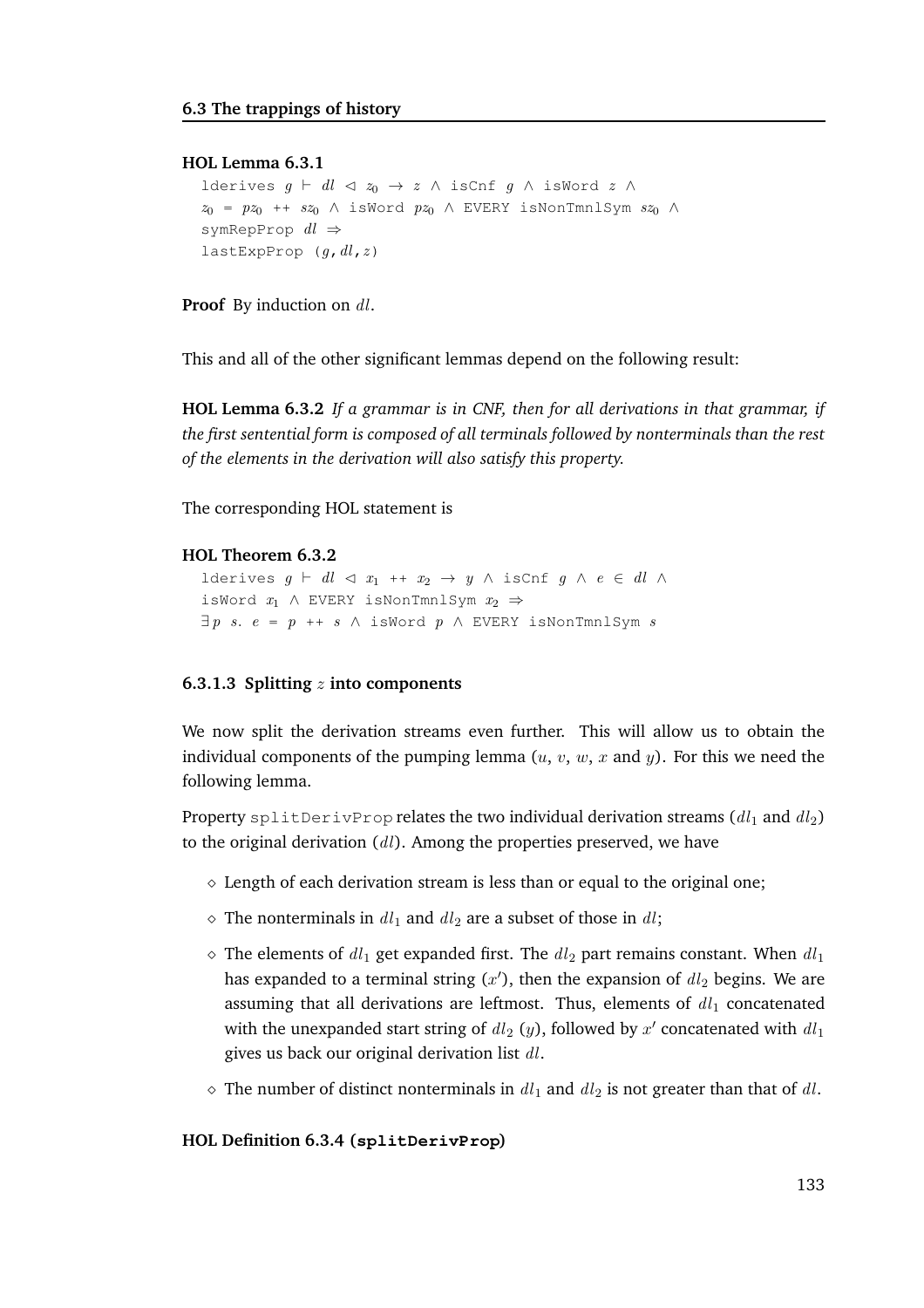$split$ DerivProp  $(g, dl, v)$   $dl_1, x, x')$   $dl_2, y, y') \iff$  $v = x' + y' \wedge$  lderives  $g \vdash dl_1 \vartriangleleft x \rightarrow x' \wedge$ lderives  $g \vdash dl_2 \triangleleft y \rightarrow y' \wedge |dl_1| \leq |dl| \wedge |dl_2| \leq |dl| \wedge$ distElemSubset  $dl$   $dl_1$  ∧ distElemSubset  $dl$   $dl_2$  ∧  $dl =$ MAP (( $\lambda e \ell$ . addLast  $\ell e$ ) y)  $dl_1$  ++ MAP (addFront  $x'$ ) (TL  $dl_2$ )  $\wedge$  ¬symRepProp  $dl_1$   $\wedge$ ¬symRepProp  $dl_2 \wedge$  distElemLen  $dl$   $dl_1 \wedge$  distElemLen  $dl$   $dl_2 \wedge$ |distinctldNts  $dl_2$ | < |distinctldNts  $dl$ |

*(The* addLast ℓ e *function adds* e *at the end of each element of* l *and then* addFront e ℓ *adds* e *at the start of each element of* l*.)*

**Lemma 6.3.1** *Let* dl *be a derivation where no nonterminal symbol gives rise to itself. We can divide* dl *into individual derivation streams such that* splitDerivProp *is always preserved.*

**Proof** By induction on dl.

#### **HOL Lemma 6.3.3**

```
lderives g \vdash dl \lhd x + y \rightarrow v \land \text{isCnf } g \land \text{isWord } v \land \text{...}pfx ++ sfx = x ++ y \land isWord pfx \land EVERY isNonTmnlSym sfx \land\negsymRepProp dl \Rightarrow\exists dl_1 \ dl_2 \ x' \ y'. \ \text{splitsDerivProp} \ (g, dl, v) \ (dl_1, x, x') \ (dl_2, y, y')
```
#### **6.3.1.4 Putting it all together**

We can now bring together the proof for pumping lemma using the elements described above. Figure 6.5 shows what each of the quantifiers in the pumping lemma proof get instantiated to.

The figure shows the derivation of terminal string  $z$  from the start symbol  $S$  of some grammar  $g$ . B is the symbol that gets repeated in its own derivation closest to z. The triangles for  $B$  show the very last occurrence of any nonterminal that expands to itself. B takes a single step to expand to the two nonterminals  $N_1$  and  $N_2$  which eventually expand out to the terminal string  $vwx$ . There are no repeated nonterminals in the expansion that follows from  $N_1N_2$ . The components u, v, w, x and y split up z so that they satisfy the pumping lemma clauses.

The description of the proof follows.

**Clause 1**  $|vx| \geq 1$ .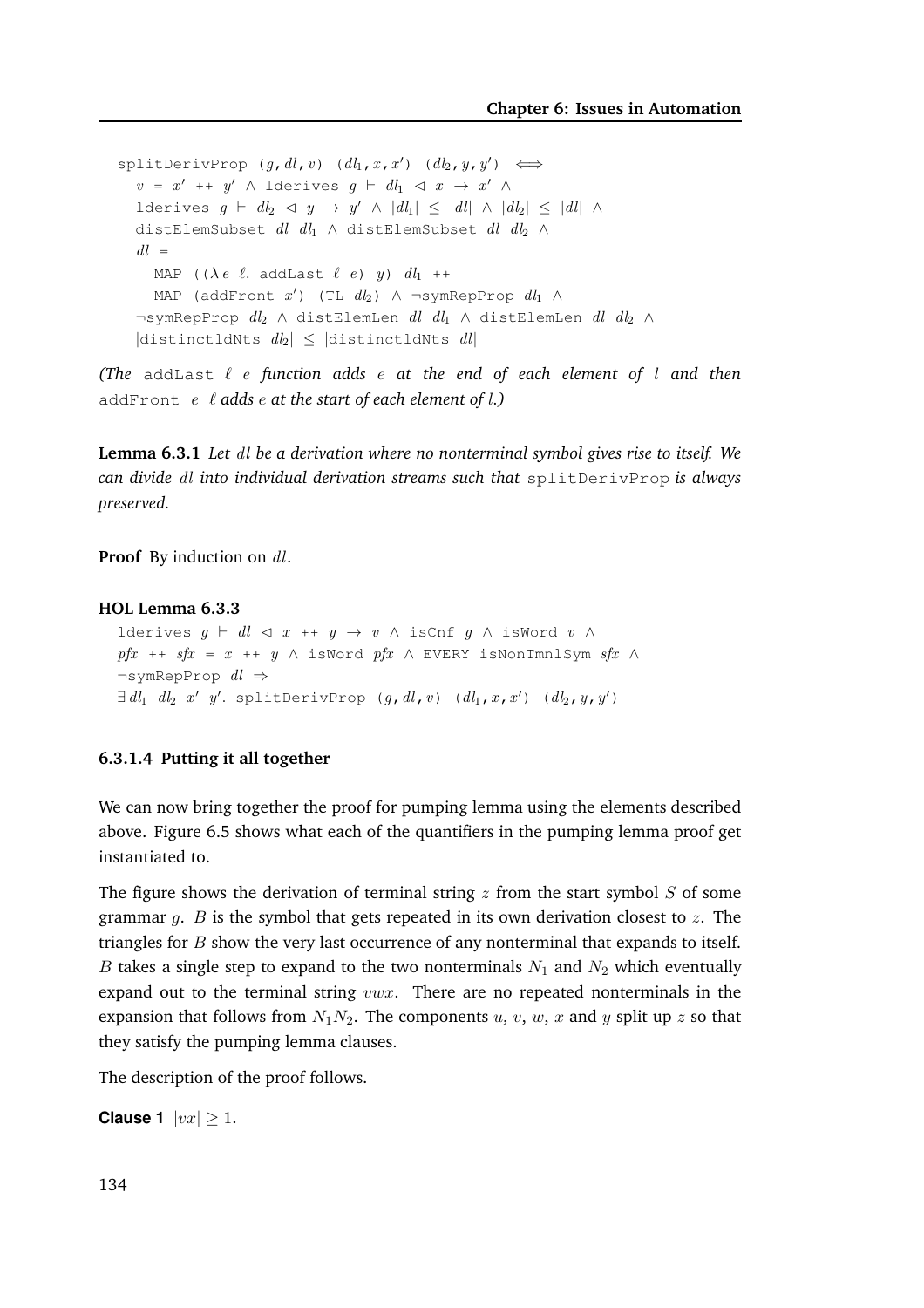**Proof** We have  $B \stackrel{l}{\Rightarrow} vBt \stackrel{l}{\Rightarrow} vwx$ , where v, w, x are terminal strings. Since the grammar is in CNF, it follows that either  $v$  or  $t$  must be nonempty. If  $v$  is nonempty then we are done.

From the two facts,  $t \neq \epsilon$ , and  $t \stackrel{l}{\Rightarrow} x$ , again we use the properties of CNF to deduce that  $x$  must be nonempty since CNF excludes  $\epsilon$ -productions.

**Clause 2**  $|vwx| \leq 2^k$ , where k is the number of nonterminals in the grammar.

**Proof** With  $|z| \ge 2^k$ , we use HOL Lemma 6.3.1 to get symRepProp dl.

From HOL Lemma 6.3.1, we have lastExpProp  $(q, dl, z)$ . This gives us a handle on the structure of the tree as shown in Figure 6.5.

From this structure we are able to deduce,  $B \stackrel{l}{\Rightarrow} N_1 N_2 \stackrel{l}{\Rightarrow} * vwx.$ 

Using HOL Lemma 6.3.3, we get the following facts. There must exist strings  $m_1$  and  $m_2$  such that  $vwx = m_1m_2$  and  $N_1 \stackrel{l}{\Rightarrow}^* m_1$  and  $N_2 \stackrel{l}{\Rightarrow}^* m_2$  such that no nonterminal symbol is repeated in the derivations of  $m_1$  and  $m_2$ . This corresponds to the area of the dashed triangle, which covers all the expansion under the top  $B$ except the one step derivation to  $N_1N_2$ .

Since no symbols are repeated, from HOL Lemma 6.3.1, we get the bound on the sizes of  $m_1$  and  $m_2$ . Let  $d_1$  be the number of unique nonterminals in the derivation of  $m_1$  and  $d_2$  be the number of unique nonterminals in the derivation of  $m_2$ . Then,  $|m_1| \leq 2^{d_1-1}$  and  $|m_2| \leq 2^{d_2-1}$ . We also know that,  $d_1 \leq k$  and  $d_2 \leq k$ .

Therefore  $|vwx| \leq 2^k$ .

**Clause 3**  $uv^iwx^iy$  is in  $L$  for every natural number  $i$ .

**Proof** By the application of HOL lemmas 6.3.1 and 6.3.3 we have the shape of the tree as shown in Figure 6.5, and the following derivations:  $S \stackrel{l}{\Rightarrow} uBy, B \stackrel{l}{\Rightarrow} vwx$ , and  $B \stackrel{l}{\Rightarrow} vBx$ .

The applications of the above expansions give us the following two possibilities to satisfying this clause.

$$
\diamond S \stackrel{l}{\Rightarrow}^* uBy \stackrel{l}{\Rightarrow}^* uwy, \text{ for } i = 0.
$$
  

$$
\diamond S \stackrel{l}{\Rightarrow}^* uBy \stackrel{l}{\Rightarrow}^* uvBxy \cdots \stackrel{l}{\Rightarrow}^* uv^iwx^iy, \text{ for } i \ge 1.
$$

Table 6.1 shows the statistics for the two approaches. These numbers along with the experience of mechanisation confirms the simplicity of the second approach using parse trees. Even though the number of definitions used in both approaches is the same, for the parse tree approach the size is smaller and the definitions are more readable. The common definition is that of lastExpProp. The extra definition in the derivation list corresponds to breaking down a derivation into subderivations. Definitions such as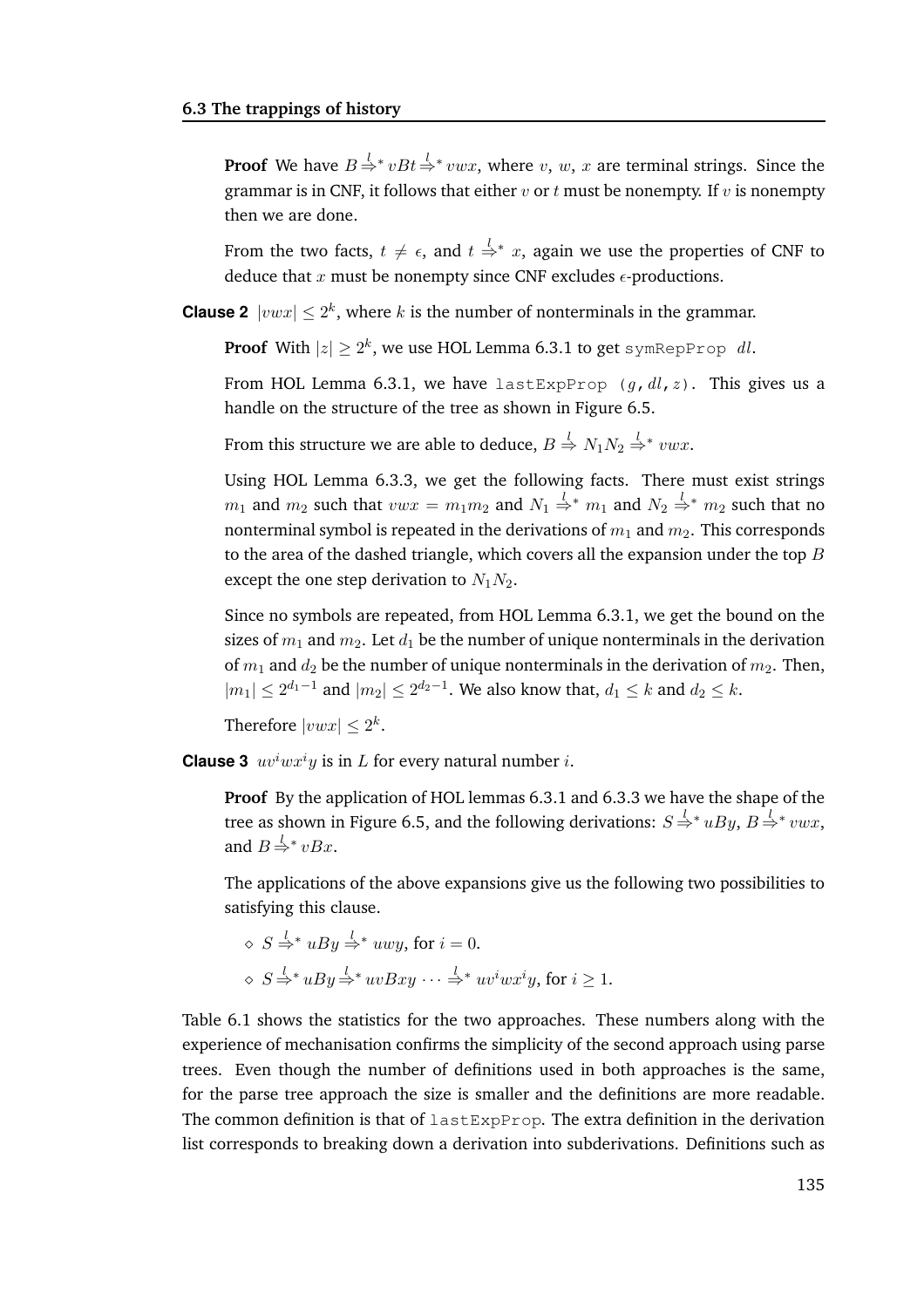

Figure 6.5 – Tree showing the witnesses for the existential quantifiers in the pumping lemma.

symRepProp, rootRep, etc are part of the library theories. We observed a reduction of around 80% for both the size of the mechanised proofs and for the number of proofs when we used parse trees to mechanise the pumping lemma.

| Mechanisation approach | LOC. | $#$ Definitions | #Proofs |  |
|------------------------|------|-----------------|---------|--|
| Derivation lists       | 2500 |                 |         |  |
| Parse trees            | 520  |                 |         |  |

**Table 6.1** – Summary of the mechanisation effort for pumping lemma

The above numbers exclude library proofs and the general framework for CFGs. In contrast, the proof in Hopcroft and Ullman is about two pages long.

# **6.4 Finiteness**

When we deal with sets in a textual proof, it is common to assume that certain operations are permissible with respect to them. A simple one is that of picking an element that does not belong in a particular set. This is quite a common thing to do even though there are usually two implicitf assumptions in place. The first one is that the particular set is finite, and the second is that the universal set of elements is infinite.

A mechanised proof of *pick a new element not in set...* requires the two conditions stated above. The infinite nature of the universal set features as an assumption to all the proofs that require introducing a new element in some manner. The finiteness of a given set usually has to be shown explicitly.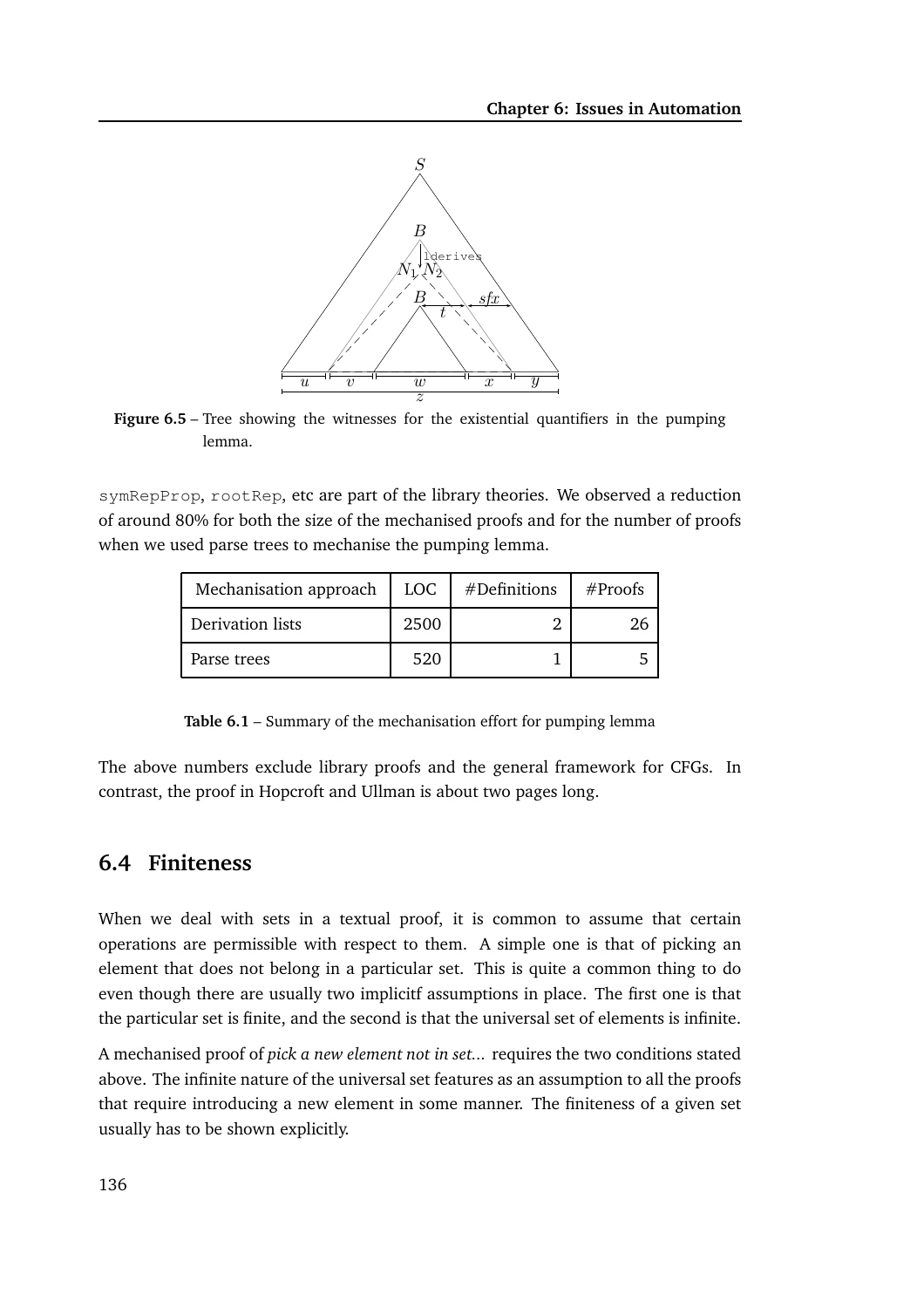#### **6.4.1 aProds lemma**

In Section 2.6.1 we presented the aProds lemma, which we can use to eliminate the leftmost nonterminal of the right-hand side of a production.

Once again, the rules of the new grammar are given by the following function in HOL:

```
aProdsRules A \ell ru =ru DIFF
  \{rule A (\lfloor NTS B \rfloor + + s) \rfloor \}(B, s) |
    B \in \ell \wedge rule A ([NTS B] ++ s) \in \ell \vee\{rule A(x++)s\}(x, s) |
    \exists B. B \in \ell \land rule A ([NTS B] ++ s) \in ru \land rule B x \in ru}
```
The language equivalence theorem

aProds  $A \ell g g' \Rightarrow L g = L g'$ 

is vacuously true if the condition aProds A  $\ell$  g  $g'$  does not hold. To avoid this we prove the following theorem.

#### **HOL Theorem 6.4.1**

 $A \notin \ell \Rightarrow \forall g. \exists g'. \text{ aProds } A \ell g g'$ 

On the surface this seems like an easy problem. The solution could be obtained by instantiating  $g'$  to be a grammar whose rules have been chosen using <code>aProdsRules.</code> This does not work immediately. The reason is that the rules of  $q$  is a *list* of rules while aProdsRules returns a *set*. A set can have a corresponding list if and only if the set is finite. Once we establish the finiteness of aProdsRules A  $\ell$  ru, we can construct a corresponding list of rules  $ru'$ . Now  $g'$  can be instantiated as the grammar G  $ru'$  (startSym q) giving us the desired theorem.

For all this to work we need to prove:

```
HOL Theorem 6.4.2
```

```
FINITE ru \Rightarrow FINITE (aProdsRules A \ell ru)
```
Once again we tackle the obvious: *yes*, the rules in the set aProdsRules  $\Lambda \ell$  ru are finite because they are constructed from rules of  $g$  which is modeled as a list. But this sequence of reasoning is beyond the capability of a theorem prover's automatic tools.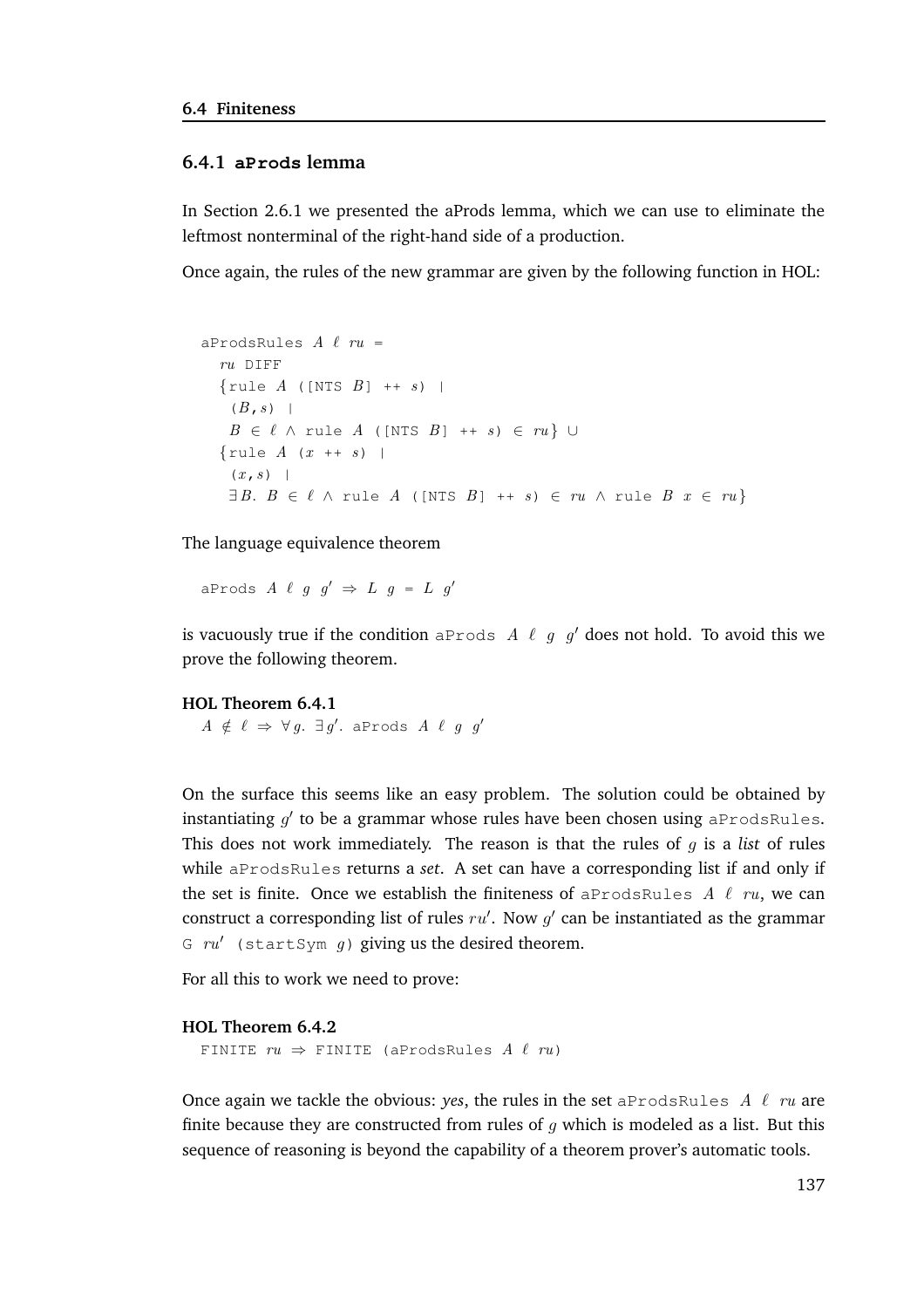One way of proving sets to be finite is to represent them as a union of sets that are the result images of a simpler function, *i.e.* if we want to prove  $\text{FINITE } s$  then we express the set s as BIGUNION (IMAGE f s') for a some function f and some finite set s'. Function BIGUNION is defined as:

#### **HOL Theorem 6.4.3 (BIGUNION)**

BIGUNION  $P = \{x \mid \exists s. \; s \in P \; \wedge \; x \in s\}$ 

The new expression is finite because it works on the finite set  $s'$ . Now we have reduce the problem of proving finiteness to establishing two statements.

First is showing equality between s and BIGUNION (IMAGE  $f$  s'). Second is showing that the application of  $f$  on the elements of set  $s'$  results in finite only finite sets. From this and the theorem below

```
HOL Definition 6.4.1
  FINITE s \Rightarrow \forall f. FINITE (IMAGE f(s))
```
we can prove FINITE (IMAGE  $f \, s'$ ). We then use the following theorem

```
HOL Theorem 6.4.4
```

```
FINITE (BIGUNION P) \iff FINITE P \land \forall s. s \in P \Rightarrow FINITE s
```
to get the result that FINITE (BIGUNION (IMAGE  $f$   $s'$ )) *i.e.* FINITE  $s$ .

Let M stand for aProdsRules A  $\ell$  ru. The expression for proving M finite requires constructing a series of simpler functions that can be used to reconstruct  $M$  in the following way.

We first come up with the function  $f$ .

```
f =(\lambda r).
        case r of
             rule N rhs \rightarrowif N \neq A then
                    \emptysetelse
                    {rule A(x + r_0) |
                      \exists B. B \in \ell \land rule B \ x \in ru \land \mathit{rhs} = \text{NTS } B :: r_0})
```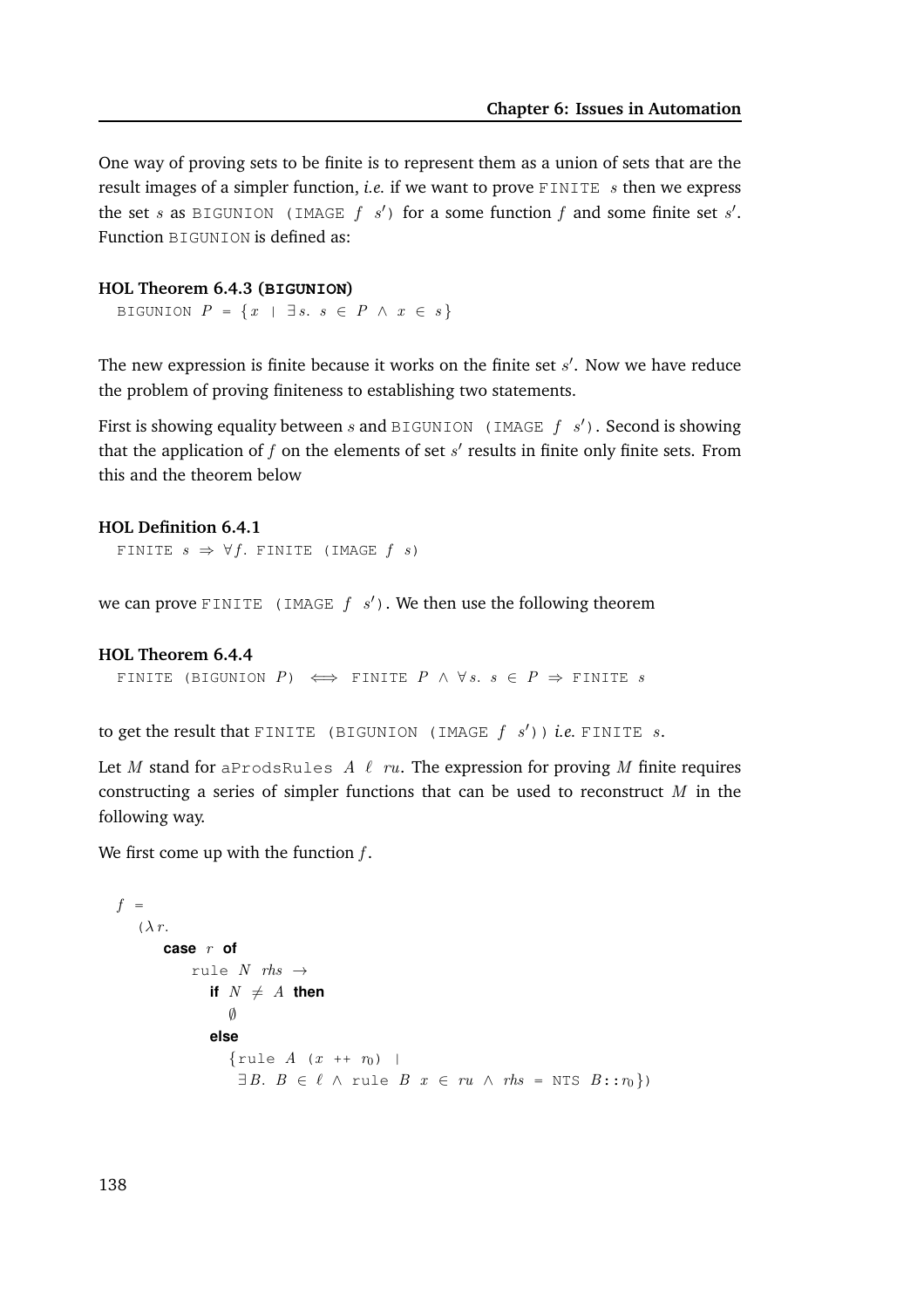Now f can be used to express the original expression  $M$ . We can represent M as BIGUNION (IMAGE  $f$  ru) for some ru. Let ru' be the set used in the else-branch of function  $f$ . Obviously the empty set returned in the if-branch is finite. Now all we have to show is that the set  $ru'$  is finite as well. We do this by simplifying  $f$  even further to obtain the function  $q$ .

```
q =(\lambda r)case r of
           rule M rr \rightarrowif M \in \ell then
                  {rule A (rr + r_0) | l' = NTS M :: r_0}
              else
                 \emptyset
```
From this we can state that  $ru' = \text{BIGUNION}$  (IMAGE q ru). The result of function q can be easily proven as finite by application of HOL tactics. We can then propagate the result to prove the result of  $f$  as finite and finally the expression  $M$  as finite.

## **6.5 The HOL issue**

There is no doubt about the fact that using software systems simplifies a lot of things but such systems come with their own set of problems, endemic to developing and evolving any system.

As an open source system, HOL is constantly being updated. This has its own pros and cons. The major advantage of this is the easy access to new definitions, better proof resolution techniques and new capabilities. To access the latest facilities in HOL, one has to update the system. The problems with constant updates are it tends to break previously proven goals. In some sense a proof in a theorem prover is only as good as the version it works for! We had to spend considerable time trying to fix proofs whenever system updates were made, updates that were necessary to access new pretty printing functionality. Currently HOL employs a way whereby one can prevent the use of new simplifier components which have been affected in the new version. It solves most, but not all, of the problems.

HOL has evolved a lot especially in the area of typesetting HOL elements: terms, theorems and definitions. In the beginning, it was just a copy-paste-format job. A lot of time had to be spent ensuring consistency of format between the different HOL elements. Not to mention if one decided to simply change a font, all the elements had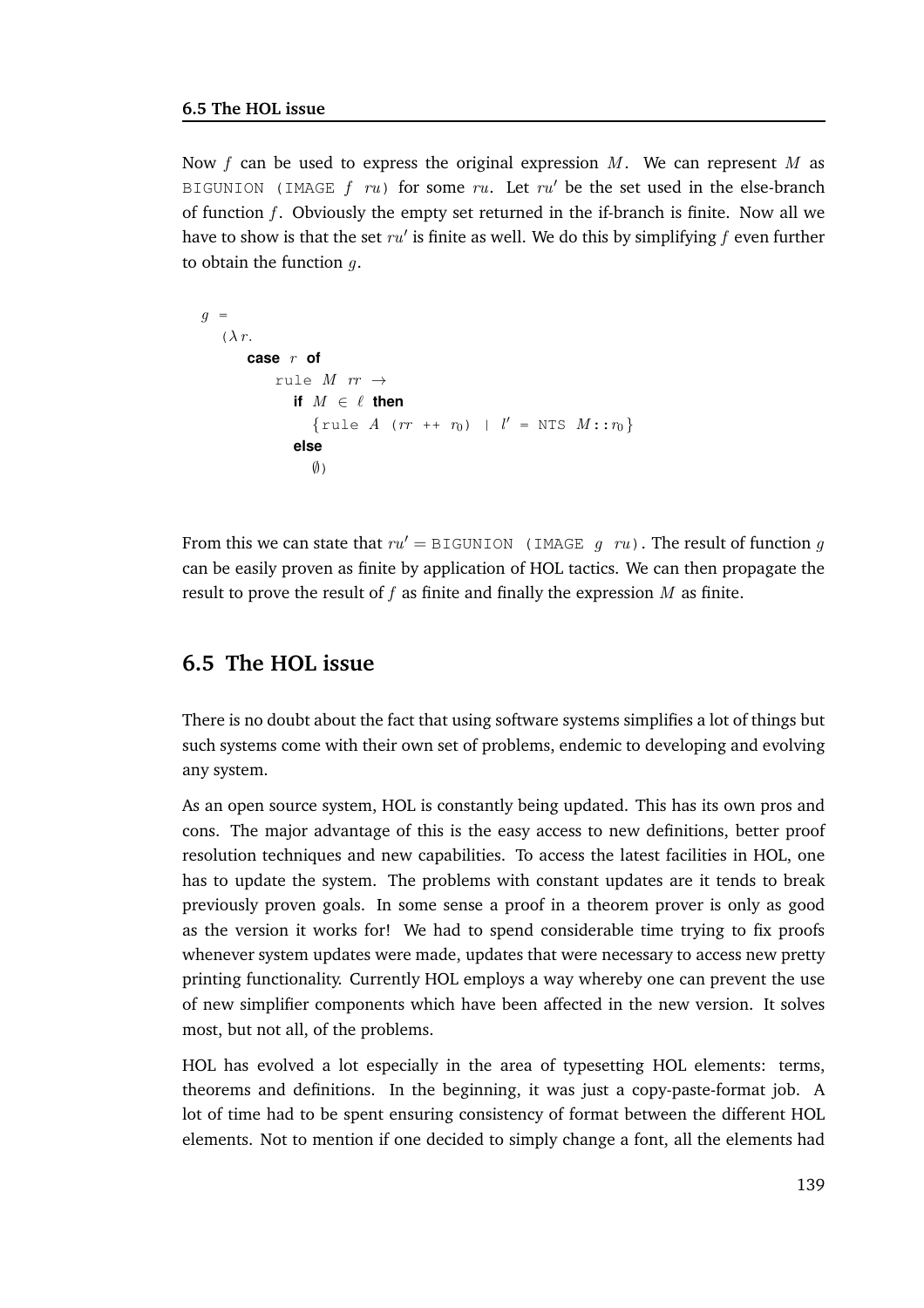to be manually adjusted. This, obviously, is not a user-friendly way of being able to share certified proofs. Then a better version with a nice pretty printer version came out that allowed one to write HOL elements, formatted for ETFX, to files and then include them in documents such as ET<sub>E</sub>X. This is great because now the formatting is done by HOL itself and can also be overridden. It is amazing how much consistent typesetting of HOL elements can reduce the work by a factor of more than a half. The drawback of this approach is that one has to run a script every time proofs change. Also, if one wants to remove quantifiers and such from the theorems, this requires editing the proof files by hand.

The latest HOL goes one better on this process and provides the *munger* technology. Theorems and terms can be directly referenced from a pre-LATEX file. This file along with the compiled theories is used to spit out ETEX files which have the theorems and terms substituted in. All one needs are the latest compiled theories. Now writing up discussion of HOL proofs in ETEX is a piece of cake. This has saved us quite a few days of getting  $\Delta T$ <sub>EX</sub> typesetting 'just right' for this thesis.

Despite the cons, provers definitely have potential as proof validating and publishing system and complete the picture of proof development as we have always known it: assert a statement, prove it and then share the results in the community. Broadly speaking, the sharing should be possible between and within three groups of people. First, within the community using a particular system, easily achieved and which already exists. Second, sharing of results with an external audience. This is achieved by the system providing some kind of proof publishing facility by exporting proofs to a more readable format like ETEX. And last but not the least is the ability to share proofs across different provers. One should be able to translate or export proofs from other systems easily. Since mechanised proofs are time consuming such sharing would be of immense help. This is not a novel idea and work on such a pairing already exists. Harrison and Théry in [30] explore how to harness the individual strengths of HOL and the computer algebra system Maple. Their approach is based on separation of proof discovery and proof checking between the two systems. Similar works have been done on integrating Maple with provers such as Isabelle (Ballarin et al. [5]) and PVS (Dunstan et al. [19]). Gordon *et al.* [25] describe how to link HOL with the first-order theorem prover, ACL2. This synthesis is aimed at verifying large hardware and software models. Obua *et al.* [53] have developed an importer from HOL4 and HOL Light into Isabelle/HOL which allows replaying of HOL proofs inside Isabelle/HOL. Along similar lines, McLaughlin [45] has defined an interpretation of the Isabelle/HOL logic in HOL Light. In spite of these works, the swapping of proof results between theorem provers is not an established practice yet.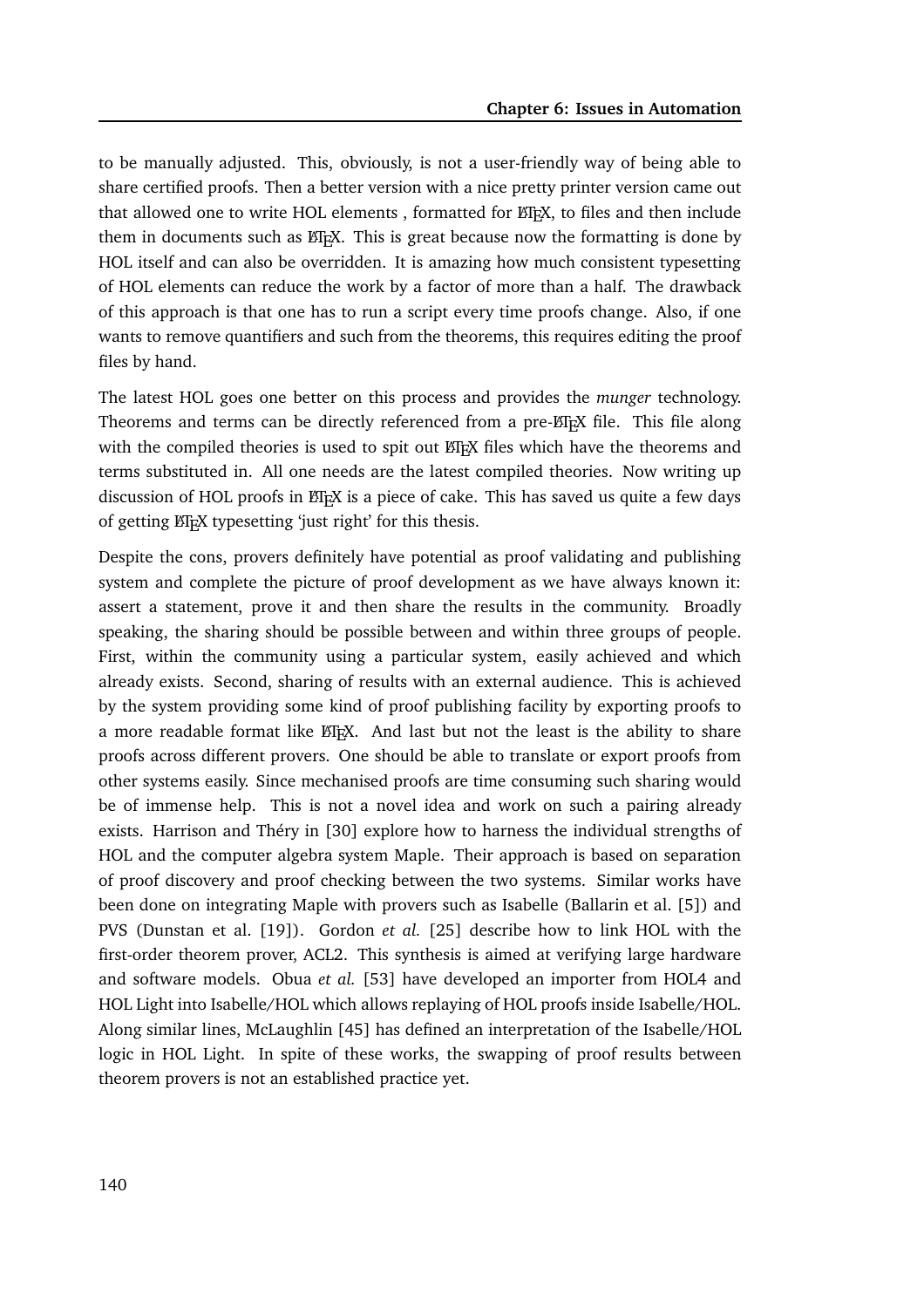# **6.6 Changing the tool**

Isabelle (Paulson [57]) is a generic proof assistant that allows mathematical formulas to be expressed in a formal language and provides tools for proving those formulas in a logical calculus. It is developed at University of Cambridge by Larry Paulson, Technische Universität München by Tobias Nipkow and Université Paris-Sud by Makarius Wenzel.

We used Isabelle to formalise some of the simplification procedures for context-free grammars. The statistics are summarised in Table 6.2.

| Mechanisation           | LOC.     |            | #Definitions   |                | #Proofs  |     |
|-------------------------|----------|------------|----------------|----------------|----------|-----|
|                         | Isabelle | <b>HOL</b> | Isabelle       | <b>HOL</b>     | Isabelle | HOL |
| $\epsilon$ -productions | 291      | 299        | 4              | 5              | 12       | 20  |
| Generating symbols      | 164      | 174        | $\overline{2}$ | 2              | 13       | 13  |
| Reachable symbols       | 96       | 239        | $\overline{2}$ | $\mathfrak{D}$ | 8        | 21  |
| Unit productions        | 430      | 785        | 6              | 7              | 24       | 45  |
| Chomsky Normal Form     | 1408     | 1438       | 13             | 13             | 71       | 96  |

**Table 6.2** – Comparison of the mechanisation effort between HOL and Isabelle

The size of the proofs is almost the same except in the case of elimination of non-reachable symbols and elimination of unit productions. This is because in HOL the rules for the derived grammars which contain no non-reachable symbols and no unit productions are modeled as sets. Since sets can be infinite, one has to explicitly provide that the newly created rule sets are finite leading to extra proofs. This finiteness on the rule sets is required to establish the existence of the relation that asserts the elimination property. The biggest advantage of using sets is access to set comprehension notation which gives succinct and readable definitions. In Isabelle, we model the rules as lists. The reason for this is the existing support for list comprehension. Using list comprehension one already has the grammar rules as finite thus avoiding the numerous finiteness proofs. Using lists also simplifies the definitions and one can get rid of all the auxiliary definitions required when set comprehension is used. This has given us reduced number of definitions and theorems.

What differs between HOL proofs and Isabelle proofs is the extent to which the proofs are readable to the users. HOL uses a tactical style of proving statements. In a tactical style one applies the inbuilt tactics in some combination to achieve the final result.

Along with a tactical language for proofs, Isabelle also has what is called the *Isar* language. The statements in Isar are closer to those in a text proof. As an example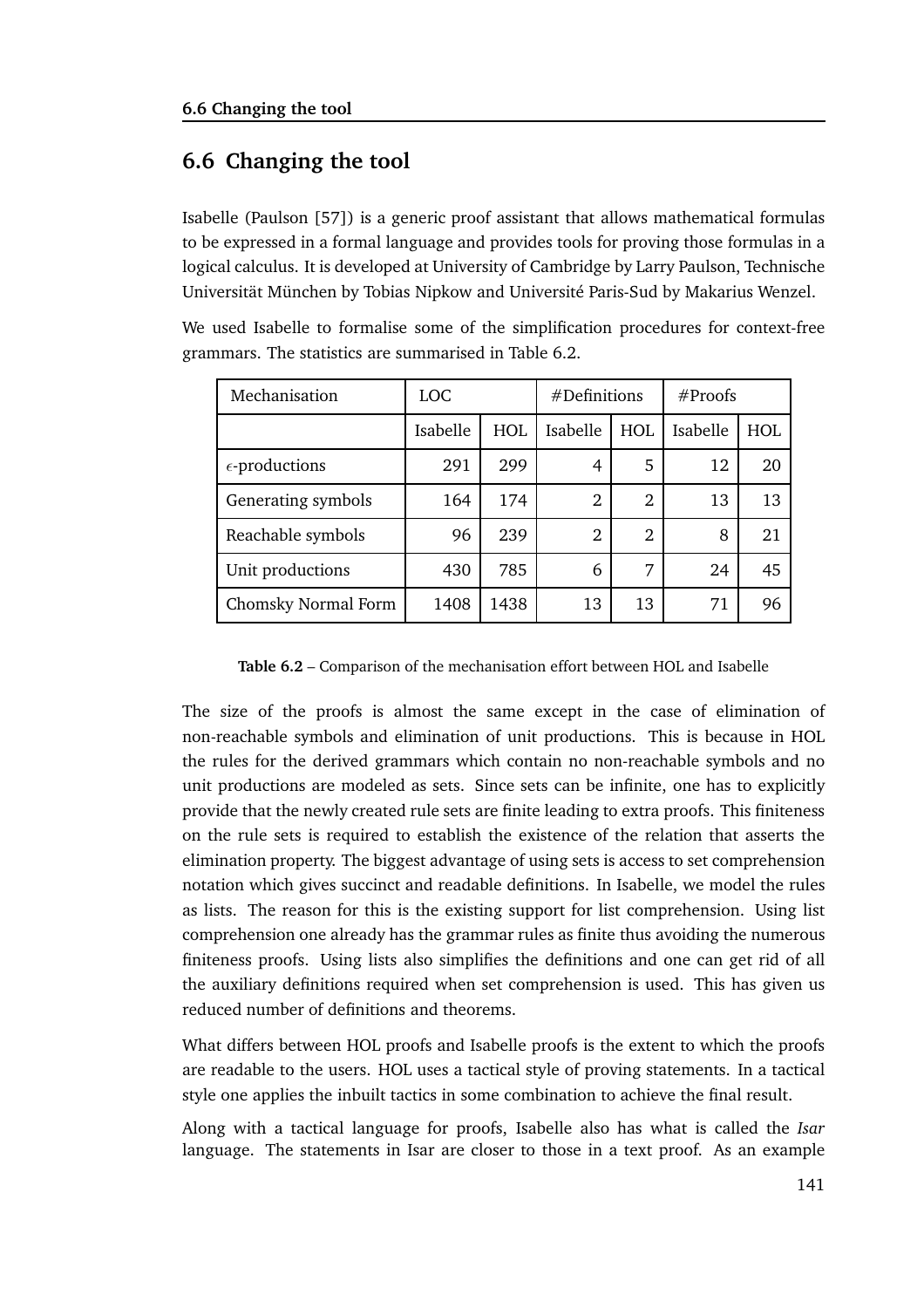let us consider a simple property of the *derives* relation for context-free grammars. If we have  $u \Rightarrow_{g}^{*} v$  and  $w \Rightarrow_{g}^{*} x$  then we can conclude  $uw \Rightarrow_{g}^{*} vx$ . In HOL, the proof is expressed using the tactical style as follows:

```
val derives_append = store_thm ("derives_append",
  ''RTC (derives g) M N ∧ RTC (derives g) P Q ⇒
   RTC (derives q) (M + + P) (N + + Q)',
  METIS TAC [rtc_derives_same_append_right,
              rtc_derives_same_append_left,
              RTC_RTC]
```
In Isabelle the same proof is expressed using the Isar language as follows:

```
lemma derives_append:
assumes uv: "(derives g)ˆ** u v"
and wx: "(derives q)^** w x"
shows "(derives q)^** (u @ w) (v @ x)"
proof -
  from uv have "(derives q)^** (u @ w) (v @ w)"
   by (rule rtc_derives_same_append_right)
  also from wx have "(derives q)^** (v @ w) (v @ x)"
   by (rule rtc_derives_same_append_left)
  finally show ?thesis .
qed
```
For this particular example using the tactical style gives a smaller proof. However, using a series of such tactical statements can easily result in an incomprehensible proof script. When the proof is done in Isar, one has to still provide the required framework before proceeding with the proof. This leads to extra lines of code. But this is a small price to pay when using Isar makes the proofs easier to understand and modify. With Isar style proofs, all inferences including instantiation of variables have to be done explicitly. On one hand this makes for robust theorem proving but on the other hand going from HOL to Isabelle requires that some steps that are 'magically' solved by HOL tactics need to be provided upfront in case of Isabelle. In HOL, variables can be instantiated both by the system and the user.

Isabelle also comes with a neat suite of tools to help with theorem proving. Sledgehammer (Paulson and Blanchette [58]) is a tool that can be used to automatically deduce proofs for simple goals. The tool gives back the right tactic to apply at a particular point either to solve the goal completely or just to simplify it. It can also give back an Isar style expression instead of the tactical style. Since Sledgehammer searches for the solution using the existing libraries, one can use it as a 'search' tool to find relevant theorems. This is particularly helpful when the user has experience with a different theorem proving system. In such cases, the user can easily guess what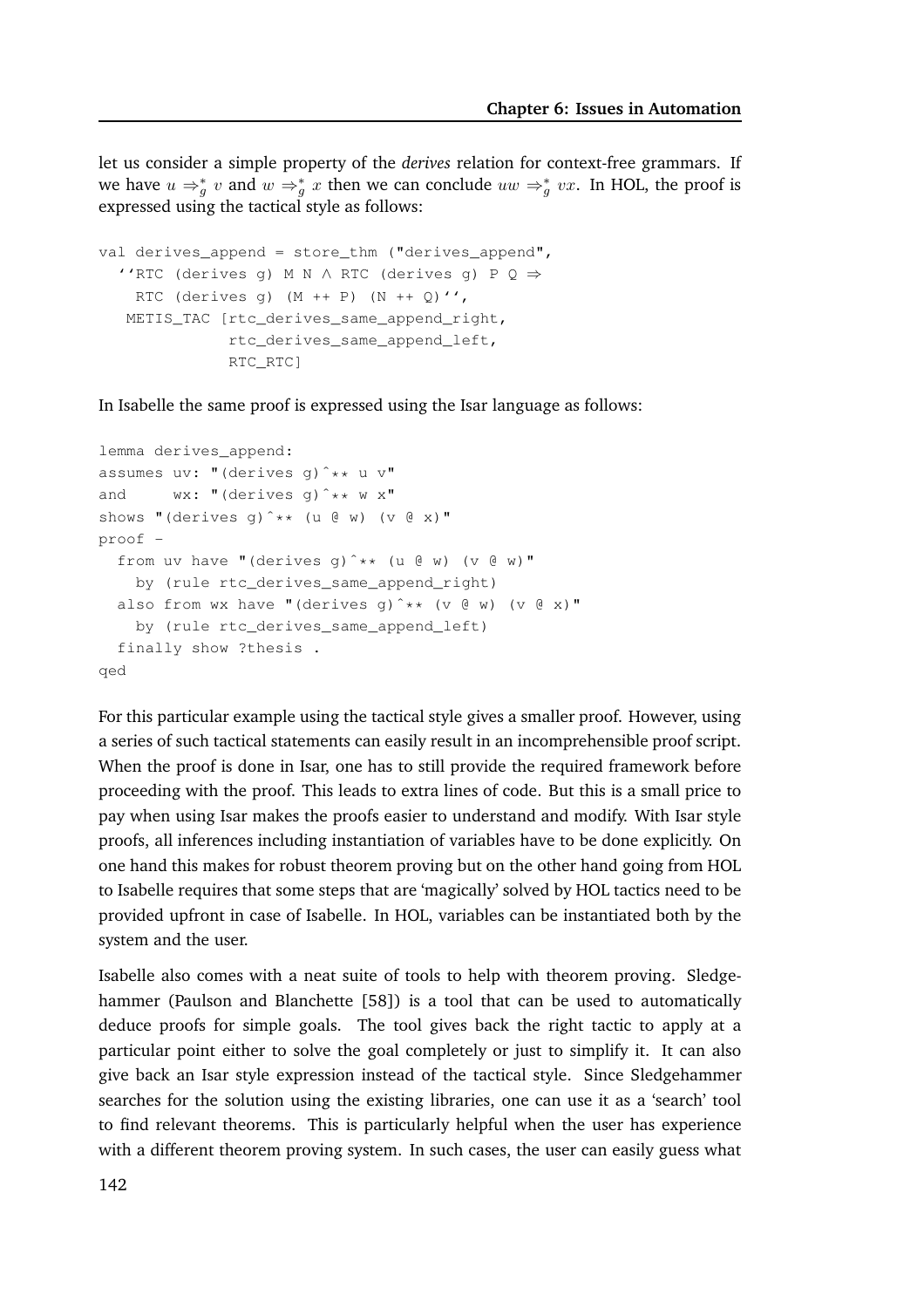kind of theorems *may* exist in the libraries based on their knowledge of other theorem provers but may not know what they are called in Isabelle. Another useful tool is Nitpick (Blanchette and Nipkow [10]), a counter-example generator. Nitpick runs in the background when Isabelle is being used. If one enters a goal for which Nitpick can detect counter-examples, Isabelle displays that the theorem is incorrect and provides the values that make it false. Theorem provers have a varying degree of user support which can make a huge difference to how much effort is required for automating proofs.

### **6.7 Conclusions**

Over the course of discussing the formalisation of various proofs, we have provided some statistics to show how big the proofs are when compared to their text versions. In [76], Wiedijk describes a criteria called the de Bruijn factor. This is the *loss factor* when translating the original text proofs into a formal system. This factor is determined by the amount of detail present in the original text and the expressivity of the system that has been used to do the formalisation. The *apparent* de Bruijn factor is the ratio of the size (in bytes) of the formal proof to the size of the text proof. The *intrinsic* de Bruijn factor is the ratio of the size of the compressed formal proof to the size of the compressed text proof. Suprisingly, their isn't much difference between the values of the apparent and the intrinsic factors. The main (and also the more involved proofs) covered in our work use a lot of diagrammatic explanation in the original text, Hopcroft and Ullman. For example, the proofs of Greibach Normal Form, the pumping lemma and SLR parsing rely a lot on graphical intuition. As such we have omitted the calculation of the de Bruijn factor for the formalisation presented in this thesis.

This chapter has highlighted some of the concerns encountered during the mechanisation process. *So what can we do about it?* Establishing libraries which allow mechanisation of more abstract concepts can help overcome some of these issues. These problems are very domain specific and require solutions aimed at particular problems as was also the observation by Wiedijk [77]. Even within our own mechanisation, which was restricted to context-free languages, proofs of finiteness and termination had to be done on a case-by-case basis. Also, making proof steps fine enough so that a theorem prover can make connections requires a good understanding of both the text proof and the system, again not a job a machine could do easily. Thus, when automation is based on conceiving the outline of a complicated argument, the proofs require a lot of direction from the user.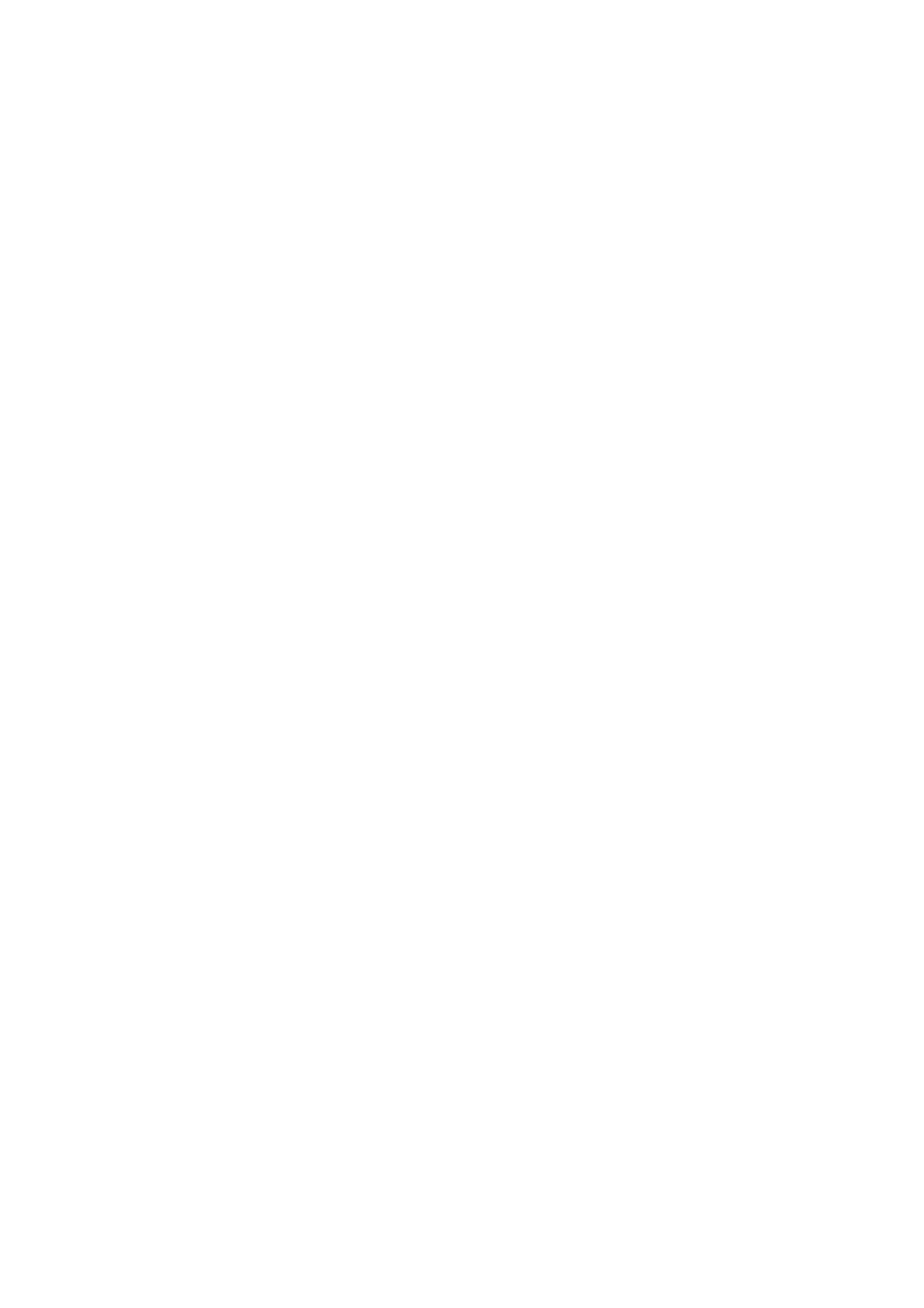# **Chapter**

# **7**

# **Conclusions**

The argument goes something like this: 'I refuse to prove that I exist,' says God, 'for proof denies faith, and without faith I am nothing.'

'But,' says Man, 'The Babel fish is a dead giveaway, isn't it? It could not have evolved by chance. It proves you exist, and so therefore, by your own arguments, you don't. QED.'

'Oh dear,' says God, 'I hadn't thought of that,' and promptly vanished in a puff of logic.

'Oh, that was easy,' says Man, and for an encore goes on to prove that black is white and gets himself killed on the next zebra crossing.

Douglas Adams

#### **Contents**

**7.1 Future work . . . . . . . . . . . . . . . . . . . . . . . . . . . . . . . . 147**

We have provided a formalisation of the theory of context-free languages and an application in the form of a verified SLR parser generator. The work presented in this thesis is aimed at providing foundational automated theories for further work in language theory for verifying existing proofs and for possibly developing new verified proofs. The experience has been quite an enlightening one, with regard to both the theorems proved and the gap proofs that were tackled. The granularity of reasoning that is characteristic of a theorem prover forces the user to be rigorous in their own approach when attempting proofs. The user has to be adept at synthesising the textual reasoning and the machine reasoning. Thus, a deep knowledge of both areas is a must, which clearly takes a lot of time and effort but the verified verified theory will stand the test of time. Proofs verified with respect to a theoretical framework will always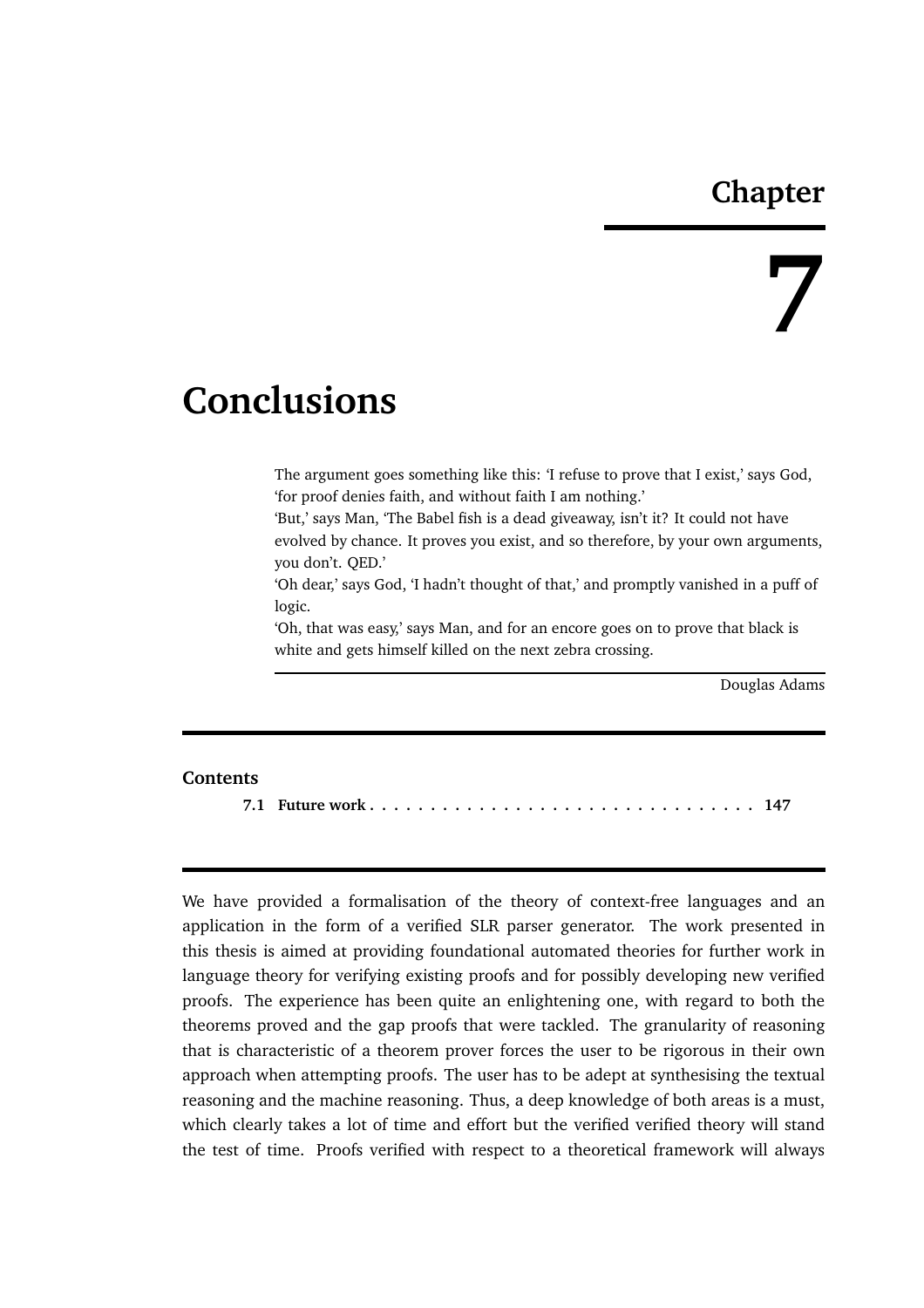be true for that particular framework. An incorrect framework doesn't invalidate the proofs themselves: the proofs in such a case are just not useful to us. In mechanising the theory of context-free languages we had first hand experience of this. The first attempt at the relation for conversion from a PDA to a CFG (covered in Section 3.3.2) did not contain all the necessary clauses. We were still able to prove the equivalence property. The problem came out only when we tried to prove that the newly generated rules for the grammar are finite. This highlights another overlapping aspect of using a theorem prover as a checker for debugging a proof. Using an incorrect framework to prove a statement will lead to one of the following two cases, either one gets stuck at a particular point or the problem is easily traceable to the source. Tracing can be hard when dealing with complex textual proofs. The process of correcting underlying definition will most likely break a lot of previously proven conjectures which means more time investment. But rigour comes at an expense and that is time. We hope the time we have invested in formalisation of basic concepts for CFGs and PDAs makes further automation in this area easier.

In Chapter 2, we discussed the formalisation of the types and definitions to represent context-free grammars in HOL. Once this ground work has been done, we go on to prove the property that simplifying CFGs in particular ways has no affect on the generated language. These results allow us to assume a simpler grammar form in the subsequent chapters and helps simplify many of the complicated proofs. An alternate formalism of recognising context-free languages are pushdown automata. Thus, the class of languages accepted by PDAs is precisely the class of context-free languages. Pushdown automata play a key role in compiler design and at times provide a neater approach for properties such as closure under inverse homomorphism. We discussed the mechanisation of PDA in Chapter 3. These two formalisms, CFGs and PDA, give us a good basis for approaching proofs of closure properties and pumping lemma, which was discussed in Chapter 4. The above three chapters have presented the basic mechanisation of the theory. The background mechanisation, for any field, is a one off job. Once completed, one can draw on these results and apply them to areas such as parsing. In Chapter 5, we did just that and discussed the mechanisation of an SLR parser generator. Among other results, we presented proofs for soundness and correctness of the parser generator.

The 'basic' theory mechanisation is basic only in the sense that it is foundational work. The actual work of mechanisation is far from being basic and as discussed throughout the thesis has been a demanding and time consuming process. We synthesised our experiences and presented them in Chapter 6. Some of these highlight how truly interactive the process of theorem proving has to be. Some of the concerns such as choice of data structure occurs in any programming area. The user always has to make such decisions. The other concerns such as readability *vs.* executability, and proofs of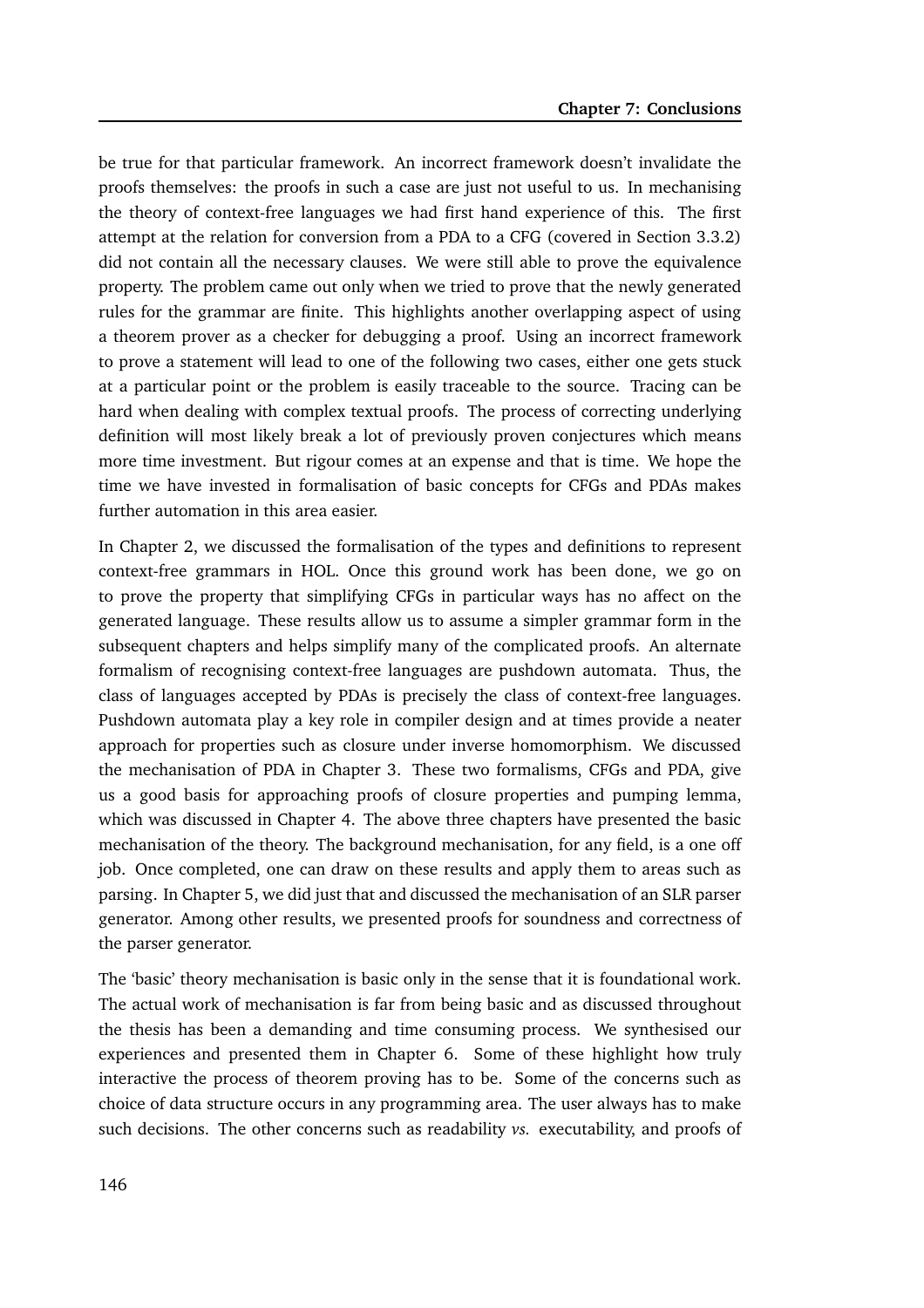#### **7.1 Future work**

finiteness and termination, are a natural artifact of how even at the best of times our deduction steps, when written or explained, have gaps. When we prove a statement textually, it suffices to convince the reader of the logical flow of the argument. Because we reason at such a high level and draw on numerous sources of knowledge, some points get inevitably taken for granted. In case of an automatic system, these are exactly the points that need to be explicitly spelt out. Dana Scott sums it up nicely in [77], "Algebra is smarter than you are! By which I mean that the laws of algebra allow us to make many steps which combine information and hide tracks after simplifications". This is equally true of any other area of reasoning.

The theorem provers are constantly evolving to be better at automatic proof checking and usability. Both of these affect how widely such systems are used, be it for industry, research or just teaching. Our aim has been to provide tools, techniques and infrastructure for context-free languages. Hopefully, from here on, proof development in this area can be an easier task. We have provided a large chunk of the foundational work for context-free languages. Still, many exciting avenues remain for extending this work.

Going from text to automated text is an arduous task of going deeper into the details. Intuitive inference, so common to our own argument style, is hard to teach to a machine. We hope to reach a stage stage where reasoning expressed at a level of a rigorous proof suffices to convince the theorem prover of its validity.

At the end of the day (or more precisely the years it took to accomplish this work), as John Harrison aptly puts it, "formalized mathematics is quite addictive (at least, for a certain kind of personality)" [31], and we agree.

# **7.1 Future work**

At the end of it all *there are always things left unsaid and more places to go*. Some avenues for extending our current work are presented below.

- $\Diamond$  A pedagogical application of this work would be to develop usable and interactive expert assistants for proofs that usually are the trouble spots when it comes to teaching. Such assistants can be a tremendous teaching aid in disambiguiating between the correct and the incorrect proof methods. They can help clarify the proof structure in an environment where a student is forced to follow *a* correct series of inferences to prove a statement.
- $\diamond$  An interesting set of proofs that will complete the theory are the undecidability results for CFLs. For example, deciding whether the intersection of two CFLs is empty or not.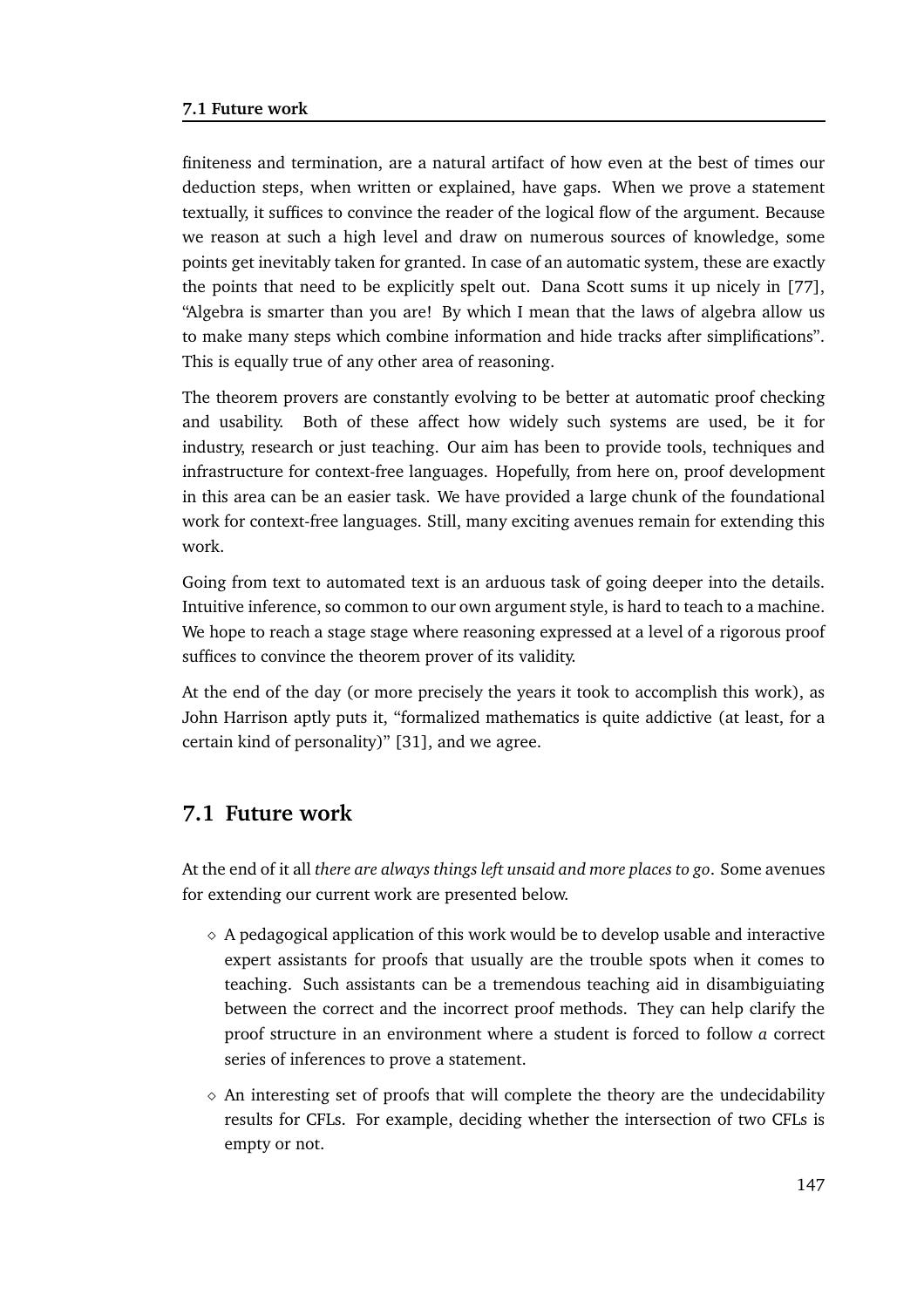- $\diamond$  We have looked at the most basic form of context-free grammar. A possibility would be to look at extensions to the theory of context-free grammars to be able to handle other variations such as stochastic context-free (a special form of weighted CFGs) that have applications in areas as diverse as natural language processing to the modeling of RNA molecules.
- $\diamond$  We mostly use relational style for defining various transformations. This means that our algorithms such as those for simplifying a grammar are not executable. A possibility would be to explore changing such definitions to be in a functional form so that they can be executed and looking at how proofs based on functional definitions scale.
- $\Diamond$  A proof of Ogden's lemma, a stronger version of the pumping lemma that allows one to focus on a small number of positions in the string and pump them. This extension, easy for regular sets, is much harder to obtain for CFLs.
- $\Diamond$  The theory mechanised in this thesis has a lot of applications. An area of extension would be to apply the mechanised theory to well-known algorithms such as the Earley parser and CYK. Implementations of Earley parser exist in Perl, C, Python and Java libraries.
- $\diamond$  The majority of our work on parsing is concerned with proving the correctness and completeness of the algorithm and presenting an executable counterpart. A sizable chunk of work has been to implement the infrastructure for the parser generator before we could achieve the above goals. The future work is to extend the proofs to demonstrate the decidability of the SLR language, *i.e.* to show that the parser terminates on all inputs, not just on inputs in the language. The parser should throw an error for strings *not* in the language. Another area is to improve the efficiency of the parser. Currently, the DFA states are computed on the fly. Changing this to be computed statically will enhance the performance of the parser.

For the sake of simplicity, we have dealt with SLR parsers. However, LALR parsers are the ones generated by compiler-compilers such as yacc and GNU bison and used by real-world computer languages. We envisage that the work on SLR will scale up to LALR. The key functions will be the same for LALR. However, instead of follow sets, LALR uses lookahead sets, which are more specific as they take more of the parsing context into account allowing finer distinctions than the follow set. It will be interesting to see to what extent our current work on SLR can assist us in verifying an LALR parser generator.

To summarise, the extensions for the work on SLR parser would cover:

**–** proof of decidability;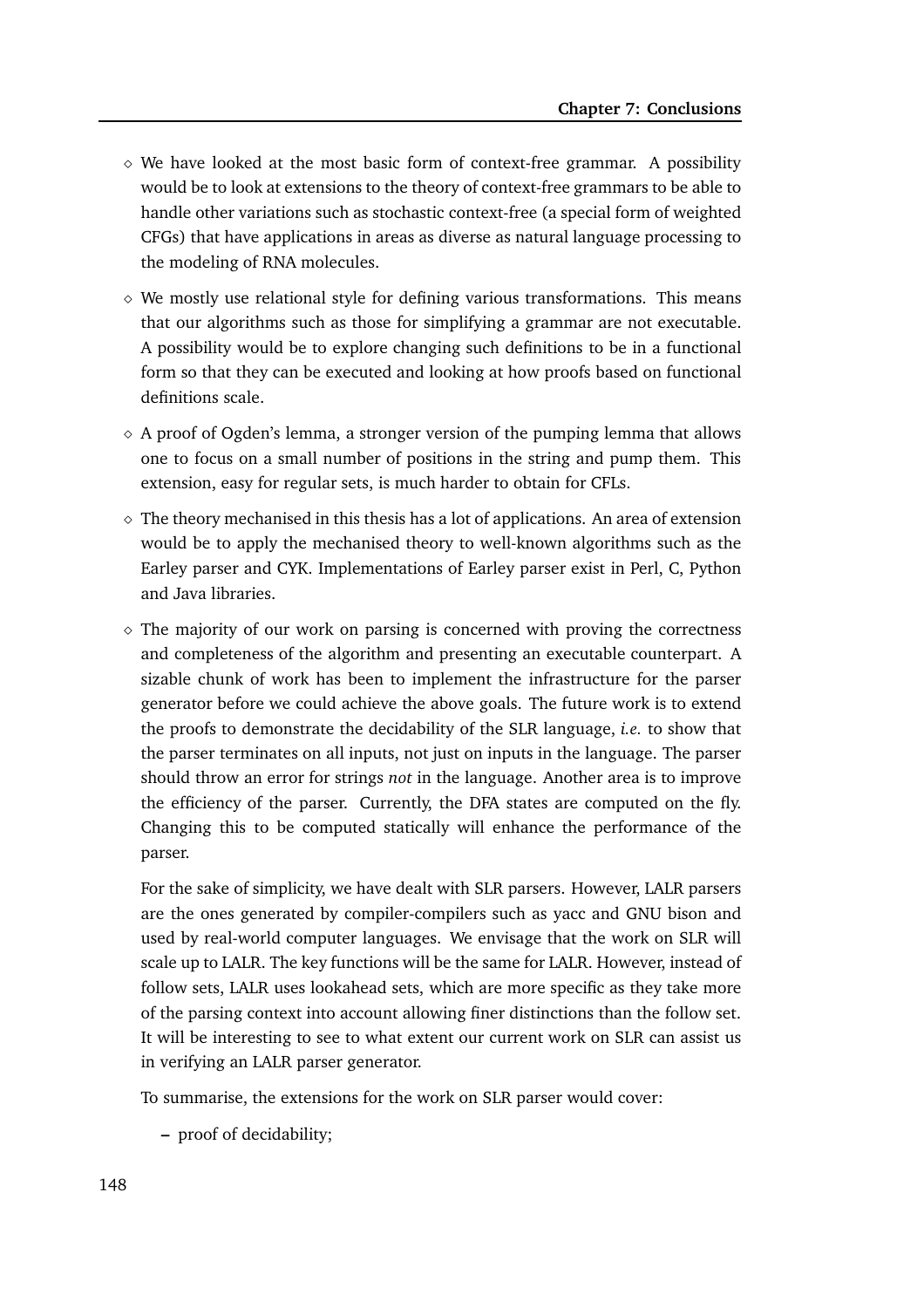- **–** runtime efficiency; and
- **–** extension of SLR parser generator and corresponding proofs of soundness and correctness to more widely used LALR parsers.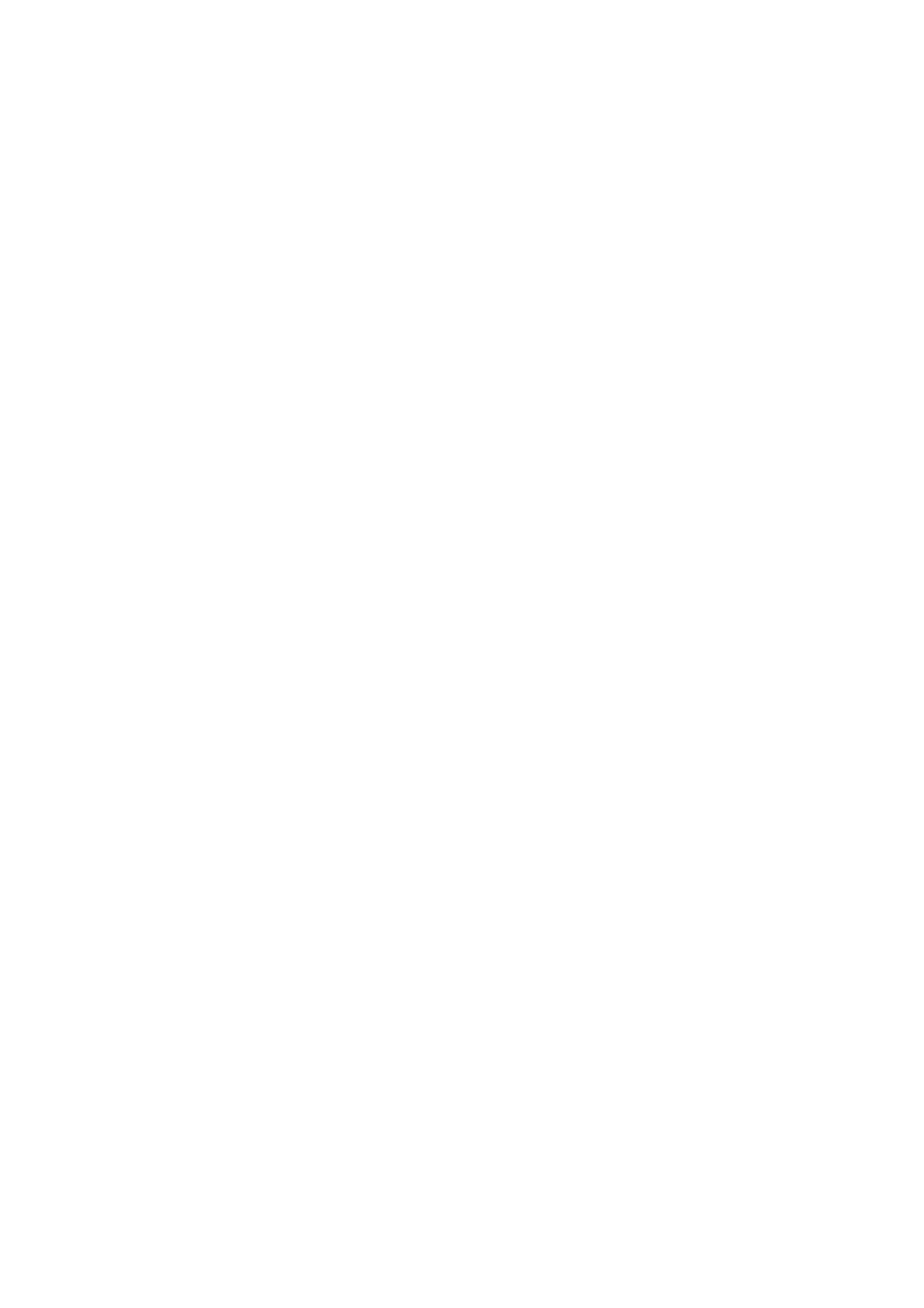# **Bibliography**

- [1] ACL2 Theorem Prover. ACL2 website. http://www.cs.utexas.edu/users/ moore/acl2/.
- [2] J. S. Aitken, P. Gray, T. Melham, and M. Thomas. Interactive Theorem Proving: An Empirical Study of User Activity. *Journal of Symbolic Computation*, 25:263–284, 1995.
- [3] Jeremy Avigad. Mathematics in Isabelle. http://www.andrew.cmu.edu/ user/avigad/isabelle/.
- [4] Jeremy Avigad, Kevin Donnelly, David Gray, and Paul Raff. A formally verified proof of the prime number theorem. *ACM Trans. Comput. Logic*, 9(1):2, 2007. ISSN 1529-3785.
- [5] Clemens Ballarin, Karsten Homann, and Jacques Calmet. Theorems and algorithms: an interface between Isabelle and Maple. In *ISSAC '95: Proceedings of the 1995 international symposium on Symbolic and algebraic computation*, pages 150–157, New York, NY, USA, 1995. ACM. ISBN 0-89791-699-9.
- [6] Aditi Barthwal and Michael Norrish. Verified, Executable Parsing. In Giuseppe Castagna, editor, *Programming Languages and Systems: 18th European Symposium on Programming*, volume 5502 of *Lecture Notes in Computer Science*, pages 160– 174. Springer, March 2009. ISBN 3642005896.
- [7] Aditi Barthwal and Michael Norrish. A Formalisation of the Normal Forms of Context-Free Grammars in HOL4. In Anuj Dawar and Helmut Veith, editors, *Computer Science Logic, 24th International Workshop, CSL 2010, 19th Annual Conference of the EACSL, Brno, Czech Republic, August 23–27, 2010. Proceedings*, volume 6247 of *Lecture Notes in Computer Science*, pages 95–109. Springer, August 2010.
- [8] Aditi Barthwal and Michael Norrish. Mechanisation of PDA and Grammar Equivalence for Context-Free Languages. In Anuj Dawar and Ruy J. G. B. de Queiroz, editors, *Logic, Language, Information and Computation, 17th International Workshop, WoLLIC 2010*, volume 6188 of *Lecture Notes in Computer Science*, pages 125–135, 2010.
- [9] Jérémy Blanc, J.P. Giacometti, André Hirschowitz, and Loïc Pottier. Proofs for freshmen with Coqweb. In H. Geuvers and P. Courtieu, editors, *Proceedings*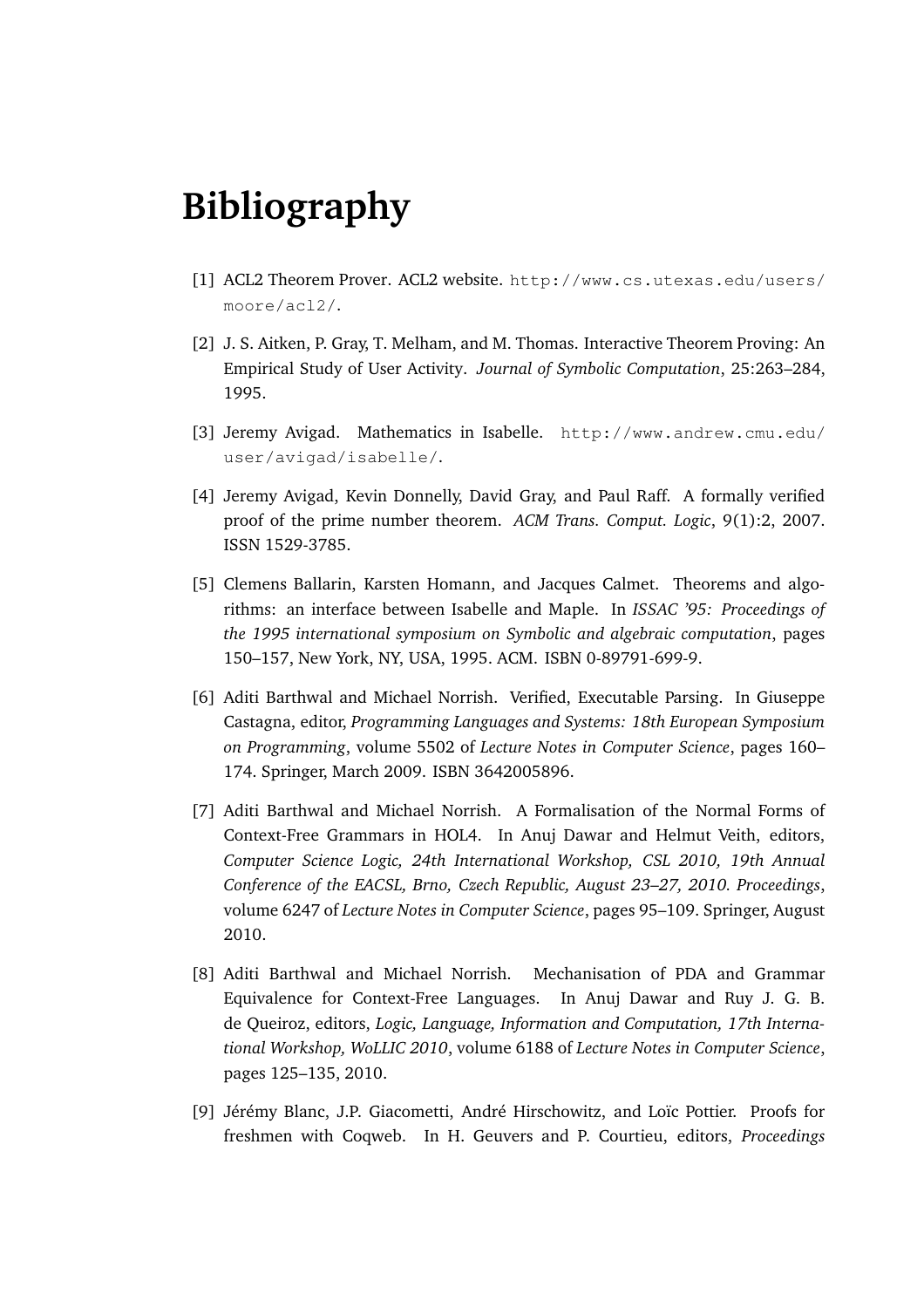*of the International Workshop on Proof Assistants and Types in Education, June 25th, 2007, associated workshop of the 2007 Federated Conference on Rewriting, Deduction and Programming*, CNAM Paris, France, June 2007. URL http: //www.cs.ru.nl/˜herman/PUBS/proceedingsPATE.pdf.

- [10] Jasmin Blanchette and Tobias Nipkow. Nitpick: A Counterexample Generator for Higher-Order Logic Based on a Relational Model Finder. In Matt Kaufmann and Lawrence Paulson, editors, *Interactive Theorem Proving*, volume 6172 of *Lecture Notes in Computer Science*, pages 131–146. Springer Berlin/Heidelberg, 2010.
- [11] Jasmin Christian Blanchette. Proof Pearl: Mechanizing the Textbook Proof of Huffman's Algorithm. *J. Autom. Reasoning*, 43(1):1–18, 2009.
- [12] Sandrine Blazy, Zaynah Dargaye, and Xavier Leroy. Formal Verification of a C Compiler Front-End. In *FM 2006: Int. Symp. on Formal Methods*, volume 4085 of *Lecture Notes in Computer Science*, pages 460–475. Springer, 2006. URL http: //gallium.inria.fr/˜xleroy/publi/cfront.pdf.
- [13] Ahmed Bouajjani, Javier Esparza, and Oded Maler. Reachability Analysis of Pushdown Automata: Application to Model-Checking. In *CONCUR '97: Proceedings of the 8th International Conference on Concurrency Theory*, pages 135–150, London, UK, 1997. Springer-Verlag. ISBN 3-540-63141-0.
- [14] N. Chomsky. Three models for the description of language. *IRE Transactions on Information Theory*, 2:113–124, 1956.
- [15] N. Chomsky. On certain formal properties of grammars. *Information and Control*, 2(2):137–167, 1959. ISSN 0019-9958.
- [16] N. Chomsky. Context-free grammars and pushdown storage. Technical report, MIT Research Laboratory Electronics, 1962.
- [17] CoqWeb: A web interface for Coq theorem prover. CoqWeb website. http: //coq.inria.fr/cocorico/CoqInTheClassroom.
- [18] Judicaël Courant and Jean-Christophe Filliâtre. Beginning of formal language theory, 1993. Available from http://coq.inria.fr/contribs-eng.html.
- [19] Martin Dunstan, Hanne Gottliebsen, Tom Kelsey, and Ursula Martin. Computer algebra meets automated theorem proving: Integrating Maple and PVS. In *Theorem Proving in Higher Order Logics (TPHOLs 2001), volume 2152 of LNCS*, pages 27–42. Springer-Verlag, 2001.
- [20] Jacques Fleuriot and Lawrence C. Paulson. Proving Newton's *Propositio Kepleriana* using geometry and nonstandard analysis in Isabelle. In Xiao-Shan Gao, Dong-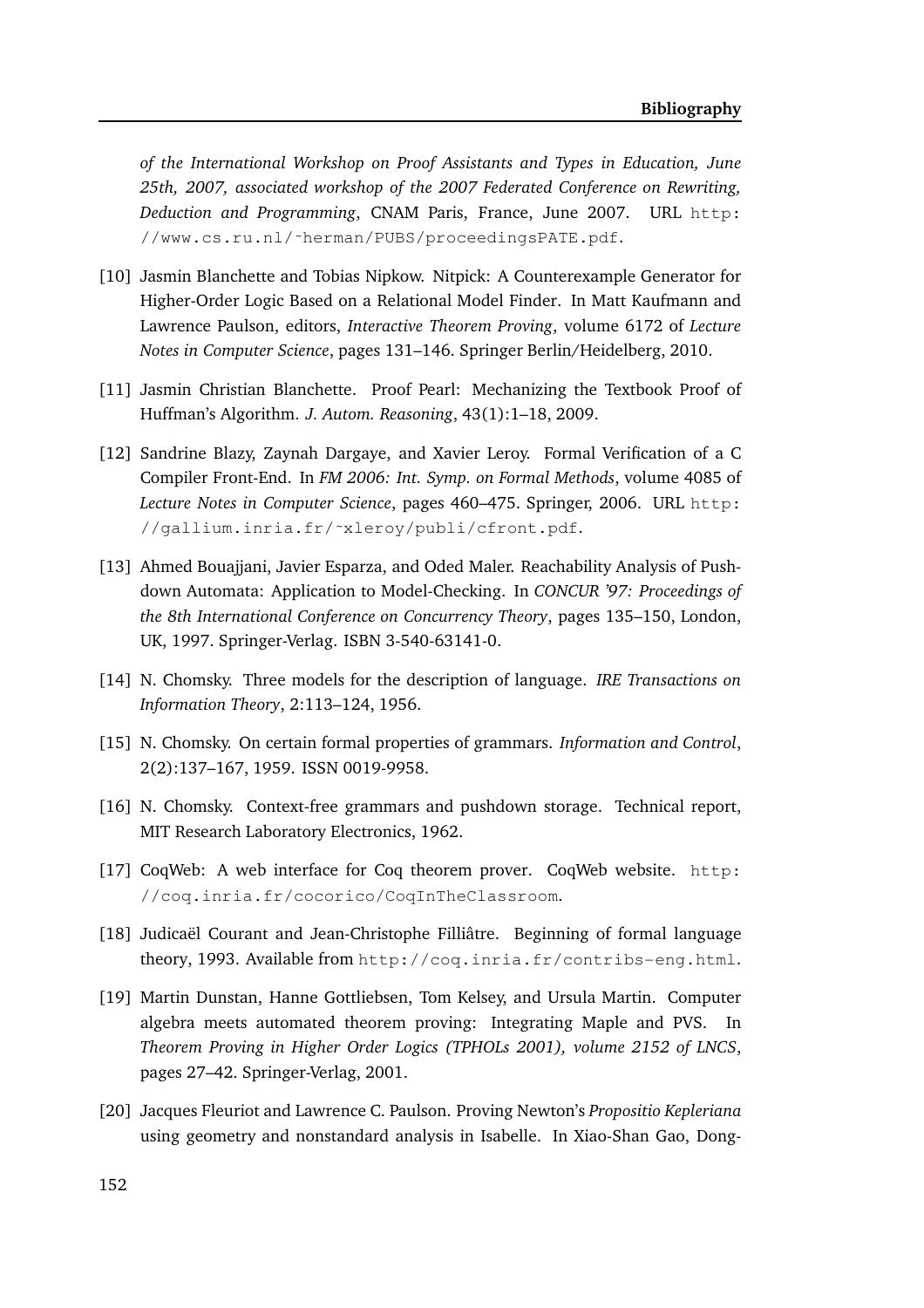ming Wang, and Lu Yang, editors, *Workshop on Automated Deduction in Geometry, Second International Workshop, ADG'98*, LNCS 1669, pages 47–66. Springer, 1999.

- [21] Jacques D. Fleuriot and Lawrence C. Paulson. A Combination of Nonstandard Analysis and Geometry Theorem Proving, with Application to Newton's Principia. In *CADE-15: Proceedings of the 15th International Conference on Automated Deduction*, pages 3–16, London, UK, 1998. Springer-Verlag. ISBN 3-540-64675-2.
- [22] Bryan Ford. Parsing Expression Grammars: A Recognition-Based Syntactic Foundation. In *Proceedings of the 31st ACM SIGPLAN-SIGACT symposium on Principles of programming languages*, POPL '04, pages 111–122, New York, NY, USA, 2004. ACM. ISBN 1-58113-729-X.
- [23] Dov M. Gabbay, C. J. Hogger, and J. A. Robinson. *Handbook of logic in artificial intelligence and logic programming (Vol. 4): epistemic and temporal reasoning*. Oxford University Press, Oxford, UK, 1995. ISBN 0-19-853791-3.
- [24] M. J. C. Gordon and T. Melham, editors. *Introduction to HOL: a theorem proving environment for higher order logic*. Cambridge University Press, 1993.
- [25] Michael J. C. Gordon, James Reynolds, Warren A. Hunt, and Matt Kaufmann. An Integration of HOL and ACL2. In *FMCAD '06: Proceedings of the Formal Methods in Computer Aided Design*, pages 153–160, Washington, DC, USA, 2006. IEEE Computer Society. ISBN 0-7695-2707-8.
- [26] Mike Gordon. *From LCF to HOL: a short history*. MIT Press, Cambridge, MA, USA, 2000. ISBN 0-262-16188-5.
- [27] P. Deepak Sreenivas G.Phanindra, K.V.V.N. Ravi Shankar. A Fast Multiple Pattern Matching Algorithm using Context Free Grammar and Tree Model. *IJCSNS International Journal of Computer Science and Network Security*, 7(9):231–234, 2007.
- [28] Sheila A. Greibach. A New Normal-Form Theorem for Context-Free Phrase Structure Grammars. *J. ACM*, 12(1):42–52, 1965. ISSN 0004-5411.
- [29] David Griffioen and Marieke Huisman. A Comparison of PVS and Isabelle/HOL. In *Proceedings of the 11th International Conference on Theorem Proving in Higher Order Logics*, pages 123–142, London, UK, 1998. Springer-Verlag. ISBN 3-540- 64987-5.
- [30] J. Harrison and L. Théry. A Skeptic's Approach to Combining HOL and Maple. *J. Autom. Reason.*, 21(3):279–294, 1998. ISSN 0168-7433.
- [31] John Harrison. Formalized mathematics. Technical Report 36, Turku Centre for Computer Science (TUCS), Lemminkäisenkatu 14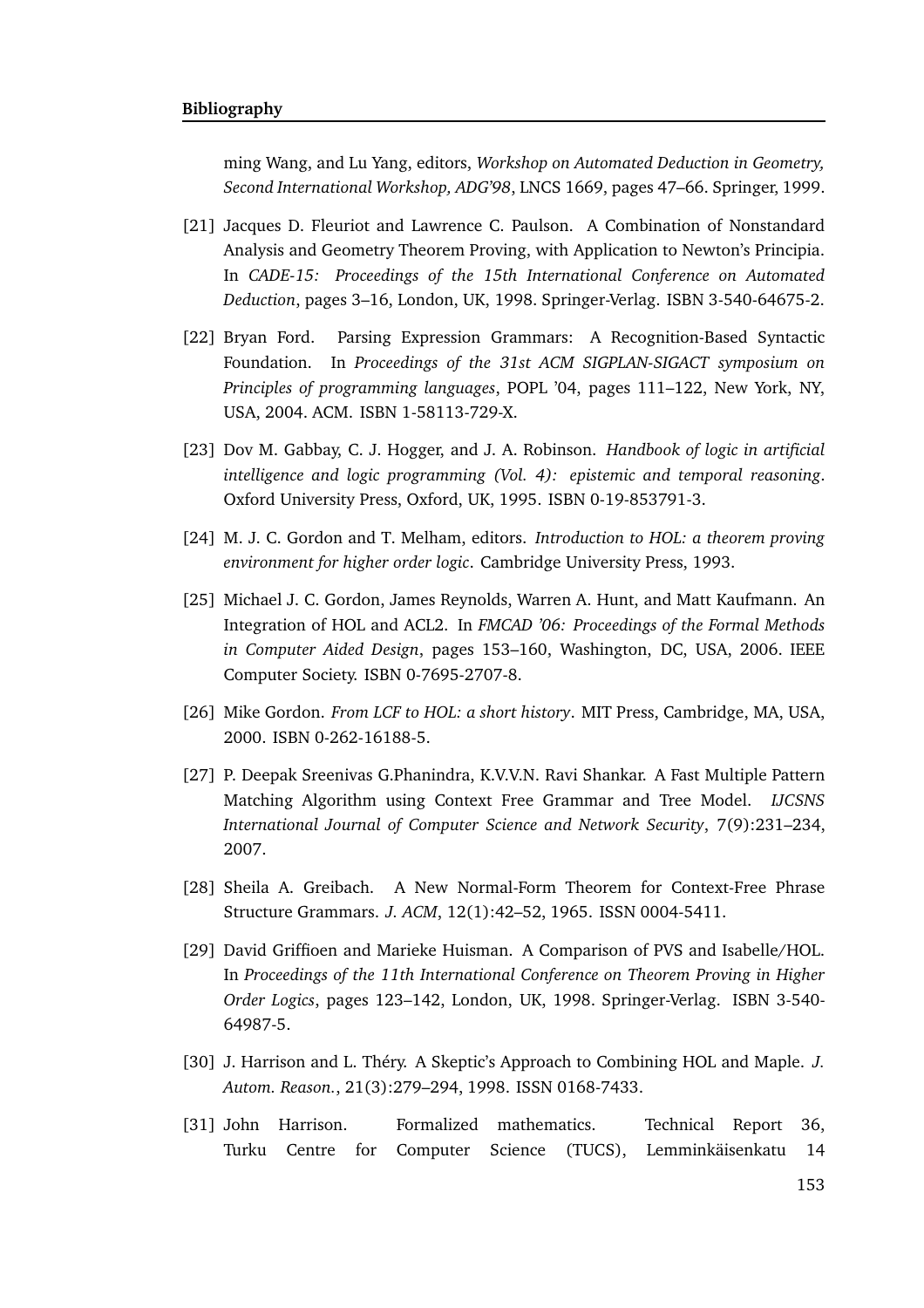A, FIN-20520 Turku, Finland, 1996. Available on the Web as http://www.cl.cam.ac.uk/˜jrh13/papers/form-math3.html.

- [32] John Harrison. *Theorem Proving with the Real Numbers*. Springer-Verlag, 1998.
- [33] John Harrison. Towards self-verification of hol light. In Ulrich Furbach and Natarajan Shankar, editors, *Proceedings of the third International Joint Conference, IJCAR 2006*, volume 4130 of *Lecture Notes in Computer Science*, pages 177–191, Seattle, WA, 2006. Springer-Verlag.
- [34] Wim H Hesselink. Dr Wim H Hesselink: University of Groningen: Homepage. http://www.cs.rug.nl/˜wim/.
- [35] HOL source code. HOL source code for mechanisation of the theory of CFGs and PDA. http://users.rsise.anu.edu.au/˜aditi/.
- [36] John E. Hopcroft and Jeffrey D. Ullman. *Introduction to Automata Theory, Languages and Computation*. Addison-Wesley, Reading, Ma., USA, 1979. ISBN 0-201-02988-X.
- [37] Peter Zilahy Ingerman. "Panini-Backus Form" suggested. *Commun. ACM*, 10(3): 137, 1967.
- [38] Julie Rehmeyer. How to (really) trust a mathematical proof. *ScienceNews*, 2008.
- [39] Gada Kadoda. A Cognitive Dimensions view of the differences between designers and users of theorem proving assistants, 2000.
- [40] Adam Koprowski and Henri Binsztok. TRX: A formally verified parser interpreter. In *Proceedings of the 19th European Symposium on Programming (ESOP '10)*, volume 6012 of *Lecture Notes in Computer Science*, pages 345–365, 2010.
- [41] A. Krauss. *Automating Recursive Definitions and Termination Proofs in Higher-Order* Logic. PhD thesis, Technische Universität München, 2009.
- [42] Xavier Leroy. Formal certification of a compiler back-end or: programming a compiler with a proof assistant. In J. Gregory Morrisett and Simon L. Peyton Jones, editors, *POPL*, pages 42–54. ACM, 2006. URL http://dblp.uni-trier.de/ db/conf/popl/popl2006.html#Leroy06.
- [43] D. MacKenzie. *Mechanizing Proof: Computing, Risk, and Trust*. MIT Press, 2001.
- [44] William McCune. Solution of the Robbins Problem. *J. Autom. Reason.*, 19(3): 263–276, 1997. ISSN 0168-7433.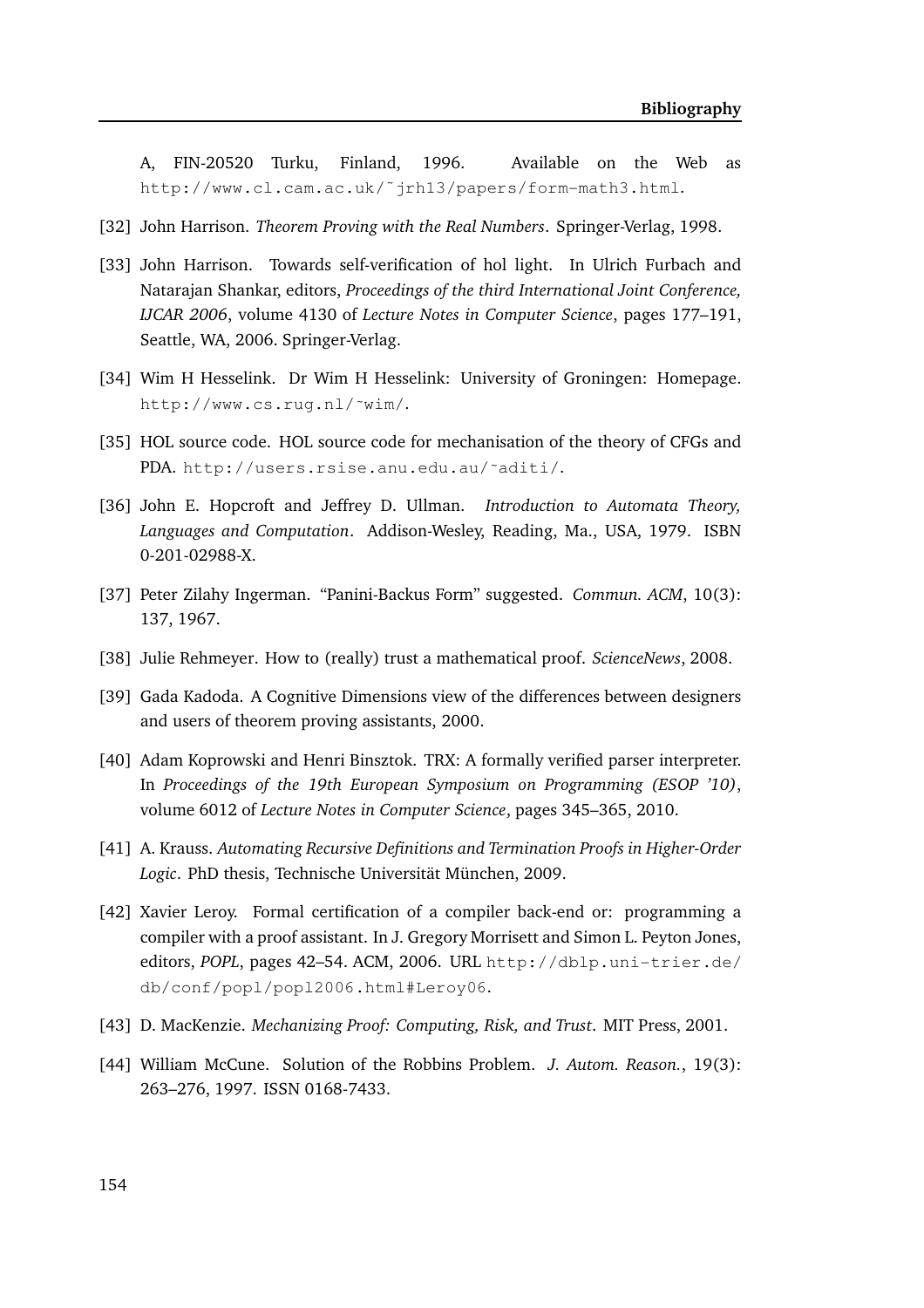- [45] Sean McLaughlin. An Interpretation of Isabelle/HOL in HOL Light. In Ulrich Furbach and Natarajan Shankar, editors, *Automated Reasoning*, volume 4130 of *Lecture Notes in Computer Science*, pages 192–204. Springer Berlin/Heidelberg, 2006.
- [46] Catherine Meadows. Formal Methods for Cryptographic Protocol Analysis: Emerging Issues and Trends, 2003.
- [47] Charlotte L. Miller. Towards a Meta-Normal Form Algorithm for Context-Free Grammars. In *WIA '97: Revised Papers from the Second International Workshop on Implementing Automata*, pages 133–143, London, UK, 1998. Springer-Verlag. ISBN 3-540-64694-9.
- [48] Yasuhiko Minamide. Verified Decision Procedures on Context-Free Grammars. In *TPHOLs*, pages 173–188, 2007.
- [49] Masaki Murata, Kiyotaka Uchimoto, Qing Ma, and Hitoshi Isahara. Magical Number Seven Plus or Minus Two: Syntactic Structure Recognition in Japanese and English Sentences. In *CICLing*, pages 43–52, 2001.
- [50] George C. Necula. Proof-carrying code. In *Proceedings of the 24th ACM SIGPLAN-SIGACT symposium on Principles of programming languages*, POPL '97, pages 106– 119, New York, NY, USA, 1997. ACM. ISBN 0-89791-853-3.
- [51] R. P. Nederpelt. *Selected Papers on Automath*. Elsevier Publishing Company, 1994. ISBN 0444898220.
- [52] Tobias Nipkow. Verified Lexical Analysis. In J. Grundy and M. Newey, editors, *Proceedings of the 11th International Conference on Theorem Proving in Higher Order Logics (TPHOLs'98)*, pages 1–15, Canberra, Australia, 1998. Springer-Verlag LNCS 1479. URL citeseer.ist.psu.edu/nipkow98verified.html.
- [53] Steven Obua and Sebastian Skalberg. Importing HOL into Isabelle/HOL. In Ulrich Furbach and Natarajan Shankar, editors, *Automated Reasoning*, volume 4130 of *Lecture Notes in Computer Science*, pages 298–302. Springer Berlin/Heidelberg, 2006.
- [54] G. O'Keefe. Towards a Readable Formalisation of Category Theory. *Electronic Notes in Theoretical Computer Science*, 91:212–228, February 2004. ISSN 15710661.
- [55] Ioana Paşca. A Formal Verification for Kantorovitch's Theorem. In *Journées Francophones des Langages Applicatifs*, January 2008. URL http://hal.inria. fr/inria-00202808/en/.
- [56] L. C. Paulson. Isabelle: The Next 700 Theorem Provers. *CoRR*, cs.LO/9301106, 1993.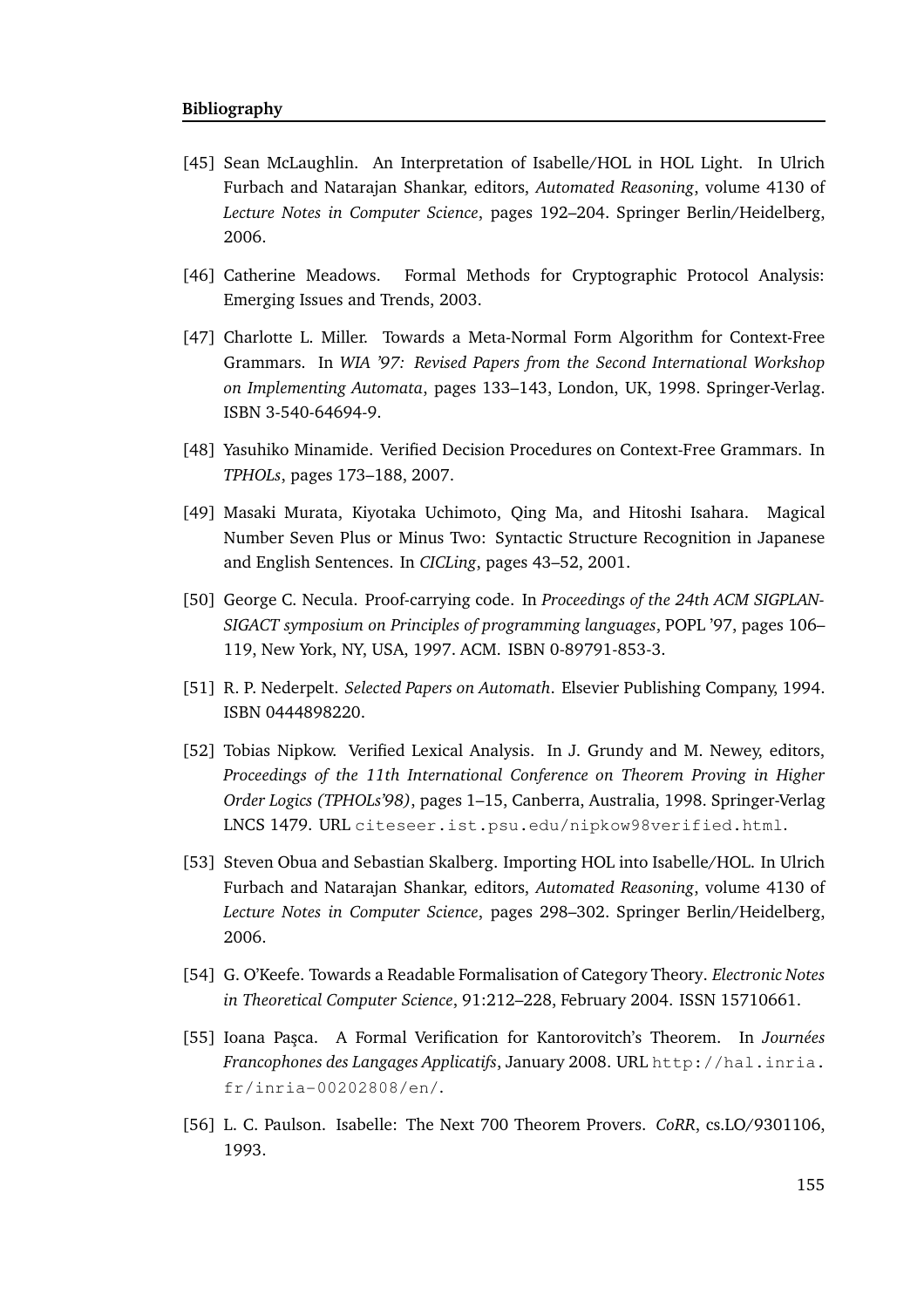- [57] Lawrence Paulson. Basic concepts. In Lawrence Paulson, editor, *Isabelle*, volume 828 of *Lecture Notes in Computer Science*, pages 179–183. Springer Berlin/Heidelberg, 1994.
- [58] Lawrence C. Paulson and Jasmin Blanchette. Three Years of Experience with Sledgehammer, a Practical Link between Automated and Interactive Theorem Provers. In *8th International Workshop on the Implementation of Logics*, 2010.
- [59] Benjamin C. Pierce. Lambda, The Ultimate TA: Using a Proof Assistant to Teach Programming Language Foundations, September 2009. Keynote address at *International Conference on Functional Programming (ICFP)*.
- [60] Benjamin C. Pierce. Proof Assistant as Teaching Assistant: A View from the Trenches, July 2010. Keynote address at *International Conference on Interactive Theorem Proving (ITP)*.
- [61] C. J. Pollard. *Generalized phrase structure grammars, head grammars, and natural language*. PhD thesis, Stanford University, 1984.
- [62] Project vdash. vdash website. http://www.vdash.org/intro/.
- [63] G. K. Pullum and G. Gazdar. Natural languages and context-free languages. *Linguistics and Philosophy*, 4(4), 1982.
- [64] QED group. The QED Manifesto. In *CADE-12: Proceedings of the 12th International Conference on Automated Deduction*, pages 238–251, London, UK, 1994. Springer-Verlag. ISBN 3-540-58156-1.
- [65] Xavier Rival and Jean Goubault-Larrecq. Experiments with Finite Tree Automata in Coq. In *Proceedings of the 14th International Conference on Theorem Proving in Higher Order Logics*, TPHOLs '01, pages 362–377, London, UK, 2001. Springer-Verlag. ISBN 3-540-42525-X. URL http://portal.acm.org/citation. cfm?id=646528.695061.
- [66] Grzegorz Rozenberg and Arto Salomaa, editors. *Handbook of formal languages, vol. 1: word, language, grammar*. Springer-Verlag New York, Inc., New York, NY, USA, 1997. ISBN 3-540-60420-0.
- [67] Piotr Rudnicki. An Overview of the MIZAR Project. In *University of Technology, Bastad*, pages 311–332, 1992.
- [68] N. Shankar. A mechanical proof of the Church-Rosser theorem. *J. ACM*, 35(3): 475–522, 1988. ISSN 0004-5411.
- [69] Konrad Slind. *Reasoning about Terminating Functional Programs*. PhD thesis, Technische Universität München, 1999.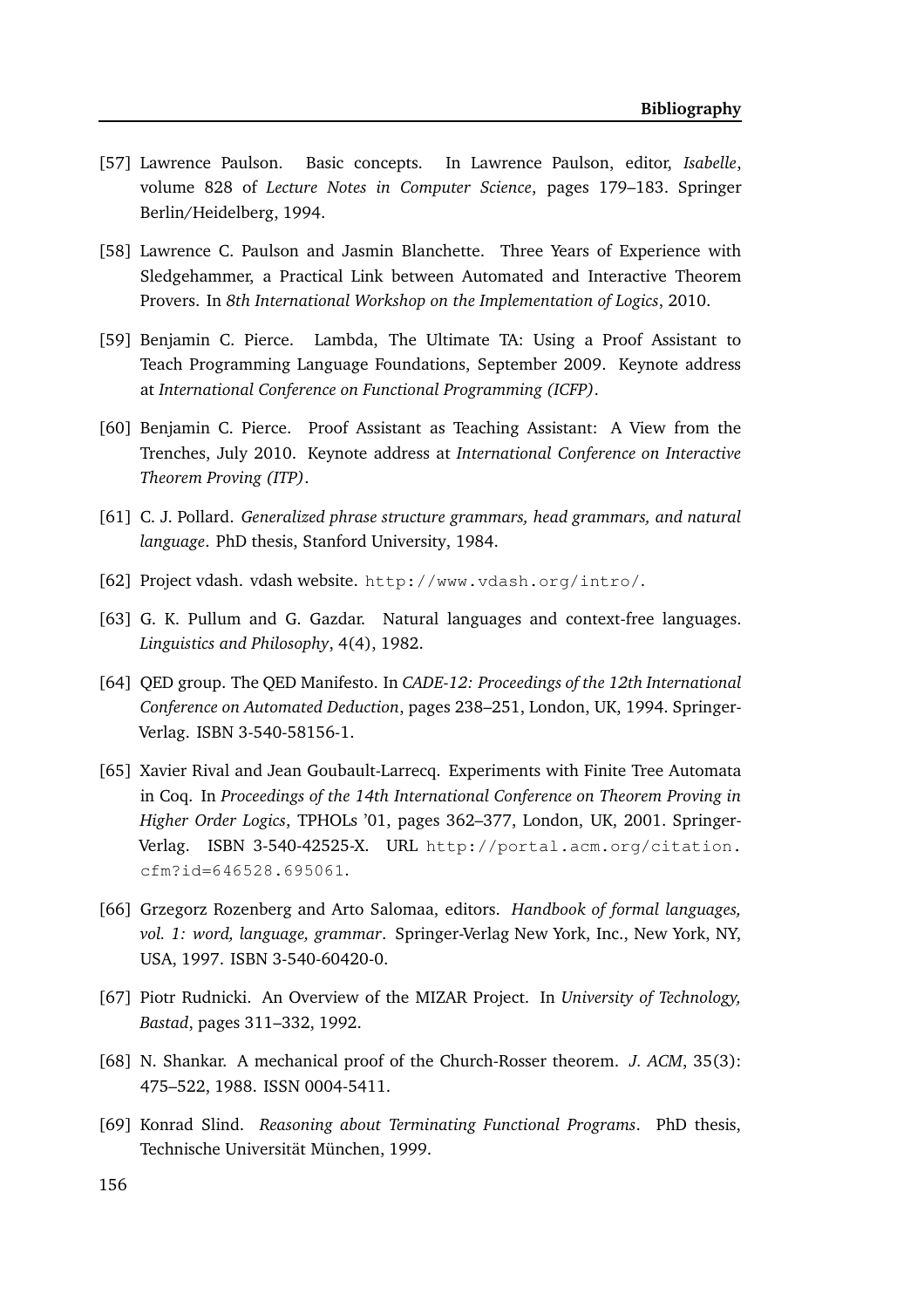#### **Bibliography**

- [70] Konrad Slind and Michael Norrish. A Brief Overview of HOL4. In Otmane Ait Mohamed, César Muñoz, and Sofiène Tahar, editors, *Theorem Proving in Higher Order Logics, 21st International Conference, TPHOLs 2008*, volume 5170 of *Lecture Notes in Computer Science*, pages 28–32. Springer, 2008. See also the HOL website at http://hol.sourceforge.net.
- [71] Martin Strecker. Compiler Verification for C0. Technical report, Université Paul Sabatier, Toulouse, April 2005.
- [72] T. Kasami, H. Seki and M. Fujii. Generalized context-free grammars, multiple context-free grammars and head grammars. Technical report, Osaka University, 1987.
- [73] Laurent Théry. Formalising Huffman's algorithm. Technical report 034, Università di L'Aquila, L'Aquila, Italie, 2004.
- [74] L. S. van Benthem. Review of Checking Landau's Grundlagen in the Automath system by L. S. Van Benthem Jutting. Mathematical Centre 1979.: "First order dynamic logic" by David Harel. Springer-Verlag 1979. And "A programming logic" by Robert L. Constable and Michael J. O'Donnell. Winthrop Publishers 1978. *SIGACT News*, 12(3):14–16, 1980. ISSN 0163-5700. Reviewer-Cherniavsky, John.
- [75] Markus Wenzel and Freek Wiedijk. A Comparison of Mizar and Isar. *J. Autom. Reason.*, 29(3-4):389–411, 2002. ISSN 0168-7433.
- [76] Freek Wiedijk. The De Bruijn Factor, 2000.
- [77] Freek Wiedijk, editor. *The Seventeen Provers of the World, Foreword by Dana S. Scott*, volume 3600 of *Lecture Notes in Computer Science*, 2006. Springer. ISBN 3-540-30704-4.
- [78] Freek Wiedijk. The QED manifesto revisited. In R. Matuszewski and A. Zalewska, editors, *From Insight to Proof: Festschrift in Honour of Andrzej Trybulec*, volume 10(23) of *Studies in Logic, Grammar and Rhetoric*, pages 121–133. University of Białystok, 2007. URL http://mizar.org/trybulec65/.
- [79] Larry Wos, Ross Overbeck, Ewing Lusk, and Jim Boyle. *Automated Reasoning: Introduction and Applications*. Prentice Hall Professional Technical Reference, 1984. ISBN 0130544469.
- [80] Larry Wos, Dolph Ulrich, and Branden Fitelson. Vanquishing the XCB Question: The Methodological Discovery of the Last Shortest Single Axiom for the Equivalential Calculus. *J. Autom. Reason.*, 29(2):107–124, 2002. ISSN 0168-7433.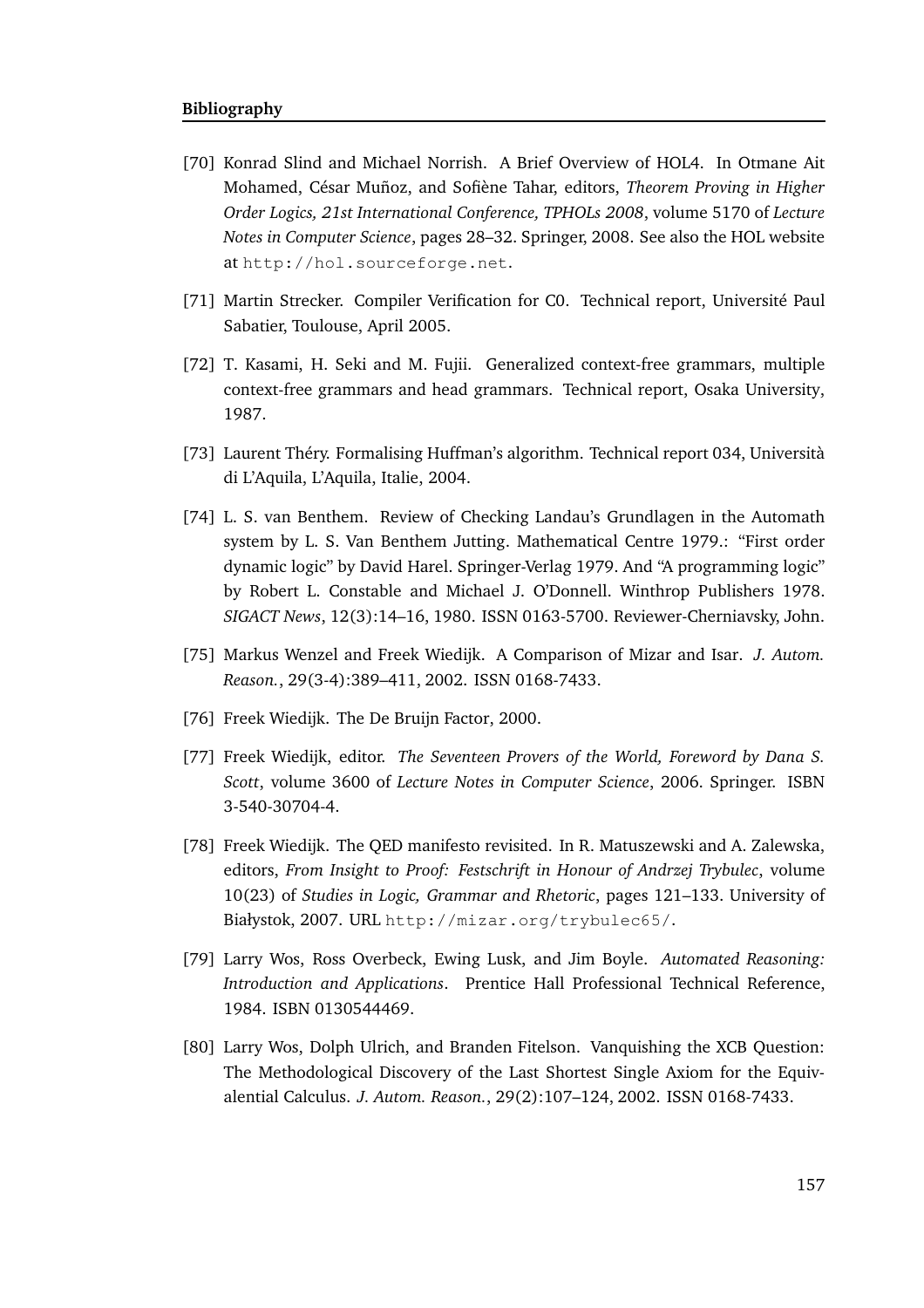- [81] Victor H. Yngve. A Model and an Hypothesis for Language Structure. In *Proceedings of the American Philosophical Society*, volume 104, pages 444–466. American Philosophical Society, 1960.
- [82] Vincent Zammit. A Comparative Study of Coq and HOL. In *Gunter and Felty*, pages 323–337. Springer, 1997.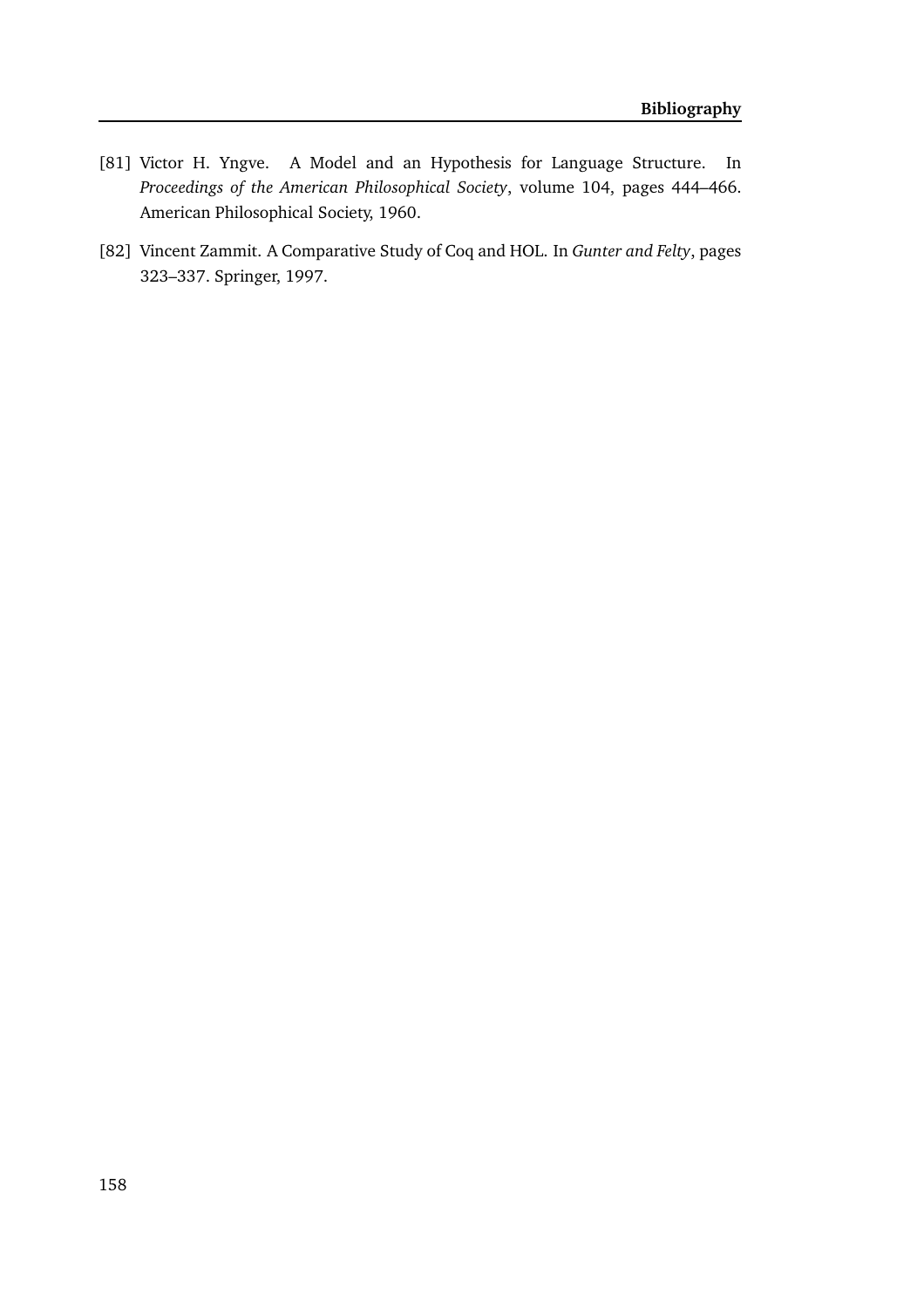# **Index**

 $\Rightarrow$ , 17  $\epsilon$ -productions, 21 \*\* exponentiation, 73, 129 isWord, 18 addFront, 134 addLast, 134  $ad<sub>1</sub>$ , 59 allDeps, 23 allSyms, 24 ambiguity, 93 aProds lemma, 31 aProdsRules, 31 asNeighbours, 113 auggr, 100 automatic prover, 2 badTmnlsCount, 27 certifying compiler, 4 Chomsky Normal Form, 24 closure closureML, 112 for grammar see grammar closure, 97 of item set, 97 completeness, 93 conc, 82 Define, 125 delete, 26 derivation list, 18 derivation tree, 68 derives closure, 18 ⇒∗ , 16  $\Rightarrow i$ , 16 derives, 16 derivNts, 121 DIFF, 31

disjoint property, 78 distinctldNts, 129 distinctNtms, 73 DROP, 40 EL, 39 EVERY, 29 EXISTS, 119 finalStateTrans, 51 first set definition, 98 firstSet, 98 firstSetML, 123 FLAT, 63 Flyspeck project, 4 follow set definition, 98 followSet, 98 fringe, 69 frmState, 64 FRONT, 62 fstNtm2Tm, 42 gap proofs, 77 gaw, 20 generating symbol, 19 getSymbols, 69 gnfInv, 42 grammar Context-Free Grammar, 16 datatype, 17 grammar closure under concatenation, 81 under homomorphism, 86 under inverse homomorphism, 86 under Kleene operation, 82 under substitution, 83 under union, 80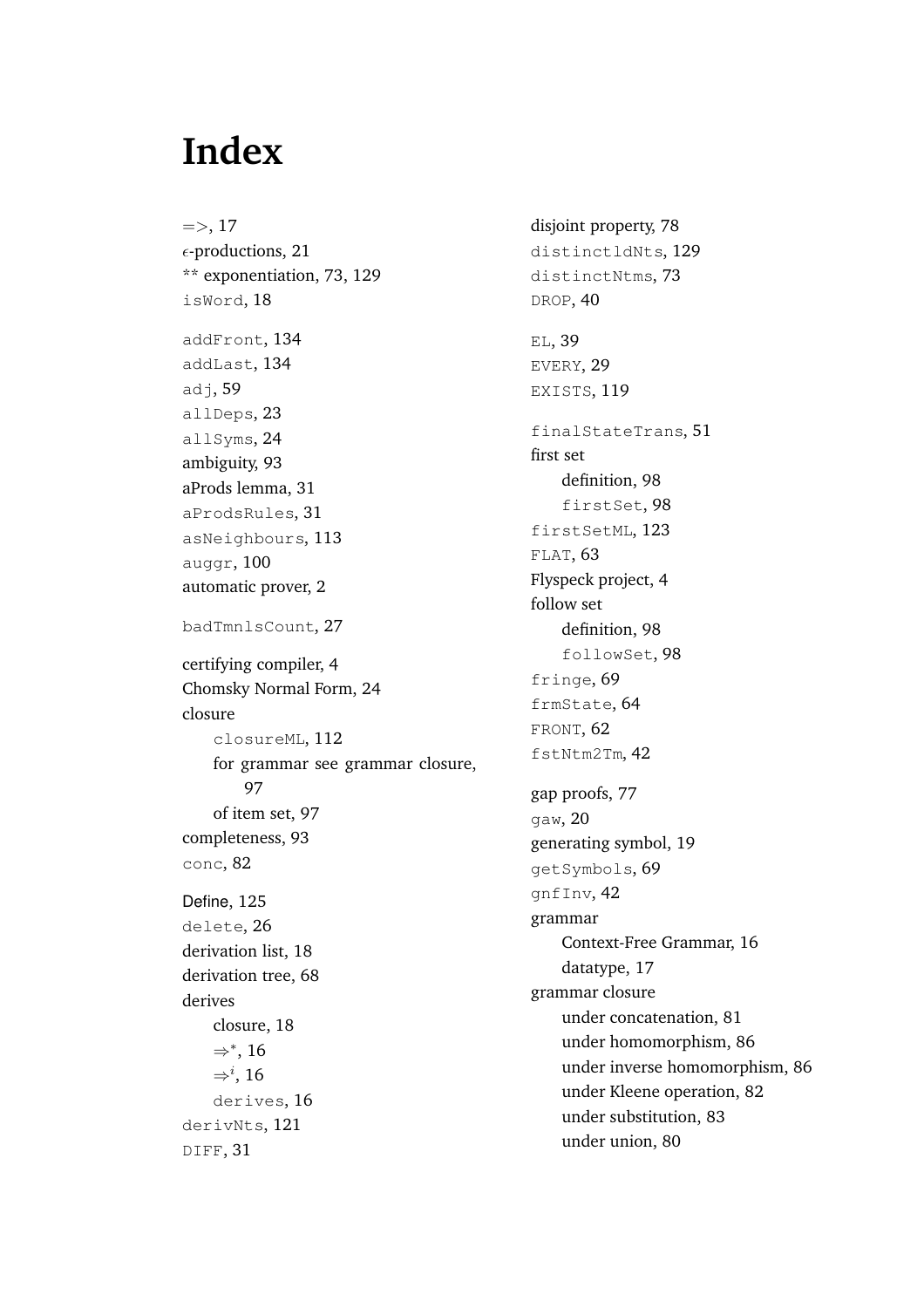grammar2pda, 54 grClosure, 83 grConcat, 81 Greibach Intermediate Form, 39 Greibach Normal Form, 29 grNt2Nt', 79 rename1\_R, 79 grUnion, 80 handle, 102 HD, 39 hInvpda, 87 HOL defn, 125 homomorphism, 85 instantaneous description, 48 interactive prover, 2 inverse homomorphism, 86 isCnf, 29 isNonTmnlSym, 29 isSubtree, 70 isSubtreeEq, 70 item, 96 laes, 49 lafs, 49 language language, 18 L, 16 LAST, 59 lastExpProp using derivation lists, 130 using parse trees, 73 lderives, 18 ldNumNt, 33 leaf node, 68 leaves, 69 leaves\_eq\_inv, 108 left2Right, 32 left2Right lemma, 31 llanguage, 19 lpow, 77

MAP, 27 moveDot, 102 munge, 22 mwhile, 105 negr, 22 newm, 50 newm', 53 newProds, 23 newProds, 23 newStateTrans, 51 nextState, 101 noError, 104 nonUnitProds, 23 NRC, 61 ntderive, 124 ntms, 40 ntProp, 130 ntslCond, 59 nullable, 98 nullableML, 119 okSlr, 103 Operator Normal Form, 15 p2gRules, 58 p2gStartRules, 58 parse, 105 parse tree datatype, 69 parse tree, 68 parser\_inv, 106 PDA dataype, 48 definition, 48 PDA components pda.final, 48 pda.next, 48 pda.ssSym, 48 pda.start, 48 pda2grammar, 58 proof assistant, 2